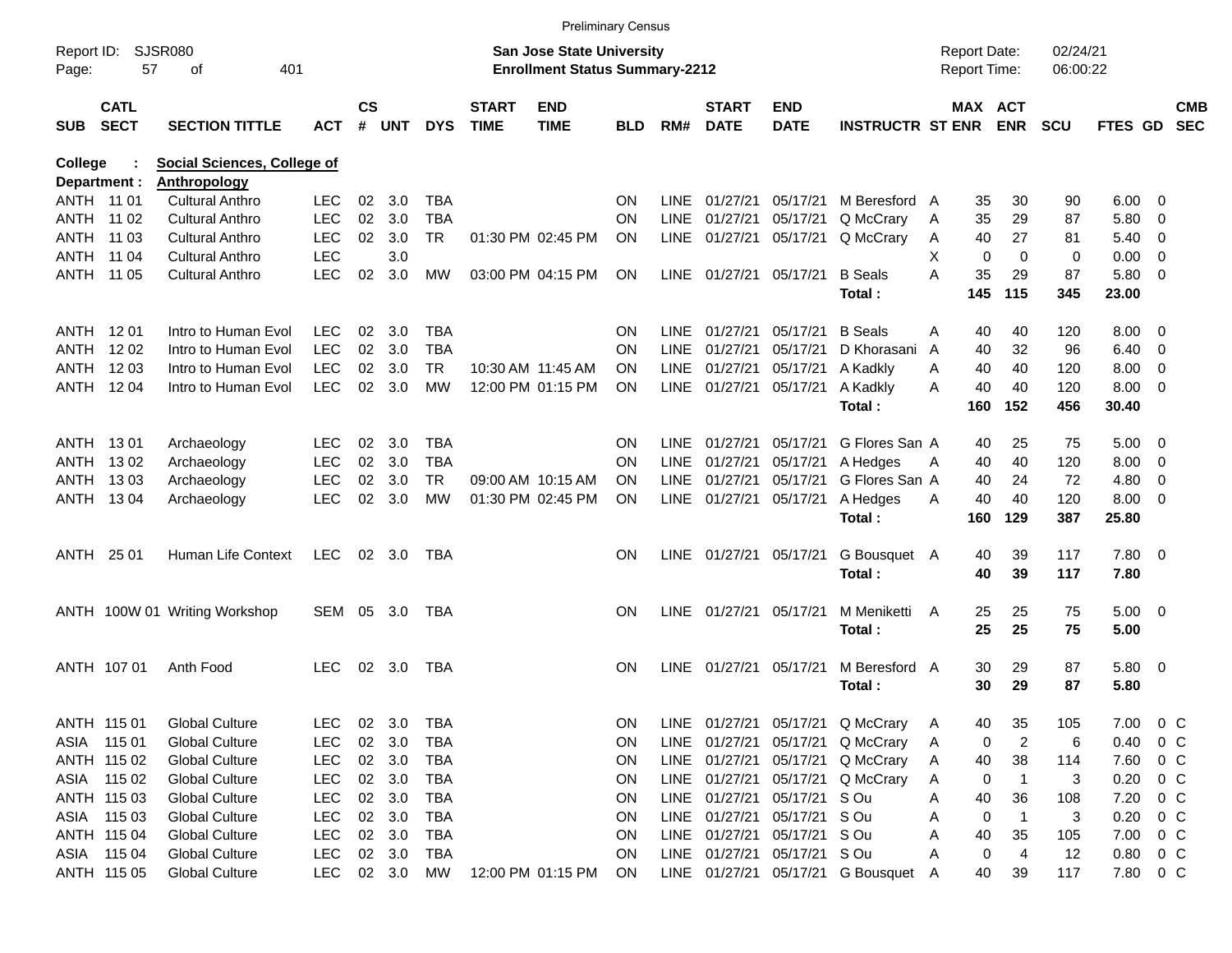|                                                 |                                      |                                                                                                      |                                                      |                      |                          |                                                      |                             |                                                                                  | <b>Preliminary Census</b>    |                                            |                                                   |                                                 |                                                                                               |                  |                                     |                     |                      |                              |                                                              |                          |
|-------------------------------------------------|--------------------------------------|------------------------------------------------------------------------------------------------------|------------------------------------------------------|----------------------|--------------------------|------------------------------------------------------|-----------------------------|----------------------------------------------------------------------------------|------------------------------|--------------------------------------------|---------------------------------------------------|-------------------------------------------------|-----------------------------------------------------------------------------------------------|------------------|-------------------------------------|---------------------|----------------------|------------------------------|--------------------------------------------------------------|--------------------------|
| Report ID:<br>Page:                             | 58                                   | SJSR080<br>401<br>οf                                                                                 |                                                      |                      |                          |                                                      |                             | <b>San Jose State University</b><br><b>Enrollment Status Summary-2212</b>        |                              |                                            |                                                   |                                                 |                                                                                               |                  | <b>Report Date:</b><br>Report Time: |                     | 02/24/21<br>06:00:22 |                              |                                                              |                          |
| <b>SUB</b>                                      | <b>CATL</b><br><b>SECT</b>           | <b>SECTION TITTLE</b>                                                                                | <b>ACT</b>                                           | $\mathsf{cs}$<br>#   | <b>UNT</b>               | <b>DYS</b>                                           | <b>START</b><br><b>TIME</b> | <b>END</b><br><b>TIME</b>                                                        | <b>BLD</b>                   | RM#                                        | <b>START</b><br><b>DATE</b>                       | <b>END</b><br><b>DATE</b>                       | <b>INSTRUCTR ST ENR</b>                                                                       |                  | MAX ACT                             | <b>ENR</b>          | <b>SCU</b>           | <b>FTES GD</b>               |                                                              | <b>CMB</b><br><b>SEC</b> |
| ASIA                                            | 115 05                               | <b>Global Culture</b>                                                                                | <b>LEC</b>                                           | 02                   | 3.0                      | МW                                                   |                             | 12:00 PM 01:15 PM                                                                | ON                           | LINE                                       | 01/27/21                                          | 05/17/21                                        | G Bousquet A<br>Total:                                                                        |                  | 0<br>200                            | $\mathbf 1$<br>192  | 3<br>576             | 0.20<br>38.40                | $0\,C$                                                       |                          |
| ANTH 130 01                                     |                                      | Kin, Kith, Community                                                                                 | LEC                                                  |                      | 02 3.0                   | TBA                                                  |                             |                                                                                  | <b>ON</b>                    | <b>LINE</b>                                | 01/27/21                                          | 05/17/21                                        | G Bousquet A<br>Total:                                                                        |                  | 30<br>30                            | 29<br>29            | 87<br>87             | 5.85<br>5.85                 | - 1                                                          |                          |
| ANTH 132 01<br>GEOG 132 01<br>URBP 132 01       |                                      | <b>Creating Built World</b><br><b>Creating Built World</b><br><b>Creating Built World</b>            | LEC<br><b>LEC</b><br><b>LEC</b>                      | 02<br>02<br>$02\,$   | 3.0<br>3.0<br>3.0        | <b>TBA</b><br><b>TBA</b><br><b>TBA</b>               |                             |                                                                                  | <b>ON</b><br><b>ON</b><br>ON | <b>LINE</b><br>LINE<br><b>LINE</b>         | 01/27/21<br>01/27/21<br>01/27/21                  | 05/17/21<br>05/17/21<br>05/17/21                | A Ayala<br>A Ayala<br>A Ayala                                                                 | A<br>A<br>A      | 30<br>0<br>0<br>30                  | 28<br>2<br>0<br>30  | 84<br>6<br>0<br>90   | 5.80<br>0.40<br>0.00<br>6.20 | 4 C<br>0 <sup>C</sup><br>0 <sup>C</sup>                      |                          |
| ANTH 136 01                                     |                                      | <b>Thought Control</b>                                                                               | <b>LEC</b>                                           | 02                   | 3.0                      | TR                                                   |                             | 10:30 AM 11:45 AM                                                                | ON                           | <b>LINE</b>                                | 01/27/21                                          | 05/17/21                                        | Total:<br>J Marlovits<br>Total:                                                               | A                | 30<br>30                            | 28<br>28            | 84<br>84             | 5.60 0<br>5.60               |                                                              |                          |
| ANTH 140 01<br>PH.<br><b>BIOL</b><br>ANTH       | 140 01<br>140 01<br>140 02           | <b>Human Sexuality</b><br><b>Human Sexuality</b><br><b>Human Sexuality</b><br><b>Human Sexuality</b> | <b>LEC</b><br><b>LEC</b><br><b>LEC</b><br><b>LEC</b> | 01<br>01<br>01<br>01 | 3.0<br>3.0<br>3.0<br>3.0 | <b>TBA</b><br><b>TBA</b><br><b>TBA</b><br><b>TBA</b> |                             |                                                                                  | <b>ON</b><br>ΟN<br>ΟN<br>ΟN  | LINE<br><b>LINE</b><br>LINE<br>LINE        | 01/27/21<br>01/27/21<br>01/27/21<br>01/27/21      | 05/17/21<br>05/17/21<br>05/17/21<br>05/17/21    | J Marlovits<br>J Marlovits<br>J Marlovits<br>J Marlovits                                      | A<br>Α<br>Α<br>A | 40<br>0<br>0<br>40                  | 14<br>5<br>19<br>19 | 42<br>15<br>57<br>57 | 2.80<br>1.00<br>3.80<br>3.80 | $0\,C$<br>$0\,C$<br>$0\,C$<br>$0\,C$                         |                          |
| PH.<br><b>BIOL</b><br>ANTH<br>PH.               | 140 02<br>140 02<br>140 03<br>140 03 | <b>Human Sexuality</b><br><b>Human Sexuality</b><br><b>Human Sexuality</b><br><b>Human Sexuality</b> | <b>LEC</b><br><b>LEC</b><br><b>LEC</b><br><b>LEC</b> | 01<br>01<br>01<br>01 | 3.0<br>3.0<br>3.0<br>3.0 | <b>TBA</b><br><b>TBA</b><br><b>TBA</b><br><b>TBA</b> |                             |                                                                                  | ΟN<br>ΟN<br>ΟN<br>ΟN         | LINE<br>LINE<br>LINE<br>LINE               | 01/27/21<br>01/27/21<br>01/27/21<br>01/27/21      | 05/17/21<br>05/17/21<br>05/17/21<br>05/17/21    | J Marlovits<br>J Marlovits<br>J Marlovits<br>J Marlovits                                      | A<br>A<br>A<br>A | 0<br>0<br>40<br>0                   | 7<br>14<br>20<br>4  | 21<br>42<br>60<br>12 | 1.40<br>2.80<br>4.00<br>0.80 | $0\,C$<br>$0\,C$<br>$0\,C$<br>$0\,C$                         |                          |
| <b>BIOL</b><br>ANTH<br>PH.<br><b>BIOL</b>       | 140 03<br>140 04<br>140 04<br>140 04 | <b>Human Sexuality</b><br><b>Human Sexuality</b><br><b>Human Sexuality</b><br><b>Human Sexuality</b> | <b>LEC</b><br><b>LEC</b><br><b>LEC</b><br><b>LEC</b> | 01<br>01<br>01<br>01 | 3.0<br>3.0<br>3.0<br>3.0 | <b>TBA</b><br><b>TBA</b><br><b>TBA</b><br><b>TBA</b> |                             |                                                                                  | ΟN<br>ΟN<br>ΟN<br><b>ON</b>  | LINE<br>LINE<br>LINE<br>LINE               | 01/27/21<br>01/27/21<br>01/27/21<br>01/27/21      | 05/17/21<br>05/17/21<br>05/17/21<br>05/17/21    | J Marlovits<br>J Marlovits<br>J Marlovits<br>J Marlovits                                      | A<br>A<br>A<br>A | 0<br>40<br>0<br>0                   | 16<br>31<br>0<br>9  | 48<br>93<br>0<br>27  | 3.20<br>6.20<br>0.00<br>1.80 | $0\,C$<br>$0\,C$<br>$0\,C$<br>$0\,C$                         |                          |
| ANTH<br>PH.<br><b>BIOL</b><br>ANTH 140 06       | 140 05<br>140 05<br>140 05           | <b>Human Sexuality</b><br><b>Human Sexuality</b><br><b>Human Sexuality</b><br><b>Human Sexuality</b> | <b>LEC</b><br><b>LEC</b><br><b>LEC</b><br><b>LEC</b> | 01<br>01<br>01<br>01 | 3.0<br>3.0<br>3.0<br>3.0 | MW<br>MW<br>MW<br><b>MW</b>                          |                             | 12:00 PM 01:15 PM<br>12:00 PM 01:15 PM<br>12:00 PM 01:15 PM<br>04:30 PM 05:45 PM | ΟN<br>ON<br>OΝ<br>ON         | LINE<br><b>LINE</b><br>LINE<br><b>LINE</b> | 01/27/21<br>01/27/21<br>01/27/21<br>01/27/21      | 05/17/21<br>05/17/21<br>05/17/21<br>05/17/21    | J McDaniel<br>J McDaniel<br>J McDaniel<br>J McDaniel                                          | A<br>A<br>A<br>A | 40<br>0<br>0<br>40                  | 22<br>6<br>10<br>22 | 66<br>18<br>30<br>66 | 4.40<br>1.20<br>2.00<br>4.40 | 0 <sup>C</sup><br>$0\,C$<br>0 <sup>C</sup><br>0 <sub>c</sub> |                          |
| PH<br><b>BIOL</b><br>ANTH 140 07<br>PH          | 140 06<br>140 06<br>140 07           | <b>Human Sexuality</b><br><b>Human Sexuality</b><br><b>Human Sexuality</b><br><b>Human Sexuality</b> | <b>LEC</b><br>LEC<br><b>LEC</b><br><b>LEC</b>        | 01<br>01<br>01<br>01 | 3.0<br>3.0<br>3.0<br>3.0 | MW<br>МW<br>TBA<br>TBA                               |                             | 04:30 PM 05:45 PM<br>04:30 PM 05:45 PM                                           | ON<br>ΟN<br>ΟN<br>ON         | <b>LINE</b><br>LINE                        | 01/27/21<br>LINE 01/27/21<br>LINE 01/27/21        |                                                 | 01/27/21 05/17/21 J McDaniel<br>05/17/21 J McDaniel<br>05/17/21 A Kadkly<br>05/17/21 A Kadkly | A<br>Α<br>A<br>A | 0<br>0<br>40<br>0                   | 4<br>14<br>29<br>3  | 12<br>42<br>87<br>9  | 0.80<br>2.80<br>5.80<br>0.60 | $0\,C$<br>$0\,C$<br>0 <sup>C</sup><br>0 <sup>C</sup>         |                          |
| <b>BIOL</b><br>ANTH 140 08<br>PH<br><b>BIOL</b> | 140 07<br>140 08<br>140 08           | <b>Human Sexuality</b><br><b>Human Sexuality</b><br><b>Human Sexuality</b><br><b>Human Sexuality</b> | <b>LEC</b><br><b>LEC</b><br><b>LEC</b><br><b>LEC</b> | 01<br>01<br>01<br>01 | 3.0<br>3.0<br>3.0<br>3.0 | TBA<br>TBA<br>TBA<br>TBA                             |                             |                                                                                  | ON<br>ON<br>ON<br>ON         | LINE<br><b>LINE</b><br>LINE                | 01/27/21<br>01/27/21<br>01/27/21<br>LINE 01/27/21 | 05/17/21 S Ou<br>05/17/21 S Ou<br>05/17/21 S Ou | 05/17/21 A Kadkly                                                                             | Α<br>Α<br>Α<br>Α | 0<br>40<br>0<br>0                   | 8<br>23<br>3<br>13  | 24<br>69<br>9<br>39  | 1.60<br>4.60<br>0.60<br>2.60 | 0 C<br>0 C<br>$0\,C$<br>0 C                                  |                          |
|                                                 |                                      |                                                                                                      |                                                      |                      |                          |                                                      |                             |                                                                                  |                              |                                            |                                                   |                                                 | Total:                                                                                        |                  | 320                                 | 315                 | 945                  | 63.00                        |                                                              |                          |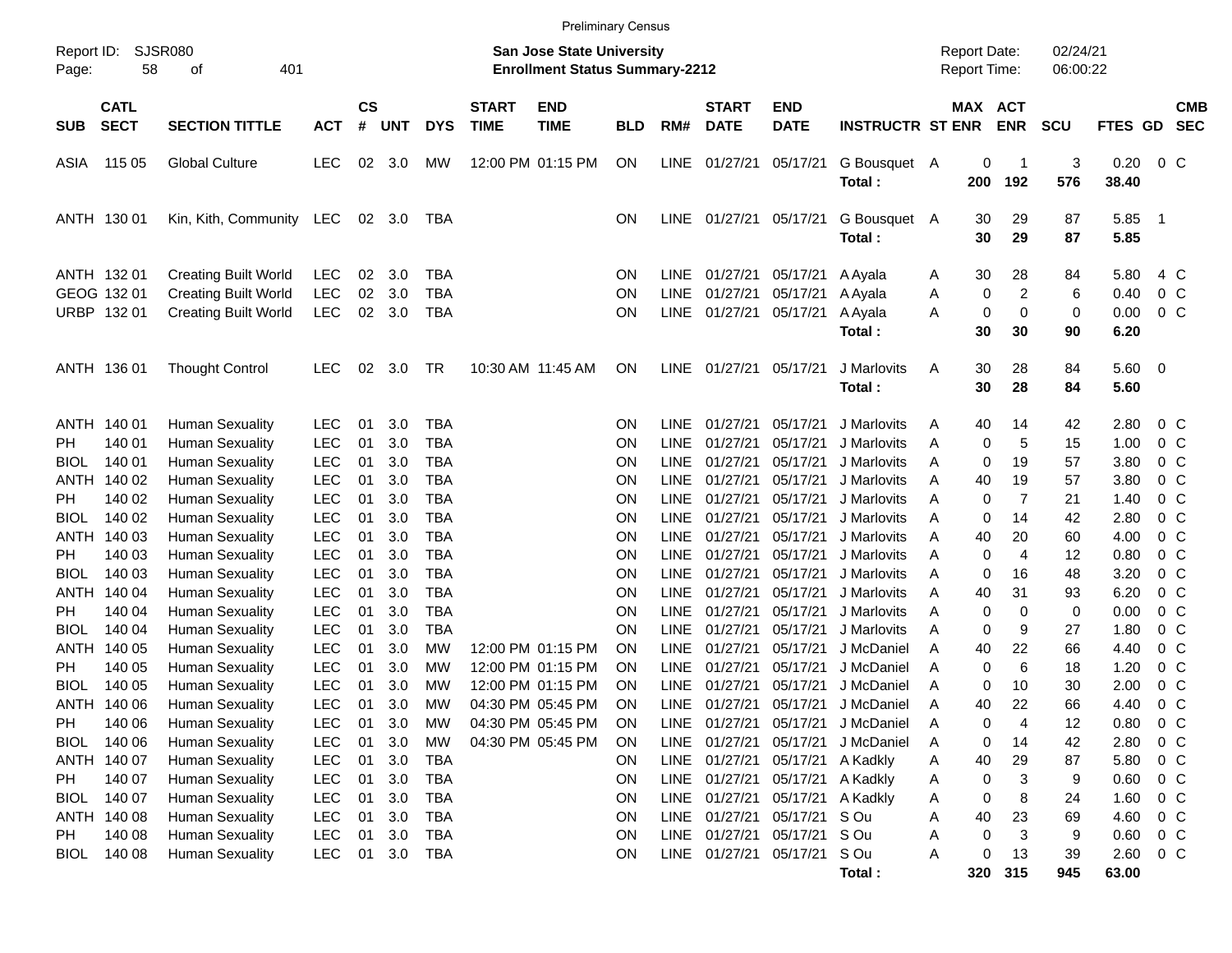|            |                            |                                                                |                          |                |            |                          |                             | <b>Preliminary Census</b>                                                 |                        |             |                                |                           |                                        |   |                                     |                |                      |                       |                                           |            |
|------------|----------------------------|----------------------------------------------------------------|--------------------------|----------------|------------|--------------------------|-----------------------------|---------------------------------------------------------------------------|------------------------|-------------|--------------------------------|---------------------------|----------------------------------------|---|-------------------------------------|----------------|----------------------|-----------------------|-------------------------------------------|------------|
| Page:      | Report ID: SJSR080<br>59   | 401<br>of                                                      |                          |                |            |                          |                             | <b>San Jose State University</b><br><b>Enrollment Status Summary-2212</b> |                        |             |                                |                           |                                        |   | <b>Report Date:</b><br>Report Time: |                | 02/24/21<br>06:00:22 |                       |                                           |            |
| <b>SUB</b> | <b>CATL</b><br><b>SECT</b> | <b>SECTION TITTLE</b>                                          | <b>ACT</b>               | <b>CS</b><br># | <b>UNT</b> | <b>DYS</b>               | <b>START</b><br><b>TIME</b> | <b>END</b><br><b>TIME</b>                                                 | <b>BLD</b>             | RM#         | <b>START</b><br><b>DATE</b>    | <b>END</b><br><b>DATE</b> | <b>INSTRUCTR ST ENR</b>                |   | MAX ACT                             | <b>ENR</b>     | <b>SCU</b>           | FTES GD SEC           |                                           | <b>CMB</b> |
|            | ANTH 143 01                | Cult & Adaptation                                              | <b>LEC</b>               |                | 02 3.0     | TBA                      |                             |                                                                           | <b>ON</b>              |             | LINE 01/27/21                  | 05/17/21                  | M Meniketti<br>Total:                  | A | 30<br>30                            | 30<br>30       | 90<br>90             | $6.10$ 2<br>6.10      |                                           |            |
|            | ANTH 146 01<br>ANTH 146 02 | <b>Culture &amp; Conflict</b><br><b>Culture &amp; Conflict</b> | <b>LEC</b><br><b>LEC</b> | 02<br>02       | 3.0<br>3.0 | <b>TBA</b><br><b>TBA</b> |                             |                                                                           | <b>ON</b><br><b>ON</b> |             | LINE 01/27/21<br>LINE 01/27/21 | 05/17/21<br>05/17/21      | G Bousquet A<br>G Bousquet A<br>Total: |   | 40<br>40<br>80                      | 40<br>39<br>79 | 120<br>117<br>237    | 8.00<br>7.80<br>15.80 | $\overline{0}$<br>$\overline{\mathbf{0}}$ |            |
|            | ANTH 152 01                | Becoming Human                                                 | <b>LEC</b>               |                | 02 3.0     | TBA                      |                             |                                                                           | <b>ON</b>              |             | LINE 01/27/21 05/17/21         |                           | E Weiss<br>Total:                      | A | 25<br>25                            | 17<br>17       | 51<br>51             | $3.40 \ 0$<br>3.40    |                                           |            |
|            | ANTH 155 01                | <b>Forensic Osteology</b>                                      | <b>LEC</b>               | 04             | 3.0        | TBA                      |                             |                                                                           | <b>ON</b>              |             | LINE 01/27/21 05/17/21         |                           | E Weiss<br>Total:                      | A | 25<br>25                            | 25<br>25       | 75<br>75             | 5.05<br>5.05          | $\overline{\phantom{1}}$                  |            |
|            | ANTH 160 01                | <b>Recon Lost Civs</b>                                         | <b>LEC</b>               | 02             | 3.0        | <b>TBA</b>               |                             |                                                                           | <b>ON</b>              | LINE        | 01/27/21                       | 05/17/21                  | V Sanchez-ChA                          |   | 40                                  | 40             | 120                  | 8.00                  | $\overline{0}$                            |            |
|            | ANTH 160 02                | <b>Recon Lost Civs</b>                                         | <b>LEC</b>               | 02             | 3.0        | <b>TBA</b>               |                             |                                                                           | <b>ON</b>              | <b>LINE</b> | 01/27/21                       | 05/17/21                  | V Sanchez-ChA                          |   | 40                                  | 40             | 120                  | 8.00                  | $\overline{0}$                            |            |
|            | ANTH 160 03                | <b>Recon Lost Civs</b>                                         | <b>LEC</b>               | $02\,$         | 3.0        | <b>TBA</b>               |                             |                                                                           | <b>ON</b>              | LINE        | 01/27/21                       | 05/17/21                  | V Sanchez-ChA                          |   | 40                                  | 40             | 120                  | 8.00                  | $\overline{0}$                            |            |
|            | ANTH 160 04                | <b>Recon Lost Civs</b>                                         | <b>LEC</b>               | 02             | 3.0        | <b>TBA</b>               |                             |                                                                           | ON                     |             | LINE 01/27/21                  | 05/17/21                  | V Sanchez-ChA                          |   | 40                                  | 40             | 120                  | 8.00                  | $\overline{0}$                            |            |
|            | ANTH 160 05                | <b>Recon Lost Civs</b>                                         | <b>LEC</b>               | 02             | 3.0        | <b>TBA</b>               |                             |                                                                           | ON                     |             | LINE 01/27/21                  | 05/17/21                  | M Meniketti                            | A | 40                                  | 40             | 120                  | 8.00                  | $\overline{0}$                            |            |
|            | ANTH 160 06                | <b>Recon Lost Civs</b>                                         | <b>LEC</b>               | $02\,$         | 3.0        | <b>TBA</b>               |                             |                                                                           | ON                     |             | LINE 01/27/21                  | 05/17/21                  | A Hedges<br>Total:                     | A | 40<br>240                           | 40<br>240      | 120<br>720           | 8.00<br>48.00         | $\overline{0}$                            |            |
|            | ANTH 164 01                | North Am Befr 1492                                             | LEC                      |                | 02 3.0     | TBA                      |                             |                                                                           | <b>ON</b>              |             | LINE 01/27/21                  | 05/17/21                  | V Sanchez-ChA<br>Total:                |   | 30<br>30                            | 27<br>27       | 81<br>81             | $5.40 \ 0$<br>5.40    |                                           |            |
|            | ANTH 165 01                | <b>Historical Archaeolo</b>                                    | LEC                      | 02             | 3.0        | TBA                      |                             |                                                                           | <b>ON</b>              |             | LINE 01/27/21                  | 05/17/21                  | C Sunseri<br>Total:                    | A | 35<br>35                            | 33<br>33       | 99<br>99             | $6.60$ 0<br>6.60      |                                           |            |
|            | ANTH 180 01                | <b>Individual Studies</b>                                      | <b>SUP</b>               |                | 3.0        |                          |                             |                                                                           |                        |             |                                |                           |                                        | X | 0                                   | 0              | 0                    | 0.00                  | $\overline{0}$                            |            |
|            | ANTH 180 02                | <b>Individual Studies</b>                                      | <b>SUP</b>               | 36             | 1.0        | <b>TBA</b>               |                             |                                                                           | <b>ON</b>              |             | LINE 01/27/21 05/17/21         |                           | R Gonzalez A                           |   | 3                                   | $\mathbf{1}$   | $\mathbf{1}$         | 0.07                  | $\overline{0}$                            |            |
|            |                            |                                                                |                          |                |            |                          |                             |                                                                           |                        |             |                                |                           | Total:                                 |   | 3                                   | $\mathbf{1}$   | $\mathbf{1}$         | 0.07                  |                                           |            |
|            | ANTH 184 01                | <b>Directed Reading</b>                                        | <b>SUP</b>               |                | 3.0        |                          |                             |                                                                           |                        |             |                                |                           |                                        | X | 0                                   | 0              | 0                    | $0.00 \t 0$           |                                           |            |
|            | ANTH 184 02                | <b>Directed Reading</b>                                        | <b>SUP</b>               |                | 1.0        |                          |                             |                                                                           |                        |             |                                |                           |                                        | X | $\pmb{0}$                           | $\pmb{0}$      | 0                    | $0.00 \t 0$           |                                           |            |
|            |                            |                                                                |                          |                |            |                          |                             |                                                                           |                        |             |                                |                           | Total:                                 |   | $\bf{0}$                            | $\bf{0}$       | $\pmb{0}$            | 0.00                  |                                           |            |
|            | ANTH 191 01                | <b>Frontiers Anthro</b>                                        | SEM 05 3.0 TBA           |                |            |                          |                             |                                                                           | ON                     |             | LINE 01/27/21 05/17/21         |                           | C Sunseri<br>Total:                    | Α | 30<br>30                            | 32<br>32       | 96<br>96             | 6.40 0<br>6.40        |                                           |            |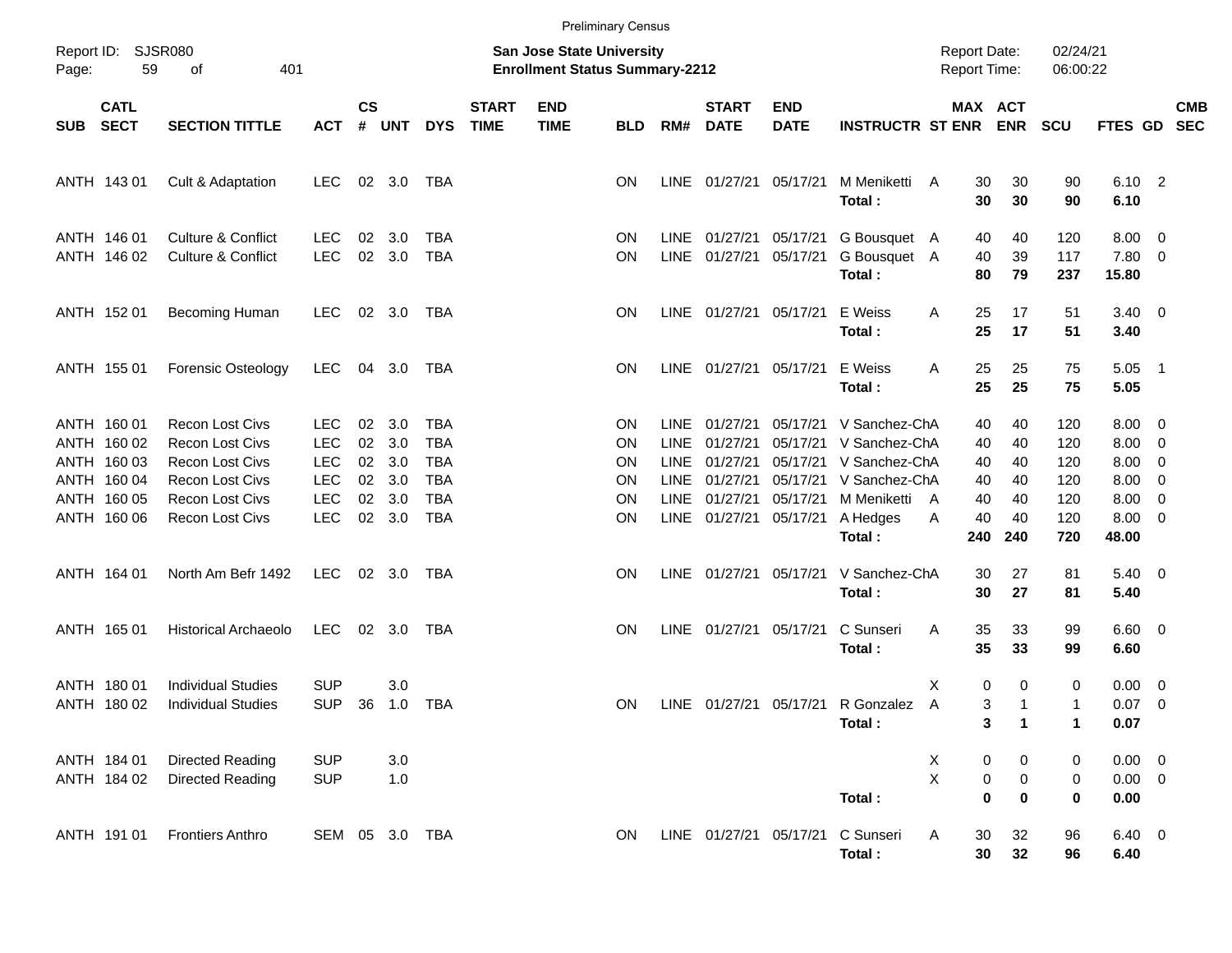|                                          |                                                        |                          |                |               |                          |                             | <b>Preliminary Census</b>                                                 |            |                            |                             |                           |                                                 |                                            |                                                         |                      |                          |                          |            |
|------------------------------------------|--------------------------------------------------------|--------------------------|----------------|---------------|--------------------------|-----------------------------|---------------------------------------------------------------------------|------------|----------------------------|-----------------------------|---------------------------|-------------------------------------------------|--------------------------------------------|---------------------------------------------------------|----------------------|--------------------------|--------------------------|------------|
| Report ID: SJSR080<br>60<br>Page:        | 401<br>οf                                              |                          |                |               |                          |                             | <b>San Jose State University</b><br><b>Enrollment Status Summary-2212</b> |            |                            |                             |                           |                                                 | <b>Report Date:</b><br><b>Report Time:</b> |                                                         | 02/24/21<br>06:00:22 |                          |                          |            |
| <b>CATL</b><br><b>SECT</b><br><b>SUB</b> | <b>SECTION TITTLE</b>                                  | <b>ACT</b>               | <b>CS</b><br># | <b>UNT</b>    | <b>DYS</b>               | <b>START</b><br><b>TIME</b> | <b>END</b><br><b>TIME</b>                                                 | <b>BLD</b> | RM#                        | <b>START</b><br><b>DATE</b> | <b>END</b><br><b>DATE</b> | <b>INSTRUCTR ST ENR</b>                         |                                            | MAX ACT<br><b>ENR</b>                                   | <b>SCU</b>           | FTES GD SEC              |                          | <b>CMB</b> |
| ANTH 193 01                              | Beh Science in Pract LEC                               |                          |                | 02 3.0        | <b>MW</b>                |                             | 04:30 PM 05:45 PM                                                         | ΟN         | <b>LINE</b>                | 01/27/21                    | 05/17/21                  | M Cerda Agui A                                  | 35                                         | 7                                                       | 21                   | 1.40                     |                          | $0\,$ C    |
| PSYC 19301<br>19301<br>SOCI              | Beh Science in Pract<br>Beh Science in Pract LEC       | <b>LEC</b>               | 02             | 3.0<br>02 3.0 | MW<br>MW                 |                             | 04:30 PM 05:45 PM<br>04:30 PM 05:45 PM                                    | ΟN<br>ΟN   | LINE                       | 01/27/21<br>LINE 01/27/21   | 05/17/21<br>05/17/21      | M Cerda Agui A<br>M Cerda Agui A<br>Total:      | 35                                         | 17<br>0<br>0<br>3<br>27                                 | 51<br>9<br>81        | 3.40<br>0.60<br>5.40     | 0 <sup>o</sup>           | $0\,$ C    |
| ANTH 195 01                              | Anthro Practicum                                       | SUP                      | 36             | 3.0           | TBA                      |                             |                                                                           | ON         | <b>LINE</b>                | 01/27/21                    | 05/17/21                  | M Beresford A                                   |                                            | 5<br>3                                                  | 9                    | 0.65                     | $\blacksquare$ 1         |            |
| ANTH 195 02                              | Anthro Practicum                                       | <b>SUP</b>               | 36             | 3.0           | <b>TBA</b>               |                             |                                                                           | ON         | LINE                       | 01/27/21                    | 05/17/21                  | J English-Lu A<br>Total:                        | 8                                          | $\overline{c}$<br>3<br>5                                | 6<br>15              | $0.40 \quad 0$<br>1.05   |                          |            |
| ANTH 232 01                              | <b>Applications Core</b>                               | SEM 04 3.0 T             |                |               |                          |                             | 06:00 PM 08:45 PM                                                         | ON         |                            | LINE 01/27/21 05/17/21      |                           | J English-Lu A                                  | 10                                         | 9                                                       | 27                   | $2.25$ 9                 |                          |            |
|                                          |                                                        |                          |                |               |                          |                             |                                                                           |            |                            |                             |                           | Total:                                          | 10                                         | 9                                                       | 27                   | 2.25                     |                          |            |
| ANTH 234 01                              | Adv Research Methd                                     | SEM 04 3.0               |                |               | TBA                      |                             |                                                                           | ON         |                            | LINE 01/27/21 05/17/21      |                           | M Beresford A<br>Total:                         | 10<br>10                                   | 12<br>12                                                | 36<br>36             | 2.90 10<br>2.90          |                          |            |
| ANTH 235 01                              | <b>Quantitative Meths</b>                              | SEM 04 3.0               |                |               | TBA                      |                             |                                                                           | ΟN         |                            | LINE 01/27/21 05/17/21      |                           | C Sunseri<br>Total:                             | A<br>10<br>10                              | 12<br>12                                                | 36<br>36             | 3.00 12<br>3.00          |                          |            |
| ANTH 280 01<br>ANTH 280 02               | <b>Individual Studies</b><br><b>Individual Studies</b> | SUP<br><b>SUP</b>        | 25<br>25       | 3.0<br>3.0    | <b>TBA</b><br><b>TBA</b> |                             |                                                                           | ΟN<br>ΟN   | <b>LINE</b>                | 01/27/21<br>LINE 01/27/21   | 05/17/21<br>05/17/21      | R Gonzalez A<br>J English-Lu A                  |                                            | $\overline{2}$<br>3<br>3<br>$\mathbf{1}$                | 6<br>3               | $0.50$ 2<br>0.25         | $\overline{\phantom{0}}$ |            |
|                                          |                                                        |                          |                |               |                          |                             |                                                                           |            |                            |                             |                           | Total:                                          | 6                                          | 3                                                       | 9                    | 0.75                     |                          |            |
| ANTH 298 01<br>ANTH 298 02               | Anth Project<br>Anth Project                           | <b>SUP</b><br><b>SUP</b> | 25             | 3.0<br>3.0    | <b>TBA</b>               |                             |                                                                           | ΟN         | LINE                       | 01/27/21 05/17/21           |                           | R Gonzalez                                      | A<br>X                                     | 4<br>1<br>$\mathbf 0$<br>0<br>4<br>$\blacktriangleleft$ | 3<br>0               | $0.25$ 1<br>$0.00 \t 0$  |                          |            |
|                                          |                                                        |                          |                |               |                          |                             |                                                                           |            |                            |                             |                           | Total:                                          |                                            |                                                         | 3                    | 0.25                     |                          |            |
| ANTH 299 01<br>ANTH 299 02               | <b>Master's Thesis</b><br><b>Master's Thesis</b>       | SUP<br><b>SUP</b>        | 25<br>25       | 3.0<br>3.0    | <b>TBA</b><br><b>TBA</b> |                             |                                                                           | ΟN<br>ΟN   | <b>LINE</b><br><b>LINE</b> | 01/27/21<br>01/27/21        | 05/17/21<br>05/17/21      | R Gonzalez<br>M Beresford A<br>Total:           | A                                          | 3<br>1<br>3<br>$\mathbf{1}$<br>6<br>$\mathbf{2}$        | 3<br>3<br>6          | $0.25$ 1<br>0.25<br>0.50 | $\overline{\phantom{0}}$ |            |
| ORGS 102 01                              | Org Inquiry/Analys                                     | LEC                      |                | 03 4.0        | TBA                      |                             |                                                                           | ON         |                            |                             | LINE 01/27/21 05/17/21    | K Keller                                        | 25<br>Α                                    | 15                                                      | 45                   | 4.00 0                   |                          |            |
| ORGS 102 02                              | Org Inquiry/Analys                                     |                          |                | ACT 07 0.0 W  |                          |                             | 09:00 AM 10:45 AM                                                         | ON         |                            | LINE 01/27/21 05/17/21      |                           | K Keller<br>Total:                              | 25<br>Α<br>50                              | 15<br>30                                                | 15<br>60             | $0.00 \t 0$<br>4.00      |                          |            |
| ORGS 103 01                              | Capstone                                               | LEC 03 4.0 TBA           |                |               |                          |                             |                                                                           | ON         |                            |                             |                           | LINE 01/27/21 05/17/21 J English-Lu A           | 20                                         | 10                                                      | 30                   | $2.67$ 0                 |                          |            |
| ORGS 103 02                              | Capstone                                               | ACT 07 0.0 R             |                |               |                          |                             | 09:00 AM 10:45 AM                                                         | ON         |                            |                             |                           | LINE 01/27/21 05/17/21 J English-Lu A<br>Total: | 20<br>40                                   | 10<br>20                                                | 10<br>40             | $0.00 \t 0$<br>2.67      |                          |            |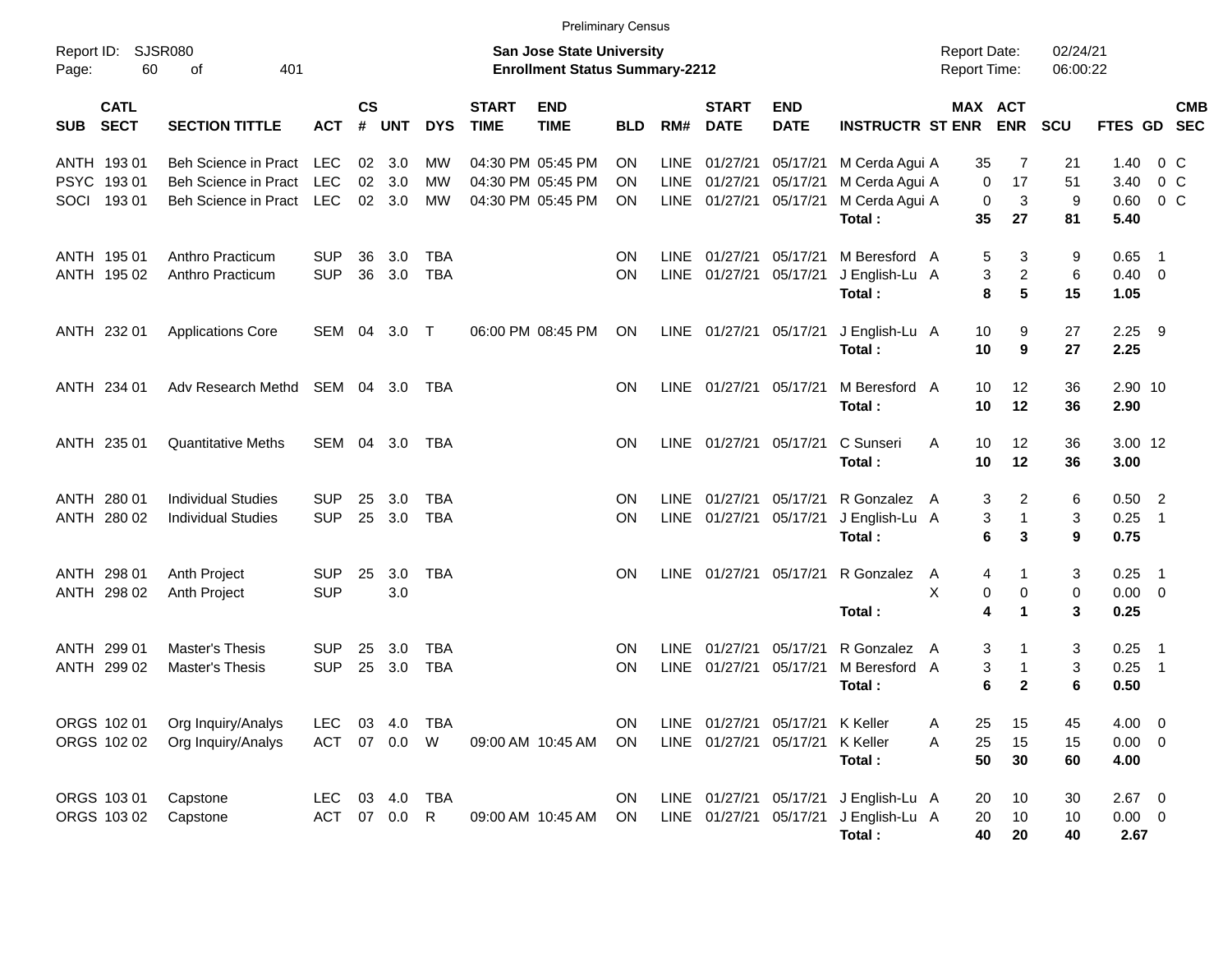|                                          |                       |                       |                          |                      |                                                                           | <b>Preliminary Census</b> |     |                             |                           |                         |                                            |             |                      |                 |            |
|------------------------------------------|-----------------------|-----------------------|--------------------------|----------------------|---------------------------------------------------------------------------|---------------------------|-----|-----------------------------|---------------------------|-------------------------|--------------------------------------------|-------------|----------------------|-----------------|------------|
| Report ID: SJSR080<br>61<br>Page:        | 401<br>of             |                       |                          |                      | <b>San Jose State University</b><br><b>Enrollment Status Summary-2212</b> |                           |     |                             |                           |                         | <b>Report Date:</b><br><b>Report Time:</b> |             | 02/24/21<br>06:00:22 |                 |            |
| <b>CATL</b><br><b>SECT</b><br><b>SUB</b> | <b>SECTION TITTLE</b> | СS<br><b>ACT</b><br># | <b>UNT</b><br><b>DYS</b> | <b>START</b><br>TIME | <b>END</b><br><b>TIME</b>                                                 | <b>BLD</b>                | RM# | <b>START</b><br><b>DATE</b> | <b>END</b><br><b>DATE</b> | <b>INSTRUCTR ST ENR</b> | MAX ACT                                    | <b>ENR</b>  | <b>SCU</b>           | FTES GD SEC     | <b>CMB</b> |
| Department :                             | Anthropology          |                       |                          |                      |                                                                           |                           |     |                             | <b>Lower Division:</b>    | Department Total:       | 1847<br>505                                | 1688<br>435 | 5012<br>1305         | 336.43<br>87.00 |            |

**Upper Division : 1296 1214 3590 239.78 Graduate Division : 46 39 117 9.65**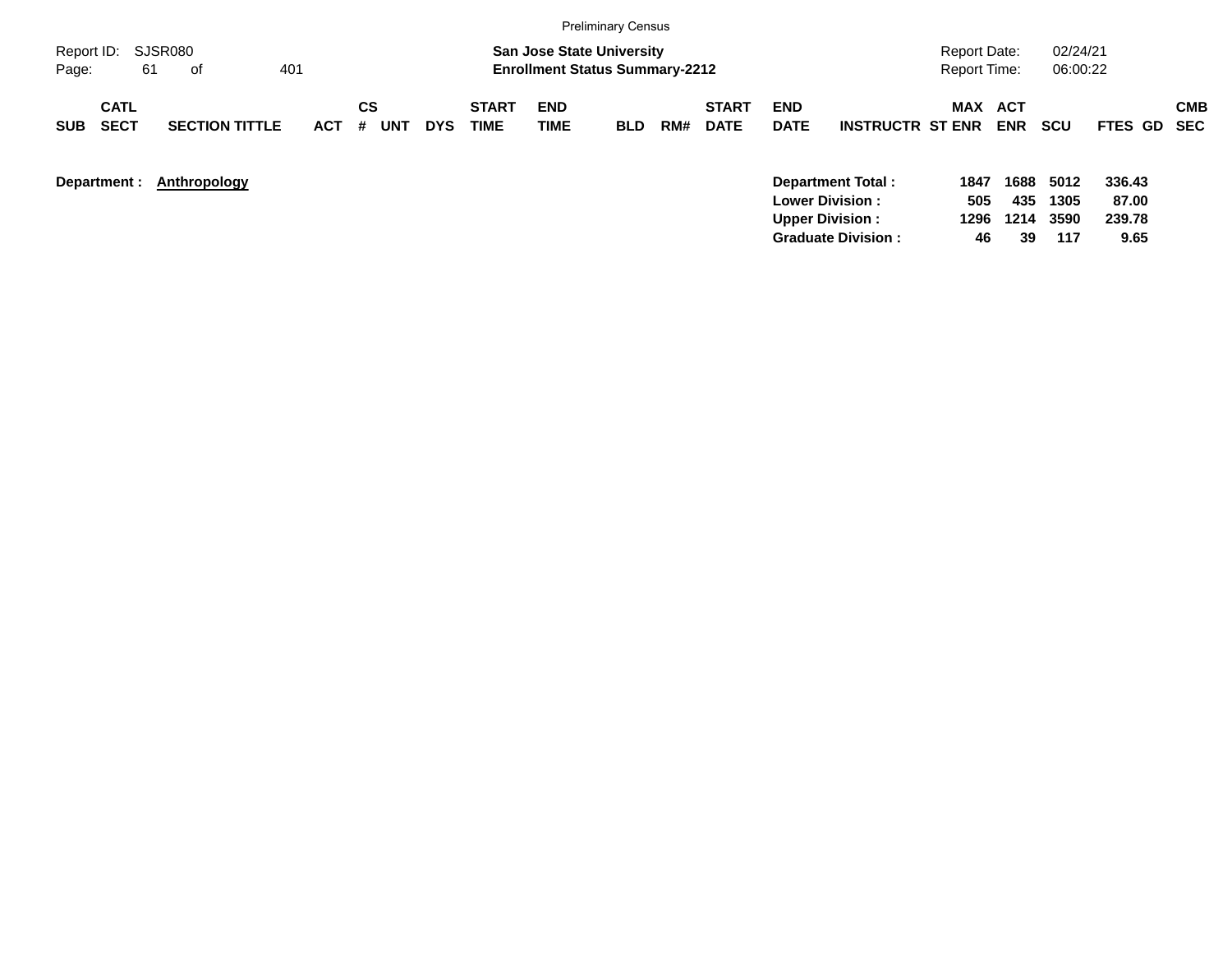|                |                            |                                    |               |                    |                |            |                             | <b>Preliminary Census</b>                                                 |            |             |                             |                                  |                                      |   |                                     |                |                      |                        |                          |                          |
|----------------|----------------------------|------------------------------------|---------------|--------------------|----------------|------------|-----------------------------|---------------------------------------------------------------------------|------------|-------------|-----------------------------|----------------------------------|--------------------------------------|---|-------------------------------------|----------------|----------------------|------------------------|--------------------------|--------------------------|
| Page:          | Report ID: SJSR080<br>62   | 401<br>οf                          |               |                    |                |            |                             | <b>San Jose State University</b><br><b>Enrollment Status Summary-2212</b> |            |             |                             |                                  |                                      |   | <b>Report Date:</b><br>Report Time: |                | 02/24/21<br>06:00:22 |                        |                          |                          |
| <b>SUB</b>     | <b>CATL</b><br><b>SECT</b> | <b>SECTION TITTLE</b>              | <b>ACT</b>    | $\mathsf{cs}$<br># | <b>UNT</b>     | <b>DYS</b> | <b>START</b><br><b>TIME</b> | <b>END</b><br><b>TIME</b>                                                 | <b>BLD</b> | RM#         | <b>START</b><br><b>DATE</b> | <b>END</b><br><b>DATE</b>        | <b>INSTRUCTR ST ENR</b>              |   | MAX ACT                             | <b>ENR</b>     | <b>SCU</b>           | FTES GD                |                          | <b>CMB</b><br><b>SEC</b> |
| <b>College</b> |                            | <b>Social Sciences, College of</b> |               |                    |                |            |                             |                                                                           |            |             |                             |                                  |                                      |   |                                     |                |                      |                        |                          |                          |
| Department :   |                            | <b>African American Studies</b>    |               |                    |                |            |                             |                                                                           |            |             |                             |                                  |                                      |   |                                     |                |                      |                        |                          |                          |
| AFAM           | 2A 01                      | AfAm & Dev Am Hist                 | LEC           | 02 <sub>2</sub>    | 3.0            | TBA        |                             |                                                                           | <b>ON</b>  | LINE        | 01/27/21                    | 05/17/21                         | <b>B</b> Seals                       | A | 35                                  | 38             | 114                  | 7.60                   | - 0                      |                          |
| <b>AFAM</b>    | 2A 02                      | AfAm & Dev Am Hist                 | <b>LEC</b>    | 02                 | 3.0            | <b>TBA</b> |                             |                                                                           | <b>ON</b>  | <b>LINE</b> | 01/27/21                    | 05/17/21                         | L Gaines                             | A | 35                                  | 33             | 99                   | 6.60                   | - 0                      |                          |
| AFAM           | 2A 80                      | AfAm & Dev Am Hist                 | <b>LEC</b>    | 02                 | 3.0            | <b>TBA</b> |                             |                                                                           | <b>ON</b>  | <b>LINE</b> | 01/27/21                    | 05/17/21                         | E Watkins<br>Total:                  | A | 45<br>115                           | 44<br>115      | 132<br>345           | 8.80<br>23.00          | $\overline{\phantom{0}}$ |                          |
| AFAM           | 2B 01                      | AfAm & Dev Am Hist                 | LEC           | 02                 | 3.0            | TBA        |                             |                                                                           | <b>ON</b>  | LINE        | 01/27/21                    | 05/17/21                         | W Thompson TA                        |   | 35                                  | 35             | 105                  | 7.00                   | $\overline{\phantom{0}}$ |                          |
| <b>AFAM</b>    | 2B 02                      | AfAm & Dev Am Hist                 | <b>LEC</b>    | 02                 | 3.0            | <b>TBA</b> |                             |                                                                           | <b>ON</b>  | <b>LINE</b> | 01/27/21                    | 05/17/21                         | W Thompson TA                        |   | 35                                  | 35             | 105                  | 7.00                   | - 0                      |                          |
| <b>AFAM</b>    | 2B 03                      | AfAm & Dev Am Hist                 | <b>LEC</b>    | 02                 | 3.0            | <b>TBA</b> |                             |                                                                           | ON         | <b>LINE</b> | 01/27/21                    | 05/17/21                         | L Gaines                             | A | 35                                  | 33             | 99                   | 6.60                   | - 0                      |                          |
| AFAM           | 2B 04                      | AfAm & Dev Am Hist                 | <b>LEC</b>    |                    | 3.0            |            |                             |                                                                           |            |             |                             |                                  |                                      | X | $\mathbf 0$                         | $\mathbf 0$    | 0                    | 0.00                   | 0                        |                          |
| <b>AFAM</b>    | 2B 05                      | AfAm & Dev Am Hist                 | <b>LEC</b>    | 02                 | 3.0            | <b>TBA</b> |                             |                                                                           | <b>ON</b>  | <b>LINE</b> | 01/27/21                    | 05/17/21                         | M Tran                               | A | 35                                  | 36             | 108                  | 7.20                   | - 0                      |                          |
| AFAM           | 2B 80                      | AfAm & Dev Am Hist                 | <b>LEC</b>    | 02 <sub>o</sub>    | 3.0            | <b>TBA</b> |                             |                                                                           | <b>ON</b>  |             | LINE 01/27/21               | 05/17/21                         | <b>B</b> Seals                       | A | 35                                  | 35             | 105                  | 7.00                   | - 0                      |                          |
|                |                            |                                    |               |                    |                |            |                             |                                                                           |            |             |                             |                                  | Total:                               |   | 175                                 | 174            | 522                  | 34.80                  |                          |                          |
| AFAM 22 80     |                            | Humanities Af Am Cul LEC           |               |                    | $02 \quad 3.0$ | TBA        |                             |                                                                           | <b>ON</b>  |             | LINE 01/27/21 05/17/21      |                                  | M Tran                               | A | 30                                  | 19             | 57                   | 3.80 0                 |                          |                          |
|                |                            |                                    |               |                    |                |            |                             |                                                                           |            |             |                             |                                  | Total:                               |   | 30                                  | 19             | 57                   | 3.80                   |                          |                          |
| AFAM           | 40 80                      | African Origins                    | <b>LEC</b>    |                    | 02 3.0         | TBA        |                             |                                                                           | <b>ON</b>  |             | LINE 01/27/21 05/17/21      |                                  | E Watkins                            | A | 30                                  | 23             | 69                   | $4.60$ 0               |                          |                          |
|                |                            |                                    |               |                    |                |            |                             |                                                                           |            |             |                             |                                  | Total:                               |   | 30                                  | 23             | 69                   | 4.60                   |                          |                          |
|                |                            | AFAM 100W 01 Writing Workshop      | SEM 04        |                    | 3.0            | <b>TR</b>  |                             | 03:00 PM 04:15 PM                                                         | ON         |             | LINE 01/27/21               | 05/17/21                         | L Tinson                             | A | 25                                  | 10             | 30                   | $2.00 \t 0$            |                          |                          |
|                |                            |                                    |               |                    |                |            |                             |                                                                           |            |             |                             |                                  | Total:                               |   | 25                                  | 10             | 30                   | 2.00                   |                          |                          |
|                | AFAM 102 01                | Afro Amer Music                    | <b>LEC</b>    |                    | 02 3.0         | R          |                             | 05:00 PM 07:45 PM                                                         | ON         |             | LINE 01/27/21               | 05/17/21                         | J Burrell                            | A | 15                                  | 15             | 45                   | $3.00 \ 0$             |                          |                          |
|                |                            |                                    |               |                    |                |            |                             |                                                                           |            |             |                             |                                  | Total:                               |   | 15                                  | 15             | 45                   | 3.00                   |                          |                          |
|                | AFAM 130 01                | Psych Black Comm                   | <b>LEC</b>    |                    | 02 3.0         | МW         |                             | 12:00 PM 01:15 PM                                                         | ON         |             | LINE 01/27/21               | 05/17/21                         | L Tinson                             | Α | 15                                  | 9              | 27                   | 1.80 0                 |                          |                          |
|                |                            |                                    |               |                    |                |            |                             |                                                                           |            |             |                             |                                  | Total:                               |   | 15                                  | 9              | 27                   | 1.80                   |                          |                          |
|                | AFAM 145 01                | Urb Pol Inner City                 | SEM 05 4.0    |                    |                | TBA        |                             |                                                                           | ON         |             |                             |                                  | LINE 01/27/21 05/17/21 W Thompson TA |   | 15                                  | 12             | 48                   | 3.20 0 C               |                          |                          |
|                | URBP 145 01                | Urb Pol Inner City                 | SEM 05 4.0    |                    |                | TBA        |                             |                                                                           | ON         |             | LINE 01/27/21 05/17/21      |                                  | W Thompson TA                        |   | 0                                   | 0              | 0                    | $0.00 \t 0 C$          |                          |                          |
|                | AAS 145 01                 | Urb Pol Inner City                 | SEM 05 4.0    |                    |                | TBA        |                             |                                                                           | ON         |             | LINE 01/27/21 05/17/21      |                                  | W Thompson TA                        |   | 0                                   | 3              | 12                   | $0.80 \t 0 C$          |                          |                          |
|                |                            |                                    |               |                    |                |            |                             |                                                                           |            |             |                             |                                  | Total:                               |   | 15                                  | 15             | 60                   | 4.00                   |                          |                          |
|                | AFAM 155 01                | Tri Trgy Blk Ath US                | SEM 05 3.0 TR |                    |                |            |                             | 09:00 AM 10:15 AM ON                                                      |            |             |                             |                                  | LINE 01/27/21 05/17/21 A Francique A |   | 15                                  | 10             | 30                   | $2.00 \t 0$            |                          |                          |
|                |                            |                                    |               |                    |                |            |                             |                                                                           |            |             |                             |                                  | Total:                               |   | 15                                  | 10             | 30                   | 2.00                   |                          |                          |
|                | AFAM 156 01                | Black Women Writer SEM 05 3.0 TR   |               |                    |                |            |                             | 01:30 PM 02:45 PM ON                                                      |            |             |                             | LINE 01/27/21 05/17/21 J Burrell |                                      | A | 15                                  | $\overline{4}$ | 12                   | $0.80 \quad 0 \quad C$ |                          |                          |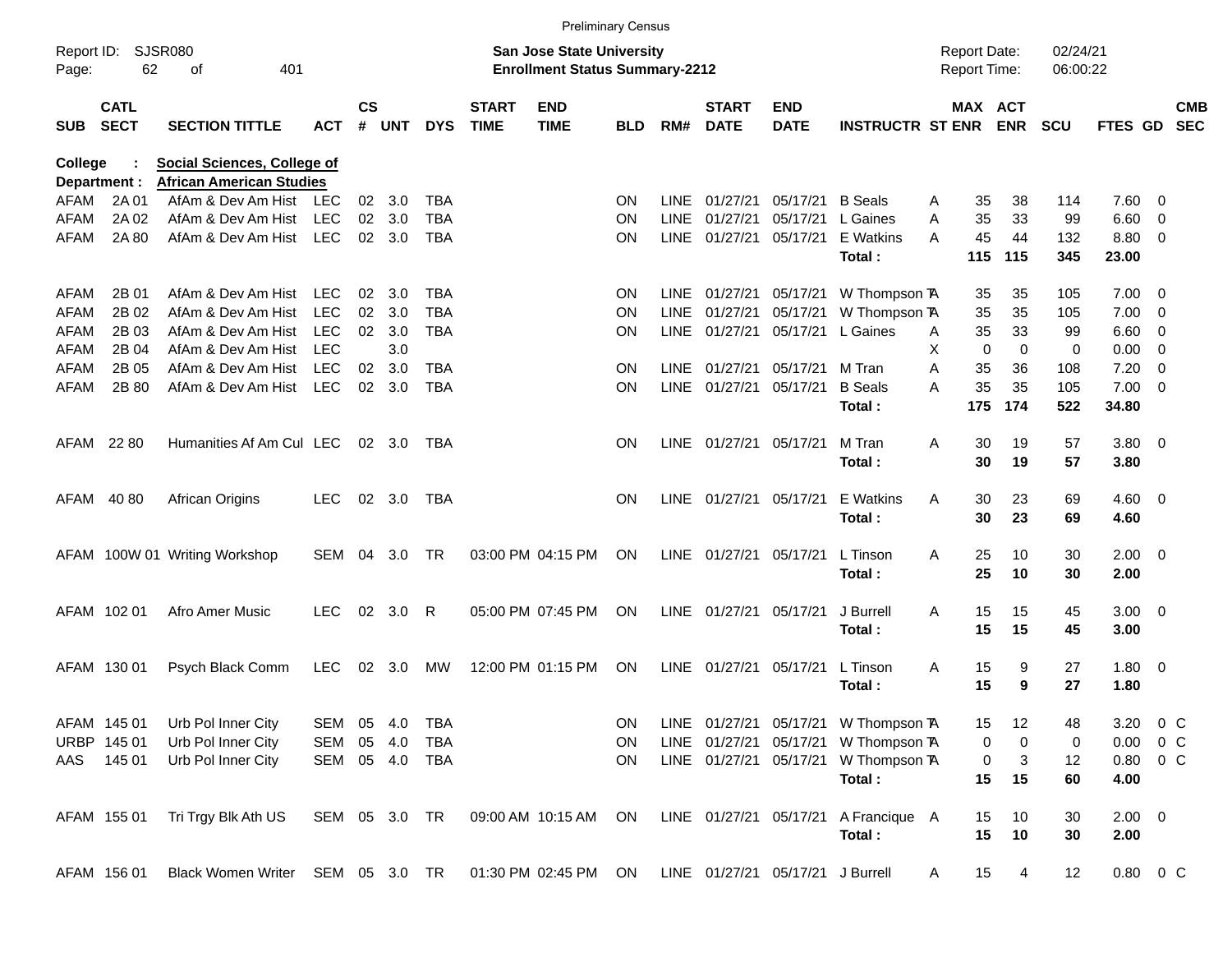| Report ID:<br>63<br>Page:                | <b>SJSR080</b><br>401<br>of                            |                          |                    |            |                          |                             | <b>Preliminary Census</b><br><b>San Jose State University</b><br><b>Enrollment Status Summary-2212</b> |                 |                     |                             |                                                  |                                                       | <b>Report Date:</b><br><b>Report Time:</b> |                                  | 02/24/21<br>06:00:22    |                                 |                          |
|------------------------------------------|--------------------------------------------------------|--------------------------|--------------------|------------|--------------------------|-----------------------------|--------------------------------------------------------------------------------------------------------|-----------------|---------------------|-----------------------------|--------------------------------------------------|-------------------------------------------------------|--------------------------------------------|----------------------------------|-------------------------|---------------------------------|--------------------------|
| <b>CATL</b><br><b>SECT</b><br><b>SUB</b> | <b>SECTION TITTLE</b>                                  | <b>ACT</b>               | $\mathsf{cs}$<br># | <b>UNT</b> | <b>DYS</b>               | <b>START</b><br><b>TIME</b> | <b>END</b><br><b>TIME</b>                                                                              | <b>BLD</b>      | RM#                 | <b>START</b><br><b>DATE</b> | <b>END</b><br><b>DATE</b>                        | <b>INSTRUCTR ST ENR</b>                               |                                            | MAX ACT<br><b>ENR</b>            | SCU                     | <b>FTES GD</b>                  | <b>CMB</b><br><b>SEC</b> |
| <b>WOMS 156 01</b><br>ENGL 156 01        | <b>Black Women Writer</b><br><b>Black Women Writer</b> | <b>SEM</b><br><b>SEM</b> | 05<br>05           | 3.0<br>3.0 | TR<br><b>TR</b>          |                             | 01:30 PM 02:45 PM<br>01:30 PM 02:45 PM                                                                 | ON<br><b>ON</b> | LINE<br><b>LINE</b> | 01/27/21<br>01/27/21        | 05/17/21<br>05/17/21                             | J Burrell<br>J Burrell<br>Total:                      | 0<br>A<br>A<br>$\mathbf 0$<br>15           | 2<br>10<br>16                    | 6<br>30<br>48           | 0.40<br>2.05<br>3.25            | 0 <sup>C</sup><br>$1\,C$ |
| AFAM 159 01                              | Econ Issues Blkcm                                      | <b>LEC</b>               | 02                 | 3.0        | <b>TBA</b>               |                             |                                                                                                        | <b>ON</b>       | <b>LINE</b>         | 01/27/21                    | 05/17/21                                         | F Ortega Gon A<br>Total:                              | 15<br>15                                   | 14<br>14                         | 42<br>42                | 2.80 0<br>2.80                  |                          |
| AFAM 166 01                              | AfAm Women in Hist                                     | SEM                      |                    | 05 3.0     | TR                       |                             | 10:30 AM 11:45 AM                                                                                      | <b>ON</b>       | <b>LINE</b>         | 01/27/21                    | 05/17/21                                         | J Burrell<br>Total:                                   | 15<br>A<br>15                              | 12<br>12                         | 36<br>36                | 2.40<br>2.40                    | $\overline{\mathbf{0}}$  |
| AFAM 180 04                              | <b>Individual Studies</b>                              | <b>SUP</b>               | 36                 | 1.0        | TBA                      |                             |                                                                                                        | <b>ON</b>       |                     | LINE 01/27/21 05/17/21      |                                                  | Total:                                                | Α<br>4<br>4                                | 0<br>$\bf{0}$                    | 0<br>$\bf{0}$           | $0.00 \t 0$<br>0.00             |                          |
| AFAM 190 01<br>AFAM 190 02               | Intern Commnty Dev<br>Intern Commnty Dev               | <b>SUP</b><br><b>SUP</b> | 36<br>36           | 1.0<br>3.0 | <b>TBA</b><br><b>TBA</b> |                             |                                                                                                        | ON<br>ON        | LINE<br><b>LINE</b> | 01/27/21<br>01/27/21        | 05/17/21<br>05/17/21                             | Total:                                                | A<br>4<br>5<br>A<br>9                      | 0<br>0<br>$\bf{0}$               | 0<br>0<br>$\bf{0}$      | $0.00 \t 0$<br>0.00<br>0.00     | $\overline{0}$           |
| AFAM 198 01                              | Senior Sem AFAM St SEM 05                              |                          |                    | 3.0        | <b>MW</b>                |                             | 09:00 AM 10:15 AM                                                                                      | <b>ON</b>       | <b>LINE</b>         | 01/27/21                    | 05/17/21                                         | F Ortega Gon A<br>Total:                              | 15<br>15                                   | $\overline{7}$<br>$\overline{7}$ | 21<br>21                | $1.40 \ 0$<br>1.40              |                          |
| AFAM 298 01                              | <b>Special Studies</b>                                 | <b>SUP</b>               | 25                 | 3.0        | <b>TBA</b>               |                             |                                                                                                        | <b>ON</b>       | LINE                | 01/27/21                    | 05/17/21                                         | A Francique A<br>Total:                               | 5<br>5                                     | 1                                | 3<br>3                  | $0.25$ 1<br>0.25                |                          |
| Department :                             | <b>African American Studies</b>                        |                          |                    |            |                          |                             |                                                                                                        |                 |                     |                             | <b>Lower Division:</b><br><b>Upper Division:</b> | <b>Department Total:</b><br><b>Graduate Division:</b> | 513<br>350<br>158<br>5                     | 440<br>331<br>108<br>1           | 1335<br>993<br>339<br>3 | 89.10<br>66.20<br>22.65<br>0.25 |                          |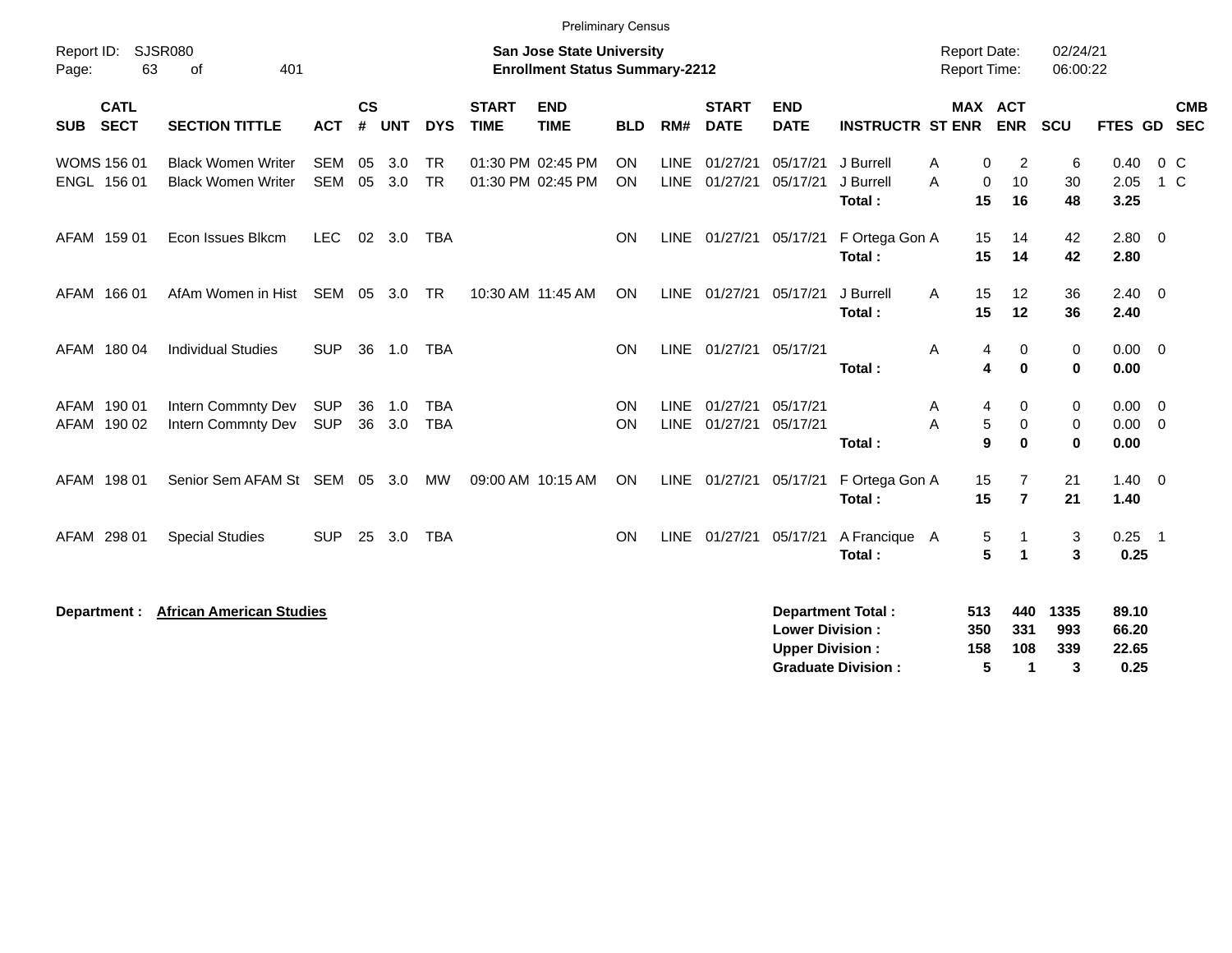| <b>SJSR080</b><br>02/24/21<br>San Jose State University<br><b>Report Date:</b><br>Report ID:<br><b>Enrollment Status Summary-2212</b><br>64<br>401<br><b>Report Time:</b><br>06:00:22<br>Page:<br>οf<br><b>CATL</b><br><b>CS</b><br><b>END</b><br>MAX ACT<br><b>START</b><br><b>START</b><br>END<br><b>CMB</b><br><b>SECT</b><br>#<br><b>DYS</b><br><b>TIME</b><br><b>DATE</b><br><b>ENR</b><br><b>SEC</b><br><b>SUB</b><br><b>SECTION TITTLE</b><br><b>ACT</b><br>UNT<br><b>TIME</b><br>RM#<br><b>DATE</b><br><b>INSTRUCTR ST ENR</b><br><b>SCU</b><br>FTES<br>GD.<br><b>BLD</b><br><b>Social Sciences, College of</b><br>College<br>Department :<br><b>Economics</b><br>12:00 PM 01:15 PM<br>10.13<br><b>ECON</b><br>1A 01<br>Prin of Econ<br>LEC<br>02<br>4.0<br>МW<br><b>LINE</b><br>01/27/21<br>05/17/21<br>40<br>38<br>152<br>0<br><b>ON</b><br>M Adeel<br>Α<br>LEC<br>02<br>10.67<br><b>ECON</b><br>1A 02<br>Prin of Econ<br>4.0<br>09:00 AM 10:15 AM<br><b>LINE</b><br>01/27/21<br>05/17/21<br>M Brady<br>40<br>40<br>160<br>МW<br>ΟN<br>0<br>Α<br>02<br>9.60<br><b>ECON</b><br>1A03<br>Prin of Econ<br>LEC<br>4.0<br>10:30 AM 11:45 AM<br>01/27/21<br>05/17/21<br><b>B</b> Hurst<br>МW<br>ON<br>LINE.<br>40<br>36<br>144<br>0<br>Α<br><b>LEC</b><br>02<br><b>ECON</b><br>1A 04<br>Prin of Econ<br>4.0<br>TR<br>04:30 PM 05:45 PM<br><b>LINE</b><br>01/27/21<br>05/17/21<br>D Crooks<br>10.67<br>ΟN<br>40<br>40<br>160<br>0<br>Α<br><b>LEC</b><br>02<br><b>ECON</b><br>Prin of Econ<br>4.0<br>TBA<br><b>LINE</b><br>01/27/21<br>05/17/21<br>250<br>0<br>0<br>0.00<br>0<br>1A 40<br>ΟN<br>M Holian<br>Α<br><b>LEC</b><br>02<br><b>ECON</b><br>1A60<br>Prin of Econ<br>4.0<br><b>TBA</b><br><b>LINE</b><br>01/27/21<br>05/17/21<br>125<br>113<br>452<br>30.13<br>0<br>ΟN<br>N Malek<br>Α<br><b>LEC</b><br>02<br>9.60<br><b>ECON</b><br>1A61<br>Prin of Econ<br>4.0<br><b>TBA</b><br>ΟN<br><b>LINE</b><br>01/27/21<br>05/17/21<br>G Hanle<br>40<br>36<br>144<br>0<br>Α<br><b>LEC</b><br>02<br>10.93<br><b>ECON</b><br>1A62<br>Prin of Econ<br>4.0<br>TBA<br><b>LINE</b><br>01/27/21<br>05/17/21<br>J O'Brien<br>ΟN<br>40<br>164<br>0<br>Α<br>41<br>02<br>10.67<br><b>ECON</b><br>1A63<br>Prin of Econ<br><b>LEC</b><br>4.0<br>TBA<br><b>LINE</b><br>01/27/21<br>05/17/21<br>J O'Brien<br>0<br>ΟN<br>Α<br>40<br>40<br>160<br><b>LEC</b><br>02<br><b>ECON</b><br>1A 64<br>Prin of Econ<br>4.0<br>w<br>06:30 PM 09:15 PM<br><b>LINE</b><br>01/27/21<br>05/17/21<br>D Crooks<br>40<br>39<br>10.40<br>0<br>ON<br>Α<br>156<br>LEC<br>02<br><b>ECON</b><br>1A 65<br>Prin of Econ<br>4.0<br>МW<br>10:30 AM 11:45 AM<br><b>LINE</b><br>01/27/21<br>05/17/21<br>M Adeel<br>40<br>39<br>156<br>10.40<br>0<br>ON<br>A<br>462<br>1848<br>123.20<br>735<br>Total:<br><b>ECON</b><br>1B 01<br>Prin of Econ<br>LEC<br>02<br>4.0<br>TR<br>09:00 AM 10:15 AM<br>01/27/21<br>05/17/21<br>M Brady<br>40<br>10.67<br>0<br><b>ON</b><br><b>LINE</b><br>40<br>160<br>A<br>02<br>10.67<br><b>ECON</b><br>1B 02<br>Prin of Econ<br>LEC<br>4.0<br>TR<br>09:00 AM 10:15 AM<br><b>LINE</b><br>01/27/21<br>05/17/21<br>ΟN<br>D Clarke<br>40<br>40<br>160<br>0<br>Α<br>02<br>10.67<br><b>ECON</b><br>1B 03<br>Prin of Econ<br>LEC<br>4.0<br>TR<br>10:30 AM 11:45 AM<br><b>LINE</b><br>01/27/21<br>05/17/21<br>D Clarke<br>ΟN<br>40<br>40<br>160<br>0<br>Α<br><b>LEC</b><br>02<br><b>ECON</b><br>1B 04<br>Prin of Econ<br>4.0<br>TR<br>10:30 AM 11:45 AM<br><b>LINE</b><br>01/27/21<br>05/17/21<br>F Fakhruddin A<br>38<br>152<br>10.13<br>ΟN<br>40<br>0<br><b>LEC</b><br>02<br><b>ECON</b><br>1B 05<br>Prin of Econ<br>4.0<br>TBA<br>LINE<br>01/27/21<br>05/17/21<br>40<br>160<br>10.73<br>ΟN<br>G Lang<br>40<br>Α<br>-1<br><b>LEC</b><br>02<br>9.87<br><b>ECON</b><br>1B 06<br>Prin of Econ<br>4.0<br><b>TBA</b><br><b>LINE</b><br>01/27/21<br>05/17/21<br>40<br>37<br>148<br>0<br>ΟN<br>G Lang<br>A<br><b>LEC</b><br>02<br>33.33<br><b>ECON</b><br>1B 60<br>Prin of Econ<br>4.0<br>TBA<br><b>LINE</b><br>01/27/21<br>05/17/21<br>125<br>125<br>ΟN<br>G Hanle<br>500<br>0<br>Α<br>02<br>10.13<br><b>ECON</b><br>1B 61<br>Prin of Econ<br>LEC<br>4.0<br>10:30 AM 11:45 AM<br><b>LINE</b><br>01/27/21<br>05/17/21<br>S Mukherjee<br>40<br>38<br>МW<br>0N<br>152<br>0<br>A<br>02<br>9.87<br><b>ECON</b><br>1B 62<br>Prin of Econ<br>LEC<br>4.0<br><b>TBA</b><br><b>LINE</b><br>01/27/21<br>05/17/21<br>37<br>148<br>0<br>ΟN<br>N Nguyen<br>40<br>A |
|-------------------------------------------------------------------------------------------------------------------------------------------------------------------------------------------------------------------------------------------------------------------------------------------------------------------------------------------------------------------------------------------------------------------------------------------------------------------------------------------------------------------------------------------------------------------------------------------------------------------------------------------------------------------------------------------------------------------------------------------------------------------------------------------------------------------------------------------------------------------------------------------------------------------------------------------------------------------------------------------------------------------------------------------------------------------------------------------------------------------------------------------------------------------------------------------------------------------------------------------------------------------------------------------------------------------------------------------------------------------------------------------------------------------------------------------------------------------------------------------------------------------------------------------------------------------------------------------------------------------------------------------------------------------------------------------------------------------------------------------------------------------------------------------------------------------------------------------------------------------------------------------------------------------------------------------------------------------------------------------------------------------------------------------------------------------------------------------------------------------------------------------------------------------------------------------------------------------------------------------------------------------------------------------------------------------------------------------------------------------------------------------------------------------------------------------------------------------------------------------------------------------------------------------------------------------------------------------------------------------------------------------------------------------------------------------------------------------------------------------------------------------------------------------------------------------------------------------------------------------------------------------------------------------------------------------------------------------------------------------------------------------------------------------------------------------------------------------------------------------------------------------------------------------------------------------------------------------------------------------------------------------------------------------------------------------------------------------------------------------------------------------------------------------------------------------------------------------------------------------------------------------------------------------------------------------------------------------------------------------------------------------------------------------------------------------------------------------------------------------------------------------------------------------------------------------------------------------------------------------------------------------------------------------------------------------------------------------------------------------------------------------------------------------------------------------------------------------------------------------------------------------------------------------------------------------------------------------------------------------------------------------------------------------------------------------------------------------------------------------------------------------------------------------------|
|                                                                                                                                                                                                                                                                                                                                                                                                                                                                                                                                                                                                                                                                                                                                                                                                                                                                                                                                                                                                                                                                                                                                                                                                                                                                                                                                                                                                                                                                                                                                                                                                                                                                                                                                                                                                                                                                                                                                                                                                                                                                                                                                                                                                                                                                                                                                                                                                                                                                                                                                                                                                                                                                                                                                                                                                                                                                                                                                                                                                                                                                                                                                                                                                                                                                                                                                                                                                                                                                                                                                                                                                                                                                                                                                                                                                                                                                                                                                                                                                                                                                                                                                                                                                                                                                                                                                                                                                                         |
|                                                                                                                                                                                                                                                                                                                                                                                                                                                                                                                                                                                                                                                                                                                                                                                                                                                                                                                                                                                                                                                                                                                                                                                                                                                                                                                                                                                                                                                                                                                                                                                                                                                                                                                                                                                                                                                                                                                                                                                                                                                                                                                                                                                                                                                                                                                                                                                                                                                                                                                                                                                                                                                                                                                                                                                                                                                                                                                                                                                                                                                                                                                                                                                                                                                                                                                                                                                                                                                                                                                                                                                                                                                                                                                                                                                                                                                                                                                                                                                                                                                                                                                                                                                                                                                                                                                                                                                                                         |
|                                                                                                                                                                                                                                                                                                                                                                                                                                                                                                                                                                                                                                                                                                                                                                                                                                                                                                                                                                                                                                                                                                                                                                                                                                                                                                                                                                                                                                                                                                                                                                                                                                                                                                                                                                                                                                                                                                                                                                                                                                                                                                                                                                                                                                                                                                                                                                                                                                                                                                                                                                                                                                                                                                                                                                                                                                                                                                                                                                                                                                                                                                                                                                                                                                                                                                                                                                                                                                                                                                                                                                                                                                                                                                                                                                                                                                                                                                                                                                                                                                                                                                                                                                                                                                                                                                                                                                                                                         |
|                                                                                                                                                                                                                                                                                                                                                                                                                                                                                                                                                                                                                                                                                                                                                                                                                                                                                                                                                                                                                                                                                                                                                                                                                                                                                                                                                                                                                                                                                                                                                                                                                                                                                                                                                                                                                                                                                                                                                                                                                                                                                                                                                                                                                                                                                                                                                                                                                                                                                                                                                                                                                                                                                                                                                                                                                                                                                                                                                                                                                                                                                                                                                                                                                                                                                                                                                                                                                                                                                                                                                                                                                                                                                                                                                                                                                                                                                                                                                                                                                                                                                                                                                                                                                                                                                                                                                                                                                         |
|                                                                                                                                                                                                                                                                                                                                                                                                                                                                                                                                                                                                                                                                                                                                                                                                                                                                                                                                                                                                                                                                                                                                                                                                                                                                                                                                                                                                                                                                                                                                                                                                                                                                                                                                                                                                                                                                                                                                                                                                                                                                                                                                                                                                                                                                                                                                                                                                                                                                                                                                                                                                                                                                                                                                                                                                                                                                                                                                                                                                                                                                                                                                                                                                                                                                                                                                                                                                                                                                                                                                                                                                                                                                                                                                                                                                                                                                                                                                                                                                                                                                                                                                                                                                                                                                                                                                                                                                                         |
|                                                                                                                                                                                                                                                                                                                                                                                                                                                                                                                                                                                                                                                                                                                                                                                                                                                                                                                                                                                                                                                                                                                                                                                                                                                                                                                                                                                                                                                                                                                                                                                                                                                                                                                                                                                                                                                                                                                                                                                                                                                                                                                                                                                                                                                                                                                                                                                                                                                                                                                                                                                                                                                                                                                                                                                                                                                                                                                                                                                                                                                                                                                                                                                                                                                                                                                                                                                                                                                                                                                                                                                                                                                                                                                                                                                                                                                                                                                                                                                                                                                                                                                                                                                                                                                                                                                                                                                                                         |
|                                                                                                                                                                                                                                                                                                                                                                                                                                                                                                                                                                                                                                                                                                                                                                                                                                                                                                                                                                                                                                                                                                                                                                                                                                                                                                                                                                                                                                                                                                                                                                                                                                                                                                                                                                                                                                                                                                                                                                                                                                                                                                                                                                                                                                                                                                                                                                                                                                                                                                                                                                                                                                                                                                                                                                                                                                                                                                                                                                                                                                                                                                                                                                                                                                                                                                                                                                                                                                                                                                                                                                                                                                                                                                                                                                                                                                                                                                                                                                                                                                                                                                                                                                                                                                                                                                                                                                                                                         |
|                                                                                                                                                                                                                                                                                                                                                                                                                                                                                                                                                                                                                                                                                                                                                                                                                                                                                                                                                                                                                                                                                                                                                                                                                                                                                                                                                                                                                                                                                                                                                                                                                                                                                                                                                                                                                                                                                                                                                                                                                                                                                                                                                                                                                                                                                                                                                                                                                                                                                                                                                                                                                                                                                                                                                                                                                                                                                                                                                                                                                                                                                                                                                                                                                                                                                                                                                                                                                                                                                                                                                                                                                                                                                                                                                                                                                                                                                                                                                                                                                                                                                                                                                                                                                                                                                                                                                                                                                         |
|                                                                                                                                                                                                                                                                                                                                                                                                                                                                                                                                                                                                                                                                                                                                                                                                                                                                                                                                                                                                                                                                                                                                                                                                                                                                                                                                                                                                                                                                                                                                                                                                                                                                                                                                                                                                                                                                                                                                                                                                                                                                                                                                                                                                                                                                                                                                                                                                                                                                                                                                                                                                                                                                                                                                                                                                                                                                                                                                                                                                                                                                                                                                                                                                                                                                                                                                                                                                                                                                                                                                                                                                                                                                                                                                                                                                                                                                                                                                                                                                                                                                                                                                                                                                                                                                                                                                                                                                                         |
|                                                                                                                                                                                                                                                                                                                                                                                                                                                                                                                                                                                                                                                                                                                                                                                                                                                                                                                                                                                                                                                                                                                                                                                                                                                                                                                                                                                                                                                                                                                                                                                                                                                                                                                                                                                                                                                                                                                                                                                                                                                                                                                                                                                                                                                                                                                                                                                                                                                                                                                                                                                                                                                                                                                                                                                                                                                                                                                                                                                                                                                                                                                                                                                                                                                                                                                                                                                                                                                                                                                                                                                                                                                                                                                                                                                                                                                                                                                                                                                                                                                                                                                                                                                                                                                                                                                                                                                                                         |
|                                                                                                                                                                                                                                                                                                                                                                                                                                                                                                                                                                                                                                                                                                                                                                                                                                                                                                                                                                                                                                                                                                                                                                                                                                                                                                                                                                                                                                                                                                                                                                                                                                                                                                                                                                                                                                                                                                                                                                                                                                                                                                                                                                                                                                                                                                                                                                                                                                                                                                                                                                                                                                                                                                                                                                                                                                                                                                                                                                                                                                                                                                                                                                                                                                                                                                                                                                                                                                                                                                                                                                                                                                                                                                                                                                                                                                                                                                                                                                                                                                                                                                                                                                                                                                                                                                                                                                                                                         |
|                                                                                                                                                                                                                                                                                                                                                                                                                                                                                                                                                                                                                                                                                                                                                                                                                                                                                                                                                                                                                                                                                                                                                                                                                                                                                                                                                                                                                                                                                                                                                                                                                                                                                                                                                                                                                                                                                                                                                                                                                                                                                                                                                                                                                                                                                                                                                                                                                                                                                                                                                                                                                                                                                                                                                                                                                                                                                                                                                                                                                                                                                                                                                                                                                                                                                                                                                                                                                                                                                                                                                                                                                                                                                                                                                                                                                                                                                                                                                                                                                                                                                                                                                                                                                                                                                                                                                                                                                         |
|                                                                                                                                                                                                                                                                                                                                                                                                                                                                                                                                                                                                                                                                                                                                                                                                                                                                                                                                                                                                                                                                                                                                                                                                                                                                                                                                                                                                                                                                                                                                                                                                                                                                                                                                                                                                                                                                                                                                                                                                                                                                                                                                                                                                                                                                                                                                                                                                                                                                                                                                                                                                                                                                                                                                                                                                                                                                                                                                                                                                                                                                                                                                                                                                                                                                                                                                                                                                                                                                                                                                                                                                                                                                                                                                                                                                                                                                                                                                                                                                                                                                                                                                                                                                                                                                                                                                                                                                                         |
|                                                                                                                                                                                                                                                                                                                                                                                                                                                                                                                                                                                                                                                                                                                                                                                                                                                                                                                                                                                                                                                                                                                                                                                                                                                                                                                                                                                                                                                                                                                                                                                                                                                                                                                                                                                                                                                                                                                                                                                                                                                                                                                                                                                                                                                                                                                                                                                                                                                                                                                                                                                                                                                                                                                                                                                                                                                                                                                                                                                                                                                                                                                                                                                                                                                                                                                                                                                                                                                                                                                                                                                                                                                                                                                                                                                                                                                                                                                                                                                                                                                                                                                                                                                                                                                                                                                                                                                                                         |
|                                                                                                                                                                                                                                                                                                                                                                                                                                                                                                                                                                                                                                                                                                                                                                                                                                                                                                                                                                                                                                                                                                                                                                                                                                                                                                                                                                                                                                                                                                                                                                                                                                                                                                                                                                                                                                                                                                                                                                                                                                                                                                                                                                                                                                                                                                                                                                                                                                                                                                                                                                                                                                                                                                                                                                                                                                                                                                                                                                                                                                                                                                                                                                                                                                                                                                                                                                                                                                                                                                                                                                                                                                                                                                                                                                                                                                                                                                                                                                                                                                                                                                                                                                                                                                                                                                                                                                                                                         |
|                                                                                                                                                                                                                                                                                                                                                                                                                                                                                                                                                                                                                                                                                                                                                                                                                                                                                                                                                                                                                                                                                                                                                                                                                                                                                                                                                                                                                                                                                                                                                                                                                                                                                                                                                                                                                                                                                                                                                                                                                                                                                                                                                                                                                                                                                                                                                                                                                                                                                                                                                                                                                                                                                                                                                                                                                                                                                                                                                                                                                                                                                                                                                                                                                                                                                                                                                                                                                                                                                                                                                                                                                                                                                                                                                                                                                                                                                                                                                                                                                                                                                                                                                                                                                                                                                                                                                                                                                         |
|                                                                                                                                                                                                                                                                                                                                                                                                                                                                                                                                                                                                                                                                                                                                                                                                                                                                                                                                                                                                                                                                                                                                                                                                                                                                                                                                                                                                                                                                                                                                                                                                                                                                                                                                                                                                                                                                                                                                                                                                                                                                                                                                                                                                                                                                                                                                                                                                                                                                                                                                                                                                                                                                                                                                                                                                                                                                                                                                                                                                                                                                                                                                                                                                                                                                                                                                                                                                                                                                                                                                                                                                                                                                                                                                                                                                                                                                                                                                                                                                                                                                                                                                                                                                                                                                                                                                                                                                                         |
|                                                                                                                                                                                                                                                                                                                                                                                                                                                                                                                                                                                                                                                                                                                                                                                                                                                                                                                                                                                                                                                                                                                                                                                                                                                                                                                                                                                                                                                                                                                                                                                                                                                                                                                                                                                                                                                                                                                                                                                                                                                                                                                                                                                                                                                                                                                                                                                                                                                                                                                                                                                                                                                                                                                                                                                                                                                                                                                                                                                                                                                                                                                                                                                                                                                                                                                                                                                                                                                                                                                                                                                                                                                                                                                                                                                                                                                                                                                                                                                                                                                                                                                                                                                                                                                                                                                                                                                                                         |
|                                                                                                                                                                                                                                                                                                                                                                                                                                                                                                                                                                                                                                                                                                                                                                                                                                                                                                                                                                                                                                                                                                                                                                                                                                                                                                                                                                                                                                                                                                                                                                                                                                                                                                                                                                                                                                                                                                                                                                                                                                                                                                                                                                                                                                                                                                                                                                                                                                                                                                                                                                                                                                                                                                                                                                                                                                                                                                                                                                                                                                                                                                                                                                                                                                                                                                                                                                                                                                                                                                                                                                                                                                                                                                                                                                                                                                                                                                                                                                                                                                                                                                                                                                                                                                                                                                                                                                                                                         |
|                                                                                                                                                                                                                                                                                                                                                                                                                                                                                                                                                                                                                                                                                                                                                                                                                                                                                                                                                                                                                                                                                                                                                                                                                                                                                                                                                                                                                                                                                                                                                                                                                                                                                                                                                                                                                                                                                                                                                                                                                                                                                                                                                                                                                                                                                                                                                                                                                                                                                                                                                                                                                                                                                                                                                                                                                                                                                                                                                                                                                                                                                                                                                                                                                                                                                                                                                                                                                                                                                                                                                                                                                                                                                                                                                                                                                                                                                                                                                                                                                                                                                                                                                                                                                                                                                                                                                                                                                         |
|                                                                                                                                                                                                                                                                                                                                                                                                                                                                                                                                                                                                                                                                                                                                                                                                                                                                                                                                                                                                                                                                                                                                                                                                                                                                                                                                                                                                                                                                                                                                                                                                                                                                                                                                                                                                                                                                                                                                                                                                                                                                                                                                                                                                                                                                                                                                                                                                                                                                                                                                                                                                                                                                                                                                                                                                                                                                                                                                                                                                                                                                                                                                                                                                                                                                                                                                                                                                                                                                                                                                                                                                                                                                                                                                                                                                                                                                                                                                                                                                                                                                                                                                                                                                                                                                                                                                                                                                                         |
|                                                                                                                                                                                                                                                                                                                                                                                                                                                                                                                                                                                                                                                                                                                                                                                                                                                                                                                                                                                                                                                                                                                                                                                                                                                                                                                                                                                                                                                                                                                                                                                                                                                                                                                                                                                                                                                                                                                                                                                                                                                                                                                                                                                                                                                                                                                                                                                                                                                                                                                                                                                                                                                                                                                                                                                                                                                                                                                                                                                                                                                                                                                                                                                                                                                                                                                                                                                                                                                                                                                                                                                                                                                                                                                                                                                                                                                                                                                                                                                                                                                                                                                                                                                                                                                                                                                                                                                                                         |
|                                                                                                                                                                                                                                                                                                                                                                                                                                                                                                                                                                                                                                                                                                                                                                                                                                                                                                                                                                                                                                                                                                                                                                                                                                                                                                                                                                                                                                                                                                                                                                                                                                                                                                                                                                                                                                                                                                                                                                                                                                                                                                                                                                                                                                                                                                                                                                                                                                                                                                                                                                                                                                                                                                                                                                                                                                                                                                                                                                                                                                                                                                                                                                                                                                                                                                                                                                                                                                                                                                                                                                                                                                                                                                                                                                                                                                                                                                                                                                                                                                                                                                                                                                                                                                                                                                                                                                                                                         |
|                                                                                                                                                                                                                                                                                                                                                                                                                                                                                                                                                                                                                                                                                                                                                                                                                                                                                                                                                                                                                                                                                                                                                                                                                                                                                                                                                                                                                                                                                                                                                                                                                                                                                                                                                                                                                                                                                                                                                                                                                                                                                                                                                                                                                                                                                                                                                                                                                                                                                                                                                                                                                                                                                                                                                                                                                                                                                                                                                                                                                                                                                                                                                                                                                                                                                                                                                                                                                                                                                                                                                                                                                                                                                                                                                                                                                                                                                                                                                                                                                                                                                                                                                                                                                                                                                                                                                                                                                         |
|                                                                                                                                                                                                                                                                                                                                                                                                                                                                                                                                                                                                                                                                                                                                                                                                                                                                                                                                                                                                                                                                                                                                                                                                                                                                                                                                                                                                                                                                                                                                                                                                                                                                                                                                                                                                                                                                                                                                                                                                                                                                                                                                                                                                                                                                                                                                                                                                                                                                                                                                                                                                                                                                                                                                                                                                                                                                                                                                                                                                                                                                                                                                                                                                                                                                                                                                                                                                                                                                                                                                                                                                                                                                                                                                                                                                                                                                                                                                                                                                                                                                                                                                                                                                                                                                                                                                                                                                                         |
| 02<br><b>ECON</b><br>1B 63<br>Prin of Econ<br>LEC<br>4.0<br><b>TBA</b><br><b>LINE</b><br>01/27/21<br>05/17/21<br>N Norton<br>37<br>148<br>9.87<br>ΟN<br>40<br>0<br>Α                                                                                                                                                                                                                                                                                                                                                                                                                                                                                                                                                                                                                                                                                                                                                                                                                                                                                                                                                                                                                                                                                                                                                                                                                                                                                                                                                                                                                                                                                                                                                                                                                                                                                                                                                                                                                                                                                                                                                                                                                                                                                                                                                                                                                                                                                                                                                                                                                                                                                                                                                                                                                                                                                                                                                                                                                                                                                                                                                                                                                                                                                                                                                                                                                                                                                                                                                                                                                                                                                                                                                                                                                                                                                                                                                                                                                                                                                                                                                                                                                                                                                                                                                                                                                                                    |
| 02<br><b>ECON</b><br>1B 64<br>Prin of Econ<br>LEC<br>4.0<br><b>TBA</b><br><b>LINE</b><br>01/27/21<br>05/17/21<br>N Norton<br>39<br>156<br>10.40<br>ΟN<br>40<br>0<br>Α                                                                                                                                                                                                                                                                                                                                                                                                                                                                                                                                                                                                                                                                                                                                                                                                                                                                                                                                                                                                                                                                                                                                                                                                                                                                                                                                                                                                                                                                                                                                                                                                                                                                                                                                                                                                                                                                                                                                                                                                                                                                                                                                                                                                                                                                                                                                                                                                                                                                                                                                                                                                                                                                                                                                                                                                                                                                                                                                                                                                                                                                                                                                                                                                                                                                                                                                                                                                                                                                                                                                                                                                                                                                                                                                                                                                                                                                                                                                                                                                                                                                                                                                                                                                                                                   |
| 02<br>128<br>8.53<br><b>ECON</b><br>1B 99<br>LEC<br>4.0<br>TBA<br>ON<br><b>LINE</b><br>01/27/21<br>05/17/21<br>N Norton<br>40<br>32<br>0<br>Prin of Econ<br>A                                                                                                                                                                                                                                                                                                                                                                                                                                                                                                                                                                                                                                                                                                                                                                                                                                                                                                                                                                                                                                                                                                                                                                                                                                                                                                                                                                                                                                                                                                                                                                                                                                                                                                                                                                                                                                                                                                                                                                                                                                                                                                                                                                                                                                                                                                                                                                                                                                                                                                                                                                                                                                                                                                                                                                                                                                                                                                                                                                                                                                                                                                                                                                                                                                                                                                                                                                                                                                                                                                                                                                                                                                                                                                                                                                                                                                                                                                                                                                                                                                                                                                                                                                                                                                                           |
| 543<br>565<br>2172<br>144.87<br>Total:                                                                                                                                                                                                                                                                                                                                                                                                                                                                                                                                                                                                                                                                                                                                                                                                                                                                                                                                                                                                                                                                                                                                                                                                                                                                                                                                                                                                                                                                                                                                                                                                                                                                                                                                                                                                                                                                                                                                                                                                                                                                                                                                                                                                                                                                                                                                                                                                                                                                                                                                                                                                                                                                                                                                                                                                                                                                                                                                                                                                                                                                                                                                                                                                                                                                                                                                                                                                                                                                                                                                                                                                                                                                                                                                                                                                                                                                                                                                                                                                                                                                                                                                                                                                                                                                                                                                                                                  |
| <b>ECON</b><br>2A 01<br>Macro Online Lab<br>ACT<br>08<br>TBA<br>LINE 01/27/21<br>05/17/21<br>40<br>2.73<br>0<br>1.0<br><b>ON</b><br>A Hajikhamen A<br>41<br>41                                                                                                                                                                                                                                                                                                                                                                                                                                                                                                                                                                                                                                                                                                                                                                                                                                                                                                                                                                                                                                                                                                                                                                                                                                                                                                                                                                                                                                                                                                                                                                                                                                                                                                                                                                                                                                                                                                                                                                                                                                                                                                                                                                                                                                                                                                                                                                                                                                                                                                                                                                                                                                                                                                                                                                                                                                                                                                                                                                                                                                                                                                                                                                                                                                                                                                                                                                                                                                                                                                                                                                                                                                                                                                                                                                                                                                                                                                                                                                                                                                                                                                                                                                                                                                                          |
| Total:<br>40<br>2.73<br>41<br>41                                                                                                                                                                                                                                                                                                                                                                                                                                                                                                                                                                                                                                                                                                                                                                                                                                                                                                                                                                                                                                                                                                                                                                                                                                                                                                                                                                                                                                                                                                                                                                                                                                                                                                                                                                                                                                                                                                                                                                                                                                                                                                                                                                                                                                                                                                                                                                                                                                                                                                                                                                                                                                                                                                                                                                                                                                                                                                                                                                                                                                                                                                                                                                                                                                                                                                                                                                                                                                                                                                                                                                                                                                                                                                                                                                                                                                                                                                                                                                                                                                                                                                                                                                                                                                                                                                                                                                                        |
| ECON 2B 01 Micro Online Lab<br>ACT 08 1.0 TBA<br>LINE 01/27/21 05/17/21<br>P Lombardi A<br>$2.67$ 0<br>40<br>40<br>ON.<br>40                                                                                                                                                                                                                                                                                                                                                                                                                                                                                                                                                                                                                                                                                                                                                                                                                                                                                                                                                                                                                                                                                                                                                                                                                                                                                                                                                                                                                                                                                                                                                                                                                                                                                                                                                                                                                                                                                                                                                                                                                                                                                                                                                                                                                                                                                                                                                                                                                                                                                                                                                                                                                                                                                                                                                                                                                                                                                                                                                                                                                                                                                                                                                                                                                                                                                                                                                                                                                                                                                                                                                                                                                                                                                                                                                                                                                                                                                                                                                                                                                                                                                                                                                                                                                                                                                            |
| Total:<br>40<br>2.67<br>40<br>40                                                                                                                                                                                                                                                                                                                                                                                                                                                                                                                                                                                                                                                                                                                                                                                                                                                                                                                                                                                                                                                                                                                                                                                                                                                                                                                                                                                                                                                                                                                                                                                                                                                                                                                                                                                                                                                                                                                                                                                                                                                                                                                                                                                                                                                                                                                                                                                                                                                                                                                                                                                                                                                                                                                                                                                                                                                                                                                                                                                                                                                                                                                                                                                                                                                                                                                                                                                                                                                                                                                                                                                                                                                                                                                                                                                                                                                                                                                                                                                                                                                                                                                                                                                                                                                                                                                                                                                        |
|                                                                                                                                                                                                                                                                                                                                                                                                                                                                                                                                                                                                                                                                                                                                                                                                                                                                                                                                                                                                                                                                                                                                                                                                                                                                                                                                                                                                                                                                                                                                                                                                                                                                                                                                                                                                                                                                                                                                                                                                                                                                                                                                                                                                                                                                                                                                                                                                                                                                                                                                                                                                                                                                                                                                                                                                                                                                                                                                                                                                                                                                                                                                                                                                                                                                                                                                                                                                                                                                                                                                                                                                                                                                                                                                                                                                                                                                                                                                                                                                                                                                                                                                                                                                                                                                                                                                                                                                                         |
| ECON 2C 01 Stats Lab<br>LINE 01/27/21 05/17/21<br>J Rietz<br>$2.07$ 0<br>LAB<br>40<br>31<br><b>ON</b><br>A<br>31                                                                                                                                                                                                                                                                                                                                                                                                                                                                                                                                                                                                                                                                                                                                                                                                                                                                                                                                                                                                                                                                                                                                                                                                                                                                                                                                                                                                                                                                                                                                                                                                                                                                                                                                                                                                                                                                                                                                                                                                                                                                                                                                                                                                                                                                                                                                                                                                                                                                                                                                                                                                                                                                                                                                                                                                                                                                                                                                                                                                                                                                                                                                                                                                                                                                                                                                                                                                                                                                                                                                                                                                                                                                                                                                                                                                                                                                                                                                                                                                                                                                                                                                                                                                                                                                                                        |
| Total:<br>40<br>31<br>31<br>2.07                                                                                                                                                                                                                                                                                                                                                                                                                                                                                                                                                                                                                                                                                                                                                                                                                                                                                                                                                                                                                                                                                                                                                                                                                                                                                                                                                                                                                                                                                                                                                                                                                                                                                                                                                                                                                                                                                                                                                                                                                                                                                                                                                                                                                                                                                                                                                                                                                                                                                                                                                                                                                                                                                                                                                                                                                                                                                                                                                                                                                                                                                                                                                                                                                                                                                                                                                                                                                                                                                                                                                                                                                                                                                                                                                                                                                                                                                                                                                                                                                                                                                                                                                                                                                                                                                                                                                                                        |
| ECON 100W 01 Wrtg Wsh/Econ Reps SEM<br>X<br>0<br>$0.00 \t 0$<br>4.0<br>0<br>0                                                                                                                                                                                                                                                                                                                                                                                                                                                                                                                                                                                                                                                                                                                                                                                                                                                                                                                                                                                                                                                                                                                                                                                                                                                                                                                                                                                                                                                                                                                                                                                                                                                                                                                                                                                                                                                                                                                                                                                                                                                                                                                                                                                                                                                                                                                                                                                                                                                                                                                                                                                                                                                                                                                                                                                                                                                                                                                                                                                                                                                                                                                                                                                                                                                                                                                                                                                                                                                                                                                                                                                                                                                                                                                                                                                                                                                                                                                                                                                                                                                                                                                                                                                                                                                                                                                                           |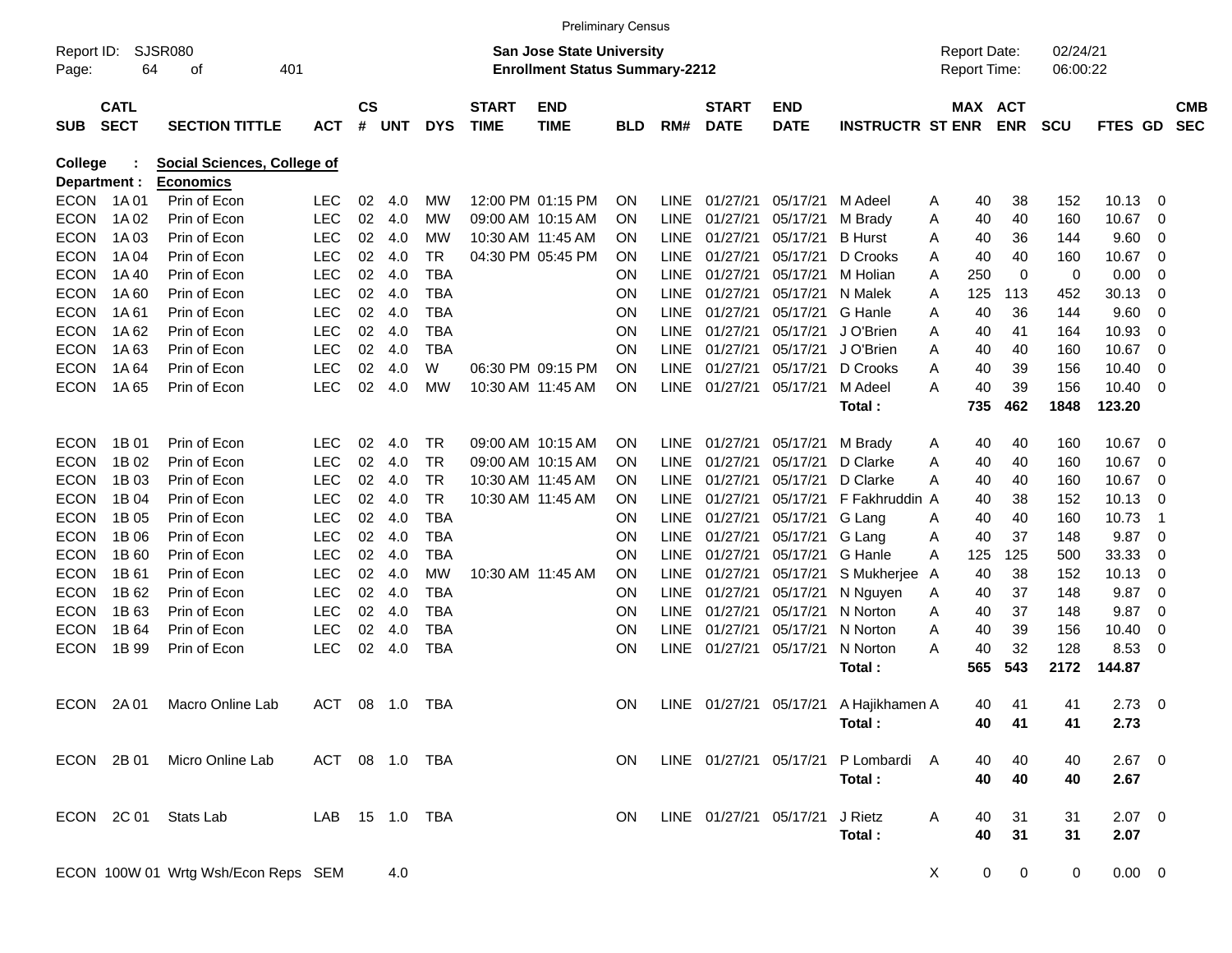|                     |                            |                                            |               |                    |            |            |                             | <b>Preliminary Census</b>                                                 |            |             |                             |                                |                         |                |                     |                              |                      |                 |                          |                          |
|---------------------|----------------------------|--------------------------------------------|---------------|--------------------|------------|------------|-----------------------------|---------------------------------------------------------------------------|------------|-------------|-----------------------------|--------------------------------|-------------------------|----------------|---------------------|------------------------------|----------------------|-----------------|--------------------------|--------------------------|
| Report ID:<br>Page: | SJSR080<br>65              | 401<br>οf                                  |               |                    |            |            |                             | <b>San Jose State University</b><br><b>Enrollment Status Summary-2212</b> |            |             |                             |                                |                         |                | <b>Report Date:</b> | <b>Report Time:</b>          | 02/24/21<br>06:00:22 |                 |                          |                          |
| <b>SUB</b>          | <b>CATL</b><br><b>SECT</b> | <b>SECTION TITTLE</b>                      | ACT           | $\mathsf{cs}$<br># | <b>UNT</b> | <b>DYS</b> | <b>START</b><br><b>TIME</b> | <b>END</b><br><b>TIME</b>                                                 | <b>BLD</b> | RM#         | <b>START</b><br><b>DATE</b> | <b>END</b><br><b>DATE</b>      | <b>INSTRUCTR ST ENR</b> |                |                     | <b>MAX ACT</b><br><b>ENR</b> | <b>SCU</b>           | FTES GD         |                          | <b>CMB</b><br><b>SEC</b> |
|                     |                            | ECON 100W 02 Wrtg Wsh/Econ Reps SEM 04 4.0 |               |                    |            | MW         |                             | 12:00 PM 01:15 PM                                                         | <b>ON</b>  | <b>LINE</b> | 01/27/21                    | 05/17/21                       | T Seshadri              | A              | 25                  | 23                           | 92                   | 6.13            | - 0                      |                          |
|                     |                            | ECON 100W 03 Wrtg Wsh/Econ Reps SEM 04 4.0 |               |                    |            | MW         |                             | 01:30 PM 02:45 PM                                                         | <b>ON</b>  | <b>LINE</b> | 01/27/21                    | 05/17/21                       | T Seshadri              | A              | 25                  | 22                           | 88                   | 5.87            | - 0                      |                          |
|                     |                            | ECON 100W 04 Wrtg Wsh/Econ Reps SEM 04 4.0 |               |                    |            | TR         |                             | 01:30 PM 02:45 PM                                                         | <b>ON</b>  | <b>LINE</b> | 01/27/21                    | 05/17/21                       | D Clarke                | A              | 25                  | 24                           | 96                   | 6.40            | - 0                      |                          |
|                     |                            |                                            |               |                    |            |            |                             |                                                                           |            |             |                             |                                | Total:                  |                | 75                  | 69                           | 276                  | 18.40           |                          |                          |
| ECON 101 01         |                            | Micr-Econ Analysis                         | SEM           | 05                 | 4.0        | <b>TBA</b> |                             |                                                                           | ON.        | <b>LINE</b> | 01/27/21                    | 05/17/21                       | P Ukil                  | Α              | 40                  | 36                           | 144                  | $9.60 \quad 0$  |                          |                          |
| ECON 101 02         |                            | Micr-Econ Analysis                         | SEM           | 05                 | 4.0        | <b>TBA</b> |                             |                                                                           | <b>ON</b>  | <b>LINE</b> | 01/27/21                    | 05/17/21                       | N Malek                 | A              | 40                  | 39                           | 156                  | 10.40           | - 0                      |                          |
|                     |                            |                                            |               |                    |            |            |                             |                                                                           |            |             |                             |                                | Total:                  |                | 80                  | 75                           | 300                  | 20.00           |                          |                          |
| ECON 102 01         |                            | Macr-Econ Analysis                         | <b>SEM</b>    |                    | 4.0        |            |                             |                                                                           |            |             |                             |                                |                         | X              | $\mathbf 0$         | 0                            | 0                    | 0.00            | - 0                      |                          |
|                     | ECON 102 02                | Macr-Econ Analysis                         | SEM           | 05                 | 4.0        | <b>TR</b>  |                             | 01:30 PM 02:45 PM                                                         | <b>ON</b>  | <b>LINE</b> | 01/27/21                    | 05/17/21                       | J Rietz                 | A              | 40                  | 42                           | 168                  | 11.20           | - 0                      |                          |
|                     | ECON 102 03                | Macr-Econ Analysis                         | SEM           | 05                 | 4.0        | <b>MW</b>  |                             | 10:30 AM 11:45 AM                                                         | <b>ON</b>  | LINE        | 01/27/21                    | 05/17/21                       | M Brady                 | A              | 40                  | 30                           | 120                  | 8.00            | - 0                      |                          |
|                     |                            |                                            |               |                    |            |            |                             |                                                                           |            |             |                             |                                | Total:                  |                | 80                  | 72                           | 288                  | 19.20           |                          |                          |
|                     |                            |                                            |               |                    |            |            |                             |                                                                           |            |             |                             |                                |                         |                |                     |                              |                      |                 |                          |                          |
|                     | ECON 103A01                | Intro to Econometric                       | <b>LEC</b>    | 02                 | 4.0        | W          |                             | 12:00 PM 01:15 PM                                                         | ON         | <b>LINE</b> | 01/27/21                    | 05/17/21                       | T Means                 | A              | 40                  | 38                           | 152                  | $10.13 \quad 0$ |                          |                          |
|                     | ECON 103A02                | Intro to Econometric                       | <b>LEC</b>    | 02                 | 4.0        | W          |                             | 03:00 PM 04:15 PM                                                         | ON         | <b>LINE</b> | 01/27/21                    | 05/17/21                       | T Means                 | A              | 40                  | 33                           | 132                  | 8.80            | $\overline{\phantom{0}}$ |                          |
|                     |                            |                                            |               |                    |            |            |                             |                                                                           |            |             |                             |                                | Total:                  |                | 80                  | 71                           | 284                  | 18.93           |                          |                          |
|                     | ECON 103B 01               | Econometric Methods LEC                    |               | 02                 | 4.0        | $\top$     |                             | 01:30 PM 02:45 PM                                                         | ON         | <b>LINE</b> | 01/27/21                    | 05/17/21                       | P Lombardi              | $\overline{A}$ | 40                  | 18                           | 72                   | $4.80$ 0        |                          |                          |
|                     |                            |                                            |               |                    |            |            |                             |                                                                           |            |             |                             |                                | Total:                  |                | 40                  | 18                           | 72                   | 4.80            |                          |                          |
|                     |                            |                                            |               |                    |            |            |                             |                                                                           |            |             |                             |                                |                         |                |                     |                              |                      |                 |                          |                          |
| ECON 104 01         |                            | Math Meth for Econ                         | SEM           | 05                 | 4.0        | TBA        |                             |                                                                           | <b>ON</b>  | <b>LINE</b> | 01/27/21                    | 05/17/21                       | A Hajikhamen A          |                | 40                  | 29                           | 116                  | 7.87            | $\overline{2}$           |                          |
|                     | ECON 104 02                | Math Meth for Econ                         | SEM           | 05                 | 4.0        | <b>TBA</b> |                             |                                                                           | ON         | <b>LINE</b> | 01/27/21                    | 05/17/21                       | M Orang                 | A              | 40                  | 21                           | 84                   | 5.73            | $\overline{2}$           |                          |
|                     |                            |                                            |               |                    |            |            |                             |                                                                           |            |             |                             |                                | Total:                  |                | 80                  | 50                           | 200                  | 13.60           |                          |                          |
| ECON 109 01         |                            | Econ for Teachers                          | <b>LEC</b>    | 02                 | 3.0        | <b>TBA</b> |                             |                                                                           | <b>ON</b>  | <b>LINE</b> | 01/27/21                    | 05/17/21                       | J O'Brien               | A              | 40                  | 13                           | 39                   | $2.60 \t 0$     |                          |                          |
|                     |                            |                                            |               |                    |            |            |                             |                                                                           |            |             |                             |                                | Total:                  |                | 40                  | 13                           | 39                   | 2.60            |                          |                          |
|                     |                            |                                            |               |                    |            |            |                             |                                                                           |            |             |                             |                                |                         |                |                     |                              |                      |                 |                          |                          |
| ECON 112 01         |                            | <b>Econ Development</b>                    | SEM           | 05                 | 4.0        | TR.        |                             | 12:00 PM 01:15 PM                                                         | <b>ON</b>  | <b>LINE</b> | 01/27/21                    | 05/17/21                       | C Haight                | A              | 40                  | 39                           | 156                  | $10.40 \quad 0$ |                          |                          |
|                     |                            |                                            |               |                    |            |            |                             |                                                                           |            |             |                             |                                | Total:                  |                | 40                  | 39                           | 156                  | 10.40           |                          |                          |
|                     | ECON 113A01                | Econ Hist of US                            | SEM 05        |                    | 4.0        | $\top$     |                             | 03:00 PM 04:15 PM                                                         | ON.        |             | LINE 01/27/21               |                                | 05/17/21 P Lombardi     | A              | 40                  | 41                           | 164                  | 11.07           | 2 C                      |                          |
|                     |                            | HIST 113A 01 Econ Hist of US               | SEM 05 4.0 T  |                    |            |            |                             | 03:00 PM 04:15 PM                                                         | <b>ON</b>  |             | LINE 01/27/21               |                                | 05/17/21 P Lombardi     | A              | 0                   | $\overline{c}$               | 8                    | 0.53 0 C        |                          |                          |
|                     |                            |                                            |               |                    |            |            |                             |                                                                           |            |             |                             |                                | Total:                  |                | 40                  | 43                           | 172                  | 11.60           |                          |                          |
|                     |                            |                                            |               |                    |            |            |                             |                                                                           |            |             |                             |                                |                         |                |                     |                              |                      |                 |                          |                          |
| ECON 133 01         |                            | <b>Public Choice</b>                       | SEM 05 4.0 W  |                    |            |            |                             | 10:30 AM 11:45 AM                                                         | ON         |             | LINE 01/27/21 05/17/21      |                                | T Means                 | A              | 40                  | 41                           | 164                  | 10.93 0         |                          |                          |
|                     |                            |                                            |               |                    |            |            |                             |                                                                           |            |             |                             |                                | Total:                  |                | 40                  | 41                           | 164                  | 10.93           |                          |                          |
| ECON 135 01         |                            | Money & Banking                            | SEM 05 4.0 TR |                    |            |            |                             | 03:00 PM 04:15 PM ON                                                      |            |             |                             | LINE 01/27/21 05/17/21 J Rietz |                         | A              | 40                  | 50                           | 200                  | 13.47 2         |                          |                          |
|                     |                            |                                            |               |                    |            |            |                             |                                                                           |            |             |                             |                                |                         |                |                     |                              |                      |                 |                          |                          |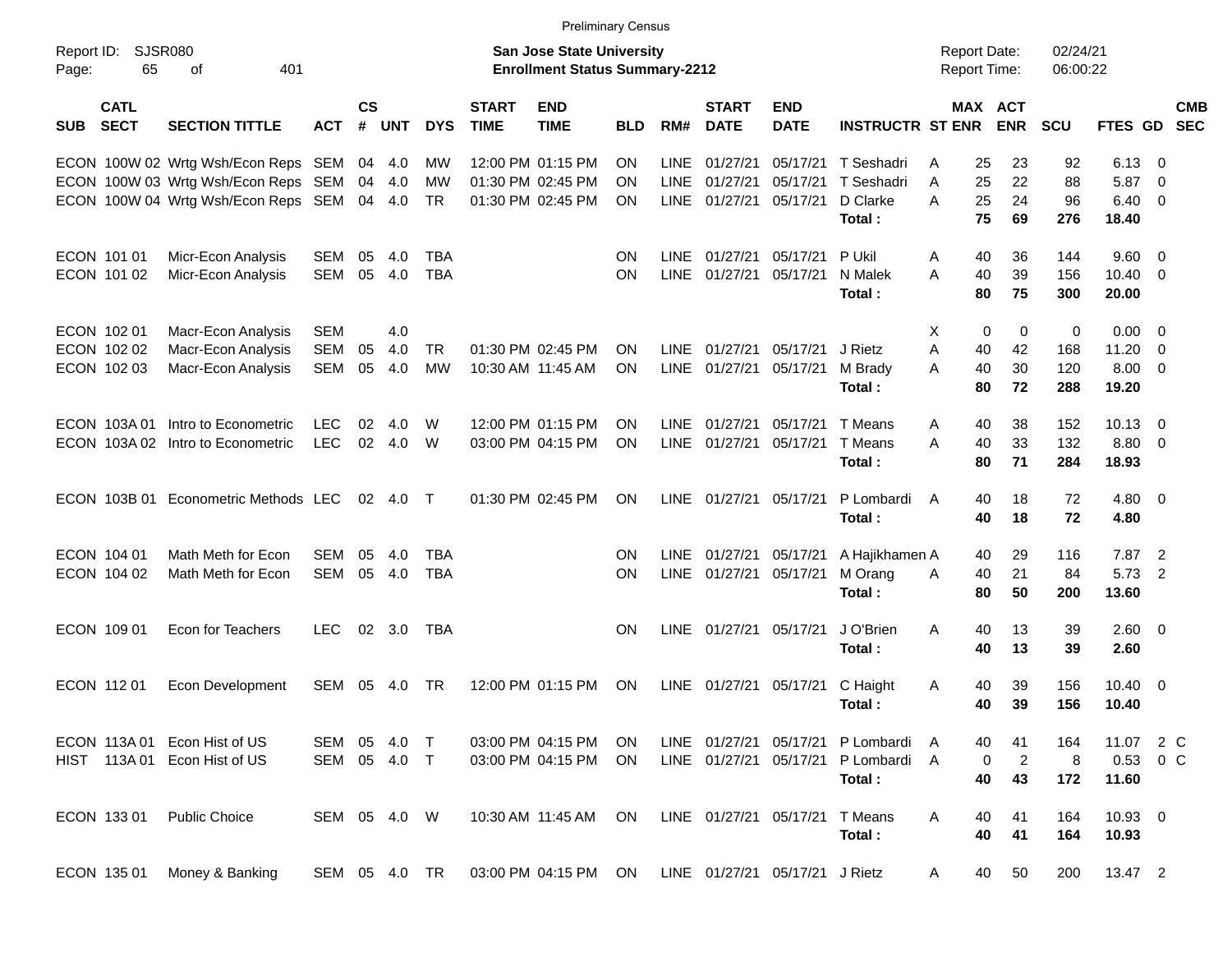|                            |                            |                                              |                          |                    |            |                   |                             | <b>Preliminary Census</b>                                                 |            |                            |                             |                               |                          |                                     |                              |                      |                       |                          |                          |
|----------------------------|----------------------------|----------------------------------------------|--------------------------|--------------------|------------|-------------------|-----------------------------|---------------------------------------------------------------------------|------------|----------------------------|-----------------------------|-------------------------------|--------------------------|-------------------------------------|------------------------------|----------------------|-----------------------|--------------------------|--------------------------|
| Report ID:<br>Page:        | <b>SJSR080</b><br>66       | 401<br>οf                                    |                          |                    |            |                   |                             | <b>San Jose State University</b><br><b>Enrollment Status Summary-2212</b> |            |                            |                             |                               |                          | <b>Report Date:</b><br>Report Time: |                              | 02/24/21<br>06:00:22 |                       |                          |                          |
| <b>SUB</b>                 | <b>CATL</b><br><b>SECT</b> | <b>SECTION TITTLE</b>                        | <b>ACT</b>               | $\mathsf{cs}$<br># | <b>UNT</b> | <b>DYS</b>        | <b>START</b><br><b>TIME</b> | <b>END</b><br><b>TIME</b>                                                 | <b>BLD</b> | RM#                        | <b>START</b><br><b>DATE</b> | <b>END</b><br><b>DATE</b>     | <b>INSTRUCTR ST ENR</b>  |                                     | <b>MAX ACT</b><br><b>ENR</b> | <b>SCU</b>           | FTES GD               |                          | <b>CMB</b><br><b>SEC</b> |
|                            |                            |                                              |                          |                    |            |                   |                             |                                                                           |            |                            |                             |                               | Total:                   |                                     | 50<br>40                     | 200                  | 13.47                 |                          |                          |
| ECON 136 01                |                            | Internatl Econ                               | SEM                      | 05                 | 4.0        | TR                |                             | 01:30 PM 02:45 PM                                                         | ON         | LINE                       | 01/27/21 05/17/21           |                               | C Haight<br>Total:       | Α                                   | 38<br>40<br>40<br>38         | 152<br>152           | $10.13 \t 0$<br>10.13 |                          |                          |
|                            | ECON 137B 01               | <b>Topic Corp Finance</b>                    | SEM 05 4.0               |                    |            | TBA               |                             |                                                                           | ΟN         | LINE                       | 01/27/21 05/17/21           |                               | N Nguyen<br>Total:       | Α                                   | 40<br>40<br>40<br>40         | 160<br>160           | 10.80 2<br>10.80      |                          |                          |
| ECON 138 01                |                            | <b>Bus Econ Forecastg</b>                    | SEM 05 4.0               |                    |            | МW                |                             | 12:00 PM 01:15 PM                                                         | ON         | LINE                       | 01/27/21 05/17/21           |                               | S Mukherjee A<br>Total:  |                                     | 40<br>44<br>40<br>44         | 176<br>176           | 12.00 4<br>12.00      |                          |                          |
| ECON 139 01                |                            | Prin of Invest                               | SEM                      |                    | 05 4.0     | TBA               |                             |                                                                           | ΟN         | LINE                       | 01/27/21 05/17/21           |                               | N Nguyen<br>Total:       | Α                                   | 40<br>40<br>40<br>40         | 160<br>160           | 10.67 0<br>10.67      |                          |                          |
| ECON 170 01                |                            | <b>Health Economics</b>                      | <b>LEC</b>               | 05                 | 4.0        | TR                |                             | 12:00 PM 01:15 PM                                                         | <b>ON</b>  | <b>LINE</b>                | 01/27/21 05/17/21           |                               | F Fakhruddin A<br>Total: |                                     | 38<br>40<br>40<br>38         | 152<br>152           | $10.13 \t 0$<br>10.13 |                          |                          |
| ECON 180 01<br>ECON 180 02 |                            | <b>Indiv Studies</b><br><b>Indiv Studies</b> | <b>SUP</b><br><b>SUP</b> | 36<br>36           | 1.0<br>4.0 | TBA<br><b>TBA</b> |                             |                                                                           | ΟN<br>ΟN   | <b>LINE</b><br><b>LINE</b> | 01/27/21<br>01/27/21        | 05/17/21<br>05/17/21          | D Deyo<br>D Deyo         | Α<br>A                              | 5<br>5<br>1                  | 5<br>5<br>4          | 0.33 0<br>0.27        | $\overline{\phantom{0}}$ |                          |
| ECON 180 03                |                            | <b>Indiv Studies</b>                         | <b>SUP</b>               | 36                 | 1.0        | <b>TBA</b>        |                             |                                                                           | ΟN         | <b>LINE</b>                | 01/27/21                    | 05/17/21                      | A Hajikhamen A           |                                     | 5                            | 2<br>2               | $0.13 \quad 0$        |                          |                          |
| ECON 180 04                |                            | <b>Indiv Studies</b>                         | <b>SUP</b>               | 36                 | 1.0        | <b>TBA</b>        |                             |                                                                           | ΟN         | <b>LINE</b>                | 01/27/21                    | 05/17/21                      | P Ukil                   | A                                   | 5                            | 2<br>2               | 0.13                  | $\overline{\phantom{0}}$ |                          |
| ECON 180 05                |                            | <b>Indiv Studies</b>                         | <b>SUP</b>               | 36                 | 1.0        | <b>TBA</b>        |                             |                                                                           | ΟN         | <b>LINE</b>                | 01/27/21                    | 05/17/21                      | C Haight                 | Α                                   | 6<br>1                       | 1                    | 0.07                  | $\overline{\phantom{0}}$ |                          |
| ECON 180 06                |                            | <b>Indiv Studies</b>                         | <b>SUP</b>               | 36                 | 2.0        | <b>TBA</b>        |                             |                                                                           | ΟN         | <b>LINE</b>                | 01/27/21                    | 05/17/21                      | P Ukil                   | Α                                   | 5                            | $\Omega$<br>0        | 0.00                  | $\overline{0}$           |                          |
| ECON 180 07                |                            | <b>Indiv Studies</b>                         | <b>SUP</b>               | 36                 | 1.0        | <b>TBA</b>        |                             |                                                                           | ΟN         | <b>LINE</b>                | 01/27/21                    | 05/17/21                      | P Lombardi               | A                                   | 5                            | 1                    | 0.07                  | $\overline{\phantom{0}}$ |                          |
| ECON 180 08                |                            | <b>Indiv Studies</b>                         | <b>SUP</b>               | 36                 | 4.0        | <b>TBA</b>        |                             |                                                                           | ΟN         | <b>LINE</b>                | 01/27/21                    | 05/17/21                      | P Lombardi               | Α                                   | 5                            | 0                    | 0.27                  | $\overline{\phantom{0}}$ |                          |
| ECON 180 09                |                            | <b>Indiv Studies</b>                         | <b>SUP</b>               | 36                 | 3.0        | <b>TBA</b>        |                             |                                                                           | ΟN         | LINE                       | 01/27/21 05/17/21           |                               |                          | Α                                   | 5                            | 0<br>0               | $0.00 \t 0$           |                          |                          |
|                            |                            |                                              |                          |                    |            |                   |                             |                                                                           |            |                            |                             |                               | Total:                   |                                     | 46<br>13                     | 15                   | 1.27                  |                          |                          |
| ECON 185 01                |                            | Appld Econ Intrn                             | <b>SUP</b>               | 36                 | 3.0        | TBA               |                             |                                                                           | ON         | LINE                       | 01/27/21 05/17/21           |                               | P Ukil                   | Α                                   | 36                           | 3                    | $0.25$ 1              |                          |                          |
|                            |                            |                                              |                          |                    |            |                   |                             |                                                                           |            |                            |                             |                               | Total:                   |                                     | 36<br>1                      | 3                    | 0.25                  |                          |                          |
| ECON 191 01                |                            | Nobel Prize Econ                             | LEC 02 4.0 R             |                    |            |                   |                             | 03:00 PM 04:15 PM ON                                                      |            |                            |                             | LINE 01/27/21 05/17/21 D Deyo | Total:                   | A                                   | 28<br>40<br>40<br>28         | 112<br>112           | $7.47$ 0<br>7.47      |                          |                          |
|                            |                            | ECON 203B 01 Sem Econometr Meth SEM 05 3.0 M |                          |                    |            |                   |                             | 06:30 PM 09:15 PM                                                         | ON         |                            | LINE 01/27/21 05/17/21      |                               | R Liu<br>Total:          | Α                                   | 15<br>11<br>15<br>11         | 33<br>33             | 2.75 11<br>2.75       |                          |                          |
| ECON 205 01                |                            | Workshop in Policy                           | SEM 05 3.0 R             |                    |            |                   |                             | 04:30 PM 05:45 PM ON                                                      |            |                            | LINE 01/27/21 05/17/21      |                               | D Deyo<br>Total:         | Α                                   | 12<br>15<br>15<br>12         | 36<br>36             | 3.00 12<br>3.00       |                          |                          |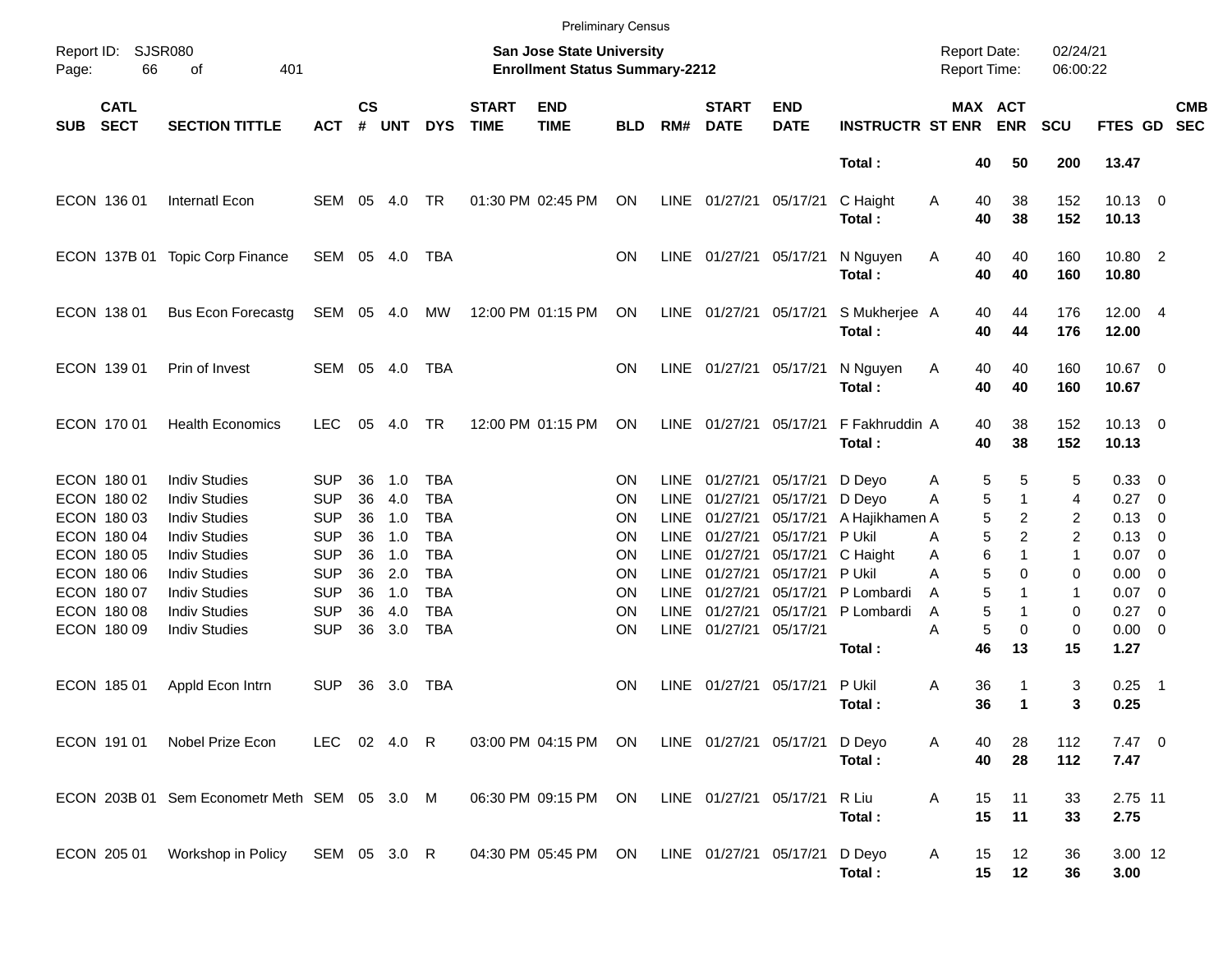|                     |                            |                                                  |                          |                    |            |                   |                             | <b>Preliminary Census</b>                                                 |                        |                            |                             |                           |                              |                                     |                          |                          |                                |                          |                          |
|---------------------|----------------------------|--------------------------------------------------|--------------------------|--------------------|------------|-------------------|-----------------------------|---------------------------------------------------------------------------|------------------------|----------------------------|-----------------------------|---------------------------|------------------------------|-------------------------------------|--------------------------|--------------------------|--------------------------------|--------------------------|--------------------------|
| Report ID:<br>Page: | 67                         | <b>SJSR080</b><br>of<br>401                      |                          |                    |            |                   |                             | <b>San Jose State University</b><br><b>Enrollment Status Summary-2212</b> |                        |                            |                             |                           |                              | <b>Report Date:</b><br>Report Time: |                          | 02/24/21<br>06:00:22     |                                |                          |                          |
| <b>SUB</b>          | <b>CATL</b><br><b>SECT</b> | <b>SECTION TITTLE</b>                            | <b>ACT</b>               | $\mathsf{cs}$<br># | <b>UNT</b> | <b>DYS</b>        | <b>START</b><br><b>TIME</b> | <b>END</b><br><b>TIME</b>                                                 | <b>BLD</b>             | RM#                        | <b>START</b><br><b>DATE</b> | <b>END</b><br><b>DATE</b> | <b>INSTRUCTR ST ENR</b>      | <b>MAX</b>                          | <b>ACT</b><br><b>ENR</b> | <b>SCU</b>               | FTES GD                        |                          | <b>CMB</b><br><b>SEC</b> |
|                     | ECON 232 01                | Sem Pub Finance                                  | <b>SEM</b>               | 05                 | 3.0        | TBA               |                             |                                                                           | <b>ON</b>              | <b>LINE</b>                | 01/27/21                    | 05/17/21                  | P Ukil<br>Total:             | 10<br>A<br>10                       | 14<br>14                 | 42<br>42                 | 3.45 13<br>3.45                |                          |                          |
|                     | ECON 235 01                | Monet Theor & Pol                                | <b>SEM</b>               | 05                 | 3.0        | $\top$            | 06:30 PM 09:15 PM           |                                                                           | ON                     | LINE                       | 01/27/21                    | 05/17/21                  | J Hummel<br>Total:           | 15<br>A<br>15                       | 13<br>13                 | 39<br>39                 | 3.25 13<br>3.25                |                          |                          |
|                     | ECON 281 01                | Adv Econ Topics                                  | SEM                      | 05                 | 3.0        | W                 |                             | 06:30 PM 09:15 PM                                                         | ON                     | LINE                       | 01/27/21                    | 05/17/21                  | A Hajikhamen A<br>Total:     | 30<br>30                            | 8<br>8                   | 24<br>24                 | $1.85$ 5<br>1.85               |                          |                          |
|                     |                            | ECON 298E 01 Comp Exam<br>ECON 298E 02 Comp Exam | <b>SUP</b><br><b>SUP</b> | 25<br>25           | 1.0<br>1.0 | <b>TBA</b><br>TBA |                             |                                                                           | <b>ON</b><br><b>ON</b> | <b>LINE</b><br><b>LINE</b> | 01/27/21<br>01/27/21        | 05/17/21<br>05/17/21      | M Holian<br>P Ukil<br>Total: | 4<br>A<br>4<br>A<br>8               | $\mathbf 0$<br>1         | $\overline{1}$<br>0<br>1 | 0.08<br>$0.00 \quad 0$<br>0.08 | $\overline{\phantom{1}}$ |                          |

**Department : Economics Department Total : 2470 1959 7388 496.57 Lower Division : 1420 1117 4132 275.53 Upper Division : 957 783 3081 206.65 Graduate Division : 93 59 175 14.38**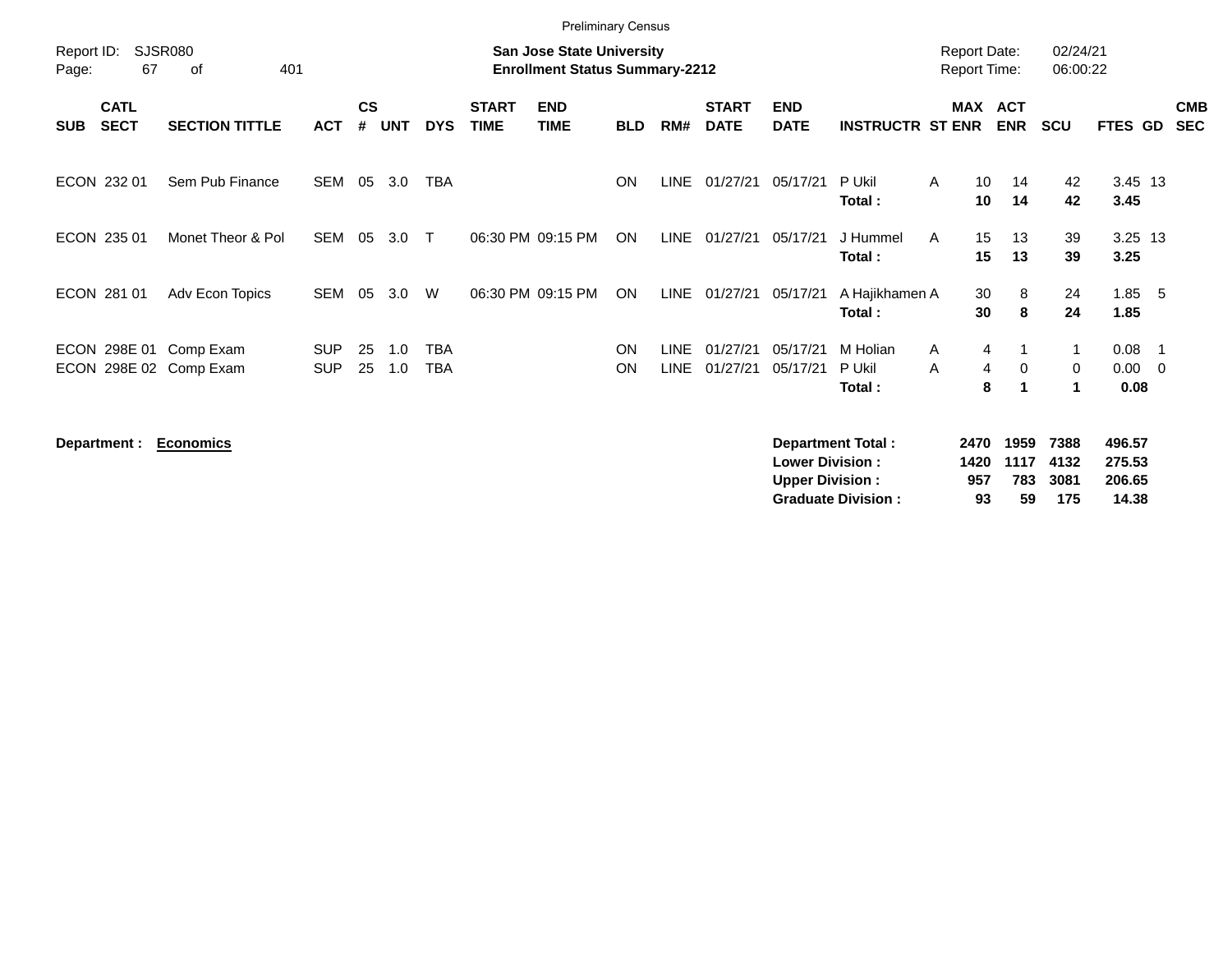|                     |                            |                               |                |               |        |            |                             | <b>Preliminary Census</b>                                                 |            |             |                             |                                |                                     |   |                                     |                   |                      |                |                          |                          |
|---------------------|----------------------------|-------------------------------|----------------|---------------|--------|------------|-----------------------------|---------------------------------------------------------------------------|------------|-------------|-----------------------------|--------------------------------|-------------------------------------|---|-------------------------------------|-------------------|----------------------|----------------|--------------------------|--------------------------|
| Report ID:<br>Page: | 68                         | <b>SJSR080</b><br>οf          | 401            |               |        |            |                             | <b>San Jose State University</b><br><b>Enrollment Status Summary-2212</b> |            |             |                             |                                |                                     |   | <b>Report Date:</b><br>Report Time: |                   | 02/24/21<br>06:00:22 |                |                          |                          |
| <b>SUB</b>          | <b>CATL</b><br><b>SECT</b> | <b>SECTION TITTLE</b>         | <b>ACT</b>     | $\mathsf{cs}$ | # UNT  | <b>DYS</b> | <b>START</b><br><b>TIME</b> | <b>END</b><br><b>TIME</b>                                                 | <b>BLD</b> | RM#         | <b>START</b><br><b>DATE</b> | <b>END</b><br><b>DATE</b>      | <b>INSTRUCTR ST ENR</b>             |   | MAX ACT                             | <b>ENR</b>        | <b>SCU</b>           | <b>FTES GD</b> |                          | <b>CMB</b><br><b>SEC</b> |
| <b>College</b>      |                            | Social Sciences, College of   |                |               |        |            |                             |                                                                           |            |             |                             |                                |                                     |   |                                     |                   |                      |                |                          |                          |
|                     | Department :               | <b>Environmental Studies</b>  |                |               |        |            |                             |                                                                           |            |             |                             |                                |                                     |   |                                     |                   |                      |                |                          |                          |
| <b>ENVS</b>         | 1 0 1                      | Intro Envir Issues            | <b>LEC</b>     | 01            | 3.0    | МW         | 09:00 AM 10:15 AM           |                                                                           | <b>ON</b>  | <b>LINE</b> | 01/27/21                    | 05/17/21                       | P lyer                              | A | 35                                  | 32                | 96                   | 6.40           | - 0                      |                          |
| <b>ENVS</b>         | 1 0 2                      | Intro Envir Issues            | <b>LEC</b>     | 01            | 3.0    | <b>MW</b>  |                             | 10:30 AM 11:45 AM                                                         | <b>ON</b>  | <b>LINE</b> | 01/27/21                    | 05/17/21                       | P lyer                              | Α | 35                                  | 31                | 93                   | 6.20           | 0                        |                          |
| <b>ENVS</b>         | 1 0 3                      | Intro Envir Issues            | <b>LEC</b>     | 01            | 3.0    | TBA        |                             |                                                                           | <b>ON</b>  | <b>LINE</b> | 01/27/21                    | 05/17/21                       | C Prado                             | A | 35                                  | 35                | 105                  | 7.00           | 0                        |                          |
| <b>ENVS</b>         | 150                        | Intro Envir Issues            | <b>LEC</b>     | 01            | 3.0    | <b>TBA</b> |                             |                                                                           | <b>ON</b>  |             | LINE 01/27/21               | 05/17/21                       | C Rampini<br>Total:                 | A | 50<br>155                           | $\mathbf 0$<br>98 | $\mathbf 0$<br>294   | 0.00<br>19.60  | - 0                      |                          |
| <b>ENVS</b>         | 10 01                      | Life Chang Planet             | <b>LEC</b>     | 01            | 3.0    | МW         |                             | 01:30 PM 02:45 PM                                                         | <b>ON</b>  | LINE        | 01/27/21                    | 05/17/21                       | A Kerr                              | A | 35                                  | 23                | 69                   | 4.60           | - 0                      |                          |
| <b>ENVS</b>         | 10 02                      | Life Chang Planet             | <b>LEC</b>     | 01            | 3.0    | МW         |                             | 03:00 PM 04:15 PM                                                         | <b>ON</b>  | LINE        | 01/27/21                    | 05/17/21                       | A Kerr                              | A | 35                                  | 10                | 30                   | 2.00           | - 0                      |                          |
| <b>ENVS</b>         | 10 03                      | Life Chang Planet             | <b>LEC</b>     | 01            | 3.0    | TR         | 10:30 AM 11:45 AM           |                                                                           | <b>ON</b>  | <b>LINE</b> | 01/27/21                    | 05/17/21                       | C Siegel                            | Α | 35                                  | 17                | 51                   | 3.40           | 0                        |                          |
| <b>ENVS</b>         | 10 04                      | Life Chang Planet             | <b>LEC</b>     | 01            | 3.0    | <b>TR</b>  |                             | 12:00 PM 01:15 PM                                                         | ON         |             | LINE 01/27/21               | 05/17/21                       | C Siegel                            | A | 35                                  | 22                | 66                   | 4.40           | - 0                      |                          |
|                     |                            |                               |                |               |        |            |                             |                                                                           |            |             |                             |                                | Total:                              |   | 140                                 | 72                | 216                  | 14.40          |                          |                          |
|                     |                            | ENVS 100W 01 Env Res and Writ | SEM            | 04            | 3.0    | МW         |                             | 10:30 AM 11:45 AM                                                         | <b>ON</b>  |             | LINE 01/27/21               | 05/17/21                       | A Wynes                             | A | 20                                  | 22                | 66                   | 4.40           | - 0                      |                          |
| <b>ENVS</b>         |                            | 100W 02 Env Res and Writ      | SEM            | 04            | 3.0    | <b>MW</b>  |                             | 12:00 PM 01:15 PM                                                         | <b>ON</b>  |             | LINE 01/27/21               | 05/17/21                       | A Wynes                             | A | 20                                  | 22                | 66                   | 4.40           | - 0                      |                          |
|                     |                            |                               |                |               |        |            |                             |                                                                           |            |             |                             |                                | Total:                              |   | 40                                  | 44                | 132                  | 8.80           |                          |                          |
|                     | ENVS 107 01                | Env Econ & Policy             | <b>LEC</b>     | 01            | 3.0    | <b>TR</b>  |                             | 12:00 PM 01:15 PM                                                         | <b>ON</b>  | LINE        | 01/27/21                    | 05/17/21                       | C Su                                | A | 30                                  | 21                | 63                   | 4.20           | $0\,$ C                  |                          |
|                     | ECON 107 01                | Env Econ & Policy             | <b>LEC</b>     | 01            | 3.0    | TR         |                             | 12:00 PM 01:15 PM                                                         | <b>ON</b>  | LINE        | 01/27/21                    | 05/17/21                       | C Su                                | Α | 0                                   | 8                 | 24                   | 1.60           | 0 <sup>C</sup>           |                          |
|                     | ENVS 107 02                | Env Econ & Policy             | <b>LEC</b>     | 01            | 3.0    | TR         |                             | 01:30 PM 02:45 PM                                                         | <b>ON</b>  | LINE        | 01/27/21                    | 05/17/21                       | C Su                                | A | 30                                  | 14                | 42                   | 2.80           | 0 <sup>C</sup>           |                          |
|                     | ECON 107 02                | Env Econ & Policy             | <b>LEC</b>     | 01            | 3.0    | <b>TR</b>  |                             | 01:30 PM 02:45 PM                                                         | ON         |             | LINE 01/27/21               | 05/17/21                       | C Su                                | А | $\mathbf 0$                         | 8                 | 24                   | 1.60           | $0\,$ C                  |                          |
|                     |                            |                               |                |               |        |            |                             |                                                                           |            |             |                             |                                | Total:                              |   | 60                                  | 51                | 153                  | 10.20          |                          |                          |
|                     | ENVS 110 01                | Resource Analysis             | <b>LEC</b>     | 02            | 4.0    | МW         | 09:00 AM 10:15 AM           |                                                                           | <b>ON</b>  | LINE        | 01/27/21                    | 05/17/21                       | R Lazzeri-Ae A                      |   | 40                                  | 42                | 126                  | 11.20          | - 0                      |                          |
|                     | ENVS 110 10                | <b>Resource Analysis</b>      | LAB            | 16            | 0.0    | TR         | 09:00 AM 10:15 AM           |                                                                           | <b>ON</b>  | LINE        | 01/27/21                    | 05/17/21                       | R Lazzeri-Ae A                      |   | 20                                  | 21                | 21                   | 0.00           | - 0                      |                          |
|                     | ENVS 110 11                | <b>Resource Analysis</b>      | LAB            | 16            | 0.0    | TR         |                             | 12:00 PM 01:15 PM                                                         | ON         | <b>LINE</b> | 01/27/21                    | 05/17/21                       | R Lazzeri-Ae A                      |   | 20                                  | 21                | 21                   | 0.00           | - 0                      |                          |
|                     |                            |                               |                |               |        |            |                             |                                                                           |            |             |                             |                                | Total:                              |   | 80                                  | 84                | 168                  | 11.20          |                          |                          |
|                     | ENVS 117 01                | Human Ecology                 | SEM 05         |               | 3.0    | TBA        |                             |                                                                           | <b>ON</b>  |             | LINE 01/27/21               | 05/17/21 M Davis               |                                     | A | 20                                  | 22                | 66                   | 4.40           | $\overline{\phantom{0}}$ |                          |
|                     | ENVS 117 02                | Human Ecology                 | SEM 05 3.0 TBA |               |        |            |                             |                                                                           | ON         |             |                             | LINE 01/27/21 05/17/21 M Davis |                                     | Α | 20                                  | 22                | 66                   | 4.45 1         |                          |                          |
|                     |                            |                               |                |               |        |            |                             |                                                                           |            |             |                             |                                | Total:                              |   | 40                                  | 44                | 132                  | 8.85           |                          |                          |
|                     | ENVS 119 01                | Energy & Environ              | LEC.           |               | 02 3.0 | TR         |                             | 09:00 AM 10:15 AM                                                         | <b>ON</b>  |             | LINE 01/27/21 05/17/21      |                                | B Delaveau A                        |   | 30                                  | 19                | 57                   | 3.85           | 1 C                      |                          |
|                     | ENGR 119 01                | Energy & Environ              | <b>LEC</b>     |               | 02 3.0 | <b>TR</b>  |                             | 09:00 AM 10:15 AM                                                         | <b>ON</b>  |             | LINE 01/27/21               | 05/17/21                       | B Delaveau A                        |   | 0                                   | 5                 | 15                   | 1.00           | $0\,C$                   |                          |
|                     | ENVS 119 02                | Energy & Environ              | <b>LEC</b>     |               | 02 3.0 | TR         |                             | 12:00 PM 01:15 PM                                                         | <b>ON</b>  |             | LINE 01/27/21               | 05/17/21                       | B Delaveau A                        |   | 30                                  | 15                | 45                   | 3.00           | 0 C                      |                          |
|                     | ENGR 119 02                | Energy & Environ              | <b>LEC</b>     |               | 02 3.0 | TR         |                             | 12:00 PM 01:15 PM                                                         | <b>ON</b>  |             | LINE 01/27/21               | 05/17/21                       | B Delaveau A                        |   | 0                                   | 10                | 30                   | 2.00           | $0\,C$                   |                          |
|                     | ENVS 119 03                | Energy & Environ              | <b>LEC</b>     |               | 02 3.0 | MW         |                             | 12:00 PM 01:15 PM                                                         | ON         |             | LINE 01/27/21               | 05/17/21                       | D Mulvaney A                        |   | 30                                  | 26                | 78                   | 5.20           | $0\,C$                   |                          |
|                     | ENGR 119 03                | Energy & Environ              | <b>LEC</b>     |               | 02 3.0 | MW         |                             | 12:00 PM 01:15 PM                                                         | ON         |             |                             |                                | LINE 01/27/21 05/17/21 D Mulvaney A |   | $\mathbf 0$                         | 5                 | 15                   | 1.00           | $0\,C$                   |                          |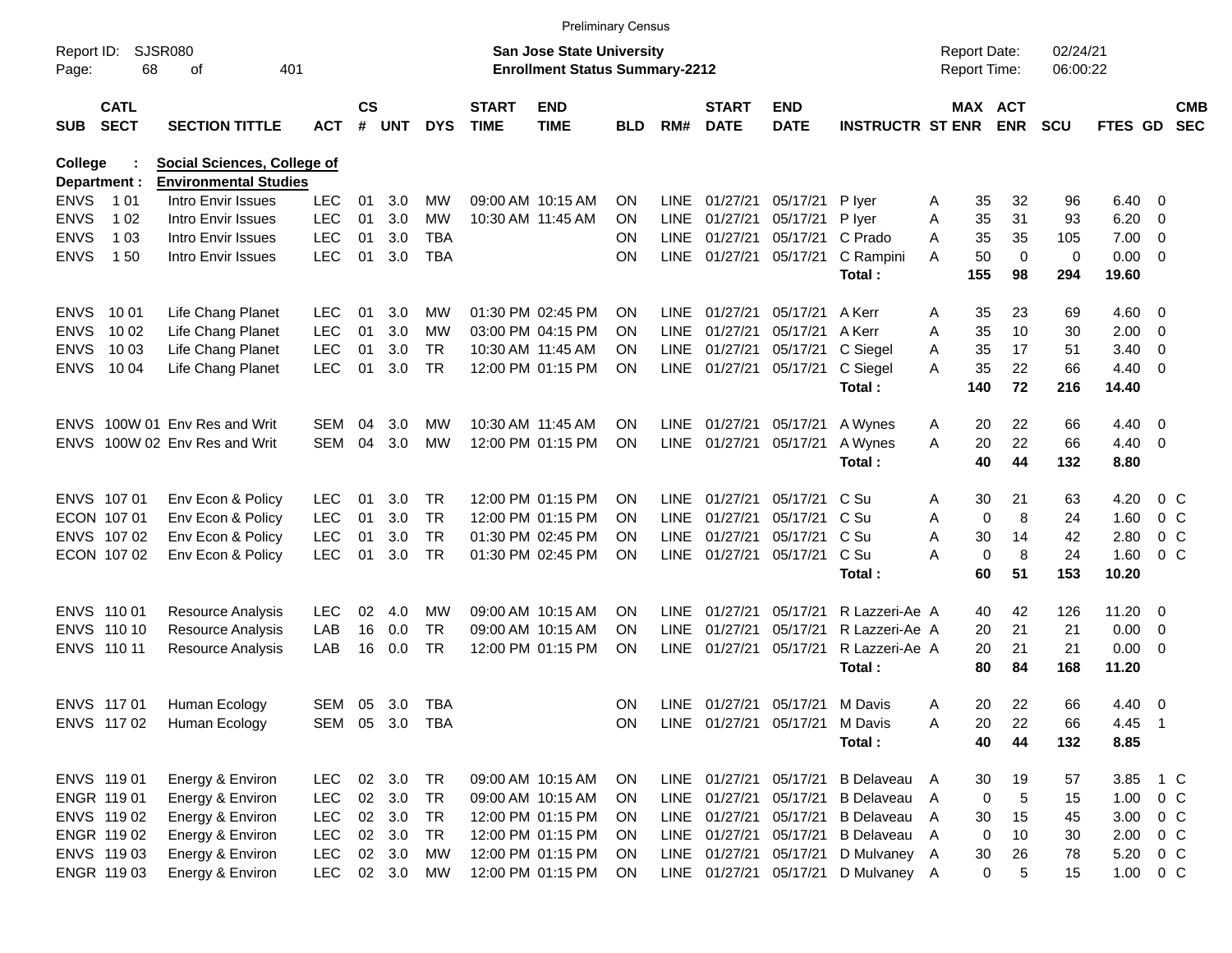|                     |                                                |                                                                                                           |                                                      |                    |                                          |                               |                             | <b>Preliminary Census</b>                                          |                             |                              |                                  |                                  |                                                                                                                                              |                     |                                            |                                      |                                                        |                              |                          |
|---------------------|------------------------------------------------|-----------------------------------------------------------------------------------------------------------|------------------------------------------------------|--------------------|------------------------------------------|-------------------------------|-----------------------------|--------------------------------------------------------------------|-----------------------------|------------------------------|----------------------------------|----------------------------------|----------------------------------------------------------------------------------------------------------------------------------------------|---------------------|--------------------------------------------|--------------------------------------|--------------------------------------------------------|------------------------------|--------------------------|
| Report ID:<br>Page: | 69                                             | SJSR080<br>401<br>οf                                                                                      |                                                      |                    |                                          |                               |                             | San Jose State University<br><b>Enrollment Status Summary-2212</b> |                             |                              |                                  |                                  |                                                                                                                                              |                     | <b>Report Date:</b><br><b>Report Time:</b> | 02/24/21<br>06:00:22                 |                                                        |                              |                          |
| <b>SUB</b>          | <b>CATL</b><br><b>SECT</b>                     | <b>SECTION TITTLE</b>                                                                                     | <b>ACT</b>                                           | $\mathsf{cs}$<br># | <b>UNT</b>                               | <b>DYS</b>                    | <b>START</b><br><b>TIME</b> | <b>END</b><br><b>TIME</b>                                          | <b>BLD</b>                  | RM#                          | <b>START</b><br><b>DATE</b>      | <b>END</b><br><b>DATE</b>        | <b>INSTRUCTR ST ENR</b>                                                                                                                      |                     | MAX ACT<br><b>ENR</b>                      | <b>SCU</b>                           | <b>FTES GD</b>                                         |                              | <b>CMB</b><br><b>SEC</b> |
|                     |                                                |                                                                                                           |                                                      |                    |                                          |                               |                             |                                                                    |                             |                              |                                  |                                  | Total:                                                                                                                                       |                     | 80<br>90                                   | 240                                  | 16.05                                                  |                              |                          |
|                     | ENVS 122 01                                    | Borderlands & Enviro LEC                                                                                  |                                                      |                    | 02 3.0                                   | TR                            |                             | 03:00 PM 04:15 PM                                                  | ON                          | LINE                         | 01/27/21                         | 05/17/21                         | C Prado<br>Total:                                                                                                                            | A                   | 30<br>23<br>30<br>23                       | 69<br>69                             | 4.65 1<br>4.65                                         |                              |                          |
|                     | ENVS 124 01<br>POLS 124 01<br>ENVS 124 02      | Intro Env Law<br>Intro Env Law<br>Intro Env Law                                                           | LEC.<br><b>LEC</b><br><b>LEC</b>                     | 01<br>01<br>01     | 3.0<br>3.0<br>3.0                        | TR.<br><b>TR</b><br><b>TR</b> |                             | 10:30 AM 11:45 AM<br>10:30 AM 11:45 AM<br>01:30 PM 02:45 PM        | ON<br>ON<br>ΟN              | LINE.<br><b>LINE</b><br>LINE | 01/27/21<br>01/27/21<br>01/27/21 | 05/17/21<br>05/17/21<br>05/17/21 | A Stasiewicz A<br>A Stasiewicz A<br>A Stasiewicz A                                                                                           |                     | 30<br>26<br>$\Omega$<br>25<br>30           | 78<br>5<br>15<br>75                  | 5.35<br>1.00<br>5.00                                   | 3 C<br>0 <sup>o</sup><br>0 C |                          |
|                     | POLS 124 02                                    | Intro Env Law                                                                                             | <b>LEC</b>                                           | 01                 | 3.0                                      | <b>TR</b>                     |                             | 01:30 PM 02:45 PM                                                  | ΟN                          | LINE                         | 01/27/21                         | 05/17/21                         | A Stasiewicz A<br>Total:                                                                                                                     |                     | $\mathbf 0$<br>60<br>61                    | 5<br>15<br>183                       | 1.00<br>12.35                                          | 0 C                          |                          |
|                     | ENVS 128 01                                    | Water Res Mgt                                                                                             | <b>LEC</b>                                           | 02                 | 3.0                                      | МW                            |                             | 01:30 PM 02:45 PM                                                  | ON                          | LINE                         | 01/27/21                         | 05/17/21                         | P Ferraro<br>Total:                                                                                                                          | A                   | 25<br>13<br>25<br>13                       | 39<br>39                             | $2.60 \t 0$<br>2.60                                    |                              |                          |
|                     | ENVS 132 01<br>DSIT 132 01                     | Solar Home Design<br>Solar Home Design                                                                    | <b>LEC</b><br><b>LEC</b>                             | 02<br>02           | 3.0<br>3.0                               | R<br>R                        |                             | 03:00 PM 05:45 PM<br>03:00 PM 05:45 PM                             | ΟN<br>ΟN                    | LINE<br>LINE                 | 01/27/21<br>01/27/21             | 05/17/21<br>05/17/21             | <b>B</b> Delaveau<br><b>B</b> Delaveau<br>Total:                                                                                             | $\overline{A}$<br>A | 30<br>19<br>$\mathbf 0$<br>30<br>20        | 57<br>3<br>$\mathbf 1$<br>60         | 3.80<br>0.20<br>4.00                                   | $0\,$ C<br>0 <sup>o</sup>    |                          |
|                     | ENVS 133 01                                    | Sustainable Energy                                                                                        | <b>LEC</b>                                           |                    | 02 3.0                                   | W                             |                             | 03:00 PM 05:45 PM                                                  | ON                          |                              | LINE 01/27/21                    | 05/17/21                         | D Mulvaney A<br>Total:                                                                                                                       |                     | 25<br>18<br>25<br>18                       | 54<br>54                             | $3.65$ 1<br>3.65                                       |                              |                          |
|                     | ENVS 144 01<br>ENVS 144 10                     | <b>Calif Wetland Contro</b><br><b>Calif Wetland Contro</b>                                                | <b>LEC</b><br>ACT                                    | 02                 | 4.0<br>13 0.0                            | R<br><b>TBA</b>               |                             | 11:00 AM 01:45 PM                                                  | <b>ON</b><br>ΟN             | LINE<br><b>LINE</b>          | 01/27/21<br>01/27/21             | 05/17/21<br>05/17/21             | G Klee<br>G Klee<br>Total:                                                                                                                   | Α<br>А              | 20<br>19<br>20<br>19<br>40<br>38           | 38<br>38<br>76                       | $5.07$ 0<br>$0.00 \t 0$<br>5.07                        |                              |                          |
|                     | ENVS 148 01<br>ENVS 148 10                     | Sustain Mat Manage<br>Sustain Mat Manage                                                                  | LEC<br><b>ACT</b>                                    | 03<br>08           | 4.0<br>0.0                               | <b>TR</b><br><b>TBA</b>       |                             | 01:30 PM 02:45 PM                                                  | ON<br>ΟN                    | <b>LINE</b><br><b>LINE</b>   | 01/27/21<br>01/27/21             | 05/17/21<br>05/17/21             | B Olszewski A<br>B Olszewski A<br>Total:                                                                                                     |                     | 25<br>25<br>25<br>25<br>50<br>50           | 75<br>25<br>100                      | $6.67$ 0<br>$0.00 \t 0$<br>6.67                        |                              |                          |
|                     | ENVS 150 80<br>ENVS 150 81                     | Intro Env Thought<br>Intro Env Thought                                                                    | SEM 05 3.0<br>SEM 05 3.0 TBA                         |                    |                                          | TBA                           |                             |                                                                    | <b>ON</b><br>ON             |                              |                                  |                                  | LINE 01/27/21 05/17/21 W Russell<br>LINE 01/27/21 05/17/21 W Russell<br>Total:                                                               | Α<br>A              | 21<br>20<br>20<br>21<br>40<br>42           | 63<br>63<br>126                      | $4.20 \ 0$<br>$4.20 \ 0$<br>8.40                       |                              |                          |
| <b>PKG</b><br>PKG   | ENVS 152 80<br>152 80<br>ENVS 152 81<br>152 81 | Global Environment<br><b>Global Environment</b><br><b>Global Environment</b><br><b>Global Environment</b> | <b>LEC</b><br><b>LEC</b><br><b>LEC</b><br><b>LEC</b> |                    | 02 3.0<br>02 3.0<br>02 3.0<br>02 3.0 TBA | TBA<br>TBA<br>TBA             |                             |                                                                    | <b>ON</b><br>ON<br>ON<br>ON |                              | LINE 01/27/21                    |                                  | LINE 01/27/21 05/17/21 BOIszewski A<br>LINE 01/27/21 05/17/21 B Olszewski A<br>05/17/21 B Olszewski A<br>LINE 01/27/21 05/17/21 BOlszewski A |                     | 30<br>0<br>30<br>25<br>0                   | 22<br>66<br>8<br>24<br>75<br>5<br>15 | 4.40 0 C<br>$1.60 \t 0 C$<br>5.00 0 C<br>$1.00 \t 0 C$ |                              |                          |
|                     |                                                |                                                                                                           |                                                      |                    |                                          |                               |                             |                                                                    |                             |                              |                                  |                                  | Total:                                                                                                                                       |                     | 60<br>60                                   | 180                                  | 12.00                                                  |                              |                          |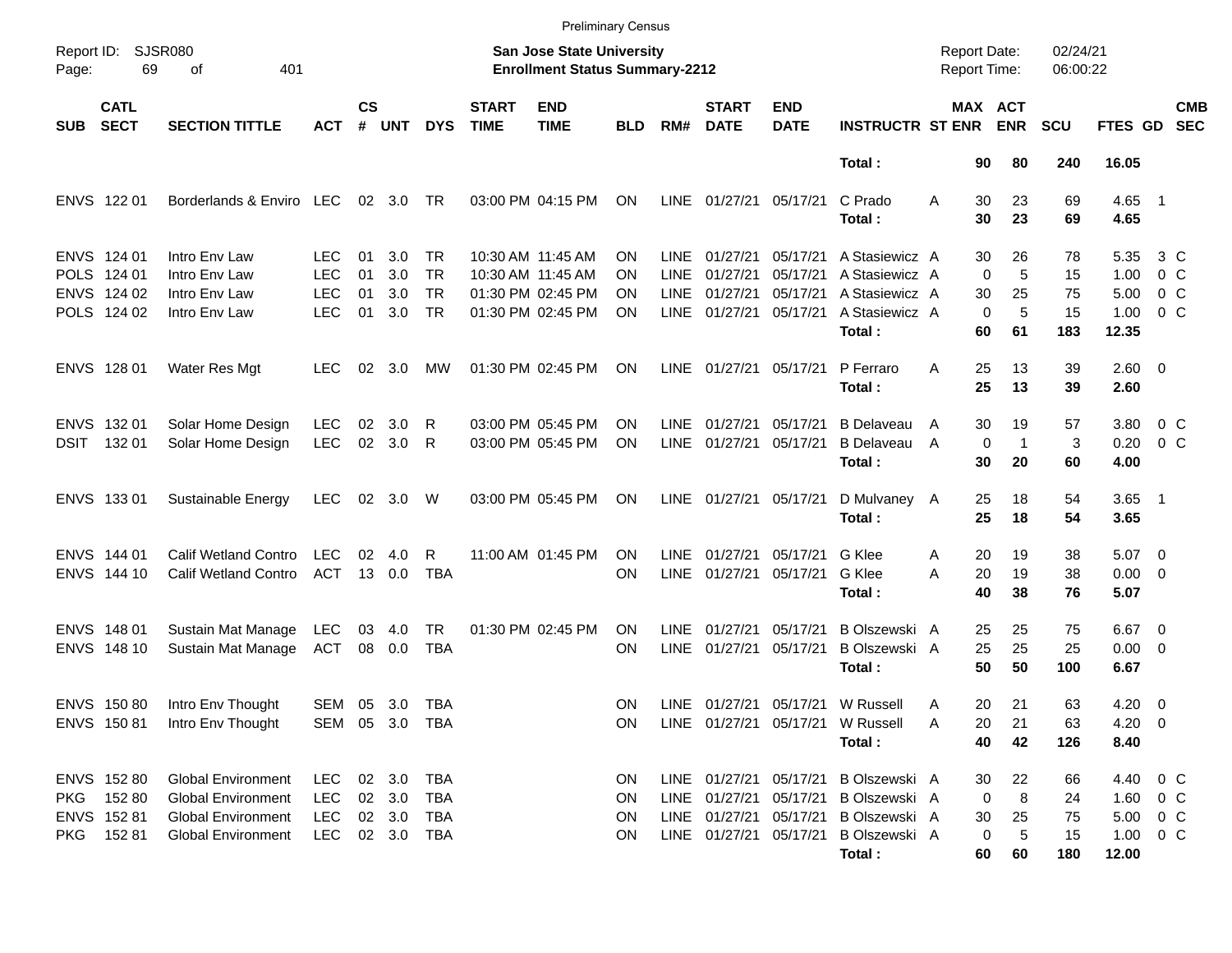|                     |                            |                                 |            |                |            |            |                             | <b>Preliminary Census</b>                                          |            |             |                             |                           |                                                                         |                                     |                       |                  |                      |                |                         |                          |
|---------------------|----------------------------|---------------------------------|------------|----------------|------------|------------|-----------------------------|--------------------------------------------------------------------|------------|-------------|-----------------------------|---------------------------|-------------------------------------------------------------------------|-------------------------------------|-----------------------|------------------|----------------------|----------------|-------------------------|--------------------------|
| Report ID:<br>Page: | 70                         | <b>SJSR080</b><br>401<br>of     |            |                |            |            |                             | San Jose State University<br><b>Enrollment Status Summary-2212</b> |            |             |                             |                           |                                                                         | <b>Report Date:</b><br>Report Time: |                       |                  | 02/24/21<br>06:00:22 |                |                         |                          |
| <b>SUB</b>          | <b>CATL</b><br><b>SECT</b> | <b>SECTION TITTLE</b>           | <b>ACT</b> | <b>CS</b><br># | <b>UNT</b> | <b>DYS</b> | <b>START</b><br><b>TIME</b> | <b>END</b><br><b>TIME</b>                                          | <b>BLD</b> | RM#         | <b>START</b><br><b>DATE</b> | <b>END</b><br><b>DATE</b> | <b>INSTRUCTR ST ENR</b>                                                 |                                     | MAX ACT<br><b>ENR</b> |                  | <b>SCU</b>           | <b>FTES GD</b> |                         | <b>CMB</b><br><b>SEC</b> |
|                     | ENVS 154 01                | Sustainable Agricult            | <b>LEC</b> | 03             | 4.0        | <b>TBA</b> |                             |                                                                    | <b>ON</b>  | <b>LINE</b> | 01/27/21                    | 05/17/21                  | R O'Malley                                                              | A                                   | 25                    | 19               | 57                   | 5.07           | - 0                     |                          |
|                     | ENVS 154 11                | Sustainable Agricult            | <b>ACT</b> | 07             | 0.0        | <b>TBA</b> |                             |                                                                    | <b>OFF</b> |             | CAMP 01/27/21               | 05/17/21                  | R O'Malley                                                              | Α                                   | 25                    | 19               | 19                   | 0.00           | - 0                     |                          |
|                     |                            |                                 |            |                |            |            |                             |                                                                    |            |             |                             |                           | Total:                                                                  |                                     | 50                    | 38               | 76                   | 5.07           |                         |                          |
| <b>ENVS</b>         | 158 01                     | <b>Environmental Educat LEC</b> |            | 02             | 3.0        | МW         |                             | 01:30 PM 02:45 PM                                                  | <b>ON</b>  | <b>LINE</b> | 01/27/21                    | 05/17/21                  | R Foran                                                                 | Α                                   | 25                    | 27               | 81                   | 5.45           | - 1                     |                          |
|                     | ENVS 158 02                | <b>Environmental Educat LEC</b> |            | 02             | 3.0        | <b>MW</b>  |                             | 03:00 PM 04:15 PM                                                  | <b>ON</b>  | <b>LINE</b> | 01/27/21                    | 05/17/21                  | R Foran                                                                 | A                                   | 25                    | 25               | 75                   | 5.00           | $\overline{\mathbf{0}}$ |                          |
|                     | ENVS 158 03                | Environmental Educat LEC        |            | 02             | 3.0        | <b>TR</b>  |                             | 10:30 AM 11:45 AM                                                  | ON         | <b>LINE</b> | 01/27/21                    | 05/17/21                  | R Lazzeri-Ae A                                                          |                                     | 25                    | 26               | 78                   | 5.20           | - 0                     |                          |
|                     |                            |                                 |            |                |            |            |                             |                                                                    |            |             |                             |                           | Total:                                                                  |                                     | 75                    | 78               | 234                  | 15.65          |                         |                          |
| <b>ENVS</b>         | 166 01                     | Nature Photography              | <b>LEC</b> |                | 4.0        |            |                             |                                                                    |            |             |                             |                           |                                                                         | Х                                   | 0                     | 0                | 0                    | 0.00           | - 0                     |                          |
| <b>ENVS</b>         | 166 02                     | Nature Photography              | <b>LEC</b> | 02             | 4.0        | R          |                             | 08:45 AM 10:30 AM                                                  | ON         | <b>LINE</b> | 01/27/21                    | 05/17/21                  | G Klee                                                                  | Α                                   | 20                    | 18               | 36                   | 4.80           | 0                       |                          |
| <b>ENVS</b>         | 166 10                     | Nature Photography              | <b>ACT</b> |                | 0.0        |            |                             |                                                                    |            |             |                             |                           |                                                                         | X                                   | 0                     | $\mathbf 0$      | 0                    | 0.00           | $\mathbf 0$             |                          |
|                     | ENVS 166 22                | Nature Photography              | <b>ACT</b> | 13             | 0.0        | <b>TBA</b> |                             |                                                                    | <b>ON</b>  |             | LINE 01/27/21               | 05/17/21                  | G Klee                                                                  | A                                   | 20                    | 18               | 36                   | 0.00           | 0                       |                          |
|                     |                            |                                 |            |                |            |            |                             |                                                                    |            |             |                             |                           | Total:                                                                  |                                     | 40                    | 36               | 72                   | 4.80           |                         |                          |
| <b>ENVS</b>         | 181 01                     | <b>Envir Res Center</b>         | <b>SUP</b> | 25             | 1.0        | <b>TR</b>  |                             | 12:00 PM 01:15 PM                                                  | <b>ON</b>  | <b>LINE</b> | 01/27/21                    | 05/17/21                  | L Trulio                                                                | A                                   | 10                    | 2                | 2                    | 0.13           | - 0                     |                          |
|                     | ENVS 181 02                | <b>Envir Res Center</b>         | <b>SUP</b> | 25             | 2.0        | <b>TR</b>  |                             | 12:00 PM 01:15 PM                                                  | <b>ON</b>  | <b>LINE</b> | 01/27/21                    | 05/17/21                  | L Trulio                                                                | Α                                   | 10                    | $\overline{c}$   | $\overline{4}$       | 0.30           | $\overline{1}$          |                          |
|                     | ENVS 181 03                | <b>Envir Res Center</b>         | <b>SUP</b> | 25             | 3.0        | <b>TR</b>  |                             | 12:00 PM 01:15 PM                                                  | ON         | <b>LINE</b> | 01/27/21                    | 05/17/21                  | L Trulio                                                                | A                                   | 10                    | $\boldsymbol{9}$ | 27                   | 1.80           | 0                       |                          |
|                     |                            |                                 |            |                |            |            |                             |                                                                    |            |             |                             |                           | Total:                                                                  |                                     | 30                    | 13               | 33                   | 2.23           |                         |                          |
| <b>ENVS</b>         | 18501                      | Envir Impact Anal               | <b>LEC</b> | 02             | 4.0        | Т          |                             | 04:30 PM 07:15 PM                                                  | <b>ON</b>  | <b>LINE</b> | 01/27/21                    | 05/17/21                  | A Marquez                                                               | A                                   | 22                    | 19               | 57                   | 5.07           | 0 <sup>C</sup>          |                          |
| <b>URBP</b>         | 18501                      | Envir Impact Anal               | <b>LEC</b> | 02             | 4.0        | $\top$     |                             | 04:30 PM 07:15 PM                                                  | <b>ON</b>  | <b>LINE</b> | 01/27/21                    | 05/17/21                  | A Marquez                                                               | A                                   | 0                     | $\mathbf 0$      | 0                    | 0.00           | 0 <sup>C</sup>          |                          |
| <b>ENVS</b>         | 18502                      | Envir Impact Anal               | <b>LEC</b> | 02             | 4.0        | W          |                             | 04:30 PM 07:15 PM                                                  | <b>ON</b>  | <b>LINE</b> | 01/27/21                    | 05/17/21                  | A Marquez                                                               | Α                                   | 22                    | 14               | 42                   | 3.80           | 1 C                     |                          |
| <b>URBP</b>         | 185 02                     | Envir Impact Anal               | <b>LEC</b> | 02             | 4.0        | W          |                             | 04:30 PM 07:15 PM                                                  | ON         | <b>LINE</b> | 01/27/21                    | 05/17/21                  | A Marquez                                                               | A                                   | 0                     | $\mathbf{1}$     | 3                    | 0.33           | 1 C                     |                          |
| <b>ENVS</b>         | 185 10                     | Envir Impact Anal               | <b>ACT</b> | 13             | 0.0        | <b>TBA</b> |                             |                                                                    | <b>ON</b>  | <b>LINE</b> | 01/27/21                    | 05/17/21                  | A Marquez                                                               | Α                                   | 22                    | 19               | 19                   | 0.00           | $0\,C$                  |                          |
| <b>URBP</b>         | 185 10                     | Envir Impact Anal               | <b>ACT</b> | 13             | 0.0        | <b>TBA</b> |                             |                                                                    | ON         | <b>LINE</b> | 01/27/21                    | 05/17/21                  | A Marquez                                                               | Α                                   | 0                     | $\mathbf 0$      | 0                    | 0.00           | $0\,C$                  |                          |
| <b>ENVS</b>         | 185 11                     | Envir Impact Anal               | <b>ACT</b> | 13             | 0.0        | <b>TBA</b> |                             |                                                                    | ON         | <b>LINE</b> | 01/27/21                    | 05/17/21                  | A Marquez                                                               | Α                                   | 22                    | 14               | 14                   | 0.00           | 1 C                     |                          |
|                     | URBP 185 11                | Envir Impact Anal               | <b>ACT</b> | 13             | 0.0        | <b>TBA</b> |                             |                                                                    | ON         | <b>LINE</b> | 01/27/21                    | 05/17/21                  | A Marquez                                                               | Α                                   | 0                     | $\overline{1}$   | $\mathbf{1}$         | 0.00           | 1 C                     |                          |
|                     |                            |                                 |            |                |            |            |                             |                                                                    |            |             |                             |                           | Total:                                                                  |                                     | 88                    | 68               | 136                  | 9.20           |                         |                          |
|                     |                            | ENVS 189 01 Field Studies       |            |                |            |            |                             |                                                                    |            |             |                             |                           | LEC 03 4.0 F 09:30 AM 12:15 PM ON LINE 01/27/21 05/17/21 R Lazzeri-Ae A |                                     | 22                    | 22               | 66                   | 5.93 1         |                         |                          |
|                     | ENVS 189 10                | <b>Field Studies</b>            | <b>ACT</b> |                | 07 0.0 F   |            |                             | 12:30 PM 03:15 PM                                                  | OFF        |             | CAMP 01/27/21               |                           | 05/17/21 R Lazzeri-Ae A                                                 |                                     | 22                    | 22               | 22                   | $0.00$ 1       |                         |                          |
|                     |                            |                                 |            |                |            |            |                             |                                                                    |            |             |                             |                           | Total:                                                                  |                                     | 44                    | 44               | 88                   | 5.93           |                         |                          |
|                     | ENVS 190 01                | Adv EIA                         | LEC        |                | 02 4.0     | R          |                             | 04:30 PM 07:15 PM                                                  | <b>ON</b>  |             |                             | LINE 01/27/21 05/17/21    | A Marquez                                                               | A                                   | 22                    | 12               | 36                   | 3.20 0 C       |                         |                          |
|                     | URBP 190 01                | Adv EIA                         | <b>LEC</b> |                | 02 4.0     | R.         |                             | 04:30 PM 07:15 PM                                                  | ON         |             |                             | LINE 01/27/21 05/17/21    | A Marquez                                                               | A                                   | $\mathbf 0$           | 0                | 0                    | $0.00 \t 0 C$  |                         |                          |
|                     | ENVS 190 10                | Adv EIA                         | <b>ACT</b> |                | 13 0.0     | TBA        |                             |                                                                    | <b>ON</b>  |             | LINE 01/27/21 05/17/21      |                           | A Marquez                                                               | A                                   | 22                    | 12               | 12                   | 0.00           | $0\,C$                  |                          |
|                     | URBP 190 10                | Adv EIA                         | <b>ACT</b> |                | 13 0.0     | TBA        |                             |                                                                    | ON         |             |                             | LINE 01/27/21 05/17/21    | A Marquez                                                               | A                                   | 0                     | 0                | 0                    | 0.00           | $0\,C$                  |                          |
|                     |                            |                                 |            |                |            |            |                             |                                                                    |            |             |                             |                           | Total:                                                                  |                                     | 44                    | 24               | 48                   | 3.20           |                         |                          |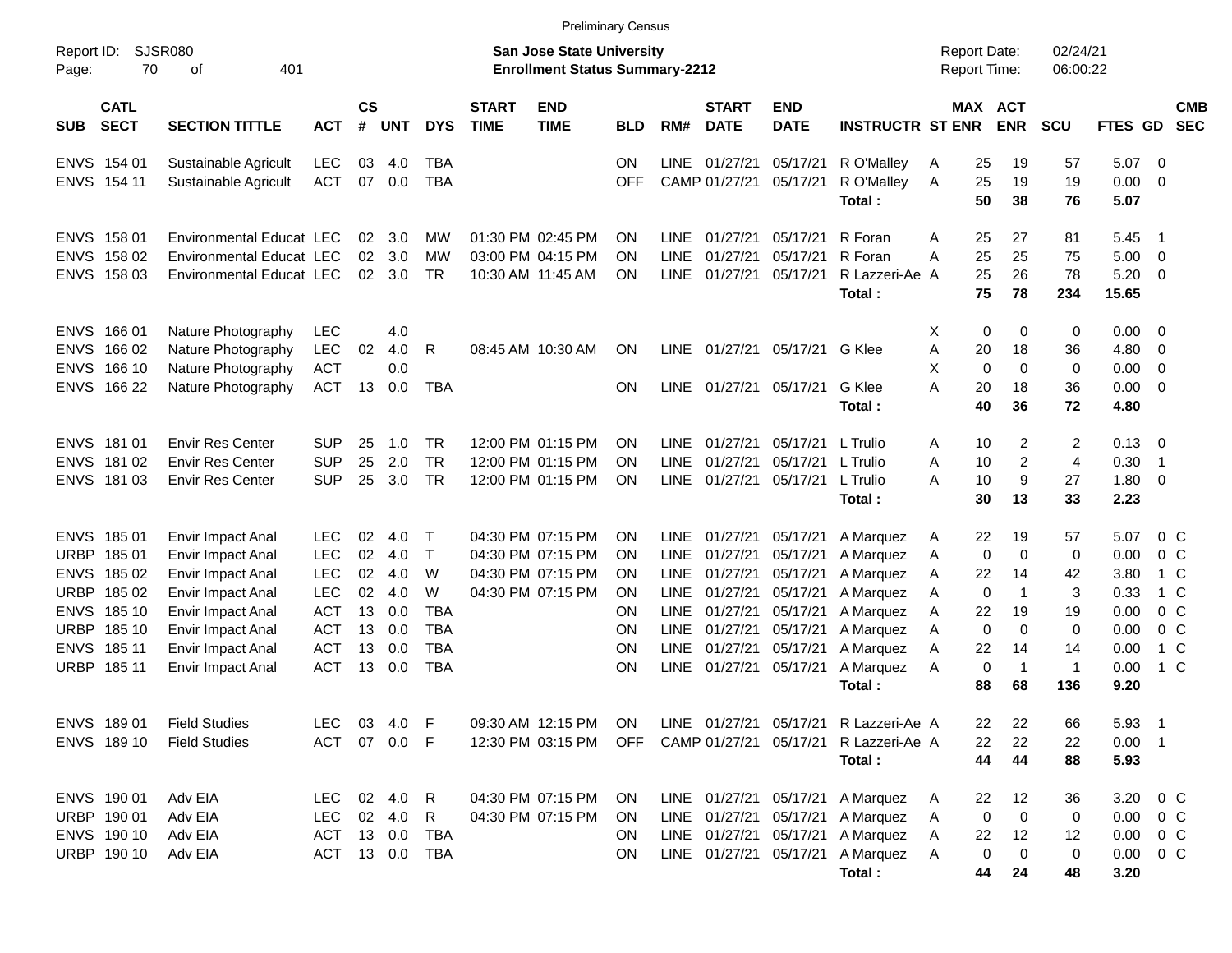|                     |                            |                           |            |                    |              |            |                             |                                                                           | <b>Preliminary Census</b> |             |                             |                           |                                       |   |                                     |                       |                      |              |                          |                          |
|---------------------|----------------------------|---------------------------|------------|--------------------|--------------|------------|-----------------------------|---------------------------------------------------------------------------|---------------------------|-------------|-----------------------------|---------------------------|---------------------------------------|---|-------------------------------------|-----------------------|----------------------|--------------|--------------------------|--------------------------|
| Report ID:<br>Page: | 71                         | SJSR080<br>401<br>оf      |            |                    |              |            |                             | <b>San Jose State University</b><br><b>Enrollment Status Summary-2212</b> |                           |             |                             |                           |                                       |   | <b>Report Date:</b><br>Report Time: |                       | 02/24/21<br>06:00:22 |              |                          |                          |
| <b>SUB</b>          | <b>CATL</b><br><b>SECT</b> | <b>SECTION TITTLE</b>     | <b>ACT</b> | $\mathsf{cs}$<br># | <b>UNT</b>   | <b>DYS</b> | <b>START</b><br><b>TIME</b> | <b>END</b><br><b>TIME</b>                                                 | <b>BLD</b>                | RM#         | <b>START</b><br><b>DATE</b> | <b>END</b><br><b>DATE</b> | <b>INSTRUCTR ST ENR</b>               |   |                                     | MAX ACT<br><b>ENR</b> | <b>SCU</b>           | FTES GD      |                          | <b>CMB</b><br><b>SEC</b> |
|                     | ENVS 191 01                | <b>Adv Environ Restor</b> | <b>LEC</b> | 02                 | 4.0          | MW         |                             | 03:00 PM 04:15 PM                                                         | ON                        | LINE        | 01/27/21                    | 05/17/21                  | K Ross                                | Α | 20                                  | 19                    | 57                   | 5.20         | $\overline{2}$           |                          |
|                     | ENVS 191 10                | <b>Adv Environ Restor</b> | <b>ACT</b> | 13                 | 0.0          | <b>TBA</b> |                             |                                                                           | ΟN                        | <b>LINE</b> | 01/27/21                    | 05/17/21                  | K Ross<br>Total:                      | Α | 20<br>40                            | 19<br>38              | 19<br>76             | 0.00<br>5.20 | $\overline{2}$           |                          |
|                     | ENVS 193 01                | Supr Proj & Res           | <b>SUP</b> | 36                 | 1.0          | <b>TBA</b> |                             |                                                                           | ΟN                        | LINE        | 01/27/21                    | 05/17/21                  | B Olszewski A                         |   | 10                                  | 7                     | 7                    | 0.47         | - 0                      |                          |
| <b>ENVS</b>         | 19302                      | Supr Proj & Res           | <b>SUP</b> | 36                 | 2.0          | <b>TBA</b> |                             |                                                                           | ΟN                        | <b>LINE</b> | 01/27/21                    | 05/17/21                  | B Olszewski A                         |   | 10                                  | 0                     | 0                    | 0.00         | - 0                      |                          |
| <b>ENVS</b>         | 19303                      | Supr Proj & Res           | <b>SUP</b> | 36                 | 3.0          | <b>TBA</b> |                             |                                                                           | ΟN                        | <b>LINE</b> | 01/27/21                    | 05/17/21                  | B Olszewski A                         |   | 10                                  | 5                     | 15                   | 1.00         | - 0                      |                          |
| <b>ENVS</b>         | 19304                      | Supr Proj & Res           | <b>SUP</b> | 36                 | 4.0          | <b>TBA</b> |                             |                                                                           | ΟN                        | <b>LINE</b> | 01/27/21                    | 05/17/21                  | B Olszewski A                         |   | 10                                  | 1                     | 4                    | 0.27         | - 0                      |                          |
| <b>ENVS</b>         | 193 05                     | Supr Proj & Res           | <b>SUP</b> | 36                 | 5.0          | <b>TBA</b> |                             |                                                                           | ΟN                        | <b>LINE</b> | 01/27/21                    | 05/17/21                  | B Olszewski A                         |   | 10                                  |                       | 5                    | 0.33         | - 0                      |                          |
| <b>ENVS</b>         | 193 06                     | Supr Proj & Res           | <b>SUP</b> | 36                 | 6.0          | <b>TBA</b> |                             |                                                                           | ΟN                        | <b>LINE</b> | 01/27/21                    | 05/17/21                  | B Olszewski A                         |   | 10                                  | 0                     | 0                    | 0.00         | $\overline{0}$           |                          |
|                     | ENVS 193 07                | Supr Proj & Res           | <b>SUP</b> | 36                 | 4.0          | <b>TBA</b> |                             |                                                                           | ΟN                        | <b>LINE</b> | 01/27/21                    | 05/17/21                  | R O'Malley                            | A | 15                                  | 5                     | 20                   | 1.33         | - 0                      |                          |
|                     |                            |                           |            |                    |              |            |                             |                                                                           |                           |             |                             |                           | Total:                                |   | 75                                  | 19                    | 51                   | 3.40         |                          |                          |
|                     | ENVS 194 01                | <b>Environment Intern</b> | <b>SUP</b> | 36                 | 1.0          | W          |                             | 09:00 AM 10:15 AM                                                         | ON                        | <b>LINE</b> | 01/27/21                    | 05/17/21                  | D Mulvaney A                          |   | 10                                  | 2                     | 2                    | 0.13         | - 0                      |                          |
| <b>ENVS</b>         | 194 02                     | Environment Intern        | <b>SUP</b> | 36                 | 2.0          | W          |                             | 09:00 AM 10:15 AM                                                         | ON                        | <b>LINE</b> | 01/27/21                    | 05/17/21                  | D Mulvaney A                          |   | 10                                  | 1                     | $\overline{c}$       | 0.13         | - 0                      |                          |
| <b>ENVS</b>         | 194 03                     | Environment Intern        | <b>SUP</b> | 36                 | 3.0          | W          |                             | 09:00 AM 10:15 AM                                                         | ON                        | <b>LINE</b> | 01/27/21                    | 05/17/21                  | D Mulvaney A                          |   | 10                                  | 6                     | 18                   | 1.20         | - 0                      |                          |
| <b>ENVS</b>         | 194 04                     | Environment Intern        | <b>SUP</b> | 36                 | 4.0          | W          |                             | 09:00 AM 10:15 AM                                                         | OΝ                        | <b>LINE</b> | 01/27/21                    | 05/17/21                  | D Mulvaney A                          |   | 10                                  | 3                     | 12                   | 0.80         | - 0                      |                          |
| <b>ENVS</b>         | 194 05                     | Environment Intern        | <b>SUP</b> | 36                 | 5.0          | W          |                             | 09:00 AM 10:15 AM                                                         | ON                        | <b>LINE</b> | 01/27/21                    | 05/17/21                  | D Mulvaney A                          |   | 10                                  | 0                     | 0                    | 0.00         | - 0                      |                          |
| <b>ENVS</b>         | 194 06                     | Environment Intern        | <b>SUP</b> | 36                 | 6.0          | W          |                             | 09:00 AM 10:15 AM                                                         | ON                        | <b>LINE</b> | 01/27/21                    | 05/17/21                  | D Mulvaney A                          |   | 10                                  | 1                     | 6                    | 0.40         | - 0                      |                          |
| <b>ENVS</b>         | 194 07                     | Environment Intern        | <b>SUP</b> | 36                 | 7.0          | W          |                             | 09:00 AM 10:15 AM                                                         | ON                        | LINE        | 01/27/21                    | 05/17/21                  | D Mulvaney A                          |   | 10                                  |                       | 7                    | 0.47         | - 0                      |                          |
| <b>ENVS</b>         | 194 08                     | Environment Intern        | <b>SUP</b> | 36                 | 8.0          | W          |                             | 09:00 AM 10:15 AM                                                         | ON                        | <b>LINE</b> | 01/27/21                    | 05/17/21                  | D Mulvaney A                          |   | 10                                  | 0                     | 0                    | 0.00         | - 0                      |                          |
| <b>ENVS</b>         | 194 09                     | Environment Intern        | <b>SUP</b> | 36                 | 9.0          | W          |                             | 09:00 AM 10:15 AM                                                         | ΟN                        | <b>LINE</b> | 01/27/21                    | 05/17/21                  | D Mulvaney A                          |   | 10                                  | 0                     | 0                    | 0.00         | - 0                      |                          |
|                     |                            |                           |            |                    |              |            |                             |                                                                           |                           |             |                             |                           | Total:                                |   | 90                                  | 14                    | 47                   | 3.13         |                          |                          |
|                     | ENVS 195 01                | Inst Asst Env Stud        | <b>SUP</b> | 36                 | 3.0          | TBA        |                             |                                                                           | ΟN                        | <b>LINE</b> | 01/27/21                    | 05/17/21                  | R O'Malley                            | A | 10                                  | 2                     | 6                    | 0.40         | $\overline{\phantom{0}}$ |                          |
|                     | ENVS 195 02                | Inst Asst Env Stud        | <b>SUP</b> | 36                 | 1.0          | <b>TBA</b> |                             |                                                                           | ΟN                        | <b>LINE</b> | 01/27/21                    | 05/17/21                  | R O'Malley                            | A | 10                                  | 0                     | 0                    | 0.00         | $\overline{\phantom{0}}$ |                          |
|                     |                            |                           |            |                    |              |            |                             |                                                                           |                           |             |                             |                           | Total:                                |   | 20                                  | $\mathbf{2}$          | 6                    | 0.40         |                          |                          |
|                     | ENVS 198 01                | Sr Sem                    | <b>SEM</b> | 05                 | 4.0          | MW         |                             | 12:00 PM 01:15 PM                                                         | ON.                       |             |                             | LINE 01/27/21 05/17/21    | W Russell                             | A | 15                                  | 15                    | 60                   | 4.07         | $\overline{\phantom{1}}$ |                          |
|                     | ENVS 198 02                | Sr Sem                    | SEM 05 4.0 |                    |              | TBA        |                             |                                                                           |                           |             |                             |                           | OFF CAMP 01/27/21 05/17/21 R O'Malley | A | 15                                  | 12                    | 48                   | $3.20 \ 0$   |                          |                          |
|                     | ENVS 198 03                | Sr Sem                    | SEM 05 4.0 |                    |              | TBA        |                             |                                                                           |                           |             |                             |                           | OFF CAMP 01/27/21 05/17/21 R O'Malley | A | 15                                  | 11                    | 44                   | $2.93$ 0     |                          |                          |
|                     |                            |                           |            |                    |              |            |                             |                                                                           |                           |             |                             |                           | Total:                                |   | 45                                  | 38                    | 152                  | 10.20        |                          |                          |
|                     | ENVS 200 02                | Sem Env Methods           |            |                    | SEM 05 3.0 W |            |                             | 10:30 AM 01:15 PM                                                         | ON                        |             |                             |                           | LINE 01/27/21 05/17/21 C Rampini      | A | 15                                  | 17                    | 51                   | 4.20 16      |                          |                          |
|                     |                            |                           |            |                    |              |            |                             |                                                                           |                           |             |                             |                           | Total:                                |   | 15                                  | 17                    | 51                   | 4.20         |                          |                          |
|                     | ENVS 210 01                | <b>Environ Topics</b>     | SUP 25 1.0 |                    |              | MW         |                             | 01:30 PM 02:45 PM                                                         | ON                        |             |                             |                           | LINE 01/27/21 05/17/21 R O'Malley     | A | 10                                  | 3                     | 3                    | $0.25$ 3     |                          |                          |
|                     | ENVS 210 02                | <b>Environ Topics</b>     |            |                    | SUP 25 2.0   | MW         |                             | 01:30 PM 02:45 PM                                                         | ON.                       |             |                             |                           | LINE 01/27/21 05/17/21 R O'Malley     | A | 10                                  | $\mathbf{1}$          | $\overline{c}$       | $0.17$ 1     |                          |                          |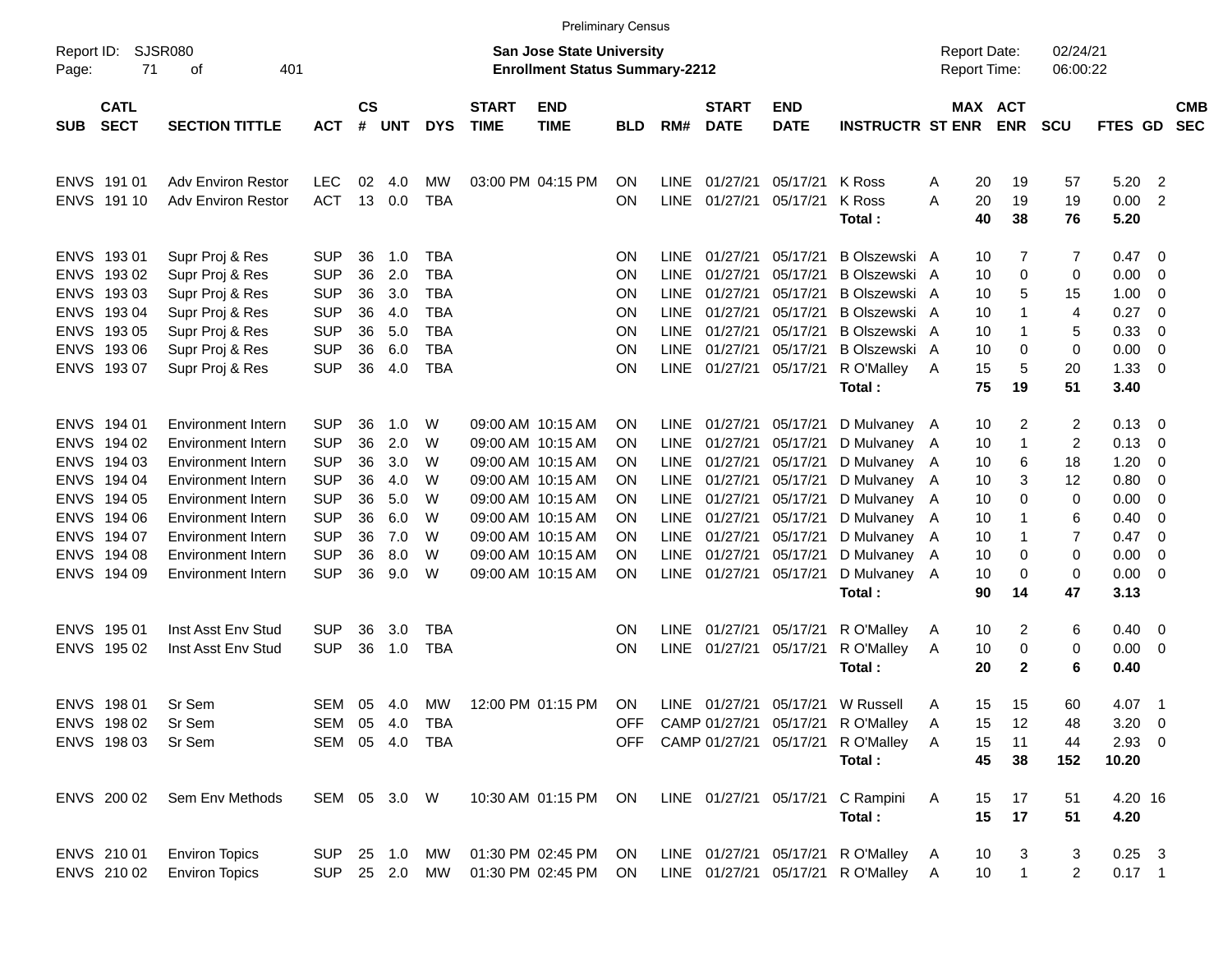| Report ID:<br>Page:        | 72                                        | SJSR080<br>401<br>οf                                                             |                                        |                    |                   |                                        |                             | <b>Preliminary Census</b><br><b>San Jose State University</b><br><b>Enrollment Status Summary-2212</b> |                |                             |                                  |                                  |                                                  | <b>Report Date:</b><br>Report Time: |                                             | 02/24/21<br>06:00:22     |                                 |                                                                |            |
|----------------------------|-------------------------------------------|----------------------------------------------------------------------------------|----------------------------------------|--------------------|-------------------|----------------------------------------|-----------------------------|--------------------------------------------------------------------------------------------------------|----------------|-----------------------------|----------------------------------|----------------------------------|--------------------------------------------------|-------------------------------------|---------------------------------------------|--------------------------|---------------------------------|----------------------------------------------------------------|------------|
| SUB                        | <b>CATL</b><br><b>SECT</b>                | <b>SECTION TITTLE</b>                                                            | <b>ACT</b>                             | $\mathsf{cs}$<br># | <b>UNT</b>        | <b>DYS</b>                             | <b>START</b><br><b>TIME</b> | <b>END</b><br><b>TIME</b>                                                                              | <b>BLD</b>     | RM#                         | <b>START</b><br><b>DATE</b>      | <b>END</b><br><b>DATE</b>        | <b>INSTRUCTR ST ENR</b>                          |                                     | MAX ACT<br><b>ENR</b>                       | <b>SCU</b>               | FTES GD SEC                     |                                                                | <b>CMB</b> |
|                            | ENVS 210 03                               | <b>Environ Topics</b>                                                            | <b>SUP</b>                             | 25                 | 3.0               | MW                                     |                             | 01:30 PM 02:45 PM                                                                                      | <b>ON</b>      | LINE                        | 01/27/21                         | 05/17/21                         | R O'Malley<br>Total:                             | 10<br>Α<br>30                       | 5<br>9                                      | 15<br>20                 | 1.25<br>1.67                    | - 5                                                            |            |
|                            | ENVS 285 01                               | Grad Internship                                                                  | <b>SUP</b>                             | 25                 | 3.0               | TBA                                    |                             |                                                                                                        | ON             | LINE                        | 01/27/21                         | 05/17/21                         | R O'Malley<br>Total:                             | Α                                   | 5<br>0<br>5<br>0                            | 0<br>0                   | 0.00<br>0.00                    | $\overline{\mathbf{0}}$                                        |            |
|                            | ENVS 295 01                               | <b>Grad Teach Asst</b>                                                           | <b>SUP</b>                             | 25                 | 3.0               | TBA                                    |                             |                                                                                                        | <b>ON</b>      | LINE                        | 01/27/21                         | 05/17/21                         | R O'Malley<br>Total :                            | A                                   | 5<br>6<br>5<br>6                            | 18<br>18                 | 1.45<br>1.45                    | - 5                                                            |            |
|                            | ENVS 297 02                               | Research & Proposals SEM 05 3.0                                                  |                                        |                    |                   | M                                      |                             | 10:30 AM 01:15 PM                                                                                      | ON             | <b>LINE</b>                 | 01/27/21                         | 05/17/21                         | M Klock<br>Total:                                | A<br>15<br>15                       | 17<br>17                                    | 51<br>51                 | 4.20 16<br>4.20                 |                                                                |            |
|                            | ENVS 299 01<br>ENVS 299 02<br>ENVS 299 03 | <b>MS Thesis/Project</b><br><b>MS Thesis/Project</b><br><b>MS Thesis/Project</b> | <b>SUP</b><br><b>SUP</b><br><b>SUP</b> | 25<br>25<br>25     | 1.0<br>2.0<br>3.0 | <b>TBA</b><br><b>TBA</b><br><b>TBA</b> |                             |                                                                                                        | ON<br>ΟN<br>ΟN | <b>LINE</b><br>LINE<br>LINE | 01/27/21<br>01/27/21<br>01/27/21 | 05/17/21<br>05/17/21<br>05/17/21 | R O'Malley<br>R O'Malley<br>R O'Malley           | A<br>A<br>A                         | 3<br>0<br>3<br>1<br>3<br>$\Omega$           | 0<br>$\overline{c}$<br>0 | 0.00<br>0.17<br>0.00            | $\overline{0}$<br>$\overline{\phantom{0}}$ 1<br>$\overline{0}$ |            |
|                            | ENVS 299 04<br>ENVS 299 05<br>ENVS 299 06 | <b>MS Thesis/Project</b><br><b>MS Thesis/Project</b><br><b>MS Thesis/Project</b> | <b>SUP</b><br><b>SUP</b><br><b>SUP</b> | 25<br>25<br>25     | 4.0<br>5.0<br>6.0 | <b>TBA</b><br><b>TBA</b><br><b>TBA</b> |                             |                                                                                                        | ON<br>ON<br>ON | <b>LINE</b><br>LINE<br>LINE | 01/27/21<br>01/27/21<br>01/27/21 | 05/17/21<br>05/17/21<br>05/17/21 | R O'Malley<br>R O'Malley<br>R O'Malley<br>Total: | A<br>A<br>A<br>18                   | 3<br>0<br>3<br>$\mathbf 1$<br>3<br>12<br>14 | 0<br>5<br>72<br>79       | 0.00<br>0.42<br>6.00 12<br>6.58 | $\overline{0}$<br>$\overline{1}$                               |            |
| <b>GLST</b><br><b>GLST</b> | 1B 80<br>1B 81                            | Intro to Global Stud<br>Intro to Global Stud                                     | <b>LEC</b><br><b>LEC</b>               | 03<br>03           | 3.0<br>3.0        | <b>TBA</b><br><b>TBA</b>               |                             |                                                                                                        | ΟN<br>ON       | LINE<br>LINE                | 01/27/21<br>01/27/21             | 05/17/21<br>05/17/21             | M Poffenroth A<br>M Poffenroth A<br>Total:       | 35<br>35                            | 34<br>29<br>70<br>63                        | 102<br>87<br>189         | 6.80<br>5.80<br>12.60           | $\overline{\mathbf{0}}$<br>$\overline{0}$                      |            |
|                            | GLST 164 01                               | Global Citizenship                                                               | SEM                                    | 05                 | 3.0               | R                                      |                             | 03:00 PM 05:45 PM                                                                                      | ON             | LINE                        | 01/27/21 05/17/21                |                                  | N Skinner<br>Total:                              | A<br>25<br>25                       | 20<br>20                                    | 60<br>60                 | 4.00<br>4.00                    | $\overline{\phantom{0}}$                                       |            |
|                            | GLST 167 01                               | <b>Changing Ecologies</b>                                                        | <b>LEC</b>                             |                    | 04 3.0            | TBA                                    |                             |                                                                                                        | <b>ON</b>      |                             | LINE 01/27/21 05/17/21           |                                  | M Davis<br>Total:                                | Α<br>30<br>30                       | 31<br>31                                    | 93<br>93                 | $6.20 \quad 0$<br>6.20          |                                                                |            |
|                            | GLST 179 01                               | Seminar Global Studi LEC                                                         |                                        | 03                 | 3.0               | MW                                     |                             | 03:00 PM 04:15 PM                                                                                      | ON             | LINE                        | 01/27/21                         | 05/17/21                         | S Ou<br>Total :                                  | A<br>25<br>25                       | 16<br>16                                    | 48<br>48                 | 3.20<br>3.20                    | $\overline{0}$                                                 |            |
|                            | GLST 18980<br>GLST 18981                  | <b>Global Experience</b><br><b>Global Experience</b>                             | <b>SUP</b><br><b>SUP</b>               | 48<br>48           | 1.0<br>1.0        | <b>TBA</b><br><b>TBA</b>               |                             |                                                                                                        | ON<br>ON       | LINE<br><b>LINE</b>         | 01/27/21<br>01/27/21             | 05/17/21<br>05/17/21             | M Davis<br>M Davis<br>Total:                     | 10<br>A<br>A<br>10<br>20            | 2<br>0<br>$\overline{2}$                    | 2<br>0<br>$\mathbf{2}$   | 0.13<br>0.00<br>0.13            | $\overline{\mathbf{0}}$<br>$\overline{0}$                      |            |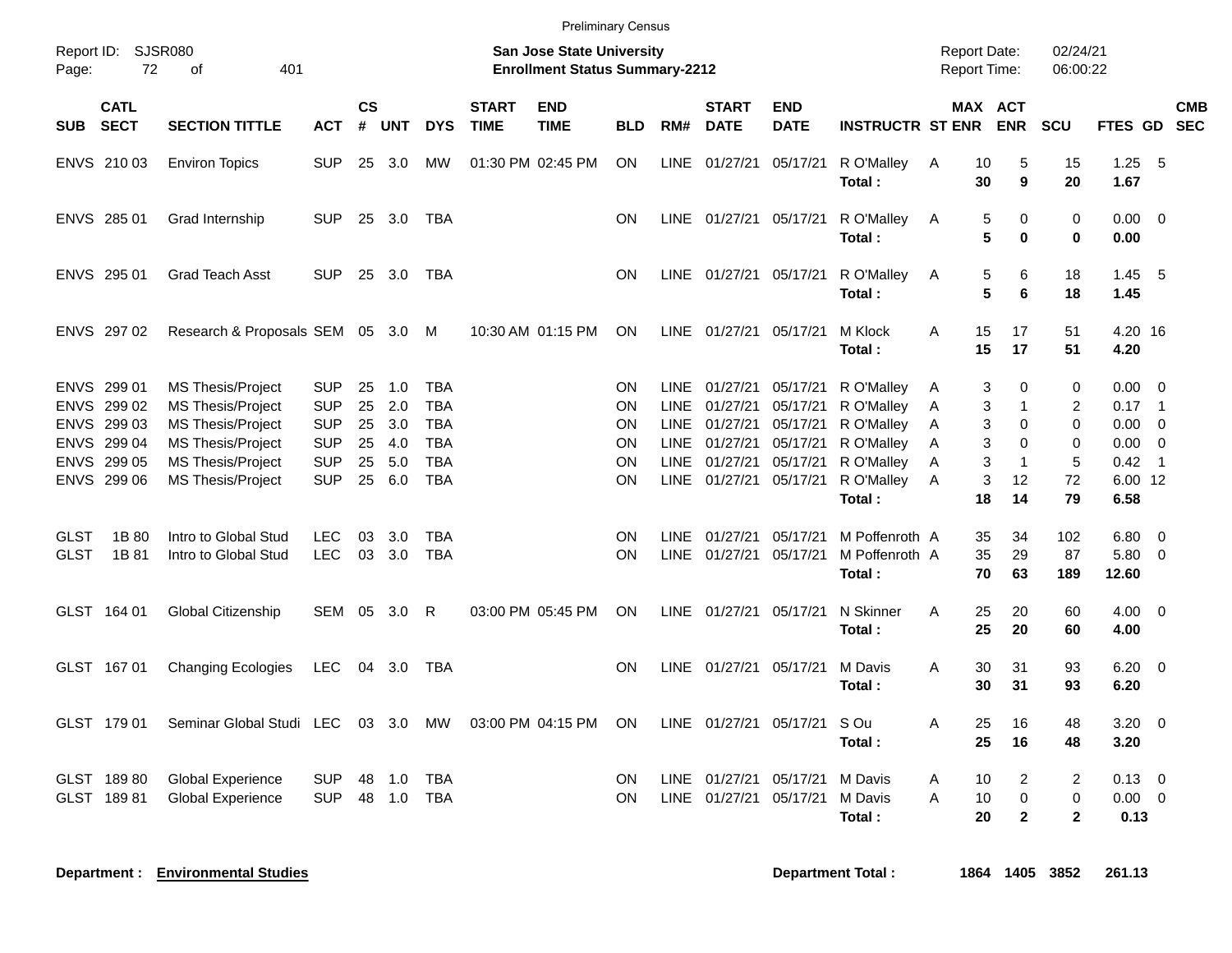|                     |                            |                        |            |         |            |            |                             |                                                                           | <b>Preliminary Census</b> |     |                             |                           |                                                                               |                              |                   |                      |                          |            |
|---------------------|----------------------------|------------------------|------------|---------|------------|------------|-----------------------------|---------------------------------------------------------------------------|---------------------------|-----|-----------------------------|---------------------------|-------------------------------------------------------------------------------|------------------------------|-------------------|----------------------|--------------------------|------------|
| Report ID:<br>Page: | 73                         | SJSR080<br>401<br>- of |            |         |            |            |                             | <b>San Jose State University</b><br><b>Enrollment Status Summary-2212</b> |                           |     |                             |                           |                                                                               | Report Date:<br>Report Time: |                   | 02/24/21<br>06:00:22 |                          |            |
| <b>SUB</b>          | <b>CATL</b><br><b>SECT</b> | <b>SECTION TITTLE</b>  | <b>ACT</b> | CS<br># | <b>UNT</b> | <b>DYS</b> | <b>START</b><br><b>TIME</b> | <b>END</b><br><b>TIME</b>                                                 | <b>BLD</b>                | RM# | <b>START</b><br><b>DATE</b> | <b>END</b><br><b>DATE</b> | <b>INSTRUCTR ST ENR</b>                                                       | MAX ACT                      | <b>ENR</b>        | <b>SCU</b>           | FTES GD SEC              | <b>CMB</b> |
|                     |                            |                        |            |         |            |            |                             |                                                                           |                           |     |                             |                           | <b>Lower Division:</b><br><b>Upper Division:</b><br><b>Graduate Division:</b> | 365<br>1426<br>73            | 233<br>1126<br>46 | 699<br>2985<br>168   | 46.60<br>200.63<br>13.90 |            |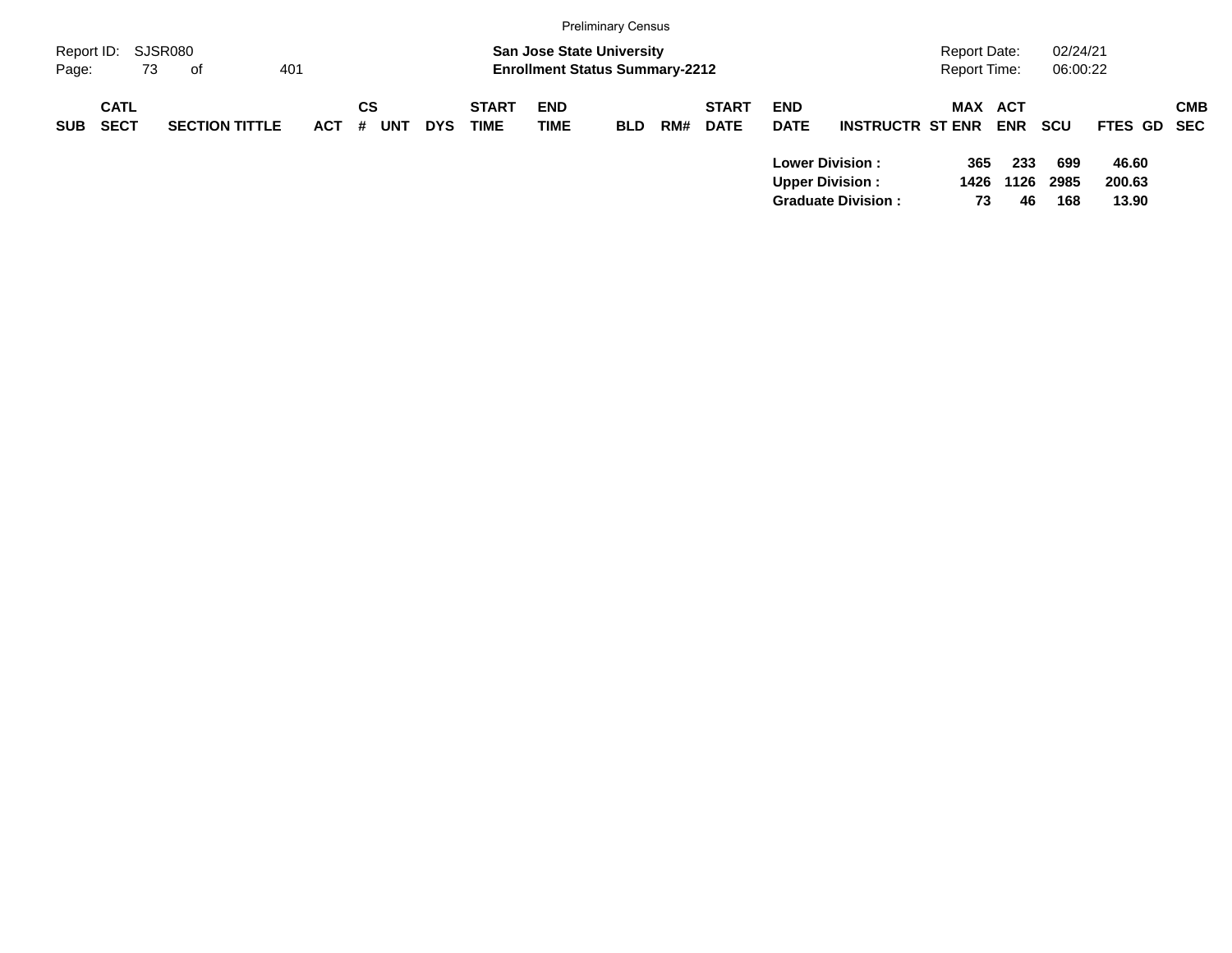|                            |                            |                                                      |                          |                |            |                        |                             | <b>Preliminary Census</b>                                                 |                        |                            |                             |                           |                                            |                                     |           |                              |                      |                     |            |                          |
|----------------------------|----------------------------|------------------------------------------------------|--------------------------|----------------|------------|------------------------|-----------------------------|---------------------------------------------------------------------------|------------------------|----------------------------|-----------------------------|---------------------------|--------------------------------------------|-------------------------------------|-----------|------------------------------|----------------------|---------------------|------------|--------------------------|
| Report ID:<br>Page:        | 74                         | <b>SJSR080</b><br>401<br>οf                          |                          |                |            |                        |                             | <b>San Jose State University</b><br><b>Enrollment Status Summary-2212</b> |                        |                            |                             |                           |                                            | <b>Report Date:</b><br>Report Time: |           |                              | 02/24/21<br>06:00:22 |                     |            |                          |
| <b>SUB</b>                 | <b>CATL</b><br><b>SECT</b> | <b>SECTION TITTLE</b>                                | <b>ACT</b>               | <b>CS</b><br># | <b>UNT</b> | <b>DYS</b>             | <b>START</b><br><b>TIME</b> | <b>END</b><br><b>TIME</b>                                                 | <b>BLD</b>             | RM#                        | <b>START</b><br><b>DATE</b> | <b>END</b><br><b>DATE</b> | <b>INSTRUCTR ST ENR</b>                    |                                     |           | <b>MAX ACT</b><br><b>ENR</b> | <b>SCU</b>           | FTES GD             |            | <b>CMB</b><br><b>SEC</b> |
| College                    | Department :               | <b>Social Sciences, College of</b><br><b>History</b> |                          |                |            |                        |                             |                                                                           |                        |                            |                             |                           |                                            |                                     |           |                              |                      |                     |            |                          |
| <b>HIST</b>                | 1B 01                      | World History from 1                                 | LEC                      |                | 02 3.0     | MW                     |                             | 12:00 PM 01:15 PM                                                         | ON                     |                            | LINE 01/27/21 05/17/21      |                           | A Katsev<br>Total:                         | A                                   | 28<br>28  | 28<br>28                     | 84<br>84             | 5.60 0<br>5.60      |            |                          |
| <b>HIST</b>                | 10A 01                     | Western Civilizatn                                   | <b>LEC</b>               | 02             | 3.0        | <b>TR</b>              |                             | 01:30 PM 02:45 PM                                                         | <b>ON</b>              |                            | LINE 01/27/21 05/17/21      |                           | <b>R</b> Ciriviller<br>Total:              | A                                   | 28<br>28  | 28<br>28                     | 84<br>84             | 5.60 0<br>5.60      |            |                          |
| <b>HIST</b>                | 10B 01                     | <b>Western Civilizatn</b>                            | <b>LEC</b>               | 02             | 3.0        | MW                     |                             | 10:30 AM 11:45 AM                                                         | <b>ON</b>              |                            | LINE 01/27/21 05/17/21      |                           | R Buyco<br>Total:                          | A                                   | 28<br>28  | 25<br>25                     | 75<br>75             | $5.00 \t 0$<br>5.00 |            |                          |
| <b>HIST</b><br><b>HIST</b> | 15 01<br>15 02             | <b>Esntl US History</b><br><b>Esntl US History</b>   | <b>LEC</b><br><b>LEC</b> | 01<br>01       | 3.0<br>3.0 | <b>TR</b><br><b>TR</b> |                             | 03:00 PM 04:15 PM<br>07:30 AM 08:45 AM                                    | <b>ON</b><br><b>ON</b> | <b>LINE</b><br><b>LINE</b> | 01/27/21<br>01/27/21        | 05/17/21<br>05/17/21      | <b>R</b> Ciriviller<br><b>R</b> Ciriviller | A<br>Α                              | 125<br>48 | 118<br>48                    | 354<br>144           | 23.60<br>9.60       | - 0<br>- 0 |                          |
| <b>HIST</b>                | 15 03                      | <b>Esntl US History</b>                              | <b>LEC</b>               | 01             | 3.0        | <b>TR</b>              |                             | 09:00 AM 10:15 AM                                                         | <b>ON</b>              | LINE                       | 01/27/21                    | 05/17/21                  | <b>R</b> Ciriviller                        | A                                   | 48        | 49                           | 147                  | 9.80                | - 0        |                          |
| <b>HIST</b>                | 15 04                      | <b>Esntl US History</b>                              | <b>LEC</b>               | 01             | 3.0        | <b>TR</b>              |                             | 10:30 AM 11:45 AM                                                         | <b>ON</b>              | LINE                       | 01/27/21                    | 05/17/21                  | R Buyco                                    | Α                                   | 48        | 48                           | 144                  | 9.60                | - 0        |                          |
| <b>HIST</b>                | 15 05                      | <b>Esntl US History</b>                              | <b>LEC</b>               | 01             | 3.0        | <b>TR</b>              |                             | 12:00 PM 01:15 PM                                                         | <b>ON</b>              | <b>LINE</b>                | 01/27/21                    | 05/17/21                  | R Buyco                                    | Α                                   | 48        | 48                           | 144                  | 9.60                | - 0        |                          |
| <b>HIST</b>                | 15 06                      | <b>Esntl US History</b>                              | <b>LEC</b>               | 01             | 3.0        | <b>TR</b>              |                             | 01:30 PM 02:45 PM                                                         | <b>ON</b>              | LINE                       | 01/27/21                    | 05/17/21                  | R Buyco                                    | Α                                   | 48        | 48                           | 144                  | 9.60                | - 0        |                          |
| <b>HIST</b>                | 15 07                      | <b>Esntl US History</b>                              | <b>LEC</b>               | 01             | 3.0        | м                      |                             | 10:30 AM 11:45 AM                                                         | <b>ON</b>              | <b>LINE</b>                | 01/27/21                    | 05/17/21                  | U Meraz-Cern A                             |                                     | 48        | 50                           | 150                  | 10.00               | - 0        |                          |
| <b>HIST</b>                | 15 08                      | <b>Esntl US History</b>                              | <b>LEC</b>               | 01             | 3.0        | W                      |                             | 10:30 AM 11:45 AM                                                         | <b>ON</b>              | <b>LINE</b>                | 01/27/21                    | 05/17/21                  | U Meraz-Cern A                             |                                     | 48        | 50                           | 150                  | 10.00               | - 0        |                          |
| <b>HIST</b>                | 15 09                      | <b>Esntl US History</b>                              | <b>LEC</b>               | 01             | 3.0        | м                      |                             | 12:00 PM 01:15 PM                                                         | <b>ON</b>              | LINE                       | 01/27/21                    | 05/17/21                  | U Meraz-Cern A                             |                                     | 48        | 48                           | 144                  | 9.60                | - 0        |                          |
| <b>HIST</b>                | 15 10                      | <b>Esntl US History</b>                              | <b>LEC</b>               | 01             | 3.0        | MW                     |                             | 01:30 PM 02:45 PM                                                         | <b>ON</b>              | LINE                       | 01/27/21                    | 05/17/21                  | R Buyco                                    | A                                   | 48        | 48                           | 144                  | 9.60                | - 0        |                          |
| <b>HIST</b>                | 1580                       | <b>Esntl US History</b>                              | <b>LEC</b>               | 01             | 3.0        | <b>TBA</b>             |                             |                                                                           | ON                     | <b>LINE</b>                | 01/27/21                    | 05/17/21                  | L Guardino                                 | A                                   | 48        | 48                           | 144                  | 9.60                | - 0        |                          |
| <b>HIST</b>                | 1581                       | <b>Esntl US History</b>                              | <b>LEC</b>               | 01             | 3.0        | <b>TBA</b>             |                             |                                                                           | <b>ON</b>              | LINE                       | 01/27/21                    | 05/17/21                  | L Guardino                                 | A                                   | 48        | 48                           | 144                  | 9.60                | 0          |                          |
| <b>HIST</b>                | 1582                       | Esntl US History                                     | <b>LEC</b>               | 01             | 3.0        | <b>TBA</b>             |                             |                                                                           | <b>ON</b>              | <b>LINE</b>                | 01/27/21                    | 05/17/21                  | L Corona                                   | Α                                   | 48        | 48                           | 144                  | 9.60                | 0          |                          |
| <b>HIST</b>                | 1583                       | <b>Esntl US History</b>                              | <b>LEC</b>               | 01             | 3.0        | <b>TBA</b>             |                             |                                                                           | <b>ON</b>              | <b>LINE</b>                | 01/27/21                    | 05/17/21                  | L Corona                                   | Α                                   | 48        | 48                           | 144                  | 9.60 0              |            |                          |
|                            |                            |                                                      |                          |                |            |                        |                             |                                                                           |                        |                            |                             |                           | Total:                                     |                                     | 749       | 747                          | 2241                 | 149.40              |            |                          |
| <b>HIST</b>                | 20A 01                     | Hist of Amer Peopl                                   | <b>LEC</b>               | 02             | 3.0        | MW                     |                             | 10:30 AM 11:45 AM                                                         | <b>ON</b>              | LINE                       | 01/27/21                    | 05/17/21                  | M Wilson<br>Total:                         | A                                   | 28<br>28  | 27<br>27                     | 81<br>81             | $5.40 \ 0$<br>5.40  |            |                          |
|                            |                            |                                                      |                          |                | 02 3.0 TBA |                        |                             |                                                                           |                        |                            |                             |                           | LINE 01/27/21 05/17/21 L Guardino          |                                     |           |                              |                      |                     |            |                          |
| HIST                       |                            | 20B 80 Hist of Amer Peopl                            | LEC.                     |                |            |                        |                             |                                                                           | <b>ON</b>              |                            |                             |                           | Total:                                     | A                                   | 28<br>28  | 28<br>28                     | 84<br>84             | 5.60 0<br>5.60      |            |                          |
| <b>HIST</b>                | 50 01                      | <b>Historical Process</b>                            | SEM 04 3.0 W             |                |            |                        |                             | 06:00 PM 08:45 PM ON                                                      |                        |                            | LINE 01/27/21 05/17/21      |                           | E Narveson A                               |                                     | 25        | 24                           | 72                   | 4.80 0              |            |                          |
|                            |                            |                                                      |                          |                |            |                        |                             |                                                                           |                        |                            |                             |                           | Total:                                     |                                     | 25        | 24                           | 72                   | 4.80                |            |                          |
| <b>HIST</b>                | 99 01                      | History Fundamentals SEM 05 3.0 W                    |                          |                |            |                        |                             | 12:00 PM 01:15 PM ON                                                      |                        |                            | LINE 01/27/21 05/17/21      |                           | K Chilton<br>Total:                        | A                                   | 28<br>28  | 27<br>27                     | 81<br>81             | $5.40\ 0$<br>5.40   |            |                          |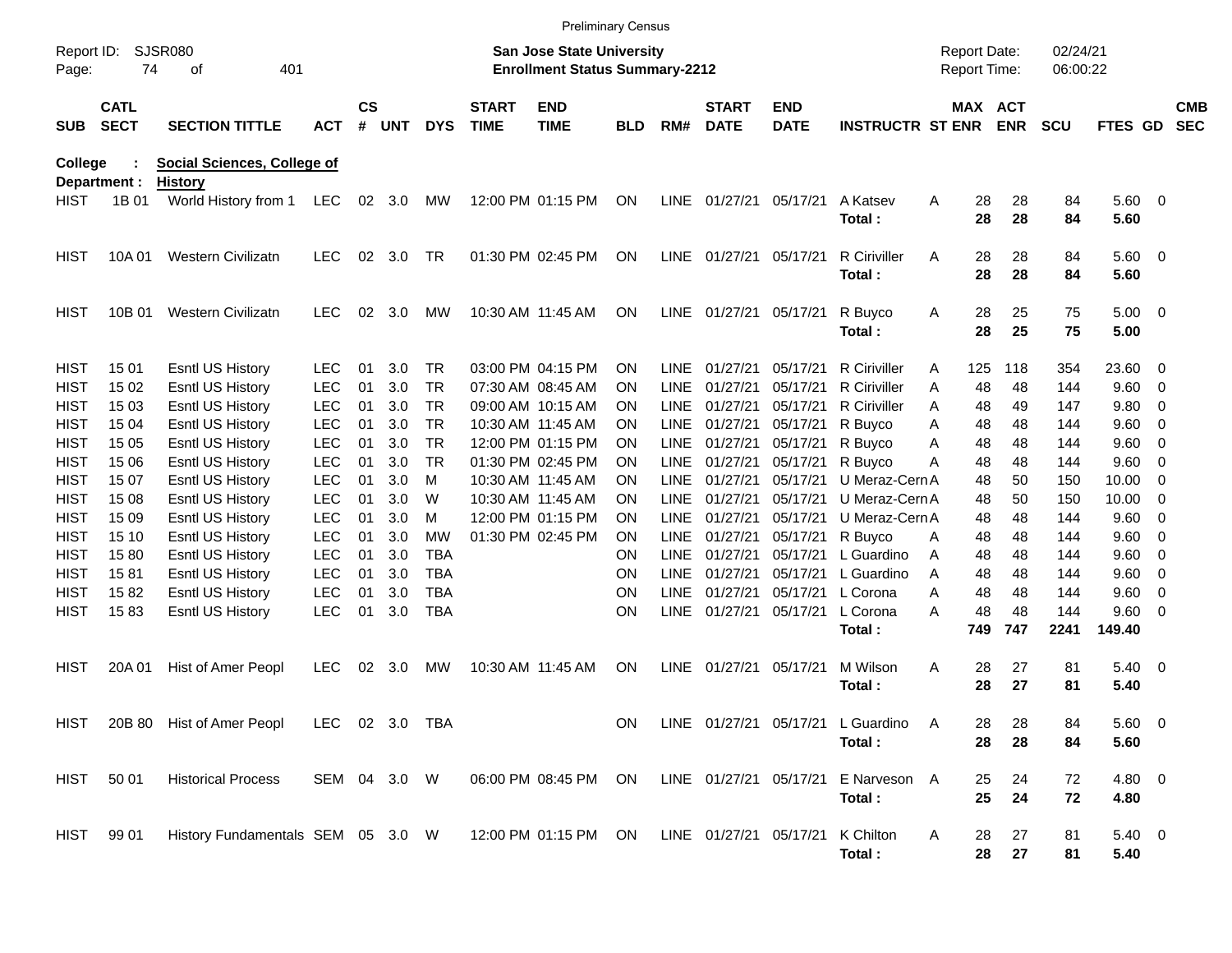|                            |                            |                                                                                          |                                 |                    |                      |                   |                             | <b>Preliminary Census</b>                                                 |                        |                            |                                                 |                                  |                                              |                                            |                       |                       |                                              |                                                      |            |
|----------------------------|----------------------------|------------------------------------------------------------------------------------------|---------------------------------|--------------------|----------------------|-------------------|-----------------------------|---------------------------------------------------------------------------|------------------------|----------------------------|-------------------------------------------------|----------------------------------|----------------------------------------------|--------------------------------------------|-----------------------|-----------------------|----------------------------------------------|------------------------------------------------------|------------|
| Report ID:<br>Page:        | 75                         | <b>SJSR080</b><br>401<br>οf                                                              |                                 |                    |                      |                   |                             | <b>San Jose State University</b><br><b>Enrollment Status Summary-2212</b> |                        |                            |                                                 |                                  |                                              | <b>Report Date:</b><br><b>Report Time:</b> |                       | 02/24/21<br>06:00:22  |                                              |                                                      |            |
| <b>SUB</b>                 | <b>CATL</b><br><b>SECT</b> | <b>SECTION TITTLE</b>                                                                    | <b>ACT</b>                      | $\mathsf{cs}$<br># | <b>UNT</b>           | <b>DYS</b>        | <b>START</b><br><b>TIME</b> | <b>END</b><br><b>TIME</b>                                                 | <b>BLD</b>             | RM#                        | <b>START</b><br><b>DATE</b>                     | <b>END</b><br><b>DATE</b>        | <b>INSTRUCTR ST ENR</b>                      |                                            | MAX ACT<br><b>ENR</b> | <b>SCU</b>            | FTES GD SEC                                  |                                                      | <b>CMB</b> |
| HIST<br><b>HIST</b>        |                            | 100W 01 History Writers' Wor<br>100W 02 History Writers' Wor                             | SEM<br>SEM                      | 04<br>04           | 3.0<br>3.0           | МW<br><b>TR</b>   |                             | 12:00 PM 01:15 PM<br>10:30 AM 11:45 AM                                    | <b>ON</b><br>ON.       | <b>LINE</b><br>LINE        | 01/27/21<br>01/27/21                            | 05/17/21<br>05/17/21             | M Wilson<br>M Wilson<br>Total:               | 25<br>Α<br>25<br>A<br>50                   | 26<br>28<br>54        | 78<br>84<br>162       | $5.20 \ 0$<br>$5.60$ 0<br>10.80              |                                                      |            |
| <b>HIST</b><br><b>HIST</b> | 102 01<br>102 02           | Historiography<br>Historiography                                                         | <b>LEC</b><br><b>LEC</b>        | 02<br>02           | 4.0<br>4.0           | TR<br><b>MW</b>   |                             | 03:00 PM 04:15 PM<br>10:30 AM 11:45 AM                                    | <b>ON</b><br>ON.       | LINE<br>LINE               | 01/27/21<br>01/27/21                            | 05/17/21<br>05/17/21             | M Pickering<br>J Roth<br>Total:              | 25<br>A<br>25<br>A<br>50                   | 10<br>11<br>21        | 40<br>44<br>84        | $2.73$ 1<br>$2.93$ 0<br>5.67                 |                                                      |            |
| HIST<br>ASIA               | 110B 01                    | Hist Japan Fr 1750<br>110B 01 Hist Japan Fr 1750                                         | <b>LEC</b><br><b>LEC</b>        | 02<br>02           | 4.0<br>4.0           | TR<br><b>TR</b>   |                             | 01:30 PM 02:45 PM<br>01:30 PM 02:45 PM                                    | <b>ON</b><br><b>ON</b> | <b>LINE</b><br>LINE        | 01/27/21<br>01/27/21                            | 05/17/21<br>05/17/21             | X Hou<br>X Hou<br>Total:                     | 28<br>A<br>$\mathbf 0$<br>A<br>28          | 25<br>3<br>28         | 100<br>12<br>112      | 6.80<br>0.80<br>7.60                         | 2 C<br>0 <sup>o</sup>                                |            |
| <b>HIST</b>                | 114 01                     | <b>Ancient West</b>                                                                      | <b>LEC</b>                      | 02                 | 4.0                  | TR                |                             | 12:00 PM 01:15 PM                                                         | ON                     | <b>LINE</b>                | 01/27/21                                        | 05/17/21                         | M Wilson<br>Total:                           | 28<br>A<br>28                              | 22<br>22              | 88<br>88              | 6.00 2<br>6.00                               |                                                      |            |
| <b>HIST</b>                |                            | 121A 01 Med. Worlds, 4-11c                                                               | <b>LEC</b>                      |                    | $02 \quad 4.0$       | <b>TBA</b>        |                             |                                                                           | ON.                    | LINE                       | 01/27/21                                        | 05/17/21                         | A Trousdale<br>Total:                        | 28<br>A<br>28                              | 28<br>28              | 112<br>112            | $7.47\ 0$<br>7.47                            |                                                      |            |
| <b>HIST</b>                | 132 01                     | Adv Top World Hist                                                                       | <b>LEC</b>                      | 02                 | 4.0                  | MW                |                             | 01:30 PM 02:45 PM                                                         | ON                     | <b>LINE</b>                | 01/27/21                                        | 05/17/21                         | J Roth<br>Total:                             | 28<br>Α<br>28                              | 28<br>28              | 112<br>112            | $7.47\ 0$<br>7.47                            |                                                      |            |
| <b>HIST</b>                | 146 01                     | Adv Topic Euro Hist                                                                      | <b>LEC</b>                      |                    | 02 4.0               | <b>TR</b>         |                             | 12:00 PM 01:15 PM                                                         | ON                     |                            | LINE 01/27/21                                   | 05/17/21                         | X Hou<br>Total:                              | 28<br>A<br>28                              | 28<br>28              | 112<br>112            | 7.60 2<br>7.60                               |                                                      |            |
| <b>HIST</b>                | 15301                      | Hist Women Europe                                                                        | <b>LEC</b>                      |                    | 02 3.0               | MW                |                             | 01:30 PM 02:45 PM                                                         | ON                     | LINE                       | 01/27/21                                        | 05/17/21                         | A Katsev<br>Total:                           | 28<br>A<br>28                              | 27<br>27              | 81<br>81              | $5.40 \ 0$<br>5.40                           |                                                      |            |
| <b>HIST</b><br><b>HIST</b> | 155 01<br>155 02           | 20th Century World<br>20th Century World                                                 | <b>LEC</b><br><b>LEC</b>        | 02<br>02           | 3.0<br>3.0           | МW<br><b>MW</b>   |                             | 09:00 AM 10:15 AM<br>03:00 PM 04:15 PM                                    | <b>ON</b><br>ON        | <b>LINE</b><br><b>LINE</b> | 01/27/21<br>01/27/21                            | 05/17/21<br>05/17/21             | A Katsev<br>A Katsev<br>Total :              | 28<br>Α<br>28<br>A<br>56                   | 27<br>27<br>54        | 81<br>81<br>162       | 5.40<br>5.40<br>10.80                        | $\overline{\phantom{0}}$<br>$\overline{\phantom{0}}$ |            |
| <b>HIST</b><br><b>HIST</b> |                            | HIST 170S 80 Topics Am History<br>170S 81 Topics Am History<br>170S 82 Topics Am History | LEC<br><b>LEC</b><br><b>LEC</b> | 03<br>03           | 3.0<br>3.0<br>03 3.0 | TBA<br>TBA<br>TBA |                             |                                                                           | ON.<br>ON<br>ON        |                            | LINE 01/27/21<br>LINE 01/27/21<br>LINE 01/27/21 | 05/17/21<br>05/17/21<br>05/17/21 | K Chilton<br>K Chilton<br>R Chopra<br>Total: | 28<br>Α<br>28<br>Α<br>28<br>A<br>84        | 27<br>28<br>27<br>82  | 81<br>84<br>81<br>246 | $5.40 \ 0$<br>$5.60$ 0<br>$5.40\ 0$<br>16.40 |                                                      |            |
|                            | HIST 176 01                | Civil War & Recon                                                                        | LEC                             |                    | 02 4.0               | MW                |                             | 12:00 PM 01:15 PM ON                                                      |                        |                            | LINE 01/27/21 05/17/21                          |                                  | L Hilde<br>Total:                            | 28<br>A<br>28                              | 28<br>28              | 112<br>112            | $7.53$ 1<br>7.53                             |                                                      |            |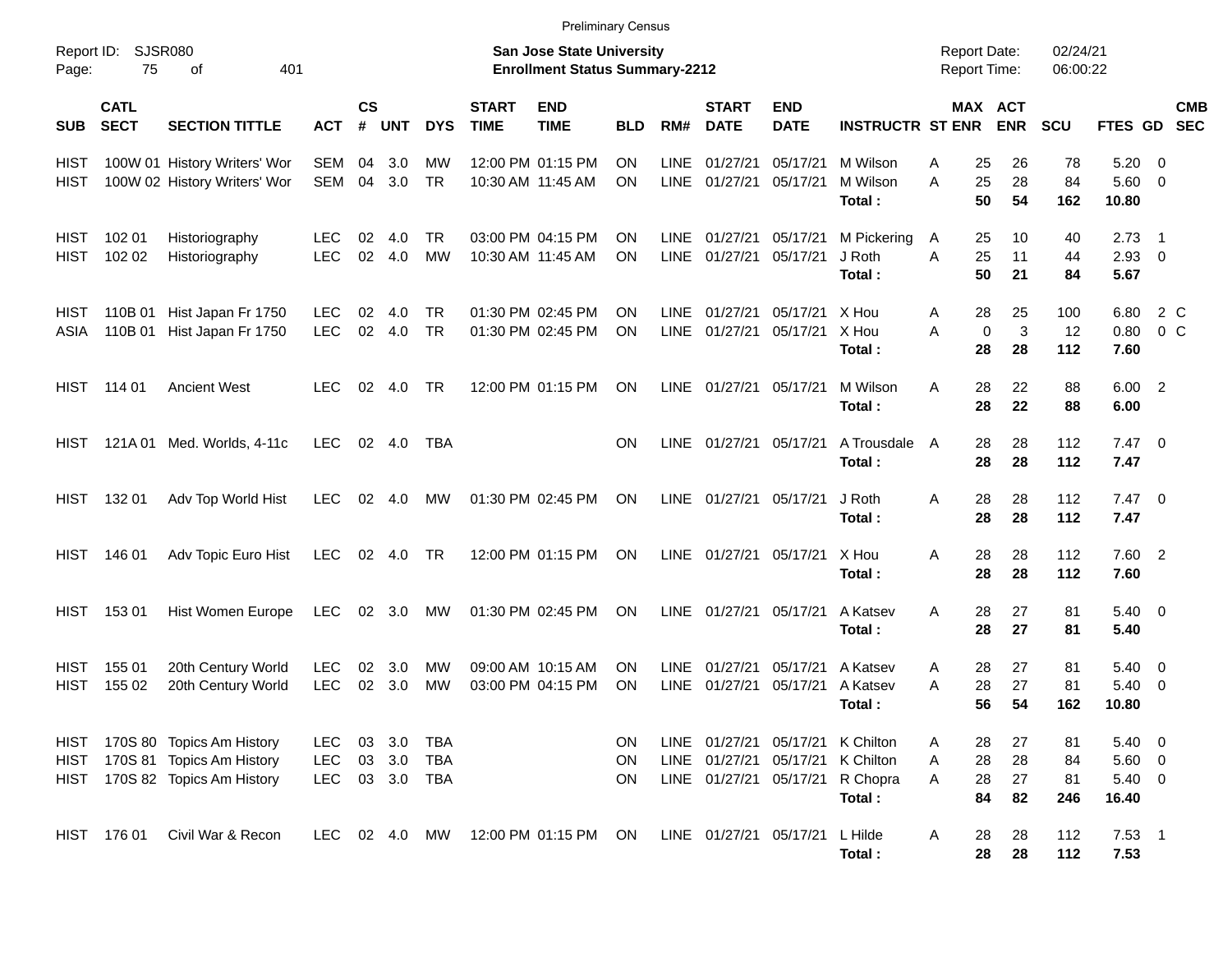|                                                                                                                             | <b>Preliminary Census</b><br>02/24/21<br><b>Report Date:</b> |                                          |                   |                   |            |              |                             |                           |            |             |                             |                           |                                            |                            |                                                                |                         |                                 |            |
|-----------------------------------------------------------------------------------------------------------------------------|--------------------------------------------------------------|------------------------------------------|-------------------|-------------------|------------|--------------|-----------------------------|---------------------------|------------|-------------|-----------------------------|---------------------------|--------------------------------------------|----------------------------|----------------------------------------------------------------|-------------------------|---------------------------------|------------|
| Report ID: SJSR080<br><b>San Jose State University</b><br>76<br>401<br><b>Enrollment Status Summary-2212</b><br>Page:<br>of |                                                              |                                          |                   |                   |            |              |                             |                           |            |             |                             |                           |                                            | Report Time:               |                                                                | 06:00:22                |                                 |            |
| <b>SUB</b>                                                                                                                  | <b>CATL</b><br><b>SECT</b>                                   | <b>SECTION TITTLE</b>                    | <b>ACT</b>        | <b>CS</b><br>$\#$ | <b>UNT</b> | <b>DYS</b>   | <b>START</b><br><b>TIME</b> | <b>END</b><br><b>TIME</b> | <b>BLD</b> | RM#         | <b>START</b><br><b>DATE</b> | <b>END</b><br><b>DATE</b> | <b>INSTRUCTR ST ENR</b>                    |                            | MAX ACT<br><b>ENR</b>                                          | <b>SCU</b>              | FTES GD SEC                     | <b>CMB</b> |
| <b>HIST</b><br><b>HIST</b>                                                                                                  | 18180<br>18181                                               | Adv Topics Am Hist<br>Adv Topics Am Hist | <b>LEC</b><br>LEC | 02                | 4.0<br>4.0 | <b>TBA</b>   |                             |                           | <b>ON</b>  | <b>LINE</b> | 01/27/21                    | 05/17/21                  | K Chilton<br>Total:                        | A<br>28<br>X<br>28         | 28<br>$\mathbf 0$<br>$\mathbf 0$<br>28                         | 112<br>$\pmb{0}$<br>112 | $7.53$ 1<br>$0.00 \t 0$<br>7.53 |            |
| HIST                                                                                                                        |                                                              | 189B 80 Ca Hist Since 1900               | <b>LEC</b>        | 02                | 4.0        | <b>TBA</b>   |                             |                           | <b>ON</b>  | <b>LINE</b> | 01/27/21 05/17/21           |                           | G Gendzel<br>Total:                        | A<br>28<br>28              | 30<br>30                                                       | 120<br>120              | 8.07 1<br>8.07                  |            |
| <b>HIST</b>                                                                                                                 |                                                              | 210B 01 Colloq 19th C Am                 | SEM 05            |                   | 4.0        | W            |                             | 06:00 PM 08:45 PM         | <b>ON</b>  |             | LINE 01/27/21 05/17/21      |                           | L Hilde<br>Total:                          | A<br>15<br>15              | 14<br>14                                                       | 56<br>56                | 4.67 14<br>4.67                 |            |
| HIST                                                                                                                        | 221 01                                                       | Sem in World Hist                        | SEM               | 05                | 4.0        | M            |                             | 06:00 PM 08:45 PM         | <b>ON</b>  |             | LINE 01/27/21 05/17/21      |                           | J Roth<br>Total:                           | A<br>15<br>15              | 14<br>14                                                       | 56<br>56                | 4.60 13<br>4.60                 |            |
| HIST                                                                                                                        | 241 01                                                       | Sem 20th Cent Eur                        | SEM 05            |                   | 4.0        | $\mathsf{R}$ |                             | 06:00 PM 08:45 PM         | <b>ON</b>  |             | LINE 01/27/21 05/17/21      |                           | M Pickering<br>Total:                      | $\overline{A}$<br>15<br>15 | $\overline{7}$<br>$\overline{7}$                               | 28<br>28                | 2.3377<br>2.33                  |            |
| <b>HIST</b>                                                                                                                 | 280 01                                                       | <b>Recent Amer Hist</b>                  | SEM 05            |                   | 4.0        | $\top$       |                             | 06:00 PM 08:45 PM         | <b>ON</b>  |             | LINE 01/27/21 05/17/21      |                           | A Garcia<br>Total:                         | A<br>15<br>15              | 14<br>14                                                       | 56<br>56                | 4.67 14<br>4.67                 |            |
| <b>HIST</b>                                                                                                                 | 298 01                                                       | <b>Spec Studies</b>                      | <b>SUP</b>        |                   | 25 2.0     | <b>TBA</b>   |                             |                           | <b>ON</b>  |             | LINE 01/27/21 05/17/21      |                           | L Hilde<br>Total:                          | Α                          | $\overline{c}$<br>2<br>$\overline{\mathbf{2}}$<br>$\mathbf{2}$ | 4<br>4                  | $0.33$ 2<br>0.33                |            |
|                                                                                                                             | SOCS 137 01                                                  | CA Hist Soc Sci Pers LEC                 |                   |                   | 02 3.0     | <b>TBA</b>   |                             |                           | <b>ON</b>  | <b>LINE</b> | 01/27/21 05/17/21           |                           | W Rouse<br>Total:                          | 28<br>A<br>28              | 29<br>29                                                       | 87<br>87                | 5.80 0<br>5.80                  |            |
|                                                                                                                             | SOCS 138 01                                                  | <b>US Hist Teachers</b>                  | <b>LEC</b>        | 02                | 3.0        | $\top$       |                             | 04:30 PM 07:15 PM         | <b>ON</b>  | LINE        | 01/27/21                    | 05/17/21                  | W Thowdis<br>Total:                        | 25<br>A<br>25              | 30<br>30                                                       | 90<br>90                | $6.00 \quad 0$<br>6.00          |            |
|                                                                                                                             | SOCS 139 01                                                  | World History for Te                     | <b>LEC</b>        | 03                | 3.0        | R            |                             | 04:30 PM 07:15 PM         | ON         | <b>LINE</b> | 01/27/21                    | 05/17/21                  | J Narveson<br>Total:                       | 28<br>A<br>28              | 33<br>33                                                       | 99<br>99                | $6.60$ 0<br>6.60                |            |
|                                                                                                                             |                                                              | SSED 184Y 01 Stdt Tchg II                | SUP 25 4.0 TBA    |                   |            |              |                             |                           | ON.        |             |                             |                           | LINE 01/27/21 05/17/21 W Thowdis<br>Total: | $\overline{A}$<br>20<br>20 | 4<br>4                                                         | 16<br>16                | 1.20 2<br>1.20                  |            |
|                                                                                                                             |                                                              | SSED 184Z 01 Stdt Tchg III               | SUP 25 4.0 TBA    |                   |            |              |                             |                           | ON         |             |                             |                           | LINE 01/27/21 05/17/21 W Thowdis<br>Total: | $\overline{A}$<br>20<br>20 | 4<br>4                                                         | 16<br>16                | 1.20 2<br>1.20                  |            |

**Department : History Department Total : 1617 1543 4925 332.53**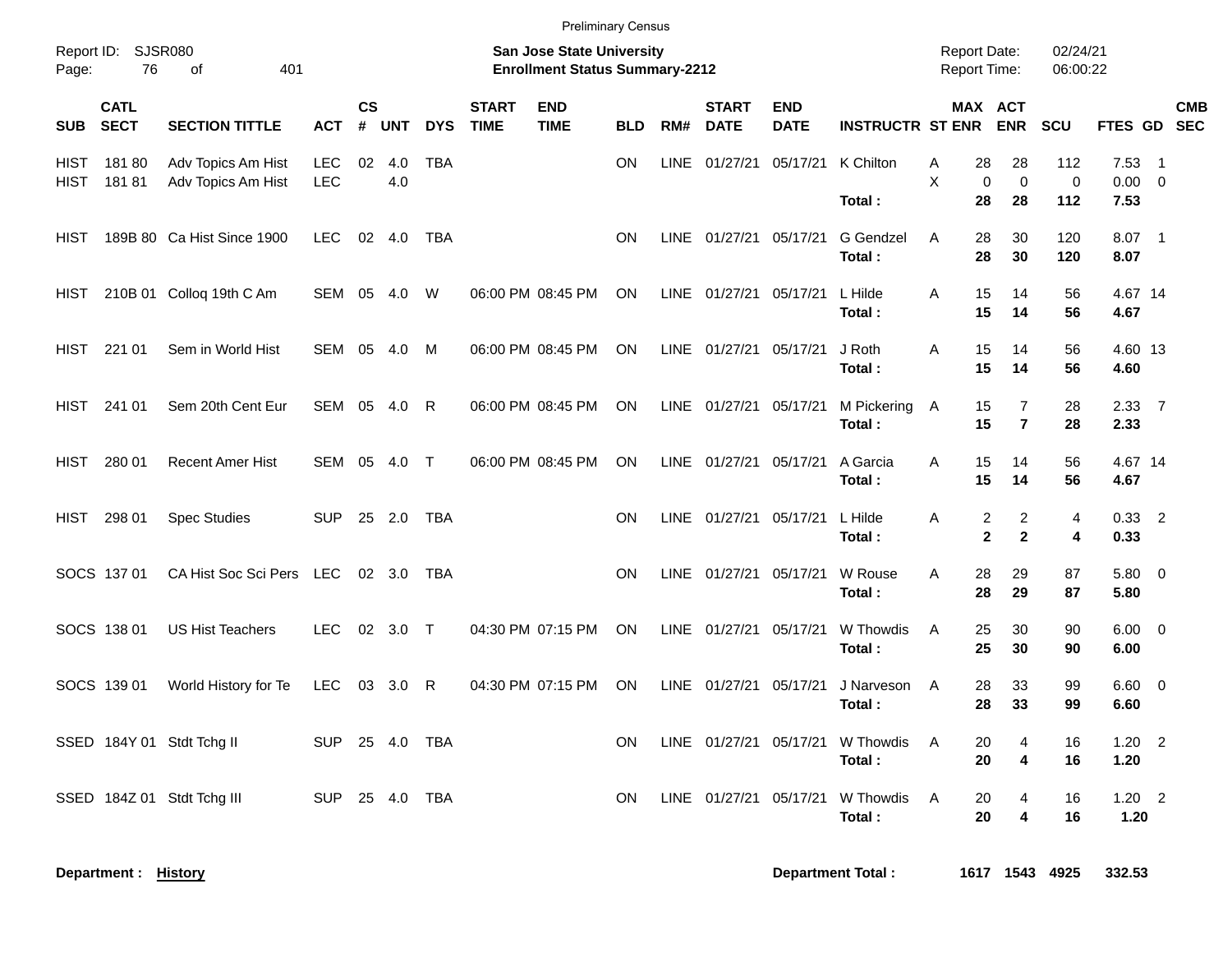|                     |                            |                       |            |         |            |            |                             |                           | <b>Preliminary Census</b>                                                 |     |                             |                           |                                                                               |                              |                       |                      |                           |            |
|---------------------|----------------------------|-----------------------|------------|---------|------------|------------|-----------------------------|---------------------------|---------------------------------------------------------------------------|-----|-----------------------------|---------------------------|-------------------------------------------------------------------------------|------------------------------|-----------------------|----------------------|---------------------------|------------|
| Report ID:<br>Page: | 77                         | SJSR080<br>401<br>0f  |            |         |            |            |                             |                           | <b>San Jose State University</b><br><b>Enrollment Status Summary-2212</b> |     |                             |                           |                                                                               | Report Date:<br>Report Time: |                       | 02/24/21<br>06:00:22 |                           |            |
| <b>SUB</b>          | <b>CATL</b><br><b>SECT</b> | <b>SECTION TITTLE</b> | <b>ACT</b> | CS<br># | <b>UNT</b> | <b>DYS</b> | <b>START</b><br><b>TIME</b> | <b>END</b><br><b>TIME</b> | <b>BLD</b>                                                                | RM# | <b>START</b><br><b>DATE</b> | <b>END</b><br><b>DATE</b> | <b>INSTRUCTR ST ENR</b>                                                       |                              | MAX ACT<br><b>ENR</b> | <b>SCU</b>           | FTES GD SEC               | <b>CMB</b> |
|                     |                            |                       |            |         |            |            |                             |                           |                                                                           |     |                             |                           | <b>Lower Division:</b><br><b>Upper Division:</b><br><b>Graduate Division:</b> | 942<br>613<br>62             | 934<br>558<br>51      | 2802<br>1923<br>200  | 186.80<br>129.13<br>16.60 |            |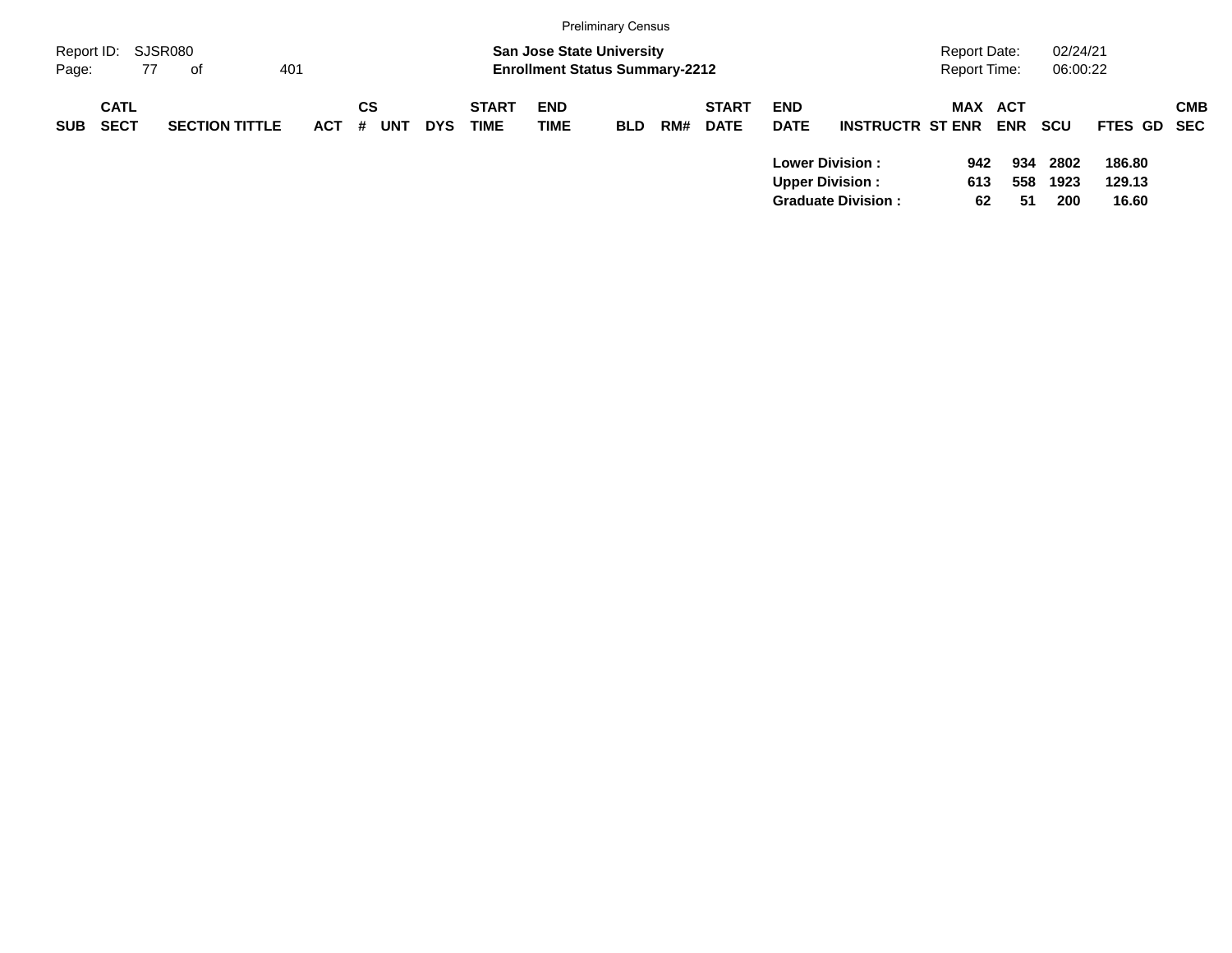|                     |                            |                                    |            |                    |            |              |                             |                                                                    | <b>Preliminary Census</b> |             |                             |                           |                                  |                                     |                       |                      |             |             |                          |
|---------------------|----------------------------|------------------------------------|------------|--------------------|------------|--------------|-----------------------------|--------------------------------------------------------------------|---------------------------|-------------|-----------------------------|---------------------------|----------------------------------|-------------------------------------|-----------------------|----------------------|-------------|-------------|--------------------------|
| Report ID:<br>Page: |                            | <b>SJSR080</b><br>78<br>401<br>of  |            |                    |            |              |                             | San Jose State University<br><b>Enrollment Status Summary-2212</b> |                           |             |                             |                           |                                  | <b>Report Date:</b><br>Report Time: |                       | 02/24/21<br>06:00:22 |             |             |                          |
| <b>SUB</b>          | <b>CATL</b><br><b>SECT</b> | <b>SECTION TITTLE</b>              | <b>ACT</b> | $\mathsf{cs}$<br># | <b>UNT</b> | <b>DYS</b>   | <b>START</b><br><b>TIME</b> | <b>END</b><br><b>TIME</b>                                          | <b>BLD</b>                | RM#         | <b>START</b><br><b>DATE</b> | <b>END</b><br><b>DATE</b> | <b>INSTRUCTR ST ENR</b>          |                                     | MAX ACT<br><b>ENR</b> | <b>SCU</b>           | FTES GD     |             | <b>CMB</b><br><b>SEC</b> |
| College             |                            | <b>Social Sciences, College of</b> |            |                    |            |              |                             |                                                                    |                           |             |                             |                           |                                  |                                     |                       |                      |             |             |                          |
|                     | Department :               | <b>Justice Studies</b>             |            |                    |            |              |                             |                                                                    |                           |             |                             |                           |                                  |                                     |                       |                      |             |             |                          |
| FS                  | 11 01                      | Survey For Sci                     | <b>LEC</b> |                    | 3.0        |              |                             |                                                                    |                           |             |                             |                           |                                  | Х<br>0                              | 0                     | 0                    | 0.00        | 0           |                          |
| FS                  | 11 02                      | Survey For Sci                     | <b>LEC</b> |                    | 3.0        |              |                             |                                                                    |                           |             |                             |                           |                                  | Χ<br>0                              | 0                     | 0                    | 0.00        | 0           |                          |
| FS                  | 11 03                      | Survey For Sci                     | <b>LEC</b> | 02                 | 3.0        | <b>TBA</b>   |                             |                                                                    | <b>ON</b>                 | <b>LINE</b> | 01/27/21                    | 05/17/21                  | M Barash                         | Α<br>36                             | 33                    | 99                   | 6.60        | 0           |                          |
| FS                  | 11 04                      | Survey For Sci                     | <b>LEC</b> | 02                 | 3.0        | <b>TBA</b>   |                             |                                                                    | ON                        | <b>LINE</b> | 01/27/21                    | 05/17/21                  | M Juno                           | Α<br>36                             | 25                    | 75                   | 5.00        | 0           |                          |
| FS                  | 11 05                      | Survey For Sci                     | LEC        |                    | 3.0        |              |                             |                                                                    |                           |             |                             |                           |                                  | X<br>$\mathbf 0$                    | 0                     | 0                    | 0.00        | $\mathbf 0$ |                          |
|                     |                            |                                    |            |                    |            |              |                             |                                                                    |                           |             |                             |                           | Total:                           | 72                                  | 58                    | 174                  | 11.60       |             |                          |
| FS                  | 160 02                     | Spec Topics FS                     | SEM        | 05                 | 3.0        | <b>TBA</b>   |                             |                                                                    | <b>ON</b>                 | <b>LINE</b> | 01/27/21                    | 05/17/21                  | S Lee                            | 36<br>Α                             | 11                    | 11                   | 2.20        | 0           |                          |
| FS                  | 160 03                     | Spec Topics FS                     | <b>SEM</b> |                    | 3.0        |              |                             |                                                                    |                           |             |                             |                           |                                  | Χ<br>$\mathbf 0$                    | 0                     | 0                    | 0.00        | 0           |                          |
| FS                  | 160 04                     | Spec Topics FS                     | <b>SEM</b> | 05                 | 3.0        | R            |                             | 06:00 PM 08:45 PM                                                  | ON                        | LINE        | 01/27/21                    | 05/17/21                  | R Vega                           | Α<br>36                             | 13                    | 13                   | 2.60        | 0           |                          |
| FS                  | 160 05                     | Spec Topics FS                     | <b>SEM</b> |                    | 3.0        |              |                             |                                                                    |                           |             |                             |                           |                                  | X<br>0                              | 0                     | $\mathbf 0$          | 0.00        | 0           |                          |
| <b>FS</b>           | 160 06                     | Spec Topics FS                     | <b>SEM</b> |                    | 3.0        |              |                             |                                                                    |                           |             |                             |                           |                                  | X<br>0                              | 0                     | 0                    | 0.00        | $\mathbf 0$ |                          |
|                     |                            |                                    |            |                    |            |              |                             |                                                                    |                           |             |                             |                           | Total:                           | 72                                  | 24                    | 24                   | 4.80        |             |                          |
| FS                  | 161 01                     | <b>Crime Scene Invest</b>          | <b>LEC</b> |                    | 3.0        |              |                             |                                                                    |                           |             |                             |                           |                                  | X.<br>0                             | 0                     | 0                    | 0.00        | 0           |                          |
| FS                  | 161 02                     | Crime Scene Invest                 | <b>LEC</b> |                    | 3.0        |              |                             |                                                                    |                           |             |                             |                           |                                  | X<br>0                              | 0                     | 0                    | 0.00        | 0           |                          |
| FS                  | 161 03                     | Crime Scene Invest                 | <b>LEC</b> |                    | 3.0        |              |                             |                                                                    |                           |             |                             |                           |                                  | X<br>0                              | 0                     | 0                    | 0.00        | 0           |                          |
| FS                  | 161 04                     | Crime Scene Invest                 | <b>LEC</b> | 02                 | 3.0        | м            |                             | 09:00 AM 11:00 AM                                                  | ΟN                        | <b>LINE</b> | 01/27/21                    | 05/17/21                  | S Bolton                         | Α<br>36                             | 20                    | 40                   | 4.00        | 0           |                          |
| FS                  | 161 05                     | Crime Scene Invest                 | <b>LEC</b> | 02                 | 3.0        | $\mathsf{T}$ |                             | 09:00 AM 11:00 AM                                                  | <b>ON</b>                 | <b>LINE</b> | 01/27/21                    | 05/17/21                  | M Juno                           | 36<br>Α                             | 35                    | 70                   | 7.00        | 0           |                          |
| FS                  | 161 11                     | Crime Scene Invest                 | LAB        |                    | 0.0        |              |                             |                                                                    |                           |             |                             |                           |                                  | X<br>0                              | $\Omega$              | 0                    | 0.00        | 0           |                          |
| FS                  | 161 12                     | Crime Scene Invest                 | LAB        |                    | 0.0        |              |                             |                                                                    |                           |             |                             |                           |                                  | X<br>0                              | 0                     | 0                    | 0.00        | 0           |                          |
| FS                  | 161 13                     | Crime Scene Invest                 | LAB        |                    | 0.0        |              |                             |                                                                    |                           |             |                             |                           |                                  | X<br>0                              | $\Omega$              | 0                    | 0.00        | 0           |                          |
| FS                  | 161 14                     | Crime Scene Invest                 | LAB        | 16                 | 0.0        | W            |                             | 09:00 AM 11:00 AM                                                  | НB                        | 207         | 01/27/21                    | 05/17/21                  | S Bolton                         | 36<br>Α                             | 20                    | 20                   | 0.00        | 0           |                          |
| FS                  | 161 15                     | Crime Scene Invest                 | LAB        | 16                 | 0.0        | R            |                             | 09:00 AM 11:00 AM                                                  | ON                        | <b>LINE</b> | 01/27/21                    | 05/17/21                  | M Juno                           | 36<br>А                             | 35                    | 35                   | 0.00        | 0           |                          |
|                     |                            |                                    |            |                    |            |              |                             |                                                                    |                           |             |                             |                           | Total:                           | 144                                 | 110                   | 165                  | 11.00       |             |                          |
| FS                  | 162 01                     | <b>FS Applications</b>             | <b>SEM</b> | 04                 | 3.0        | <b>TBA</b>   |                             |                                                                    | <b>ON</b>                 | <b>LINE</b> | 01/27/21                    | 05/17/21                  | E Kwong                          | 40<br>Α                             | 41                    | 82                   | 8.20        | 0           |                          |
| FS                  | 162 11                     | <b>FS Applications</b>             | <b>ACT</b> | 07                 | 0.0        | <b>TBA</b>   |                             |                                                                    | <b>ON</b>                 | LINE        | 01/27/21                    | 05/17/21                  | E Kwong                          | 40<br>Α                             | 41                    | 41                   | 0.00        | $\mathbf 0$ |                          |
|                     |                            |                                    |            |                    |            |              |                             |                                                                    |                           |             |                             |                           | Total:                           | 80                                  | 82                    | 123                  | 8.20        |             |                          |
| FS                  | 164 01                     | Crim Scene Ev Phot                 | SEM        |                    | 05 3.0     | <b>TBA</b>   |                             |                                                                    | <b>ON</b>                 |             | LINE 01/27/21 05/17/21      |                           | E Kwong                          | 40<br>A                             | 19                    | 38                   | $3.80\ 0$   |             |                          |
| FS.                 | 164 11                     | Crim Scene Ev Phot                 | ACT        |                    | 07 0.0     | TBA          |                             |                                                                    | <b>ON</b>                 |             | LINE 01/27/21 05/17/21      |                           | E Kwong                          | A<br>40                             | 19                    | 19                   | $0.00 \t 0$ |             |                          |
|                     |                            |                                    |            |                    |            |              |                             |                                                                    |                           |             |                             |                           | Total:                           | 80                                  | 38                    | 57                   | 3.80        |             |                          |
| FS                  | 167 01                     | Forensic Mol Biol                  | <b>LEC</b> |                    | 0.0        |              |                             |                                                                    |                           |             |                             |                           |                                  | 0<br>X                              | 0                     | 0                    | $0.00 \t 0$ |             |                          |
| FS                  | 167 02                     | Forensic Mol Biol                  | <b>LEC</b> |                    | 0.0        |              |                             |                                                                    |                           |             |                             |                           |                                  | X<br>0                              | $\mathbf 0$           | 0                    | $0.00 \t 0$ |             |                          |
| <b>FS</b>           | 167 03                     | Forensic Mol Biol                  | <b>LEC</b> |                    | 02  0.0  M |              |                             | 06:00 PM 08:45 PM ON                                               |                           |             |                             |                           | LINE 01/27/21 05/17/21 J Garrido | 36<br>А                             | 29                    | 116                  | $0.00 \t 0$ |             |                          |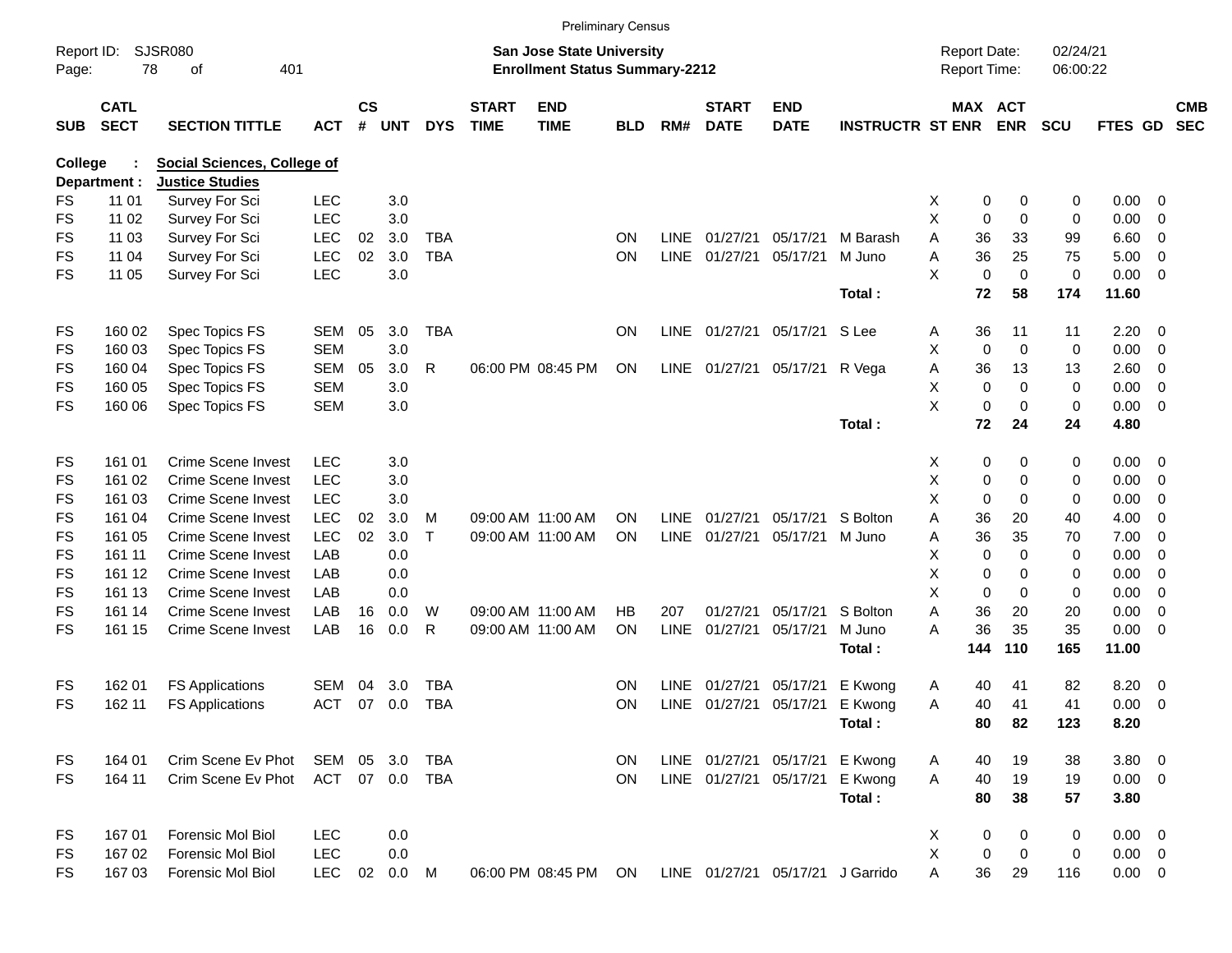|                     |                            |                             |            |                |                |              |                             | <b>Preliminary Census</b>                                          |            |             |                             |                                 |                                |                                            |                            |                      |                |                          |                          |
|---------------------|----------------------------|-----------------------------|------------|----------------|----------------|--------------|-----------------------------|--------------------------------------------------------------------|------------|-------------|-----------------------------|---------------------------------|--------------------------------|--------------------------------------------|----------------------------|----------------------|----------------|--------------------------|--------------------------|
| Report ID:<br>Page: | 79                         | <b>SJSR080</b><br>401<br>оf |            |                |                |              |                             | San Jose State University<br><b>Enrollment Status Summary-2212</b> |            |             |                             |                                 |                                | <b>Report Date:</b><br><b>Report Time:</b> |                            | 02/24/21<br>06:00:22 |                |                          |                          |
| <b>SUB</b>          | <b>CATL</b><br><b>SECT</b> | <b>SECTION TITTLE</b>       | <b>ACT</b> | <b>CS</b><br># | <b>UNT</b>     | <b>DYS</b>   | <b>START</b><br><b>TIME</b> | <b>END</b><br><b>TIME</b>                                          | <b>BLD</b> | RM#         | <b>START</b><br><b>DATE</b> | <b>END</b><br><b>DATE</b>       | <b>INSTRUCTR ST ENR</b>        |                                            | MAX ACT<br><b>ENR</b>      | SCU                  | FTES GD        |                          | <b>CMB</b><br><b>SEC</b> |
| FS                  | 167 11                     | <b>Forensic Mol Biol</b>    | LAB        |                | 5.0            |              |                             |                                                                    |            |             |                             |                                 |                                | Х                                          | 0<br>0                     | 0                    | $0.00 \t 0$    |                          |                          |
| FS                  | 167 12                     | <b>Forensic Mol Biol</b>    | LAB        |                | 5.0            |              |                             |                                                                    |            |             |                             |                                 |                                | X                                          | 0<br>$\mathbf 0$           | $\mathbf 0$          | 0.00           | - 0                      |                          |
| FS                  | 167 13                     | <b>Forensic Mol Biol</b>    | LAB        | 16             | 5.0            | $\top$       |                             | 06:00 PM 08:45 PM                                                  | ON         |             | LINE 01/27/21 05/17/21      |                                 | J Garrido                      | A<br>36                                    | 29                         | 29                   | 9.67           | $\overline{\phantom{0}}$ |                          |
|                     |                            |                             |            |                |                |              |                             |                                                                    |            |             |                             |                                 | Total:                         | 72                                         | 58                         | 145                  | 9.67           |                          |                          |
| FS                  | 169 01                     | <b>FS Senior Seminar</b>    | SEM        | 05             | 3.0            | R            |                             | 12:00 PM 02:30 PM                                                  | ON         | LINE        | 01/27/21 05/17/21           |                                 | M Barash                       | 27<br>A                                    | 24                         | 72                   | $4.80\ 0$      |                          |                          |
| FS                  | 169 02                     | <b>FS Senior Seminar</b>    | <b>SEM</b> |                | 3.0            |              |                             |                                                                    |            |             |                             |                                 |                                | X                                          | $\mathbf 0$<br>$\mathbf 0$ | $\mathbf 0$          | $0.00 \t 0$    |                          |                          |
|                     |                            |                             |            |                |                |              |                             |                                                                    |            |             |                             |                                 | Total:                         | 27                                         | 24                         | 72                   | 4.80           |                          |                          |
| FS                  | 171 01                     | Forensic Crimnlogy          | <b>LEC</b> |                | 3.0            |              |                             |                                                                    |            |             |                             |                                 |                                | X                                          | 0<br>0                     | $\mathbf 0$          | $0.00 \t 0$    |                          |                          |
| FS                  | 171 02                     | <b>Forensic Crimnlogy</b>   | <b>LEC</b> | 02             | 3.0            | $\top$       |                             | 12:00 PM 02:30 PM                                                  | ON         |             | LINE 01/27/21 05/17/21      |                                 | M Juno                         | A<br>36                                    | 37                         | 111                  | $7.40 \quad 0$ |                          |                          |
|                     |                            |                             |            |                |                |              |                             |                                                                    |            |             |                             |                                 | Total:                         | 36                                         | 37                         | 111                  | 7.40           |                          |                          |
| JS                  | 10 01                      | Intro Just Stud             | <b>LEC</b> | 01             | 3.0            | MW           |                             | 10:30 AM 11:45 AM                                                  | ON         | <b>LINE</b> | 01/27/21                    | 05/17/21                        | G Woods                        | 60<br>Α                                    | 19                         | 57                   | $3.80\ 0$      |                          |                          |
| JS                  | 10 02                      | Intro Just Stud             | <b>LEC</b> | 01             | 3.0            | <b>TBA</b>   |                             |                                                                    | ON         | <b>LINE</b> | 01/27/21                    | 05/17/21                        | G Zamora                       | 60<br>A                                    | 15                         | 45                   | $3.00 \ 0$     |                          |                          |
|                     |                            |                             |            |                |                |              |                             |                                                                    |            |             |                             |                                 | Total:                         | 120                                        | 34                         | 102                  | 6.80           |                          |                          |
| JS                  | 12 02                      | Intro to Leg Studie         | <b>LEC</b> |                | 02 3.0         | MW           |                             | 03:00 PM 04:15 PM                                                  | ON         |             | LINE 01/27/21 05/17/21      |                                 | G Woods                        | 60<br>A                                    | 17                         | 51                   | $3.40 \ 0$     |                          |                          |
|                     |                            |                             |            |                |                |              |                             |                                                                    |            |             |                             |                                 | Total:                         | 60                                         | 17                         | 51                   | 3.40           |                          |                          |
| JS                  | 15 01                      | Intro Stat Justice          | <b>LEC</b> | 02             | 3.0            | $\mathsf{T}$ |                             | 03:00 PM 05:45 PM                                                  | ΟN         | <b>LINE</b> | 01/27/21                    | 05/17/21                        | M Vallerga                     | 25<br>A                                    | 25                         | 75                   | $5.00 \t 0$    |                          |                          |
| JS                  | 15 02                      | Intro Stat Justice          | <b>LEC</b> | 02             | 3.0            | <b>TBA</b>   |                             |                                                                    | ON         | <b>LINE</b> | 01/27/21                    | 05/17/21                        | M Vallerga                     | 35<br>Α                                    | 32                         | 96                   | $6.40 \quad 0$ |                          |                          |
| JS                  | 15 03                      | Intro Stat Justice          | <b>LEC</b> |                | 3.0            |              |                             |                                                                    |            |             |                             |                                 |                                | X                                          | $\mathbf 0$<br>$\mathbf 0$ | $\mathbf 0$          | $0.00 \t 0$    |                          |                          |
|                     |                            |                             |            |                |                |              |                             |                                                                    |            |             |                             |                                 | Total:                         | 60                                         | 57                         | 171                  | 11.40          |                          |                          |
| JS                  | 25 01                      | Intro HR & Justice          | <b>LEC</b> | 02             | 3.0            | МW           |                             | 01:30 PM 02:45 PM                                                  | ON         | <b>LINE</b> | 01/27/21                    | 05/17/21                        | N Birthelmer A                 | 60                                         | 36                         | 108                  | $7.20 \t 0$    |                          |                          |
| JS                  | 25 02                      | Intro HR & Justice          | <b>LEC</b> | 02             | 3.0            | <b>TR</b>    |                             | 09:00 AM 10:15 AM                                                  | ΟN         | LINE        | 01/27/21                    | 05/17/21                        | J Tolbert                      | 60<br>A                                    | 56                         | 168                  | 11.20          | $\overline{\mathbf{0}}$  |                          |
| JS                  | 25 03                      | Intro HR & Justice          | <b>LEC</b> | 02             | 3.0            | <b>TBA</b>   |                             |                                                                    | ΟN         | <b>LINE</b> | 01/27/21                    | 05/17/21                        | R Abusaad                      | 60<br>A                                    | 33                         | 99                   | 6.60 0         |                          |                          |
|                     |                            |                             |            |                |                |              |                             |                                                                    |            |             |                             |                                 | Total:                         | 180                                        | 125                        | 375                  | 25.00          |                          |                          |
| JS                  |                            | 100W 01 Writing Workshop    | SEM 04     |                | 3.0            | TR           |                             | 12:00 PM 01:15 PM                                                  | ON         | <b>LINE</b> |                             | 01/27/21 05/17/21 J Randle      |                                | 30<br>Α                                    | 30                         | 90                   | $6.00 \t 0$    |                          |                          |
| JS                  |                            | 100W 02 Writing Workshop    | SEM 04     |                | 3.0            | МW           |                             | 06:00 PM 07:15 PM                                                  | <b>ON</b>  |             |                             | LINE 01/27/21 05/17/21 S Rivera |                                | 30<br>Α                                    | 29                         | 87                   | 5.80 0         |                          |                          |
| JS                  |                            | 100W 03 Writing Workshop    |            |                | SEM 04 3.0     | F            |                             | 09:30 AM 12:15 PM                                                  | ON.        |             |                             | LINE 01/27/21 05/17/21 K Lynch  |                                | 30<br>A                                    | 16                         | 48                   | $3.20 \ 0$     |                          |                          |
| JS                  |                            | 100W 04 Writing Workshop    |            |                | SEM 04 3.0     | МW           |                             | 12:00 PM 01:15 PM                                                  | <b>ON</b>  |             |                             |                                 | LINE 01/27/21 05/17/21 G Woods | 30<br>Α                                    | 30                         | 90                   | $6.00 \t 0$    |                          |                          |
| JS                  |                            | 100W 05 Writing Workshop    | SEM 04 3.0 |                |                | TBA          |                             |                                                                    | ON         |             |                             | LINE 01/27/21 05/17/21 S Kil    |                                | 30<br>A                                    | 15                         | 45                   | $3.00 \ 0$     |                          |                          |
| JS                  |                            | 100W 06 Writing Workshop    |            |                | SEM 04 3.0 TBA |              |                             |                                                                    | ON         |             |                             | LINE 01/27/21 05/17/21          | K Lynch                        | 30<br>A                                    | 21                         | 63                   | $4.20 \ 0$     |                          |                          |
|                     |                            |                             |            |                |                |              |                             |                                                                    |            |             |                             |                                 | Total:                         | 180                                        | 141                        | 423                  | 28.20          |                          |                          |
| JS                  | 101 01                     | <b>Critical Issues</b>      |            |                | LEC 02 3.0 TR  |              |                             | 04:30 PM 05:45 PM                                                  | ON         |             |                             | LINE 01/27/21 05/17/21 K Lynch  |                                | 40<br>$\mathsf{A}$                         | 38                         | 114                  | 7.60 0         |                          |                          |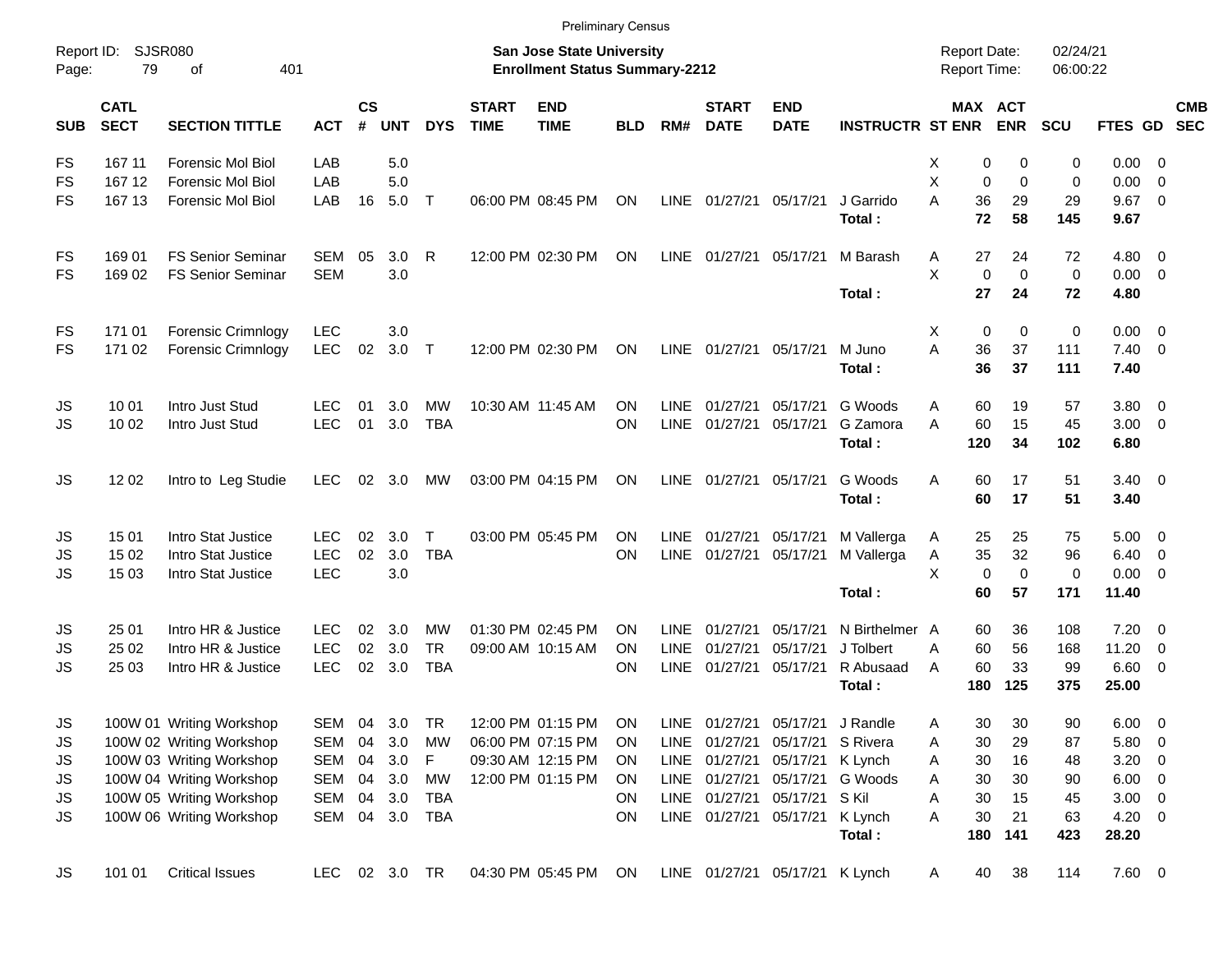|                       |                                      |                                                                                                                  |                                                      |                      |                          |                                             |                             |                                                                           | <b>Preliminary Census</b> |                                                          |                                              |                                              |                                                                     |                                     |                                                                              |                              |                                       |                                                                |                          |
|-----------------------|--------------------------------------|------------------------------------------------------------------------------------------------------------------|------------------------------------------------------|----------------------|--------------------------|---------------------------------------------|-----------------------------|---------------------------------------------------------------------------|---------------------------|----------------------------------------------------------|----------------------------------------------|----------------------------------------------|---------------------------------------------------------------------|-------------------------------------|------------------------------------------------------------------------------|------------------------------|---------------------------------------|----------------------------------------------------------------|--------------------------|
| Report ID:<br>Page:   | 80                                   | <b>SJSR080</b><br>401<br>οf                                                                                      |                                                      |                      |                          |                                             |                             | <b>San Jose State University</b><br><b>Enrollment Status Summary-2212</b> |                           |                                                          |                                              |                                              |                                                                     | <b>Report Date:</b><br>Report Time: |                                                                              | 02/24/21<br>06:00:22         |                                       |                                                                |                          |
| <b>SUB</b>            | <b>CATL</b><br><b>SECT</b>           | <b>SECTION TITTLE</b>                                                                                            | <b>ACT</b>                                           | $\mathsf{cs}$<br>#   | <b>UNT</b>               | <b>DYS</b>                                  | <b>START</b><br><b>TIME</b> | <b>END</b><br><b>TIME</b>                                                 | <b>BLD</b>                | RM#                                                      | <b>START</b><br><b>DATE</b>                  | <b>END</b><br><b>DATE</b>                    | <b>INSTRUCTR ST ENR</b>                                             |                                     | MAX ACT<br><b>ENR</b>                                                        | SCU                          | FTES GD                               |                                                                | <b>CMB</b><br><b>SEC</b> |
| JS<br>JS              | 101 02<br>101 03                     | <b>Critical Issues</b><br><b>Critical Issues</b>                                                                 | <b>LEC</b><br><b>LEC</b>                             | 02<br>02             | 3.0<br>3.0               | <b>TBA</b><br><b>TBA</b>                    |                             |                                                                           | ON<br>ON                  | <b>LINE</b><br><b>LINE</b>                               | 01/27/21<br>01/27/21                         | 05/17/21<br>05/17/21                         | S Kil<br>L Pedroni<br>Total :                                       | Α<br>A<br>120                       | 40<br>12<br>42<br>40<br>92                                                   | 36<br>126<br>276             | 2.45<br>8.40<br>18.45                 | - 1<br>$\overline{0}$                                          |                          |
| JS<br>JS              | 102 01<br>102 02                     | Police and Society<br>Police and Society                                                                         | <b>LEC</b><br><b>LEC</b>                             | 02<br>02             | 3.0<br>3.0               | R<br><b>TBA</b>                             |                             | 05:30 PM 08:15 PM                                                         | ΟN<br>ON                  | <b>LINE</b><br><b>LINE</b>                               | 01/27/21<br>01/27/21                         | 05/17/21<br>05/17/21                         | M Hartunian A<br>S Rivera<br>Total :                                | A<br>130                            | 65<br>33<br>65<br>65<br>98                                                   | 99<br>195<br>294             | 6.60<br>13.00<br>19.60                | $\overline{0}$<br>$\overline{0}$                               |                          |
| JS<br>JS<br>JS<br>JS  | 103 01<br>103 02<br>103 03<br>103 04 | <b>Courts and Society</b><br><b>Courts and Society</b><br><b>Courts and Society</b><br><b>Courts and Society</b> | <b>LEC</b><br><b>LEC</b><br><b>LEC</b><br><b>LEC</b> | 02<br>02             | 3.0<br>3.0<br>3.0<br>3.0 | <b>TR</b><br><b>TR</b>                      |                             | 03:00 PM 04:15 PM<br>12:00 PM 01:15 PM                                    | ΟN<br>ON                  | <b>LINE</b><br><b>LINE</b>                               | 01/27/21<br>01/27/21                         | 05/17/21<br>05/17/21                         | H Peterson<br>M Stevenson A<br>Total :                              | A<br>X<br>X<br>105                  | 23<br>40<br>$\mathbf 0$<br>$\mathbf 0$<br>65<br>13<br>0<br>$\mathbf 0$<br>36 | 69<br>0<br>39<br>0<br>108    | 4.60<br>0.00<br>2.60<br>0.00<br>7.20  | $\overline{0}$<br>$\mathbf 0$<br>$\mathbf 0$<br>$\overline{0}$ |                          |
| JS                    | 104 01                               | Penal Pol & Inst                                                                                                 | <b>LEC</b>                                           | 02                   | 3.0                      | <b>TBA</b>                                  |                             |                                                                           | ΟN                        | <b>LINE</b>                                              | 01/27/21                                     | 05/17/21                                     | D Kameda<br>Total:                                                  | A                                   | 65<br>49<br>65<br>49                                                         | 147<br>147                   | 9.80<br>9.80                          | $\overline{\mathbf{0}}$                                        |                          |
| JS<br>JS              | 107 01<br>107 02                     | Justice Mgmt<br>Justice Mgmt                                                                                     | <b>LEC</b><br><b>LEC</b>                             | 02                   | 3.0<br>3.0               | <b>TR</b>                                   |                             | 03:00 PM 04:15 PM                                                         | ON                        | <b>LINE</b>                                              | 01/27/21                                     | 05/17/21                                     | S Morewitz<br>Total :                                               | A<br>X                              | 65<br>18<br>$\mathbf 0$<br>$\mathbf 0$<br>65<br>18                           | 54<br>0<br>54                | 3.60<br>0.00<br>3.60                  | $\overline{0}$<br>$\overline{0}$                               |                          |
| JS<br>JS<br>JS<br>JS  | 114 01<br>114 02<br>114 03<br>114 04 | Research Method JS<br>Research Method JS<br>Research Method JS<br>Research Method JS                             | <b>LEC</b><br><b>LEC</b><br><b>LEC</b><br><b>LEC</b> | 02<br>02<br>02<br>02 | 3.0<br>3.0<br>3.0<br>3.0 | MW<br><b>MW</b><br><b>TBA</b><br><b>TBA</b> |                             | 01:30 PM 02:45 PM<br>04:30 PM 05:45 PM                                    | ON<br>ΟN<br>ON<br>ON      | <b>LINE</b><br><b>LINE</b><br><b>LINE</b><br><b>LINE</b> | 01/27/21<br>01/27/21<br>01/27/21<br>01/27/21 | 05/17/21<br>05/17/21<br>05/17/21<br>05/17/21 | C Hebert<br>D Kameda<br>M Schlegel<br>J Tolbert<br>Total:           | Α<br>A<br>A<br>A<br>135             | 22<br>30<br>30<br>30<br>45<br>35<br>30<br>32<br>119                          | 66<br>90<br>105<br>96<br>357 | 4.40<br>6.00<br>7.00<br>6.40<br>23.80 | - 0<br>$\overline{0}$<br>$\mathbf 0$<br>$\mathbf 0$            |                          |
| JS<br>JS<br>JS        | 117 01<br>117 02<br>117 03           | <b>QuaL Resrch Mds</b><br><b>QuaL Resrch Mds</b><br><b>QuaL Resrch Mds</b>                                       | <b>LEC</b><br><b>LEC</b><br><b>LEC</b>               | 02<br>02<br>02       | 3.0<br>3.0<br>3.0        | МW<br><b>TBA</b><br><b>TBA</b>              |                             | 03:00 PM 04:15 PM                                                         | ΟN<br>ΟN<br>ON            | LINE<br>LINE<br>LINE                                     | 01/27/21<br>01/27/21<br>01/27/21             | 05/17/21<br>05/17/21<br>05/17/21             | M Vallerga<br>D Sargent<br>S Morewitz<br>Total:                     | A<br>Α<br>A                         | 30<br>30<br>30<br>31<br>30<br>30<br>90<br>91                                 | 90<br>93<br>90<br>273        | 6.00<br>6.20<br>6.00<br>18.20         | 0<br>0<br>$\mathbf 0$                                          |                          |
| JS<br><b>JS</b>       | 121 01<br>121 02                     | Media and Justice<br>Media and Justice                                                                           | <b>LEC</b><br><b>LEC</b>                             |                      | 02 3.0                   | <b>TR</b><br>02 3.0 TBA                     |                             | 03:00 PM 04:15 PM                                                         | ON.<br><b>ON</b>          |                                                          | LINE 01/27/21 05/17/21                       | LINE 01/27/21 05/17/21                       | G Zamora<br>S Kil<br>Total:                                         | A<br>A                              | 23<br>40<br>13<br>40<br>80<br>36                                             | 69<br>39<br>108              | 4.60 0<br>$2.60 \t 0$<br>7.20         |                                                                |                          |
| JS<br>JS<br><b>JS</b> | 123 01<br>123 02<br>123 03           | Terrorism & Security<br>Terrorism & Security<br>Terrorism & Security                                             | <b>LEC</b><br>LEC<br>LEC                             |                      | 02 3.0<br>02 3.0<br>3.0  | <b>TBA</b><br><b>TBA</b>                    |                             |                                                                           | ON.<br>ON.                |                                                          |                                              |                                              | LINE 01/27/21 05/17/21 S Ghatak<br>LINE 01/27/21 05/17/21 D Sargent | A<br>A<br>X                         | 50<br>50<br>50<br>48<br>0<br>0                                               | 150<br>144<br>0              | $10.00 \t 0$<br>9.60 0<br>$0.00 \t 0$ |                                                                |                          |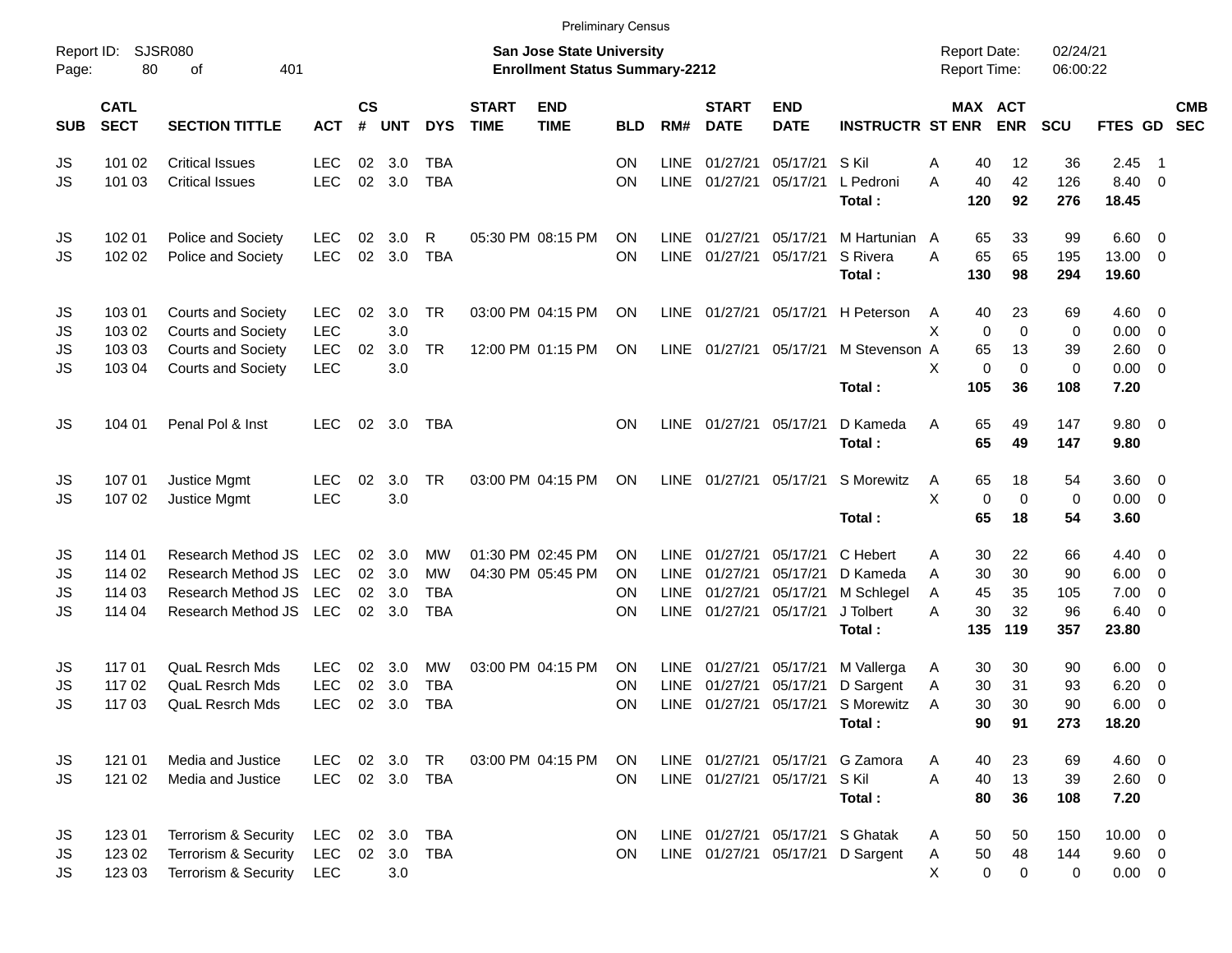|                      |                                      |                                                                                      |                                                      |                      |                          |                                              |                             | <b>Preliminary Census</b>                                          |                      |                                                   |                                              |                                              |                                                           |                                                 |                             |                                |                                         |                                                                                  |                          |
|----------------------|--------------------------------------|--------------------------------------------------------------------------------------|------------------------------------------------------|----------------------|--------------------------|----------------------------------------------|-----------------------------|--------------------------------------------------------------------|----------------------|---------------------------------------------------|----------------------------------------------|----------------------------------------------|-----------------------------------------------------------|-------------------------------------------------|-----------------------------|--------------------------------|-----------------------------------------|----------------------------------------------------------------------------------|--------------------------|
| Report ID:<br>Page:  | 81                                   | <b>SJSR080</b><br>of<br>401                                                          |                                                      |                      |                          |                                              |                             | San Jose State University<br><b>Enrollment Status Summary-2212</b> |                      |                                                   |                                              |                                              |                                                           | <b>Report Date:</b><br>Report Time:             |                             | 02/24/21<br>06:00:22           |                                         |                                                                                  |                          |
| <b>SUB</b>           | <b>CATL</b><br><b>SECT</b>           | <b>SECTION TITTLE</b>                                                                | <b>ACT</b>                                           | $\mathsf{cs}$<br>#   | <b>UNT</b>               | <b>DYS</b>                                   | <b>START</b><br><b>TIME</b> | <b>END</b><br><b>TIME</b>                                          | <b>BLD</b>           | RM#                                               | <b>START</b><br><b>DATE</b>                  | <b>END</b><br><b>DATE</b>                    | <b>INSTRUCTR ST ENR</b>                                   |                                                 | MAX ACT<br><b>ENR</b>       | <b>SCU</b>                     | FTES GD                                 |                                                                                  | <b>CMB</b><br><b>SEC</b> |
|                      |                                      |                                                                                      |                                                      |                      |                          |                                              |                             |                                                                    |                      |                                                   |                                              |                                              | Total:                                                    | 100                                             | 98                          | 294                            | 19.60                                   |                                                                                  |                          |
| JS                   | 127 01                               | Imm and Justice                                                                      | <b>LEC</b>                                           |                      | 02 3.0                   | TBA                                          |                             |                                                                    | <b>ON</b>            | <b>LINE</b>                                       | 01/27/21 05/17/21                            |                                              | R Abusaad<br>Total:                                       | 40<br>A<br>40                                   | 22<br>22                    | 66<br>66                       | $4.40 \ 0$<br>4.40                      |                                                                                  |                          |
| JS                   | 128 01                               | Punishment, Cult an LEC                                                              |                                                      |                      | 02 3.0                   | МW                                           |                             | 10:30 AM 11:45 AM                                                  | ON                   | <b>LINE</b>                                       | 01/27/21                                     | 05/17/21                                     | N Birthelmer A<br>Total:                                  | 60<br>60                                        | 10<br>10                    | 30<br>30                       | $2.00 \t 0$<br>2.00                     |                                                                                  |                          |
| JS<br>JS             | 130 01<br>130 02                     | Sex & Justice<br>Sex & Justice                                                       | LEC<br><b>LEC</b>                                    | 02<br>02             | 3.0<br>3.0               | TR.<br><b>TR</b>                             |                             | 06:00 PM 07:15 PM<br>12:00 PM 01:15 PM                             | ΟN<br><b>ON</b>      | <b>LINE</b><br><b>LINE</b>                        | 01/27/21<br>01/27/21                         | 05/17/21<br>05/17/21                         | K Lynch<br>G Howard<br>Total:                             | 45<br>Α<br>45<br>A<br>90                        | 41<br>45<br>86              | 123<br>135<br>258              | 8.20<br>$9.00 \t 0$<br>17.20            | $\overline{\phantom{0}}$                                                         |                          |
| JS                   | 131 01                               | Intervntn/Mediatn                                                                    | <b>LEC</b>                                           |                      | 3.0                      |                                              |                             |                                                                    |                      |                                                   |                                              |                                              | Total:                                                    | Χ                                               | 0<br>0<br>0<br>$\bf{0}$     | 0<br>0                         | $0.00 \t 0$<br>0.00                     |                                                                                  |                          |
| JS<br>JS<br>JS<br>JS | 132 01<br>132 02<br>132 03<br>132 04 | Race Gender Ineqlt<br>Race Gender Ineqlt<br>Race Gender Ineqlt<br>Race Gender Ineqlt | <b>LEC</b><br><b>LEC</b><br><b>LEC</b><br><b>LEC</b> | 02<br>02<br>02<br>02 | 3.0<br>3.0<br>3.0<br>3.0 | TR.<br><b>MW</b><br><b>TBA</b><br><b>TBA</b> |                             | 01:30 PM 02:45 PM<br>10:30 AM 11:45 AM                             | OΝ<br>OΝ<br>ΟN<br>ON | <b>LINE</b><br><b>LINE</b><br><b>LINE</b><br>LINE | 01/27/21<br>01/27/21<br>01/27/21<br>01/27/21 | 05/17/21<br>05/17/21<br>05/17/21<br>05/17/21 | J DiSalvo<br>J Halushka<br>D Kameda<br>M Lowell<br>Total: | Α<br>40<br>40<br>A<br>30<br>A<br>40<br>А<br>150 | 39<br>40<br>35<br>26<br>140 | 117<br>120<br>105<br>78<br>420 | 7.80 0<br>8.00<br>7.00<br>5.20<br>28.00 | $\overline{\phantom{0}}$<br>$\overline{\phantom{0}}$<br>$\overline{\phantom{0}}$ |                          |
| JS<br>JS<br>JS       | 136 02<br>136 03<br>136 04           | Fam & Comm Violence LEC<br>Fam & Comm Violence LEC<br>Fam & Comm Violence LEC        |                                                      | 02<br>02             | - 3.0<br>3.0<br>02 3.0   | TBA<br><b>TBA</b><br>MW                      |                             | 03:00 PM 04:15 PM                                                  | ON<br>ON<br>ON       | <b>LINE</b><br><b>LINE</b><br><b>LINE</b>         | 01/27/21<br>01/27/21<br>01/27/21             | 05/17/21<br>05/17/21<br>05/17/21             | M Lowell<br>S Martinek<br>D Kameda<br>Total:              | Α<br>44<br>44<br>A<br>44<br>A<br>132            | 39<br>42<br>43<br>124       | 117<br>126<br>129<br>372       | 7.80 0<br>8.40<br>$8.60$ 0<br>24.80     | $\overline{\phantom{0}}$                                                         |                          |
| JS                   | 137 01                               | Collaborative Respon LEC                                                             |                                                      |                      | 02 3.0                   | МW                                           |                             | 09:00 AM 10:15 AM                                                  | ON                   | LINE                                              | 01/27/21                                     | 05/17/21                                     | M Lowell<br>Total:                                        | 40<br>Α<br>40                                   | 9<br>9                      | 27<br>27                       | $1.80 \ 0$<br>1.80                      |                                                                                  |                          |
| JS<br>JS             | 140 01<br>140 02 RCP                 | <b>RCP</b>                                                                           | LEC.                                                 | 02                   | -3.0                     | <b>TR</b>                                    |                             | 03:00 PM 04:15 PM<br>LEC 02 3.0 TR 03:00 PM 04:15 PM ON            | ON                   |                                                   |                                              | LINE 01/27/21 05/17/21 J Randle              | LINE 01/27/21 05/17/21 M Stevenson A<br>Total:            | 40<br>Α<br>40<br>80                             | 16<br>13<br>29              | 48<br>39<br>87                 | $3.20 \ 0$<br>2.60 0<br>5.80            |                                                                                  |                          |
| JS<br>JS.            | 141 01<br>141 02                     | <b>RCP Representation</b><br><b>RCP Representation</b>                               | <b>SUP</b><br>SUP 36 3.0 TBA                         |                      | 3.0                      |                                              |                             |                                                                    | ON                   |                                                   | LINE 01/27/21 05/17/21                       |                                              | J Randle<br>Total:                                        | X<br>A<br>12<br>12                              | 0<br>0<br>9<br>9            | 0<br>27<br>27                  | $0.00 \t 0$<br>1.80 0<br>1.80           |                                                                                  |                          |
| JS<br><b>JS</b>      | 142 01<br>142 02                     | <b>RCP ASCI</b><br><b>RCP ASCI</b>                                                   | <b>SUP</b><br><b>SUP</b>                             |                      | 3.0<br>36 3.0 TR         |                                              |                             |                                                                    |                      |                                                   |                                              |                                              | 04:30 PM 05:45 PM ON LINE 01/27/21 05/17/21 M Stevenson A | X<br>12                                         | 0<br>0<br>6                 | 0<br>18                        | $0.00 \t 0$<br>$1.20 \t 0$              |                                                                                  |                          |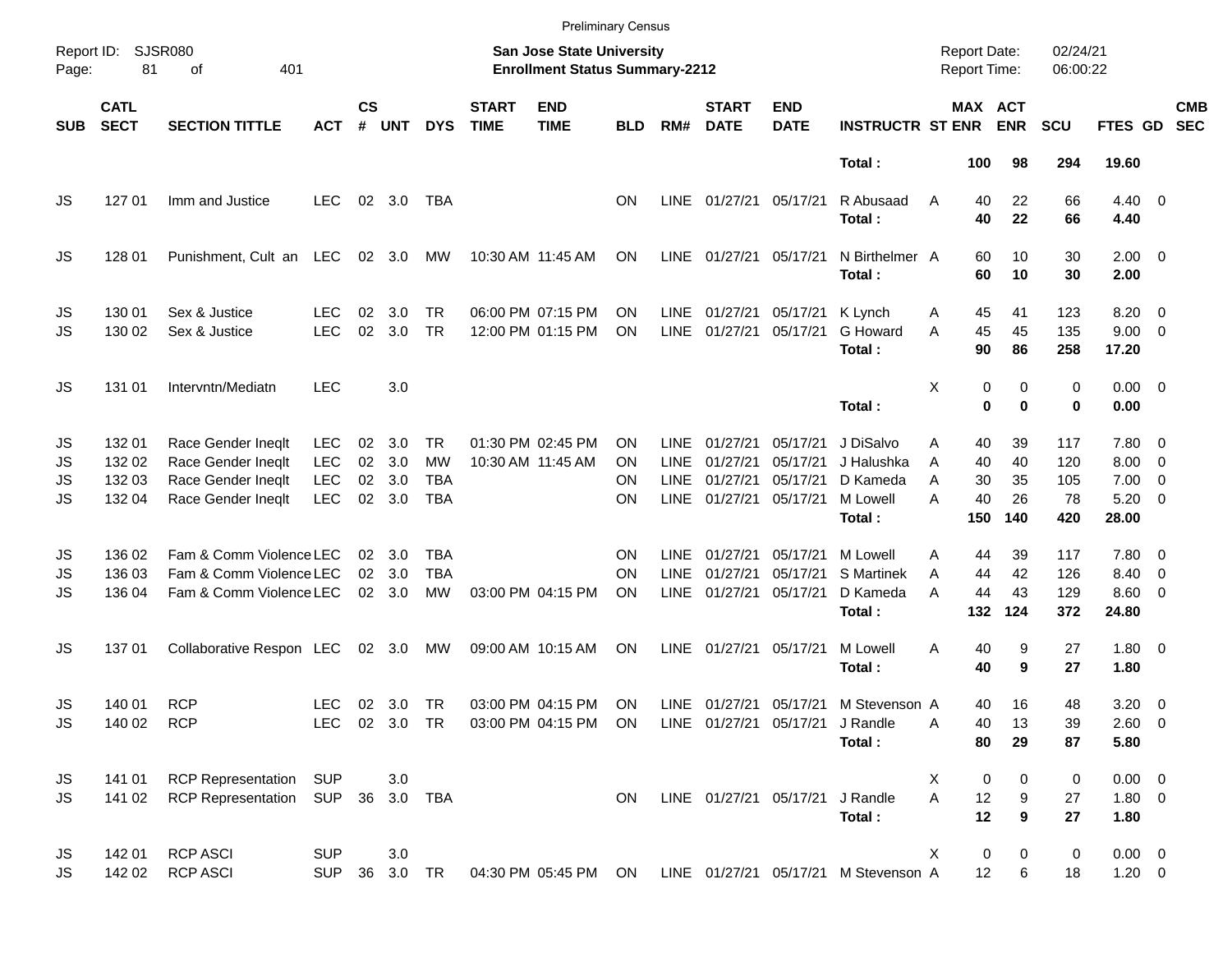|                      |                                      |                                                                                  |                                                      |                      |                             |                                                    |                                                                    | <b>Preliminary Census</b>              |                       |                                                   |                                              |                                                     |                                                                                |                                                 |                                      |                              |                                                         |                                                                                         |                          |
|----------------------|--------------------------------------|----------------------------------------------------------------------------------|------------------------------------------------------|----------------------|-----------------------------|----------------------------------------------------|--------------------------------------------------------------------|----------------------------------------|-----------------------|---------------------------------------------------|----------------------------------------------|-----------------------------------------------------|--------------------------------------------------------------------------------|-------------------------------------------------|--------------------------------------|------------------------------|---------------------------------------------------------|-----------------------------------------------------------------------------------------|--------------------------|
| Report ID:<br>Page:  | <b>SJSR080</b><br>82                 | 401                                                                              |                                                      |                      |                             |                                                    | San Jose State University<br><b>Enrollment Status Summary-2212</b> |                                        |                       |                                                   |                                              |                                                     | <b>Report Date:</b><br>Report Time:                                            |                                                 | 02/24/21<br>06:00:22                 |                              |                                                         |                                                                                         |                          |
| <b>SUB</b>           | <b>CATL</b><br><b>SECT</b>           | <b>SECTION TITTLE</b>                                                            | ACT                                                  | $\mathsf{cs}$<br>#   | <b>UNT</b>                  | <b>DYS</b>                                         | <b>START</b><br><b>TIME</b>                                        | <b>END</b><br><b>TIME</b>              | <b>BLD</b>            | RM#                                               | <b>START</b><br><b>DATE</b>                  | <b>END</b><br><b>DATE</b>                           | <b>INSTRUCTR ST ENR</b>                                                        | MAX ACT                                         | <b>ENR</b>                           | <b>SCU</b>                   | FTES GD                                                 |                                                                                         | <b>CMB</b><br><b>SEC</b> |
|                      |                                      |                                                                                  |                                                      |                      |                             |                                                    |                                                                    |                                        |                       |                                                   |                                              |                                                     | Total:                                                                         | 12                                              | 6                                    | 18                           | 1.20                                                    |                                                                                         |                          |
| JS                   | 143 01                               | Evidence & Proced                                                                | <b>LEC</b>                                           | 02                   | 3.0                         | TR                                                 |                                                                    | 01:30 PM 02:45 PM                      | ON                    | LINE                                              | 01/27/21                                     | 05/17/21                                            | H Peterson<br>Total:                                                           | 65<br>A<br>65                                   | 49<br>49                             | 147<br>147                   | 9.80 0<br>9.80                                          |                                                                                         |                          |
| JS                   | 144 01                               | <b>Criminal Law</b>                                                              | <b>LEC</b>                                           | 02                   | 3.0                         | TR.                                                |                                                                    | 10:30 AM 11:45 AM                      | <b>ON</b>             | <b>LINE</b>                                       | 01/27/21                                     | 05/17/21                                            | H Peterson<br>Total:                                                           | 65<br>A<br>65                                   | 51<br>51                             | 153<br>153                   | $10.20 \t 0$<br>10.20                                   |                                                                                         |                          |
| JS<br>JS             | 145 01<br>145 02                     | <b>White Collar Crime</b><br><b>White Collar Crime</b>                           | LEC<br><b>LEC</b>                                    | 02<br>02             | 3.0<br>3.0                  | MW<br><b>TR</b>                                    |                                                                    | 04:30 PM 05:45 PM<br>01:30 PM 02:45 PM | ΟN<br>ON              | <b>LINE</b><br>LINE                               | 01/27/21<br>01/27/21                         | 05/17/21<br>05/17/21                                | G Woods<br>C Hebert<br>Total:                                                  | 40<br>Α<br>A<br>40<br>80                        | 17<br>18<br>35                       | 51<br>54<br>105              | 3.40<br>$3.60 \ 0$<br>7.00                              | $\overline{\phantom{0}}$                                                                |                          |
| JS<br>JS             | 150 01<br>150 02                     | Gender and Crime<br>Gender and Crime                                             | LEC<br><b>LEC</b>                                    | 02<br>02             | 3.0<br>3.0                  | TR.<br><b>TBA</b>                                  |                                                                    | 09:00 AM 10:15 AM                      | OΝ<br>ON              | <b>LINE</b><br>LINE                               | 01/27/21<br>01/27/21                         | 05/17/21                                            | 05/17/21 V Montelongo A<br>A Martin<br>Total:                                  | 40<br>34<br>A<br>74                             | 14<br>35<br>49                       | 42<br>105<br>147             | $2.80 \t 0$<br>$7.00 \t 0$<br>9.80                      |                                                                                         |                          |
| JS<br>JS<br>JS<br>JS | 151 01<br>151 02<br>151 03<br>151 04 | Crim Theory<br>Crim Theory<br>Crim Theory<br>Crim Theory                         | LEC<br>LEC<br><b>LEC</b><br><b>LEC</b>               | 02<br>02<br>02<br>02 | 3.0<br>3.0<br>3.0<br>3.0    | <b>MW</b><br><b>TR</b><br><b>TBA</b><br><b>TBA</b> |                                                                    | 03:00 PM 04:15 PM<br>10:30 AM 11:45 AM | ΟN<br>ON<br>ΟN<br>ON  | <b>LINE</b><br><b>LINE</b><br><b>LINE</b><br>LINE | 01/27/21<br>01/27/21<br>01/27/21<br>01/27/21 | 05/17/21<br>05/17/21<br>05/17/21 Y Baba<br>05/17/21 | A Martin<br>A Martin<br>C Hebert<br>Total:                                     | 60<br>Α<br>60<br>Α<br>60<br>Α<br>60<br>А<br>240 | 33<br>28<br>33<br>60<br>154          | 99<br>84<br>99<br>180<br>462 | $6.60$ 0<br>$5.60$ 0<br>6.60<br>$12.00 \t 0$<br>30.80   | - 0                                                                                     |                          |
| JS<br>JS<br>JS<br>JS | 152 01<br>152 02<br>152 03<br>152 04 | Juv Delinquency<br>Juv Delinquency<br>Juv Delinquency<br>Juv Delinquency         | <b>LEC</b><br><b>LEC</b><br><b>LEC</b><br><b>LEC</b> | 02<br>02<br>02       | 3.0<br>3.0<br>3.0<br>3.0    | <b>TR</b><br><b>MW</b><br><b>TBA</b>               |                                                                    | 09:00 AM 10:15 AM<br>04:30 PM 05:45 PM | ΟN<br><b>ON</b><br>ON | LINE<br>LINE<br><b>LINE</b>                       | 01/27/21<br>01/27/21<br>01/27/21             | 05/17/21<br>05/17/21                                | J Randle<br>05/17/21 S Rivera<br>S Rivera<br>Total:                            | 60<br>Α<br>X<br>0<br>60<br>Α<br>A<br>60<br>180  | 21<br>$\mathbf 0$<br>28<br>61<br>110 | 63<br>0<br>84<br>183<br>330  | 4.20<br>0.00<br>5.60<br>12.20<br>22.00                  | $\overline{\phantom{0}}$<br>$\overline{\phantom{0}}$<br>- 0<br>$\overline{\phantom{0}}$ |                          |
| JS                   | 15301                                | Crime/Life course                                                                | <b>LEC</b>                                           |                      | 3.0                         |                                                    |                                                                    |                                        |                       |                                                   |                                              |                                                     | Total:                                                                         | Χ<br>0<br>0                                     | 0<br>$\bf{0}$                        | 0<br>0                       | $0.00 \t 0$<br>0.00                                     |                                                                                         |                          |
| JS                   | 155 01                               | Victimology                                                                      | LEC 02 3.0 W                                         |                      |                             |                                                    |                                                                    | 03:00 PM 05:45 PM ON                   |                       |                                                   |                                              |                                                     | LINE 01/27/21 05/17/21 G Howard<br>Total:                                      | 60<br>Α<br>60                                   | 52<br>52                             | 156<br>156                   | $10.40 \ 0$<br>10.40                                    |                                                                                         |                          |
| JS<br>JS<br>JS<br>JS | 156 01<br>156 02<br>156 03<br>156 04 | Gngs, Crim & Just<br>Gngs, Crim & Just<br>Gngs, Crim & Just<br>Gngs, Crim & Just | <b>LEC</b><br><b>LEC</b><br><b>LEC</b><br><b>LEC</b> | $02\,$               | 02 3.0<br>3.0<br>3.0<br>3.0 | MW<br><b>TBA</b>                                   |                                                                    | 12:00 PM 01:15 PM                      | ON<br>ON              |                                                   |                                              |                                                     | LINE 01/27/21 05/17/21 N Birthelmer A<br>LINE 01/27/21 05/17/21 N Birthelmer A | 40<br>40<br>0<br>X<br>X<br>0                    | 21<br>30<br>0<br>0                   | 63<br>90<br>0<br>0           | $4.20 \ 0$<br>$6.00 \t 0$<br>$0.00 \t 0$<br>$0.00 \t 0$ |                                                                                         |                          |
|                      |                                      |                                                                                  |                                                      |                      |                             |                                                    |                                                                    |                                        |                       |                                                   |                                              |                                                     | Total:                                                                         | 80                                              | 51                                   | 153                          | 10.20                                                   |                                                                                         |                          |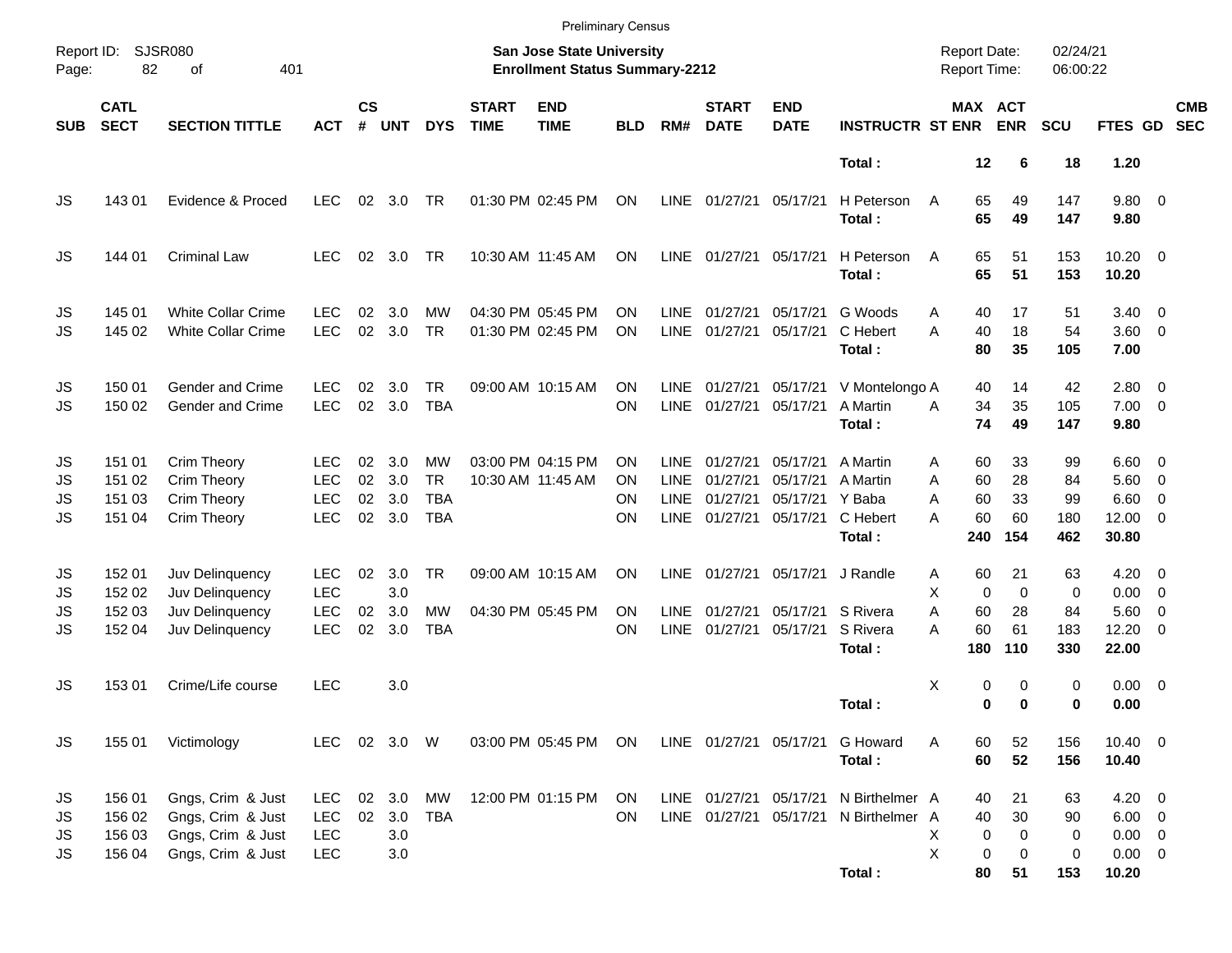|                                   |                                                |                                                                                                  |                                                                    |                            |                                 |                                                                    |                             |                                                                           | <b>Preliminary Census</b>  |                                                    |                                                       |                                                                               |                                                                        |                                                |                          |                          |                                             |                                                                                    |                          |
|-----------------------------------|------------------------------------------------|--------------------------------------------------------------------------------------------------|--------------------------------------------------------------------|----------------------------|---------------------------------|--------------------------------------------------------------------|-----------------------------|---------------------------------------------------------------------------|----------------------------|----------------------------------------------------|-------------------------------------------------------|-------------------------------------------------------------------------------|------------------------------------------------------------------------|------------------------------------------------|--------------------------|--------------------------|---------------------------------------------|------------------------------------------------------------------------------------|--------------------------|
| Report ID:<br>Page:               | 83                                             | <b>SJSR080</b><br>401<br>οf                                                                      |                                                                    |                            |                                 |                                                                    |                             | <b>San Jose State University</b><br><b>Enrollment Status Summary-2212</b> |                            |                                                    |                                                       |                                                                               |                                                                        | <b>Report Date:</b><br><b>Report Time:</b>     |                          | 02/24/21<br>06:00:22     |                                             |                                                                                    |                          |
| <b>SUB</b>                        | <b>CATL</b><br><b>SECT</b>                     | <b>SECTION TITTLE</b>                                                                            | <b>ACT</b>                                                         | $\mathsf{cs}$<br>#         | <b>UNT</b>                      | <b>DYS</b>                                                         | <b>START</b><br><b>TIME</b> | <b>END</b><br><b>TIME</b>                                                 | <b>BLD</b>                 | RM#                                                | <b>START</b><br><b>DATE</b>                           | <b>END</b><br><b>DATE</b>                                                     | <b>INSTRUCTR ST ENR</b>                                                | MAX ACT                                        | <b>ENR</b>               | <b>SCU</b>               | FTES GD                                     |                                                                                    | <b>CMB</b><br><b>SEC</b> |
| JS                                | 158 01                                         | <b>Prison Community</b>                                                                          | <b>LEC</b>                                                         | 02                         | 3.0                             | TBA                                                                |                             |                                                                           | <b>ON</b>                  | <b>LINE</b>                                        | 01/27/21 05/17/21                                     |                                                                               | M Schlegel<br>Total:                                                   | 65<br>A<br>65                                  | 52<br>52                 | 156<br>156               | $10.40 \t 0$<br>10.40                       |                                                                                    |                          |
| JS<br>JS                          | 161 01<br>161 02                               | Intro Cybercrime<br>Intro Cybercrime                                                             | <b>LEC</b><br><b>LEC</b>                                           | 01<br>01                   | 3.0<br>3.0                      | MW<br><b>TBA</b>                                                   |                             | 01:30 PM 02:45 PM                                                         | ΟN<br>ON                   | <b>LINE</b><br><b>LINE</b>                         | 01/27/21<br>01/27/21                                  | 05/17/21<br>05/17/21                                                          | <b>B</b> Westlake<br>D Sargent<br>Total:                               | 60<br>A<br>60<br>A<br>120                      | 13<br>59<br>72           | 39<br>177<br>216         | 2.60<br>11.80<br>14.40                      | $\overline{\mathbf{0}}$<br>$\overline{\phantom{0}}$                                |                          |
| JS<br>JS<br>JS                    | 171 02<br>171 03<br>171 04                     | HR and Justice<br>HR and Justice<br>HR and Justice                                               | <b>LEC</b><br><b>LEC</b><br><b>LEC</b>                             | 02<br>02<br>02             | 3.0<br>3.0<br>3.0               | <b>TBA</b><br><b>TBA</b><br><b>TR</b>                              |                             | 10:30 AM 11:45 AM                                                         | ΟN<br>ON<br>ON             | LINE.<br><b>LINE</b><br><b>LINE</b>                | 01/27/21<br>01/27/21<br>01/27/21                      | 05/17/21<br>05/17/21<br>05/17/21                                              | S Kil<br>R Abusaad<br>E Tejada<br>Total:                               | A<br>44<br>44<br>A<br>44<br>Α<br>132           | 29<br>44<br>22<br>95     | 87<br>132<br>66<br>285   | 5.80<br>8.80<br>4.40<br>19.00               | $\overline{\mathbf{0}}$<br>0<br>0                                                  |                          |
| JS                                | 172 01                                         | Human Trafficking                                                                                | <b>LEC</b>                                                         | 02                         | 3.0                             | MW                                                                 |                             | 09:00 AM 10:15 AM                                                         | ON                         | LINE                                               | 01/27/21 05/17/21                                     |                                                                               | N Birthelmer A<br>Total:                                               | 65<br>65                                       | 39<br>39                 | 117<br>117               | 7.80 0<br>7.80                              |                                                                                    |                          |
| JS                                | 179 01                                         | HR Pract and Sem                                                                                 | <b>LEC</b>                                                         | 02                         | 3.0                             | M                                                                  |                             | 03:00 PM 05:45 PM                                                         | ON                         | <b>LINE</b>                                        | 01/27/21                                              | 05/17/21                                                                      | H Kazem<br>Total:                                                      | Α<br>25<br>25                                  | 17<br>17                 | 51<br>51                 | $3.40 \quad 0$<br>3.40                      |                                                                                    |                          |
| JS<br>JS<br>JS<br>JS              | 180 01<br>180 02<br>180 03<br>180 04           | <b>Indiv Studies</b><br><b>Indiv Studies</b><br><b>Indiv Studies</b><br><b>Indiv Studies</b>     | <b>SUP</b><br><b>SUP</b><br><b>SUP</b><br><b>SUP</b>               | 36<br>36<br>36<br>36       | 1.0<br>2.0<br>3.0<br>3.0        | <b>TBA</b><br><b>TBA</b><br><b>TBA</b><br><b>TBA</b>               |                             |                                                                           | ΟN<br>ΟN<br>ΟN<br>ΟN       | LINE<br><b>LINE</b><br><b>LINE</b><br><b>LINE</b>  | 01/27/21<br>01/27/21<br>01/27/21<br>01/27/21 05/17/21 | 05/17/21<br>05/17/21<br>05/17/21                                              | C Vera Sanch A<br>C Vera Sanch A<br>C Vera Sanch A<br>M Juno<br>Total: | 5<br>5<br>10<br>10<br>A<br>30                  | 0<br>0<br>6<br>12<br>18  | 0<br>0<br>18<br>36<br>54 | 0.00<br>0.00<br>1.20<br>2.40<br>3.60        | $\overline{\mathbf{0}}$<br>$\overline{\mathbf{0}}$<br>0<br>$\overline{\mathbf{0}}$ |                          |
| JS<br>JS<br>JS<br>JS              | 181 01<br>181 02<br>181 03<br>181 04           | Internship in JS<br>Internship in JS<br>Internship in JS<br>Internship in JS                     | <b>SUP</b><br><b>SUP</b><br><b>SUP</b><br><b>SUP</b>               | 36<br>36<br>36<br>36       | 3.0<br>3.0<br>3.0<br>3.0        | TBA<br><b>TBA</b><br><b>TBA</b><br><b>TBA</b>                      |                             |                                                                           | ΟN<br>ΟN<br>ΟN<br>ΟN       | LINE.<br><b>LINE</b><br><b>LINE</b><br><b>LINE</b> | 01/27/21<br>01/27/21<br>01/27/21<br>01/27/21          | 05/17/21<br>05/17/21<br>05/17/21<br>05/17/21                                  | M Barash<br>A De Giorgi<br>S Ghatak<br>C Hebert                        | 10<br>A<br>10<br>A<br>10<br>Α<br>А<br>10       | 16<br>16<br>16<br>16     | 48<br>48<br>48<br>48     | 3.20<br>3.20<br>3.20<br>3.20                | $\overline{\mathbf{0}}$<br>0<br>0<br>0                                             |                          |
| JS<br>JS<br>JS<br>JS<br>JS        | 181 05<br>181 06<br>181 07<br>181 08<br>181 09 | Internship in JS<br>Internship in JS<br>Internship in JS<br>Internship in JS<br>Internship in JS | <b>SUP</b><br><b>SUP</b><br><b>SUP</b><br><b>SUP</b><br><b>SUP</b> | 36<br>36<br>36<br>36<br>36 | 3.0<br>3.0<br>3.0<br>3.0<br>3.0 | <b>TBA</b><br><b>TBA</b><br><b>TBA</b><br><b>TBA</b><br><b>TBA</b> |                             |                                                                           | ΟN<br>ON<br>ON<br>ON<br>ON | <b>LINE</b><br>LINE<br><b>LINE</b><br>LINE<br>LINE | 01/27/21<br>01/27/21<br>01/27/21<br>01/27/21          | 05/17/21<br>01/27/21 05/17/21<br>05/17/21<br>05/17/21<br>05/17/21 Y Yuan      | C Vera Sanch A<br>J Halushka                                           | 10<br>10<br>A<br>10<br>Α<br>10<br>Α<br>10<br>Α | 15<br>16<br>0<br>0<br>16 | 45<br>48<br>0<br>0<br>48 | 3.00<br>3.20<br>0.00<br>0.00<br>3.20        | 0<br>$\mathbf 0$<br>$\overline{\mathbf{0}}$<br>$\overline{0}$<br>$\mathbf 0$       |                          |
| JS<br>JS<br>JS<br>JS<br><b>JS</b> | 181 10<br>181 11<br>181 12<br>181 13<br>181 14 | Internship in JS<br>Internship in JS<br>Internship in JS<br>Internship in JS<br>Internship in JS | <b>SUP</b><br><b>SUP</b><br><b>SUP</b><br><b>SUP</b><br><b>SUP</b> | 36<br>36<br>36<br>36<br>36 | 6.0<br>6.0<br>6.0<br>6.0<br>6.0 | <b>TBA</b><br><b>TBA</b><br><b>TBA</b><br><b>TBA</b><br><b>TBA</b> |                             |                                                                           | ON<br>ON<br>ON<br>ON<br>ON | <b>LINE</b><br><b>LINE</b><br><b>LINE</b><br>LINE  | 01/27/21<br>01/27/21<br>01/27/21<br>01/27/21          | 05/17/21<br>05/17/21<br>05/17/21<br>05/17/21<br>LINE 01/27/21 05/17/21 Y Yuan | M Barash<br>A De Giorgi<br>S Ghatak<br>C Hebert                        | 5<br>Α<br>5<br>Α<br>5<br>Α<br>5<br>A<br>5<br>A | 0<br>0<br>0<br>0<br>0    | 0<br>0<br>0<br>0<br>0    | 0.00<br>0.00<br>0.00<br>0.00<br>$0.00 \t 0$ | $\mathbf 0$<br>$\mathbf 0$<br>$\mathbf 0$<br>$\overline{\mathbf{0}}$               |                          |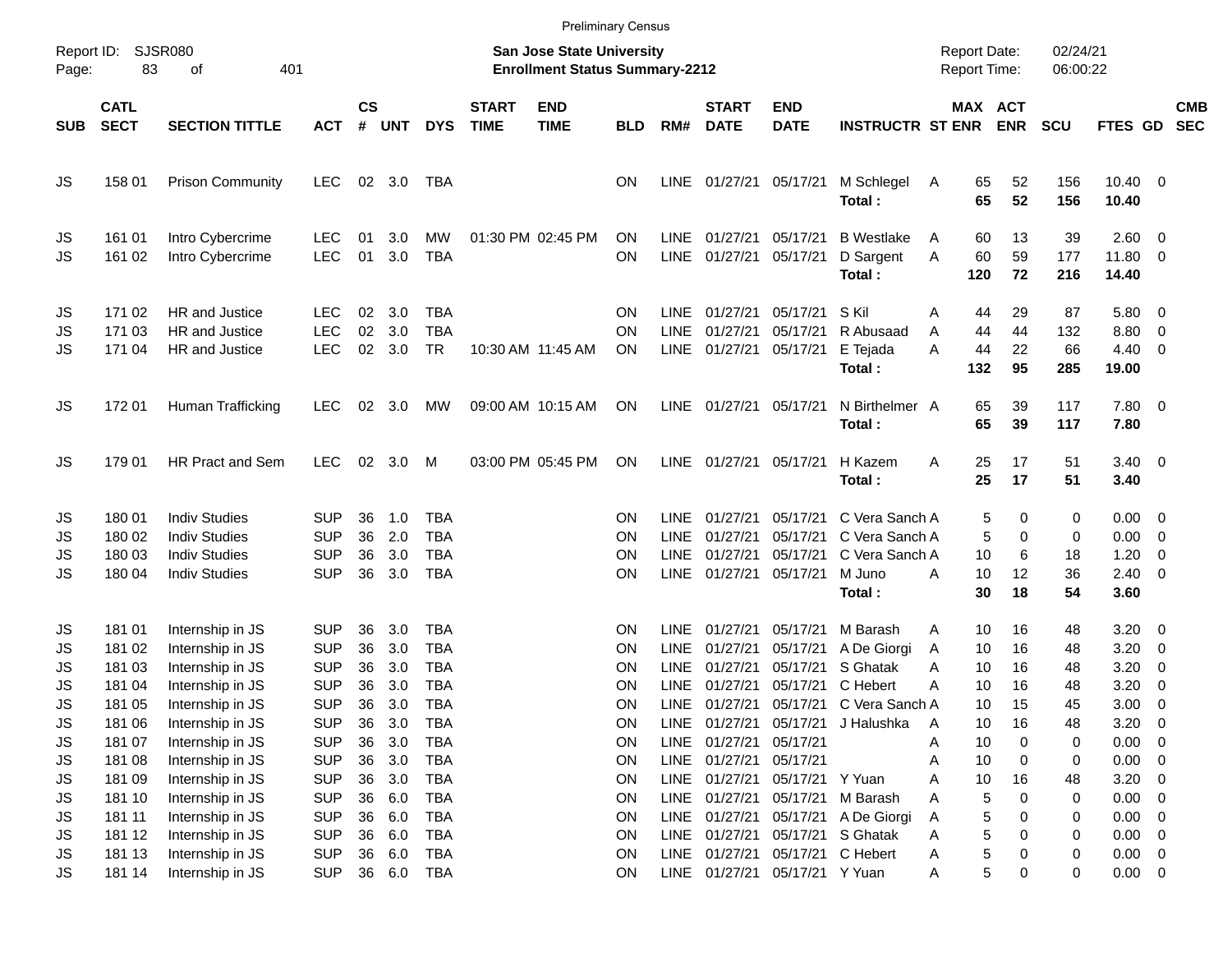|                     |                            |                                   |              |                    |            |            |                             | <b>Preliminary Census</b>                                                 |            |             |                             |                           |                         |   |                                     |                |                      |                |                         |                          |
|---------------------|----------------------------|-----------------------------------|--------------|--------------------|------------|------------|-----------------------------|---------------------------------------------------------------------------|------------|-------------|-----------------------------|---------------------------|-------------------------|---|-------------------------------------|----------------|----------------------|----------------|-------------------------|--------------------------|
| Report ID:<br>Page: | 84                         | SJSR080<br>401<br>of              |              |                    |            |            |                             | <b>San Jose State University</b><br><b>Enrollment Status Summary-2212</b> |            |             |                             |                           |                         |   | <b>Report Date:</b><br>Report Time: |                | 02/24/21<br>06:00:22 |                |                         |                          |
| <b>SUB</b>          | <b>CATL</b><br><b>SECT</b> | <b>SECTION TITTLE</b>             | <b>ACT</b>   | $\mathsf{cs}$<br># | <b>UNT</b> | <b>DYS</b> | <b>START</b><br><b>TIME</b> | <b>END</b><br><b>TIME</b>                                                 | <b>BLD</b> | RM#         | <b>START</b><br><b>DATE</b> | <b>END</b><br><b>DATE</b> | <b>INSTRUCTR ST ENR</b> |   | MAX ACT                             | <b>ENR</b>     | SCU                  | <b>FTES GD</b> |                         | <b>CMB</b><br><b>SEC</b> |
| JS                  | 181 15                     | Internship in JS                  | <b>SUP</b>   | 36                 | 6.0        | <b>TBA</b> |                             |                                                                           | <b>ON</b>  | <b>LINE</b> | 01/27/21                    | 05/17/21                  | C Vera Sanch A          |   | 5                                   | 0              | 0                    | 0.00           | - 0                     |                          |
| JS                  | 181 16                     | Internship in JS                  | <b>SUP</b>   | 36                 | 6.0        | <b>TBA</b> |                             |                                                                           | <b>ON</b>  | <b>LINE</b> | 01/27/21                    | 05/17/21                  | J Halushka              | A | 5                                   | 0              | 0                    | 0.00           | 0                       |                          |
| JS                  | 181 17                     | Internship in JS                  | <b>SUP</b>   | 36                 | 6.0        | <b>TBA</b> |                             |                                                                           | <b>ON</b>  | <b>LINE</b> | 01/27/21                    | 05/17/21                  |                         | A | 5                                   | 0              | 0                    | 0.00           | 0                       |                          |
| JS                  | 181 18                     | Internship in JS                  | <b>SUP</b>   | 36                 | 6.0        | <b>TBA</b> |                             |                                                                           | <b>ON</b>  |             | LINE 01/27/21               | 05/17/21                  |                         | A | 5                                   | 0              | $\mathbf 0$          | 0.00           | - 0                     |                          |
|                     |                            |                                   |              |                    |            |            |                             |                                                                           |            |             |                             |                           | Total:                  |   | 135                                 | 111            | 333                  | 22.20          |                         |                          |
| JS                  | 184 02                     | Directed Reading                  | <b>SUP</b>   | 36                 | 3.0        | <b>TBA</b> |                             |                                                                           | <b>ON</b>  | <b>LINE</b> | 01/27/21                    | 05/17/21                  | C Vera Sanch A          |   | 5                                   | 0              | 0                    | 0.00           | $\overline{\mathbf{0}}$ |                          |
| JS                  | 184 03                     | Directed Reading                  | <b>SUP</b>   | 36                 | 3.0        | <b>TBA</b> |                             |                                                                           | <b>ON</b>  | <b>LINE</b> | 01/27/21                    | 05/17/21                  | C Vera Sanch A          |   | 10                                  | 0              | 0                    | 0.00           | $\overline{0}$          |                          |
| JS                  | 184 04                     | Directed Reading                  | <b>SUP</b>   | 36                 | 1.0        | <b>TBA</b> |                             |                                                                           | <b>ON</b>  | <b>LINE</b> | 01/27/21                    | 05/17/21                  | C Vera Sanch A          |   | 5                                   | 0              | 0                    | 0.00           | - 0                     |                          |
|                     |                            |                                   |              |                    |            |            |                             |                                                                           |            |             |                             |                           | Total:                  |   | 20                                  | 0              | 0                    | 0.00           |                         |                          |
| JS                  | 18501                      | <b>Special Topics</b>             | <b>LEC</b>   |                    | 3.0        |            |                             |                                                                           |            |             |                             |                           |                         | Χ | 0                                   | 0              | 0                    | 0.00           | $\overline{\mathbf{0}}$ |                          |
| JS                  | 185 02                     | <b>Special Topics</b>             | <b>LEC</b>   | 03                 | 3.0        | W          |                             | 01:30 PM 04:15 PM                                                         | ON         |             | LINE 01/27/21               | 05/17/21                  | G Zamora                | A | 44                                  | 11             | 33                   | 2.20           | $\overline{\mathbf{0}}$ |                          |
|                     |                            |                                   |              |                    |            |            |                             |                                                                           |            |             |                             |                           | Total:                  |   | 44                                  | 11             | 33                   | 2.20           |                         |                          |
| JS                  | 18901                      | Sen Sem Cont Prob                 | <b>SEM</b>   |                    | 3.0        |            |                             |                                                                           |            |             |                             |                           |                         | Х | 0                                   | 0              | 0                    | 0.00           | $\overline{\mathbf{0}}$ |                          |
| JS                  | 18902                      | Sen Sem Cont Prob                 | <b>SEM</b>   | 05                 | 3.0        | W          |                             | 03:00 PM 05:45 PM                                                         | <b>ON</b>  | LINE.       | 01/27/21                    | 05/17/21                  | S Martinek              | A | 27                                  | 25             | 75                   | 5.00           | - 0                     |                          |
| JS                  | 18904                      | Sen Sem Cont Prob                 | <b>SEM</b>   | 05                 | 3.0        | МW         |                             | 06:00 PM 07:15 PM                                                         | <b>ON</b>  | <b>LINE</b> | 01/27/21                    | 05/17/21                  | G Woods                 | Α | 27                                  | 26             | 78                   | 5.20           | 0                       |                          |
| JS                  | 18905                      | Sen Sem Cont Prob                 | <b>SEM</b>   | 05                 | 3.0        | <b>TR</b>  |                             | 09:00 AM 10:15 AM                                                         | <b>ON</b>  | <b>LINE</b> | 01/27/21                    | 05/17/21                  | H Peterson              | A | 27                                  | 27             | 81                   | 5.40           | 0                       |                          |
| JS                  | 18906                      | Sen Sem Cont Prob                 | <b>SEM</b>   | 05                 | 3.0        | W          |                             | 12:00 PM 02:45 PM                                                         | <b>ON</b>  | <b>LINE</b> | 01/27/21                    | 05/17/21                  | J Warren                | A | 27                                  | 27             | 81                   | 5.40           | 0                       |                          |
| JS                  | 18907                      | Sen Sem Cont Prob                 | <b>SEM</b>   | 05                 | 3.0        | MW         |                             | 12:00 PM 01:16 PM                                                         | ON         |             | LINE 01/27/21               | 05/17/21                  | J Randle                | A | 27                                  | 26             | 78                   | 5.20           | - 0                     |                          |
|                     |                            |                                   |              |                    |            |            |                             |                                                                           |            |             |                             |                           | Total:                  |   | 135                                 | 131            | 393                  | 26.20          |                         |                          |
| JS                  | 203 01                     | Sem Stats Just                    | SEM          | 05                 | 3.0        | W          |                             | 04:30 PM 07:15 PM                                                         | ON         | LINE        | 01/27/21                    | 05/17/21                  | <b>B</b> Westlake       | A | 16                                  | 17             | 51                   | 4.25 17        |                         |                          |
|                     |                            |                                   |              |                    |            |            |                             |                                                                           |            |             |                             |                           | Total:                  |   | 16                                  | 17             | 51                   | 4.25           |                         |                          |
| JS                  | 206 01                     | Sem Juv Justice                   | <b>SEM</b>   |                    | 3.0        |            |                             |                                                                           |            |             |                             |                           |                         | X | 0                                   | 0              | 0                    | 0.00 0         |                         |                          |
|                     |                            |                                   |              |                    |            |            |                             |                                                                           |            |             |                             |                           | Total:                  |   | 0                                   | $\bf{0}$       | 0                    | 0.00           |                         |                          |
| JS                  | 208 01                     | Sem-Pun-Society                   | SEM 06       |                    | 3.0        | $\top$     |                             | 04:30 PM 07:15 PM                                                         | ON         |             | LINE 01/27/21               | 05/17/21                  | A De Giorgi             | A | 16                                  | 16             | 48                   | 4.00 16        |                         |                          |
|                     |                            |                                   |              |                    |            |            |                             |                                                                           |            |             |                             |                           | Total:                  |   | 16                                  | 16             | 48                   | 4.00           |                         |                          |
| JS                  | 209 01                     | Sem Pol & Soc Contro SEM          |              |                    | 3.0        |            |                             |                                                                           |            |             |                             |                           |                         | X | 0                                   | 0              | 0                    | $0.00 \t 0$    |                         |                          |
| JS.                 | 209 02                     | Sem Pol & Soc Contro SEM 06 3.0 T |              |                    |            |            |                             | 04:30 PM 07:15 PM                                                         | - ON       |             | LINE 01/27/21 05/17/21      |                           | C Vera Sanch A          |   | 10                                  | $\overline{7}$ | 21                   | $1.75$ 7       |                         |                          |
|                     |                            |                                   |              |                    |            |            |                             |                                                                           |            |             |                             |                           | Total:                  |   | 10                                  | $\overline{7}$ | 21                   | 1.75           |                         |                          |
| JS                  | 211 01                     | Hist-Issues-Jus                   | SEM 05 3.0 M |                    |            |            |                             | 04:30 PM 07:15 PM                                                         | ON.        |             | LINE 01/27/21 05/17/21      |                           | S Ghatak                | A | 16                                  | 13             | 39                   | 3.25 13        |                         |                          |
|                     |                            |                                   |              |                    |            |            |                             |                                                                           |            |             |                             |                           | Total:                  |   | 16                                  | 13             | 39                   | 3.25           |                         |                          |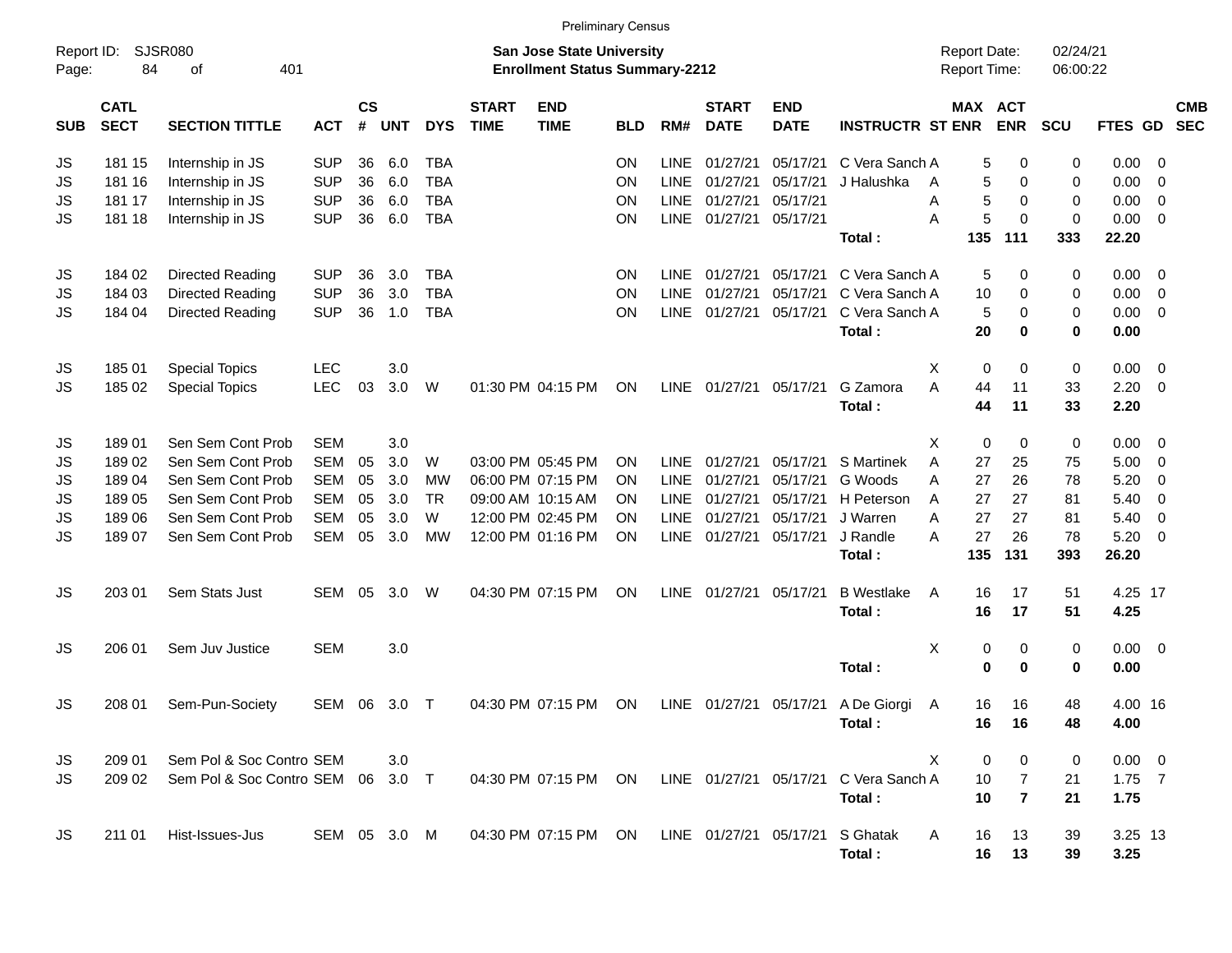|            |                                       |                                                |                                  |                         |            |                          |                             | <b>Preliminary Census</b>                                          |                 |                            |                                                  |                           |                         |                                            |                                  |                      |                              |                          |  |
|------------|---------------------------------------|------------------------------------------------|----------------------------------|-------------------------|------------|--------------------------|-----------------------------|--------------------------------------------------------------------|-----------------|----------------------------|--------------------------------------------------|---------------------------|-------------------------|--------------------------------------------|----------------------------------|----------------------|------------------------------|--------------------------|--|
| Page:      | Report ID: SJSR080<br>85<br>401<br>of |                                                |                                  |                         |            |                          |                             | San Jose State University<br><b>Enrollment Status Summary-2212</b> |                 |                            |                                                  |                           |                         | <b>Report Date:</b><br><b>Report Time:</b> |                                  | 02/24/21<br>06:00:22 |                              |                          |  |
| <b>SUB</b> | <b>CATL</b><br><b>SECT</b>            | <b>SECTION TITTLE</b>                          | <b>ACT</b>                       | <b>CS</b><br>$\pmb{\#}$ | <b>UNT</b> | <b>DYS</b>               | <b>START</b><br><b>TIME</b> | <b>END</b><br><b>TIME</b>                                          | <b>BLD</b>      | RM#                        | <b>START</b><br><b>DATE</b>                      | <b>END</b><br><b>DATE</b> | <b>INSTRUCTR ST ENR</b> |                                            | MAX ACT<br><b>ENR</b>            | SCU                  | FTES GD SEC                  | <b>CMB</b>               |  |
| JS         | 212 01                                | Lcl & Glb Hum Rght                             | <b>SEM</b>                       |                         | 3.0        |                          |                             |                                                                    |                 |                            |                                                  |                           |                         | X<br>0                                     | 0                                | 0                    | 0.00                         | $\overline{\phantom{0}}$ |  |
| JS         | 212 02                                | Lcl & Glb Hum Rght                             | SEM                              | 05                      | 3.0 R      |                          |                             | 04:30 PM 07:15 PM                                                  | ON              |                            | LINE 01/27/21 05/17/21                           |                           | G Howard<br>Total:      | A<br>20<br>20                              | 6<br>6                           | 18<br>18             | 1.50<br>1.50                 | - 6                      |  |
| JS         | 218 01                                | Imm, Law, Just                                 | <b>SEM</b>                       |                         | 3.0        |                          |                             |                                                                    |                 |                            |                                                  |                           | Total:                  | X<br>0<br>$\mathbf 0$                      | 0<br>$\mathbf 0$                 | 0<br>$\mathbf 0$     | $0.00 \t 0$<br>0.00          |                          |  |
| JS         | 223 01                                | Comp-Crim-Justice                              | SEM 05                           |                         | 3.0 M      |                          |                             | 04:30 PM 07:15 PM                                                  | ON              |                            | LINE 01/27/21 05/17/21                           |                           | E Adams<br>Total:       | Α<br>16<br>16                              | 16<br>16                         | 48<br>48             | 4.00 16<br>4.00              |                          |  |
| JS         | 267 01                                | Crime Gender World                             | <b>SEM</b>                       |                         | 3.0        |                          |                             |                                                                    |                 |                            |                                                  |                           | Total:                  | X<br>0<br>$\mathbf 0$                      | 0<br>$\bf{0}$                    | 0<br>0               | $0.00 \t 0$<br>0.00          |                          |  |
| JS         | 268 01                                | Immi and Interna law                           | SEM                              |                         | 3.0        |                          |                             |                                                                    |                 |                            |                                                  |                           | Total:                  | X<br>0<br>$\mathbf 0$                      | 0<br>$\bf{0}$                    | 0<br>0               | $0.00 \t 0$<br>0.00          |                          |  |
| JS         | 273 01                                | Inter Crim Juve Deli                           | <b>SEM</b>                       |                         | 3.0        |                          |                             |                                                                    |                 |                            |                                                  |                           | Total:                  | X<br>0<br>$\mathbf 0$                      | 0<br>$\bf{0}$                    | 0<br>0               | $0.00 \t 0$<br>0.00          |                          |  |
| JS         | 274 01                                | <b>Applied Project</b>                         | <b>SUP</b>                       |                         | 3.0        |                          |                             |                                                                    |                 |                            |                                                  |                           | Total:                  | X<br>$\pmb{0}$<br>$\mathbf 0$              | 0<br>$\bf{0}$                    | 0<br>0               | $0.00 \t 0$<br>0.00          |                          |  |
|            |                                       |                                                |                                  |                         |            |                          |                             |                                                                    |                 |                            |                                                  |                           |                         |                                            |                                  |                      |                              |                          |  |
| JS<br>JS   | 281 01<br>281 02                      | Justice Practicum<br>Justice Practicum         | <b>SUP</b><br><b>SUP</b>         | 25<br>25                | 1.0<br>2.0 | <b>TBA</b><br><b>TBA</b> |                             |                                                                    | ON<br>ON        | <b>LINE</b><br><b>LINE</b> | 01/27/21<br>01/27/21                             | 05/17/21<br>05/17/21      |                         | 6<br>A<br>10<br>Α                          | 0<br>$\mathbf 0$                 | 0<br>0               | $0.00 \t 0$<br>0.00          | $\overline{\mathbf{0}}$  |  |
| JS         | 281 03                                | Justice Practicum                              | <b>SUP</b>                       | 25                      | 3.0        | <b>TBA</b>               |                             |                                                                    | ON              | <b>LINE</b>                | 01/27/21                                         | 05/17/21                  | E Adams<br>Total:       | 6<br>A<br>22                               | $\overline{c}$<br>$\overline{2}$ | 6<br>6               | $0.50$ 2<br>0.50             |                          |  |
| JS         | 288 02                                | Sem in Spec Topics                             | <b>SEM</b>                       |                         | 3.0        |                          |                             |                                                                    |                 |                            |                                                  |                           | Total:                  | X<br>0<br>$\mathbf 0$                      | 0<br>$\bf{0}$                    | 0<br>0               | $0.00 \t 0$<br>0.00          |                          |  |
| JS         |                                       | 297 01 Prgm Eval Proj                          | SUP 25 3.0 TBA                   |                         |            |                          |                             |                                                                    | ON              |                            |                                                  | LINE 01/27/21 05/17/21    | E Adams<br>Total:       | Α<br>6                                     | 6<br>6<br>6                      | 18<br>18             | $1.50\ 6$<br>1.50            |                          |  |
| <b>JS</b>  | 298 01                                | <b>Special Study</b>                           | SUP 25 3.0 TBA                   |                         |            |                          |                             |                                                                    | ON              |                            | LINE 01/27/21 05/17/21                           |                           | E Adams<br>Total:       | A<br>16<br>16                              | $\mathbf{1}$                     | 3<br>$\mathbf{3}$    | $0.25$ 1<br>0.25             |                          |  |
|            |                                       |                                                |                                  |                         |            |                          |                             |                                                                    |                 |                            |                                                  |                           |                         |                                            |                                  |                      |                              |                          |  |
| JS<br>JS   | 299 01<br>299 02                      | <b>Masters Thesis</b><br><b>Masters Thesis</b> | SUP 25 3.0 TBA<br>SUP 25 6.0 TBA |                         |            |                          |                             |                                                                    | <b>ON</b><br>ON |                            | LINE 01/27/21 05/17/21<br>LINE 01/27/21 05/17/21 |                           | E Adams<br>Total:       | 6<br>A<br>6<br>Α<br>12                     | 4<br>0<br>4                      | 12<br>0<br>12        | 1.004<br>$0.00 \t 0$<br>1.00 |                          |  |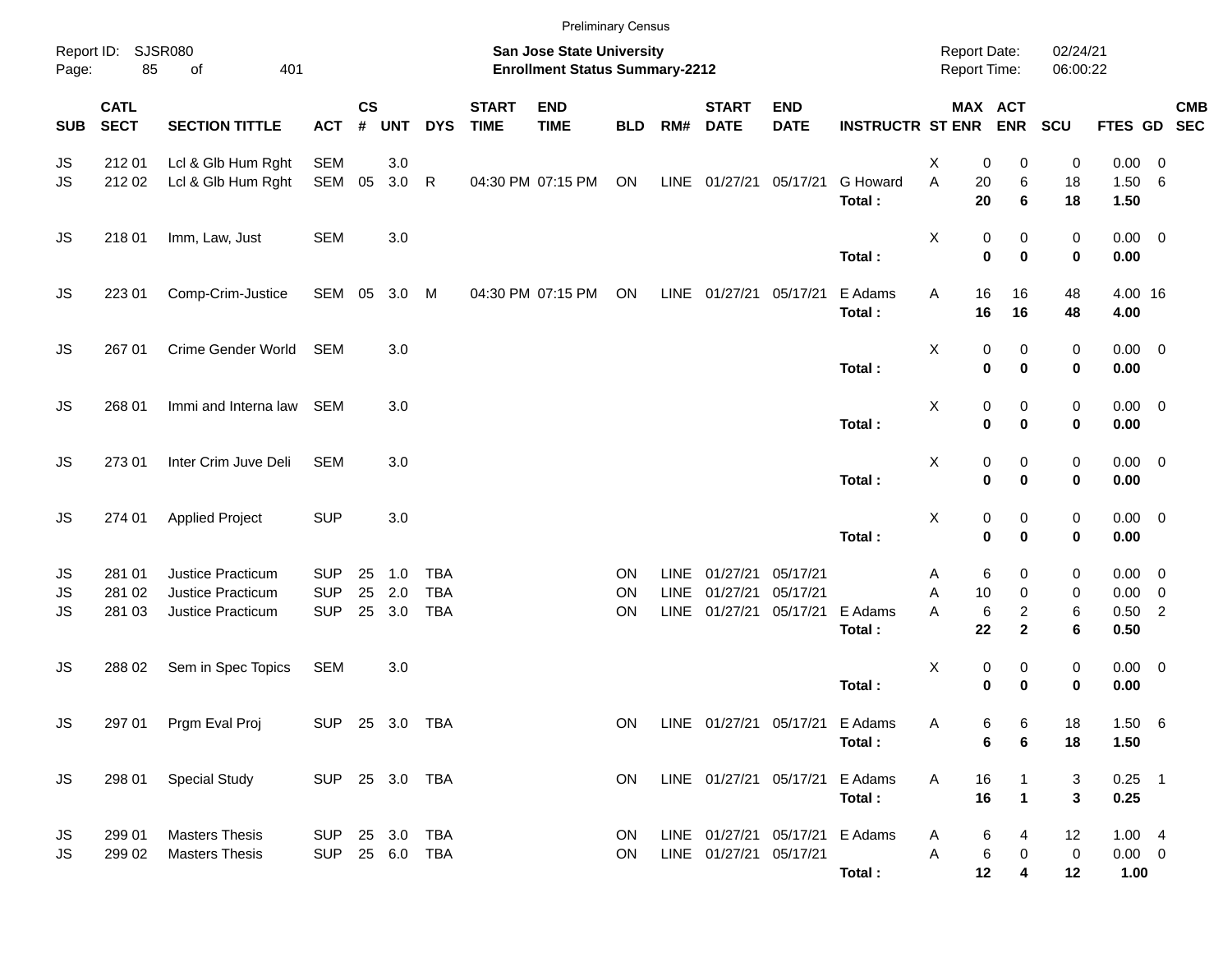|                             |                            |    |                       |     |         |           |     |            |                             |                    | <b>Preliminary Census</b>                                                 |     |                             |                           |                         |                                     |            |                      |             |            |
|-----------------------------|----------------------------|----|-----------------------|-----|---------|-----------|-----|------------|-----------------------------|--------------------|---------------------------------------------------------------------------|-----|-----------------------------|---------------------------|-------------------------|-------------------------------------|------------|----------------------|-------------|------------|
| Report ID: SJSR080<br>Page: |                            | 86 | - of                  | 401 |         |           |     |            |                             |                    | <b>San Jose State University</b><br><b>Enrollment Status Summary-2212</b> |     |                             |                           |                         | Report Date:<br><b>Report Time:</b> |            | 02/24/21<br>06:00:22 |             |            |
| <b>SUB</b>                  | <b>CATL</b><br><b>SECT</b> |    | <b>SECTION TITTLE</b> |     | $ACT$ # | <b>CS</b> | UNT | <b>DYS</b> | <b>START</b><br><b>TIME</b> | <b>END</b><br>TIME | <b>BLD</b>                                                                | RM# | <b>START</b><br><b>DATE</b> | <b>END</b><br><b>DATE</b> | <b>INSTRUCTR ST ENR</b> | MAX ACT                             | <b>ENR</b> | <b>SCU</b>           | FTES GD SEC | <b>CMB</b> |

| Department : |
|--------------|
|--------------|

|                   |                                  | 8764 | 591.92                         |
|-------------------|----------------------------------|------|--------------------------------|
|                   | 291                              | 873  | 58.20                          |
|                   |                                  |      | 511.72                         |
| 150               | 88                               | 264  | 22.00                          |
| Department Total: | 492<br><b>Graduate Division:</b> |      | 4454 3062<br>7627<br>3812 2683 |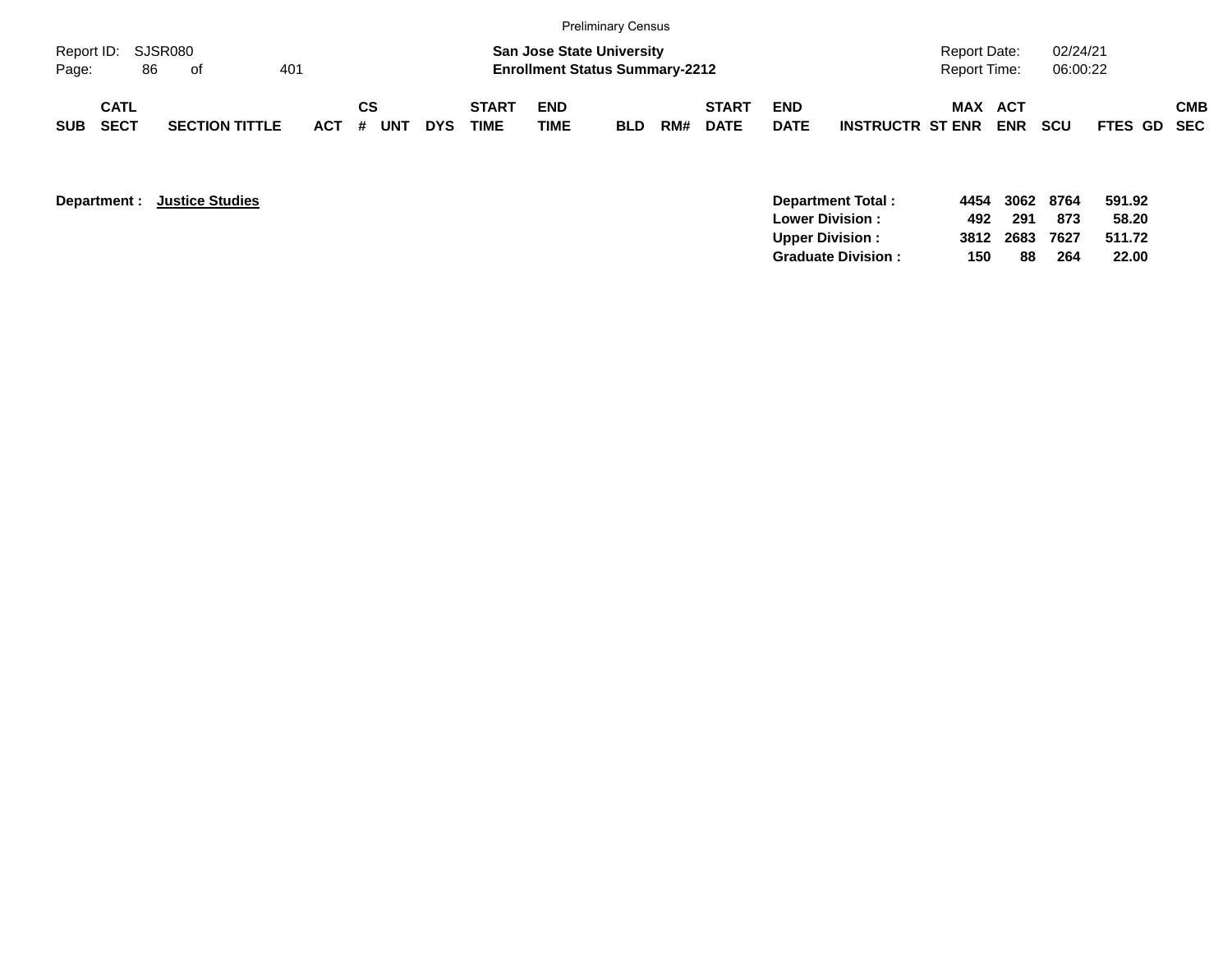|                         |                            |                                                                   |            |                    |            |             |                             | <b>Preliminary Census</b>                                                 |            |             |                             |                           |                         |                                            |                |                      |               |                          |                          |
|-------------------------|----------------------------|-------------------------------------------------------------------|------------|--------------------|------------|-------------|-----------------------------|---------------------------------------------------------------------------|------------|-------------|-----------------------------|---------------------------|-------------------------|--------------------------------------------|----------------|----------------------|---------------|--------------------------|--------------------------|
| Report ID:<br>Page:     | 87                         | SJSR080<br>401<br>οf                                              |            |                    |            |             |                             | <b>San Jose State University</b><br><b>Enrollment Status Summary-2212</b> |            |             |                             |                           |                         | <b>Report Date:</b><br><b>Report Time:</b> |                | 02/24/21<br>06:00:22 |               |                          |                          |
| <b>SUB</b>              | <b>CATL</b><br><b>SECT</b> | <b>SECTION TITTLE</b>                                             | <b>ACT</b> | $\mathsf{cs}$<br># | <b>UNT</b> | <b>DYS</b>  | <b>START</b><br><b>TIME</b> | <b>END</b><br><b>TIME</b>                                                 | <b>BLD</b> | RM#         | <b>START</b><br><b>DATE</b> | <b>END</b><br><b>DATE</b> | <b>INSTRUCTR ST ENR</b> | MAX ACT                                    | <b>ENR</b>     | <b>SCU</b>           | FTES GD       |                          | <b>CMB</b><br><b>SEC</b> |
| College<br>Department : |                            | Social Sciences, College of<br><b>Chicana and Chicano Studies</b> |            |                    |            |             |                             |                                                                           |            |             |                             |                           |                         |                                            |                |                      |               |                          |                          |
| <b>CCS</b>              | 701                        | Folklorico Dance                                                  | <b>ACT</b> | 11                 | 1.0        | МW          |                             | 06:00 PM 07:00 PM                                                         | <b>ON</b>  | LINE        | 01/27/21                    | 05/17/21                  | M ColmenarezA           | 30                                         | 4              | 4                    | 0.27          | 0 <sup>C</sup>           |                          |
| KIN                     | 701                        | <b>Folklorico Dance</b>                                           | <b>ACT</b> | 11                 | 1.0        | <b>MW</b>   |                             | 06:00 PM 07:00 PM                                                         | ON         | LINE        | 01/27/21                    | 05/17/21                  | M ColmenarezA<br>Total: | 0<br>30                                    | 21<br>25       | 21<br>25             | 1.40<br>1.67  | $0\,C$                   |                          |
| <b>CCS</b>              | 10B 01                     | Mex Am US Hist/Gov                                                | <b>LEC</b> | 02                 | 3.0        | <b>TBA</b>  |                             |                                                                           | <b>ON</b>  | LINE        | 01/27/21                    | 05/17/21                  | J Gamboa<br>A           | 40                                         | 40             | 120                  | 8.00          | - 0                      |                          |
| CCS                     | 10B 02                     | Mex Am US Hist/Gov                                                | <b>LEC</b> | 02                 | 3.0        | <b>TBA</b>  |                             |                                                                           | ON         | <b>LINE</b> | 01/27/21                    | 05/17/21                  | J Covarrubia A          | 40                                         | 40             | 120                  | 8.00          | $\overline{0}$           |                          |
| CCS                     | 10B 03                     | Mex Am US Hist/Gov                                                | <b>LEC</b> | 02                 | 3.0        | <b>TBA</b>  |                             |                                                                           | ON         | <b>LINE</b> | 01/27/21                    | 05/17/21                  | J Covarrubia A          | 37                                         | 37             | 111                  | 7.40          | $\overline{0}$           |                          |
| CCS                     | 10B 04                     | Mex Am US Hist/Gov                                                | <b>LEC</b> | 02                 | 3.0        | <b>TBA</b>  |                             |                                                                           | ON         | LINE        | 01/27/21                    | 05/17/21                  | J Gamboa<br>A           | 37                                         | 36             | 108                  | 7.20          | $\overline{0}$           |                          |
| CCS                     | 10B 05                     | Mex Am US Hist/Gov                                                | <b>LEC</b> | 02                 | 3.0        | <b>TBA</b>  |                             |                                                                           | ON         | LINE        | 01/27/21                    | 05/17/21                  | A Rodriguez A           | 37                                         | 32             | 96                   | 6.40          | $\mathbf 0$              |                          |
| CCS                     | 10B 06                     | Mex Am US Hist/Gov                                                | <b>LEC</b> | 02                 | 3.0        | <b>TBA</b>  |                             |                                                                           | ON         | <b>LINE</b> | 01/27/21                    | 05/17/21                  | J Covarrubia A          | 37                                         | $\overline{7}$ | 21                   | 1.40          | $\overline{0}$           |                          |
| CCS                     | 10B 07                     | Mex Am US Hist/Gov                                                | <b>LEC</b> | 02                 | 3.0        | <b>TBA</b>  |                             |                                                                           | ON         | <b>LINE</b> | 01/27/21                    | 05/17/21                  | J Covarrubia A          | 40                                         | 18             | 54                   | 3.60          | $\overline{0}$           |                          |
| CCS                     | 10B 08                     | Mex Am US Hist/Gov                                                | <b>LEC</b> | 02                 | 3.0        | т           |                             | 09:00 AM 10:15 AM                                                         | <b>ON</b>  | <b>LINE</b> | 01/27/21                    | 05/17/21                  | J Mercado<br>A          | 37                                         | 27             | 81                   | 5.40          | 0                        |                          |
| CCS                     | 10B 09                     | Mex Am US Hist/Gov                                                | <b>LEC</b> | 02                 | 3.0        | Т           |                             | 09:00 AM 10:15 AM                                                         | ON         | <b>LINE</b> | 01/27/21                    | 05/17/21                  | U Meraz-Cern A          | 37                                         | $\overline{4}$ | 12                   | 0.80          | $\overline{0}$           |                          |
| CCS                     | 10B 10                     | Mex Am US Hist/Gov                                                | <b>LEC</b> | 02                 | 3.0        | $\mathsf T$ | 10:30 AM 11:45 AM           |                                                                           | <b>ON</b>  | LINE        | 01/27/21                    | 05/17/21                  | J Mercado<br>A          | 37                                         | 17             | 51                   | 3.40          | $\overline{0}$           |                          |
| CCS                     | 10B 11                     | Mex Am US Hist/Gov                                                | <b>LEC</b> | 02                 | 3.0        | $\mathsf T$ | 10:30 AM 11:45 AM           |                                                                           | <b>ON</b>  | LINE        | 01/27/21                    | 05/17/21                  | U Meraz-Cern A          | 37                                         | 5              | 15                   | 1.00          | 0                        |                          |
| <b>CCS</b>              | 10B 12                     | Mex Am US Hist/Gov                                                | <b>LEC</b> | 02                 | 3.0        | $\mathsf T$ |                             | 12:00 PM 01:15 PM                                                         | <b>ON</b>  | LINE        | 01/27/21                    | 05/17/21                  | F Ponce<br>A            | 80                                         | 73             | 219                  | 14.60         | $\overline{0}$           |                          |
| <b>CCS</b>              | 10B 13                     | Mex Am US Hist/Gov                                                | <b>LEC</b> | 02                 | 3.0        | $\top$      |                             | 01:30 PM 02:45 PM                                                         | ON         |             | LINE 01/27/21               | 05/17/21                  | F Ponce<br>A<br>Total:  | 40<br>536                                  | 38<br>374      | 114<br>1122          | 7.60<br>74.80 | - 0                      |                          |
|                         |                            |                                                                   |            |                    |            |             |                             |                                                                           |            |             |                             |                           |                         |                                            |                |                      |               |                          |                          |
| <b>CCS</b>              | 25 01                      | <b>Changing Majority</b>                                          | <b>LEC</b> | 02                 | 3.0        | <b>TBA</b>  |                             |                                                                           | ON         | LINE        | 01/27/21                    | 05/17/21                  | F Ortega Gon A          | 40                                         | 15             | 45                   | 3.00          | 0 <sup>C</sup>           |                          |
| AAS                     | 25 01                      | <b>Changing Majority</b>                                          | <b>LEC</b> | 02                 | 3.0        | <b>TBA</b>  |                             |                                                                           | ON         | <b>LINE</b> | 01/27/21                    | 05/17/21                  | F Ortega Gon A          | 0                                          | 17             | 51                   | 3.40          | 0 <sup>C</sup>           |                          |
| AFAM                    | 25 01                      | <b>Changing Majority</b>                                          | <b>LEC</b> | 02                 | 3.0        | <b>TBA</b>  |                             |                                                                           | ON         | LINE        | 01/27/21                    | 05/17/21                  | F Ortega Gon A          | 0                                          | 6              | 18                   | 1.20          | 0 <sup>C</sup>           |                          |
| <b>CCS</b>              | 25 02                      | <b>Changing Majority</b>                                          | <b>LEC</b> | 02                 | 3.0        | <b>TBA</b>  |                             |                                                                           | ON         | LINE        | 01/27/21                    | 05/17/21                  | F Ortega Gon A          | 40                                         | $\overline{7}$ | 21                   | 1.40          | 0 <sup>C</sup>           |                          |
| AAS                     | 25 02                      | <b>Changing Majority</b>                                          | LEC        | 02                 | 3.0        | <b>TBA</b>  |                             |                                                                           | ON         | LINE        | 01/27/21                    | 05/17/21                  | F Ortega Gon A          | 0                                          | 14             | 42                   | 2.80          | 0 <sup>C</sup>           |                          |
| AFAM                    | 25 02                      | <b>Changing Majority</b>                                          | <b>LEC</b> | 02                 | 3.0        | <b>TBA</b>  |                             |                                                                           | ON         | <b>LINE</b> | 01/27/21                    | 05/17/21                  | F Ortega Gon A          | 0                                          | 13             | 39                   | 2.60          | 0 <sup>C</sup>           |                          |
|                         |                            |                                                                   |            |                    |            |             |                             |                                                                           |            |             |                             |                           | Total:                  | 80                                         | 72             | 216                  | 14.40         |                          |                          |
| CCS                     | 74 01                      | <b>Public Address</b>                                             | SEM        | 04                 | 3.0        | MW          |                             | 09:00 AM 10:15 AM                                                         | <b>ON</b>  |             | LINE 01/27/21               | 05/17/21                  | E Martinez<br>A         | 25                                         | 24             | 72                   | 4.80          | $\overline{\mathbf{0}}$  |                          |
| CCS                     | 74 02                      | <b>Public Address</b>                                             | SEM 04     |                    | 3.0        | МW          |                             | 10:30 AM 11:45 AM                                                         | <b>ON</b>  |             |                             | LINE 01/27/21 05/17/21    | E Martinez<br>A         | 25                                         | 24             | 72                   | 4.80          | $\overline{\phantom{0}}$ |                          |
| <b>CCS</b>              | 74 03                      | <b>Public Address</b>                                             | <b>SEM</b> |                    | 3.0        |             |                             |                                                                           |            |             |                             |                           | X                       | 0                                          | 0              | 0                    | 0.00          | $\overline{\phantom{0}}$ |                          |
| <b>CCS</b>              | 74 04                      | <b>Public Address</b>                                             | SEM        | 04                 | 3.0        | <b>TR</b>   |                             | 09:00 AM 10:15 AM                                                         | <b>ON</b>  |             | LINE 01/27/21               | 05/17/21                  | E Martinez<br>A         | 25                                         | 23             | 69                   | $4.60$ 0      |                          |                          |
| <b>CCS</b>              | 74 05                      | <b>Public Address</b>                                             | SEM 04     |                    | 3.0        | T           |                             | 10:30 AM 11:45 AM                                                         | <b>ON</b>  |             | LINE 01/27/21               | 05/17/21                  | F Ponce<br>Α            | 25                                         | 25             | 75                   | $5.00 \t 0$   |                          |                          |
| <b>CCS</b>              | 74 06                      | <b>Public Address</b>                                             | SEM 04     |                    | 3.0        | TBA         |                             |                                                                           | <b>ON</b>  |             | LINE 01/27/21               | 05/17/21                  | R Alvarez<br>Α          | 25                                         | 25             | 75                   | $5.00 \t 0$   |                          |                          |
| <b>CCS</b>              | 74 07                      | <b>Public Address</b>                                             | SEM 04 3.0 |                    |            | TBA         |                             |                                                                           | <b>ON</b>  |             | LINE 01/27/21               | 05/17/21                  | R Alvarez<br>A          | 25                                         | 25             | 75                   | $5.00 \t 0$   |                          |                          |
| <b>CCS</b>              | 74 08                      | <b>Public Address</b>                                             | SEM 04 3.0 |                    |            | TBA         |                             |                                                                           | <b>ON</b>  |             | LINE 01/27/21 05/17/21      |                           | R Alvarez<br>A          | 25                                         | 24             | 72                   | 4.80 0        |                          |                          |
|                         |                            |                                                                   |            |                    |            |             |                             |                                                                           |            |             |                             |                           | Total:                  |                                            | 175 170        | 510                  | 34.00         |                          |                          |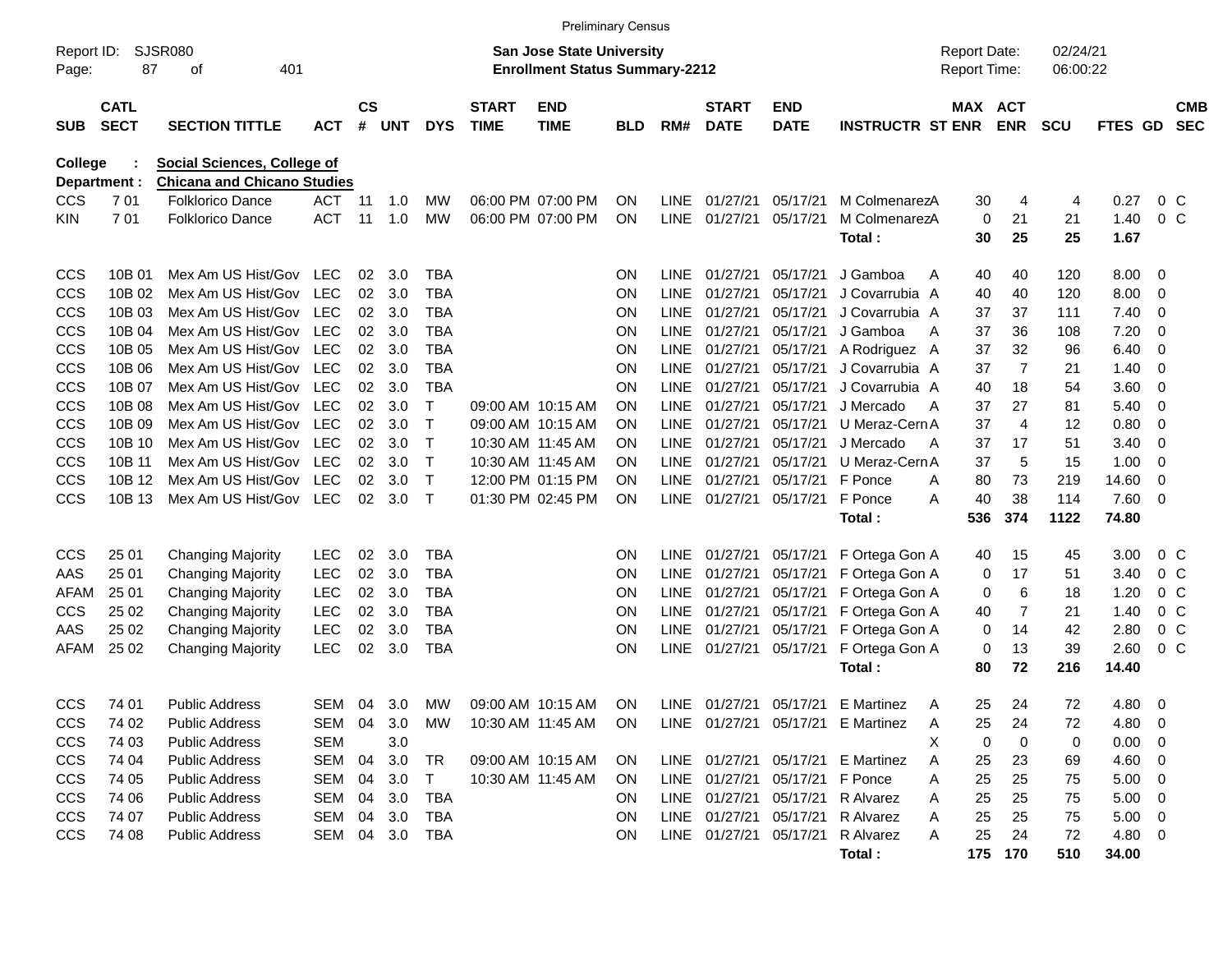|                                        |                            |                                                             |                                        |                    |                       |                             |                             | <b>Preliminary Census</b>                                          |                 |                            |                                       |                                  |                                                |                                            |                         |                      |                        |                                                   |                          |            |
|----------------------------------------|----------------------------|-------------------------------------------------------------|----------------------------------------|--------------------|-----------------------|-----------------------------|-----------------------------|--------------------------------------------------------------------|-----------------|----------------------------|---------------------------------------|----------------------------------|------------------------------------------------|--------------------------------------------|-------------------------|----------------------|------------------------|---------------------------------------------------|--------------------------|------------|
| Page:                                  | Report ID: SJSR080<br>88   | 401<br>оf                                                   |                                        |                    |                       |                             |                             | San Jose State University<br><b>Enrollment Status Summary-2212</b> |                 |                            |                                       |                                  |                                                | <b>Report Date:</b><br><b>Report Time:</b> |                         |                      | 02/24/21<br>06:00:22   |                                                   |                          |            |
| <b>SUB</b>                             | <b>CATL</b><br><b>SECT</b> | <b>SECTION TITTLE</b>                                       | <b>ACT</b>                             | $\mathsf{cs}$<br># | <b>UNT</b>            | <b>DYS</b>                  | <b>START</b><br><b>TIME</b> | <b>END</b><br><b>TIME</b>                                          | <b>BLD</b>      | RM#                        | <b>START</b><br><b>DATE</b>           | <b>END</b><br><b>DATE</b>        | <b>INSTRUCTR ST ENR</b>                        |                                            | MAX ACT                 | <b>ENR</b>           | <b>SCU</b>             | FTES GD SEC                                       |                          | <b>CMB</b> |
| <b>CCS</b>                             | 120 01                     | Pol Econ & Chic CommLEC                                     |                                        |                    | 3.0                   |                             |                             |                                                                    |                 |                            |                                       |                                  | Total:                                         | X                                          | 0<br>$\bf{0}$           | 0<br>$\bf{0}$        | 0<br>0                 | $0.00 \t 0$<br>0.00                               |                          |            |
| <b>CCS</b>                             | 125 01                     | Chicana/o Comm Stu LEC                                      |                                        |                    | 02 3.0 M              |                             |                             | 01:30 PM 02:45 PM                                                  | ON              | LINE                       | 01/27/21                              | 05/17/21                         | C West<br>Total:                               | Α                                          | 20<br>20                | 14<br>14             | 42<br>42               | $2.80 \ 0$<br>2.80                                |                          |            |
| <b>CCS</b><br><b>CCS</b>               | 127 01<br>127 02           | Chic Crim Just Syst<br>Chic Crim Just Syst                  | <b>LEC</b><br><b>LEC</b>               | 02                 | 3.0<br>3.0 TR         |                             |                             | 01:30 PM 02:45 PM                                                  | ON              |                            | LINE 01/27/21                         | 05/17/21                         | J Troncoso<br>Total:                           | Х<br>A                                     | $\mathbf 0$<br>30<br>30 | 0<br>25<br>25        | 0<br>75<br>75          | $0.00 \quad 0$<br>$5.00 \quad 0$<br>5.00          |                          |            |
| <b>CCS</b><br><b>CCS</b><br><b>CCS</b> | 130 01<br>130 02<br>130 03 | Chicna/o Amer Soc<br>Chicna/o Amer Soc<br>Chicna/o Amer Soc | <b>LEC</b><br><b>LEC</b><br><b>LEC</b> | 02<br>02<br>02     | 3.0<br>3.0<br>3.0     | <b>TR</b><br><b>TR</b><br>W |                             | 09:00 AM 10:15 AM<br>10:30 AM 11:45 AM<br>10:30 AM 11:45 AM        | ΟN<br>ΟN<br>ON  | <b>LINE</b><br><b>LINE</b> | 01/27/21<br>01/27/21<br>LINE 01/27/21 | 05/17/21<br>05/17/21<br>05/17/21 | J Troncoso<br>J Troncoso<br>S Azcona<br>Total: | A<br>A<br>A                                | 30<br>30<br>30<br>90    | 30<br>27<br>30<br>87 | 90<br>81<br>90<br>261  | $6.00 \quad 0$<br>5.40<br>$6.00 \quad 0$<br>17.40 | $\overline{\phantom{0}}$ |            |
| <b>CCS</b>                             | 144 01                     | Chicana/o Lit                                               | <b>LEC</b>                             | 01                 | $3.0$ T               |                             |                             | 10:30 AM 11:45 AM                                                  | ON              |                            | LINE 01/27/21                         | 05/17/21                         | M Cruz<br>Total:                               | A                                          | 30<br>30                | 20<br>20             | 60<br>60               | $4.00 \ 0$<br>4.00                                |                          |            |
| <b>CCS</b>                             | 14701                      | Music Mexican Amer LEC                                      |                                        |                    | 02 3.0                | R                           |                             | 12:00 PM 01:15 PM                                                  | ON              |                            | LINE 01/27/21                         | 05/17/21                         | Total:                                         | Α                                          | 25<br>25                | 25<br>25             | 75<br>75               | $5.00 \t 0$<br>5.00                               |                          |            |
| <b>CCS</b>                             | 150 01                     | Survey Res Methods SEM 04 3.0 T                             |                                        |                    |                       |                             |                             | 01:30 PM 02:45 PM                                                  | ON              |                            | LINE 01/27/21                         | 05/17/21                         | M Callahan<br>Total:                           | A                                          | 30<br>30                | 18<br>18             | 54<br>54               | 3.60 0<br>3.60                                    |                          |            |
| <b>CCS</b>                             | 152 01                     | Chicano Spanish                                             | <b>LEC</b>                             | 02                 | 3.0                   | W                           |                             | 09:00 AM 10:15 AM                                                  | ON              | LINE                       | 01/27/21                              | 05/17/21                         | Total:                                         | Α                                          | 25<br>25                | 17<br>17             | 51<br>51               | $3.40 \quad 0$<br>3.40                            |                          |            |
| <b>CCS</b><br><b>CCS</b>               | 160 01<br>160 02           | Gender and Sexuality LEC<br>Gender and Sexuality LEC        |                                        |                    | 02 3.0<br>02 3.0      | W<br>TBA                    |                             | 06:00 PM 08:45 PM                                                  | <b>ON</b><br>ON | LINE.<br><b>LINE</b>       | 01/27/21<br>01/27/21                  | 05/17/21<br>05/17/21             | <b>M</b> Martinez<br>R Alvarez<br>Total :      | A<br>А                                     | 35<br>80<br>115         | 36<br>80<br>116      | 108<br>240<br>348      | 7.25<br>16.00 0<br>23.25                          | $\overline{\phantom{0}}$ |            |
| <b>CCS</b><br><b>CCS</b>               | 175 01<br>175 02           | <b>Human Migrations</b><br><b>Human Migrations</b>          | <b>LEC</b><br><b>LEC</b>               |                    | 3.0<br>02 3.0 T       |                             |                             | 12:00 PM 01:15 PM ON                                               |                 |                            | LINE 01/27/21 05/17/21                |                                  | M Callahan<br>Total:                           | Х<br>A                                     | 0<br>25<br>25           | 0<br>12<br>12        | 0<br>36<br>36          | $0.00 \t 0$<br>$2.45$ 1<br>2.45                   |                          |            |
| <b>CCS</b><br><b>CCS</b>               | 180 01<br>180 02           | <b>Indiv Studies</b><br><b>Indiv Studies</b>                | SUP<br><b>SUP</b>                      |                    | 36 3.0<br>36  1.0  MW | TBA                         |                             | 07:00 PM 08:00 PM                                                  | <b>ON</b><br>ON |                            | LINE 01/27/21<br>LINE 01/27/21        | 05/17/21<br>05/17/21             | J Gomez<br>M ColmenarezA<br>Total:             | Α                                          | 30<br>30<br>60          | 0                    | 0<br>$\mathbf{1}$<br>1 | $0.00 \t 0$<br>$0.07$ 0<br>0.07                   |                          |            |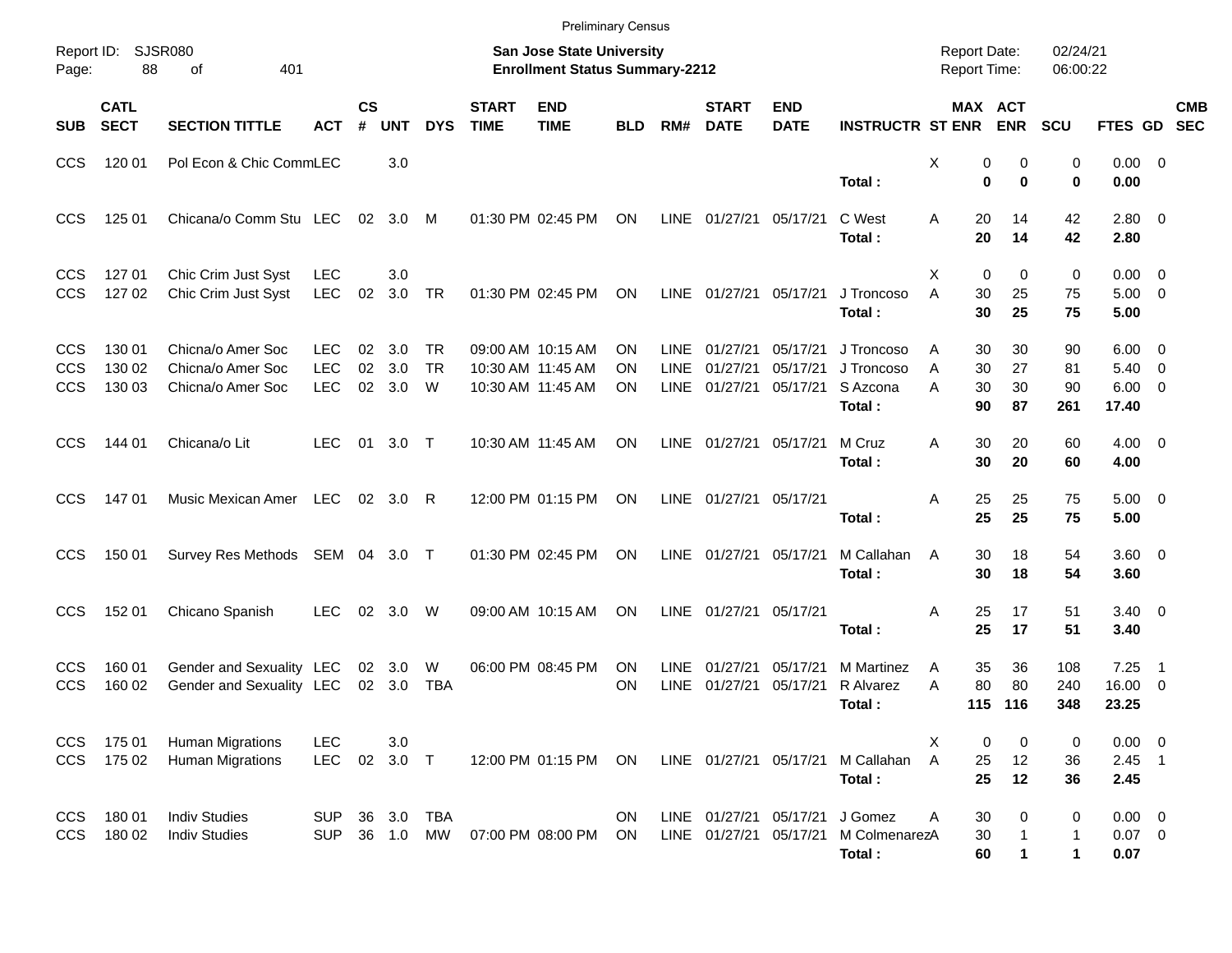|                     |                            |                                            |                   |                    |            |            |                             | <b>Preliminary Census</b>                                                 |                        |                            |                             |                                                  |                                |                                            |                              |                      |                           |                          |
|---------------------|----------------------------|--------------------------------------------|-------------------|--------------------|------------|------------|-----------------------------|---------------------------------------------------------------------------|------------------------|----------------------------|-----------------------------|--------------------------------------------------|--------------------------------|--------------------------------------------|------------------------------|----------------------|---------------------------|--------------------------|
| Report ID:<br>Page: | 89                         | <b>SJSR080</b><br>401<br>оf                |                   |                    |            |            |                             | <b>San Jose State University</b><br><b>Enrollment Status Summary-2212</b> |                        |                            |                             |                                                  |                                | <b>Report Date:</b><br><b>Report Time:</b> |                              | 02/24/21<br>06:00:22 |                           |                          |
| <b>SUB</b>          | <b>CATL</b><br><b>SECT</b> | <b>SECTION TITTLE</b>                      | <b>ACT</b>        | $\mathsf{cs}$<br># | <b>UNT</b> | <b>DYS</b> | <b>START</b><br><b>TIME</b> | <b>END</b><br><b>TIME</b>                                                 | <b>BLD</b>             | RM#                        | <b>START</b><br><b>DATE</b> | <b>END</b><br><b>DATE</b>                        | <b>INSTRUCTR ST ENR</b>        |                                            | <b>MAX ACT</b><br><b>ENR</b> | <b>SCU</b>           | <b>FTES GD</b>            | <b>CMB</b><br><b>SEC</b> |
| CCS                 | 18501<br>SOCS 185 01       | Teaching in Diverse<br>Teaching in Diverse | LEC<br><b>LEC</b> | 02<br>02           | 3.0<br>3.0 | M<br>M     |                             | 12:00 PM 01:15 PM<br>12:00 PM 01:15 PM                                    | <b>ON</b><br><b>ON</b> | <b>LINE</b><br><b>LINE</b> | 01/27/21<br>01/27/21        | 05/17/21<br>05/17/21                             | J Gamboa<br>J Gamboa<br>Total: | 30<br>A<br>A<br>30                         | 25<br>$\mathbf 0$<br>5<br>30 | 75<br>15<br>90       | 5.00<br>1.00<br>6.00      | $0\,$ C<br>$0\,$ C       |
| <b>CCS</b>          | 215 01                     | Chicanas/os & Educ                         | <b>SEM</b>        | 05                 | 3.0        | $\top$     |                             | 06:00 PM 08:45 PM                                                         | <b>ON</b>              | LINE                       | 01/27/21                    | 05/17/21                                         | M Burciaga<br>Total:           | 10<br>A<br>10                              | 11<br>11                     | 33<br>33             | 2.75 11<br>2.75           |                          |
| <b>CCS</b>          | 225 01                     | Am Inst & Ch Comm                          | SEM 06            |                    | 3.0 R      |            |                             | 06:00 PM 08:45 PM                                                         | <b>ON</b>              |                            | LINE 01/27/21               | 05/17/21                                         | J Troncoso<br>Total:           | A<br>10<br>10                              | $12 \overline{ }$<br>12      | 36<br>36             | 3.00 12<br>3.00           |                          |
| <b>CCS</b>          | 252 01                     | Comp Ethnic Studies SEM                    |                   | 05                 | 3.0        | W          |                             | 06:00 PM 08:45 PM                                                         | ON                     | <b>LINE</b>                | 01/27/21                    | 05/17/21                                         | J Gomez<br>Total:              | A<br>10<br>10                              | 11<br>11                     | 33<br>33             | 2.75 11<br>2.75           |                          |
| <b>CCS</b>          | 275 01                     | <b>Research Methods</b>                    | <b>SEM</b>        | 05                 | 3.0        | -S         |                             | 10:30 AM 03:00 PM                                                         | ON                     |                            | LINE 01/27/21               | 05/17/21                                         | J Curry-Rodr A<br>Total:       | 10<br>10                                   | 11<br>11                     | 33<br>33             | 2.75 11<br>2.75           |                          |
| CCS                 | 298 01                     | <b>Special Studies</b>                     | <b>SUP</b>        | 25                 | 3.0        | <b>TBA</b> |                             |                                                                           | <b>ON</b>              | <b>LINE</b>                | 01/27/21                    | 05/17/21                                         | S Azcona<br>Total:             | A<br>25<br>25                              | 4<br>4                       | 12<br>12             | 1.004<br>1.00             |                          |
| <b>CCS</b>          | 299 01                     | <b>MA Thesis</b>                           | <b>SUP</b>        | 25                 | 3.0        | <b>TBA</b> |                             |                                                                           | <b>ON</b>              | <b>LINE</b>                | 01/27/21                    | 05/17/21                                         | S Azcona<br>Total:             | A                                          | 5<br>0<br>5<br>0             | 0<br>$\bf{0}$        | $0.00 \t 0$<br>0.00       |                          |
|                     | Department :               | <b>Chicana and Chicano Studies</b>         |                   |                    |            |            |                             |                                                                           |                        |                            |                             | <b>Lower Division:</b><br><b>Upper Division:</b> | <b>Department Total:</b>       | 1371<br>821<br>480                         | 1055<br>641<br>365           | 3113<br>1873<br>1093 | 210.08<br>124.87<br>72.97 |                          |

**Graduate Division : 70 49 147 12.25**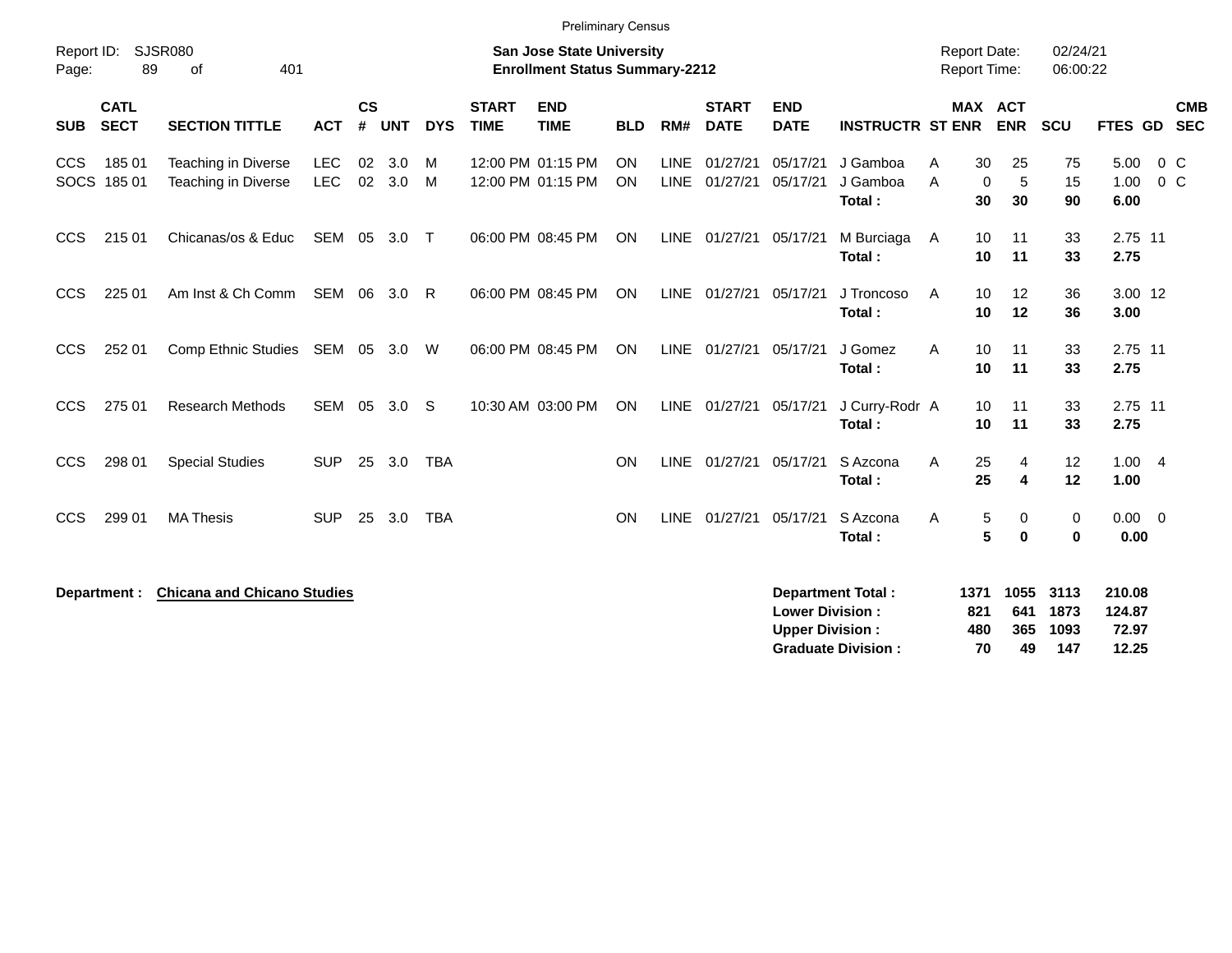|                     |                            |                                                                |                             |               |            |            |                             | <b>Preliminary Census</b>                                          |                 |                            |                             |                           |                                                        |                                            |                                        |                      |                             |     |                          |
|---------------------|----------------------------|----------------------------------------------------------------|-----------------------------|---------------|------------|------------|-----------------------------|--------------------------------------------------------------------|-----------------|----------------------------|-----------------------------|---------------------------|--------------------------------------------------------|--------------------------------------------|----------------------------------------|----------------------|-----------------------------|-----|--------------------------|
| Report ID:<br>Page: |                            | <b>SJSR080</b><br>90<br>401<br>of                              |                             |               |            |            |                             | San Jose State University<br><b>Enrollment Status Summary-2212</b> |                 |                            |                             |                           |                                                        | <b>Report Date:</b><br><b>Report Time:</b> |                                        | 02/24/21<br>06:00:22 |                             |     |                          |
| <b>SUB</b>          | <b>CATL</b><br><b>SECT</b> | <b>SECTION TITTLE</b>                                          | ACT                         | $\mathsf{cs}$ | # UNT      | <b>DYS</b> | <b>START</b><br><b>TIME</b> | <b>END</b><br><b>TIME</b>                                          | <b>BLD</b>      | RM#                        | <b>START</b><br><b>DATE</b> | <b>END</b><br><b>DATE</b> | <b>INSTRUCTR ST ENR ENR</b>                            |                                            | <b>MAX ACT</b>                         | <b>SCU</b>           | FTES GD                     |     | <b>CMB</b><br><b>SEC</b> |
| College             | Department :               | <b>Social Sciences, College of</b><br><b>Political Science</b> |                             |               |            |            |                             |                                                                    |                 |                            |                             |                           |                                                        |                                            |                                        |                      |                             |     |                          |
|                     | PADM 210 01                | Intro Pub Admin                                                | SEM 05                      |               | 3.0        | $\top$     |                             | 06:00 PM 08:45 PM                                                  | <b>ON</b>       | LINE                       | 01/27/21                    | 05/17/21                  | F Edwards<br>Total:                                    | 20<br>A<br>20                              | 16<br>16                               | 48<br>48             | 4.00 16<br>4.00             |     |                          |
|                     | PADM 212 01                | Admin Research                                                 | SEM 05                      |               | 3.0        | M          |                             | 06:00 PM 08:45 PM                                                  | ON              |                            | LINE 01/27/21 05/17/21      |                           | M Record<br>Total:                                     | A<br>20<br>20                              | 13<br>13                               | 39<br>39             | 3.25 13<br>3.25             |     |                          |
|                     | PADM 213 01                | Pol Analysis & Eval                                            | SEM 05 3.0                  |               |            | R          |                             | 06:00 PM 08:45 PM                                                  | ON              |                            | LINE 01/27/21               | 05/17/21                  | M Record<br>Total:                                     | 20<br>A<br>20                              | 20<br>20                               | 60<br>60             | 5.00 20<br>5.00             |     |                          |
|                     | PADM 214 01<br>URBP 214 01 | Intro to Public Mana<br>Intro to Public Mana                   | <b>SEM</b><br>SEM           | 05<br>05      | 3.0<br>3.0 | W<br>W     |                             | 06:00 PM 08:45 PM<br>06:00 PM 08:45 PM                             | ON<br><b>ON</b> | <b>LINE</b><br><b>LINE</b> | 01/27/21<br>01/27/21        | 05/17/21<br>05/17/21      | L Lira<br>L Lira<br>Total:                             | 20<br>A<br>A<br>20                         | 15<br>$\mathbf 0$<br>$\mathbf 1$<br>16 | 45<br>3<br>48        | 3.75 15 C<br>0.25<br>4.00   | 1 C |                          |
|                     | PADM 217 01                | Org Theory                                                     | SEM 05                      |               | 3.0        | $\top$     |                             | 06:00 PM 08:45 PM                                                  | <b>ON</b>       |                            | LINE 01/27/21               | 05/17/21                  | L Lira<br>Total:                                       | 20<br>Α<br>20                              | 20<br>20                               | 60<br>60             | 5.00 20<br>5.00             |     |                          |
|                     | PADM 218 01                | <b>Public Budgeting</b>                                        | SEM 05                      |               | 3.0        | M          |                             | 06:00 PM 08:45 PM                                                  | <b>ON</b>       |                            | LINE 01/27/21 05/17/21      |                           | F Keeley<br>Total:                                     | Α<br>20<br>20                              | 13<br>13                               | 39<br>39             | 3.25 13<br>3.25             |     |                          |
|                     | PADM 223 01                | Law & Pub Admin                                                | SEM 05                      |               | 3.0        | R          |                             | 06:00 PM 08:45 PM                                                  | <b>ON</b>       |                            | LINE 01/27/21               | 05/17/21                  | J Brent<br>Total:                                      | Α<br>20<br>20                              | 9<br>9                                 | 27<br>27             | $2.25$ 9<br>2.25            |     |                          |
|                     | PADM 281 01                | Pub Adm Internship                                             | <b>SUP</b>                  | 25            | 3.0        | R          |                             | 06:00 PM 08:45 PM                                                  | <b>ON</b>       | LINE                       | 01/27/21                    | 05/17/21                  | M Currin-Per A<br>Total:                               | 10<br>10                                   | 6<br>6                                 | 18<br>18             | 1.50 6<br>1.50              |     |                          |
|                     | PADM 295 01                | Topics Public Admn                                             | SEM                         | 05            | 3.0        | W          |                             | 06:00 PM 08:45 PM                                                  | <b>ON</b>       | LINE                       | 01/27/21                    | 05/17/21                  | E Ramones A<br>Total:                                  | 20<br>20                                   | 18<br>18                               | 54<br>54             | 4.50 18<br>4.50             |     |                          |
|                     | PADM 298 01<br>PADM 298 02 | <b>Special Problems</b><br><b>Special Problems</b>             | <b>SUP</b><br><b>SUP</b>    |               | 25 3.0 M   | 25 3.0 TBA |                             | 06:00 PM 08:45 PM                                                  | ON<br>ON.       |                            | LINE 01/27/21 05/17/21      |                           | LINE 01/27/21 05/17/21 F Edwards<br>M Record<br>Total: | 20<br>A<br>Α<br>25                         | 22<br>5<br>$\overline{c}$<br>24        | 66<br>6<br>72        | 5.50 22<br>$0.50$ 2<br>6.00 |     |                          |
|                     | POLS 201<br>POLS 202       | Intro Comp Pol<br>Intro Comp Pol                               | LEC 02 3.0<br>LEC 02 3.0 TR |               |            | TBA        |                             | 03:00 PM 04:15 PM                                                  | ON<br>ON        |                            | LINE 01/27/21 05/17/21      | LINE 01/27/21 05/17/21    | S Bejar Lope A<br>J Abrams<br>Total:                   | 40<br>40<br>A<br>80                        | 39<br>40<br>79                         | 117<br>120<br>237    | 7.80 0<br>8.00 0<br>15.80   |     |                          |
|                     | POLS 302                   | Intro Pol Thought                                              | LEC 03 3.0 MW               |               |            |            |                             | 10:00 AM 11:15 AM ON                                               |                 |                            |                             |                           | LINE 01/27/21 05/17/21 A Schendan A                    |                                            | 38<br>40                               | 114                  | 7.60 0                      |     |                          |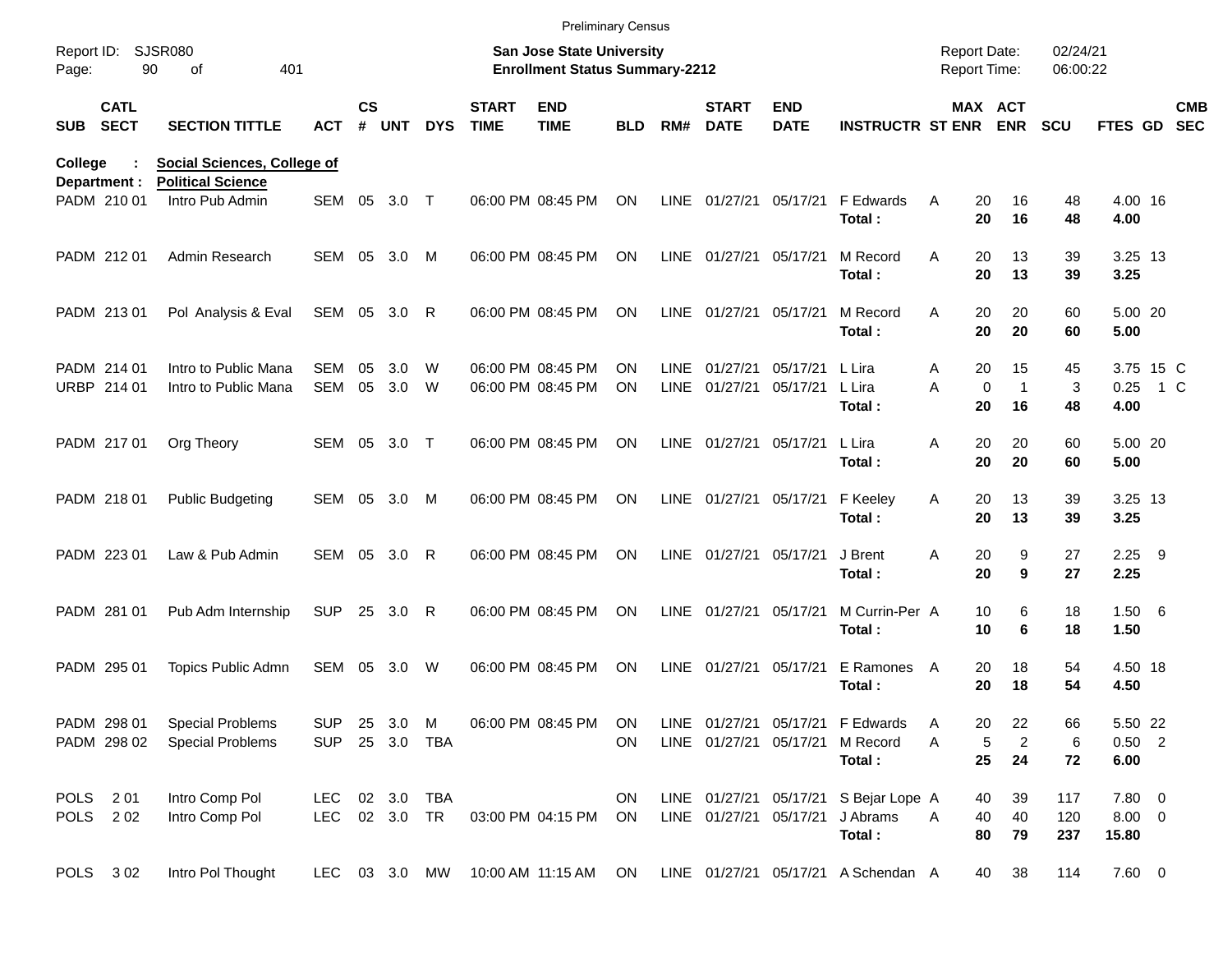|                                           |                            |                                                                            |                              |                    |                   |                          |                             | <b>Preliminary Census</b>                                                 |                                     |                                           |                                            |                                  |                                                       |             |                                            |                            |                              |                              |                         |                          |
|-------------------------------------------|----------------------------|----------------------------------------------------------------------------|------------------------------|--------------------|-------------------|--------------------------|-----------------------------|---------------------------------------------------------------------------|-------------------------------------|-------------------------------------------|--------------------------------------------|----------------------------------|-------------------------------------------------------|-------------|--------------------------------------------|----------------------------|------------------------------|------------------------------|-------------------------|--------------------------|
| Report ID:<br>Page:                       | SJSR080<br>91              | 401<br>οf                                                                  |                              |                    |                   |                          |                             | <b>San Jose State University</b><br><b>Enrollment Status Summary-2212</b> |                                     |                                           |                                            |                                  |                                                       |             | <b>Report Date:</b><br><b>Report Time:</b> |                            | 02/24/21<br>06:00:22         |                              |                         |                          |
| <b>SUB</b>                                | <b>CATL</b><br><b>SECT</b> | <b>SECTION TITTLE</b>                                                      | <b>ACT</b>                   | $\mathsf{cs}$<br># | <b>UNT</b>        | <b>DYS</b>               | <b>START</b><br><b>TIME</b> | <b>END</b><br><b>TIME</b>                                                 | <b>BLD</b>                          | RM#                                       | <b>START</b><br><b>DATE</b>                | <b>END</b><br><b>DATE</b>        | <b>INSTRUCTR ST ENR</b>                               |             | MAX ACT                                    | <b>ENR</b>                 | <b>SCU</b>                   | <b>FTES GD</b>               |                         | <b>CMB</b><br><b>SEC</b> |
| <b>POLS</b>                               | 399                        | Intro Pol Thought                                                          | <b>LEC</b>                   | 03                 | 3.0               | TBA                      |                             |                                                                           | <b>ON</b>                           |                                           | LINE 01/27/21                              | 05/17/21                         | L Quill<br>Total:                                     | A           | 40<br>80                                   | 40<br>78                   | 120<br>234                   | 8.00 0<br>15.60              |                         |                          |
| <b>POLS</b><br><b>POLS</b>                | 4 0 1<br>4 0 2             | Intro Intl Rel<br>Intro Intl Rel                                           | <b>LEC</b><br><b>LEC</b>     | 02<br>02           | 3.0<br>3.0        | TBA<br>R                 |                             | 09:00 AM 10:15 AM                                                         | <b>ON</b><br>ON                     |                                           | LINE 01/27/21<br>LINE 01/27/21             | 05/17/21<br>05/17/21             | S Pinnell<br>D Dudley<br>Total:                       | A<br>A      | 40<br>40<br>80                             | 39<br>28<br>67             | 117<br>84<br>201             | 7.80<br>$5.60$ 0<br>13.40    | - 0                     |                          |
| <b>POLS</b><br><b>POLS</b><br><b>POLS</b> | 15 01<br>15 02<br>15 03    | US & CA Government LEC<br>US & CA Government LEC<br>US & CA Government LEC |                              | 03<br>03<br>03     | 3.0<br>3.0<br>3.0 | TR<br>TBA<br><b>TBA</b>  |                             | 09:00 AM 10:15 AM                                                         | <b>ON</b><br><b>ON</b><br><b>ON</b> | <b>LINE</b>                               | LINE 01/27/21<br>01/27/21<br>LINE 01/27/21 | 05/17/21<br>05/17/21<br>05/17/21 | D Crane<br>J Abrams<br>A Schendan                     | A<br>A<br>A | 120<br>120<br>120                          | 126<br>119<br>120          | 378<br>357<br>360            | 25.20<br>23.80<br>24.00      | - 0<br>0<br>0           |                          |
| <b>POLS</b><br><b>POLS</b><br><b>POLS</b> | 15 04<br>15 05<br>15 06    | US & CA Government LEC<br>US & CA Government LEC<br>US & CA Government LEC |                              | 03<br>03<br>03     | 3.0<br>3.0<br>3.0 | R<br>TBA<br>МW           |                             | 10:30 AM 11:45 AM<br>04:30 PM 05:45 PM                                    | <b>ON</b><br><b>ON</b><br>ON.       | LINE<br><b>LINE</b>                       | 01/27/21<br>01/27/21<br>LINE 01/27/21      | 05/17/21<br>05/17/21<br>05/17/21 | R Ovetz<br>M Record<br>D Crane                        | A<br>A<br>A | 120<br>45<br>45                            | 119<br>44<br>51            | 357<br>132<br>153            | 23.80<br>8.80<br>10.20       | 0<br>0<br>0             |                          |
| <b>POLS</b><br><b>POLS</b><br><b>POLS</b> | 15 07<br>15 08<br>15 10    | US & CA Government LEC<br>US & CA Government LEC<br>US & CA Government LEC |                              | 03<br>03<br>03     | 3.0<br>3.0<br>3.0 | МW<br>TBA<br>TBA         |                             | 01:30 PM 02:45 PM                                                         | <b>ON</b><br><b>ON</b><br>ON        | <b>LINE</b><br><b>LINE</b>                | 01/27/21<br>01/27/21<br>LINE 01/27/21      | 05/17/21<br>05/17/21<br>05/17/21 | A Schendan<br>K Mitchell<br>K Mitchell                | A<br>A<br>A | 45<br>45<br>45                             | 45<br>45<br>44             | 135<br>135<br>132            | 9.00<br>9.00<br>8.80         | 0<br>0<br>0             |                          |
| <b>POLS</b><br><b>POLS</b><br><b>POLS</b> | 15 11<br>15 12<br>15 13    | US & CA Government LEC<br>US & CA Government LEC<br>US & CA Government LEC |                              | 03<br>03<br>03     | 3.0<br>3.0<br>3.0 | TBA<br>TBA<br><b>MW</b>  |                             | 10:30 AM 11:45 AM                                                         | ON<br><b>ON</b><br><b>ON</b>        | <b>LINE</b><br><b>LINE</b><br><b>LINE</b> | 01/27/21<br>01/27/21<br>01/27/21           | 05/17/21<br>05/17/21<br>05/17/21 | S Pinnell<br>A Schendan<br>M Ordonez AsA              | A<br>A      | 45<br>45<br>45                             | 46<br>45<br>44             | 138<br>135<br>132            | 9.20<br>9.00<br>8.80         | 0<br>0<br>0             |                          |
| <b>POLS</b><br><b>POLS</b><br><b>POLS</b> | 15 14<br>15 15<br>15 99    | US & CA Government LEC<br>US & CA Government LEC<br>US & CA Government LEC |                              | 03<br>03<br>03     | 3.0<br>3.0<br>3.0 | TBA<br>TBA<br><b>TBA</b> |                             |                                                                           | <b>ON</b><br>ON<br><b>ON</b>        | LINE<br><b>LINE</b>                       | 01/27/21<br>01/27/21<br>LINE 01/27/21      | 05/17/21<br>05/17/21<br>05/17/21 | R Ovetz<br>K Mitchell<br>J Abrams                     | A<br>Α<br>A | 45<br>45<br>45                             | 44<br>41<br>45             | 132<br>123<br>135            | 8.80<br>8.20<br>9.00         | 0<br>0<br>0             |                          |
| <b>POLS</b>                               |                            | 100M 01 Political Inquiry                                                  | <b>LEC</b>                   | 02                 | 4.0               | Τ                        |                             | 03:00 PM 04:15 PM                                                         | <b>ON</b>                           |                                           | LINE 01/27/21                              | 05/17/21                         | Total:<br>K Mitchell                                  | A           | 975<br>25                                  | 978<br>25                  | 2934<br>100                  | 195.60<br>6.67               | - 0                     |                          |
| <b>POLS</b><br><b>POLS</b>                |                            | 100M 02 Political Inquiry<br>100M 03 Political Inquiry                     | <b>LEC</b><br><b>LEC</b>     | 02<br>02           | 4.0<br>4.0        | TBA<br>MW                |                             | 12:00 PM 01:15 PM                                                         | <b>ON</b><br>ON                     | LINE                                      | 01/27/21<br>LINE 01/27/21                  | 05/17/21<br>05/17/21             | S Bejar Lope A<br>S Pinnell<br>Total:                 | A           | 25<br>25<br>75                             | 25<br>24<br>74             | 100<br>96<br>296             | 6.67<br>6.40<br>19.73        | $\overline{0}$<br>- 0   |                          |
|                                           |                            | POLS 100W 01 Writing Workshop<br>POLS 100W 02 Writing Workshop             | SEM 04 3.0<br>SEM 04 3.0 M   |                    |                   | <b>TBA</b>               |                             | 12:00 PM 01:15 PM ON LINE 01/27/21 05/17/21 S Benson                      | ON                                  |                                           |                                            | LINE 01/27/21 05/17/21 L Quill   | Total:                                                | A<br>A      | 25<br>50                                   | 25<br>25 24<br>49          | 75<br>$72\,$<br>147          | 5.00<br>4.80 0<br>9.80       | $\overline{\mathbf{0}}$ |                          |
|                                           | POLS 103 01<br>URBP 103 01 | <b>Local Politics</b><br><b>Local Politics</b>                             | LEC 02 4.0<br>LEC 02 4.0 TBA |                    |                   | TBA                      |                             |                                                                           | <b>ON</b><br>ON                     |                                           | LINE 01/27/21 05/17/21                     |                                  | K Yeager<br>LINE 01/27/21 05/17/21 K Yeager<br>Total: | A<br>A      | 35<br>$\mathbf 0$<br>35                    | 34<br>$\overline{1}$<br>35 | 136<br>$\overline{4}$<br>140 | 9.07 0 C<br>0.27 0 C<br>9.33 |                         |                          |
|                                           | POLS 105 01                | Congress                                                                   |                              |                    |                   |                          |                             | LEC 02 4.0 TR 12:00 PM 01:15 PM ON                                        |                                     |                                           | LINE 01/27/21 05/17/21                     |                                  | D Crane<br>Total:                                     | A           | 35<br>$35\phantom{a}$                      | 36<br>36                   | 144<br>144                   | $9.60 \quad 0$<br>9.60       |                         |                          |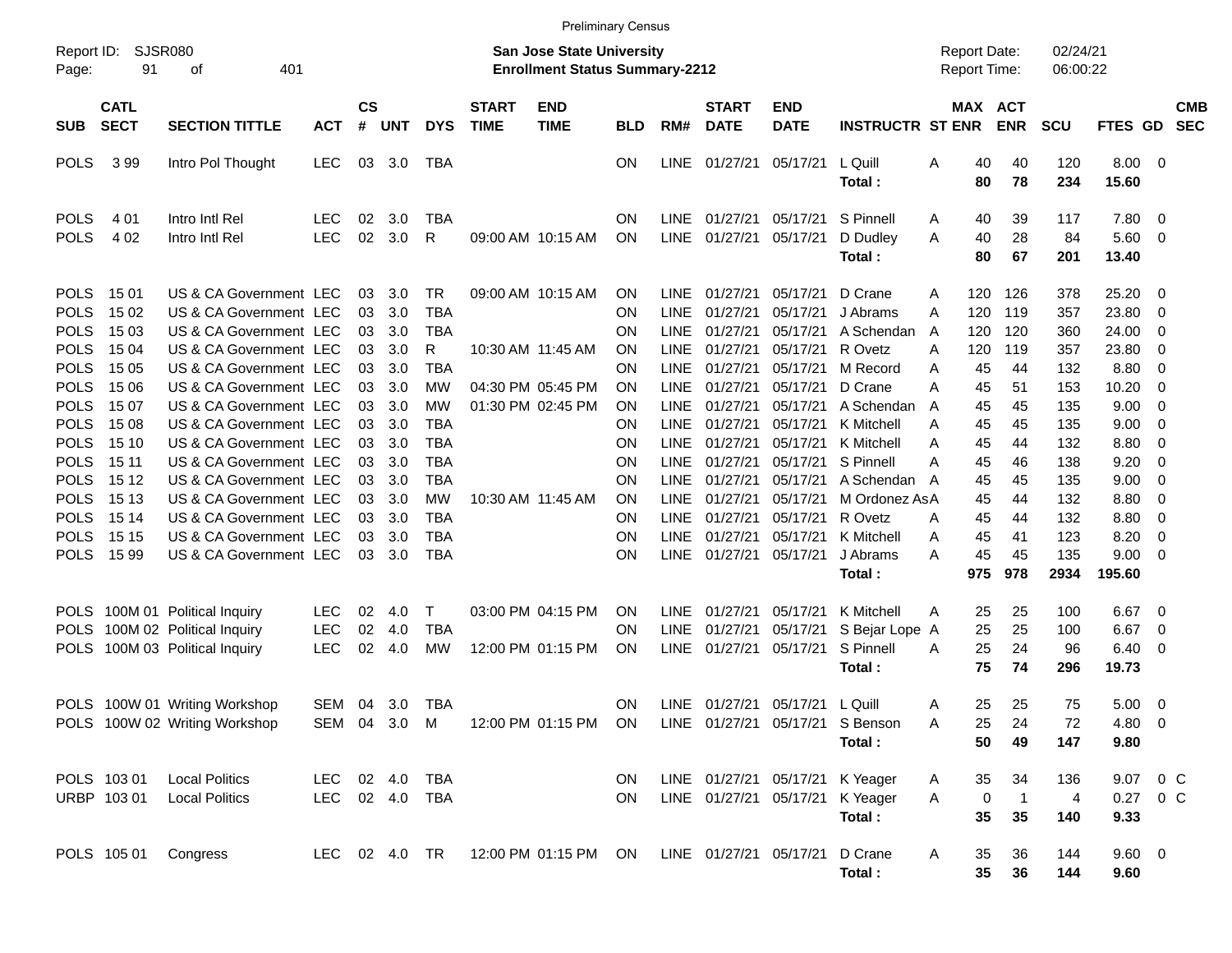|             |                            |                                                                 |                    |                |               |                          |                             | <b>Preliminary Census</b>                                                 |            |                            |                             |                                |                                                 |                                            |                                |                      |                                  |                  |            |
|-------------|----------------------------|-----------------------------------------------------------------|--------------------|----------------|---------------|--------------------------|-----------------------------|---------------------------------------------------------------------------|------------|----------------------------|-----------------------------|--------------------------------|-------------------------------------------------|--------------------------------------------|--------------------------------|----------------------|----------------------------------|------------------|------------|
| Page:       | Report ID: SJSR080<br>92   | 401<br>οf                                                       |                    |                |               |                          |                             | <b>San Jose State University</b><br><b>Enrollment Status Summary-2212</b> |            |                            |                             |                                |                                                 | <b>Report Date:</b><br><b>Report Time:</b> |                                | 02/24/21<br>06:00:22 |                                  |                  |            |
| SUB         | <b>CATL</b><br><b>SECT</b> | <b>SECTION TITTLE</b>                                           | <b>ACT</b>         | <b>CS</b><br># | <b>UNT</b>    | <b>DYS</b>               | <b>START</b><br><b>TIME</b> | <b>END</b><br><b>TIME</b>                                                 | <b>BLD</b> | RM#                        | <b>START</b><br><b>DATE</b> | <b>END</b><br><b>DATE</b>      | <b>INSTRUCTR ST ENR</b>                         |                                            | MAX ACT<br><b>ENR</b>          | <b>SCU</b>           | FTES GD SEC                      |                  | <b>CMB</b> |
|             | POLS 110 01                | Race and Politics                                               | <b>LEC</b>         | 02             | 4.0           | M                        |                             | 01:30 PM 02:45 PM                                                         | ON         | LINE                       | 01/27/21 05/17/21           |                                | S Benson<br>Total:                              | 35<br>A<br>35                              | 31<br>31                       | 124<br>124           | $8.27$ 0<br>8.27                 |                  |            |
|             | POLS 120 01                | U S Law and Society                                             | LEC                |                | 02 3.0        | TBA                      |                             |                                                                           | ΟN         | LINE                       | 01/27/21 05/17/21           |                                | S Benson<br>Total:                              | 40<br>A<br>40                              | 40<br>40                       | 120<br>120           | $8.00 \t 0$<br>8.00              |                  |            |
|             |                            | POLS 121A 01 Institutional Powers                               | <b>LEC</b>         |                | 02 4.0        | MW                       |                             | 10:30 AM 11:45 AM                                                         | <b>ON</b>  |                            | LINE 01/27/21 05/17/21      |                                | J Brent<br>Total:                               | 35<br>A<br>35                              | 34<br>34                       | 136<br>136           | $9.07$ 0<br>9.07                 |                  |            |
|             | POLS 130 01                | <b>Public Policy</b>                                            | <b>LEC</b>         |                | 02 4.0        | TR                       |                             | 07:30 AM 08:45 AM                                                         | ON         |                            | LINE 01/27/21 05/17/21      |                                | L Gerston<br>Total:                             | 35<br>A<br>35                              | 35<br>35                       | 140<br>140           | 9.3300<br>9.33                   |                  |            |
|             | POLS 141 01                | Post-Com Politics                                               | <b>LEC</b>         | 02             | 4.0           | <b>MW</b>                |                             | 03:00 PM 04:15 PM                                                         | ON         |                            | LINE 01/27/21 05/17/21      |                                | S Pinnell<br>Total:                             | 35<br>A<br>35                              | 32<br>32                       | 128<br>128           | 8.60 1<br>8.60                   |                  |            |
| ASIA        | POLS 145 01<br>145 01      | <b>Asian Politics</b><br><b>Asian Politics</b>                  | LEC.<br><b>LEC</b> | 02             | 4.0<br>02 4.0 | <b>TBA</b><br><b>TBA</b> |                             |                                                                           | ON<br>ON   | <b>LINE</b><br><b>LINE</b> | 01/27/21<br>01/27/21        | 05/17/21<br>05/17/21           | K Sasikumar A<br>K Sasikumar A<br>Total:        | 35<br>35                                   | 33<br>6<br>$\mathbf 0$<br>39   | 132<br>24<br>156     | 8.80<br>1.60<br>10.40            | $0\,C$<br>$0\,C$ |            |
|             | POLS 150 01<br>POLS 150 02 | War and Peace<br>War and Peace                                  | LEC.<br><b>LEC</b> | 02<br>02       | 3.0<br>3.0    | <b>TR</b><br><b>TR</b>   |                             | 09:00 AM 10:15 AM<br>01:30 PM 02:45 PM                                    | ON<br>ON   | <b>LINE</b><br><b>LINE</b> | 01/27/21<br>01/27/21        | 05/17/21<br>05/17/21           | J Abrams<br>H Yenigun<br>Total:                 | A<br>40<br>40<br>A<br>80                   | 40<br>38<br>78                 | 120<br>114<br>234    | $8.00 \t 0$<br>$7.60$ 0<br>15.60 |                  |            |
| <b>POLS</b> |                            | 152B 01 Model UN                                                | <b>LEC</b>         |                | 4.0           |                          |                             |                                                                           |            |                            |                             |                                | Total:                                          | X                                          | 0<br>0<br>$\bf{0}$<br>$\bf{0}$ | 0<br>$\bf{0}$        | $0.00 \t 0$<br>0.00              |                  |            |
|             | POLS 153 01                | European Union                                                  | <b>LEC</b>         | 02             | 4.0           | <b>TBA</b>               |                             |                                                                           | <b>ON</b>  | LINE                       | 01/27/21 05/17/21           |                                | D Dudley<br>Total:                              | 35<br>Α<br>35                              | 35<br>35                       | 140<br>140           | 9.3300<br>9.33                   |                  |            |
|             |                            | POLS 155 01 Wealth Of Nations                                   | LEC 02 4.0 TBA     |                |               |                          |                             |                                                                           | ON         |                            |                             |                                | LINE 01/27/21 05/17/21 S Bejar Lope A<br>Total: | 35<br>35                                   | 35<br>35                       | 140<br>140           | 9.3300<br>9.33                   |                  |            |
|             |                            | POLS 160B 01 Modern Pol Though LEC 03 3.0 TBA                   |                    |                |               |                          |                             |                                                                           | ON         |                            |                             | LINE 01/27/21 05/17/21 L Quill | Total:                                          | 35<br>Α<br>35                              | 34<br>34                       | 102<br>102           | 6.80 0<br>6.80                   |                  |            |
|             |                            | POLS 163 01 Amer Pol Thought LEC 03 3.0 MW 09:00 AM 10:15 AM ON |                    |                |               |                          |                             |                                                                           |            |                            | LINE 01/27/21 05/17/21      |                                | K Peter<br>Total:                               | A<br>35<br>35 <sub>5</sub>                 | 35<br>35                       | 105<br>105           | $7.00 \t 0$<br>7.00              |                  |            |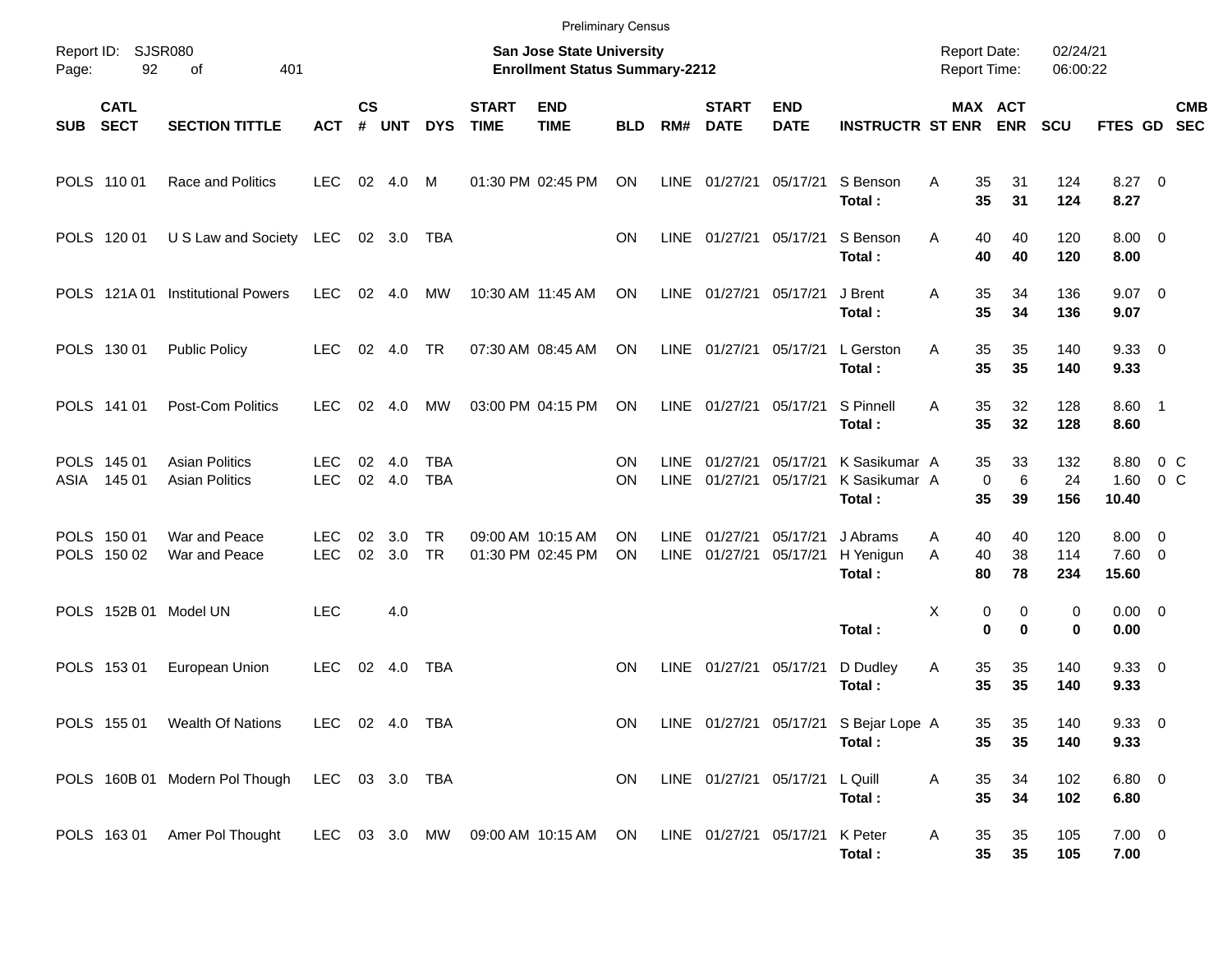|                                                                                        |                                                                                                                              |                                                      |                      |                          |                                   |                                        | <b>Preliminary Census</b>                                                 |                             |                                                          |                                              |                                              |                                                                             |                                            |                                               |                                   |                                       |                                                              |                          |
|----------------------------------------------------------------------------------------|------------------------------------------------------------------------------------------------------------------------------|------------------------------------------------------|----------------------|--------------------------|-----------------------------------|----------------------------------------|---------------------------------------------------------------------------|-----------------------------|----------------------------------------------------------|----------------------------------------------|----------------------------------------------|-----------------------------------------------------------------------------|--------------------------------------------|-----------------------------------------------|-----------------------------------|---------------------------------------|--------------------------------------------------------------|--------------------------|
| Report ID:<br>Page:<br>93                                                              | SJSR080<br>401<br>оf                                                                                                         |                                                      |                      |                          |                                   |                                        | <b>San Jose State University</b><br><b>Enrollment Status Summary-2212</b> |                             |                                                          |                                              |                                              |                                                                             | <b>Report Date:</b><br><b>Report Time:</b> |                                               | 02/24/21<br>06:00:22              |                                       |                                                              |                          |
| <b>CATL</b><br><b>SECT</b><br><b>SUB</b>                                               | <b>SECTION TITTLE</b>                                                                                                        | АСТ                                                  | <b>CS</b><br>#       | <b>UNT</b>               | <b>DYS</b>                        | <b>START</b><br><b>TIME</b>            | <b>END</b><br><b>TIME</b>                                                 | <b>BLD</b>                  | RM#                                                      | <b>START</b><br><b>DATE</b>                  | <b>END</b><br><b>DATE</b>                    | <b>INSTRUCTR ST ENR</b>                                                     | MAX ACT                                    | <b>ENR</b>                                    | <b>SCU</b>                        | FTES GD                               |                                                              | <b>CMB</b><br><b>SEC</b> |
|                                                                                        | POLS 170V 01 Amer Pol Global<br>POLS 170V 02 Amer Pol Global<br>POLS 170V 03 Amer Pol Global<br>POLS 170V 04 Amer Pol Global | <b>SEM</b><br><b>SEM</b><br><b>SEM</b><br><b>SEM</b> | 03<br>03<br>03<br>03 | 3.0<br>3.0<br>3.0<br>3.0 | м<br>м<br><b>TR</b><br><b>TBA</b> | 01:30 PM 02:45 PM                      | 03:00 PM 04:15 PM<br>10:30 AM 11:45 AM                                    | <b>ON</b><br>ON<br>ON<br>ON | <b>LINE</b><br><b>LINE</b><br><b>LINE</b><br><b>LINE</b> | 01/27/21<br>01/27/21<br>01/27/21<br>01/27/21 | 05/17/21<br>05/17/21<br>05/17/21<br>05/17/21 | M Ordonez AsA<br>M Ordonez AsA<br>H Yenigun<br>A<br>M Ordonez AsA<br>Total: | 35<br>35<br>35<br>35<br>140                | 35<br>35<br>41<br>34<br>145                   | 105<br>105<br>123<br>102<br>435   | 7.00<br>7.00<br>8.20<br>6.80<br>29.00 | $\overline{\mathbf{0}}$<br>- 0<br>0<br>$\overline{0}$        |                          |
| POLS 181 01                                                                            | Internships                                                                                                                  | SEM                                                  | 05                   | 4.0                      | $\top$                            | 06:00 PM 08:45 PM                      |                                                                           | ON                          | <b>LINE</b>                                              | 01/27/21 05/17/21                            |                                              | M Currin-Per A<br>Total:                                                    | 15<br>15                                   | $\overline{7}$<br>$\overline{7}$              | 28<br>28                          | 1.87<br>1.87                          | $\overline{\phantom{0}}$                                     |                          |
|                                                                                        | POLS 181C 01 Internship Capstone                                                                                             | SEM                                                  | 05                   | 4.0                      | $\top$                            |                                        | 06:00 PM 08:45 PM                                                         | ON                          |                                                          | LINE 01/27/21                                | 05/17/21                                     | M Currin-Per A<br>Total:                                                    | 5<br>5                                     | 3<br>3                                        | 12<br>12                          | 0.80 0<br>0.80                        |                                                              |                          |
| POLS 184 01<br>POLS 184 02<br>POLS 184 03                                              | <b>Directed Reading</b><br><b>Directed Reading</b><br><b>Directed Reading</b>                                                | SUP<br><b>SUP</b><br><b>SUP</b>                      | 36<br>36             | 2.0<br>1.0<br>3.0        | <b>TBA</b><br><b>TBA</b>          |                                        |                                                                           | ON<br>ON                    | <b>LINE</b><br><b>LINE</b>                               | 01/27/21<br>01/27/21                         | 05/17/21<br>05/17/21                         | L Lira<br>A<br>K Sasikumar A<br>Total:                                      | Χ<br>0<br>5<br>5<br>10                     | $\Omega$<br>1<br>$\mathbf{1}$<br>$\mathbf{2}$ | 0<br>1<br>3<br>4                  | 0.00<br>0.07<br>0.20<br>0.27          | $\overline{0}$<br>$\overline{\phantom{0}}$<br>$\overline{0}$ |                          |
| POLS 190 01<br>POLS 190 02<br>POLS 190 03                                              | Senior Seminar<br>Senior Seminar<br>Senior Seminar                                                                           | <b>SEM</b><br><b>SEM</b><br><b>SEM</b>               | 05<br>05<br>05       | 4.0<br>4.0<br>4.0        | MW<br>м<br><b>TR</b>              | 01:30 PM 02:45 PM<br>09:00 AM 10:15 AM | 10:30 AM 11:45 AM                                                         | ON<br>ON<br><b>ON</b>       | <b>LINE</b><br><b>LINE</b><br><b>LINE</b>                | 01/27/21<br>01/27/21<br>01/27/21             | 05/17/21<br>05/17/21<br>05/17/21             | J Brent<br>S Benson<br>A<br>L Gerston<br>Total:                             | Α<br>15<br>A<br>15<br>15<br>45             | 15<br>16<br>15<br>46                          | 60<br>64<br>60<br>184             | 4.00<br>4.27<br>4.00<br>12.27         | $\overline{0}$<br>$\overline{0}$<br>$\overline{0}$           |                          |
| POLS 190H 01 Honors Thesis<br>POLS 190H 02 Honors Thesis<br>POLS 190H 03 Honors Thesis |                                                                                                                              | <b>SUP</b><br><b>SUP</b><br><b>SUP</b>               | 25<br>25<br>25       | 1.0<br>1.0<br>1.0        | <b>TBA</b><br>м<br><b>TBA</b>     |                                        | 09:00 AM 10:15 AM                                                         | ON<br><b>ON</b><br>ON       | <b>LINE</b><br><b>LINE</b><br><b>LINE</b>                | 01/27/21<br>01/27/21<br>01/27/21             | 05/17/21<br>05/17/21<br>05/17/21             | J Brent<br>Α<br>S Benson<br>L Gerston<br>Total:                             | 5<br>5<br>A<br>5<br>A<br>15                | 0<br>$\Omega$<br>0<br>$\bf{0}$                | 0<br>0<br>$\mathbf 0$<br>$\bf{0}$ | $0.00 \t 0$<br>0.00<br>0.00<br>0.00   | $\overline{0}$<br>$\mathbf 0$                                |                          |
| POLS 199 01<br>POLS 199 02                                                             | <b>Cur Pol Issues</b><br><b>Cur Pol Issues</b>                                                                               | LEC<br><b>LEC</b>                                    | 02                   | 3.0<br>3.0               | <b>TR</b>                         | 01:30 PM 02:45 PM                      |                                                                           | ON                          | <b>LINE</b>                                              | 01/27/21                                     | 05/17/21                                     | R Ovetz<br>Α<br>X<br>Total:                                                 | 35<br>$\mathbf 0$<br>35                    | 12<br>$\mathbf 0$<br>12                       | 12<br>$\mathbf 0$<br>$12 \,$      | 2.40<br>0.00<br>2.40                  | $\overline{\mathbf{0}}$<br>$\overline{\phantom{0}}$          |                          |
| Department :                                                                           | <b>Political Science</b>                                                                                                     |                                                      |                      |                          |                                   |                                        |                                                                           |                             |                                                          |                                              |                                              | Department Total:                                                           |                                            | 2305 2194 6998                                |                                   | 475.95                                |                                                              |                          |

| <b>Department Total:</b>  |     | 2305 2194 6998 |          | 475.95 |
|---------------------------|-----|----------------|----------|--------|
| <b>Lower Division :</b>   |     | 1215 1202 3606 |          | 240.40 |
| Upper Division:           | 895 |                | 837 2927 | 196.80 |
| <b>Graduate Division:</b> | 195 | 155            | 465      | 38.75  |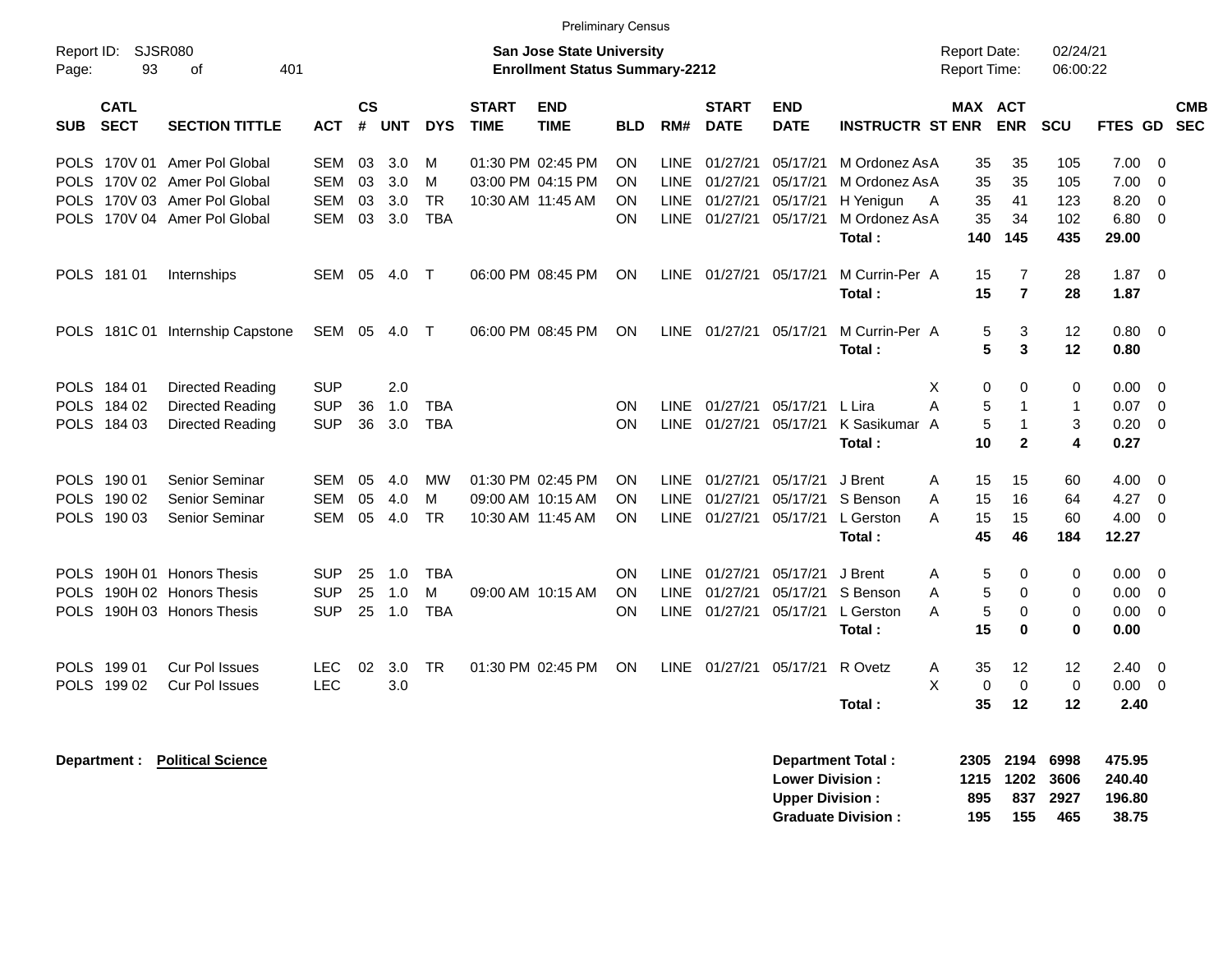|                |             |                                    |            |           |        |            |              | <b>Preliminary Census</b>             |            |             |               |                                 |                                     |   |                     |            |            |         |                          |            |
|----------------|-------------|------------------------------------|------------|-----------|--------|------------|--------------|---------------------------------------|------------|-------------|---------------|---------------------------------|-------------------------------------|---|---------------------|------------|------------|---------|--------------------------|------------|
| Report ID:     |             | SJSR080                            |            |           |        |            |              | <b>San Jose State University</b>      |            |             |               |                                 |                                     |   | <b>Report Date:</b> |            | 02/24/21   |         |                          |            |
| Page:          | 94          | οf<br>401                          |            |           |        |            |              | <b>Enrollment Status Summary-2212</b> |            |             |               |                                 |                                     |   | <b>Report Time:</b> |            | 06:00:22   |         |                          |            |
|                | <b>CATL</b> |                                    |            | <b>CS</b> |        |            | <b>START</b> | <b>END</b>                            |            |             | <b>START</b>  | <b>END</b>                      |                                     |   | MAX ACT             |            |            |         |                          | <b>CMB</b> |
| <b>SUB</b>     | <b>SECT</b> | <b>SECTION TITTLE</b>              | <b>ACT</b> |           | # UNT  | <b>DYS</b> | <b>TIME</b>  | <b>TIME</b>                           | <b>BLD</b> | RM#         | <b>DATE</b>   | <b>DATE</b>                     | <b>INSTRUCTR ST ENR</b>             |   |                     | <b>ENR</b> | <b>SCU</b> | FTES GD |                          | <b>SEC</b> |
| <b>College</b> |             | <b>Social Sciences, College of</b> |            |           |        |            |              |                                       |            |             |               |                                 |                                     |   |                     |            |            |         |                          |            |
| Department :   |             | <b>Psychology</b>                  |            |           |        |            |              |                                       |            |             |               |                                 |                                     |   |                     |            |            |         |                          |            |
| <b>PSYC</b>    | 1 0 1       | Introductory Psychol               | <b>LEC</b> | $02\,$    | 3.0    | МW         |              | 10:30 AM 11:45 AM                     | <b>ON</b>  | LINE        | 01/27/21      | 05/17/21                        | S Macramalla A                      |   | 40                  | 42         | 126        | 8.40    | - 0                      |            |
| <b>PSYC</b>    | 1 0 2       | Introductory Psychol               | <b>LEC</b> | $02\,$    | 3.0    | <b>MW</b>  |              | 04:30 PM 05:45 PM                     | ON         | LINE.       | 01/27/21      | 05/17/21                        | S Macramalla A                      |   | 40                  | 40         | 120        | 8.00    | - 0                      |            |
| <b>PSYC</b>    | 1 0 3       | Introductory Psychol               | <b>LEC</b> | 02        | 3.0    | <b>TBA</b> |              |                                       | ON         | LINE        | 01/27/21      | 05/17/21                        | R Schulte-Mi A                      |   | 40                  | 40         | 120        | 8.00    | - 0                      |            |
| <b>PSYC</b>    | 1 04        | Introductory Psychol               | <b>LEC</b> | 02        | 3.0    | TBA        |              |                                       | ΟN         | LINE        | 01/27/21      | 05/17/21                        | R Schulte-Mi A                      |   | 40                  | 40         | 120        | 8.00    | 0                        |            |
| <b>PSYC</b>    | 1 0 5       | Introductory Psychol               | <b>LEC</b> | 02        | 3.0    | TBA        |              |                                       | ΟN         | <b>LINE</b> | 01/27/21      | 05/17/21                        | S Snycerski A                       |   | 40                  | 37         | 111        | 7.40    | 0                        |            |
| <b>PSYC</b>    | 1 0 6       | Introductory Psychol               | <b>LEC</b> | 02        | 3.0    | TR         |              | 09:00 AM 10:15 AM                     | ΟN         | LINE        | 01/27/21      | 05/17/21                        | S Del Chiaro A                      |   | 40                  | 41         | 123        | 8.20    | 0                        |            |
| <b>PSYC</b>    | 1 0 7       | Introductory Psychol               | <b>LEC</b> | 02        | 3.0    | TR.        |              | 01:30 PM 02:45 PM                     | ΟN         | LINE        | 01/27/21      | 05/17/21                        | <b>G</b> Feist                      | A | 120                 | 118        | 354        | 23.60   | 0                        |            |
| <b>PSYC</b>    | 1 0 8       | Introductory Psychol               | <b>LEC</b> | 02        | 3.0    | <b>TR</b>  |              | 12:00 PM 01:15 PM                     | 0N         |             | LINE 01/27/21 | 05/17/21                        | C Feria                             | A | 40                  | 40         | 120        | 8.00    | - 0                      |            |
|                |             |                                    |            |           |        |            |              |                                       |            |             |               |                                 | Total:                              |   | 400                 | 398        | 1194       | 79.60   |                          |            |
| <b>PSYC</b>    | 1801        | Intro to Res Meth                  | LEC.       | 02        | 3.0    | МW         |              | 10:30 AM 11:45 AM                     | <b>ON</b>  | LINE        | 01/27/21      | 05/17/21                        | N Rattan                            | A | 30                  | 37         | 111        | 7.40    | - 0                      |            |
| <b>PSYC</b>    | 18 02       | Intro to Res Meth                  | <b>LEC</b> | 02        | 3.0    | МW         |              | 04:30 PM 05:45 PM                     | ON         | <b>LINE</b> | 01/27/21      |                                 | 05/17/21 N Rattan                   | A | 30                  | 30         | 90         | 6.00    | - 0                      |            |
| <b>PSYC</b>    | 18 03       | Intro to Res Meth                  | <b>LEC</b> |           | 3.0    |            |              |                                       |            |             |               |                                 |                                     | Χ | 0                   | 0          | 0          | 0.00    | - 0                      |            |
| <b>PSYC</b>    | 18 04       | Intro to Res Meth                  | <b>LEC</b> | 02        | 3.0    | R          |              | 09:00 AM 10:15 AM                     | <b>ON</b>  |             |               | LINE 01/27/21 05/17/21 C Tzeng  |                                     | Α | 30                  | 31         | 93         | 6.20    | - 0                      |            |
| <b>PSYC</b>    | 18 05       | Intro to Res Meth                  | <b>LEC</b> | 02        | 3.0    | <b>MW</b>  |              | 01:30 PM 02:45 PM                     | <b>ON</b>  |             | LINE 01/27/21 | 05/17/21                        | S Trafalis                          | A | 30                  | 29         | 87         | 5.80    | - 0                      |            |
|                |             |                                    |            |           |        |            |              |                                       |            |             |               |                                 | Total:                              |   | 120                 | 127        | 381        | 25.40   |                          |            |
| <b>PSYC</b>    | 30 01       | Intro Psychbiology                 | <b>LEC</b> | 02        | 3.0    | МW         |              | 09:00 AM 10:15 AM                     | <b>ON</b>  | LINE        | 01/27/21      | 05/17/21                        | A Evans                             | A | 40                  | 51         | 153        | 10.20   | - 0                      |            |
| <b>PSYC</b>    | 30 02       | Intro Psychbiology                 | <b>LEC</b> | 02        | 3.0    | TR         |              | 10:30 AM 11:45 AM                     | ΟN         |             | LINE 01/27/21 | 05/17/21                        | C Chancellor A                      |   | 120                 | 118        | 354        | 23.60   | - 0                      |            |
|                |             |                                    |            |           |        |            |              |                                       |            |             |               |                                 | Total:                              |   | 160                 | 169        | 507        | 33.80   |                          |            |
|                |             | PSYC 100W 01 Writing Workshop      | SEM        | 04        | 3.0    | м          |              | 06:00 PM 08:45 PM                     | <b>ON</b>  | LINE        | 01/27/21      | 05/17/21                        | J Froelich                          | A | 24                  | 27         | 81         | 5.40    | - 0                      |            |
| <b>PSYC</b>    |             | 100W 02 Writing Workshop           | SEM        | 04        | 3.0    | м          |              | 09:00 AM 10:15 AM                     | <b>ON</b>  | <b>LINE</b> | 01/27/21      | 05/17/21                        | K Jeffery                           | A | 24                  | 25         | 75         | 5.00    | - 0                      |            |
| <b>PSYC</b>    |             | 100W 03 Writing Workshop           | SEM        | 04        | 3.0    | м          |              | 10:30 AM 11:45 AM                     | <b>ON</b>  | <b>LINE</b> | 01/27/21      | 05/17/21                        | K Jeffery                           | A | 24                  | 28         | 84         | 5.60    | - 0                      |            |
| <b>PSYC</b>    |             | 100W 04 Writing Workshop           | SEM        | 04        | 3.0    | T          |              | 06:00 PM 08:45 PM                     | <b>ON</b>  | <b>LINE</b> | 01/27/21      | 05/17/21                        | L Cabral                            | A | 25                  | 19         | 57         | 3.80    | 0                        |            |
| <b>PSYC</b>    |             | 100W 05 Writing Workshop           | SEM        | 04        | 3.0    | <b>TBA</b> |              |                                       | ON         | <b>LINE</b> | 01/27/21      | 05/17/21                        | A Lewis                             | A | 24                  | 24         | 72         | 4.80    | 0                        |            |
| <b>PSYC</b>    |             | 100W 06 Writing Workshop           | SEM        | 04        | 3.0    | <b>TBA</b> |              |                                       | ON         | <b>LINE</b> | 01/27/21      | 05/17/21                        | A Lewis                             | A | 24                  | 23         | 69         | 4.60    | 0                        |            |
|                |             | PSYC 100W 07 Writing Workshop      | SEM        |           | 3.0    |            |              |                                       |            |             |               |                                 |                                     | X | $\Omega$            | $\Omega$   | 0          | 0.00    | - 0                      |            |
|                |             | PSYC 100W 08 Writing Workshop      | SEM        | 04        | 3.0    | TR         |              | 09:00 AM 10:15 AM                     | <b>ON</b>  |             |               | LINE 01/27/21 05/17/21 L Cabral |                                     | A | 24                  | 17         | 51         | 3.40    | $\mathbf 0$              |            |
|                |             | PSYC 100W 09 Writing Workshop      | SEM        | 04        | 3.0    | T          |              | 10:30 AM 11:45 AM                     | <b>ON</b>  |             |               | LINE 01/27/21 05/17/21 S Branca |                                     | A | 24                  | 24         | 72         | 4.80    | - 0                      |            |
|                |             | PSYC 100W 10 Writing Workshop      | SEM        |           | 04 3.0 | TR         |              | 10:30 AM 11:45 AM                     | ON.        |             |               | LINE 01/27/21 05/17/21 L Cabral |                                     | A | 24                  | 21         | 63         | 4.20    | - 0                      |            |
|                |             | PSYC 100W 11 Writing Workshop      | SEM        |           | 04 3.0 | W          |              | 06:00 PM 08:45 PM                     | <b>ON</b>  |             |               |                                 | LINE 01/27/21 05/17/21 J Froelich   | A | 24                  | 24         | 72         | 4.80    | $\overline{\phantom{0}}$ |            |
|                |             | PSYC 100W 12 Writing Workshop      | SEM        |           | 04 3.0 | TBA        |              |                                       | <b>ON</b>  |             |               |                                 | LINE 01/27/21 05/17/21 L Huntsman A |   | 24                  | 23         | 69         | 4.60    | - 0                      |            |
|                |             | PSYC 100W 13 Writing Workshop      | SEM        |           | 04 3.0 | TBA        |              |                                       | ON         |             |               |                                 | LINE 01/27/21 05/17/21 L Huntsman A |   | 24                  | 22         | 66         | 4.40    | $\overline{\mathbf{0}}$  |            |
|                |             | PSYC 100W 14 Writing Workshop      | SEM        | 04        | 3.0    | TBA        |              |                                       | ON         |             |               |                                 | LINE 01/27/21 05/17/21 L Huntsman   | A | 24                  | 17         | 51         | 3.40    | $\overline{\mathbf{0}}$  |            |
|                |             | PSYC 100W 15 Writing Workshop      | <b>SEM</b> |           | 3.0    |            |              |                                       |            |             |               |                                 |                                     | Χ | 0                   | 0          | 0          | 0.00 0  |                          |            |
|                |             |                                    |            |           |        |            |              |                                       |            |             |               |                                 | Total:                              |   |                     | 313 294    | 882        | 58.80   |                          |            |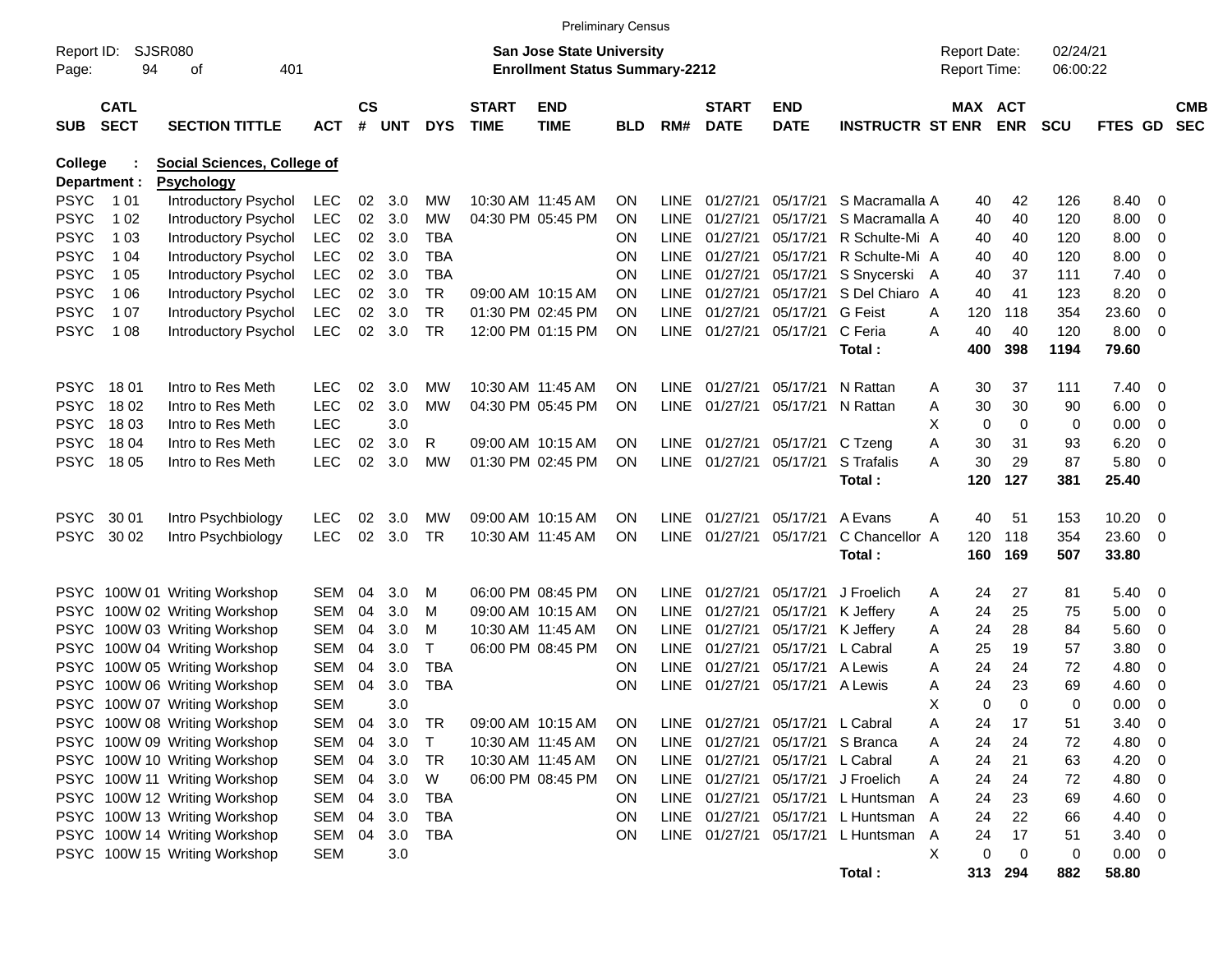|                     |                            |                             |            |                |            |              |                             | <b>Preliminary Census</b>                                          |            |             |                             |                           |                         |                                     |                       |                      |                |                         |                          |
|---------------------|----------------------------|-----------------------------|------------|----------------|------------|--------------|-----------------------------|--------------------------------------------------------------------|------------|-------------|-----------------------------|---------------------------|-------------------------|-------------------------------------|-----------------------|----------------------|----------------|-------------------------|--------------------------|
| Report ID:<br>Page: | 95                         | <b>SJSR080</b><br>401<br>оf |            |                |            |              |                             | San Jose State University<br><b>Enrollment Status Summary-2212</b> |            |             |                             |                           |                         | <b>Report Date:</b><br>Report Time: |                       | 02/24/21<br>06:00:22 |                |                         |                          |
| <b>SUB</b>          | <b>CATL</b><br><b>SECT</b> | <b>SECTION TITTLE</b>       | <b>ACT</b> | <b>CS</b><br># | <b>UNT</b> | <b>DYS</b>   | <b>START</b><br><b>TIME</b> | <b>END</b><br><b>TIME</b>                                          | <b>BLD</b> | RM#         | <b>START</b><br><b>DATE</b> | <b>END</b><br><b>DATE</b> | <b>INSTRUCTR ST ENR</b> |                                     | MAX ACT<br><b>ENR</b> | <b>SCU</b>           | <b>FTES GD</b> |                         | <b>CMB</b><br><b>SEC</b> |
|                     | PSYC 102 01                | Psyc of Childhood           | <b>LEC</b> | 01             | 3.0        | <b>TBA</b>   |                             |                                                                    | <b>ON</b>  | LINE        | 01/27/21                    | 05/17/21                  | R Schulte-Mi A          | 40                                  | 42                    | 126                  | 8.40           | - 0                     |                          |
|                     | PSYC 102 02                | Psyc of Childhood           | <b>LEC</b> | 01             | 3.0        | MW           |                             | 09:00 AM 10:15 AM                                                  | <b>ON</b>  | LINE        | 01/27/21                    | 05/17/21                  | M Alvarez               | 40<br>Α                             | 39                    | 117                  | 7.80           | 0                       |                          |
|                     | PSYC 102 03                | Psyc of Childhood           | <b>LEC</b> | 01             | 3.0        | MW           |                             | 12:00 PM 01:15 PM                                                  | ΟN         | LINE        | 01/27/21                    | 05/17/21                  | M Alvarez               | 40<br>Α                             | 40                    | 120                  | 8.00           | 0                       |                          |
|                     | PSYC 102 04                | Psyc of Childhood           | <b>LEC</b> | 01             | 3.0        | R            |                             | 01:30 PM 02:45 PM                                                  | ΟN         | <b>LINE</b> | 01/27/21                    | 05/17/21                  | S Duh                   | 120<br>Α                            | 121                   | 363                  | 24.20          | $\overline{0}$          |                          |
|                     |                            |                             |            |                |            |              |                             |                                                                    |            |             |                             |                           | Total:                  | 240                                 | 242                   | 726                  | 48.40          |                         |                          |
|                     | PSYC 107 01                | Psych of Women              | <b>LEC</b> | 02             | 3.0        | TR           |                             | 09:00 AM 10:15 AM                                                  | ΟN         | <b>LINE</b> | 01/27/21                    | 05/17/21                  | L Tinson                | 40<br>A                             | 40                    | 120                  | 8.00           | 0 <sup>o</sup>          |                          |
|                     | <b>WOMS 107 01</b>         | Psych of Women              | <b>LEC</b> | 02             | 3.0        | TR           |                             | 09:00 AM 10:15 AM                                                  | ΟN         | <b>LINE</b> | 01/27/21                    | 05/17/21                  | L Tinson                | A                                   | 3<br>0                | 9                    | 0.60           | 0 <sup>o</sup>          |                          |
|                     |                            |                             |            |                |            |              |                             |                                                                    |            |             |                             |                           | Total:                  | 40                                  | 43                    | 129                  | 8.60           |                         |                          |
|                     | PSYC 110 01                | Adult Psychopathol          | <b>LEC</b> | 01             | 3.0        | F            |                             | 09:30 AM 12:15 PM                                                  | ΟN         | <b>LINE</b> | 01/27/21                    | 05/17/21                  | S Del Chiaro A          | 40                                  | 40                    | 120                  | 8.00           | $\overline{\mathbf{0}}$ |                          |
|                     | PSYC 110 02                | Adult Psychopathol          | <b>LEC</b> | 01             | 3.0        | <b>TR</b>    |                             | 01:30 PM 02:45 PM                                                  | ΟN         | LINE        | 01/27/21                    | 05/17/21                  | A Lewis                 | 40<br>A                             | 40                    | 120                  | 8.00           | 0                       |                          |
|                     | PSYC 110 03                | Adult Psychopathol          | <b>LEC</b> | 01             | 3.0        | $\mathsf{T}$ |                             | 12:00 PM 01:15 PM                                                  | ON         | LINE        | 01/27/21                    | 05/17/21                  | J Gregg                 | 40<br>A                             | 41                    | 123                  | 8.20           | 0                       |                          |
|                     | PSYC 110 04                | Adult Psychopathol          | <b>LEC</b> |                | 3.0        |              |                             |                                                                    |            |             |                             |                           |                         | X                                   | $\mathbf 0$<br>0      | 0                    | 0.00           | 0                       |                          |
|                     | PSYC 110 05                | Adult Psychopathol          | <b>LEC</b> | 01             | 3.0        | MW           |                             | 10:30 AM 11:45 AM                                                  | <b>ON</b>  | <b>LINE</b> | 01/27/21                    | 05/17/21                  | S Del Chiaro A          | 40                                  | 38                    | 114                  | 7.60           | 0                       |                          |
|                     | PSYC 110 06                | Adult Psychopathol          | <b>LEC</b> | 01             | 3.0        | M            |                             | 12:00 PM 01:15 PM                                                  | ΟN         | <b>LINE</b> | 01/27/21                    | 05/17/21                  | G Callaghan A           | 40                                  | 39                    | 117                  | 7.80           | 0                       |                          |
|                     | PSYC 110 07                | Adult Psychopathol          | <b>LEC</b> | 01             | 3.0        | R            |                             | 06:00 PM 07:15 PM                                                  | ON         | <b>LINE</b> | 01/27/21                    | 05/17/21                  | L Heiden                | 40<br>Α                             | 31                    | 93                   | 6.20           | 0                       |                          |
|                     | PSYC 110 08                | Adult Psychopathol          | <b>LEC</b> | 01             | 3.0        | $\mathsf{T}$ |                             | 06:00 PM 07:15 PM                                                  | ΟN         | <b>LINE</b> | 01/27/21                    | 05/17/21                  | L Heiden                | Α<br>40                             | 31                    | 93                   | 6.20           | 0                       |                          |
|                     | PSYC 110 09                | Adult Psychopathol          | <b>LEC</b> | 01             | 3.0        | M            |                             | 06:00 PM 08:45 PM                                                  | ΟN         | LINE        | 01/27/21                    | 05/17/21                  | E Herb                  | 40<br>А                             | 39                    | 117                  | 7.80           | $\overline{\mathbf{0}}$ |                          |
|                     |                            |                             |            |                |            |              |                             |                                                                    |            |             |                             |                           | Total:                  | 320                                 | 299                   | 897                  | 59.80          |                         |                          |
|                     | PSYC 11201                 | Psy of Adolescence          | <b>LEC</b> | 01             | 3.0        | MW           |                             | 03:00 PM 04:15 PM                                                  | ΟN         | <b>LINE</b> | 01/27/21                    | 05/17/21                  | M Alvarez               | 120<br>Α                            | 118                   | 354                  | 23.60          | $\overline{\mathbf{0}}$ |                          |
|                     | PSYC 11202                 | Psy of Adolescence          | <b>LEC</b> | 01             | 3.0        | TR           |                             | 09:00 AM 10:15 AM                                                  | ON         | <b>LINE</b> | 01/27/21                    | 05/17/21                  | S Torabian-B A          | 40                                  | 37                    | 111                  | 7.40           | - 0                     |                          |
|                     |                            |                             |            |                |            |              |                             |                                                                    |            |             |                             |                           | Total:                  | 160                                 | 155                   | 465                  | 31.00          |                         |                          |
|                     | PSYC 114 01                | Psych of Aging              | <b>LEC</b> | 01             | 3.0        | TBA          |                             |                                                                    | <b>ON</b>  | LINE        | 01/27/21                    | 05/17/21                  | S Branca                | 40<br>A                             | 42                    | 126                  | 8.45           | 1 C                     |                          |
|                     | GERO 114 01                | Psych of Aging              | <b>LEC</b> | 01             | 3.0        | <b>TBA</b>   |                             |                                                                    | ON         | <b>LINE</b> | 01/27/21                    | 05/17/21                  | S Branca                | Α                                   | $\mathbf 0$<br>0      | 0                    | 0.00           | 0 <sup>o</sup>          |                          |
|                     | PSYC 114 02                | Psych of Aging              | <b>LEC</b> | 01             | 3.0        | <b>TBA</b>   |                             |                                                                    | ΟN         | LINE        | 01/27/21                    | 05/17/21                  | S Branca                | Α<br>40                             | 40                    | 120                  | 8.00           | 0 <sup>o</sup>          |                          |
|                     | GERO 114 02                | Psych of Aging              | <b>LEC</b> | 01             | 3.0        | <b>TBA</b>   |                             |                                                                    | ΟN         | <b>LINE</b> | 01/27/21                    | 05/17/21                  | S Branca                | Α                                   | 0<br>$\Omega$         | 0                    | 0.00           | $0\,C$                  |                          |
|                     | PSYC 114 03                | Psych of Aging              | LEC        | 01             | 3.0        | TBA          |                             |                                                                    | ON         |             | LINE 01/27/21 05/17/21      |                           | E Woodhead A            | 40                                  | 40                    | 120                  | 8.00           | $0\,$ C                 |                          |
|                     | GERO 114 03                | Psych of Aging              | <b>LEC</b> | 01             | 3.0        | TBA          |                             |                                                                    | <b>ON</b>  |             | LINE 01/27/21 05/17/21      |                           | E Woodhead A            |                                     | 0<br>0                | 0                    | 0.00           | 0 <sup>o</sup>          |                          |
|                     |                            |                             |            |                |            |              |                             |                                                                    |            |             |                             |                           | Total:                  |                                     | 120 122               | 366                  | 24.45          |                         |                          |
|                     | PSYC 117 01                | Psych Tests & Meas          | <b>LEC</b> |                | 02 3.0     | <b>TBA</b>   |                             |                                                                    | <b>ON</b>  |             | LINE 01/27/21 05/17/21      |                           | P Cravalho              | 120<br>A                            | 126                   | 378                  | 25.20 0        |                         |                          |
|                     | PSYC 117 02                | Psych Tests & Meas          | <b>LEC</b> |                | 02 3.0     | TBA          |                             |                                                                    | ON         |             | LINE 01/27/21 05/17/21      |                           | <b>B</b> Oliveira       | 40<br>A                             | 40                    | 120                  | $8.00 \t 0$    |                         |                          |
|                     | PSYC 117 03                | Psych Tests & Meas          | <b>LEC</b> |                | 02 3.0     | TBA          |                             |                                                                    | ON         |             | LINE 01/27/21 05/17/21      |                           | <b>B</b> Oliveira       | 40<br>A                             | 39                    | 117                  | $7.80\ 0$      |                         |                          |
|                     | PSYC 11704                 | Psych Tests & Meas          | <b>LEC</b> |                | 02 3.0     | W            |                             | 03:00 PM 05:45 PM                                                  | <b>ON</b>  |             | LINE 01/27/21 05/17/21      |                           | <b>T</b> Shirley        | 40<br>A                             | 39                    | 117                  | 7.80 0         |                         |                          |
|                     | PSYC 117 05                | Psych Tests & Meas          | <b>LEC</b> |                | 02 3.0 T   |              |                             | 06:00 PM 08:45 PM                                                  | ON         |             | LINE 01/27/21 05/17/21      |                           | G Scherini              | 40<br>A                             | 42                    | 126                  | 8.40 0         |                         |                          |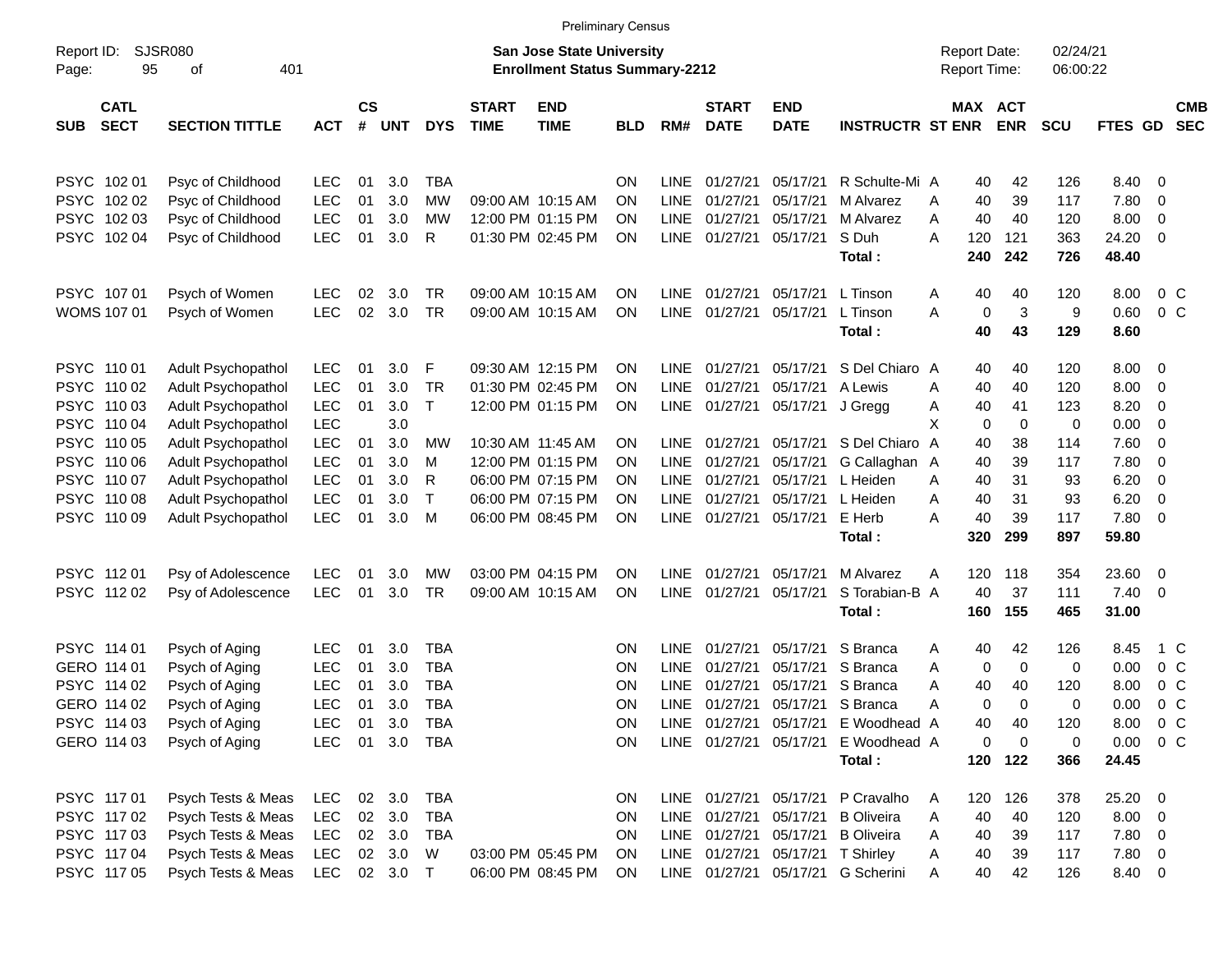|                     |                            |                                               |            |                       |               |              |                             | <b>Preliminary Census</b>                                                 |            |             |                             |                                 |                                      |   |                                     |            |                      |               |                          |                          |
|---------------------|----------------------------|-----------------------------------------------|------------|-----------------------|---------------|--------------|-----------------------------|---------------------------------------------------------------------------|------------|-------------|-----------------------------|---------------------------------|--------------------------------------|---|-------------------------------------|------------|----------------------|---------------|--------------------------|--------------------------|
| Report ID:<br>Page: | 96                         | SJSR080<br>401<br>оf                          |            |                       |               |              |                             | <b>San Jose State University</b><br><b>Enrollment Status Summary-2212</b> |            |             |                             |                                 |                                      |   | <b>Report Date:</b><br>Report Time: |            | 02/24/21<br>06:00:22 |               |                          |                          |
| <b>SUB</b>          | <b>CATL</b><br><b>SECT</b> | <b>SECTION TITTLE</b>                         | <b>ACT</b> | $\mathsf{cs}$<br>$\#$ | <b>UNT</b>    | <b>DYS</b>   | <b>START</b><br><b>TIME</b> | <b>END</b><br><b>TIME</b>                                                 | <b>BLD</b> | RM#         | <b>START</b><br><b>DATE</b> | <b>END</b><br><b>DATE</b>       | <b>INSTRUCTR ST ENR</b>              |   | MAX ACT                             | <b>ENR</b> | <b>SCU</b>           | FTES GD       |                          | <b>CMB</b><br><b>SEC</b> |
|                     |                            |                                               |            |                       |               |              |                             |                                                                           |            |             |                             |                                 | Total:                               |   | 280                                 | 286        | 858                  | 57.20         |                          |                          |
|                     | PSYC 118 10                | Adv Res Methods                               | <b>LEC</b> | 02                    | 3.0           | TR           |                             | 03:00 PM 03:50 PM                                                         | ΟN         | LINE        | 01/27/21                    | 05/17/21                        | S Trafalis                           | Α | 44                                  | 46         | 92                   | 9.20          | - 0                      |                          |
| <b>PSYC</b>         | 118 11                     | Adv Res Methods                               | <b>ACT</b> | 07                    | 0.0           | $\mathsf{T}$ |                             | 04:15 PM 06:15 PM                                                         | ON         | <b>LINE</b> | 01/27/21                    | 05/17/21                        | S Trafalis                           | Α | 22                                  | 24         | 24                   | 0.00          | - 0                      |                          |
| <b>PSYC</b>         | 118 12                     | Adv Res Methods                               | <b>ACT</b> | 07                    | 0.0           | R            |                             | 04:15 PM 06:15 PM                                                         | ON         | <b>LINE</b> | 01/27/21                    | 05/17/21                        | S Trafalis                           | Α | 22                                  | 22         | 22                   | 0.00          | - 0                      |                          |
| <b>PSYC</b>         | 118 20                     | Adv Res Methods                               | <b>LEC</b> | 02                    | 3.0           | MW           |                             | 03:00 PM 03:50 PM                                                         | ON         | <b>LINE</b> | 01/27/21                    | 05/17/21                        | S Trafalis                           | Α | 44                                  | 42         | 84                   | 8.40          | - 0                      |                          |
| <b>PSYC</b>         | 118 21                     | Adv Res Methods                               | <b>ACT</b> | 07                    | 0.0           | M            |                             | 04:15 PM 06:15 PM                                                         | ON         | <b>LINE</b> | 01/27/21                    | 05/17/21                        | S Trafalis                           | Α | 22                                  | 22         | 22                   | 0.00          | - 0                      |                          |
| <b>PSYC</b>         | 118 22                     | Adv Res Methods                               | <b>ACT</b> | 07                    | 0.0           | W            |                             | 04:15 PM 06:15 PM                                                         | ON         | <b>LINE</b> | 01/27/21                    | 05/17/21                        | S Trafalis                           | Α | 22                                  | 20         | 20                   | 0.00          | - 0                      |                          |
| <b>PSYC</b>         | 118 30                     | Adv Res Methods                               | <b>LEC</b> | 02                    | 3.0           | <b>TR</b>    |                             | 09:00 AM 09:50 AM                                                         | ON         | <b>LINE</b> | 01/27/21                    | 05/17/21                        | J Citron                             | Α | 44                                  | 49         | 98                   | 9.80          | - 0                      |                          |
| <b>PSYC</b>         | 118 31                     | Adv Res Methods                               | <b>ACT</b> | 07                    | 0.0           | $\mathsf{T}$ |                             | 10:15 AM 12:15 PM                                                         | ON         | <b>LINE</b> | 01/27/21                    | 05/17/21                        | J Citron                             | Α | 22                                  | 25         | 25                   | 0.00          | - 0                      |                          |
| <b>PSYC</b>         | 118 32                     | Adv Res Methods                               | <b>ACT</b> | 07                    | 0.0           | R            |                             | 10:15 AM 12:15 PM                                                         | ΟN         | <b>LINE</b> | 01/27/21                    | 05/17/21                        | J Citron                             | Α | 22                                  | 24         | 24                   | 0.00          | - 0                      |                          |
| <b>PSYC</b>         | 118 40                     | Adv Res Methods                               | <b>LEC</b> | 02                    | 3.0           | <b>MW</b>    |                             | 09:00 AM 09:50 AM                                                         | ON         | <b>LINE</b> | 01/27/21                    | 05/17/21                        | J Citron                             | Α | 44                                  | 50         | 100                  | 10.00         | - 0                      |                          |
| <b>PSYC</b>         | 11841                      | Adv Res Methods                               | <b>ACT</b> | 07                    | 0.0           | м            |                             | 10:15 AM 12:15 PM                                                         | ON         | <b>LINE</b> | 01/27/21                    | 05/17/21                        | J Citron                             | Α | 22                                  | 25         | 25                   | 0.00          | $\overline{\mathbf{0}}$  |                          |
|                     | PSYC 118 42                | Adv Res Methods                               | <b>ACT</b> | 07                    | 0.0           | W            |                             | 10:15 AM 12:15 PM                                                         | ON         | <b>LINE</b> | 01/27/21                    | 05/17/21                        | J Citron                             | Α | 22                                  | 25         | 25                   | 0.00          | $\overline{\phantom{0}}$ |                          |
|                     |                            |                                               |            |                       |               |              |                             |                                                                           |            |             |                             |                                 | Total:                               |   | 352                                 | 374        | 561                  | 37.40         |                          |                          |
|                     |                            |                                               |            |                       |               |              |                             |                                                                           |            |             |                             |                                 |                                      |   |                                     |            |                      |               |                          |                          |
|                     | PSYC 120 10                | Adv Res Meth & Des                            | <b>LEC</b> | 02                    | 4.0           | MW           |                             | 03:00 PM 04:15 PM                                                         | ON         | <b>LINE</b> | 01/27/21                    | 05/17/21                        | G Savage                             | A | 44                                  | 55         | 165                  | 14.67         | $\overline{\phantom{0}}$ |                          |
| <b>PSYC</b>         | 120 11                     | Adv Res Meth & Des                            | <b>ACT</b> | 07                    | 0.0           | м            |                             | 04:30 PM 06:30 PM                                                         | ΟN         | <b>LINE</b> | 01/27/21                    | 05/17/21                        | G Savage                             | Α | 22                                  | 31         | 31                   | 0.00          | - 0                      |                          |
| <b>PSYC</b>         | 120 12                     | Adv Res Meth & Des                            | <b>ACT</b> | 07                    | 0.0           | W            |                             | 04:30 PM 06:30 PM                                                         | ΟN         | <b>LINE</b> | 01/27/21                    | 05/17/21                        | G Savage                             | Α | 22                                  | 24         | 24                   | 0.00          | $\overline{\mathbf{0}}$  |                          |
| <b>PSYC</b>         | 120 20                     | Adv Res Meth & Des                            | <b>LEC</b> | 02                    | 4.0           | <b>TR</b>    |                             | 03:00 PM 04:15 PM                                                         | ΟN         | <b>LINE</b> | 01/27/21                    | 05/17/21                        | G Savage                             | Α | 44                                  | 45         | 135                  | 12.00         | - 0                      |                          |
| <b>PSYC</b>         | 120 21                     | Adv Res Meth & Des                            | <b>ACT</b> | 07                    | 0.0           | $\mathsf{T}$ |                             | 04:30 PM 06:30 PM                                                         | ON         | <b>LINE</b> | 01/27/21                    | 05/17/21                        | G Savage                             | Α | 22                                  | 23         | 23                   | 0.00          | $\overline{\mathbf{0}}$  |                          |
| <b>PSYC</b>         | 120 22                     | Adv Res Meth & Des                            | ACT        | 07                    | 0.0           | R            |                             | 04:30 PM 06:30 PM                                                         | ON         | <b>LINE</b> | 01/27/21                    | 05/17/21                        | G Savage                             | A | 22                                  | 22         | 22                   | 0.00          | $\overline{\phantom{0}}$ |                          |
|                     |                            |                                               |            |                       |               |              |                             |                                                                           |            |             |                             |                                 | Total:                               |   | 176                                 | 200        | 400                  | 26.67         |                          |                          |
| <b>PSYC</b>         |                            | 121A 01 Adv Res Meth Social/ SEM              |            | 05                    | 2.0           | F            |                             | 12:30 PM 01:20 PM                                                         | ON         | LINE        | 01/27/21                    | 05/17/21                        | S Trafalis                           | A | 22                                  | 24         | 24                   | 3.20          | $\overline{\phantom{0}}$ |                          |
| <b>PSYC</b>         |                            | 121A 02 Adv Res Meth Social/ LAB              |            | 16                    | 0.0           | F            |                             | 01:30 PM 04:15 PM                                                         | ΟN         | <b>LINE</b> | 01/27/21                    | 05/17/21                        | S Trafalis                           | Α | 22                                  | 24         | 24                   | 0.00          | $\overline{\phantom{0}}$ |                          |
|                     |                            |                                               |            |                       |               |              |                             |                                                                           |            |             |                             |                                 | Total:                               |   | 44                                  | 48         | 48                   | 3.20          |                          |                          |
|                     |                            | PSYC 121B 01 Adv R Met: Cog/Perc              | SEM        | 05                    | 0.0           | W            |                             | 10:30 AM 11:20 AM                                                         | ΟN         | <b>LINE</b> | 01/27/21                    | 05/17/21                        | P Cravalho                           | A | 22                                  | 24         | 24                   | 0.00          | $\overline{\phantom{0}}$ |                          |
|                     |                            | PSYC 121B 02 Adv R Met: Cog/Perc              | LAB        | 16                    | 2.0           | W            |                             | 12:00 PM 02:45 PM                                                         | ΟN         | <b>LINE</b> | 01/27/21                    | 05/17/21                        | P Cravalho                           | A | 22                                  | 24         | 24                   | 3.20          | - 0                      |                          |
|                     |                            | PSYC 121B 03 Adv R Met: Cog/Perc SEM 05 0.0   |            |                       |               | $\top$       |                             | 04:30 PM 05:20 PM                                                         | <b>ON</b>  |             |                             |                                 | LINE 01/27/21 05/17/21 M Van Selst A |   | 22                                  | 25         | 25                   | $0.00 \t 0$   |                          |                          |
|                     |                            | PSYC 121B 04 Adv R Met: Cog/Perc LAB 16 2.0 T |            |                       |               |              |                             | 05:30 PM 08:15 PM                                                         | <b>ON</b>  |             |                             |                                 | LINE 01/27/21 05/17/21 M Van Selst A |   | 22                                  | 25         | 25                   | 3.3300        |                          |                          |
|                     |                            |                                               |            |                       |               |              |                             |                                                                           |            |             |                             |                                 | Total:                               |   | 88                                  | 98         | 98                   | 6.53          |                          |                          |
|                     | PSYC 126 01                | Drugs + Brain & Beh LEC 02 3.0 TR             |            |                       |               |              |                             | 03:00 PM 04:15 PM                                                         | ON         |             |                             |                                 | LINE 01/27/21 05/17/21 S Snycerski A |   | 40                                  | 35         | 105                  | 7.00 0 C      |                          |                          |
| PH.                 | 126 01                     | Drugs + Brain & Beh LEC 02 3.0 TR             |            |                       |               |              |                             | 03:00 PM 04:15 PM                                                         | ON.        |             |                             |                                 | LINE 01/27/21 05/17/21 S Snycerski A |   | 0                                   | 5          | 15                   | $1.00 \t 0 C$ |                          |                          |
|                     |                            |                                               |            |                       |               |              |                             |                                                                           |            |             |                             |                                 | Total:                               |   | 40                                  | 40         | 120                  | 8.00          |                          |                          |
|                     |                            |                                               |            |                       |               |              |                             |                                                                           |            |             |                             |                                 |                                      |   |                                     |            |                      |               |                          |                          |
|                     | PSYC 129 01                | Neuroscience                                  |            |                       | LEC 02 3.0 MW |              |                             | 03:00 PM 04:15 PM ON                                                      |            |             |                             | LINE 01/27/21 05/17/21 J Citron |                                      | A | 40                                  | 38         | 114                  | 7.60 0 C      |                          |                          |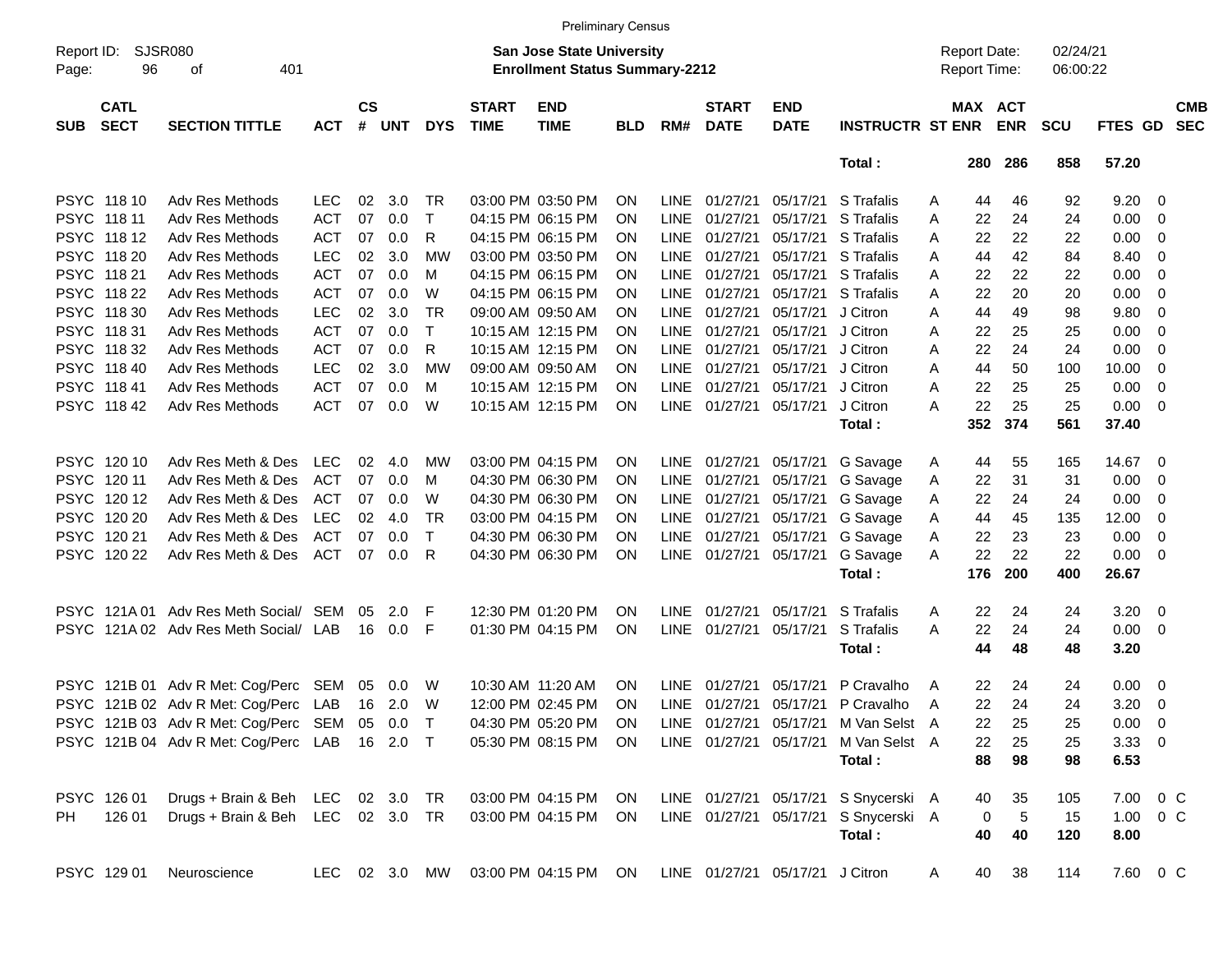|                     |                            |                             |            |                    |            |            |                             | <b>Preliminary Census</b>                                                 |            |             |                             |                                |                                       |                                     |                       |                      |                |                          |                          |
|---------------------|----------------------------|-----------------------------|------------|--------------------|------------|------------|-----------------------------|---------------------------------------------------------------------------|------------|-------------|-----------------------------|--------------------------------|---------------------------------------|-------------------------------------|-----------------------|----------------------|----------------|--------------------------|--------------------------|
| Report ID:<br>Page: | 97                         | <b>SJSR080</b><br>401<br>оf |            |                    |            |            |                             | <b>San Jose State University</b><br><b>Enrollment Status Summary-2212</b> |            |             |                             |                                |                                       | <b>Report Date:</b><br>Report Time: |                       | 02/24/21<br>06:00:22 |                |                          |                          |
| <b>SUB</b>          | <b>CATL</b><br><b>SECT</b> | <b>SECTION TITTLE</b>       | <b>ACT</b> | $\mathsf{cs}$<br># | <b>UNT</b> | <b>DYS</b> | <b>START</b><br><b>TIME</b> | <b>END</b><br><b>TIME</b>                                                 | <b>BLD</b> | RM#         | <b>START</b><br><b>DATE</b> | <b>END</b><br><b>DATE</b>      | <b>INSTRUCTR ST ENR</b>               |                                     | MAX ACT<br><b>ENR</b> | <b>SCU</b>           | FTES GD        |                          | <b>CMB</b><br><b>SEC</b> |
| <b>BIOL</b>         | 129 01                     | Neuroscience                | <b>LEC</b> | 02                 | 3.0        | МW         |                             | 03:00 PM 04:15 PM                                                         | ON         | <b>LINE</b> | 01/27/21                    | 05/17/21                       | J Citron                              | Α                                   | 5<br>0                | 15                   | 1.05           | 1 C                      |                          |
| <b>PSYC</b>         | 129 02                     | Neuroscience                | <b>LEC</b> | 02                 | 3.0        | <b>TR</b>  |                             | 03:00 PM 04:15 PM                                                         | ON         | <b>LINE</b> | 01/27/21                    | 05/17/21                       | C Chancellor A                        |                                     | 38<br>40              | 114                  | 7.60           | 0 <sup>o</sup>           |                          |
| BIOL                | 129 02                     | Neuroscience                | <b>LEC</b> | 02                 | 3.0        | <b>TR</b>  |                             | 03:00 PM 04:15 PM                                                         | ΟN         | LINE        | 01/27/21                    | 05/17/21                       | C Chancellor A                        |                                     | 3<br>$\mathbf 0$      | 9                    | 0.65           | $1\,C$                   |                          |
|                     |                            |                             |            |                    |            |            |                             |                                                                           |            |             |                             |                                | Total:                                |                                     | 80<br>84              | 252                  | 16.90          |                          |                          |
|                     | PSYC 135 01                | Cognition                   | SEM        | 05                 | 3.0        | <b>TBA</b> |                             |                                                                           | OΝ         | LINE        | 01/27/21                    | 05/17/21                       | P Cravalho                            | A                                   | 40<br>60              | 180                  | $12.00 \t 0$   |                          |                          |
|                     | PSYC 135 02                | Cognition                   | <b>SEM</b> | 05                 | 3.0        | W          |                             | 10:30 AM 11:45 AM                                                         | ON         | <b>LINE</b> | 01/27/21                    | 05/17/21                       | E Palmer                              | 120<br>A                            | 122                   | 366                  | 24.45          | $\overline{1}$           |                          |
|                     | PSYC 135 03                | Cognition                   | <b>SEM</b> | 05                 | 3.0        | R          |                             | 10:30 AM 11:45 AM                                                         | ON         | LINE        | 01/27/21                    | 05/17/21                       | C Tzeng                               | A                                   | 40<br>41              | 123                  | 8.25           | $\overline{1}$           |                          |
|                     | PSYC 135 04                | Cognition                   | <b>SEM</b> | 05                 | 3.0        | R          |                             | 01:30 PM 02:45 PM                                                         | ON         | LINE        | 01/27/21                    | 05/17/21                       | C Tzeng                               | A                                   | 40<br>40              | 120                  | $8.00 \t 0$    |                          |                          |
|                     |                            |                             |            |                    |            |            |                             |                                                                           |            |             |                             |                                | Total:                                | 240                                 | 263                   | 789                  | 52.70          |                          |                          |
|                     | PSYC 139 01                | Psy of Person               | <b>LEC</b> | 02                 | 3.0        | W          |                             | 03:00 PM 04:15 PM                                                         | ON         | LINE        | 01/27/21                    | 05/17/21                       | N Wagner                              | A                                   | 40<br>40              | 120                  | 8.00           | $\overline{\phantom{0}}$ |                          |
|                     | PSYC 139 02                | Psy of Person               | <b>LEC</b> | 02                 | 3.0        | W          |                             | 04:30 PM 05:45 PM                                                         | ON         | LINE        | 01/27/21                    | 05/17/21                       | N Wagner                              | Α                                   | 40<br>40              | 120                  | 8.00           | $\overline{\mathbf{0}}$  |                          |
|                     | PSYC 139 03                | Psy of Person               | <b>LEC</b> | 02                 | 3.0        | <b>TBA</b> |                             |                                                                           | ON         | LINE        | 01/27/21                    | 05/17/21                       | <b>B</b> Oliveira                     | Α                                   | 40<br>40              | 120                  | 8.00           | $\overline{\mathbf{0}}$  |                          |
|                     |                            |                             |            |                    |            |            |                             |                                                                           |            |             |                             |                                | Total:                                | 120                                 | 120                   | 360                  | 24.00          |                          |                          |
|                     | PSYC 142 01                | Child Psychopathol          | <b>LEC</b> | 02                 | 3.0        | м          |                             | 06:00 PM 08:45 PM                                                         | ON         | <b>LINE</b> | 01/27/21                    | 05/17/21                       | L Tinson                              | Α                                   | 38<br>40              | 114                  | 7.65           | $\overline{\phantom{1}}$ |                          |
|                     | PSYC 142 02                | Child Psychopathol          | <b>LEC</b> | 02                 | 3.0        | <b>MW</b>  |                             | 03:00 PM 04:15 PM                                                         | ΟN         | <b>LINE</b> | 01/27/21                    | 05/17/21                       | L Tinson                              | A                                   | 40<br>38              | 114                  | 7.60           | $\overline{\mathbf{0}}$  |                          |
|                     | PSYC 142 03                | Child Psychopathol          | <b>LEC</b> | 02                 | 3.0        | <b>TR</b>  |                             | 12:00 PM 01:15 PM                                                         | ON         | LINE        | 01/27/21                    | 05/17/21                       | M Capriotti                           | A                                   | 40<br>40              | 120                  | 8.00           | $\overline{0}$           |                          |
|                     | PSYC 142 04                | Child Psychopathol          | <b>LEC</b> | 02                 | 3.0        | <b>TR</b>  |                             | 03:00 PM 04:15 PM                                                         | ON         | LINE        | 01/27/21                    | 05/17/21                       | E Herb                                | Α                                   | 40<br>38              | 114                  | 7.65           | $\overline{1}$           |                          |
|                     |                            |                             |            |                    |            |            |                             |                                                                           |            |             |                             |                                | Total:                                | 160                                 | 154                   | 462                  | 30.90          |                          |                          |
|                     | PSYC 153 01                | Psych in Courtroom          | <b>LEC</b> | 02                 | 3.0        | TBA        |                             |                                                                           | ΟN         | <b>LINE</b> | 01/27/21                    | 05/17/21                       | A Yaghoubi                            | A                                   | 48<br>40              | 144                  | $9.60 \quad 0$ |                          |                          |
|                     |                            |                             |            |                    |            |            |                             |                                                                           |            |             |                             |                                | Total:                                |                                     | 40<br>48              | 144                  | 9.60           |                          |                          |
|                     | PSYC 154 01                | Social Psy                  | LEC        | 02                 | 3.0        | W          |                             | 09:00 AM 10:15 AM                                                         | ON         | <b>LINE</b> | 01/27/21                    | 05/17/21                       | N Wagner                              | A                                   | 39<br>40              | 117                  | 7.80           | $\overline{\phantom{0}}$ |                          |
| <b>PSYC</b>         | 154 02                     | Social Psy                  | <b>LEC</b> | 02                 | 3.0        | <b>TR</b>  |                             | 09:00 AM 10:15 AM                                                         | ON         | <b>LINE</b> | 01/27/21                    | 05/17/21                       | J Ventura                             | Α                                   | 40<br>40              | 120                  | 8.00           | $\overline{\mathbf{0}}$  |                          |
|                     | PSYC 154 03                | Social Psy                  | <b>LEC</b> | 02                 | 3.0        | <b>TR</b>  |                             | 04:30 PM 05:45 PM                                                         | ΟN         | LINE        | 01/27/21                    | 05/17/21                       | J Ventura                             | A                                   | 40<br>41              | 123                  | 8.20           | 0                        |                          |
| <b>PSYC</b>         | 154 04                     | Social Psy                  | <b>LEC</b> | 02                 | 3.0        | <b>TBA</b> |                             |                                                                           | ΟN         | <b>LINE</b> | 01/27/21                    | 05/17/21                       | A Asuncion                            | 120<br>A                            | 119                   | 357                  | 23.80          | 0                        |                          |
|                     | PSYC 154 05                | Social Psy                  | <b>LEC</b> | 02                 | 3.0        | <b>TBA</b> |                             |                                                                           | ON         | <b>LINE</b> | 01/27/21                    | 05/17/21                       | A Asuncion                            | A                                   | 40<br>40              | 120                  | 8.00           | - 0                      |                          |
|                     |                            |                             |            |                    |            |            |                             |                                                                           |            |             |                             |                                | Total:                                |                                     | 280 279               | 837                  | 55.80          |                          |                          |
|                     | PSYC 155 01                | Human Learning              | <b>LEC</b> |                    | 02 3.0     | MW         |                             | 07:30 AM 08:45 AM                                                         | ON         |             |                             |                                | LINE 01/27/21 05/17/21 S Del Chiaro A |                                     | 43<br>40              | 129                  | $8.60$ 0       |                          |                          |
|                     | PSYC 155 02                | Human Learning              | LEC        |                    | 02 3.0     | MW         |                             | 09:00 AM 10:15 AM                                                         | <b>ON</b>  |             | LINE 01/27/21               | 05/17/21                       | S Del Chiaro A                        |                                     | 46<br>40              | 138                  | $9.20 \ 0$     |                          |                          |
|                     | PSYC 155 03                | Human Learning              | <b>LEC</b> |                    | 02 3.0 TR  |            |                             | 09:00 AM 10:15 AM                                                         | <b>ON</b>  |             | LINE 01/27/21               | 05/17/21                       | V Carr                                | A                                   | 40<br>45              | 135                  | $9.00 \t 0$    |                          |                          |
|                     |                            |                             |            |                    |            |            |                             |                                                                           |            |             |                             |                                | Total:                                | 120                                 | 134                   | 402                  | 26.80          |                          |                          |
|                     | PSYC 158 01                | Perception                  | <b>LEC</b> |                    | 02 3.0     | MW         |                             | 03:00 PM 04:15 PM                                                         | ON         |             |                             |                                | LINE 01/27/21 05/17/21 S Macramalla A |                                     | 40<br>40              | 120                  | $8.00 \t 0$    |                          |                          |
|                     | PSYC 158 02                | Perception                  | LEC.       |                    | 02 3.0 TR  |            |                             | 09:00 AM 10:15 AM                                                         | ON         |             |                             | LINE 01/27/21 05/17/21 C Feria |                                       | A                                   | 40<br>43              | 129                  | 8.75 3         |                          |                          |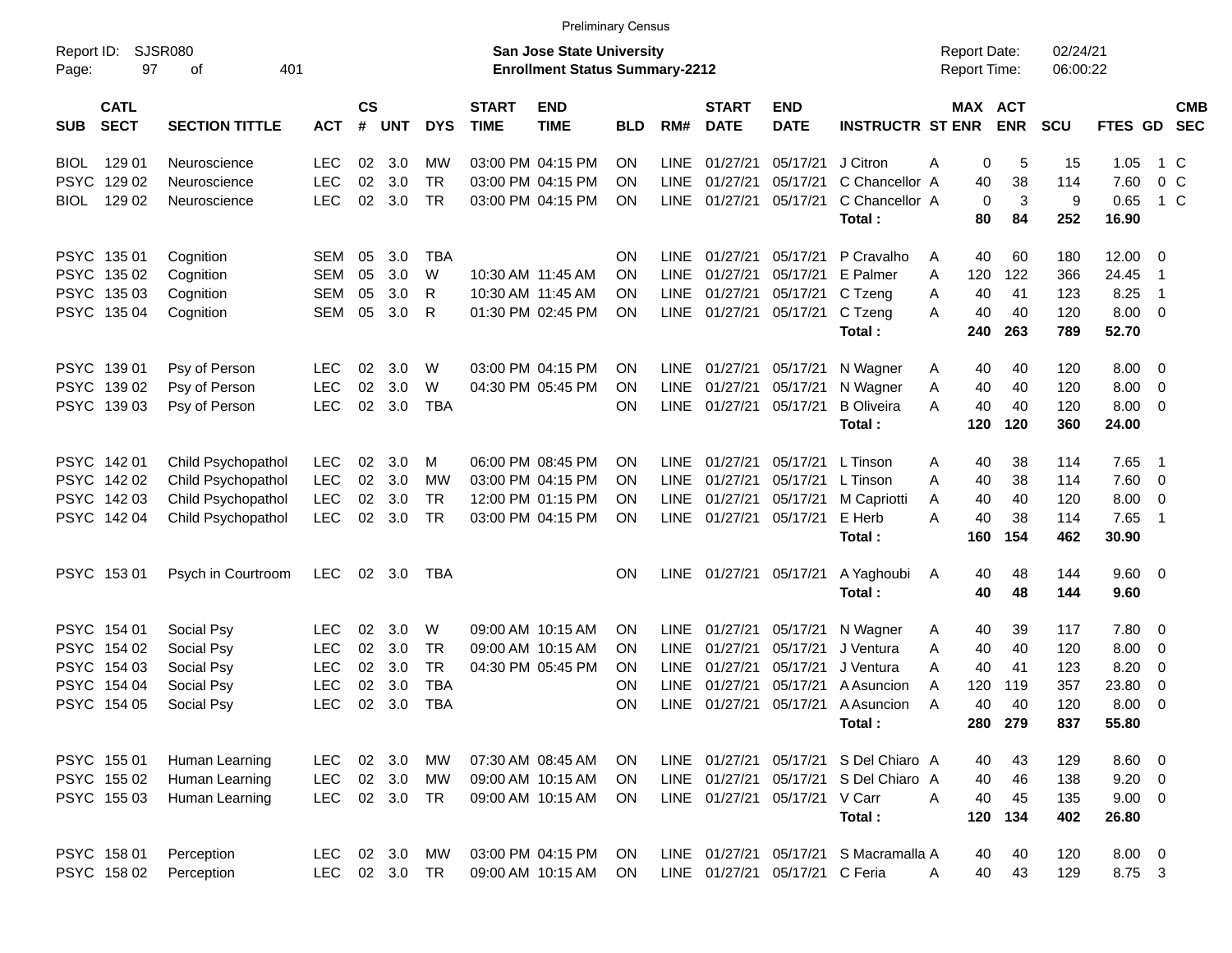|                                                                                                       |                                                                                                                                                                      |                                                                                         |                                        |                                                    |                                                                                                |                             |                                                                                  | <b>Preliminary Census</b>              |                                                                                                |                                                                                                                       |                                                                                  |                                                       |                                     |                                               |                                                                |                                              |                                                                                               |                                                           |                          |
|-------------------------------------------------------------------------------------------------------|----------------------------------------------------------------------------------------------------------------------------------------------------------------------|-----------------------------------------------------------------------------------------|----------------------------------------|----------------------------------------------------|------------------------------------------------------------------------------------------------|-----------------------------|----------------------------------------------------------------------------------|----------------------------------------|------------------------------------------------------------------------------------------------|-----------------------------------------------------------------------------------------------------------------------|----------------------------------------------------------------------------------|-------------------------------------------------------|-------------------------------------|-----------------------------------------------|----------------------------------------------------------------|----------------------------------------------|-----------------------------------------------------------------------------------------------|-----------------------------------------------------------|--------------------------|
| Report ID:<br>98<br>Page:                                                                             | <b>SJSR080</b><br>401<br>οf                                                                                                                                          |                                                                                         |                                        |                                                    |                                                                                                |                             | <b>San Jose State University</b><br><b>Enrollment Status Summary-2212</b>        |                                        |                                                                                                |                                                                                                                       |                                                                                  |                                                       | <b>Report Date:</b><br>Report Time: |                                               |                                                                | 02/24/21<br>06:00:22                         |                                                                                               |                                                           |                          |
| <b>CATL</b><br><b>SECT</b><br><b>SUB</b>                                                              | <b>SECTION TITTLE</b>                                                                                                                                                | <b>ACT</b>                                                                              | <b>CS</b><br>#                         | UNT                                                | <b>DYS</b>                                                                                     | <b>START</b><br><b>TIME</b> | <b>END</b><br><b>TIME</b>                                                        | <b>BLD</b>                             | RM#                                                                                            | <b>START</b><br><b>DATE</b>                                                                                           | <b>END</b><br><b>DATE</b>                                                        | <b>INSTRUCTR ST ENR</b>                               |                                     | MAX ACT<br><b>ENR</b>                         | <b>SCU</b>                                                     |                                              | FTES GD                                                                                       |                                                           | <b>CMB</b><br><b>SEC</b> |
| PSYC 158 03                                                                                           | Perception                                                                                                                                                           | <b>LEC</b>                                                                              |                                        | 02 3.0                                             | TR                                                                                             |                             | 01:30 PM 02:45 PM                                                                | <b>ON</b>                              | <b>LINE</b>                                                                                    | 01/27/21                                                                                                              | 05/17/21                                                                         | C Feria<br>Total:                                     | A                                   | 40<br>120                                     | 45<br>128                                                      | 135<br>384                                   | $9.10$ 2<br>25.85                                                                             |                                                           |                          |
| PSYC 160 01<br>PSYC 160 02<br>PSYC 160 03                                                             | <b>Clinical Psychology</b><br><b>Clinical Psychology</b><br><b>Clinical Psychology</b>                                                                               | <b>LEC</b><br><b>LEC</b><br><b>LEC</b>                                                  | 02<br>02<br>02                         | 3.0<br>3.0<br>3.0                                  | W<br>W<br>MW                                                                                   |                             | 10:30 AM 11:45 AM<br>12:00 PM 01:15 PM<br>04:30 PM 05:45 PM                      | ΟN<br>ON<br>ΟN                         | <b>LINE</b><br><b>LINE</b><br>LINE                                                             | 01/27/21<br>01/27/21<br>01/27/21                                                                                      | 05/17/21<br>05/17/21<br>05/17/21                                                 | N Wagner<br>N Wagner<br>S Nadeau<br>Total:            | A<br>A<br>A                         | 40<br>40<br>40<br>120                         | 40<br>40<br>40<br>120                                          | 120<br>120<br>120<br>360                     | 8.00<br>8.00<br>8.00<br>24.00                                                                 | $\overline{0}$<br>0<br>$\overline{0}$                     |                          |
| PSYC 165 01<br>PSYC 165 02                                                                            | Th & Me Counseling<br>Th & Me Counseling                                                                                                                             | <b>LEC</b><br><b>LEC</b>                                                                | 02                                     | 3.0<br>02 3.0                                      | TR<br>TR                                                                                       |                             | 12:00 PM 01:15 PM<br>04:30 PM 05:45 PM                                           | ΟN<br>ON                               | <b>LINE</b><br>LINE                                                                            | 01/27/21<br>01/27/21                                                                                                  | 05/17/21<br>05/17/21                                                             | S Lundquist<br>E Herb<br>Total:                       | A<br>A                              | 35<br>35<br>70                                | 35<br>35<br>70                                                 | 105<br>105<br>210                            | 7.00<br>7.00<br>14.00                                                                         | $\overline{\mathbf{0}}$<br>$\overline{\phantom{0}}$       |                          |
| PSYC 170 01<br>PSYC 170 02<br>PSYC 170 03<br>PSYC 170 04                                              | Indus Psy<br>Indus Psy<br>Indus Psy<br>Indus Psy                                                                                                                     | <b>LEC</b><br><b>LEC</b><br><b>LEC</b><br><b>LEC</b>                                    | 02<br>02<br>02<br>02                   | 3.0<br>3.0<br>3.0<br>3.0                           | TR<br>W<br>W<br>W                                                                              |                             | 03:00 PM 04:15 PM<br>06:00 PM 08:45 PM<br>01:30 PM 02:45 PM<br>03:00 PM 04:15 PM | ON<br>ON<br>ΟN<br>ΟN                   | <b>LINE</b><br><b>LINE</b><br><b>LINE</b>                                                      | 01/27/21<br>01/27/21<br>01/27/21<br>LINE 01/27/21                                                                     | 05/17/21<br>05/17/21<br>05/17/21<br>05/17/21                                     | L Davis<br>G Scherini<br>J Brady<br>J Brady<br>Total: | A<br>A<br>A<br>А                    | 40<br>40<br>40<br>40<br>160                   | 30<br>40<br>40<br>40<br>150                                    | 90<br>120<br>120<br>120<br>450               | 6.00<br>8.00<br>8.00<br>8.00<br>30.00                                                         | $\overline{0}$<br>0<br>0<br>0                             |                          |
| PSYC 17301                                                                                            | Human Factors                                                                                                                                                        | <b>LEC</b>                                                                              | 02                                     | 3.0                                                | МW                                                                                             |                             | 04:30 PM 05:45 PM                                                                | ΟN                                     | <b>LINE</b>                                                                                    | 01/27/21                                                                                                              | 05/17/21                                                                         | A Andre<br>Total:                                     | A                                   | 40<br>40                                      | 36<br>36                                                       | 108<br>108                                   | $7.20 \t 0$<br>7.20                                                                           |                                                           |                          |
| PSYC 180 01<br>PSYC 180 02<br>PSYC 180 03<br>PSYC 180 04<br>PSYC 180 05<br>PSYC 180 06<br>PSYC 180 07 | <b>Indiv Studies</b><br><b>Indiv Studies</b><br><b>Indiv Studies</b><br><b>Indiv Studies</b><br><b>Indiv Studies</b><br><b>Indiv Studies</b><br><b>Indiv Studies</b> | SUP<br><b>SUP</b><br><b>SUP</b><br><b>SUP</b><br><b>SUP</b><br><b>SUP</b><br><b>SUP</b> | 36<br>36<br>36<br>36<br>36<br>36<br>36 | 1.0<br>1.0<br>2.0<br>3.0<br>3.0<br>4.0<br>2.0      | <b>TBA</b><br><b>TBA</b><br><b>TBA</b><br><b>TBA</b><br><b>TBA</b><br><b>TBA</b><br><b>TBA</b> |                             |                                                                                  | ON<br>ΟN<br>ΟN<br>ΟN<br>ΟN<br>ΟN<br>ΟN | <b>LINE</b><br><b>LINE</b><br>LINE<br><b>LINE</b><br><b>LINE</b><br><b>LINE</b><br><b>LINE</b> | 01/27/21<br>01/27/21<br>01/27/21<br>01/27/21<br>01/27/21<br>01/27/21<br>01/27/21                                      | 05/17/21<br>05/17/21<br>05/17/21<br>05/17/21<br>05/17/21<br>05/17/21<br>05/17/21 | M Van Selst<br>M Capriotti<br>V Carr                  | A<br>Α<br>A<br>Α<br>Α<br>Α<br>Α     | 3<br>3<br>3<br>3<br>3<br>3<br>3               | $\Omega$<br>$\Omega$<br>$\Omega$<br>$\Omega$<br>$\overline{c}$ | 1<br>0<br>2<br>0<br>0<br>0<br>4              | 0.07<br>0.00<br>0.13<br>0.00<br>0.00<br>0.00<br>0.27                                          | $\overline{0}$<br>0<br>0<br>$\overline{0}$<br>0<br>0<br>0 |                          |
| PSYC 184 01<br>PSYC 184 02<br>PSYC 184 03<br>PSYC 184 04<br>PSYC 184 05<br>PSYC 184 06                | <b>Directed Reading</b><br><b>Directed Reading</b><br><b>Directed Reading</b><br><b>Directed Reading</b><br><b>Directed Reading</b><br><b>Directed Reading</b>       | <b>SUP</b><br><b>SUP</b><br><b>SUP</b><br><b>SUP</b><br><b>SUP</b><br><b>SUP</b>        | 36<br>36                               | 1.0<br>1.0<br>36 2.0<br>36 3.0<br>36 3.0<br>36 4.0 | TBA<br><b>TBA</b><br><b>TBA</b><br>TBA<br><b>TBA</b><br>TBA                                    |                             |                                                                                  | ON<br>ON<br>ON<br>ON<br>ON<br>ON       |                                                                                                | LINE 01/27/21 05/17/21<br>LINE 01/27/21 05/17/21<br>LINE 01/27/21 05/17/21<br>LINE 01/27/21<br>LINE 01/27/21 05/17/21 | 05/17/21                                                                         | Total:<br>LINE 01/27/21 05/17/21 C Oyamot             | Α<br>А<br>A<br>А<br>А<br>Α          | 21<br>3<br>3<br>3<br>3<br>3<br>$\overline{7}$ | 4<br>0<br>0<br>0<br>0<br>0                                     | $\overline{7}$<br>0<br>0<br>2<br>0<br>0<br>0 | 0.47<br>$0.00 \t 0$<br>$0.00 \t 0$<br>$0.13 \ 0$<br>$0.00 \t 0$<br>$0.00 \t 0$<br>$0.00 \t 0$ |                                                           |                          |
| PSYC 186 01                                                                                           | Psych Field Wk                                                                                                                                                       | <b>SUP</b>                                                                              |                                        |                                                    | 36 1.0 TBA                                                                                     |                             |                                                                                  | ON                                     |                                                                                                | LINE 01/27/21 05/17/21                                                                                                |                                                                                  | Total:                                                | A                                   | 22<br>3                                       | 1<br>0                                                         | $\mathbf{2}$<br>0                            | 0.13<br>$0.00 \t 0$                                                                           |                                                           |                          |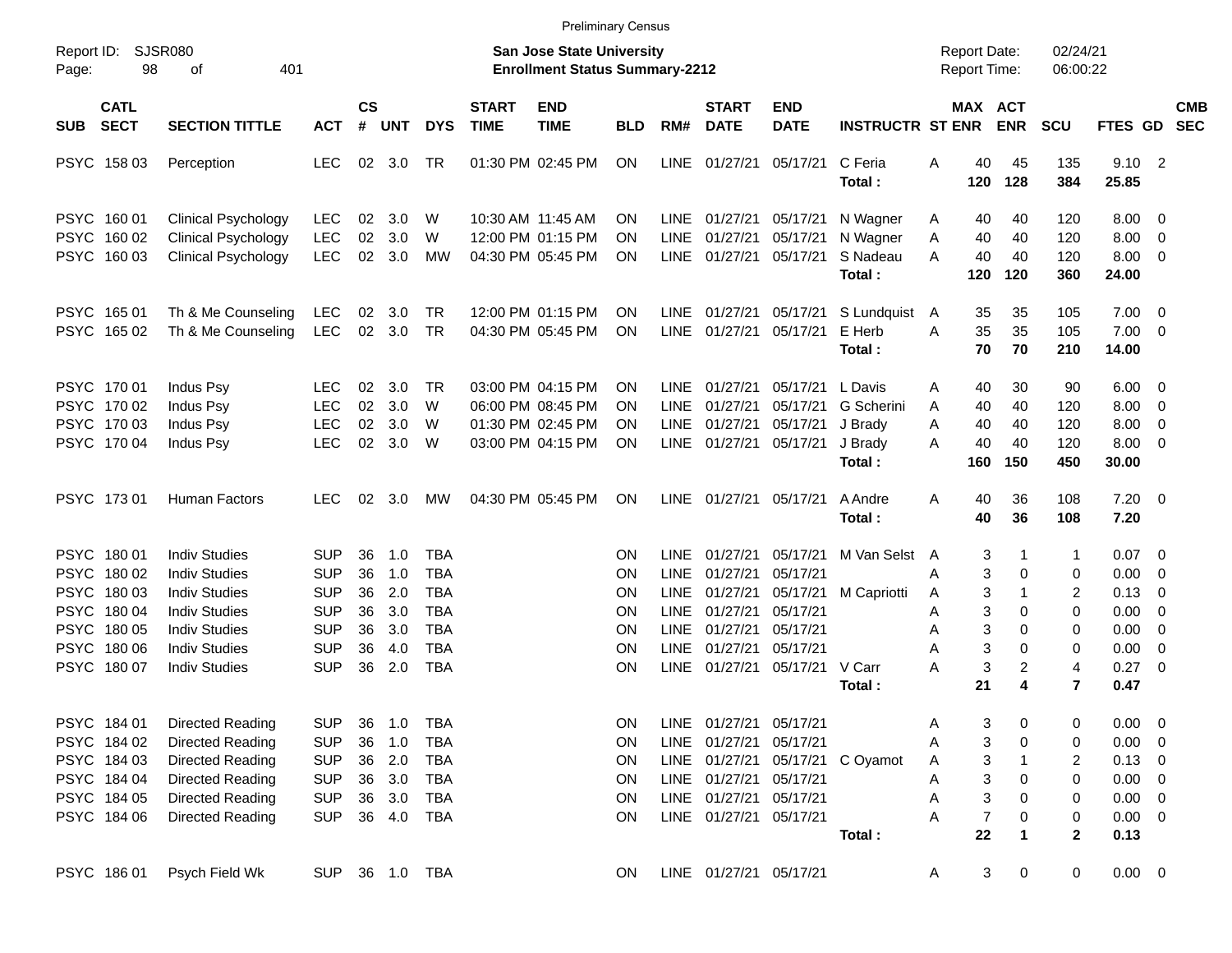|                     |                            |                          |            |                |            |             |                             |                                                                           | <b>Preliminary Census</b> |             |                             |                           |                         |                                     |     |                          |                      |         |                         |                          |
|---------------------|----------------------------|--------------------------|------------|----------------|------------|-------------|-----------------------------|---------------------------------------------------------------------------|---------------------------|-------------|-----------------------------|---------------------------|-------------------------|-------------------------------------|-----|--------------------------|----------------------|---------|-------------------------|--------------------------|
| Report ID:<br>Page: | 99                         | <b>SJSR080</b><br>οf     | 401        |                |            |             |                             | <b>San Jose State University</b><br><b>Enrollment Status Summary-2212</b> |                           |             |                             |                           |                         | <b>Report Date:</b><br>Report Time: |     |                          | 02/24/21<br>06:00:22 |         |                         |                          |
| <b>SUB</b>          | <b>CATL</b><br><b>SECT</b> | <b>SECTION TITTLE</b>    | <b>ACT</b> | <b>CS</b><br># | <b>UNT</b> | <b>DYS</b>  | <b>START</b><br><b>TIME</b> | <b>END</b><br><b>TIME</b>                                                 | <b>BLD</b>                | RM#         | <b>START</b><br><b>DATE</b> | <b>END</b><br><b>DATE</b> | <b>INSTRUCTR ST ENR</b> | MAX                                 |     | <b>ACT</b><br><b>ENR</b> | <b>SCU</b>           | FTES GD |                         | <b>CMB</b><br><b>SEC</b> |
| <b>PSYC</b>         | 18602                      | Psych Field Wk           | <b>SUP</b> | 36             | 1.0        | <b>TBA</b>  |                             |                                                                           | ON.                       | LINE        | 01/27/21                    | 05/17/21                  |                         | Α                                   | 3   | 0                        | 0                    | 0.00    | 0                       |                          |
| <b>PSYC</b>         | 18603                      | Psych Field Wk           | <b>SUP</b> | 36             | 2.0        | <b>TBA</b>  |                             |                                                                           | ON                        | LINE        | 01/27/21                    | 05/17/21                  |                         | Α                                   | 3   | 0                        | 0                    | 0.00    | 0                       |                          |
| <b>PSYC</b>         | 18604                      | Psych Field Wk           | <b>SUP</b> | 36             | 3.0        | <b>TBA</b>  |                             |                                                                           | ON                        | LINE        | 01/27/21                    | 05/17/21                  |                         | Α                                   | 3   | 0                        | 0                    | 0.00    | 0                       |                          |
| <b>PSYC</b>         | 186 05                     | Psych Field Wk           | <b>SUP</b> | 36             | 3.0        | <b>TBA</b>  |                             |                                                                           | ON                        | LINE        | 01/27/21                    | 05/17/21                  |                         | Α                                   | 3   | 0                        | 0                    | 0.00    | 0                       |                          |
|                     | PSYC 186 06                | Psych Field Wk           | <b>SUP</b> | 36             | 4.0        | <b>TBA</b>  |                             |                                                                           | ON                        | <b>LINE</b> | 01/27/21                    | 05/17/21                  |                         | А                                   | 3   | $\mathbf 0$              | 0                    | 0.00    | 0                       |                          |
|                     |                            |                          |            |                |            |             |                             |                                                                           |                           |             |                             |                           | Total:                  |                                     | 18  | $\mathbf 0$              | 0                    | 0.00    |                         |                          |
| <b>PSYC</b>         | 190 01                     | Curr Iss Capstone        | LEC        | 04             | 3.0        | МW          |                             | 12:00 PM 01:15 PM                                                         | ΟN                        | <b>LINE</b> | 01/27/21                    | 05/17/21                  | N Rattan                | Α                                   | 23  | 26                       | 78                   | 5.20    | 0                       |                          |
| <b>PSYC</b>         | 190 02                     | Curr Iss Capstone        | LEC        | 04             | 3.0        | MW          |                             | 12:00 PM 01:15 PM                                                         | ON                        | LINE        | 01/27/21                    | 05/17/21                  | S Lundquist             | A                                   | 23  | 23                       | 69                   | 4.60    | 0                       |                          |
| <b>PSYC</b>         | 190 03                     | <b>Curr Iss Capstone</b> | <b>LEC</b> |                | 3.0        |             |                             |                                                                           |                           |             |                             |                           |                         | Х                                   | 0   | 0                        | 0                    | 0.00    | 0                       |                          |
| <b>PSYC</b>         | 190 04                     | Curr Iss Capstone        | <b>LEC</b> | 04             | 3.0        | МW          |                             | 06:00 PM 07:15 PM                                                         | ΟN                        | LINE        | 01/27/21                    | 05/17/21                  | N Rattan                | Α                                   | 23  | 24                       | 72                   | 4.80    | 0                       |                          |
| <b>PSYC</b>         | 190 05                     | Curr Iss Capstone        | LEC        | 04             | 3.0        | TR          |                             | 10:30 AM 11:45 AM                                                         | ON                        | LINE        | 01/27/21                    | 05/17/21                  | S Lundquist             | A                                   | 23  | 26                       | 78                   | 5.20    | 0                       |                          |
| <b>PSYC</b>         | 190 06                     | Curr Iss Capstone        | <b>LEC</b> | 04             | 3.0        | TR          |                             | 03:00 PM 04:15 PM                                                         | 0N                        | LINE        | 01/27/21                    | 05/17/21                  | S Lundquist A           |                                     | 23  | 23                       | 69                   | 4.60    | 0                       |                          |
| <b>PSYC</b>         | 190 07                     | Curr Iss Capstone        | LEC        | 04             | 3.0        | W           |                             | 04:30 PM 07:15 PM                                                         | ON                        | LINE        | 01/27/21                    | 05/17/21                  | M Beristiano A          |                                     | 23  | 23                       | 69                   | 4.60    | 0                       |                          |
| <b>PSYC</b>         | 190 08                     | Curr Iss Capstone        | LEC        | 04             | 3.0        | $\mathsf T$ |                             | 09:00 AM 10:15 AM                                                         | 0N                        | LINE        | 01/27/21                    | 05/17/21                  | J Gregg                 | Α                                   | 23  | 26                       | 78                   | 5.20    | 0                       |                          |
| <b>PSYC</b>         | 190 09                     | Curr Iss Capstone        | <b>LEC</b> | 04             | 3.0        | $\top$      |                             | 10:30 AM 11:45 AM                                                         | 0N                        | <b>LINE</b> | 01/27/21                    | 05/17/21                  | S Torabian-B A          |                                     | 23  | 20                       | 60                   | 4.00    | 0                       |                          |
| <b>PSYC</b>         | 190 10                     | Curr Iss Capstone        | LEC        | 04             | 3.0        | <b>MW</b>   |                             | 09:00 AM 10:15 AM                                                         | ON                        | <b>LINE</b> | 01/27/21                    | 05/17/21                  | C Ma                    | A                                   | 23  | 28                       | 84                   | 5.60    | 0                       |                          |
| <b>PSYC</b>         | 190 11                     | Curr Iss Capstone        | <b>LEC</b> | 04             | 3.0        | <b>MW</b>   |                             | 10:30 AM 11:45 AM                                                         | 0N                        | LINE        | 01/27/21                    | 05/17/21                  | C Ma                    | A                                   | 23  | 25                       | 75                   | 5.00    | 0                       |                          |
| <b>PSYC</b>         | 190 12                     | Curr Iss Capstone        | <b>LEC</b> | 04             | 3.0        | <b>TR</b>   |                             | 12:00 PM 01:15 PM                                                         | ON                        | <b>LINE</b> | 01/27/21                    | 05/17/21                  | S Torabian-B A          |                                     | 23  | 22                       | 66                   | 4.40    | 0                       |                          |
|                     | PSYC 190 13                | Curr Iss Capstone        | <b>LEC</b> | 04             | 3.0        | <b>TBA</b>  |                             |                                                                           | ON                        |             | LINE 01/27/21               | 05/17/21                  | L Huntsman A            |                                     | 23  | 21                       | 63                   | 4.20    | 0                       |                          |
|                     |                            |                          |            |                |            |             |                             |                                                                           |                           |             |                             |                           | Total:                  |                                     | 276 | 287                      | 861                  | 57.40   |                         |                          |
| <b>PSYC</b>         | 191 01                     | Psych of Prejudice       | <b>LEC</b> | 02             | 3.0        | TR          |                             | 10:30 AM 11:45 AM                                                         | ON                        | <b>LINE</b> | 01/27/21                    | 05/17/21                  | J Ventura               | Α                                   | 40  | 42                       | 126                  | 8.40    | 0                       |                          |
| <b>PSYC</b>         | 191 02                     | Psych of Prejudice       | <b>LEC</b> | 02             | 3.0        | TR          |                             | 03:00 PM 04:15 PM                                                         | ΟN                        | LINE        | 01/27/21                    | 05/17/21                  | J Ventura               | Α                                   | 40  | 40                       | 120                  | 8.00    | 0                       |                          |
| <b>PSYC</b>         | 191 03                     | Psych of Prejudice       | <b>LEC</b> | 02             | 3.0        | <b>TR</b>   |                             | 12:00 PM 01:15 PM                                                         | ON                        | <b>LINE</b> | 01/27/21                    | 05/17/21                  | A Asuncion              | Α                                   | 40  | 40                       | 120                  | 8.00    | 0                       |                          |
|                     | PSYC 191 04                | Psych of Prejudice       | <b>LEC</b> | 02             | 3.0        | <b>MW</b>   |                             | 12:00 PM 01:15 PM                                                         | ON                        | LINE        | 01/27/21                    | 05/17/21                  | C Ma                    | A                                   | 40  | 40                       | 120                  | 8.00    | 0                       |                          |
|                     |                            |                          |            |                |            |             |                             |                                                                           |                           |             |                             |                           | Total:                  |                                     | 160 | 162                      | 486                  | 32.40   |                         |                          |
|                     | PSYC 195 01                | Honors Sem Psych         | SEM        | 05             | 3.0        | МW          |                             | 09:00 AM 10:15 AM                                                         | ON                        |             | LINE 01/27/21               | 05/17/21                  | M Van Selst A           |                                     | 20  | 15                       | 45                   | 3.00    | - 0                     |                          |
|                     |                            |                          |            |                |            |             |                             |                                                                           |                           |             |                             |                           | Total:                  |                                     | 20  | 15                       | 45                   | 3.00    |                         |                          |
|                     | PSYC 199 01                | Senior Hon Thesis        | <b>SUP</b> | 36             | 3.0        | TBA         |                             |                                                                           | ON.                       |             | LINE 01/27/21 05/17/21      |                           |                         | Α                                   | 3   | 0                        | 0                    | 0.00    | - 0                     |                          |
|                     | PSYC 199 02                | Senior Hon Thesis        | <b>SUP</b> | 36             | 3.0        | TBA         |                             |                                                                           | ON.                       |             | LINE 01/27/21 05/17/21      |                           |                         | Α                                   | 3   | 0                        | 0                    | 0.00    | - 0                     |                          |
|                     | PSYC 199 03                | Senior Hon Thesis        | <b>SUP</b> | 36             | 3.0        | TBA         |                             |                                                                           | ON.                       |             | LINE 01/27/21 05/17/21      |                           |                         | Α                                   | 3   | 0                        | 0                    | 0.00    | - 0                     |                          |
|                     | PSYC 199 04                | Senior Hon Thesis        | <b>SUP</b> | 36             | 3.0        | TBA         |                             |                                                                           | ON.                       |             | LINE 01/27/21 05/17/21      |                           |                         | A                                   | 3   | 0                        | 0                    | 0.00    | - 0                     |                          |
|                     | PSYC 199 05                | Senior Hon Thesis        | <b>SUP</b> | 36             | 3.0        | TBA         |                             |                                                                           | <b>ON</b>                 |             | LINE 01/27/21 05/17/21      |                           |                         | Α                                   | 3   | 0                        | 0                    | 0.00    | - 0                     |                          |
|                     | PSYC 199 06                | Senior Hon Thesis        | <b>SUP</b> | 36             | 3.0        | TBA         |                             |                                                                           | ON.                       |             | LINE 01/27/21 05/17/21      |                           |                         | Α                                   | 3   | 0                        | 0                    | 0.00    | $\overline{\mathbf{0}}$ |                          |
|                     |                            |                          |            |                |            |             |                             |                                                                           |                           |             |                             |                           | Total:                  |                                     | 18  | 0                        | 0                    | 0.00    |                         |                          |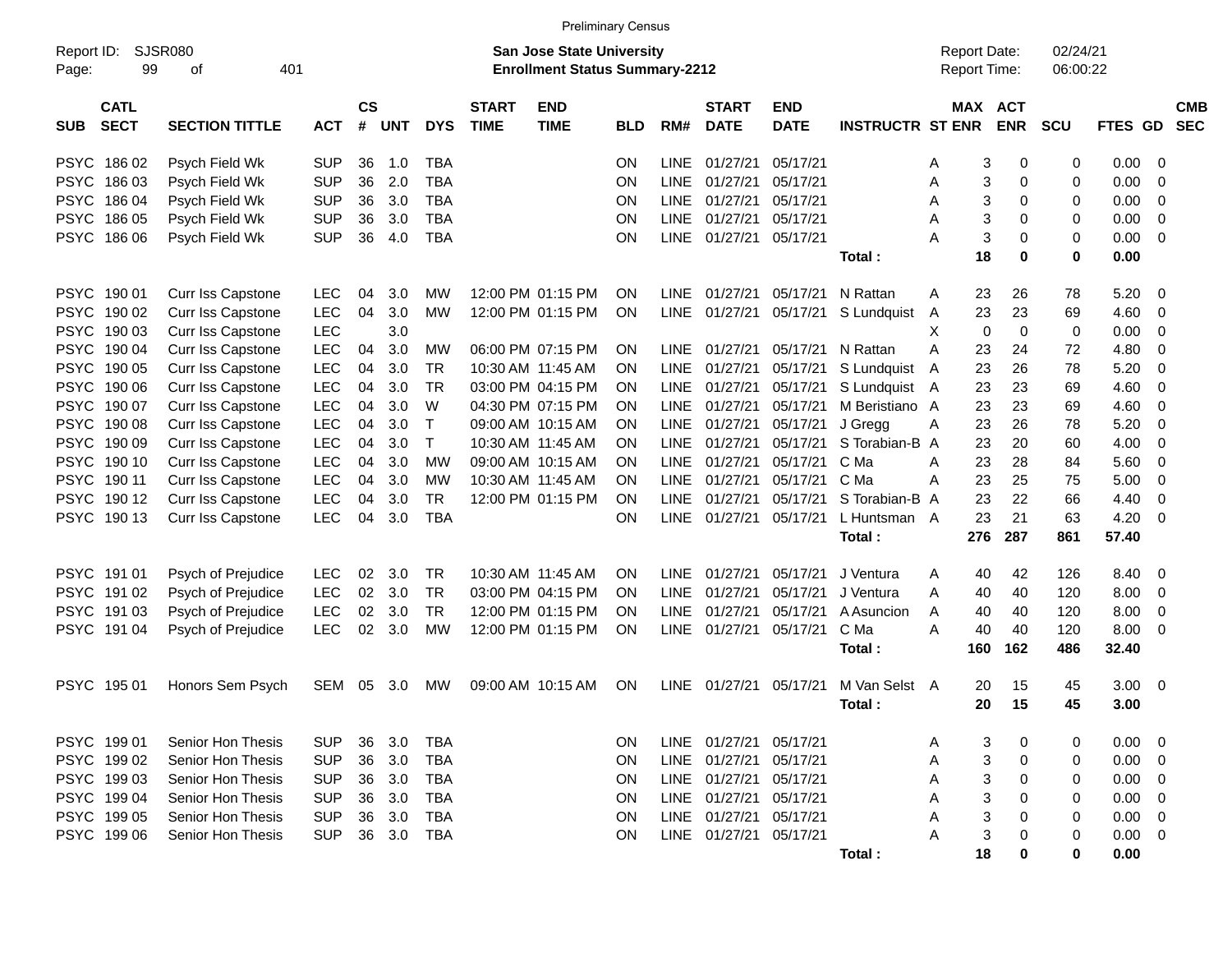|                                          |                                                                                     |                |                    |            |            |                             | <b>Preliminary Census</b>                                                 |            |             |                             |                                |                         |                                            |                       |                      |                  |            |
|------------------------------------------|-------------------------------------------------------------------------------------|----------------|--------------------|------------|------------|-----------------------------|---------------------------------------------------------------------------|------------|-------------|-----------------------------|--------------------------------|-------------------------|--------------------------------------------|-----------------------|----------------------|------------------|------------|
| Report ID:<br>100<br>Page:               | <b>SJSR080</b><br>of<br>401                                                         |                |                    |            |            |                             | <b>San Jose State University</b><br><b>Enrollment Status Summary-2212</b> |            |             |                             |                                |                         | <b>Report Date:</b><br><b>Report Time:</b> |                       | 02/24/21<br>06:00:22 |                  |            |
| <b>CATL</b><br><b>SECT</b><br><b>SUB</b> | <b>SECTION TITTLE</b>                                                               | <b>ACT</b>     | $\mathsf{cs}$<br># | <b>UNT</b> | <b>DYS</b> | <b>START</b><br><b>TIME</b> | <b>END</b><br><b>TIME</b>                                                 | <b>BLD</b> | RM#         | <b>START</b><br><b>DATE</b> | <b>END</b><br><b>DATE</b>      | <b>INSTRUCTR ST ENR</b> |                                            | MAX ACT<br><b>ENR</b> | <b>SCU</b>           | FTES GD SEC      | <b>CMB</b> |
| PSYC 200 01                              | Sem Pers Theory                                                                     | SEM            |                    | 05 3.0     | <b>TR</b>  |                             | 09:00 AM 10:15 AM                                                         | <b>ON</b>  | <b>LINE</b> | 01/27/21                    | 05/17/21                       | G Feist<br>Total:       | Α<br>12<br>12                              | 8<br>8                | 24<br>24             | 2.00 8<br>2.00   |            |
| PSYC 208 01                              | Fam Assesmt/Intrv                                                                   | SEM 05 3.0 T   |                    |            |            |                             | 12:00 PM 02:45 PM                                                         | <b>ON</b>  |             | LINE 01/27/21               | 05/17/21                       | L Tinson<br>Total:      | 12<br>A<br>12                              | 14<br>14              | 42<br>42             | 3.50 14<br>3.50  |            |
| PSYC 209 01                              | Psyc of Contem Fam SEM 05 3.0                                                       |                |                    |            | M          |                             | 12:00 PM 02:45 PM                                                         | <b>ON</b>  |             | LINE 01/27/21               | 05/17/21                       | E Klaw<br>Total:        | 12<br>A<br>12                              | 10<br>10              | 30<br>30             | 2.50 10<br>2.50  |            |
| PSYC 210 01                              | Adsv Psychopath                                                                     | SEM 05 3.0     |                    |            | R          |                             | 09:00 AM 11:45 AM                                                         | <b>ON</b>  |             | LINE 01/27/21               | 05/17/21                       | J Gregg<br>Total:       | 12<br>A<br>12                              | 10<br>10              | 30<br>30             | 2.50 10<br>2.50  |            |
| PSYC 21201                               | Life Span Dev                                                                       | SEM 05 3.0     |                    |            | R          |                             | 12:00 PM 02:45 PM                                                         | <b>ON</b>  |             | LINE 01/27/21               | 05/17/21                       | E Woodhead A<br>Total:  | 12<br>12                                   | 10<br>10              | 30<br>30             | 2.50 10<br>2.50  |            |
| PSYC 220 01                              | Sem Exper Psych                                                                     | SEM 05 3.0     |                    |            | <b>TR</b>  |                             | 04:30 PM 05:45 PM                                                         | <b>ON</b>  |             | LINE 01/27/21               | 05/17/21                       | S Duh<br>Total:         | 12<br>A<br>12                              | 8<br>8                | 24<br>24             | 2.00 8<br>2.00   |            |
|                                          | PSYC 224B 01 Clin Psych Prac II                                                     | <b>SUP</b>     |                    | 25 3.0     | <b>TBA</b> |                             |                                                                           | <b>ON</b>  |             | LINE 01/27/21               | 05/17/21                       | E Woodhead A<br>Total:  | 12<br>12                                   | 14<br>14              | 42<br>42             | 3.50 14<br>3.50  |            |
| PSYC 225 01                              | Adv Grp Dynamics                                                                    | SEM 05 3.0     |                    |            | W          |                             | 09:00 AM 11:45 AM                                                         | <b>ON</b>  |             | LINE 01/27/21               | 05/17/21                       | S Nadeau<br>Total:      | A<br>12<br>12                              | 10<br>10              | 30<br>30             | 2.50 10<br>2.50  |            |
| PSYC 230 01                              | Sem Physio Psych                                                                    | SEM 05 3.0     |                    |            | <b>TR</b>  |                             | 03:00 PM 04:15 PM                                                         | ON         |             | LINE 01/27/21               | 05/17/21                       | V Carr<br>Total:        | 12<br>Α<br>12                              | 14<br>14              | 42<br>42             | 3.50 14<br>3.50  |            |
| PSYC 232 01                              | Clinical Psychopharm SEM 05 3.0                                                     |                |                    |            | M          |                             | 09:00 AM 11:45 AM                                                         | ON         | LINE        | 01/27/21                    | 05/17/21                       | G Callaghan A<br>Total: | 12<br>12                                   | 10<br>10              | 30<br>30             | 2.50 10<br>2.50  |            |
|                                          | PSYC 243 02 Field Wk in Psych                                                       | SEM 06 3.0 TBA |                    |            |            |                             |                                                                           | ON         |             |                             | LINE 01/27/21 05/17/21 J Gregg | Total:                  | Α<br>12<br>12 <sub>2</sub>                 | 14<br>14              | 14<br>14             | 3.50 14<br>3.50  |            |
| PSYC 271 01                              | Sem App Psy H Res SEM 05 3.0 MW 04:30 PM 05:45 PM ON LINE 01/27/21 05/17/21 J Brady |                |                    |            |            |                             |                                                                           |            |             |                             |                                | Total:                  | A<br>12<br>12                              | 9<br>9                | 27<br>27             | $2.25$ 9<br>2.25 |            |
| PSYC 275 01                              | Professional Issue                                                                  | SEM 05 3.0 W   |                    |            |            |                             | 06:00 PM 08:45 PM ON                                                      |            |             | LINE 01/27/21 05/17/21      |                                | M Hosoda<br>Total:      | 12<br>A<br>12                              | 9<br>9                | 27<br>27             | $2.25$ 9<br>2.25 |            |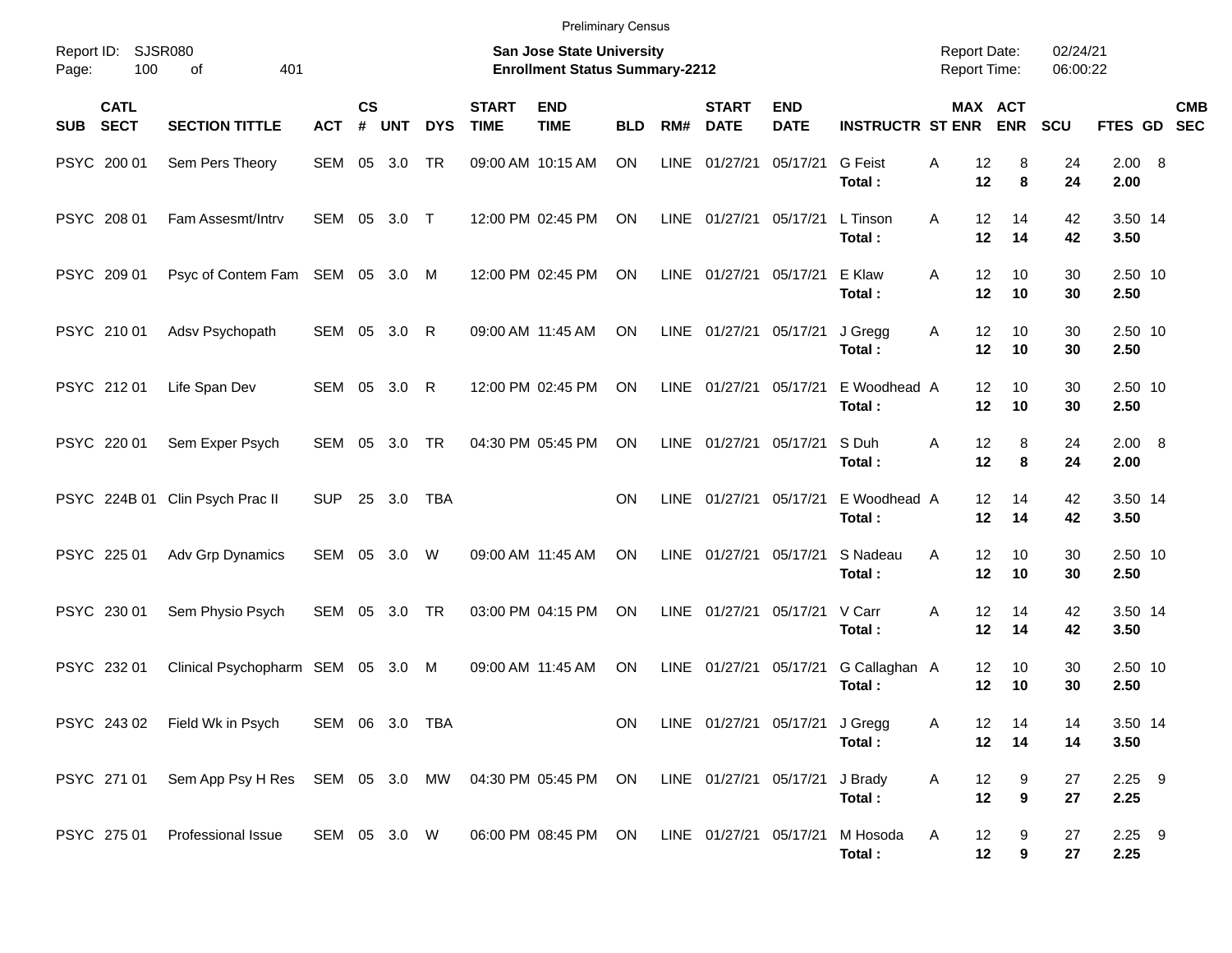|                     |                            |                             |            |                 |        |            |                             |                                                                    | <b>Preliminary Census</b> |             |                             |                           |                                   |                                     |                       |                      |                 |                         |                          |
|---------------------|----------------------------|-----------------------------|------------|-----------------|--------|------------|-----------------------------|--------------------------------------------------------------------|---------------------------|-------------|-----------------------------|---------------------------|-----------------------------------|-------------------------------------|-----------------------|----------------------|-----------------|-------------------------|--------------------------|
| Report ID:<br>Page: | 101                        | <b>SJSR080</b><br>401<br>оf |            |                 |        |            |                             | San Jose State University<br><b>Enrollment Status Summary-2212</b> |                           |             |                             |                           |                                   | <b>Report Date:</b><br>Report Time: |                       | 02/24/21<br>06:00:22 |                 |                         |                          |
| <b>SUB</b>          | <b>CATL</b><br><b>SECT</b> | <b>SECTION TITTLE</b>       | <b>ACT</b> | <b>CS</b><br>#  | UNT    | <b>DYS</b> | <b>START</b><br><b>TIME</b> | <b>END</b><br><b>TIME</b>                                          | <b>BLD</b>                | RM#         | <b>START</b><br><b>DATE</b> | <b>END</b><br><b>DATE</b> | <b>INSTRUCTR ST ENR</b>           |                                     | MAX ACT<br><b>ENR</b> | <b>SCU</b>           | <b>FTES GD</b>  |                         | <b>CMB</b><br><b>SEC</b> |
|                     | PSYC 291 01                | Meth & Des App Res          | SEM 05 3.0 |                 |        | $\top$     |                             | 09:00 AM 11:45 AM                                                  | ON                        | LINE        | 01/27/21                    | 05/17/21                  | M Capriotti<br>Total:             | 12<br>A<br>12                       | 14<br>14              | 42<br>42             | 3.50 14<br>3.50 |                         |                          |
|                     | PSYC 293 01                | Org Dev                     | SEM        | 05              | 3.0    | $\top$     |                             | 06:00 PM 08:45 PM                                                  | ON                        | LINE        | 01/27/21                    | 05/17/21                  | L Davis<br>Total:                 | 12<br>A<br>12                       | 9<br>9                | 27<br>27             | 2.25<br>2.25    | - 9                     |                          |
|                     | PSYC 298 01                | <b>Special Prob</b>         | <b>SUP</b> | 25              | 1.0    | <b>TBA</b> |                             |                                                                    | <b>ON</b>                 | <b>LINE</b> | 01/27/21                    | 05/17/21                  | M Capriotti                       | 12<br>A                             | 0                     | 0                    | 0.00            | $\overline{\mathbf{0}}$ |                          |
|                     | PSYC 298 02                | <b>Special Prob</b>         | <b>SUP</b> | 25              | 1.0    | <b>TBA</b> |                             |                                                                    | <b>ON</b>                 | <b>LINE</b> | 01/27/21                    | 05/17/21                  |                                   | Α                                   | 3<br>0                | 0                    | 0.00            | $\overline{\mathbf{0}}$ |                          |
|                     | PSYC 298 03                | <b>Special Prob</b>         | <b>SUP</b> | 25              | 2.0    | <b>TBA</b> |                             |                                                                    | <b>ON</b>                 | LINE        | 01/27/21                    | 05/17/21                  | E Palmer                          | Α                                   | 3<br>1                | 2                    | 0.17            | - 1                     |                          |
|                     | PSYC 298 04                | <b>Special Prob</b>         | <b>SUP</b> | 25              | 3.0    | <b>TBA</b> |                             |                                                                    | ΟN                        | LINE        | 01/27/21                    | 05/17/21                  | M Capriotti                       | 15<br>Α                             | 14                    | 42                   | 3.50 14         |                         |                          |
|                     | PSYC 298 05                | <b>Special Prob</b>         | <b>SUP</b> | 25              | 3.0    | <b>TBA</b> |                             |                                                                    | <b>ON</b>                 | <b>LINE</b> | 01/27/21                    | 05/17/21                  |                                   | Α                                   | 3<br>0                | 0                    | 0.00            | $\overline{\mathbf{0}}$ |                          |
|                     | PSYC 298 06                | <b>Special Prob</b>         | <b>SUP</b> | 25              | 4.0    | <b>TBA</b> |                             |                                                                    | <b>ON</b>                 | LINE        | 01/27/21                    | 05/17/21                  |                                   | Α                                   | 3<br>0                | 0                    | 0.00            | 0                       |                          |
|                     | PSYC 298 07                | <b>Special Prob</b>         | <b>SUP</b> | 25              | 5.0    | <b>TBA</b> |                             |                                                                    | <b>ON</b>                 | LINE        | 01/27/21                    | 05/17/21<br>05/17/21      |                                   | Α                                   | 3<br>0                | 0                    | 0.00            | 0                       |                          |
|                     | PSYC 298 08                | Special Prob                | <b>SUP</b> | 25              | 6.0    | <b>TBA</b> |                             |                                                                    | ON                        | <b>LINE</b> | 01/27/21                    |                           |                                   | Α                                   | 3<br>0                | 0                    | 0.00            | 0                       |                          |
|                     | PSYC 298 09                | <b>Special Prob</b>         | <b>SUP</b> | 25              | 2.0    | <b>TBA</b> |                             |                                                                    | ON                        | <b>LINE</b> | 01/27/21                    | 05/17/21                  | E Klaw                            | A<br>48                             | 3<br>2<br>17          | 4<br>48              | 0.33<br>4.00    | $\overline{2}$          |                          |
|                     |                            |                             |            |                 |        |            |                             |                                                                    |                           |             |                             |                           | Total:                            |                                     |                       |                      |                 |                         |                          |
|                     | PSYC 299 01                | <b>Masters Thesis</b>       | <b>SUP</b> | 25              | 1.0    | <b>TBA</b> |                             |                                                                    | <b>ON</b>                 | <b>LINE</b> | 01/27/21                    | 05/17/21                  |                                   | A                                   | 3<br>0                | 0                    | 0.00            | $\overline{\mathbf{0}}$ |                          |
|                     | PSYC 299 02                | <b>Masters Thesis</b>       | <b>SUP</b> | 25              | 1.0    | <b>TBA</b> |                             |                                                                    | <b>ON</b>                 | LINE        | 01/27/21                    | 05/17/21                  |                                   | Α                                   | 3<br>0                | 0                    | 0.00            | 0                       |                          |
|                     | PSYC 299 03                | <b>Masters Thesis</b>       | <b>SUP</b> | 25              | 2.0    | <b>TBA</b> |                             |                                                                    | ON                        | LINE        | 01/27/21                    | 05/17/21                  |                                   | Α                                   | 3<br>0                | 0                    | 0.00            | 0                       |                          |
|                     | PSYC 299 04                | <b>Masters Thesis</b>       | <b>SUP</b> | 25              | 3.0    | <b>TBA</b> |                             |                                                                    | ON                        | <b>LINE</b> | 01/27/21                    | 05/17/21                  | C Ma                              | Α                                   | 3<br>2                | 6                    | 0.50            | $\overline{2}$          |                          |
|                     | PSYC 299 05                | <b>Masters Thesis</b>       | <b>SUP</b> | 25              | 3.0    | <b>TBA</b> |                             |                                                                    | ΟN                        | LINE        | 01/27/21                    | 05/17/21                  | S Duh                             | A                                   | 3                     | 3                    | 0.25            | -1                      |                          |
|                     | PSYC 299 06                | <b>Masters Thesis</b>       | <b>SUP</b> | 25              | 4.0    | <b>TBA</b> |                             |                                                                    | ΟN                        | LINE        | 01/27/21                    | 05/17/21                  | V Carr                            | A                                   | 3                     | 4                    | 0.33            | -1                      |                          |
|                     | PSYC 299 07                | <b>Masters Thesis</b>       | <b>SUP</b> | 25              | 5.0    | <b>TBA</b> |                             |                                                                    | ΟN                        | LINE        | 01/27/21                    | 05/17/21                  |                                   | А                                   | 3<br>0                | 0                    | 0.00            | 0                       |                          |
|                     | PSYC 299 08                | <b>Masters Thesis</b>       | <b>SUP</b> | 25              | 6.0    | <b>TBA</b> |                             |                                                                    | <b>ON</b>                 | LINE        | 01/27/21                    | 05/17/21                  | C Chancellor A                    |                                     | 3                     | 6                    | 0.50            | $\overline{\mathbf{1}}$ |                          |
|                     | PSYC 299 09                | <b>Masters Thesis</b>       | <b>SUP</b> | 25              | 3.0    | <b>TBA</b> |                             |                                                                    | <b>ON</b>                 | <b>LINE</b> | 01/27/21                    | 05/17/21                  | V Carr                            | A                                   | 3                     | 3                    | 0.25            | -1                      |                          |
|                     | PSYC 299 10                | <b>Masters Thesis</b>       | <b>SUP</b> | 25              | 3.0    | <b>TBA</b> |                             |                                                                    | <b>ON</b>                 | <b>LINE</b> | 01/27/21                    | 05/17/21                  | M Hosoda                          | Α                                   | 3                     | 3                    | 0.25            | $\overline{\mathbf{1}}$ |                          |
|                     | PSYC 299 11                | <b>Masters Thesis</b>       | <b>SUP</b> | 25              | 6.0    | <b>TBA</b> |                             |                                                                    | <b>ON</b>                 | <b>LINE</b> | 01/27/21                    | 05/17/21                  | M Hosoda                          | Α                                   | 3<br>2                | 12                   | 1.00            | $\overline{c}$          |                          |
| <b>PSYC</b>         | 299 12                     | <b>Masters Thesis</b>       | <b>SUP</b> | 25              | 3.0    | <b>TBA</b> |                             |                                                                    | ON                        | <b>LINE</b> | 01/27/21                    | 05/17/21                  | <b>G</b> Feist                    | A                                   | 3<br>1                | 3                    | 0.25            | -1                      |                          |
|                     | PSYC 299 13                | <b>Masters Thesis</b>       | <b>SUP</b> | 25              | 3.0    | <b>TBA</b> |                             |                                                                    | ΟN                        | <b>LINE</b> | 01/27/21                    | 05/17/21                  | C Chancellor A                    |                                     | 3                     | 3                    | 0.25            | -1                      |                          |
|                     |                            |                             |            |                 |        |            |                             |                                                                    |                           |             |                             |                           | Total :                           | 39                                  | $-11$                 | 43                   | 3.58            |                         |                          |
| <b>STAT</b>         | 95 01                      | Elem Stat                   | <b>LEC</b> |                 | 02 3.0 | МW         |                             | 12:00 PM 01:15 PM                                                  | <b>ON</b>                 |             | LINE 01/27/21 05/17/21      |                           | S Macramalla A                    |                                     | 120 119               | 357                  | 23.80 0         |                         |                          |
| <b>STAT</b>         | 95 02                      | Elem Stat                   | <b>LEC</b> |                 | 02 3.0 | TBA        |                             |                                                                    | ON.                       |             | LINE 01/27/21 05/17/21      |                           | N Bathurst                        | 140<br>A                            | 140                   | 420                  | 28.00 0         |                         |                          |
| <b>STAT</b>         | 95 03                      | Elem Stat                   | <b>LEC</b> |                 | 02 3.0 | TBA        |                             |                                                                    | <b>ON</b>                 |             | LINE 01/27/21 05/17/21      |                           | R Tiwana                          | 40<br>A                             | 42                    | 126                  | 8.40 0          |                         |                          |
| <b>STAT</b>         | 95 04                      | Elem Stat                   | <b>LEC</b> |                 | 02 3.0 | TR         |                             | 12:00 PM 01:15 PM                                                  | ON                        |             | LINE 01/27/21 05/17/21      |                           | G Savage                          | A<br>40                             | 41                    | 123                  | $8.20 \ 0$      |                         |                          |
| <b>STAT</b>         | 95 05                      | Elem Stat                   | <b>LEC</b> |                 | 3.0    |            |                             |                                                                    |                           |             |                             |                           |                                   | X                                   | 0<br>$\mathbf 0$      | 0                    | $0.00 \t 0$     |                         |                          |
| <b>STAT</b>         | 95 06                      | Elem Stat                   | <b>LEC</b> | 02 <sub>o</sub> | 3.0    | MW         |                             | 12:00 PM 01:15 PM ON                                               |                           |             |                             |                           | LINE 01/27/21 05/17/21 H Tokunaga | 120<br>Α                            | 122                   | 366                  | 24.40 0         |                         |                          |
| <b>STAT</b>         | 95 07                      | Elem Stat                   | <b>LEC</b> |                 | 3.0    |            |                             |                                                                    |                           |             |                             |                           |                                   | Χ                                   | 0<br>$\mathbf 0$      | 0                    | $0.00 \t 0$     |                         |                          |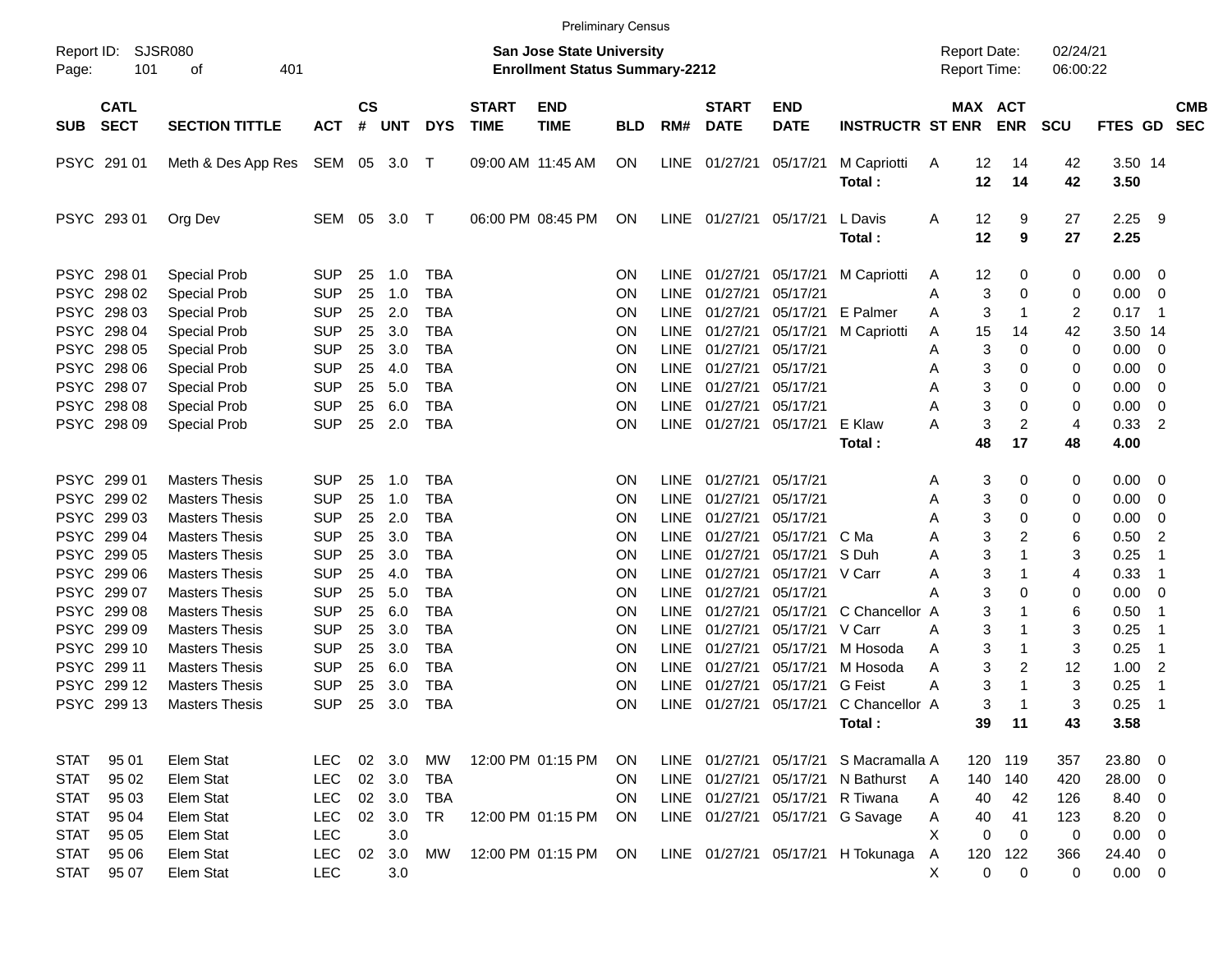|                     |                            |                                                                                                                                                                                   |            |    |            |            |             | <b>Preliminary Census</b> |            |             |             |             |                         |   |                   |                                     |                      |         |                          |
|---------------------|----------------------------|-----------------------------------------------------------------------------------------------------------------------------------------------------------------------------------|------------|----|------------|------------|-------------|---------------------------|------------|-------------|-------------|-------------|-------------------------|---|-------------------|-------------------------------------|----------------------|---------|--------------------------|
| Report ID:<br>Page: |                            | SJSR080<br><b>San Jose State University</b><br>102<br><b>Enrollment Status Summary-2212</b><br>401<br>оf<br><b>CS</b><br><b>START</b><br><b>START</b><br><b>END</b><br><b>END</b> |            |    |            |            |             |                           |            |             |             |             |                         |   |                   | <b>Report Date:</b><br>Report Time: | 02/24/21<br>06:00:22 |         |                          |
| <b>SUB</b>          | <b>CATL</b><br><b>SECT</b> | <b>SECTION TITTLE</b>                                                                                                                                                             | <b>ACT</b> | #  | <b>UNT</b> | <b>DYS</b> | <b>TIME</b> | <b>TIME</b>               | <b>BLD</b> | RM#         | <b>DATE</b> | <b>DATE</b> | <b>INSTRUCTR ST ENR</b> |   | MAX               | <b>ACT</b><br><b>ENR</b>            | <b>SCU</b>           | FTES GD | <b>CMB</b><br><b>SEC</b> |
|                     |                            |                                                                                                                                                                                   |            |    |            |            |             |                           |            |             |             |             | Total:                  |   | 460               | 464                                 | 1392                 | 92.80   |                          |
| <b>STAT</b>         | 115 01                     | Interm Stat                                                                                                                                                                       | LEC.       | 02 | 3.0        | R.         |             | 10:30 AM 11:45 AM         | ON.        | <b>LINE</b> | 01/27/21    | 05/17/21    | E Willroth              | A | 35                | 38                                  | 114                  | 7.65    |                          |
| <b>STAT</b>         | 115 02                     | Interm Stat                                                                                                                                                                       | LEC.       | 02 | 3.0        | MW         |             | 10:30 AM 11:45 AM         | <b>ON</b>  | LINE        | 01/27/21    | 05/17/21    | M Hosoda                | A | 35                | 41                                  | 123                  | 8.25    |                          |
| STAT                | 115 03                     | Interm Stat                                                                                                                                                                       | LEC.       | 02 | 3.0        | <b>MW</b>  |             | 01:30 PM 02:45 PM         | ON.        | LINE        | 01/27/21    | 05/17/21    | M Hosoda                | A | 35                | 40                                  | 120                  | 8.15    | - 3                      |
|                     |                            |                                                                                                                                                                                   |            |    |            |            |             |                           |            |             |             |             | Total :                 |   | 105               | 119                                 | 357                  | 24.05   |                          |
| STAT                | 235 01                     | Multivar Analysis                                                                                                                                                                 | SEM        | 05 | 3.0        | <b>TR</b>  |             | 10:30 AM 11:45 AM         | <b>ON</b>  | LINE        | 01/27/21    | 05/17/21    | G Feist                 | A | $12 \overline{ }$ | 9                                   | 27                   | 2.25    | - 9                      |
| <b>STAT</b>         | 235 02                     | Multivar Analysis                                                                                                                                                                 | <b>SEM</b> | 05 | 3.0        | <b>MW</b>  |             | 03:00 PM 04:15 PM         | ON.        | <b>LINE</b> | 01/27/21    | 05/17/21    | H Tokunaga              | A | $12 \overline{ }$ | 9                                   | 27                   | 2.25    | - 9                      |
|                     |                            |                                                                                                                                                                                   |            |    |            |            |             |                           |            |             |             |             | Total:                  |   | 24                | 18                                  | 54                   | 4.50    |                          |
|                     | Department :               | <b>Psychology</b>                                                                                                                                                                 |            |    |            |            |             |                           |            |             |             |             | Department Total:       |   | 5794              |                                     | 5742 16146           | 1089.68 |                          |

**Lower Division : 1140 1158 3474 231.60 Upper Division : 4375 4383 12090 807.25 Graduate Division : 279 201 582 50.83**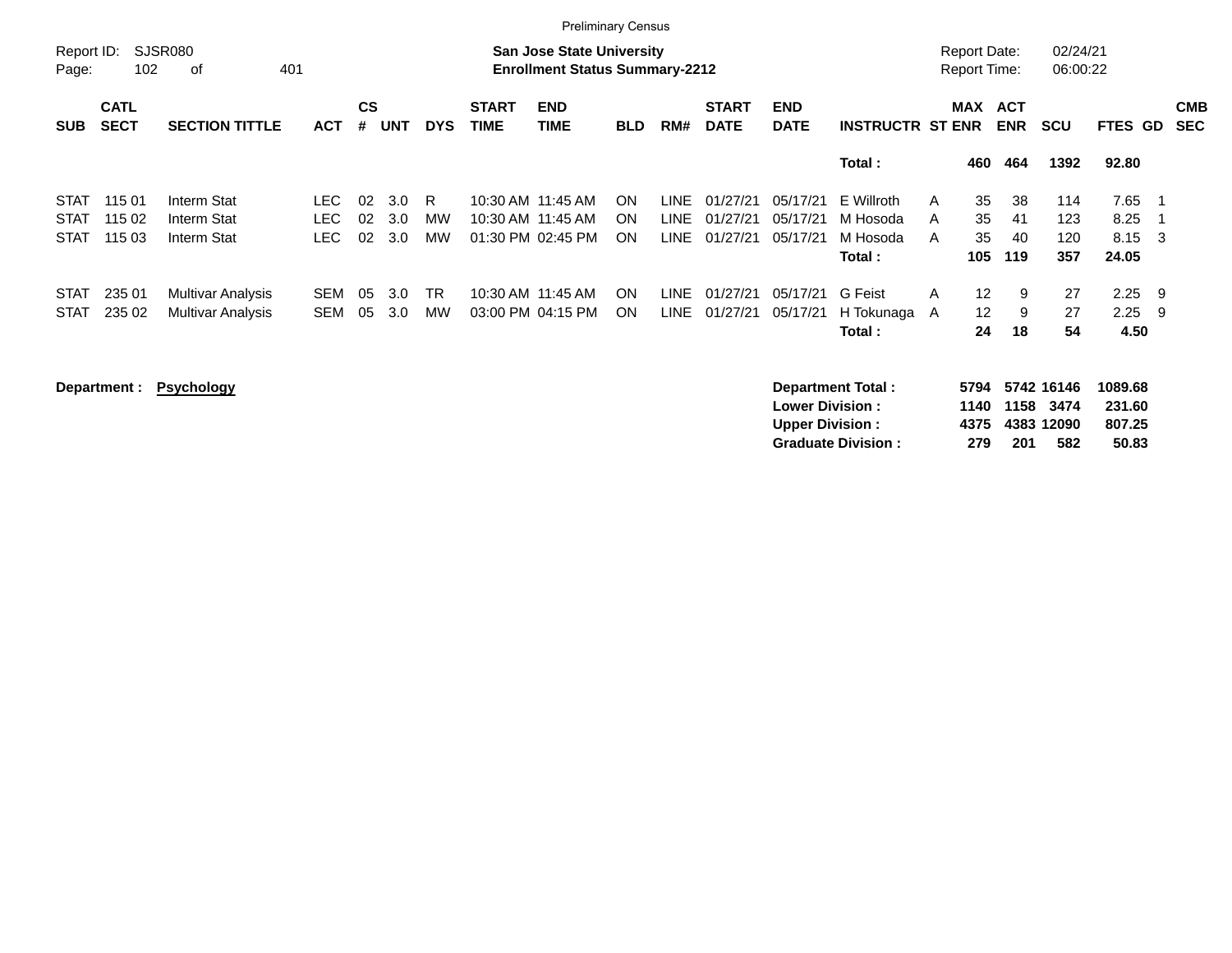|                     |                            |                                    |                |               |       |            |                             |                                                                           | <b>Preliminary Census</b> |             |                             |                           |                                   |   |          |                                            |                      |                |     |                          |
|---------------------|----------------------------|------------------------------------|----------------|---------------|-------|------------|-----------------------------|---------------------------------------------------------------------------|---------------------------|-------------|-----------------------------|---------------------------|-----------------------------------|---|----------|--------------------------------------------|----------------------|----------------|-----|--------------------------|
| Report ID:<br>Page: | 103                        | SJSR080<br>οf                      | 401            |               |       |            |                             | <b>San Jose State University</b><br><b>Enrollment Status Summary-2212</b> |                           |             |                             |                           |                                   |   |          | <b>Report Date:</b><br><b>Report Time:</b> | 02/24/21<br>06:00:22 |                |     |                          |
| <b>SUB</b>          | <b>CATL</b><br><b>SECT</b> | <b>SECTION TITTLE</b>              | <b>ACT</b>     | $\mathsf{cs}$ | # UNT | <b>DYS</b> | <b>START</b><br><b>TIME</b> | <b>END</b><br><b>TIME</b>                                                 | <b>BLD</b>                | RM#         | <b>START</b><br><b>DATE</b> | <b>END</b><br><b>DATE</b> | <b>INSTRUCTR ST ENR</b>           |   |          | <b>MAX ACT</b><br><b>ENR</b>               | <b>SCU</b>           | <b>FTES GD</b> |     | <b>CMB</b><br><b>SEC</b> |
| <b>College</b>      |                            | <b>Social Sciences, College of</b> |                |               |       |            |                             |                                                                           |                           |             |                             |                           |                                   |   |          |                                            |                      |                |     |                          |
|                     | Department :               | <b>Sociology</b>                   |                |               |       |            |                             |                                                                           |                           |             |                             |                           |                                   |   |          |                                            |                      |                |     |                          |
| AAS                 | 33A 01                     | AAS History I                      | <b>LEC</b>     | 01            | 3.0   | TBA        |                             |                                                                           | <b>ON</b>                 | LINE.       | 01/27/21                    | 05/17/21                  | G Ramos                           | Α | 40       | 40                                         | 120                  | 8.00           | 0   |                          |
| AAS                 | 33A 02                     | <b>AAS History I</b>               | <b>LEC</b>     | 01            | 3.0   | <b>TBA</b> |                             |                                                                           | <b>ON</b>                 | <b>LINE</b> | 01/27/21                    | 05/17/21                  | D Tu<br>Total:                    | A | 40<br>80 | 39<br>79                                   | 117<br>237           | 7.80<br>15.80  | - 0 |                          |
|                     |                            |                                    |                |               |       |            |                             |                                                                           |                           |             |                             |                           |                                   |   |          |                                            |                      |                |     |                          |
| AAS                 | 33B 01                     | <b>AAS History II</b>              | LEC            | 01            | 3.0   | м          |                             | 09:00 AM 10:15 AM                                                         | <b>ON</b>                 | LINE        | 01/27/21                    | 05/17/21                  | H Do                              | Α | 40       | 36                                         | 108                  | 7.20           | 0   |                          |
| AAS                 | 33B 02                     | <b>AAS History II</b>              | LEC            | 01            | 3.0   | W          |                             | 10:30 AM 11:45 AM                                                         | <b>ON</b>                 | LINE.       | 01/27/21                    | 05/17/21                  | J Rondilla                        | Α | 40       | 40                                         | 120                  | 8.00           | - 0 |                          |
| AAS                 | 33B 03                     | <b>AAS History II</b>              | <b>LEC</b>     | 01            | 3.0   | W          |                             | 12:00 PM 01:15 PM                                                         | <b>ON</b>                 | LINE.       | 01/27/21                    | 05/17/21                  | J Rondilla                        | A | 40       | 40                                         | 120                  | 8.00           | 0   |                          |
| AAS                 | 33B 04                     | <b>AAS History II</b>              | <b>LEC</b>     | 01            | 3.0   | МW         |                             | 12:00 PM 01:15 PM                                                         | <b>ON</b>                 |             | LINE 01/27/21               | 05/17/21 Y Kwan           |                                   | A | 40       | 40                                         | 120                  | 8.00           | 0   |                          |
| AAS                 | 33B 05                     | <b>AAS History II</b>              | <b>LEC</b>     |               | 3.0   |            |                             |                                                                           |                           |             |                             |                           |                                   | х | 0        | 0                                          | 0                    | 0.00           | 0   |                          |
| AAS                 | 33B 06                     | <b>AAS History II</b>              | <b>LEC</b>     | 01            | 3.0   | W          |                             | 03:00 PM 04:15 PM                                                         | <b>ON</b>                 | LINE.       | 01/27/21                    | 05/17/21                  | J Rondilla                        | Α | 40       | 38                                         | 114                  | 7.60           | 0   |                          |
| AAS                 | 33B 07                     | <b>AAS History II</b>              | <b>LEC</b>     | 01            | 3.0   | <b>TBA</b> |                             |                                                                           | <b>ON</b>                 | <b>LINE</b> | 01/27/21                    | 05/17/21                  | A Berney                          | Α | 40       | 40                                         | 120                  | 8.00           | 0   |                          |
| AAS                 | 33B 08                     | <b>AAS History II</b>              | <b>LEC</b>     | 01            | 3.0   | <b>TBA</b> |                             |                                                                           | <b>ON</b>                 | LINE.       | 01/27/21                    | 05/17/21                  | S Choi                            | A | 40       | 40                                         | 120                  | 8.00           | 0   |                          |
| AAS                 | 33B 09                     | <b>AAS History II</b>              | <b>LEC</b>     | 01            | 3.0   | <b>TBA</b> |                             |                                                                           | <b>ON</b>                 | LINE.       | 01/27/21                    | 05/17/21 S Choi           |                                   | A | 40       | 40                                         | 120                  | 8.00           | 0   |                          |
| AAS                 | 33B 10                     | <b>AAS History II</b>              | <b>LEC</b>     | 01            | 3.0   | т          |                             | 09:00 AM 10:15 AM                                                         | <b>ON</b>                 | LINE.       | 01/27/21                    | 05/17/21                  | H Do                              | A | 40       | 18                                         | 54                   | 3.60           | 0   |                          |
| AAS                 | 33B 11                     | <b>AAS History II</b>              | <b>LEC</b>     | 01            | 3.0   | TR         |                             | 10:30 AM 11:45 AM                                                         | <b>ON</b>                 | LINE.       | 01/27/21                    | 05/17/21                  | S Choi                            | A | 40       | 40                                         | 120                  | 8.00           | 0   |                          |
| AAS                 | 33B 12                     | AAS History II                     | <b>LEC</b>     | 01            | 3.0   | TR         |                             | 01:30 PM 02:45 PM                                                         | <b>ON</b>                 | LINE.       | 01/27/21                    | 05/17/21 S Choi           |                                   | A | 40       | 40                                         | 120                  | 8.00           | 0   |                          |
| AAS                 | 33B 13                     | <b>AAS History II</b>              | <b>LEC</b>     | 01            | 3.0   | <b>TR</b>  |                             | 03:00 PM 04:15 PM                                                         | <b>ON</b>                 | LINE.       | 01/27/21                    | 05/17/21                  | S Choi                            | A | 40       | 40                                         | 120                  | 8.00           | 0   |                          |
| AAS                 | 33B 14                     | <b>AAS History II</b>              | <b>LEC</b>     | 01            | 3.0   | <b>TBA</b> |                             |                                                                           | <b>ON</b>                 | LINE.       | 01/27/21                    | 05/17/21                  | J De Guzman A                     |   | 40       | 39                                         | 117                  | 7.80           | 0   |                          |
| AAS                 | 33B 15                     | AAS History II                     | <b>LEC</b>     | 01            | 3.0   | <b>TBA</b> |                             |                                                                           | <b>ON</b>                 | <b>LINE</b> | 01/27/21                    | 05/17/21                  | A Berney                          | Α | 40       | 40                                         | 120                  | 8.00           | 0   |                          |
| AAS                 | 33B 16                     | <b>AAS History II</b>              | <b>LEC</b>     | 01            | 3.0   | <b>MW</b>  |                             | 10:30 AM 11:45 AM                                                         | <b>ON</b>                 |             | LINE 01/27/21               | 05/17/21                  | Y Kwan                            | A | 40       | 39                                         | 117                  | 7.80           | - 0 |                          |
|                     |                            |                                    |                |               |       |            |                             |                                                                           |                           |             |                             |                           | Total:                            |   | 600      | 570                                        | 1710                 | 114.00         |     |                          |
| AAS                 | 175 01                     | Asian Am Comm                      | <b>LEC</b>     | 02            | 3.0   | M          |                             | 10:30 AM 11:45 AM                                                         | <b>ON</b>                 |             | LINE 01/27/21               | 05/17/21                  | H Do                              | A | 35       | 35                                         | 105                  | $7.00 \t 0$    |     |                          |
|                     |                            |                                    |                |               |       |            |                             |                                                                           |                           |             |                             |                           | Total:                            |   | 35       | 35                                         | 105                  | 7.00           |     |                          |
| AAS                 | 180 31                     | <b>Individual Studies</b>          | <b>SUP</b>     | 36            | 3.0   | <b>TBA</b> |                             |                                                                           | <b>ON</b>                 |             | LINE 01/27/21               | 05/17/21                  |                                   | Α | 3        | 0                                          | 0                    | $0.00 \ 0$     |     |                          |
|                     |                            |                                    |                |               |       |            |                             |                                                                           |                           |             |                             |                           | Total:                            |   | 3        | 0                                          | 0                    | 0.00           |     |                          |
| AAS                 | 190 01                     | Internship                         | SUP 36 3.0 TBA |               |       |            |                             |                                                                           | ON                        |             | LINE 01/27/21 05/17/21      |                           |                                   | Α | 5        | 0                                          | 0                    | $0.00 \t 0$    |     |                          |
|                     |                            |                                    |                |               |       |            |                             |                                                                           |                           |             |                             |                           | Total:                            |   | 5        | $\mathbf 0$                                | 0                    | 0.00           |     |                          |
| SOCI                | 1 0 1                      | Intro to Sociology                 | LEC            | 01            | 3.0   | TBA        |                             |                                                                           | 0N                        |             |                             |                           | LINE 01/27/21 05/17/21 M Pasion   | A | 120      | 122                                        | 366                  | 24.40 0        |     |                          |
| SOCI                | 1 0 2                      | Intro to Sociology                 | <b>LEC</b>     | 01            | 3.0   | TBA        |                             |                                                                           | ON                        |             | LINE 01/27/21 05/17/21      |                           | A Healey                          | A | 40       | 38                                         | 114                  | $7.60$ 0       |     |                          |
| SOCI                | 1 0 3                      | Intro to Sociology                 | <b>LEC</b>     |               |       | 01 3.0 TBA |                             |                                                                           | ON                        |             | LINE 01/27/21 05/17/21      |                           | J DeHaan                          | A | 40       | 39                                         | 117                  | 7.80 0         |     |                          |
|                     |                            |                                    |                |               |       |            |                             |                                                                           |                           |             |                             |                           | Total:                            |   | 200      | 199                                        | 597                  | 39.80          |     |                          |
|                     | SOCI 1501                  | Stat Ap in Soc Sci                 | LEC 03 3.0 TBA |               |       |            |                             |                                                                           | ON                        |             |                             |                           | LINE 01/27/21 05/17/21 J Bautista | A | 30       | 20                                         | 60                   | 4.00 0 C       |     |                          |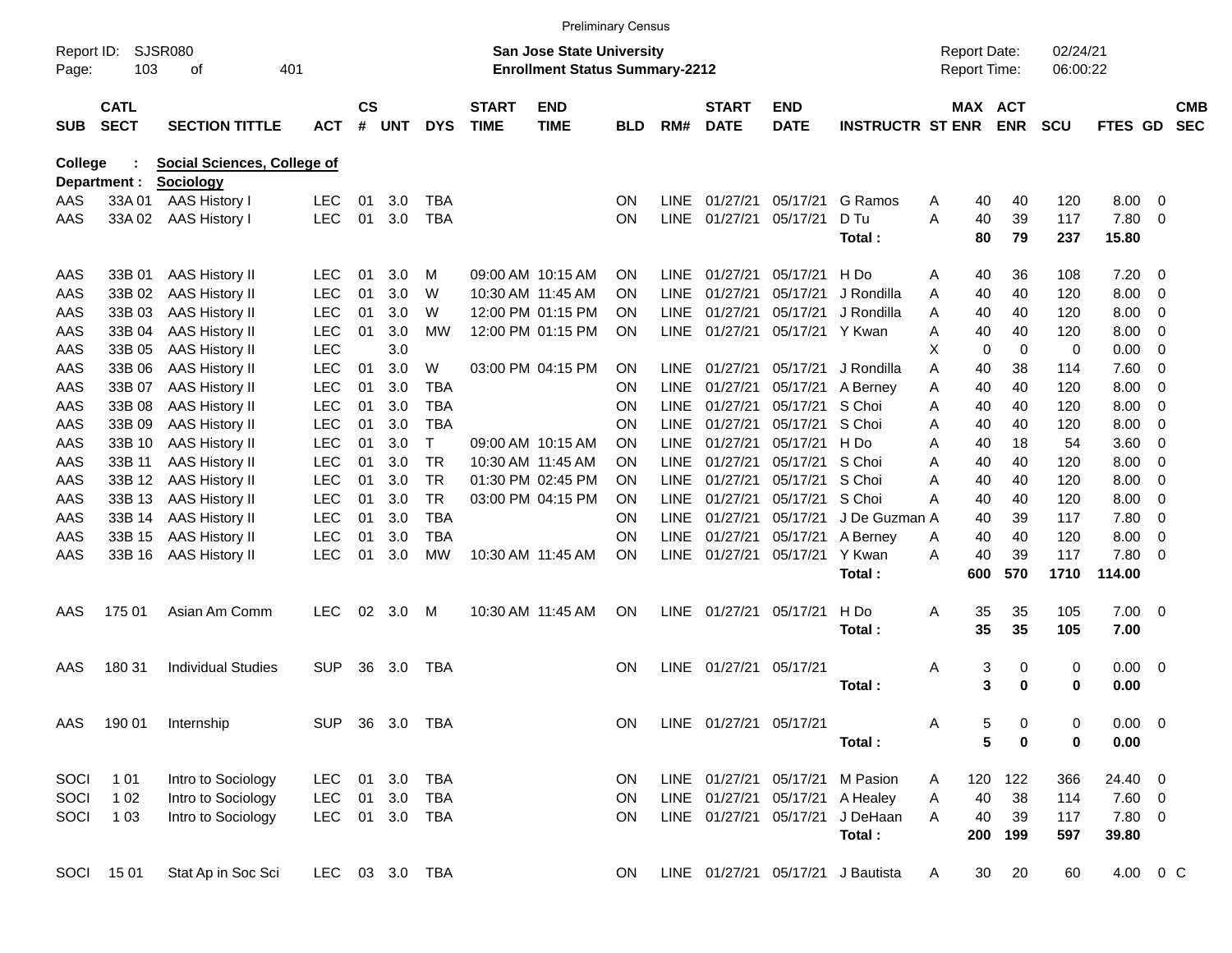|                     |                            |                           |            |                    |            |            |                             | <b>Preliminary Census</b>                                                 |            |             |                             |                                |                         |                                            |                       |                      |               |                         |                          |
|---------------------|----------------------------|---------------------------|------------|--------------------|------------|------------|-----------------------------|---------------------------------------------------------------------------|------------|-------------|-----------------------------|--------------------------------|-------------------------|--------------------------------------------|-----------------------|----------------------|---------------|-------------------------|--------------------------|
| Report ID:<br>Page: | <b>SJSR080</b><br>104      | 401<br>οf                 |            |                    |            |            |                             | <b>San Jose State University</b><br><b>Enrollment Status Summary-2212</b> |            |             |                             |                                |                         | <b>Report Date:</b><br><b>Report Time:</b> |                       | 02/24/21<br>06:00:22 |               |                         |                          |
| <b>SUB</b>          | <b>CATL</b><br><b>SECT</b> | <b>SECTION TITTLE</b>     | <b>ACT</b> | $\mathsf{cs}$<br># | <b>UNT</b> | <b>DYS</b> | <b>START</b><br><b>TIME</b> | <b>END</b><br><b>TIME</b>                                                 | <b>BLD</b> | RM#         | <b>START</b><br><b>DATE</b> | <b>END</b><br><b>DATE</b>      | <b>INSTRUCTR ST ENR</b> |                                            | MAX ACT<br><b>ENR</b> | <b>SCU</b>           | FTES GD       |                         | <b>CMB</b><br><b>SEC</b> |
| <b>SOCS</b>         | 15 01                      | Stat Ap in Soc Sci        | <b>LEC</b> | 03                 | 3.0        | <b>TBA</b> |                             |                                                                           | <b>ON</b>  | <b>LINE</b> | 01/27/21                    | 05/17/21                       | J Bautista              | A                                          | 0<br>9                | 27                   | 1.80          |                         | $0\,C$                   |
| SOCI                | 15 02                      | Stat Ap in Soc Sci        | <b>LEC</b> | 03                 | 3.0        | <b>TBA</b> |                             |                                                                           | <b>ON</b>  | <b>LINE</b> | 01/27/21                    | 05/17/21                       | J DeHaan                | 30<br>A                                    | 24                    | 72                   | 4.80          | 0 <sup>C</sup>          |                          |
| <b>SOCS</b>         | 15 02                      | Stat Ap in Soc Sci        | <b>LEC</b> | 03                 | 3.0        | <b>TBA</b> |                             |                                                                           | ON         | <b>LINE</b> | 01/27/21                    | 05/17/21                       | J DeHaan                | A                                          | 4<br>0                | 12                   | 0.80          | 0 <sup>C</sup>          |                          |
| SOCI                | 15 03                      | Stat Ap in Soc Sci        | <b>LEC</b> |                    | 3.0        |            |                             |                                                                           |            |             |                             |                                |                         | X                                          | 0<br>0                | $\mathbf 0$          | 0.00          | $\mathbf 0$             |                          |
| <b>SOCS</b>         | 15 03                      | Stat Ap in Soc Sci        | LEC        |                    | 3.0        |            |                             |                                                                           |            |             |                             |                                |                         | X                                          | 0<br>0                | $\mathbf 0$          | 0.00          | $\overline{0}$          |                          |
|                     |                            |                           |            |                    |            |            |                             |                                                                           |            |             |                             |                                | Total:                  | 60                                         | 57                    | 171                  | 11.40         |                         |                          |
| SOCI                | 80 01                      | Social Problems           | <b>LEC</b> | 01                 | 3.0        | <b>TBA</b> |                             |                                                                           | <b>ON</b>  | <b>LINE</b> | 01/27/21                    | 05/17/21                       | M Pasion                | A<br>40                                    | 44                    | 132                  | 8.80          | - 0                     |                          |
| SOCI                | 80 02                      | Social Problems           | <b>LEC</b> | 01                 | 3.0        | <b>TBA</b> |                             |                                                                           | <b>ON</b>  | <b>LINE</b> | 01/27/21                    | 05/17/21                       | M Pasion                | A<br>40                                    | 43                    | 129                  | 8.60          | $\overline{0}$          |                          |
|                     |                            |                           |            |                    |            |            |                             |                                                                           |            |             |                             |                                | Total:                  | 80                                         | 87                    | 261                  | 17.40         |                         |                          |
| <b>SOCI</b>         |                            | 100W 01 Writing Workshop  | <b>SEM</b> |                    | 3.0        |            |                             |                                                                           |            |             |                             |                                |                         | X                                          | 0<br>0                | 0                    | 0.00          | 0                       |                          |
| SOCI                |                            | 100W 02 Writing Workshop  | <b>SEM</b> | 04                 | 3.0        | <b>TR</b>  |                             | 10:30 AM 11:45 AM                                                         | <b>ON</b>  | <b>LINE</b> | 01/27/21                    | 05/17/21                       | D Brook                 | A<br>20                                    | 20                    | 60                   | 4.00          | 0                       |                          |
| SOCI                |                            | 100W 03 Writing Workshop  | <b>SEM</b> | 04                 | 3.0        | <b>TBA</b> |                             |                                                                           | <b>ON</b>  | <b>LINE</b> | 01/27/21                    | 05/17/21                       | R Bryant-And A          | 20                                         | 20                    | 60                   | 4.00          | 0                       |                          |
| SOCI                |                            | 100W 04 Writing Workshop  | <b>SEM</b> | 04                 | 3.0        | <b>TBA</b> |                             |                                                                           | <b>ON</b>  | <b>LINE</b> | 01/27/21                    | 05/17/21                       | R Bryant-And A          | 20                                         | 22                    | 66                   | 4.40          | 0                       |                          |
| SOCI                |                            | 100W 05 Writing Workshop  | <b>SEM</b> | 04                 | 3.0        | т          |                             | 12:00 PM 01:15 PM                                                         | <b>ON</b>  | <b>LINE</b> | 01/27/21                    | 05/17/21                       | K Jeffery               | 20<br>A                                    | 21                    | 63                   | 4.20          | 0                       |                          |
| SOCI                |                            | 100W 06 Writing Workshop  | <b>SEM</b> | 04                 | 3.0        | <b>TBA</b> |                             |                                                                           | <b>ON</b>  | <b>LINE</b> | 01/27/21                    | 05/17/21                       | L Roberts               | 20<br>A                                    | 20                    | 60                   | 4.00          | 0                       |                          |
| SOCI                |                            | 100W 07 Writing Workshop  | <b>SEM</b> | 04                 | 3.0        | <b>TBA</b> |                             |                                                                           | <b>ON</b>  | <b>LINE</b> | 01/27/21                    | 05/17/21                       | J DeHaan                | 20<br>A                                    | 20                    | 60                   | 4.00          | 0                       |                          |
| SOCI                |                            | 100W 08 Writing Workshop  | <b>SEM</b> | 04                 | 3.0        | <b>TBA</b> |                             |                                                                           | ON         | <b>LINE</b> | 01/27/21                    | 05/17/21                       | J DeHaan                | 20<br>A                                    | 20                    | 60                   | 4.00          | $\mathbf 0$             |                          |
| SOCI                |                            | 100W 09 Writing Workshop  | SEM        | 04                 | 3.0        | <b>TBA</b> |                             |                                                                           | <b>ON</b>  | <b>LINE</b> | 01/27/21                    | 05/17/21                       | T Dehaan                | 20<br>A                                    | 19                    | 57                   | 3.80          | 0                       |                          |
| SOCI                |                            | 100W 10 Writing Workshop  | <b>SEM</b> |                    | 3.0        |            |                             |                                                                           |            |             |                             |                                |                         | X                                          | $\mathbf 0$<br>0      | $\mathbf 0$          | 0.00          | 0                       |                          |
|                     |                            |                           |            |                    |            |            |                             |                                                                           |            |             |                             |                                | Total:                  | 160                                        | 162                   | 486                  | 32.40         |                         |                          |
| SOCI                | 101 01                     | Social Theory             | <b>LEC</b> | 02                 | 3.0        | МW         |                             | 04:30 PM 05:45 PM                                                         | <b>ON</b>  | <b>LINE</b> | 01/27/21                    | 05/17/21                       | W Armaline              | 30<br>A                                    | 31                    | 93                   | 6.20          | 0                       |                          |
| SOCI                | 101 02                     | Social Theory             | <b>LEC</b> | 02                 | 3.0        | <b>TR</b>  |                             | 09:00 AM 10:15 AM                                                         | <b>ON</b>  | <b>LINE</b> | 01/27/21                    | 05/17/21                       | P Chua                  | 30<br>A                                    | 30                    | 90                   | 6.00          | 0                       |                          |
| SOCI                | 101 03                     | Social Theory             | <b>LEC</b> | 02                 | 3.0        | <b>TR</b>  |                             | 01:30 PM 02:45 PM                                                         | <b>ON</b>  | <b>LINE</b> | 01/27/21                    | 05/17/21                       | P Chua                  | 30<br>A                                    | 32                    | 96                   | 6.40          | 0                       |                          |
| SOCI                | 101 04                     | Social Theory             | <b>LEC</b> | 02                 | 3.0        | <b>TBA</b> |                             |                                                                           | <b>ON</b>  | <b>LINE</b> | 01/27/21                    | 05/17/21                       | T Dehaan                | 30<br>A                                    | 30                    | 90                   | 6.00          | 0                       |                          |
| SOCI                | 101 05                     | Social Theory             | <b>LEC</b> | 02                 | 3.0        | <b>TBA</b> |                             |                                                                           | ON         | <b>LINE</b> | 01/27/21                    | 05/17/21                       | M Rokni                 | 30<br>A                                    | 30                    | 90                   | 6.00          | 0                       |                          |
| SOCI                | 101 06                     | Social Theory             | <b>LEC</b> | 02                 | 3.0        | <b>TBA</b> |                             |                                                                           | ON         | <b>LINE</b> | 01/27/21                    | 05/17/21                       | T Dehaan                | 30<br>A                                    | 30                    | 90                   | 6.00          | 0                       |                          |
|                     |                            |                           |            |                    |            |            |                             |                                                                           |            |             |                             |                                | Total:                  | 180                                        | 183                   | 549                  | 36.60         |                         |                          |
|                     | SOCI 104 01                | <b>Quantit Res Meth</b>   | <b>LEC</b> | 02                 | 3.0        | <b>TBA</b> |                             |                                                                           | ON.        |             | LINE 01/27/21               | 05/17/21 E Sweet               |                         | 30<br>A                                    | 30                    | 90                   | 6.00          | - 0                     |                          |
|                     | SOCI 104 02                | <b>Quantit Res Meth</b>   | <b>LEC</b> |                    | 02 3.0     | <b>TBA</b> |                             |                                                                           | <b>ON</b>  |             | LINE 01/27/21               | 05/17/21                       | M Thiele                | 30<br>A                                    | 29                    | 87                   | 5.80          | $\overline{\mathbf{0}}$ |                          |
|                     | SOCI 104 03                | <b>Quantit Res Meth</b>   | <b>LEC</b> |                    | 02 3.0     | <b>TBA</b> |                             |                                                                           | <b>ON</b>  |             |                             | LINE 01/27/21 05/17/21         | M Thiele                | 30<br>A                                    | 31                    | 93                   | 6.25          | $\overline{1}$          |                          |
|                     | SOCI 104 04                | <b>Quantit Res Meth</b>   | <b>LEC</b> |                    | 02 3.0     | <b>TBA</b> |                             |                                                                           | ON.        |             | LINE 01/27/21               | 05/17/21                       | J DeHaan                | 30<br>A                                    | 29                    | 87                   | $5.80$ 0      |                         |                          |
|                     |                            |                           |            |                    |            |            |                             |                                                                           |            |             |                             |                                | Total:                  | 120                                        | 119                   | 357                  | 23.85         |                         |                          |
| SOCI                | 105 01                     | Qual Research Meth        | LEC.       |                    | 02 3.0     | МW         |                             | 09:00 AM 10:15 AM                                                         | <b>ON</b>  |             | LINE 01/27/21               | 05/17/21                       | N Boero                 | 30<br>A                                    | 29                    | 87                   | $5.80\quad 0$ |                         |                          |
|                     | SOCI 105 02                | <b>Qual Research Meth</b> | LEC        |                    | 02 3.0     | MW         |                             | 03:00 PM 04:15 PM                                                         | <b>ON</b>  |             |                             | LINE 01/27/21 05/17/21 N Boero |                         | 30<br>A                                    | 30                    | 90                   | $6.00 \t 0$   |                         |                          |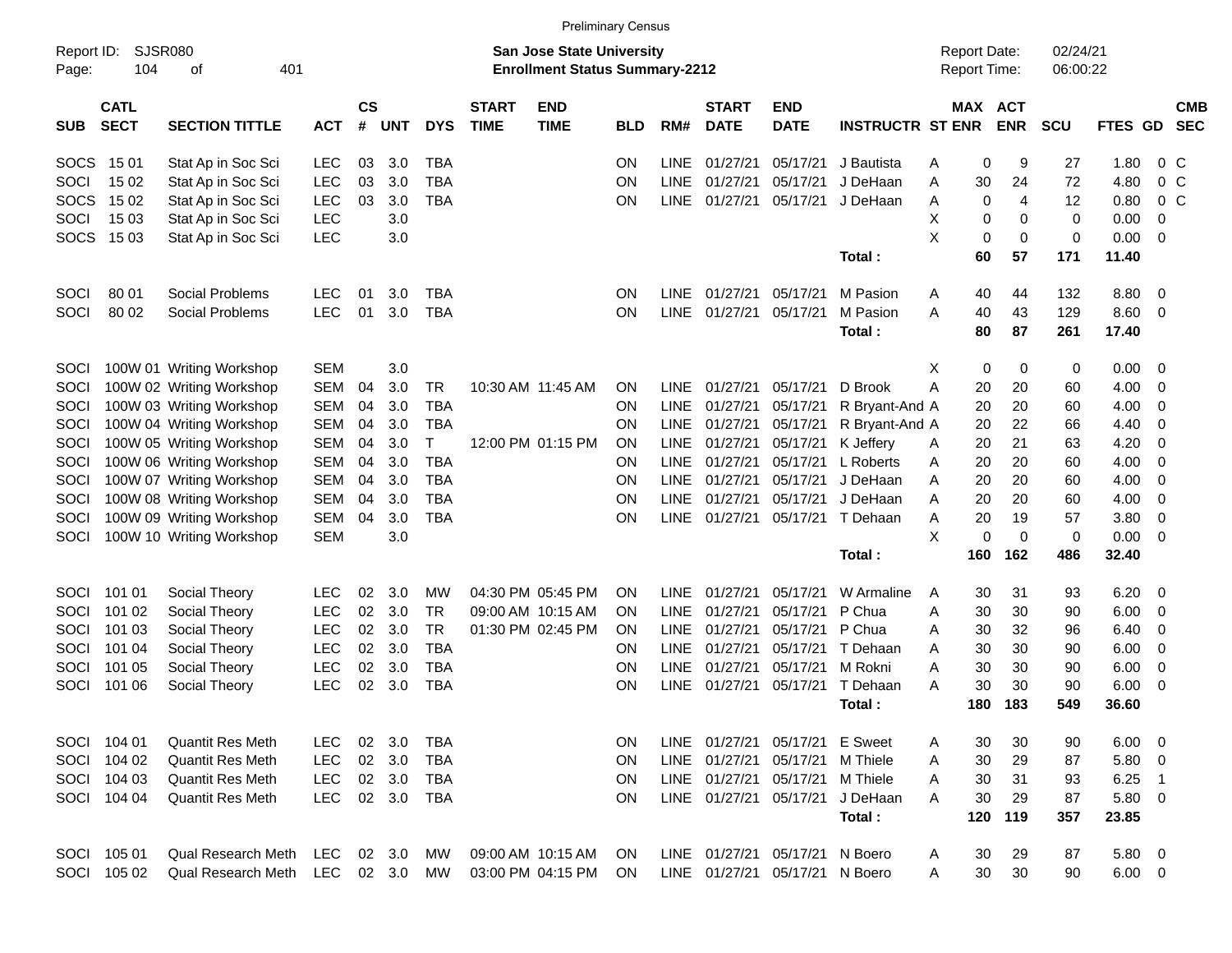|                                     |                                      |                                                                                                  |                                               |                      |                          |                                             |                             | <b>Preliminary Census</b>                                                 |                                           |                                                          |                                              |                                                                |                                                    |                                                 |                             |                              |                                       |                                                         |
|-------------------------------------|--------------------------------------|--------------------------------------------------------------------------------------------------|-----------------------------------------------|----------------------|--------------------------|---------------------------------------------|-----------------------------|---------------------------------------------------------------------------|-------------------------------------------|----------------------------------------------------------|----------------------------------------------|----------------------------------------------------------------|----------------------------------------------------|-------------------------------------------------|-----------------------------|------------------------------|---------------------------------------|---------------------------------------------------------|
| Report ID:<br>Page:                 | 105                                  | <b>SJSR080</b><br>401<br>οf                                                                      |                                               |                      |                          |                                             |                             | <b>San Jose State University</b><br><b>Enrollment Status Summary-2212</b> |                                           |                                                          |                                              |                                                                |                                                    | <b>Report Date:</b><br>Report Time:             |                             | 02/24/21<br>06:00:22         |                                       |                                                         |
| <b>SUB</b>                          | <b>CATL</b><br><b>SECT</b>           | <b>SECTION TITTLE</b>                                                                            | ACT                                           | $\mathsf{cs}$<br>#   | <b>UNT</b>               | <b>DYS</b>                                  | <b>START</b><br><b>TIME</b> | <b>END</b><br><b>TIME</b>                                                 | <b>BLD</b>                                | RM#                                                      | <b>START</b><br><b>DATE</b>                  | <b>END</b><br><b>DATE</b>                                      | <b>INSTRUCTR ST ENR</b>                            | <b>MAX</b>                                      | <b>ACT</b><br><b>ENR</b>    | <b>SCU</b>                   | FTES GD                               | <b>CMB</b><br><b>SEC</b>                                |
| <b>SOCI</b><br>SOCI                 | 105 03<br>105 04                     | <b>Qual Research Meth</b><br><b>Qual Research Meth</b>                                           | <b>LEC</b><br><b>LEC</b>                      | 02                   | 3.0<br>$02 \quad 3.0$    | TR<br><b>TR</b>                             |                             | 10:30 AM 11:45 AM<br>01:30 PM 02:45 PM                                    | <b>ON</b><br><b>ON</b>                    | <b>LINE</b><br><b>LINE</b>                               | 01/27/21<br>01/27/21                         | 05/17/21<br>05/17/21                                           | Y Wiggins<br>Y Wiggins<br>Total:                   | 30<br>Α<br>30<br>A<br>120                       | 30<br>27<br>116             | 90<br>81<br>348              | 6.05<br>5.40<br>23.25                 | $\overline{\phantom{1}}$<br>$\overline{0}$              |
| <b>SOCI</b><br>SOCI<br>SOCI<br>SOCI | 116 01<br>116 02<br>116 03<br>116 04 | <b>Global Society</b><br><b>Global Society</b><br><b>Global Society</b><br><b>Global Society</b> | LEC<br><b>LEC</b><br><b>LEC</b><br><b>LEC</b> | 01<br>01<br>01<br>01 | 3.0<br>3.0<br>3.0<br>3.0 | TR<br><b>TR</b><br><b>TBA</b><br><b>TBA</b> |                             | 12:00 PM 01:15 PM<br>03:00 PM 04:15 PM                                    | <b>ON</b><br><b>ON</b><br>OΝ<br><b>ON</b> | <b>LINE</b><br><b>LINE</b><br><b>LINE</b><br><b>LINE</b> | 01/27/21<br>01/27/21<br>01/27/21<br>01/27/21 | 05/17/21<br>05/17/21<br>05/17/21<br>05/17/21                   | D Brook<br>D Brook<br>M Rokni<br>M Rokni<br>Total: | 35<br>A<br>35<br>A<br>A<br>35<br>35<br>A<br>140 | 33<br>34<br>33<br>33<br>133 | 99<br>102<br>99<br>99<br>399 | 6.60<br>6.80<br>6.60<br>6.60<br>26.60 | - 0<br>$\overline{\mathbf{0}}$<br>$\overline{0}$<br>- 0 |
| <b>SOCI</b>                         | 11801                                | Soci of Hum Rights                                                                               | <b>LEC</b>                                    | 02                   | 3.0                      | МW                                          |                             | 03:00 PM 04:15 PM                                                         | <b>ON</b>                                 | LINE                                                     | 01/27/21                                     | 05/17/21                                                       | W Armaline<br>Total:                               | 35<br>A<br>35                                   | 33<br>33                    | 99<br>99                     | 6.65<br>6.65                          | $\overline{\phantom{1}}$                                |
| <b>SOCI</b>                         | 140 01                               | Soci of Media                                                                                    | <b>LEC</b>                                    | 02                   | 3.0                      | TBA                                         |                             |                                                                           | <b>ON</b>                                 | <b>LINE</b>                                              | 01/27/21                                     | 05/17/21                                                       | A Berney<br>Total:                                 | 35<br>A<br>35                                   | 34<br>34                    | 102<br>102                   | $6.80$ 0<br>6.80                      |                                                         |
| SOCI                                | 142 01                               | Crit Native Am Std                                                                               | <b>LEC</b>                                    | 02                   | 3.0                      | МW                                          |                             | 01:30 PM 02:45 PM                                                         | <b>ON</b>                                 | LINE                                                     | 01/27/21                                     | 05/17/21                                                       | S de Bourbon A<br>Total:                           | 35<br>35                                        | 35<br>35                    | 105<br>105                   | 7.05<br>7.05                          | $\overline{\phantom{1}}$                                |
| SOCI                                | 146 01                               | Work Power & Leisure LEC                                                                         |                                               |                      | 02 3.0                   | . TR                                        |                             | 01:30 PM 02:45 PM                                                         | <b>ON</b>                                 | <b>LINE</b>                                              | 01/27/21                                     | 05/17/21                                                       | P Rudy<br>Total:                                   | 35<br>A<br>35                                   | 29<br>29                    | 87<br>87                     | 5.85<br>5.85                          | $\overline{\phantom{1}}$                                |
| SOCI                                | 147 01                               | <b>Edu Global Justice</b>                                                                        | <b>LEC</b>                                    | 02                   | 3.0                      | . TR                                        |                             | 10:30 AM 11:45 AM                                                         | <b>ON</b>                                 | <b>LINE</b>                                              | 01/27/21                                     | 05/17/21                                                       | P Chua<br>Total:                                   | A<br>35<br>35                                   | 24<br>24                    | 72<br>72                     | 4.85<br>4.85                          | $\overline{\phantom{1}}$                                |
| SOCI                                | 151 01                               | Violence in Family                                                                               | LEC                                           | 02                   | 3.0                      | МW                                          |                             | 10:30 AM 11:45 AM                                                         | <b>ON</b>                                 | LINE                                                     | 01/27/21                                     | 05/17/21                                                       | S de Bourbon A<br>Total:                           | 35<br>35                                        | 35<br>35                    | 105<br>105                   | $7.00 \t 0$<br>7.00                   |                                                         |
| <b>SOCI</b>                         | 154 01                               | Non Conform Behav                                                                                | <b>LEC</b>                                    | 02                   | - 3.0                    | TR                                          |                             | 04:30 PM 05:45 PM                                                         | <b>ON</b>                                 | LINE                                                     | 01/27/21                                     | 05/17/21                                                       | S Morewitz<br>Total:                               | 35<br>A<br>35                                   | 34<br>34                    | 102<br>102                   | $6.80\quad 0$<br>6.80                 |                                                         |
|                                     |                                      | SOCI 160 01 Immigration & Identy LEC 02 3.0 TBA                                                  |                                               |                      |                          |                                             |                             |                                                                           | ON                                        |                                                          |                                              |                                                                | LINE 01/27/21 05/17/21 F DuCros<br>Total:          | A<br>35<br>35                                   | 34<br>34                    | 102<br>102                   | 6.90 2<br>6.90                        |                                                         |
|                                     | SOCI 161 01<br>GEOG 161 01           | City Life<br>City Life                                                                           | LEC 02 3.0 TR<br>LEC 02 3.0 TR                |                      |                          |                                             |                             | 03:00 PM 04:15 PM ON<br>03:00 PM 04:15 PM                                 | ON                                        |                                                          |                                              | LINE 01/27/21 05/17/21 P Chua<br>LINE 01/27/21 05/17/21 P Chua | Total:                                             | 35<br>A<br>A<br>$\pmb{0}$<br>35                 | 23<br>$\sqrt{5}$<br>28      | 69<br>15<br>84               | 5.60                                  | 4.60 0 C<br>1.00 0 C                                    |
|                                     | SOCI 162 01                          | Race/Ethnic Rels                                                                                 | LEC 02 3.0 TBA                                |                      |                          |                                             |                             |                                                                           | ON.                                       |                                                          |                                              |                                                                | LINE 01/27/21 05/17/21 F DuCros                    | 35<br>$\mathsf{A}$                              | 35                          | 105                          | $7.00 \t 0$                           |                                                         |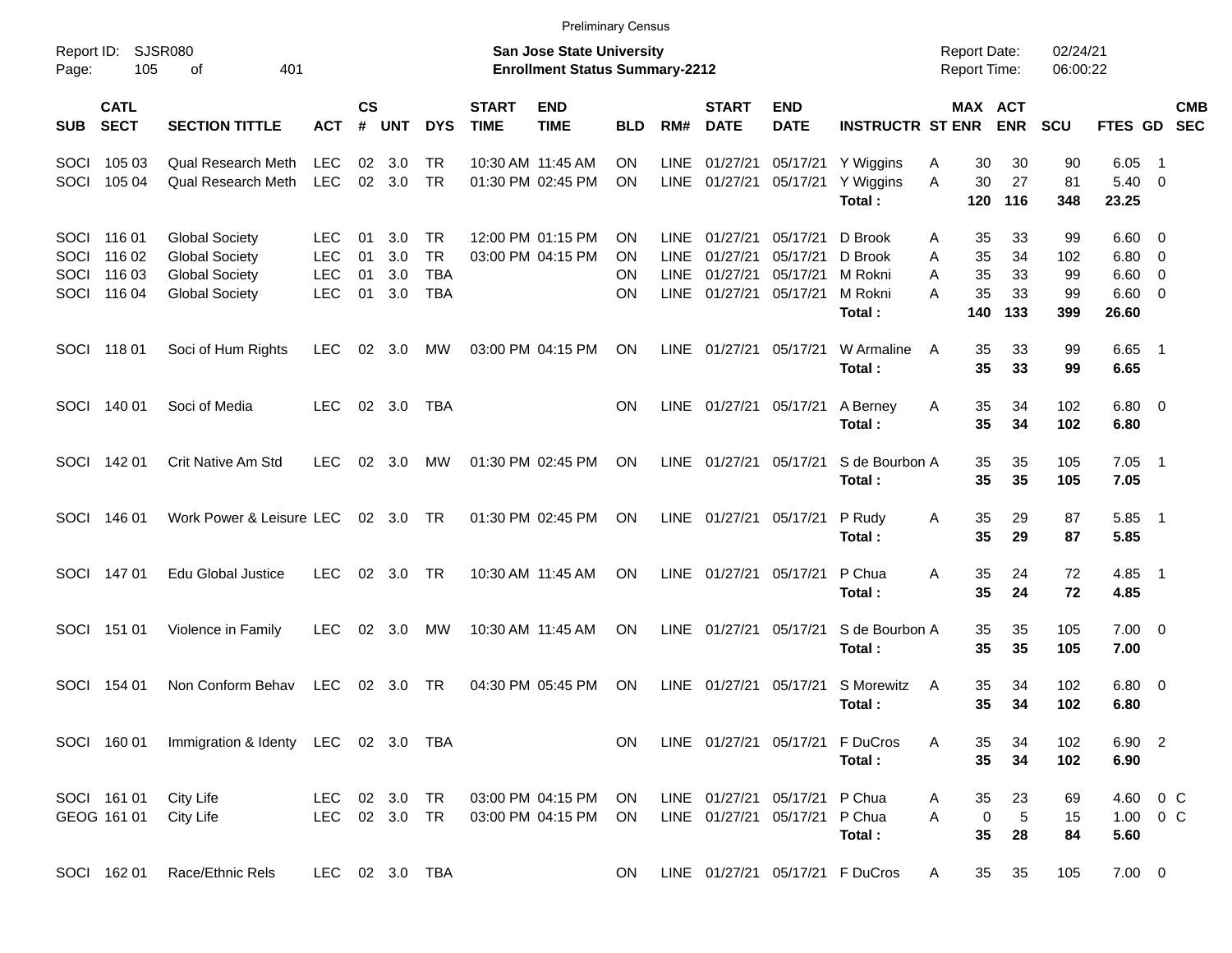|       |                                   |                                                                                        |                          |                       |                      |                         |                             | <b>Preliminary Census</b>              |                        |                     |                             |                           |                                                                                  |        |                            |                                            |                      |                                  |                          |            |
|-------|-----------------------------------|----------------------------------------------------------------------------------------|--------------------------|-----------------------|----------------------|-------------------------|-----------------------------|----------------------------------------|------------------------|---------------------|-----------------------------|---------------------------|----------------------------------------------------------------------------------|--------|----------------------------|--------------------------------------------|----------------------|----------------------------------|--------------------------|------------|
| Page: | Report ID: SJSR080<br>106         | <b>San Jose State University</b><br>401<br><b>Enrollment Status Summary-2212</b><br>of |                          |                       |                      |                         |                             |                                        |                        |                     |                             |                           |                                                                                  |        |                            | <b>Report Date:</b><br><b>Report Time:</b> | 02/24/21<br>06:00:22 |                                  |                          |            |
|       | <b>CATL</b><br>SUB SECT           | <b>SECTION TITTLE</b>                                                                  | <b>ACT</b>               | $\mathsf{cs}$<br>$\#$ | <b>UNT</b>           | <b>DYS</b>              | <b>START</b><br><b>TIME</b> | <b>END</b><br><b>TIME</b>              | <b>BLD</b>             | RM#                 | <b>START</b><br><b>DATE</b> | <b>END</b><br><b>DATE</b> | <b>INSTRUCTR ST ENR</b>                                                          |        |                            | MAX ACT<br><b>ENR</b>                      | SCU                  | FTES GD SEC                      |                          | <b>CMB</b> |
|       | SOCI 162 02                       | Race/Ethnic Rels                                                                       | <b>LEC</b>               |                       | 02 3.0               | TBA                     |                             |                                        | OΝ                     | LINE                | 01/27/21                    | 05/17/21                  | C Cox<br>Total:                                                                  | Α      | 35<br>70                   | 35<br>70                                   | 105<br>210           | $7.00 \t 0$<br>14.00             |                          |            |
|       | SOCI 163 01                       | Social Change                                                                          | <b>LEC</b>               |                       | 02 3.0               | TBA                     |                             |                                        | <b>ON</b>              | LINE                | 01/27/21 05/17/21           |                           | M Rokni<br>Total:                                                                | A      | 35<br>35                   | 34<br>34                                   | 102<br>102           | $6.80$ 0<br>6.80                 |                          |            |
|       | SOCI 165 01                       | Poverty Wealth Prv                                                                     | <b>LEC</b>               | 02                    | 3.0                  | W                       |                             | 10:30 AM 11:45 AM                      | ON                     |                     | LINE 01/27/21 05/17/21      |                           | M Thiele<br>Total:                                                               | A      | 35<br>35                   | 35<br>35                                   | 105<br>105           | $7.00 \t 0$<br>7.00              |                          |            |
|       | SOCI 166 01<br>GERO 166 01        | <b>Medical Sociology</b><br><b>Medical Sociology</b>                                   | <b>LEC</b><br><b>LEC</b> | 02<br>02              | 3.0<br>3.0           | <b>MW</b><br><b>MW</b>  |                             | 12:00 PM 01:15 PM<br>12:00 PM 01:15 PM | <b>ON</b><br><b>ON</b> | LINE<br>LINE        | 01/27/21<br>01/27/21        | 05/17/21<br>05/17/21      | N Boero<br>N Boero<br>Total:                                                     | A<br>A | 35<br>$\mathbf 0$<br>35    | 33<br>$\overline{c}$<br>35                 | 99<br>6<br>105       | 6.60<br>0.40<br>7.00             | $0\,C$<br>0 <sup>o</sup> |            |
|       | SOCI 169 01                       | Polit Sociology                                                                        | <b>LEC</b>               | 02                    | 3.0                  | TBA                     |                             |                                        | <b>ON</b>              | <b>LINE</b>         | 01/27/21 05/17/21           |                           | M Rokni<br>Total:                                                                | A      | 35<br>35                   | 31<br>31                                   | 93<br>93             | $6.20 \quad 0$<br>6.20           |                          |            |
|       | SOCI 170 01<br>SOCI 170 02        | Soci of Family<br>Soci of Family                                                       | <b>LEC</b><br><b>LEC</b> | 02<br>02              | 3.0<br>3.0           | <b>TR</b><br><b>TBA</b> |                             | 09:00 AM 10:15 AM                      | <b>ON</b><br>ON        | LINE<br><b>LINE</b> | 01/27/21<br>01/27/21        | 05/17/21<br>05/17/21      | A Healey<br>L Roberts<br>Total:                                                  | A<br>A | 35<br>35<br>70             | 34<br>35<br>69                             | 102<br>105<br>207    | $6.80$ 0<br>$7.00 \t 0$<br>13.80 |                          |            |
|       | SOCI 171 01                       | Person and Society                                                                     | <b>LEC</b>               |                       | 02 3.0               | TBA                     |                             |                                        | OΝ                     | LINE                | 01/27/21 05/17/21           |                           | S Nava<br>Total:                                                                 | A      | 35<br>35                   | 35<br>35                                   | 105<br>105           | $7.05$ 1<br>7.05                 |                          |            |
|       | SOCI 173 01                       | Socialization                                                                          | <b>LEC</b>               |                       | 02 3.0               | <b>TBA</b>              |                             |                                        | OΝ                     | LINE                | 01/27/21 05/17/21           |                           | T Dehaan<br>Total:                                                               | A      | 35<br>35                   | 35<br>35                                   | 105<br>105           | $7.00 \t 0$<br>7.00              |                          |            |
|       | SOCI 174 01                       | Sexualities                                                                            | <b>LEC</b>               |                       | 02 3.0               | <b>TBA</b>              |                             |                                        | OΝ                     | LINE                | 01/27/21 05/17/21           |                           | T Dehaan<br>Total:                                                               | A      | 35<br>35                   | 34<br>34                                   | 102<br>102           | $6.80$ 0<br>6.80                 |                          |            |
|       | SOCI 175 01<br><b>WOMS 175 01</b> | Soc of Mas & Fem<br>Soc of Mas & Fem                                                   | <b>LEC</b><br>LEC.       |                       | 02 3.0<br>02 3.0 TBA | TBA                     |                             |                                        | <b>ON</b><br><b>ON</b> |                     |                             |                           | LINE 01/27/21 05/17/21 A Castillo<br>LINE 01/27/21 05/17/21 A Castillo<br>Total: | A<br>A | 35<br>0<br>35              | 32<br>3<br>35                              | 96<br>9<br>105       | 6.40<br>$0.60$ 0 C<br>7.00       | 0 <sup>o</sup>           |            |
|       | SOCI 176 01                       | Sociology of Everyda LEC                                                               |                          |                       | 3.0                  |                         |                             |                                        |                        |                     |                             |                           | Total:                                                                           | Χ      | 0<br>$\mathbf 0$           | 0<br>$\mathbf 0$                           | 0<br>0               | $0.00 \t 0$<br>0.00              |                          |            |
|       | SOCI 177 01<br>SOCS 177 01        | Soci Education<br>Soci Education                                                       | LEC<br>LEC               |                       | 02 3.0<br>02 3.0 TR  | TR                      |                             | 12:00 PM 01:15 PM<br>12:00 PM 01:15 PM | ON<br>ON.              |                     | LINE 01/27/21 05/17/21      |                           | LINE 01/27/21 05/17/21 Y Wiggins<br>Y Wiggins<br>Total:                          | A<br>A | 35<br>0<br>$35\phantom{a}$ | 29<br>6<br>35                              | 87<br>18<br>105      | 5.85 1 C<br>1.20 0 C<br>7.05     |                          |            |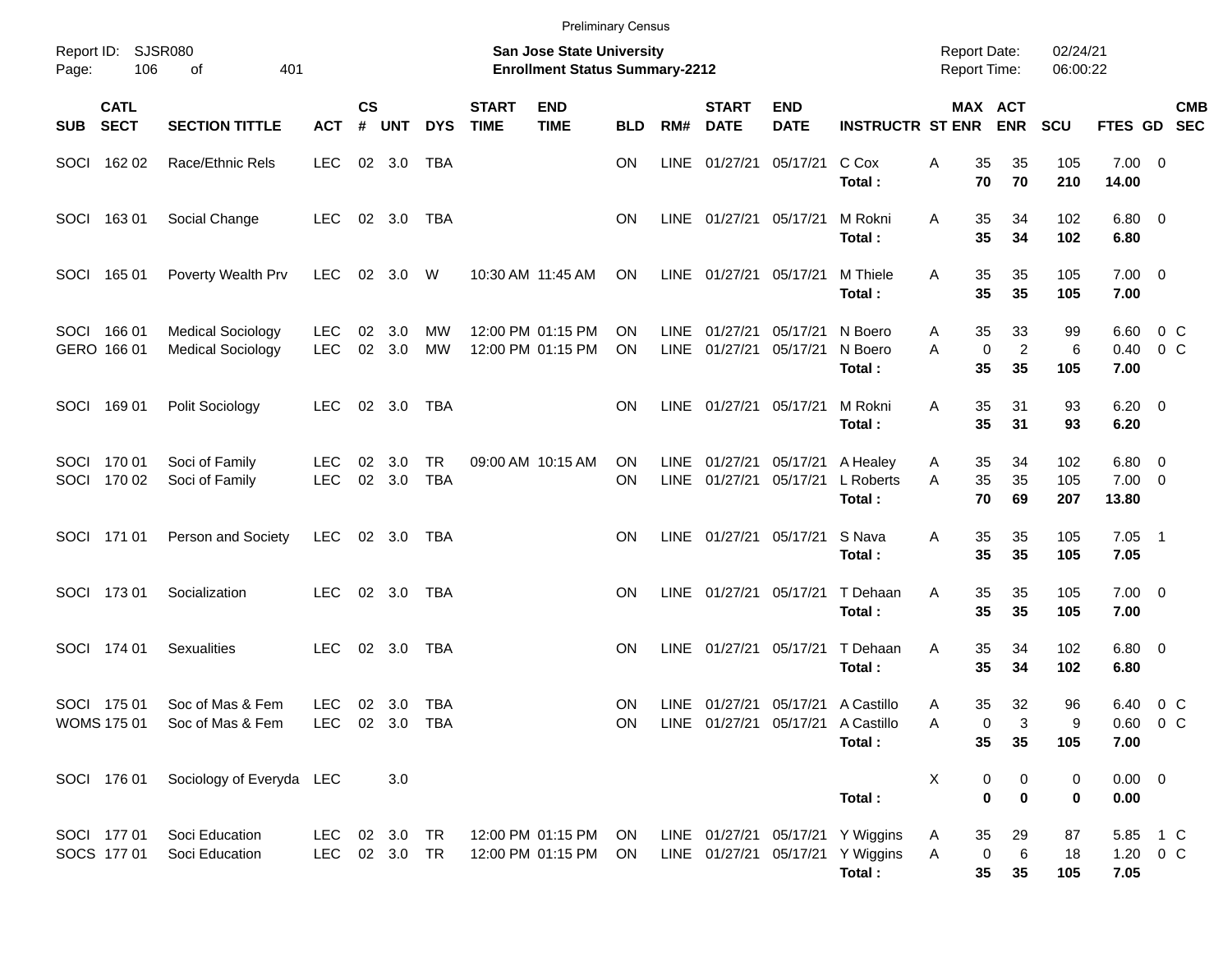|                     |                            |                                          |                          |                    |            |                          |                             | <b>Preliminary Census</b>                                                 |                        |             |                                |                           |                         |        |                                                    |                |                      |              |                                           |                          |
|---------------------|----------------------------|------------------------------------------|--------------------------|--------------------|------------|--------------------------|-----------------------------|---------------------------------------------------------------------------|------------------------|-------------|--------------------------------|---------------------------|-------------------------|--------|----------------------------------------------------|----------------|----------------------|--------------|-------------------------------------------|--------------------------|
| Report ID:<br>Page: | <b>SJSR080</b><br>107      | 401<br>οf                                |                          |                    |            |                          |                             | <b>San Jose State University</b><br><b>Enrollment Status Summary-2212</b> |                        |             |                                |                           |                         |        | <b>Report Date:</b><br><b>Report Time:</b>         |                | 02/24/21<br>06:00:22 |              |                                           |                          |
| <b>SUB</b>          | <b>CATL</b><br><b>SECT</b> | <b>SECTION TITTLE</b>                    | <b>ACT</b>               | $\mathsf{cs}$<br># | <b>UNT</b> | <b>DYS</b>               | <b>START</b><br><b>TIME</b> | <b>END</b><br><b>TIME</b>                                                 | <b>BLD</b>             | RM#         | <b>START</b><br><b>DATE</b>    | <b>END</b><br><b>DATE</b> | <b>INSTRUCTR ST ENR</b> |        | MAX ACT                                            | <b>ENR</b>     | <b>SCU</b>           | FTES GD      |                                           | <b>CMB</b><br><b>SEC</b> |
| SOCI                | 178 01                     | Sociology of Childho                     | <b>LEC</b>               | 02                 | 3.0        | TBA                      |                             |                                                                           | <b>ON</b>              |             | LINE 01/27/21                  | 05/17/21                  | E Sweet<br>Total:       | A      | 35<br>35                                           | 35<br>35       | 105<br>105           | 7.00<br>7.00 | - 0                                       |                          |
| SOCI                | 180 11                     | <b>Indiv Studies</b>                     | <b>SUP</b>               | 36                 | 1.0        | <b>TBA</b>               |                             |                                                                           | <b>ON</b>              |             | LINE 01/27/21                  | 05/17/21                  | P Rudy                  | A      | 1                                                  | 0              | 0                    | 0.00         | - 0                                       |                          |
| SOCI                | 180 12                     | <b>Indiv Studies</b>                     | <b>SUP</b>               | 36                 | 1.0        | <b>TBA</b>               |                             |                                                                           | <b>ON</b>              | <b>LINE</b> | 01/27/21                       | 05/17/21                  | E Sweet                 | A      | $\overline{c}$                                     | $\overline{2}$ | 2                    | 0.13         | 0                                         |                          |
| SOCI                | 180 13                     | <b>Indiv Studies</b>                     | <b>SUP</b>               | 36                 | 1.0        | <b>TBA</b>               |                             |                                                                           | ON                     | <b>LINE</b> | 01/27/21                       | 05/17/21                  |                         | A      | 1                                                  | $\mathbf 0$    | 0                    | 0.00         | 0                                         |                          |
| SOCI                | 180 21                     | <b>Indiv Studies</b>                     | <b>SUP</b>               | 36                 | 2.0        | <b>TBA</b>               |                             |                                                                           | <b>ON</b>              | <b>LINE</b> | 01/27/21                       | 05/17/21                  |                         | A      | 2                                                  | 0              | 0                    | 0.00         | 0                                         |                          |
| SOCI                | 180 31                     | <b>Indiv Studies</b>                     | <b>SUP</b>               | 36                 | 3.0        | <b>TBA</b>               |                             |                                                                           | <b>ON</b>              | <b>LINE</b> | 01/27/21                       | 05/17/21                  |                         | Α      | $\overline{c}$                                     | 0              | 0                    | 0.00         | 0                                         |                          |
| SOCI                | 180 32                     | <b>Indiv Studies</b>                     | <b>SUP</b>               | 36                 | 3.0        | <b>TBA</b>               |                             |                                                                           | <b>ON</b>              | <b>LINE</b> | 01/27/21                       | 05/17/21                  |                         | Α      | 3                                                  | 0              | 0                    | 0.00         | 0                                         |                          |
| SOCI                | 180 33                     | <b>Indiv Studies</b>                     | <b>SUP</b>               | 36                 | 3.0        | <b>TBA</b>               |                             |                                                                           | <b>ON</b>              | <b>LINE</b> | 01/27/21                       | 05/17/21                  |                         | Α      | 3                                                  | 0              | 0                    | 0.00         | $\mathbf 0$                               |                          |
| SOCI                | 180 41                     | <b>Indiv Studies</b>                     | <b>SUP</b>               | 36                 | 4.0        | <b>TBA</b>               |                             |                                                                           | <b>ON</b>              |             | LINE 01/27/21                  | 05/17/21                  |                         | А      | $\overline{c}$                                     | 0              | 0                    | 0.00         | 0                                         |                          |
|                     |                            |                                          |                          |                    |            |                          |                             |                                                                           |                        |             |                                |                           | Total:                  |        | 16                                                 | $\mathbf{2}$   | $\mathbf{2}$         | 0.13         |                                           |                          |
|                     |                            |                                          |                          |                    |            |                          |                             |                                                                           |                        |             |                                |                           |                         |        |                                                    |                |                      |              |                                           |                          |
| SOCI                | 181 11                     | Service Internship                       | <b>SUP</b>               | 36                 | 1.0        | <b>TBA</b>               |                             |                                                                           | <b>ON</b>              | LINE        | 01/27/21                       | 05/17/21                  |                         | Α      | $\overline{\mathbf{c}}$                            | 0              | 0                    | 0.00         | 0                                         |                          |
| SOCI                | 181 21                     | Service Internship                       | <b>SUP</b>               | 36                 | 2.0        | <b>TBA</b>               |                             |                                                                           | <b>ON</b>              | <b>LINE</b> | 01/27/21                       | 05/17/21                  |                         | A      | $\overline{c}$                                     | 0              | 0                    | 0.00         | 0                                         |                          |
| SOCI                | 181 31                     | Service Internship                       | <b>SUP</b>               | 36                 | 3.0        | <b>TBA</b>               |                             |                                                                           | <b>ON</b>              | <b>LINE</b> | 01/27/21                       | 05/17/21<br>05/17/21      |                         | A      | $\overline{c}$                                     | 0              | 0                    | 0.00         | 0                                         |                          |
| SOCI                | 181 32                     | Service Internship                       | <b>SUP</b>               | 36                 | 3.0        | <b>TBA</b>               |                             |                                                                           | <b>ON</b>              | LINE        | 01/27/21                       | 05/17/21                  |                         | A      | $\overline{c}$<br>-1                               | 0              | 0                    | 0.00         | 0                                         |                          |
| SOCI<br>SOCI        | 181 33<br>181 41           | Service Internship<br>Service Internship | <b>SUP</b><br><b>SUP</b> | 36<br>36           | 3.0<br>4.0 | <b>TBA</b><br><b>TBA</b> |                             |                                                                           | <b>ON</b><br><b>ON</b> | <b>LINE</b> | 01/27/21<br>LINE 01/27/21      | 05/17/21                  |                         | Α<br>Α | 0                                                  | 0<br>0         | 0<br>0               | 0.00<br>0.00 | 0<br>0                                    |                          |
|                     |                            |                                          |                          |                    |            |                          |                             |                                                                           |                        |             |                                |                           | Total:                  |        | 9                                                  | 0              | 0                    | 0.00         |                                           |                          |
|                     |                            |                                          |                          |                    |            |                          |                             |                                                                           |                        |             |                                |                           |                         |        |                                                    |                |                      |              |                                           |                          |
| SOCI                |                            | 181B 01 Sociology Capstone               | <b>LEC</b>               | 02                 | 3.0        | МW                       | 01:30 PM 02:45 PM           |                                                                           | <b>ON</b>              | LINE        | 01/27/21                       | 05/17/21                  | P Rudy                  | A      | 35                                                 | 28             | 84                   | 5.60         | - 0                                       |                          |
| SOCI                |                            | 181B 02 Sociology Capstone               | <b>LEC</b>               | 02                 | 3.0        | МW                       | 04:30 PM 05:45 PM           |                                                                           | <b>ON</b>              | <b>LINE</b> | 01/27/21                       | 05/17/21                  | P Rudy                  | A      | 35                                                 | 28             | 84                   | 5.60         | 0                                         |                          |
| SOCI                |                            | 181B 03 Sociology Capstone               | <b>LEC</b>               | 02                 | 3.0        | <b>TR</b>                | 09:00 AM 10:15 AM           |                                                                           | <b>ON</b>              | LINE        | 01/27/21                       | 05/17/21                  | P Rudy                  | Α      | 35                                                 | 34             | 102                  | 6.80         | 0                                         |                          |
| SOCI                |                            | 181B 04 Sociology Capstone               | LEC                      | 02                 | 3.0        | <b>TBA</b>               |                             |                                                                           | <b>ON</b>              |             | LINE 01/27/21                  | 05/17/21                  | C Cox                   | A      | 35                                                 | 34             | 102                  | 6.80         | 0                                         |                          |
|                     |                            |                                          |                          |                    |            |                          |                             |                                                                           |                        |             |                                |                           | Total:                  |        | 140                                                | 124            | 372                  | 24.80        |                                           |                          |
|                     |                            |                                          |                          |                    |            |                          |                             |                                                                           |                        |             |                                |                           |                         |        |                                                    |                |                      |              |                                           |                          |
| SOCI                |                            | 199H 32 Sen Hon Project                  | <b>SUP</b>               | 36                 | 3.0        | <b>TBA</b>               |                             |                                                                           | <b>ON</b>              | <b>LINE</b> | 01/27/21                       | 05/17/21                  |                         | Α      | 2                                                  | 0              | 0                    | 0.00         | 0                                         |                          |
| SOCI                |                            | 199H 33 Sen Hon Project                  | <b>SUP</b>               | 36                 | 3.0        | <b>TBA</b>               |                             |                                                                           | <b>ON</b>              |             | LINE 01/27/21                  | 05/17/21                  |                         | A      | $\overline{c}$                                     | $\Omega$       | 0                    | 0.00         | 0                                         |                          |
|                     |                            |                                          |                          |                    |            |                          |                             |                                                                           |                        |             |                                |                           | Total:                  |        | 4                                                  | 0              | 0                    | 0.00         |                                           |                          |
|                     |                            |                                          |                          |                    |            |                          |                             |                                                                           |                        |             |                                |                           |                         |        |                                                    |                |                      |              |                                           |                          |
|                     | SOCI 281 11                | Internship in Soc                        | <b>SUP</b>               | 25                 | 1.0        | <b>TBA</b>               |                             |                                                                           | <b>ON</b>              |             | LINE 01/27/21                  | 05/17/21                  |                         | A      | $\overline{\mathbf{c}}$                            | 0              | 0                    | 0.00         | $\overline{\mathbf{0}}$                   |                          |
| SOCI                | 281 21                     | Internship in Soc                        | <b>SUP</b>               | 25                 | 2.0        | <b>TBA</b>               |                             |                                                                           | ON                     |             | LINE 01/27/21                  | 05/17/21                  |                         | Α      | $\overline{\mathbf{c}}$                            | 0              | 0                    | 0.00         | $\overline{\mathbf{0}}$                   |                          |
| SOCI                | 281 31<br>281 32           | Internship in Soc                        | <b>SUP</b>               | 25                 | 3.0        | <b>TBA</b>               |                             |                                                                           | ON                     |             | LINE 01/27/21                  | 05/17/21                  |                         | Α      | 5                                                  | 0              | 0                    | 0.00         | $\overline{0}$                            |                          |
| SOCI<br>SOCI        | 281 33                     | Internship in Soc<br>Internship in Soc   | <b>SUP</b><br><b>SUP</b> | 25<br>25           | 3.0<br>3.0 | <b>TBA</b><br><b>TBA</b> |                             |                                                                           | ON<br>ON               |             | LINE 01/27/21<br>LINE 01/27/21 | 05/17/21<br>05/17/21      |                         | Α<br>Α | $\overline{\mathbf{c}}$<br>$\overline{\mathbf{c}}$ | 0<br>0         | 0<br>0               | 0.00<br>0.00 | $\overline{0}$                            |                          |
| SOCI                | 281 34                     | Internship in Soc                        | <b>SUP</b>               | 25                 | 3.0        | <b>TBA</b>               |                             |                                                                           | ON                     |             | LINE 01/27/21                  | 05/17/21                  |                         | A      | $\overline{\mathbf{c}}$                            | 0              | 0                    | 0.00         | $\overline{0}$<br>$\overline{\mathbf{0}}$ |                          |
|                     | SOCI 281 35                | Internship in Soc                        | <b>SUP</b>               |                    | 25 3.0     | <b>TBA</b>               |                             |                                                                           | <b>ON</b>              |             | LINE 01/27/21                  | 05/17/21                  |                         | Α      | $\overline{2}$                                     | 0              | 0                    | 0.00         | $\overline{\mathbf{0}}$                   |                          |
|                     |                            |                                          |                          |                    |            |                          |                             |                                                                           |                        |             |                                |                           |                         |        |                                                    |                |                      |              |                                           |                          |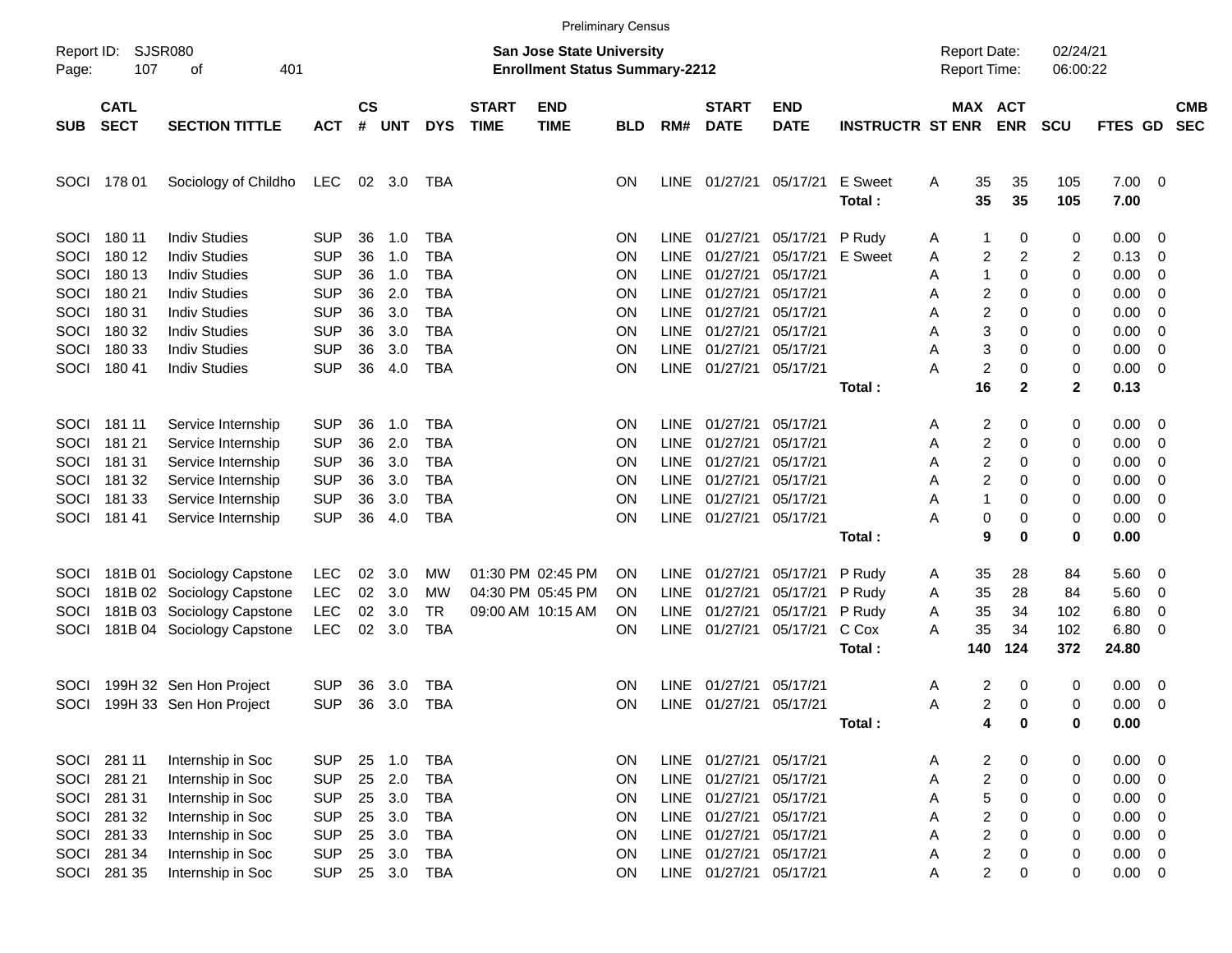|                     |                            |                           |            |                    |            |            |                             | <b>Preliminary Census</b>                                          |            |             |                             |                                 |                         |                                     |                       |                      |         |                |                          |
|---------------------|----------------------------|---------------------------|------------|--------------------|------------|------------|-----------------------------|--------------------------------------------------------------------|------------|-------------|-----------------------------|---------------------------------|-------------------------|-------------------------------------|-----------------------|----------------------|---------|----------------|--------------------------|
| Report ID:<br>Page: | SJSR080<br>108             | 401<br>оf                 |            |                    |            |            |                             | San Jose State University<br><b>Enrollment Status Summary-2212</b> |            |             |                             |                                 |                         | <b>Report Date:</b><br>Report Time: |                       | 02/24/21<br>06:00:22 |         |                |                          |
| <b>SUB</b>          | <b>CATL</b><br><b>SECT</b> | <b>SECTION TITTLE</b>     | <b>ACT</b> | $\mathsf{cs}$<br># | <b>UNT</b> | <b>DYS</b> | <b>START</b><br><b>TIME</b> | <b>END</b><br><b>TIME</b>                                          | <b>BLD</b> | RM#         | <b>START</b><br><b>DATE</b> | <b>END</b><br><b>DATE</b>       | <b>INSTRUCTR ST ENR</b> |                                     | MAX ACT<br><b>ENR</b> | <b>SCU</b>           | FTES GD |                | <b>CMB</b><br><b>SEC</b> |
| <b>SOCI</b>         | 281 61                     | Internship in Soc         | <b>SUP</b> | 25                 | 6.0        | <b>TBA</b> |                             |                                                                    | ON.        | LINE        | 01/27/21                    | 05/17/21                        |                         | Α                                   | 2<br>0                | 0                    | 0.00    | 0              |                          |
|                     |                            |                           |            |                    |            |            |                             |                                                                    |            |             |                             |                                 | Total:                  | 19                                  | $\mathbf 0$           | 0                    | 0.00    |                |                          |
| SOCI                | 298 11                     | <b>Special Studies</b>    | <b>SUP</b> | 25                 | 1.0        | <b>TBA</b> |                             |                                                                    | ΟN         | LINE        | 01/27/21                    | 05/17/21                        |                         | A                                   | 0<br>5                | 0                    | 0.00    | 0              |                          |
| SOCI                | 298 31                     | <b>Special Studies</b>    | <b>SUP</b> | 25                 | 3.0        | <b>TBA</b> |                             |                                                                    | ΟN         | <b>LINE</b> | 01/27/21                    | 05/17/21                        | T Bakhru                |                                     | 2<br>1                |                      | 0.25    | -1             |                          |
| SOCI                | 298 32                     |                           | <b>SUP</b> | 25                 | 3.0        | <b>TBA</b> |                             |                                                                    | ΟN         | <b>LINE</b> | 01/27/21                    | 05/17/21                        | C Garcia                | Α                                   | 1                     | 3<br>3               | 0.25    | $\mathbf 1$    |                          |
|                     |                            | <b>Special Studies</b>    |            |                    |            |            |                             |                                                                    |            | <b>LINE</b> |                             | 05/17/21                        |                         | Α                                   | 2                     |                      |         |                |                          |
| SOCI                | 298 33                     | <b>Special Studies</b>    | <b>SUP</b> | 25                 | 3.0        | <b>TBA</b> |                             |                                                                    | ON         | <b>LINE</b> | 01/27/21                    | 05/17/21                        |                         | Α                                   | 2<br>0                | 0                    | 0.00    | 0              |                          |
| SOCI                | 298 34                     | <b>Special Studies</b>    | <b>SUP</b> | 25                 | 3.0        | <b>TBA</b> |                             |                                                                    | ON         |             | 01/27/21                    | 05/17/21                        |                         | A                                   | 2<br>0                | 0                    | 0.00    | 0              |                          |
| SOCI                | 298 35                     | <b>Special Studies</b>    | <b>SUP</b> | 25                 | 3.0        | <b>TBA</b> |                             |                                                                    | ON         | <b>LINE</b> | 01/27/21                    |                                 |                         | Α                                   | 2<br>$\mathbf 0$      | 0                    | 0.00    | 0              |                          |
| SOCI                | 298 41                     | <b>Special Studies</b>    | <b>SUP</b> | 25                 | 4.0        | <b>TBA</b> |                             |                                                                    | ΟN         | <b>LINE</b> | 01/27/21                    | 05/17/21                        | M Thiele                | Α                                   | $\overline{c}$<br>1   | 4                    | 0.33    | -1             |                          |
|                     |                            |                           |            |                    |            |            |                             |                                                                    |            |             |                             |                                 | Total:                  | 17                                  | 3                     | 10                   | 0.83    |                |                          |
| SOCI                | 299 31                     | <b>Masters Thesis</b>     | <b>SUP</b> | 25                 | 3.0        | <b>TBA</b> |                             |                                                                    | ΟN         | <b>LINE</b> | 01/27/21                    | 05/17/21                        |                         | A                                   | 2<br>0                | 0                    | 0.00    | 0              |                          |
| SOCI                | 299 32                     | <b>Masters Thesis</b>     | SUP        | 25                 | 3.0        | <b>TBA</b> |                             |                                                                    | ΟN         | <b>LINE</b> | 01/27/21                    | 05/17/21                        |                         | Α                                   | 2<br>0                | 0                    | 0.00    | 0              |                          |
| SOCI                | 299 33                     | <b>Masters Thesis</b>     | SUP        | 25                 | 3.0        | <b>TBA</b> |                             |                                                                    | ΟN         | <b>LINE</b> | 01/27/21                    | 05/17/21                        |                         | Α                                   | 2<br>0                | 0                    | 0.00    | 0              |                          |
| SOCI                | 299 34                     | <b>Masters Thesis</b>     | <b>SUP</b> | 25                 | 3.0        | TBA        |                             |                                                                    | ΟN         | <b>LINE</b> | 01/27/21                    | 05/17/21                        |                         | Α                                   | 2<br>0                | 0                    | 0.00    | 0              |                          |
| SOCI                | 299 35                     | <b>Masters Thesis</b>     | <b>SUP</b> | 25                 | 3.0        | <b>TBA</b> |                             |                                                                    | ΟN         | <b>LINE</b> | 01/27/21                    | 05/17/21                        |                         | Α                                   | 2<br>0                | 0                    | 0.00    | 0              |                          |
| SOCI                | 299 61                     | <b>Masters Thesis</b>     | SUP        | 25                 | 6.0        | <b>TBA</b> |                             |                                                                    | ON         | <b>LINE</b> | 01/27/21                    | 05/17/21                        |                         | Α                                   | 2<br>0                | 0                    | 0.00    | 0              |                          |
| SOCI                | 299 62                     | <b>Masters Thesis</b>     | <b>SUP</b> | 25                 | 6.0        | <b>TBA</b> |                             |                                                                    | ON         | <b>LINE</b> | 01/27/21                    | 05/17/21                        |                         | Α                                   | $\overline{2}$<br>0   | 0                    | 0.00    | 0              |                          |
| SOCI                | 299 63                     | <b>Masters Thesis</b>     | <b>SUP</b> | 25                 | 6.0        | <b>TBA</b> |                             |                                                                    | ΟN         |             | LINE 01/27/21               | 05/17/21                        |                         | А                                   | $\overline{c}$<br>0   | 0                    | 0.00    | 0              |                          |
|                     |                            |                           |            |                    |            |            |                             |                                                                    |            |             |                             |                                 | Total:                  | 16                                  | 0                     | 0                    | 0.00    |                |                          |
|                     |                            |                           |            |                    |            |            |                             |                                                                    |            |             |                             |                                 |                         |                                     |                       |                      |         |                |                          |
|                     | <b>WOMS 1001</b>           | Women, Gender & Sex LEC   |            | $02\,$             | 3.0        | МW         |                             | 09:00 AM 10:15 AM                                                  | ΟN         | LINE        | 01/27/21                    | 05/17/21                        | S Gerami                | 25<br>A                             | 21                    | 63                   | 4.20    | 0              |                          |
|                     | <b>WOMS 1002</b>           | Women, Gender & Sex LEC   |            | 02                 | 3.0        | MW         |                             | 10:30 AM 11:45 AM                                                  | ON         |             | LINE 01/27/21               | 05/17/21                        | S Gerami                | 25<br>A                             | 24                    | 72                   | 4.80    | 0              |                          |
|                     |                            |                           |            |                    |            |            |                             |                                                                    |            |             |                             |                                 | Total:                  | 50                                  | 45                    | 135                  | 9.00    |                |                          |
|                     | <b>WOMS 2001</b>           | Wom of Color in U.S.      | LEC        | 02                 | 3.0        | МW         |                             | 01:30 PM 02:45 PM                                                  | ΟN         | <b>LINE</b> | 01/27/21                    | 05/17/21                        | S Gallardo              | A<br>40                             | 19                    | 57                   | 3.80    | 0 <sup>o</sup> |                          |
| AAS                 | 20 01                      | Wom of Color in U.S.      | <b>LEC</b> | 02                 | 3.0        | МW         |                             | 01:30 PM 02:45 PM                                                  | ΟN         | <b>LINE</b> | 01/27/21                    | 05/17/21                        | S Gallardo              | A                                   | 0<br>19               | 57                   | 3.80    | 0 <sub>C</sub> |                          |
|                     | <b>WOMS 2002</b>           | Wom of Color in U.S.      | LEC        | 02                 | 3.0        | TR         |                             | 10:30 AM 11:45 AM                                                  |            | <b>LINE</b> | 01/27/21                    | 05/17/21                        | S Gallardo              | 40                                  |                       | 69                   |         | 0 <sup>o</sup> |                          |
|                     |                            |                           |            |                    |            |            |                             |                                                                    | ΟN         |             |                             |                                 |                         | A                                   | 23<br>16              | 48                   | 4.60    |                |                          |
| AAS                 | 20 02                      | Wom of Color in U.S.      | LEC        | 02                 | 3.0        | <b>TR</b>  |                             | 10:30 AM 11:45 AM                                                  | ΟN         | LINE        | 01/27/21                    | 05/17/21                        | S Gallardo              | A                                   | 0                     |                      | 3.20    | 0 <sup>o</sup> |                          |
|                     |                            |                           |            |                    |            |            |                             |                                                                    |            |             |                             |                                 | Total:                  | 80                                  | 77                    | 231                  | 15.40   |                |                          |
|                     | <b>WOMS 101 01</b>         | <b>Sex Power Politics</b> | LEC.       |                    | 02 3.0     | TBA        |                             |                                                                    | ON.        |             | LINE 01/27/21               |                                 | 05/17/21 J Caraves      | 35<br>A                             | 33                    | 99                   | 6.60    | - 0            |                          |
|                     | WOMS 101 02                | <b>Sex Power Politics</b> | LEC        |                    | 02 3.0     | TBA        |                             |                                                                    | ON.        |             | LINE 01/27/21               | 05/17/21                        | J Caraves               | 35<br>A                             | 33                    | 99                   | 6.60    | 0              |                          |
|                     |                            |                           |            |                    |            |            |                             |                                                                    |            |             |                             |                                 | Total:                  | 70                                  | 66                    | 198                  | 13.20   |                |                          |
|                     |                            |                           |            |                    |            |            |                             |                                                                    |            |             |                             |                                 |                         |                                     |                       |                      |         |                |                          |
|                     | <b>WOMS 102 01</b>         | Global Women              | LEC.       |                    | 02 3.0     | MW         | 10:30 AM 11:45 AM           |                                                                    | ON.        |             | LINE 01/27/21               | 05/17/21                        | S Gallardo              | 35<br>A                             | 35                    | 105                  | 7.00    | - 0            |                          |
|                     | <b>WOMS 102 02</b>         | Global Women              | LEC.       |                    | 02 3.0     | TR         |                             | 09:00 AM 10:15 AM                                                  | <b>ON</b>  |             | LINE 01/27/21               |                                 | 05/17/21 S Gallardo     | 35<br>A                             | 35                    | 105                  | 7.00    | - 0            |                          |
|                     | <b>WOMS 102 80</b>         | Global Women              | <b>LEC</b> |                    | 02 3.0     | TBA        |                             |                                                                    | ON.        |             |                             | LINE 01/27/21 05/17/21 T Bakhru |                         | 35<br>A                             | 32                    | 96                   | 6.40    | 0              |                          |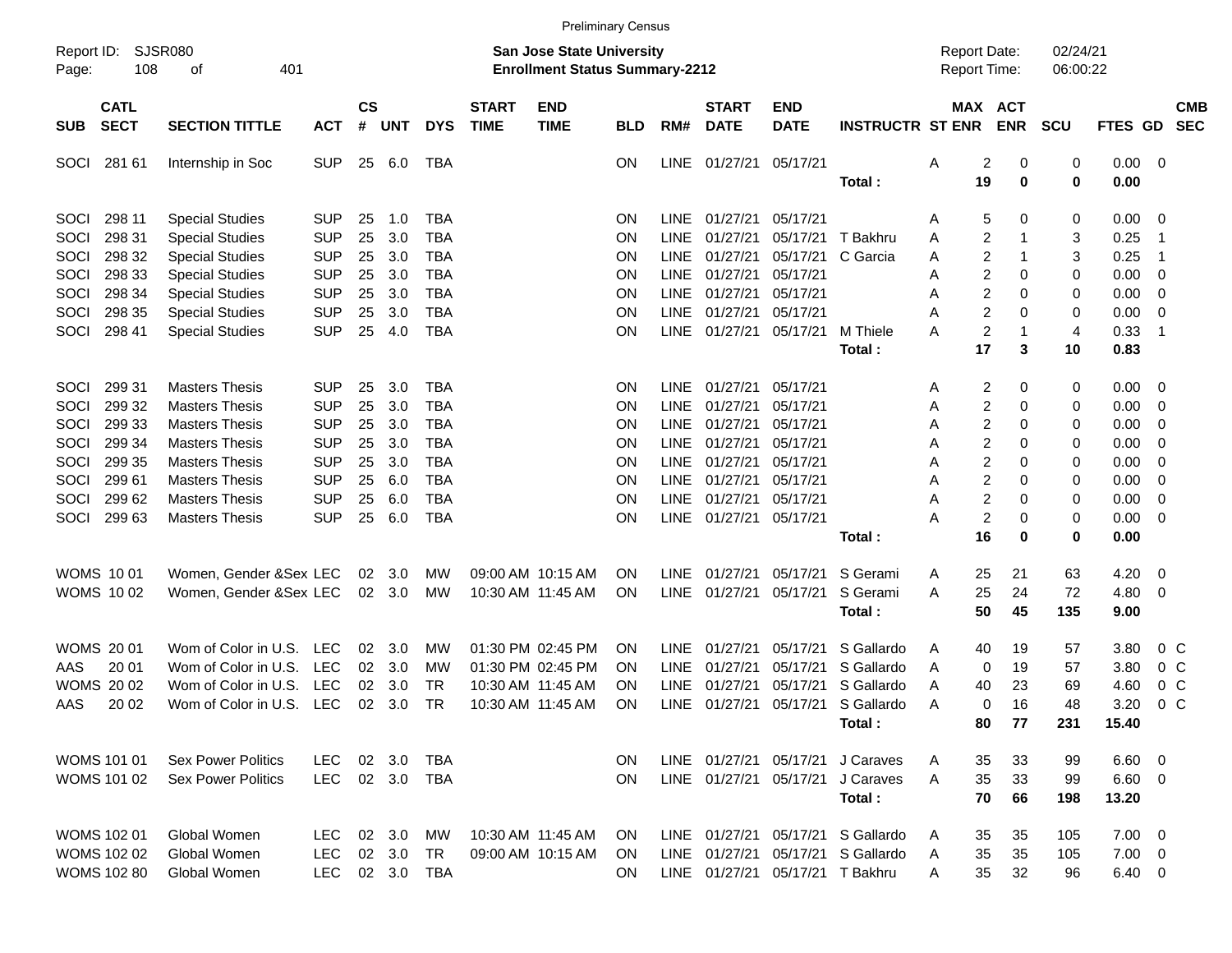|                     |                                                                |                                                                                                          |                                        |                |                   |                                        |                             |                           | <b>Preliminary Census</b> |                      |                                  |                                  |                         |                         |                                            |                            |                              |                                                    |                          |
|---------------------|----------------------------------------------------------------|----------------------------------------------------------------------------------------------------------|----------------------------------------|----------------|-------------------|----------------------------------------|-----------------------------|---------------------------|---------------------------|----------------------|----------------------------------|----------------------------------|-------------------------|-------------------------|--------------------------------------------|----------------------------|------------------------------|----------------------------------------------------|--------------------------|
| Report ID:<br>Page: | 109                                                            | <b>SJSR080</b><br><b>San Jose State University</b><br><b>Enrollment Status Summary-2212</b><br>401<br>οf |                                        |                |                   |                                        |                             |                           |                           |                      |                                  |                                  |                         |                         | <b>Report Date:</b><br><b>Report Time:</b> | 02/24/21<br>06:00:22       |                              |                                                    |                          |
| <b>SUB</b>          | <b>CATL</b><br><b>SECT</b>                                     | <b>SECTION TITTLE</b>                                                                                    | <b>ACT</b>                             | <b>CS</b><br># | <b>UNT</b>        | <b>DYS</b>                             | <b>START</b><br><b>TIME</b> | <b>END</b><br><b>TIME</b> | <b>BLD</b>                | RM#                  | <b>START</b><br><b>DATE</b>      | <b>END</b><br><b>DATE</b>        | <b>INSTRUCTR ST ENR</b> | <b>MAX</b>              | <b>ACT</b><br><b>ENR</b>                   | <b>SCU</b>                 | <b>FTES GD</b>               |                                                    | <b>CMB</b><br><b>SEC</b> |
|                     | <b>WOMS 102 81</b>                                             | Global Women                                                                                             | <b>LEC</b>                             |                | 3.0               |                                        |                             |                           |                           |                      |                                  |                                  | Total:                  | X<br>$\mathbf 0$<br>105 | 0<br>102                                   | 0<br>306                   | 0.00<br>20.40                | $\overline{\phantom{0}}$                           |                          |
|                     | <b>WOMS 160 01</b>                                             | Q Gndr Race Class                                                                                        | LEC.                                   | 02             | 3.0               | TBA                                    |                             |                           | <b>ON</b>                 | <b>LINE</b>          | 01/27/21                         | 05/17/21                         | J Caraves<br>Total:     | 35<br>A<br>35           | 35<br>35                                   | 105<br>105                 | $7.10 \quad 2$<br>7.10       |                                                    |                          |
|                     | <b>WOMS 180 11</b><br><b>WOMS 180 31</b><br><b>WOMS 180 32</b> | <b>Individual Studies</b><br><b>Individual Studies</b><br><b>Individual Studies</b>                      | <b>SUP</b><br><b>SUP</b><br><b>SUP</b> | 36<br>36<br>36 | 1.0<br>3.0<br>3.0 | <b>TBA</b><br><b>TBA</b><br><b>TBA</b> |                             |                           | ON<br>ON<br>ON            | LINE<br>LINE<br>LINE | 01/27/21<br>01/27/21<br>01/27/21 | 05/17/21<br>05/17/21<br>05/17/21 | Total:                  | A<br>A<br>A             | 3<br>0<br>3<br>0<br>3<br>0<br>9<br>0       | 0<br>$\mathbf 0$<br>0<br>0 | 0.00<br>0.00<br>0.00<br>0.00 | $\overline{\mathbf{0}}$<br>- 0<br>- 0              |                          |
|                     | <b>WOMS 190 11</b><br>WOMS 190 31                              | Internship<br>Internship                                                                                 | <b>SUP</b><br><b>SUP</b>               | 36<br>36       | 1.0<br>3.0        | <b>TBA</b><br>TBA                      |                             |                           | <b>ON</b><br><b>ON</b>    | <b>LINE</b><br>LINE  | 01/27/21<br>01/27/21             | 05/17/21<br>05/17/21             | Total:                  | Α<br>A                  | 3<br>$\mathbf{0}$<br>0<br>0<br>4           | 0<br>0<br>0                | 0.00<br>0.00<br>0.00         | $\overline{\mathbf{0}}$<br>$\overline{\mathbf{0}}$ |                          |

**Department : Sociology** 

| Department Total:         |     | 3162 2963 8886 |    | 593.17 |
|---------------------------|-----|----------------|----|--------|
| <b>Lower Division:</b>    |     | 1150 1114 3342 |    | 222.80 |
| Upper Division:           |     | 1960 1846 5534 |    | 369.53 |
| <b>Graduate Division:</b> | 52. | 3              | 10 | 0.83   |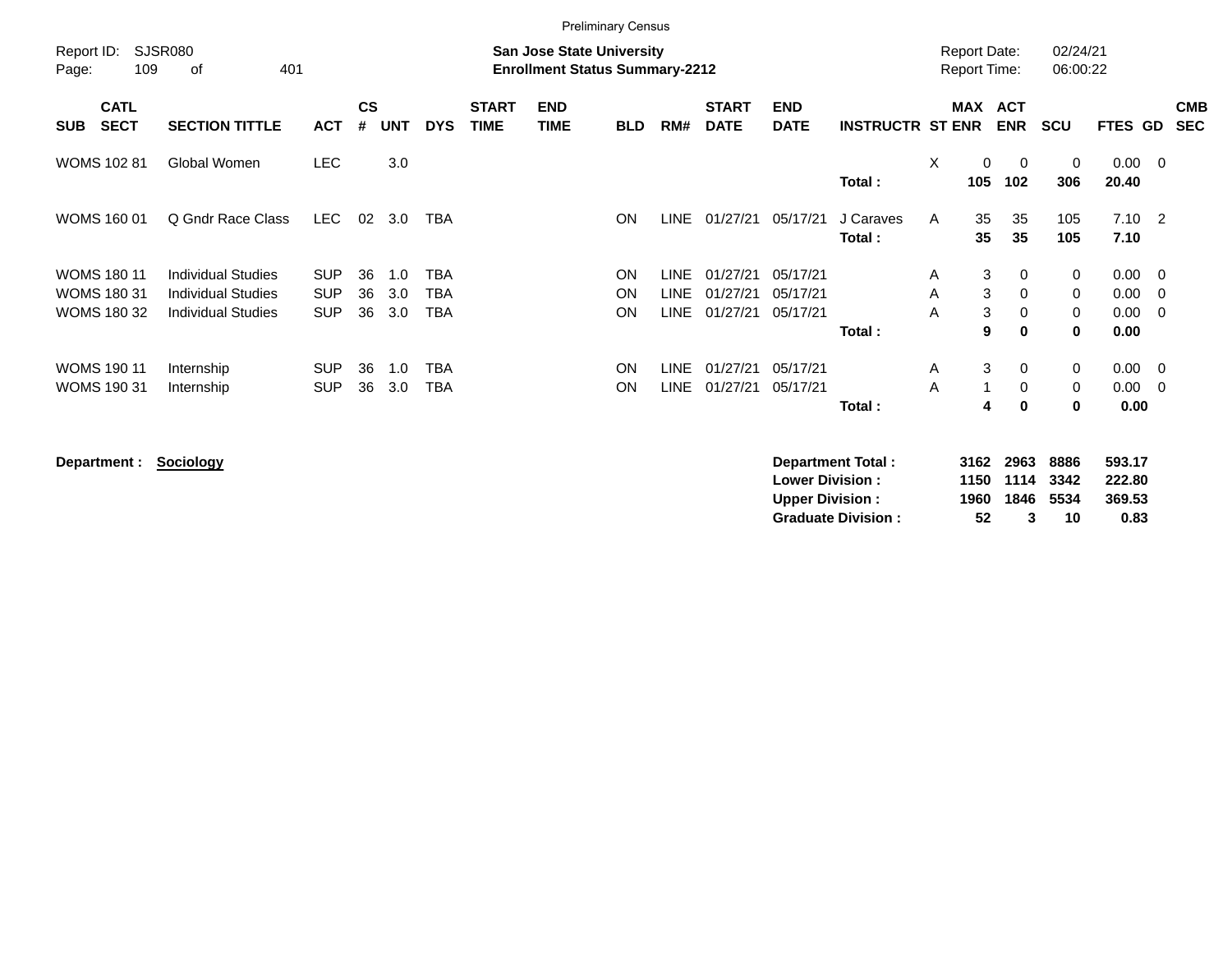|              |                                                  |                            |                                    |            |                |            |             |                             | <b>Preliminary Census</b>                                                 |           |             |                      |                           |                                     |   |                                            |            |                      |                |   |                          |
|--------------|--------------------------------------------------|----------------------------|------------------------------------|------------|----------------|------------|-------------|-----------------------------|---------------------------------------------------------------------------|-----------|-------------|----------------------|---------------------------|-------------------------------------|---|--------------------------------------------|------------|----------------------|----------------|---|--------------------------|
| Page:        | <b>SJSR080</b><br>Report ID:<br>110<br>401<br>οf |                            |                                    |            |                |            |             |                             | <b>San Jose State University</b><br><b>Enrollment Status Summary-2212</b> |           |             |                      |                           |                                     |   | <b>Report Date:</b><br><b>Report Time:</b> |            | 02/24/21<br>06:00:22 |                |   |                          |
| <b>SUB</b>   |                                                  | <b>CATL</b><br><b>SECT</b> | <b>SECTION TITTLE</b>              | <b>ACT</b> | <b>CS</b><br># | <b>UNT</b> | <b>DYS</b>  | <b>START</b><br><b>TIME</b> | <b>END</b><br><b>TIME</b>                                                 | BLD       | RM#         | START<br><b>DATE</b> | <b>END</b><br><b>DATE</b> | <b>INSTRUCTR ST ENR</b>             |   | MAX ACT                                    | <b>ENR</b> | <b>SCU</b>           | <b>FTES GD</b> |   | <b>CMB</b><br><b>SEC</b> |
| College      |                                                  |                            | <b>Social Sciences, College of</b> |            |                |            |             |                             |                                                                           |           |             |                      |                           |                                     |   |                                            |            |                      |                |   |                          |
| Department : |                                                  |                            | <b>Communication Studies</b>       |            |                |            |             |                             |                                                                           |           |             |                      |                           |                                     |   |                                            |            |                      |                |   |                          |
| COMM 1001    |                                                  |                            | Comm and Relations                 | <b>LEC</b> | 01             | 3.0        | TR          |                             | 01:30 PM 02:45 PM                                                         | ON        | <b>LINE</b> | 01/27/21             | 05/17/21                  | K Raiff                             | A | 27                                         | 28         | 84                   | 5.60           | 0 |                          |
| COMM 1080    |                                                  |                            | Comm and Relations                 | <b>LEC</b> | 01             | 3.0        | <b>TBA</b>  |                             |                                                                           | ON        | <b>LINE</b> | 01/27/21             | 05/17/21                  | A Iyengar                           | Α | 27                                         | 26         | 78                   | 5.20           | 0 |                          |
| COMM 1082    |                                                  |                            | Comm and Relations                 | <b>LEC</b> | 01             | 3.0        | <b>TBA</b>  |                             |                                                                           | ON        | <b>LINE</b> | 01/27/21             | 05/17/21                  | D Pozzi                             | Α | 27                                         | 25         | 75                   | 5.00           | 0 |                          |
| COMM 10 99   |                                                  |                            | Comm and Relations                 | <b>LEC</b> | 01             | 3.0        | <b>TBA</b>  |                             |                                                                           | ON        | <b>LINE</b> | 01/27/21             | 05/17/21                  | K Johnson                           | A | 27                                         | 24         | 72                   | 4.80           | 0 |                          |
|              |                                                  |                            |                                    |            |                |            |             |                             |                                                                           |           |             |                      |                           | Total:                              |   | 108                                        | 103        | 309                  | 20.60          |   |                          |
| COMM 20 01   |                                                  |                            | <b>Public Speaking</b>             | <b>LEC</b> | 04             | 3.0        | м           |                             | 07:30 AM 08:45 AM                                                         | ON        | <b>LINE</b> | 01/27/21             | 05/17/21                  | E Harris                            | A | 27                                         | 26         | 78                   | 5.20           | 0 |                          |
| COMM 2002    |                                                  |                            | <b>Public Speaking</b>             | <b>LEC</b> | 04             | 3.0        | W           |                             | 09:00 AM 10:15 AM                                                         | ON        | <b>LINE</b> | 01/27/21             | 05/17/21                  | A Ivengar                           | Α | 27                                         | 27         | 81                   | 5.40           | 0 |                          |
| COMM 2003    |                                                  |                            | <b>Public Speaking</b>             | <b>LEC</b> | 04             | 3.0        | Τ           |                             | 10:30 AM 11:45 AM                                                         | ΟN        | <b>LINE</b> | 01/27/21             | 05/17/21                  | S Sequeira                          | Α | 27                                         | 27         | 81                   | 5.40           | 0 |                          |
| COMM 2004    |                                                  |                            | <b>Public Speaking</b>             | <b>LEC</b> | 04             | 3.0        | W           |                             | 07:30 AM 08:45 AM                                                         | ΟN        | <b>LINE</b> | 01/27/21             | 05/17/21                  | E Harris                            | Α | 27                                         | 26         | 78                   | 5.20           | 0 |                          |
| COMM 20 05   |                                                  |                            | <b>Public Speaking</b>             | <b>LEC</b> | 04             | 3.0        | R           |                             | 10:30 AM 11:45 AM                                                         | ΟN        | <b>LINE</b> | 01/27/21             | 05/17/21                  | S Sequeira                          | Α | 27                                         | 26         | 78                   | 5.20           | 0 |                          |
| COMM 20 06   |                                                  |                            | <b>Public Speaking</b>             | <b>LEC</b> | 04             | 3.0        | M           |                             | 09:00 AM 10:15 AM                                                         | ΟN        | <b>LINE</b> | 01/27/21             | 05/17/21                  | E Harris                            | A | 27                                         | 26         | 78                   | 5.20           | 0 |                          |
| COMM 20 07   |                                                  |                            | <b>Public Speaking</b>             | <b>LEC</b> | 04             | 3.0        | W           |                             | 09:00 AM 10:15 AM                                                         | ΟN        | <b>LINE</b> | 01/27/21             | 05/17/21                  | E Harris                            | A | 27                                         | 27         | 81                   | 5.40           | 0 |                          |
| COMM 2008    |                                                  |                            | <b>Public Speaking</b>             | <b>LEC</b> | 04             | 3.0        | <b>TR</b>   |                             | 07:30 AM 08:45 AM                                                         | ΟN        | <b>LINE</b> | 01/27/21             | 05/17/21                  | K Yee                               | A | 27                                         | 27         | 81                   | 5.40           | 0 |                          |
| COMM 20 09   |                                                  |                            | <b>Public Speaking</b>             | <b>LEC</b> | 04             | 3.0        | W           |                             | 07:30 AM 08:45 AM                                                         | ΟN        | <b>LINE</b> | 01/27/21             | 05/17/21                  | P Antonellis                        | A | 27                                         | 27         | 81                   | 5.40           | 0 |                          |
| COMM 20 10   |                                                  |                            | <b>Public Speaking</b>             | <b>LEC</b> | 04             | 3.0        | W           |                             | 09:00 AM 10:15 AM                                                         | ΟN        | <b>LINE</b> | 01/27/21             | 05/17/21                  | P Antonellis                        | A | 27                                         | 27         | 81                   | 5.40           | 0 |                          |
| COMM 20 11   |                                                  |                            | <b>Public Speaking</b>             | <b>LEC</b> | 04             | 3.0        | МW          |                             | 07:30 AM 08:45 AM                                                         | ΟN        | <b>LINE</b> | 01/27/21             | 05/17/21                  | Z Hasan                             | A | 27                                         | 24         | 72                   | 4.80           | 0 |                          |
| COMM 2012    |                                                  |                            | <b>Public Speaking</b>             | <b>LEC</b> | 04             | 3.0        | TR          |                             | 04:30 PM 05:45 PM                                                         | ΟN        | <b>LINE</b> | 01/27/21             | 05/17/21                  | A Mendoza                           | A | 27                                         | 27         | 81                   | 5.40           | 0 |                          |
| COMM 2013    |                                                  |                            | <b>Public Speaking</b>             | <b>LEC</b> | 04             | 3.0        | W           |                             | 04:30 PM 05:45 PM                                                         | ΟN        | <b>LINE</b> | 01/27/21             | 05/17/21                  | A Mathews                           | A | 27                                         | 27         | 81                   | 5.40           | 0 |                          |
| COMM 2014    |                                                  |                            | <b>Public Speaking</b>             | <b>LEC</b> | 04             | 3.0        | W           |                             | 07:30 AM 08:45 AM                                                         | ΟN        | <b>LINE</b> | 01/27/21             | 05/17/21                  | A lyengar                           | Α | 27                                         | 27         | 81                   | 5.40           | 0 |                          |
| COMM 2015    |                                                  |                            | <b>Public Speaking</b>             | <b>LEC</b> | 04             | 3.0        | M           |                             | 09:00 AM 10:15 AM                                                         | ΟN        | LINE.       | 01/27/21             | 05/17/21                  | S Eckstone                          | A | 27                                         | 27         | 81                   | 5.40           | 0 |                          |
| COMM 2016    |                                                  |                            | <b>Public Speaking</b>             | <b>LEC</b> | 04             | 3.0        | M           |                             | 10:30 AM 11:45 AM                                                         | ΟN        | <b>LINE</b> | 01/27/21             | 05/17/21                  | S Eckstone                          | A | 27                                         | 27         | 81                   | 5.40           | 0 |                          |
| COMM 20 17   |                                                  |                            | <b>Public Speaking</b>             | <b>LEC</b> | 04             | 3.0        | M           |                             | 12:00 PM 01:15 PM                                                         | ΟN        | <b>LINE</b> | 01/27/21             | 05/17/21                  | A Buxi                              | A | 27                                         | 27         | 81                   | 5.40           | 0 |                          |
| COMM 2018    |                                                  |                            | <b>Public Speaking</b>             | <b>LEC</b> | 04             | 3.0        | M           |                             | 01:30 PM 02:45 PM                                                         | ΟN        | <b>LINE</b> | 01/27/21             | 05/17/21                  | A Buxi                              | A | 27                                         | 27         | 81                   | 5.40           | 0 |                          |
| COMM 2019    |                                                  |                            | <b>Public Speaking</b>             | <b>LEC</b> | 04             | 3.0        | M           |                             | 12:00 PM 01:15 PM                                                         | ΟN        | <b>LINE</b> | 01/27/21             | 05/17/21                  | A Mathews                           | Α | 27                                         | 26         | 78                   | 5.20           | 0 |                          |
| COMM 20 20   |                                                  |                            | <b>Public Speaking</b>             | <b>LEC</b> | 04             | 3.0        | <b>TR</b>   |                             | 09:00 AM 10:15 AM                                                         | ΟN        | <b>LINE</b> | 01/27/21             | 05/17/21                  | K Raiff                             | A | 27                                         | 27         | 81                   | 5.40           | 0 |                          |
| COMM 20 21   |                                                  |                            | <b>Public Speaking</b>             | <b>LEC</b> | 04             | 3.0        | <b>TR</b>   | 10:30 AM 11:45 AM           |                                                                           | ΟN        | <b>LINE</b> | 01/27/21             | 05/17/21                  | K Raiff                             | A | 27                                         | 27         | 81                   | 5.40           | 0 |                          |
| COMM 20 22   |                                                  |                            | <b>Public Speaking</b>             | <b>LEC</b> | 04             | 3.0        | $\mathsf T$ |                             | 10:30 AM 11:45 AM                                                         | ON        | LINE        | 01/27/21             | 05/17/21                  | K Ward                              | Α | 27                                         | 27         | 81                   | 5.40           | 0 |                          |
| COMM 20 23   |                                                  |                            | <b>Public Speaking</b>             | LEC        | 04             | 3.0        | Т           |                             | 12:00 PM 01:15 PM                                                         | ON        | LINE        | 01/27/21             | 05/17/21                  | K Ward                              | A | 27                                         | 26         | 78                   | 5.20           | 0 |                          |
| COMM 20 24   |                                                  |                            | <b>Public Speaking</b>             | <b>LEC</b> | 04             | 3.0        | R           |                             | 10:30 AM 11:45 AM                                                         | ON        | LINE        | 01/27/21             | 05/17/21 L Bell           |                                     | Α | 27                                         | 27         | 81                   | 5.40           | 0 |                          |
| COMM 20 25   |                                                  |                            | <b>Public Speaking</b>             | <b>LEC</b> | 04             | 3.0        | <b>TBA</b>  |                             |                                                                           | ON        |             | LINE 01/27/21        | 05/17/21                  | J Capurso                           | A | 27                                         | 27         | 81                   | 5.40           | 0 |                          |
| COMM 20 26   |                                                  |                            | <b>Public Speaking</b>             | <b>LEC</b> | 04             | 3.0        | <b>TBA</b>  |                             |                                                                           | ON        |             |                      | LINE 01/27/21 05/17/21    | J Capurso                           | A | 27                                         | 27         | 81                   | 5.40           | 0 |                          |
| COMM 20 27   |                                                  |                            | <b>Public Speaking</b>             | <b>LEC</b> | 04             | 3.0        | W           |                             | 04:30 PM 05:45 PM                                                         | 0N        |             | LINE 01/27/21        | 05/17/21                  | A Elabed                            | Α | 27                                         | 27         | 81                   | 5.40           | 0 |                          |
| COMM 20 28   |                                                  |                            | <b>Public Speaking</b>             | <b>LEC</b> | 04             | 3.0        | TR          |                             | 09:00 AM 10:15 AM                                                         | 0N        |             | LINE 01/27/21        | 05/17/21                  | K Yee                               | Α | 27                                         | 28         | 84                   | 5.60           | 0 |                          |
| COMM 20 29   |                                                  |                            | <b>Public Speaking</b>             | <b>LEC</b> | 04             | 3.0        | <b>TBA</b>  |                             |                                                                           | ON        | LINE        | 01/27/21             | 05/17/21                  | R Cnudde                            | Α | 27                                         | 27         | 81                   | 5.40           | 0 |                          |
| COMM 20 30   |                                                  |                            | <b>Public Speaking</b>             | <b>LEC</b> |                | 04 3.0     | TR          |                             | 09:00 AM 10:15 AM                                                         | <b>ON</b> |             |                      | LINE 01/27/21 05/17/21    | S McGaffey                          | A | 27                                         | 27         | 81                   | 5.40           | 0 |                          |
| COMM 20 31   |                                                  |                            | <b>Public Speaking</b>             | LEC        |                | 04 3.0     | TR          |                             | 03:00 PM 04:15 PM                                                         | <b>ON</b> |             |                      |                           | LINE 01/27/21 05/17/21 S McGaffey A |   | 27                                         | 27         | 81                   | 5.40           | 0 |                          |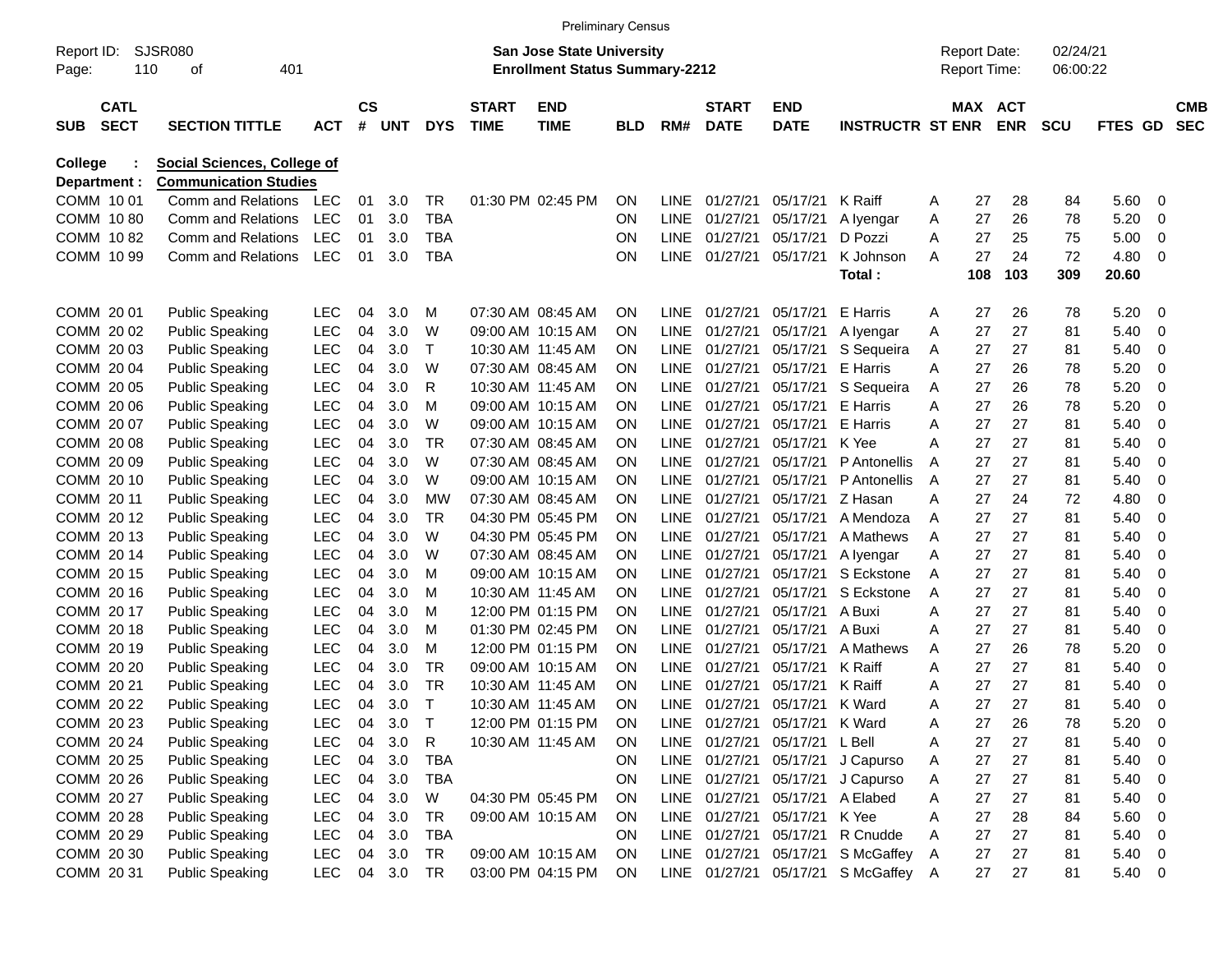|                                          |                          |            |                    |            |            |                             |                                                                           | <b>Preliminary Census</b> |             |                             |                           |                         |   |                                     |             |                      |                |                          |
|------------------------------------------|--------------------------|------------|--------------------|------------|------------|-----------------------------|---------------------------------------------------------------------------|---------------------------|-------------|-----------------------------|---------------------------|-------------------------|---|-------------------------------------|-------------|----------------------|----------------|--------------------------|
| Report ID:<br>111<br>Page:               | SJSR080<br>οf<br>401     |            |                    |            |            |                             | <b>San Jose State University</b><br><b>Enrollment Status Summary-2212</b> |                           |             |                             |                           |                         |   | <b>Report Date:</b><br>Report Time: |             | 02/24/21<br>06:00:22 |                |                          |
| <b>CATL</b><br><b>SECT</b><br><b>SUB</b> | <b>SECTION TITTLE</b>    | <b>ACT</b> | $\mathsf{cs}$<br># | <b>UNT</b> | <b>DYS</b> | <b>START</b><br><b>TIME</b> | <b>END</b><br><b>TIME</b>                                                 | <b>BLD</b>                | RM#         | <b>START</b><br><b>DATE</b> | <b>END</b><br><b>DATE</b> | <b>INSTRUCTR ST ENR</b> |   | MAX ACT                             | <b>ENR</b>  | <b>SCU</b>           | <b>FTES GD</b> | <b>CMB</b><br><b>SEC</b> |
| COMM 20 32                               | <b>Public Speaking</b>   | LEC        | 04                 | 3.0        | TR         |                             | 03:00 PM 04:15 PM                                                         | ON                        | LINE        | 01/27/21                    | 05/17/21                  | A Ahmed                 | A | 27                                  | 27          | 81                   | 5.40           | 0                        |
| COMM 20 33                               | <b>Public Speaking</b>   | LEC        | 04                 | 3.0        | Т          |                             | 03:00 PM 04:15 PM                                                         | ON                        | <b>LINE</b> | 01/27/21                    | 05/17/21                  | P Daley-Har A           |   | 27                                  | 27          | 81                   | 5.40           | 0                        |
| COMM 20 34                               | <b>Public Speaking</b>   | LEC        | 04                 | 3.0        | R          |                             | 03:00 PM 04:15 PM                                                         | ON                        | LINE        | 01/27/21                    | 05/17/21                  | P Daley- Har A          |   | 27                                  | 27          | 81                   | 5.40           | 0                        |
| COMM 20 35                               | <b>Public Speaking</b>   | LEC        | 04                 | 3.0        | M          |                             | 01:30 PM 02:45 PM                                                         | ON                        | <b>LINE</b> | 01/27/21                    | 05/17/21                  | A Mathews               | A | 27                                  | 27          | 81                   | 5.40           | 0                        |
| COMM 20 36                               | <b>Public Speaking</b>   | LEC        | 04                 | 3.0        | <b>MW</b>  |                             | 10:30 AM 11:45 AM                                                         | ON                        | <b>LINE</b> | 01/27/21                    | 05/17/21                  | M Conti                 | Α | 27                                  | 28          | 84                   | 5.60           | 0                        |
| COMM 20 37                               | <b>Public Speaking</b>   | LEC        |                    | 3.0        |            |                             |                                                                           |                           |             |                             |                           |                         | Х | 0                                   | 0           | 0                    | 0.00           | 0                        |
| COMM 20 38                               | <b>Public Speaking</b>   | LEC        |                    | 3.0        |            |                             |                                                                           |                           |             |                             |                           |                         | X | 0                                   | 0           | 0                    | 0.00           | 0                        |
| COMM 20 39                               | <b>Public Speaking</b>   | LEC        |                    | 3.0        |            |                             |                                                                           |                           |             |                             |                           |                         | X | 0                                   | 0           | 0                    | 0.00           | 0                        |
| COMM 20 40                               | <b>Public Speaking</b>   | LEC        |                    | 3.0        |            |                             |                                                                           |                           |             |                             |                           |                         | X | 0                                   | 0           | 0                    | 0.00           | 0                        |
| COMM 20 41                               | <b>Public Speaking</b>   | LEC        |                    | 3.0        |            |                             |                                                                           |                           |             |                             |                           |                         | X | 0                                   | 0           | 0                    | 0.00           | 0                        |
| COMM 20 42                               | <b>Public Speaking</b>   | LEC        |                    | 3.0        |            |                             |                                                                           |                           |             |                             |                           |                         | X | 0                                   | 0           | 0                    | 0.00           | 0                        |
| COMM 20 43                               | <b>Public Speaking</b>   | LEC        |                    | 3.0        |            |                             |                                                                           |                           |             |                             |                           |                         | X | 0                                   | 0           | 0                    | 0.00           | 0                        |
| COMM 20 44                               | <b>Public Speaking</b>   | LEC        |                    | 3.0        |            |                             |                                                                           |                           |             |                             |                           |                         | X | 0                                   | 0           | 0                    | 0.00           | 0                        |
| COMM 20 45                               | <b>Public Speaking</b>   | LEC        |                    | 3.0        |            |                             |                                                                           |                           |             |                             |                           |                         | X | 0                                   | 0           | 0                    | 0.00           | 0                        |
| COMM 20 46                               | <b>Public Speaking</b>   | LEC        |                    | 3.0        |            |                             |                                                                           |                           |             |                             |                           |                         | X | 0                                   | 0           | 0                    | 0.00           | 0                        |
|                                          |                          | LEC        |                    | 3.0        | <b>TBA</b> |                             |                                                                           | ON                        | <b>LINE</b> | 01/27/21                    | 05/17/21                  | S Sequeira              | Α |                                     | 27          |                      | 5.40           | 0                        |
| COMM 20 47                               | <b>Public Speaking</b>   | LEC        | 04                 |            |            |                             | 04:30 PM 05:45 PM                                                         |                           |             | 01/27/21                    |                           | N Park                  |   | 27                                  | 27          | 81                   |                |                          |
| COMM 20 48                               | <b>Public Speaking</b>   |            | 04                 | 3.0        | R          |                             |                                                                           | ON                        | <b>LINE</b> |                             | 05/17/21                  |                         | Α | 27                                  |             | 81                   | 5.40           | 0                        |
| COMM 20 49                               | <b>Public Speaking</b>   | LEC        |                    | 3.0        |            |                             |                                                                           |                           |             |                             |                           |                         | X | 0                                   | 0           | 0                    | 0.00           | 0                        |
| COMM 20 50                               | <b>Public Speaking</b>   | LEC        | 04                 | 3.0        | Т          |                             | 01:30 PM 02:45 PM                                                         | ON                        | LINE.       | 01/27/21                    | 05/17/21                  | L Oliver                | A | 27                                  | 27          | 81                   | 5.40           | 0                        |
| COMM 20 51                               | <b>Public Speaking</b>   | LEC        | 04                 | 3.0        | TR         | 10:30 AM 11:45 AM           |                                                                           | ON                        | <b>LINE</b> | 01/27/21                    | 05/17/21                  | S McGaffey              | Α | 27                                  | 27          | 81                   | 5.40           | 0                        |
| COMM 20 52                               | <b>Public Speaking</b>   | LEC        | 04                 | 3.0        | TR         |                             | 04:30 PM 05:45 PM                                                         | ON                        | <b>LINE</b> | 01/27/21                    | 05/17/21                  | Z Nisa                  | A | 27                                  | 27          | 81                   | 5.40           | 0                        |
| COMM 20 53                               | <b>Public Speaking</b>   | LEC        | 04                 | 3.0        | W          |                             | 12:00 PM 01:15 PM                                                         | ON                        | <b>LINE</b> | 01/27/21                    | 05/17/21                  | A Mathews               | Α | 27                                  | 26          | 78                   | 5.20           | 0                        |
| COMM 20 54                               | <b>Public Speaking</b>   | LEC        | 04                 | 3.0        | W          |                             | 01:30 PM 02:45 PM                                                         | ON                        |             | LINE 01/27/21               | 05/17/21                  | A Mathews               | Α | 27                                  | 27          | 81                   | 5.40           | - 0                      |
|                                          |                          |            |                    |            |            |                             |                                                                           |                           |             |                             |                           | Total:                  |   |                                     | 1161 1153   | 3459                 | 230.60         |                          |
| COMM 20N 01                              | Pub Sp Nonn Spks         | LEC        | 02                 | 3.0        | W          | 10:30 AM 11:45 AM           |                                                                           | ON                        | <b>LINE</b> | 01/27/21                    | 05/17/21                  | X Tan                   | A | 25                                  | 25          | 75                   | 5.00           | 0                        |
| COMM 20N 02                              | Pub Sp Nonn Spks         | <b>LEC</b> | 02                 | 3.0        | W          |                             | 12:00 PM 01:15 PM                                                         | ON                        | <b>LINE</b> | 01/27/21                    | 05/17/21                  | X Tan                   | A | 25                                  | 24          | 72                   | 4.80           | - 0                      |
|                                          |                          |            |                    |            |            |                             |                                                                           |                           |             |                             |                           | Total:                  |   | 50                                  | 49          | 147                  | 9.80           |                          |
|                                          |                          |            |                    |            |            |                             |                                                                           |                           |             |                             |                           |                         |   | 0                                   | 0           | 0                    | 0.00           | - 0                      |
| COMM 21 01                               | Performing Culture a LEC |            |                    | 3.0        |            |                             |                                                                           |                           |             |                             |                           | Total:                  | X | 0                                   | 0           | 0                    | 0.00           |                          |
|                                          |                          |            |                    |            |            |                             |                                                                           |                           |             |                             |                           |                         |   |                                     |             |                      |                |                          |
| COMM 40 01                               | Argmnt/Advocacy          | SEM        | 04                 | 3.0        | M          |                             | 12:00 PM 01:15 PM                                                         | ON                        |             | LINE 01/27/21               | 05/17/21                  | E Harris                | A | 27                                  | 26          | 78                   | 5.20           | $\overline{\mathbf{0}}$  |
| COMM 40 02                               | Argmnt/Advocacy          | SEM        | 04                 | 3.0        | <b>TR</b>  |                             | 09:00 AM 10:15 AM                                                         | ON                        |             | LINE 01/27/21               | 05/17/21                  | K Johnson               | A | 27                                  | 27          | 81                   | 5.40           | 0                        |
| COMM 40 03                               | Argmnt/Advocacy          | <b>SEM</b> |                    | 3.0        |            |                             |                                                                           |                           |             |                             |                           |                         | X | $\pmb{0}$                           | $\pmb{0}$   | 0                    | 0.00           | $\overline{0}$           |
| COMM 40 04                               | Argmnt/Advocacy          | SEM        | 04                 | $3.0\,$    | <b>TR</b>  |                             | 12:00 PM 01:15 PM                                                         | ON                        |             | LINE 01/27/21               | 05/17/21                  | K Johnson               | Α | 27                                  | 27          | 81                   | 5.40           | 0                        |
| COMM 40 05                               | Argmnt/Advocacy          | SEM        | 04                 | 3.0        | Τ          |                             | 10:30 AM 11:45 AM                                                         | ON                        |             | LINE 01/27/21               | 05/17/21                  | S Laczko                | Α | 27                                  | 27          | 81                   | 5.40           | $\overline{0}$           |
| COMM 40 06                               | Argmnt/Advocacy          | SEM        | 04                 | 3.0        | T          |                             | 06:00 PM 08:45 PM                                                         | ON                        |             | LINE 01/27/21               | 05/17/21                  | P Daley- Har A          |   | 27                                  | 27          | 81                   | 5.40           | 0                        |
| COMM 40 07                               | Argmnt/Advocacy          | <b>SEM</b> |                    | $3.0\,$    |            |                             |                                                                           |                           |             |                             |                           |                         | X | $\mathbf 0$                         | $\mathbf 0$ | 0                    | 0.00           | $\overline{\mathbf{0}}$  |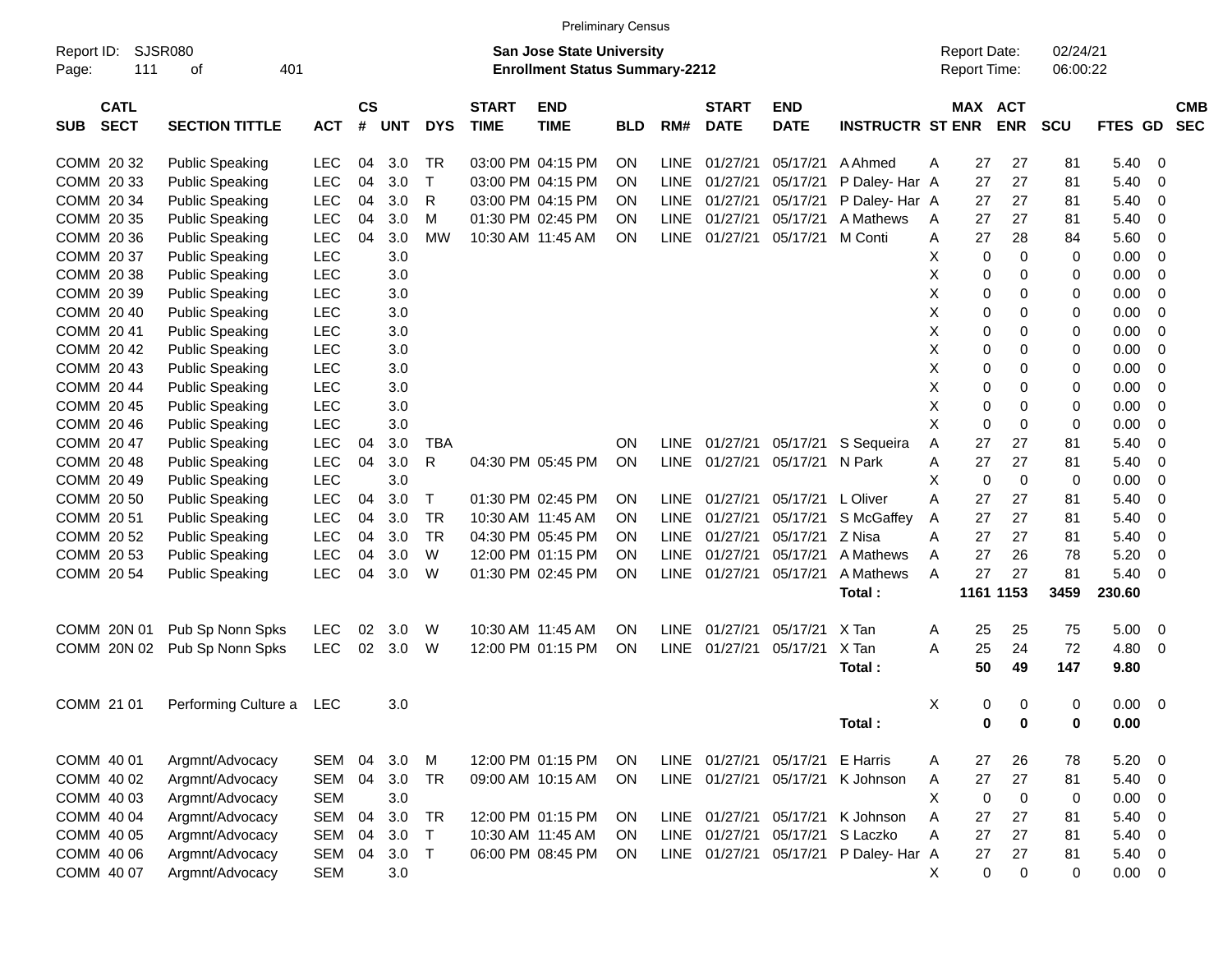|                                          |                                |                |                 |                |            |                             |                                                                           | <b>Preliminary Census</b> |             |                             |                              |                                 |     |                                     |                |                         |                |                         |                          |
|------------------------------------------|--------------------------------|----------------|-----------------|----------------|------------|-----------------------------|---------------------------------------------------------------------------|---------------------------|-------------|-----------------------------|------------------------------|---------------------------------|-----|-------------------------------------|----------------|-------------------------|----------------|-------------------------|--------------------------|
| Report ID:<br>112<br>Page:               | <b>SJSR080</b><br>401<br>of    |                |                 |                |            |                             | <b>San Jose State University</b><br><b>Enrollment Status Summary-2212</b> |                           |             |                             |                              |                                 |     | <b>Report Date:</b><br>Report Time: |                | 02/24/21<br>06:00:22    |                |                         |                          |
| <b>CATL</b><br><b>SECT</b><br><b>SUB</b> | <b>SECTION TITTLE</b>          | <b>ACT</b>     | <b>CS</b><br>#  | <b>UNT</b>     | <b>DYS</b> | <b>START</b><br><b>TIME</b> | <b>END</b><br><b>TIME</b>                                                 | <b>BLD</b>                | RM#         | <b>START</b><br><b>DATE</b> | <b>END</b><br><b>DATE</b>    | <b>INSTRUCTR ST ENR</b>         |     | MAX ACT                             | <b>ENR</b>     | <b>SCU</b>              | FTES GD        |                         | <b>CMB</b><br><b>SEC</b> |
| COMM 40 08                               | Argmnt/Advocacy                | <b>SEM</b>     |                 | 3.0            |            |                             |                                                                           |                           |             |                             |                              |                                 | X   | 0                                   | 0              | $\mathbf 0$             | 0.00           | - 0                     |                          |
| COMM 40 09                               | Argmnt/Advocacy                | <b>SEM</b>     | 04              | 3.0            | R          |                             | 12:00 PM 01:15 PM                                                         | ON                        | LINE        |                             | 01/27/21 05/17/21            | T Lim<br>Total:                 | A   | 27<br>162                           | 27<br>161      | 81<br>483               | 5.40<br>32.20  | $\mathbf 0$             |                          |
| COMM 41 01                               | Crit Dec Making                | SEM            | 04              | 3.0            | $\top$     |                             | 01:30 PM 02:45 PM                                                         | <b>ON</b>                 | <b>LINE</b> | 01/27/21                    | 05/17/21                     | D Mejia Sali A                  |     | 25                                  | 25             | 75                      | 5.00           | - 0                     |                          |
| COMM 41 02                               | Crit Dec Making                | <b>SEM</b>     | 04              | 3.0            | R          |                             | 01:30 PM 02:45 PM                                                         | ON                        | <b>LINE</b> | 01/27/21                    | 05/17/21                     | D Mejia Sali A                  |     | 25                                  | 24             | 72                      | 4.80           | $\mathbf 0$             |                          |
| COMM 41 81                               | Crit Dec Making                | <b>SEM</b>     | 04              | 3.0            | <b>TBA</b> |                             |                                                                           | ON                        | <b>LINE</b> | 01/27/21                    | 05/17/21                     | K Werking                       | A   | 25                                  | 24             | 72                      | 4.80           | $\mathbf 0$             |                          |
| COMM 41 82                               | Crit Dec Making                | <b>SEM</b>     | 04              | 3.0            | <b>TBA</b> |                             |                                                                           | ON                        | <b>LINE</b> | 01/27/21                    | 05/17/21                     | F Gidney                        | Α   | 25                                  | 25             | 75                      | 5.00           | $\mathbf 0$             |                          |
| COMM 41 83                               | Crit Dec Making                | <b>SEM</b>     | 04              | 3.0            | <b>TBA</b> |                             |                                                                           | <b>ON</b>                 | <b>LINE</b> | 01/27/21                    | 05/17/21                     | D Mejia Sali A                  |     | 25                                  | 25             | 75                      | 5.00           | $\mathbf 0$             |                          |
| COMM 41 99                               | Crit Dec Making                | <b>SEM</b>     | 04              | 3.0            | <b>TBA</b> |                             |                                                                           | <b>ON</b>                 | <b>LINE</b> | 01/27/21                    | 05/17/21                     | E McMurray A                    |     | 25                                  | 25             | 75                      | 5.00           | $\overline{0}$          |                          |
|                                          |                                |                |                 |                |            |                             |                                                                           |                           |             |                             |                              | Total:                          |     | 150                                 | 148            | 444                     | 29.60          |                         |                          |
| COMM 45 80                               | <b>Media and Culture</b>       | <b>LEC</b>     | 04              | 3.0            | <b>TBA</b> |                             |                                                                           | <b>ON</b>                 | <b>LINE</b> | 01/27/21                    | 05/17/21                     | G Firenzi                       | A   | 25                                  | 25             | 75                      | 5.00           | - 0                     |                          |
| COMM 45 81                               | <b>Media and Culture</b>       | <b>LEC</b>     | 04              | 3.0            | <b>TBA</b> |                             |                                                                           | ON                        | <b>LINE</b> | 01/27/21                    | 05/17/21                     | S Sequeira                      | Α   | 25                                  | 24             | 72                      | 4.80           | $\mathbf 0$             |                          |
| COMM 45 82                               | Media and Culture              | <b>LEC</b>     | 04              | 3.0            | <b>TBA</b> |                             |                                                                           | <b>ON</b>                 | <b>LINE</b> | 01/27/21                    | 05/17/21                     | D Pozzi                         | A   | 25                                  | 25             | 75                      | 5.00           | - 0                     |                          |
|                                          |                                |                |                 |                |            |                             |                                                                           |                           |             |                             |                              | Total:                          |     | 75                                  | 74             | 222                     | 14.80          |                         |                          |
| COMM 74 01                               | <b>Fund Intrcult Comm</b>      | <b>LEC</b>     |                 | 3.0            |            |                             |                                                                           |                           |             |                             |                              |                                 | X   | 0                                   | 0              | 0                       | 0.00           | $\overline{0}$          |                          |
| COMM 74 02                               | <b>Fund Intrcult Comm</b>      | <b>LEC</b>     | 04              | 3.0            | R          |                             | 12:00 PM 01:15 PM                                                         | ON                        | <b>LINE</b> |                             | 01/27/21 05/17/21            | K Ward                          | A   | 27                                  | 24             | 72                      | 4.80           | $\overline{0}$          |                          |
|                                          |                                |                |                 |                |            |                             |                                                                           |                           |             |                             |                              | Total:                          |     | 27                                  | 24             | 72                      | 4.80           |                         |                          |
| COMM 80 01                               | <b>Communication WorkshACT</b> |                | 12 <sup>°</sup> | 1.0            | <b>TBA</b> |                             |                                                                           | <b>ON</b>                 | <b>LINE</b> | 01/27/21                    | 05/17/21                     | S McGaffey A                    |     | 25                                  | 25             | 25                      | 1.67           | $\overline{\mathbf{0}}$ |                          |
| COMM 80 02                               | <b>Communication WorkshACT</b> |                | 12              | $-1.0$         | <b>TBA</b> |                             |                                                                           | ON                        | <b>LINE</b> | 01/27/21                    | 05/17/21                     | S McGaffey A                    |     | 25                                  | 25             | 25                      | 1.67           | $\mathbf 0$             |                          |
| COMM 80 03                               | <b>Communication WorkshACT</b> |                |                 | $12 \quad 1.0$ | <b>TBA</b> |                             |                                                                           | <b>ON</b>                 | <b>LINE</b> | 01/27/21                    | 05/17/21                     | S McGaffey A                    |     | 25                                  | 25             | 25                      | 1.68           | $\overline{1}$          |                          |
| COMM 80 04                               | <b>Communication WorkshACT</b> |                | 12              | - 1.0          | <b>TBA</b> |                             |                                                                           | ON                        | <b>LINE</b> | 01/27/21                    | 05/17/21                     | S McGaffey A                    |     | 25                                  | 25             | 25                      | 1.67           | $\overline{0}$          |                          |
| COMM 80 05                               | <b>Communication WorkshACT</b> |                |                 | $12 \quad 1.0$ | <b>TBA</b> |                             |                                                                           | <b>ON</b>                 | LINE        | 01/27/21                    | 05/17/21                     | S McGaffey A                    |     | 25                                  | 24             | 24                      | 1.60           | $\mathbf 0$             |                          |
| COMM 80 06                               | <b>Communication WorkshACT</b> |                |                 | $12 \quad 1.0$ | <b>TBA</b> |                             |                                                                           | <b>ON</b>                 | <b>LINE</b> | 01/27/21                    | 05/17/21                     | S McGaffey                      | - A | 25                                  | 25             | 25                      | 1.67           | $\overline{0}$          |                          |
| COMM 80 07                               | <b>Communication WorkshACT</b> |                | 12              | $-1.0$         | <b>TBA</b> |                             |                                                                           | ON                        | <b>LINE</b> | 01/27/21                    | 05/17/21                     | R Cnudde                        | A   | 25                                  | 24             | 24                      | 1.60           | $\overline{0}$          |                          |
|                                          |                                |                |                 |                |            |                             |                                                                           |                           |             |                             |                              | Total:                          |     | 175                                 | 173            | 173                     | 11.55          |                         |                          |
|                                          | COMM 80A 80 Success Online     | <b>LEC</b>     |                 | 02 1.0         | TBA        |                             |                                                                           | ΟN                        |             |                             |                              | LINE 01/27/21 05/17/21 R Cnudde |     | 25                                  | 23             | 23                      | $1.53 \t 0$    |                         |                          |
| COMM 80A 81                              | <b>Success Online</b>          | <b>LEC</b>     |                 | $02$ 1.0       | <b>TBA</b> |                             |                                                                           | <b>ON</b>                 |             |                             |                              | LINE 01/27/21 05/17/21 R Cnudde | Α   | 25                                  | 19             | 19                      | $1.27 \t 0$    |                         |                          |
|                                          | COMM 80A 82 Success Online     | <b>LEC</b>     |                 | 1.0            |            |                             |                                                                           |                           |             |                             |                              |                                 | X   | 0                                   | 0              | 0                       | $0.00 \t 0$    |                         |                          |
|                                          |                                |                |                 |                |            |                             |                                                                           |                           |             |                             |                              | Total:                          |     | 50                                  | 42             | 42                      | 2.80           |                         |                          |
|                                          | COMM 91A 01 Foren Act Debate   | SUP 36 1.0 TBA |                 |                |            |                             |                                                                           | ON                        |             |                             | LINE 01/27/21 05/17/21 T Lim |                                 | Α   | 15                                  | 7              | 7                       | $0.47 \quad 0$ |                         |                          |
|                                          |                                |                |                 |                |            |                             |                                                                           |                           |             |                             |                              | Total:                          |     | 15                                  | $\overline{7}$ | $\overline{\mathbf{r}}$ | 0.47           |                         |                          |
| COMM 91J 01 Judge Training               |                                | ACT 12 1.0 TBA |                 |                |            |                             |                                                                           | <b>ON</b>                 |             |                             | LINE 01/27/21 05/17/21 T Lim |                                 | A   | 60                                  | 45             | 45                      | $3.00 \t 0$    |                         |                          |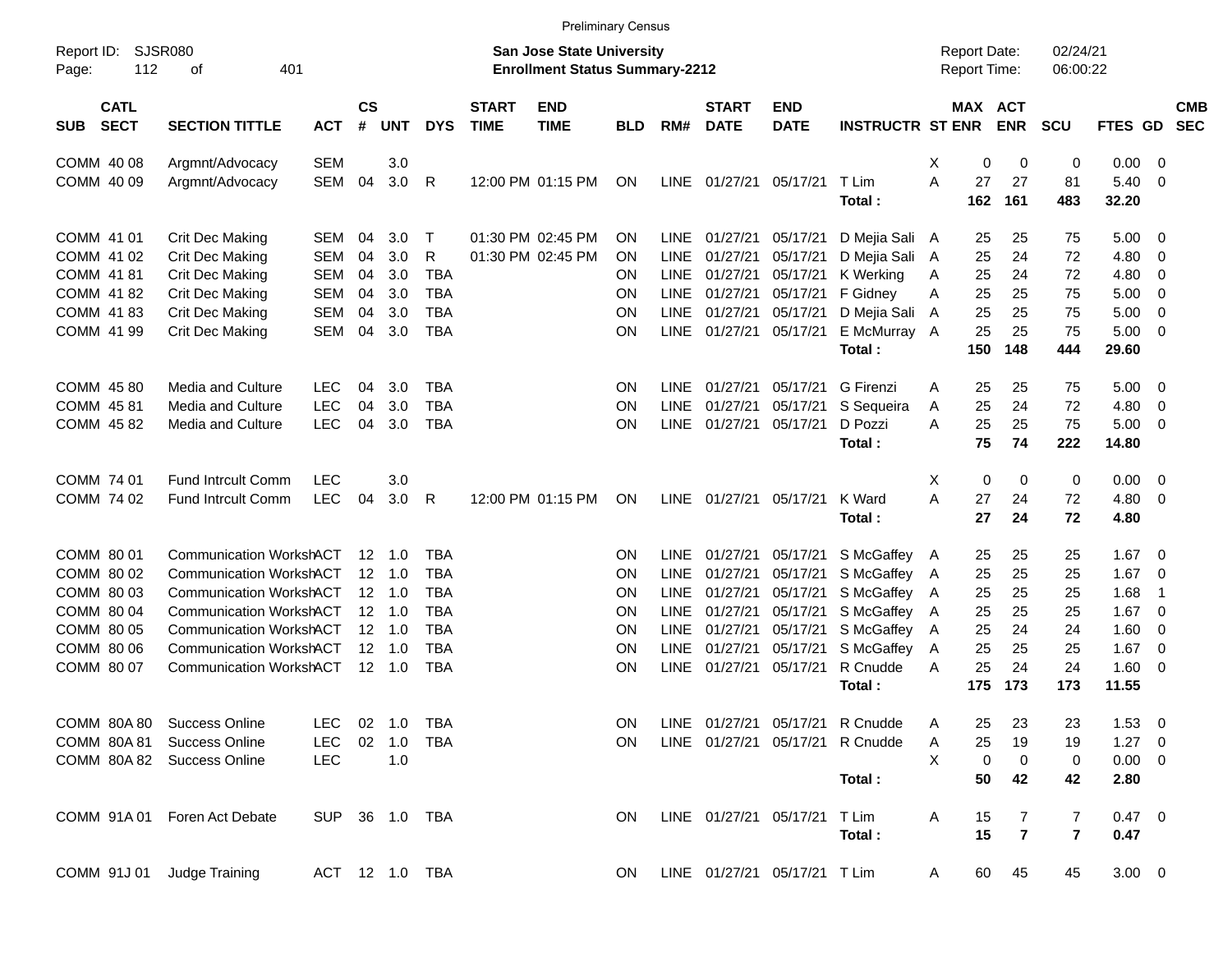|                     |                            |                                 |                |                    |            |            |                             | <b>Preliminary Census</b>                                                 |            |             |                             |                           |                                  |   |                                            |            |                      |               |                         |                          |
|---------------------|----------------------------|---------------------------------|----------------|--------------------|------------|------------|-----------------------------|---------------------------------------------------------------------------|------------|-------------|-----------------------------|---------------------------|----------------------------------|---|--------------------------------------------|------------|----------------------|---------------|-------------------------|--------------------------|
| Report ID:<br>Page: | SJSR080<br>113             | 401<br>οf                       |                |                    |            |            |                             | <b>San Jose State University</b><br><b>Enrollment Status Summary-2212</b> |            |             |                             |                           |                                  |   | <b>Report Date:</b><br><b>Report Time:</b> |            | 02/24/21<br>06:00:22 |               |                         |                          |
| <b>SUB</b>          | <b>CATL</b><br><b>SECT</b> | <b>SECTION TITTLE</b>           | <b>ACT</b>     | $\mathsf{cs}$<br># | <b>UNT</b> | <b>DYS</b> | <b>START</b><br><b>TIME</b> | <b>END</b><br><b>TIME</b>                                                 | <b>BLD</b> | RM#         | <b>START</b><br><b>DATE</b> | <b>END</b><br><b>DATE</b> | <b>INSTRUCTR ST ENR</b>          |   | MAX ACT                                    | <b>ENR</b> | <b>SCU</b>           | FTES GD       |                         | <b>CMB</b><br><b>SEC</b> |
|                     |                            |                                 |                |                    |            |            |                             |                                                                           |            |             |                             |                           | Total:                           |   | 60                                         | 45         | 45                   | 3.00          |                         |                          |
|                     |                            | COMM 100W 01 Writing Workshop   | <b>SEM</b>     | 04                 | 3.0        | M          |                             | 10:30 AM 11:45 AM                                                         | <b>ON</b>  |             | LINE 01/27/21               | 05/17/21                  | M McKnight A                     |   | 25                                         | 25         | 75                   | 5.00          | - 0                     |                          |
|                     |                            | COMM 100W 02 Writing Workshop   | <b>SEM</b>     | 04                 | 3.0        | <b>MW</b>  |                             | 01:30 PM 02:45 PM                                                         | <b>ON</b>  | <b>LINE</b> | 01/27/21                    | 05/17/21                  | M Peck                           | A | 25                                         | 26         | 78                   | 5.20          | 0                       |                          |
|                     |                            | COMM 100W 03 Writing Workshop   | <b>SEM</b>     | 04                 | 3.0        | R          |                             | 12:00 PM 01:15 PM                                                         | <b>ON</b>  | LINE        | 01/27/21                    | 05/17/21                  | L Rogers                         | Α | 25                                         | 23         | 69                   | 4.60          | 0                       |                          |
|                     |                            | COMM 100W 04 Writing Workshop   | <b>SEM</b>     | 04                 | 3.0        | W          |                             | 03:00 PM 04:15 PM                                                         | ON         | LINE        | 01/27/21                    | 05/17/21                  | R Pashtunyar A                   |   | 25                                         | 26         | 78                   | 5.20          | $\mathbf 0$             |                          |
|                     |                            | COMM 100W 05 Writing Workshop   | <b>SEM</b>     | 04                 | 3.0        | W          |                             | 12:00 PM 01:15 PM                                                         | <b>ON</b>  | LINE        | 01/27/21                    | 05/17/21                  | R Pashtunyar A                   |   | 25                                         | 25         | 75                   | 5.00          | 0                       |                          |
|                     |                            | COMM 100W 06 Writing Workshop   | <b>SEM</b>     | 04                 | 3.0        | м          |                             | 06:00 PM 07:15 PM                                                         | <b>ON</b>  | <b>LINE</b> | 01/27/21                    | 05/17/21                  | D Galan                          | A | 25                                         | 23         | 69                   | 4.60          | 0                       |                          |
|                     |                            | COMM 100W 07 Writing Workshop   | <b>SEM</b>     | 04                 | 3.0        | R          |                             | 12:00 PM 01:15 PM                                                         | <b>ON</b>  | <b>LINE</b> | 01/27/21                    | 05/17/21                  | K Yee                            | A | 25                                         | 24         | 72                   | 4.80          | $\mathbf 0$             |                          |
|                     |                            | COMM 100W 08 Writing Workshop   | <b>SEM</b>     | 04                 | 3.0        | W          |                             | 10:30 AM 11:45 AM                                                         | <b>ON</b>  | <b>LINE</b> | 01/27/21                    | 05/17/21                  | M McKnight                       | A | 25                                         | 25         | 75                   | 5.00          | 0                       |                          |
|                     |                            | COMM 100W 09 Writing Workshop   | <b>SEM</b>     | 04                 | 3.0        | R          |                             | 01:30 PM 02:45 PM                                                         | <b>ON</b>  | LINE        | 01/27/21                    | 05/17/21                  | K Yee                            | A | 25                                         | 27         | 81                   | 5.40          | 0                       |                          |
|                     |                            | COMM 100W 10 Writing Workshop   | <b>SEM</b>     | 04                 | 3.0        | R          |                             | 01:30 PM 02:45 PM                                                         | ON         | <b>LINE</b> | 01/27/21                    | 05/17/21                  | L Rogers                         | Α | 25                                         | 25         | 75                   | 5.00          | $\mathbf 0$             |                          |
|                     |                            | COMM 100W 11 Writing Workshop   | <b>SEM</b>     | 04                 | 3.0        | Τ          |                             | 12:00 PM 01:15 PM                                                         | ON         | <b>LINE</b> | 01/27/21                    | 05/17/21                  | L Rogers                         | Α | 25                                         | 25         | 75                   | 5.00          | $\mathbf 0$             |                          |
|                     |                            | COMM 100W 12 Writing Workshop   | <b>SEM</b>     | 04                 | 3.0        | Т          |                             | 10:30 AM 11:45 AM                                                         | <b>ON</b>  | LINE        | 01/27/21                    | 05/17/21                  | J Biagini                        | A | 25                                         | 25         | 75                   | 5.00          | 0                       |                          |
|                     |                            | COMM 100W 13 Writing Workshop   | <b>SEM</b>     | 04                 | 3.0        | т          |                             | 12:00 PM 01:15 PM                                                         | <b>ON</b>  | <b>LINE</b> | 01/27/21                    | 05/17/21                  | J Biagini                        | A | 25                                         | 25         | 75                   | 5.00          | $\mathbf 0$             |                          |
|                     |                            | COMM 100W 14 Writing Workshop   | <b>SEM</b>     | 04                 | 3.0        | <b>MW</b>  |                             | 03:00 PM 04:15 PM                                                         | <b>ON</b>  | <b>LINE</b> | 01/27/21                    | 05/17/21                  | M Peck                           | A | 25                                         | 24         | 72                   | 4.80          | $\mathbf 0$             |                          |
|                     |                            | COMM 100W 80 Writing Workshop   | <b>SEM</b>     | 04                 | 3.0        | <b>TBA</b> |                             |                                                                           | <b>ON</b>  | LINE        | 01/27/21                    | 05/17/21                  | J Lacrampe                       | A | 25                                         | 25         | 75                   | 5.00          | 0                       |                          |
|                     |                            | COMM 100W 81 Writing Workshop   | <b>SEM</b>     | 04                 | 3.0        | <b>TBA</b> |                             |                                                                           | ON         | LINE        | 01/27/21                    | 05/17/21                  | J Lacrampe                       | A | 25                                         | 26         | 78                   | 5.20          | $\mathbf 0$             |                          |
|                     |                            | COMM 100W 82 Writing Workshop   | <b>SEM</b>     | 04                 | 3.0        | <b>TBA</b> |                             |                                                                           | ON         | <b>LINE</b> | 01/27/21                    | 05/17/21                  | J Lacrampe                       | A | 25                                         | 25         | 75                   | 5.00          | $\mathbf 0$             |                          |
|                     |                            | COMM 100W 83 Writing Workshop   | <b>SEM</b>     | 04                 | 3.0        | <b>TBA</b> |                             |                                                                           | ON         | <b>LINE</b> | 01/27/21                    | 05/17/21                  | <b>B</b> Lawhorne                | A | 25                                         | 25         | 75                   | 5.00          | 0                       |                          |
|                     |                            | COMM 100W 84 Writing Workshop   | <b>SEM</b>     | 04                 | 3.0        | <b>TBA</b> |                             |                                                                           | ON         | <b>LINE</b> | 01/27/21                    | 05/17/21                  | <b>B</b> Lawhorne                | A | 25                                         | 25         | 75                   | 5.00          | 0                       |                          |
|                     |                            | COMM 100W 85 Writing Workshop   | <b>SEM</b>     | 04                 | 3.0        | <b>TBA</b> |                             |                                                                           | ON         | <b>LINE</b> | 01/27/21                    | 05/17/21                  | E McMurray A                     |   | 25                                         | 25         | 75                   | 5.00          | $\mathbf 0$             |                          |
|                     |                            | COMM 100W 86 Writing Workshop   | <b>SEM</b>     | 04                 | 3.0        | <b>TBA</b> |                             |                                                                           | ON         | <b>LINE</b> | 01/27/21                    | 05/17/21                  | E McMurray A                     |   | 25                                         | 26         | 78                   | 5.20          | 0                       |                          |
|                     |                            | COMM 100W 87 Writing Workshop   | <b>SEM</b>     | 04                 | 3.0        | <b>TBA</b> |                             |                                                                           | ON         | <b>LINE</b> | 01/27/21                    | 05/17/21                  | K Cannava                        | A | 25                                         | 25         | 75                   | 5.00          | 0                       |                          |
|                     |                            | COMM 100W 88 Writing Workshop   | <b>SEM</b>     | 04                 | 3.0        | <b>TBA</b> |                             |                                                                           | ON         | <b>LINE</b> | 01/27/21                    | 05/17/21                  | K McConnell A                    |   | 25                                         | 24         | 72                   | 4.80          | 0                       |                          |
|                     |                            | COMM 100W 89 Writing Workshop   | <b>SEM</b>     | 04                 | 3.0        | <b>TBA</b> |                             |                                                                           | ON         | <b>LINE</b> | 01/27/21                    | 05/17/21                  | K Cannava                        | A | 25                                         | 22         | 66                   | 4.40          | - 0                     |                          |
|                     |                            |                                 |                |                    |            |            |                             |                                                                           |            |             |                             |                           | Total:                           |   | 600                                        | 596        | 1788                 | 119.20        |                         |                          |
|                     |                            | COMM 101C 01 Theorizing Comm    | <b>LEC</b>     | 03                 | 4.0        | M          |                             | 12:00 PM 01:15 PM                                                         | <b>ON</b>  | LINE.       | 01/27/21                    | 05/17/21                  | K Williams                       | A | 25                                         | 25         | 100                  | 6.67          | 0                       |                          |
|                     |                            | COMM 101C 02 Theorizing Comm    | <b>LEC</b>     | 03                 | 4.0        | <b>TR</b>  |                             | 01:30 PM 02:45 PM                                                         | <b>ON</b>  |             | LINE 01/27/21               | 05/17/21                  | K Cannava                        | A | 25                                         | 24         | 96                   | 6.40          | 0                       |                          |
|                     |                            | COMM 101C 80 Theorizing Comm    | <b>LEC</b>     | 03                 | 4.0        | <b>TBA</b> |                             |                                                                           | ON         |             | LINE 01/27/21               |                           | 05/17/21 M Sunseri               | Α | 25                                         | 25         | 100                  | 6.67          | $\overline{\mathbf{0}}$ |                          |
|                     |                            | COMM 101C 81 Theorizing Comm    | <b>LEC</b>     |                    | 03 4.0     | <b>TBA</b> |                             |                                                                           | ON         |             | LINE 01/27/21               | 05/17/21                  | J Morrison                       | A | 25                                         | 25         | 100                  | 6.67          | $\overline{\mathbf{0}}$ |                          |
|                     |                            | COMM 101C 82 Theorizing Comm    | <b>LEC</b>     |                    | 03 4.0     | <b>TBA</b> |                             |                                                                           | ON         |             | LINE 01/27/21               |                           | 05/17/21 K Cannava               | A | 25                                         | 27         | 108                  | $7.20 \t 0$   |                         |                          |
|                     |                            | COMM 101C 83 Theorizing Comm    | <b>LEC</b>     |                    | 03 4.0     | TBA        |                             |                                                                           | ON         |             | LINE 01/27/21               |                           | 05/17/21 B Brockmann A           |   | 25                                         | 25         | 100                  | $6.67$ 0      |                         |                          |
|                     |                            |                                 |                |                    |            |            |                             |                                                                           |            |             |                             |                           | Total:                           |   | 150                                        | 151        | 604                  | 40.27         |                         |                          |
|                     |                            | COMM 110F 01 Interpersonal Comm | SEM 03 4.0     |                    |            | M          |                             | 12:00 PM 01:15 PM                                                         | <b>ON</b>  |             | LINE 01/27/21               | 05/17/21 X Tan            |                                  | A | 25                                         | 25         | 100                  | 6.67          | $\overline{\mathbf{0}}$ |                          |
|                     |                            | COMM 110F 02 Interpersonal Comm | SEM 03 4.0     |                    |            | M          |                             | 10:30 AM 11:45 AM                                                         | ON.        |             | LINE 01/27/21               | 05/17/21 X Tan            |                                  | A | 25                                         | 24         | 96                   | $6.40\quad 0$ |                         |                          |
|                     |                            | COMM 110F 80 Interpersonal Comm | SEM 03 4.0 TBA |                    |            |            |                             |                                                                           | <b>ON</b>  |             |                             |                           | LINE 01/27/21 05/17/21 K Werking | A | 25                                         | 24         | 96                   | $6.40\quad 0$ |                         |                          |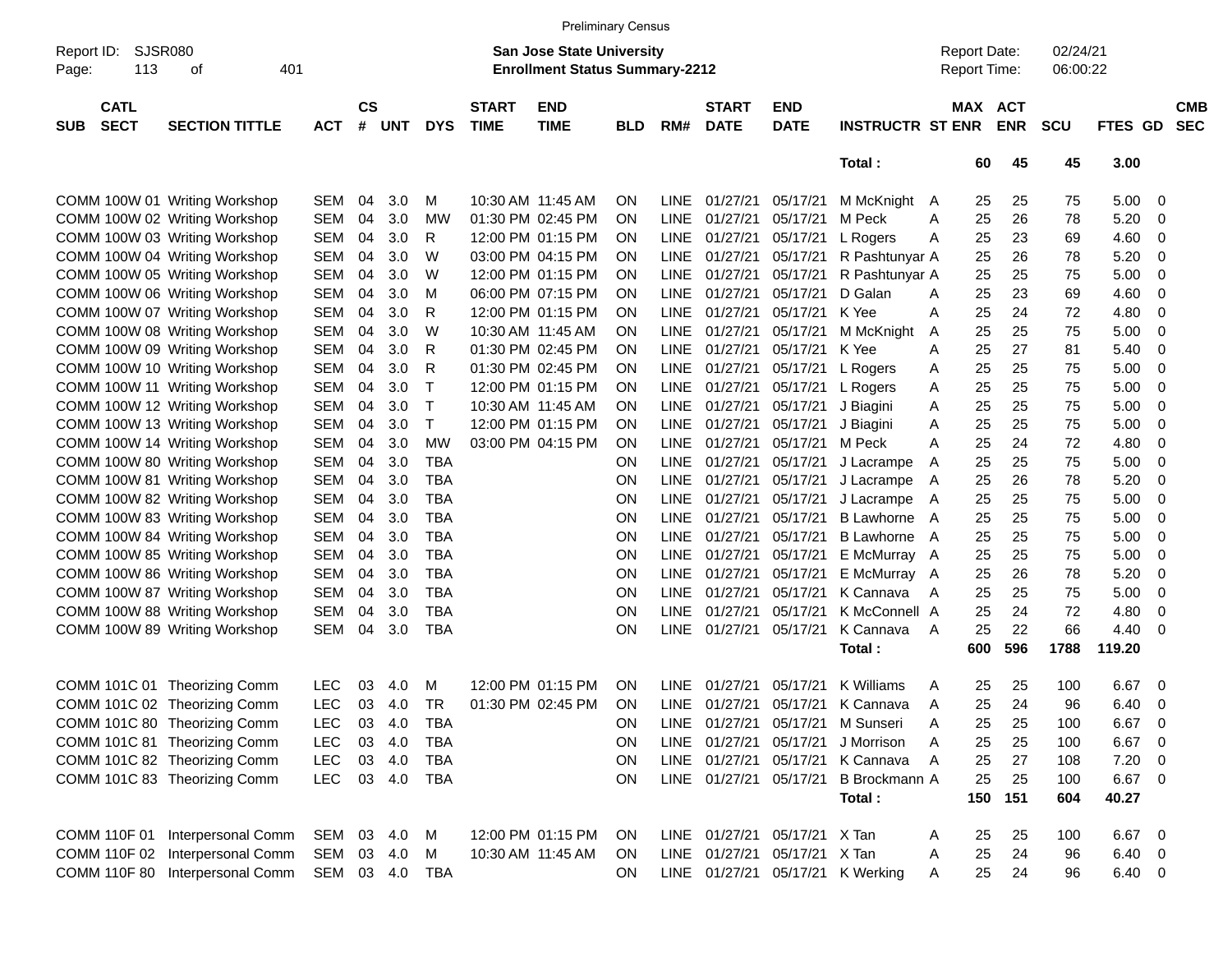|                                          |                                               |                   |                    |            |                  |                             | <b>Preliminary Census</b>                                          |                        |                     |                             |                           |                                |                                            |                                  |                      |                               |                          |
|------------------------------------------|-----------------------------------------------|-------------------|--------------------|------------|------------------|-----------------------------|--------------------------------------------------------------------|------------------------|---------------------|-----------------------------|---------------------------|--------------------------------|--------------------------------------------|----------------------------------|----------------------|-------------------------------|--------------------------|
| 114<br>Page:                             | Report ID: SJSR080<br>401<br>of               |                   |                    |            |                  |                             | San Jose State University<br><b>Enrollment Status Summary-2212</b> |                        |                     |                             |                           |                                | <b>Report Date:</b><br><b>Report Time:</b> |                                  | 02/24/21<br>06:00:22 |                               |                          |
| <b>CATL</b><br><b>SECT</b><br><b>SUB</b> | <b>SECTION TITTLE</b>                         | ACT               | $\mathsf{cs}$<br># | <b>UNT</b> | <b>DYS</b>       | <b>START</b><br><b>TIME</b> | <b>END</b><br><b>TIME</b>                                          | <b>BLD</b>             | RM#                 | <b>START</b><br><b>DATE</b> | <b>END</b><br><b>DATE</b> | <b>INSTRUCTR ST ENR</b>        |                                            | MAX ACT<br><b>ENR</b>            | <b>SCU</b>           | FTES GD                       | <b>CMB</b><br><b>SEC</b> |
|                                          |                                               |                   |                    |            |                  |                             |                                                                    |                        |                     |                             |                           | Total:                         |                                            | 75<br>73                         | 292                  | 19.47                         |                          |
| <b>COMM 111P 80</b>                      | Interviewing                                  | <b>LEC</b>        |                    | 03 4.0     | TBA              |                             |                                                                    | <b>ON</b>              |                     | LINE 01/27/21 05/17/21      |                           | <b>G</b> Firenzi<br>Total:     | A                                          | 25<br>25<br>25<br>25             | 100<br>100           | $6.67$ 0<br>6.67              |                          |
|                                          | COMM 113P 80 Games Everyday Life LEC          |                   |                    | 03 4.0     | TBA              |                             |                                                                    | <b>ON</b>              |                     | LINE 01/27/21 05/17/21      |                           | S Coopman A<br>Total:          |                                            | 25<br>25<br>25<br>25             | 100<br>100           | $6.67$ 0<br>6.67              |                          |
|                                          | COMM 114P 01 Bus & Prof Spking                | <b>LEC</b>        | 03                 | 4.0        | M                |                             | 07:30 AM 08:45 AM                                                  | ON                     | <b>LINE</b>         | 01/27/21                    | 05/17/21                  | K Williams<br>Total:           | A                                          | 25<br>25<br>25<br>25             | 100<br>100           | $6.67$ 0<br>6.67              |                          |
|                                          | COMM 115P 80 Comm and Conflict                | <b>LEC</b>        |                    | 03 4.0     | TBA              |                             |                                                                    | <b>ON</b>              |                     | LINE 01/27/21 05/17/21      |                           | C Perez<br>Total:              | A                                          | 25<br>23<br>25<br>23             | 92<br>92             | $6.13 \quad 0$<br>6.13        |                          |
| COMM 116P 01 Mediation                   |                                               | <b>LEC</b>        |                    | 03 4.0 T   |                  |                             | 04:30 PM 05:45 PM                                                  | ON                     |                     | LINE 01/27/21               | 05/17/21                  | B Lawhorne A<br>Total:         |                                            | 25<br>24<br>25<br>24             | 96<br>96             | $6.47$ 1<br>6.47              |                          |
|                                          | COMM 120P 80 Pers & Pres Skills               | <b>LEC</b>        |                    | 03 4.0     | TBA              |                             |                                                                    | <b>ON</b>              | <b>LINE</b>         | 01/27/21 05/17/21           |                           | N Coburn-Pal A<br>Total:       |                                            | 25<br>26<br>25<br>26             | 104<br>104           | $6.93$ 0<br>6.93              |                          |
| COMM 121P 01 Perf as Practice            |                                               | <b>LEC</b>        |                    | 03 4.0     | <b>TR</b>        |                             | 01:30 PM 02:45 PM                                                  | ON                     |                     | LINE 01/27/21               | 05/17/21                  | N Yeboah<br>Total:             | A                                          | 25<br>23<br>25<br>23             | 92<br>92             | $6.13 \quad 0$<br>6.13        |                          |
|                                          | COMM 122F 01 Perform Studies                  | <b>LEC</b>        |                    | 03 4.0     | TBA              |                             |                                                                    | <b>ON</b>              | LINE                | 01/27/21                    | 05/17/21                  | M Spangler<br>Total:           | A                                          | 25<br>25<br>25<br>25             | 100<br>100           | $6.67$ 0<br>6.67              |                          |
| COMM 123I 01<br>COMM 123I 02             | Performance Ethno<br>Performance Ethno        | SEM<br><b>SEM</b> | 03<br>03           | 4.0<br>4.0 | TR.<br><b>TR</b> |                             | 10:30 AM 11:45 AM<br>12:00 PM 01:15 PM                             | <b>ON</b><br><b>ON</b> | <b>LINE</b><br>LINE | 01/27/21<br>01/27/21        | 05/17/21<br>05/17/21      | O Hatton<br>N Yeboah<br>Total: | A<br>A                                     | 25<br>25<br>25<br>25<br>50<br>50 | 100<br>100<br>200    | $6.67$ 0<br>$6.67$ 0<br>13.33 |                          |
|                                          | COMM 124P 01 Comm Training & Dev LEC 03 4.0 M |                   |                    |            |                  |                             | 09:00 AM 10:15 AM ON LINE 01/27/21 05/17/21 K Williams             |                        |                     |                             |                           | Total:                         | Α                                          | 25<br>25<br>25<br>25             | 100<br>100           | 6.67 0<br>6.67                |                          |
| COMM 125P 01 Ensemble Perf               |                                               | LEC 02 4.0 MW     |                    |            |                  |                             | 10:30 AM 11:45 AM ON                                               |                        |                     | LINE 01/27/21 05/17/21      |                           | L Hatton<br>Total:             | A                                          | 24<br>25<br>25<br>24             | 96<br>96             | $6.40 \quad 0$<br>6.40        |                          |
| COMM 130F 80 Activism/Action             |                                               | <b>LEC</b>        |                    | 4.0        |                  |                             |                                                                    |                        |                     |                             |                           | Total:                         | X                                          | 0<br>0<br>0<br>0                 | 0<br>0               | $0.00 \t 0$<br>0.00           |                          |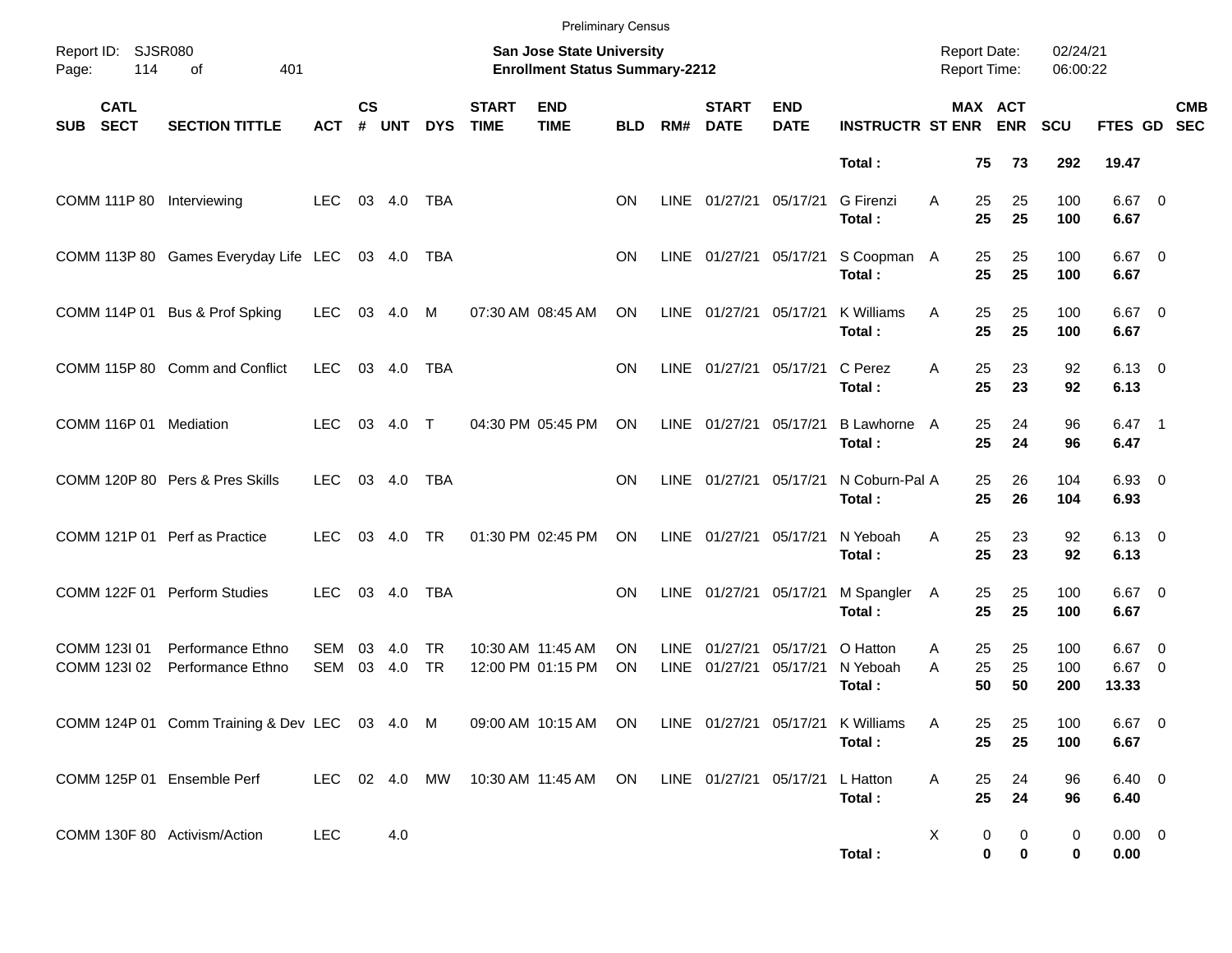|                                              |                                                                         |                                        |                |                   |                                       |                                                                           | <b>Preliminary Census</b>              |                |                                    |                                  |                                  |                                                                           |             |                                              |                        |                                         |                                                      |                          |
|----------------------------------------------|-------------------------------------------------------------------------|----------------------------------------|----------------|-------------------|---------------------------------------|---------------------------------------------------------------------------|----------------------------------------|----------------|------------------------------------|----------------------------------|----------------------------------|---------------------------------------------------------------------------|-------------|----------------------------------------------|------------------------|-----------------------------------------|------------------------------------------------------|--------------------------|
| <b>SJSR080</b><br>Report ID:<br>115<br>Page: |                                                                         |                                        |                |                   |                                       | <b>San Jose State University</b><br><b>Enrollment Status Summary-2212</b> |                                        |                |                                    |                                  |                                  | <b>Report Date:</b><br><b>Report Time:</b>                                |             | 02/24/21<br>06:00:22                         |                        |                                         |                                                      |                          |
| <b>CATL</b><br><b>SECT</b><br><b>SUB</b>     | <b>SECTION TITTLE</b>                                                   | <b>ACT</b>                             | <b>CS</b><br># | <b>UNT</b>        | <b>DYS</b>                            | <b>START</b><br><b>TIME</b>                                               | <b>END</b><br><b>TIME</b>              | <b>BLD</b>     | RM#                                | <b>START</b><br><b>DATE</b>      | <b>END</b><br><b>DATE</b>        | <b>INSTRUCTR ST ENR</b>                                                   |             | MAX ACT<br><b>ENR</b>                        | SCU                    | <b>FTES GD</b>                          |                                                      | <b>CMB</b><br><b>SEC</b> |
|                                              | COMM 131P 80 New/You Media                                              | <b>LEC</b>                             | 04             | 4.0               | TBA                                   |                                                                           |                                        | <b>ON</b>      | LINE                               | 01/27/21                         | 05/17/21                         | C Perez<br>Total:                                                         | A           | 25<br>25<br>25<br>25                         | 100<br>100             | $6.67$ 0<br>6.67                        |                                                      |                          |
|                                              | COMM 133F 80 Ethical Prob Comm                                          | <b>LEC</b>                             | 03             | 4.0               | TBA                                   |                                                                           |                                        | ΟN             | <b>LINE</b>                        |                                  | 01/27/21 05/17/21                | S Hinerman A<br>Total:                                                    |             | 25<br>25<br>25<br>25                         | 100<br>100             | $6.67$ 0<br>6.67                        |                                                      |                          |
|                                              | COMM 140P 01 Argument & Debate<br>COMM 140P 02 Argument & Debate        | <b>LEC</b><br><b>LEC</b>               | 03<br>03       | 4.0<br>4.0        | $\mathsf{R}$<br>$\top$                |                                                                           | 09:00 AM 10:15 AM<br>12:00 PM 01:15 PM | ΟN<br>ΟN       | <b>LINE</b><br><b>LINE</b>         | 01/27/21<br>01/27/21             | 05/17/21<br>05/17/21             | S Laczko<br>T Lim<br>Total:                                               | A<br>A      | 25<br>23<br>25<br>24<br>50<br>47             | 92<br>96<br>188        | 6.13<br>6.40<br>12.53                   | $\overline{\phantom{0}}$<br>$\overline{\phantom{0}}$ |                          |
|                                              | COMM 141P 01 Small Group Comm<br>COMM 141P 80 Small Group Comm          | <b>LEC</b><br><b>LEC</b>               | 03<br>03       | 4.0<br>4.0        | W<br><b>TBA</b>                       |                                                                           | 06:00 PM 08:45 PM                      | ΟN<br>ON       | <b>LINE</b><br><b>LINE</b>         | 01/27/21<br>01/27/21             | 05/17/21<br>05/17/21             | D Galan<br>C Perez<br>Total:                                              | A<br>A      | 25<br>24<br>25<br>25<br>50<br>49             | 96<br>100<br>196       | $6.40 \quad 0$<br>6.67<br>13.07         | $\overline{\phantom{0}}$                             |                          |
| COMM 144F 80 Org Comm                        |                                                                         | <b>LEC</b>                             | 03             | 4.0               | <b>TBA</b>                            |                                                                           |                                        | ΟN             | <b>LINE</b>                        | 01/27/21 05/17/21                |                                  | L Gomez<br>Total:                                                         | A           | 25<br>25<br>25<br>25                         | 100<br>100             | $6.67$ 0<br>6.67                        |                                                      |                          |
| COMM 145I 01<br>COMM 145I 80<br>COMM 145I 81 | <b>Rhet Criticism</b><br><b>Rhet Criticism</b><br><b>Rhet Criticism</b> | <b>LEC</b><br><b>LEC</b><br><b>LEC</b> | 03<br>03<br>03 | 4.0<br>4.0<br>4.0 | <b>MW</b><br><b>TBA</b><br><b>TBA</b> |                                                                           | 12:00 PM 01:15 PM                      | ΟN<br>ON<br>ON | LINE<br><b>LINE</b><br><b>LINE</b> | 01/27/21<br>01/27/21<br>01/27/21 | 05/17/21<br>05/17/21<br>05/17/21 | K Cole<br>G Firenzi<br>G Firenzi<br>Total:                                | A<br>A<br>A | 25<br>24<br>25<br>24<br>25<br>25<br>75<br>73 | 96<br>96<br>100<br>292 | $6.40 \quad 0$<br>6.40<br>6.67<br>19.47 | $\overline{\phantom{0}}$<br>$\overline{\phantom{0}}$ |                          |
| COMM 149F 80 Rhet Public Life                | COMM 149F 81 Rhet Public Life                                           | <b>LEC</b><br><b>LEC</b>               | 03<br>03       | 4.0<br>4.0        | <b>TBA</b><br><b>TBA</b>              |                                                                           |                                        | ΟN<br>ON       | <b>LINE</b><br><b>LINE</b>         | 01/27/21<br>01/27/21             | 05/17/21<br>05/17/21             | A Wood<br>A Wood<br>Total:                                                | A<br>A      | 25<br>25<br>25<br>25<br>50<br>50             | 100<br>100<br>200      | 6.67<br>6.67<br>13.33                   | $\overline{\phantom{0}}$<br>$\overline{\phantom{0}}$ |                          |
| COMM 151101<br>COMM 151I 80                  | New Media/Methods<br>New Media/Methods                                  | <b>LEC</b><br><b>LEC</b>               | 04             | 4.0<br>4.0        | M                                     |                                                                           | 06:00 PM 07:15 PM                      | ON             | <b>LINE</b>                        | 01/27/21                         | 05/17/21                         | M Holopainen A<br>Total:                                                  | X           | 25<br>25<br>0<br>0<br>25<br>25               | 100<br>0<br>100        | 6.67<br>$0.00 \ 0$<br>6.67              | $\overline{\phantom{0}}$                             |                          |
|                                              | COMM 152I 80 Comm in Wrld Cultr                                         | LEC 03 4.0 TBA                         |                |                   |                                       |                                                                           |                                        | ON             |                                    |                                  |                                  | LINE 01/27/21 05/17/21 R Halualani A<br>Total:                            |             | 25<br>25<br>25<br>25                         | 100<br>100             | $6.67$ 0<br>6.67                        |                                                      |                          |
| COMM 155I 80<br><b>COMM 155I 81</b>          | <b>Quantitative Comm</b><br><b>Quantitative Comm</b>                    | LEC<br>LEC 03 4.0 TBA                  |                | 03 4.0            | TBA                                   |                                                                           |                                        | ON.<br>ON.     |                                    |                                  | LINE 01/27/21 05/17/21 G Gao     | LINE 01/27/21 05/17/21 L Gomez<br>Total:                                  | A<br>A      | 25<br>24<br>25<br>26<br>50<br>50             | 96<br>104<br>200       | $6.40\ 0$<br>$6.93$ 0<br>13.33          |                                                      |                          |
| COMM 156I 01<br><b>COMM 156I 80</b>          | Observe/Interview<br>Observe/Interview                                  | LEC<br>LEC 03 4.0 TBA                  |                | 03 4.0 T          |                                       |                                                                           | 01:30 PM 02:45 PM                      | ON.<br>ON.     |                                    |                                  |                                  | LINE 01/27/21 05/17/21 M Haverfield A<br>LINE 01/27/21 05/17/21 K Werking | - A         | 25<br>26<br>25<br>25                         | 104<br>100             | $7.00$ 1<br>6.67 0                      |                                                      |                          |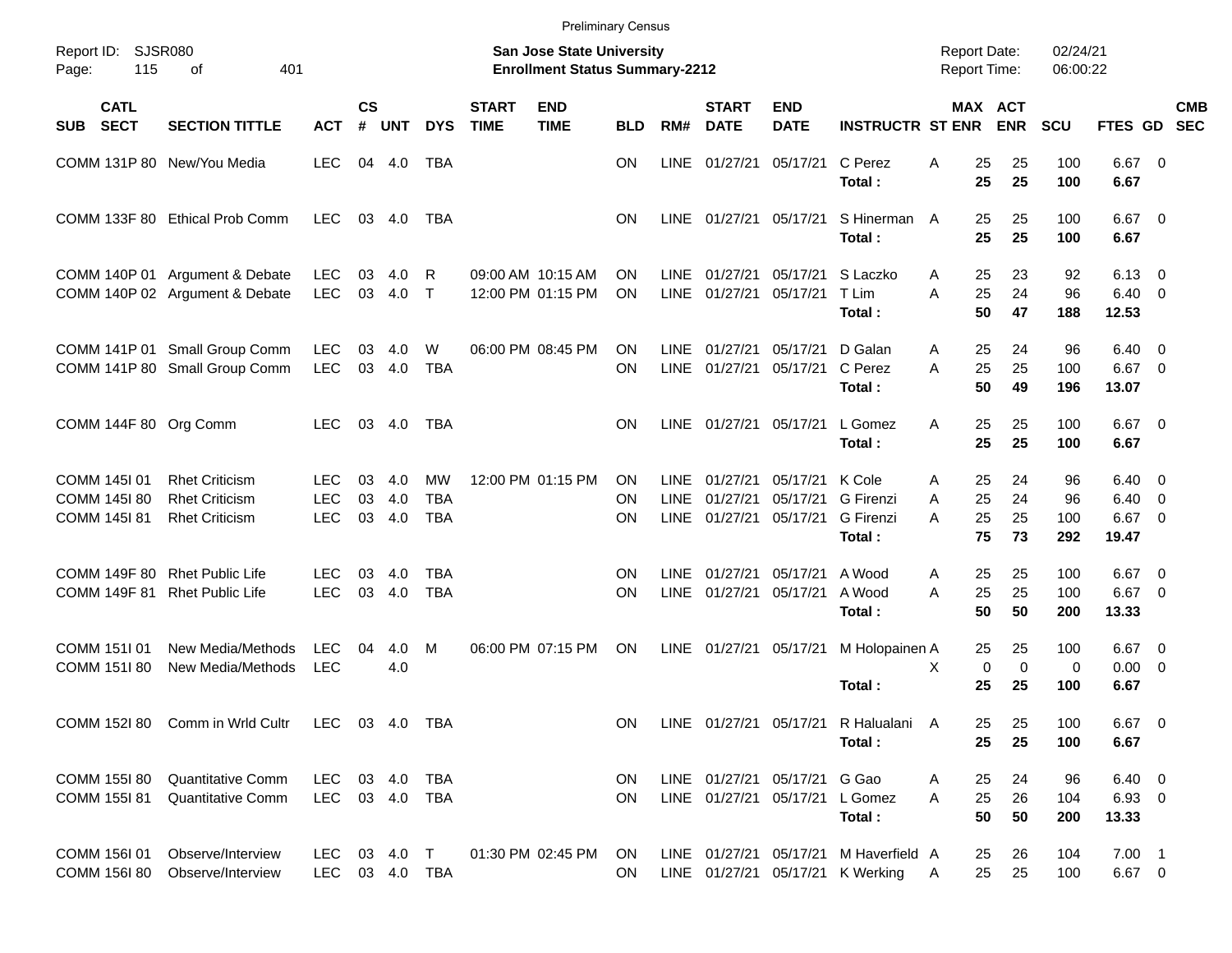|                                          |                                       |            |                    |            |            |                             | <b>Preliminary Census</b>                                                 |            |             |                             |                                |                                       |                                     |          |                       |                      |                |                         |                          |
|------------------------------------------|---------------------------------------|------------|--------------------|------------|------------|-----------------------------|---------------------------------------------------------------------------|------------|-------------|-----------------------------|--------------------------------|---------------------------------------|-------------------------------------|----------|-----------------------|----------------------|----------------|-------------------------|--------------------------|
| Report ID:<br>Page:                      | SJSR080<br>401<br>116<br>οf           |            |                    |            |            |                             | <b>San Jose State University</b><br><b>Enrollment Status Summary-2212</b> |            |             |                             |                                |                                       | <b>Report Date:</b><br>Report Time: |          |                       | 02/24/21<br>06:00:22 |                |                         |                          |
| <b>CATL</b><br><b>SECT</b><br><b>SUB</b> | <b>SECTION TITTLE</b>                 | <b>ACT</b> | $\mathsf{cs}$<br># | <b>UNT</b> | <b>DYS</b> | <b>START</b><br><b>TIME</b> | <b>END</b><br><b>TIME</b>                                                 | <b>BLD</b> | RM#         | <b>START</b><br><b>DATE</b> | <b>END</b><br><b>DATE</b>      | <b>INSTRUCTR ST ENR</b>               |                                     |          | MAX ACT<br><b>ENR</b> | <b>SCU</b>           | <b>FTES GD</b> |                         | <b>CMB</b><br><b>SEC</b> |
| <b>COMM 156I 81</b>                      | Observe/Interview                     | <b>LEC</b> |                    | 03 4.0     | TBA        |                             |                                                                           | ON.        |             | LINE 01/27/21               | 05/17/21                       | K Werking<br>Total:                   | A                                   | 25<br>75 | 25<br>76              | 100<br>304           | 6.67<br>20.33  | - 0                     |                          |
|                                          | COMM 157SL 01 Comm Action & Serv      | <b>LEC</b> | 02                 | 3.0        | M          |                             | 03:00 PM 05:45 PM                                                         | ON.        | LINE        | 01/27/21                    | 05/17/21                       | K Cole                                | A                                   | 25       | 24                    | 72                   | 4.80           | $0\,$ C                 |                          |
| HA                                       | 157SL 01 Comm Action & Serv           | <b>LEC</b> | 02                 | 3.0        | M          |                             | 03:00 PM 05:45 PM                                                         | ΟN         | <b>LINE</b> | 01/27/21                    | 05/17/21                       | K Cole                                | A                                   | 0        | $\mathbf 0$           | 0                    | 0.00           | 0 <sup>C</sup>          |                          |
| SCI                                      | 157SL 01 Comm Action & Serv           | <b>LEC</b> | 02                 | 3.0        | M          |                             | 03:00 PM 05:45 PM                                                         | 0N         | <b>LINE</b> | 01/27/21                    | 05/17/21                       | K Cole                                | A                                   | 0        | 0                     | 0                    | 0.00           | 0 <sup>C</sup>          |                          |
|                                          | ENGR 157SL 01 Comm Action & Serv      | <b>LEC</b> | 02                 | 3.0        | M          |                             | 03:00 PM 05:45 PM                                                         | 0N         | <b>LINE</b> | 01/27/21                    | 05/17/21                       | K Cole                                | A                                   | 0        | 0                     | 0                    | 0.00           | 0 <sup>o</sup>          |                          |
|                                          | EDUC 157SL 01 Comm Action & Serv      | <b>LEC</b> | 02                 | 3.0        | M          |                             | 03:00 PM 05:45 PM                                                         | ON         | <b>LINE</b> | 01/27/21                    | 05/17/21                       | K Cole                                | A                                   | 0        | 0                     | 0                    | 0.00           | 0 <sup>o</sup>          |                          |
|                                          | COMM 157SL 02 Comm Action & Serv      | <b>LEC</b> | 02                 | 3.0        | M          |                             | 03:00 PM 05:45 PM                                                         | ON         | <b>LINE</b> | 01/27/21                    | 05/17/21                       | L Hatton                              | A                                   | 25       | 25                    | 75                   | 5.00           | 0 <sup>o</sup>          |                          |
| НA                                       | 157SL 02 Comm Action & Serv           | <b>LEC</b> | 02                 | 3.0        | M          |                             | 03:00 PM 05:45 PM                                                         | ON         | <b>LINE</b> | 01/27/21                    | 05/17/21                       | L Hatton                              | A                                   | 0        | $\mathbf 0$           | 0                    | 0.00           | 0 <sup>o</sup>          |                          |
| SCI                                      | 157SL 02 Comm Action & Serv           | <b>LEC</b> | 02                 | 3.0        | M          |                             | 03:00 PM 05:45 PM                                                         | ON         | <b>LINE</b> | 01/27/21                    | 05/17/21                       | L Hatton                              | A                                   | 0        | 0                     | 0                    | 0.00           | 0 <sup>o</sup>          |                          |
|                                          | ENGR 157SL 02 Comm Action & Serv      | <b>LEC</b> | 02                 | 3.0        | M          |                             | 03:00 PM 05:45 PM                                                         | ON         | <b>LINE</b> | 01/27/21                    | 05/17/21                       | L Hatton                              | A                                   | 0        | 0                     | 0                    | 0.00           | 0 <sup>o</sup>          |                          |
|                                          | EDUC 157SL 02 Comm Action & Serv      | <b>LEC</b> | 02                 | 3.0        | M          |                             | 03:00 PM 05:45 PM                                                         | ON         | <b>LINE</b> | 01/27/21                    | 05/17/21                       | L Hatton                              | A                                   | 0        | 0                     | 0                    | 0.00           | 0 <sup>o</sup>          |                          |
|                                          | COMM 157SL 03 Comm Action & Serv      | <b>LEC</b> | 02                 | 3.0        | W          |                             | 03:00 PM 05:45 PM                                                         | ON         | <b>LINE</b> | 01/27/21                    | 05/17/21                       | L Hatton                              | A                                   | 25       | 22                    | 66                   | 4.40           | 0 <sup>o</sup>          |                          |
| HA                                       | 157SL 03 Comm Action & Serv           | <b>LEC</b> | 02                 | 3.0        | W          |                             | 03:00 PM 05:45 PM                                                         | ΟN         | <b>LINE</b> | 01/27/21                    | 05/17/21                       | L Hatton                              | A                                   | 0        | $\mathbf 0$           | 0                    | 0.00           | 0 <sup>o</sup>          |                          |
| SCI                                      | 157SL 03 Comm Action & Serv           | <b>LEC</b> | 02                 | 3.0        | W          |                             | 03:00 PM 05:45 PM                                                         | ON         | <b>LINE</b> | 01/27/21                    | 05/17/21                       | L Hatton                              | A                                   | 0        | 1                     | 3                    | 0.20           | 0 <sup>o</sup>          |                          |
|                                          | ENGR 157SL 03 Comm Action & Serv      | <b>LEC</b> | 02                 | 3.0        | W          |                             | 03:00 PM 05:45 PM                                                         | 0N         | LINE        | 01/27/21                    | 05/17/21                       | L Hatton                              | A                                   | 0        | $\mathbf{1}$          | 3                    | 0.20           | 0 <sup>o</sup>          |                          |
|                                          | EDUC 157SL 03 Comm Action & Serv      | <b>LEC</b> | 02                 | 3.0        | W          |                             | 03:00 PM 05:45 PM                                                         | <b>ON</b>  |             | LINE 01/27/21               | 05/17/21                       | L Hatton                              | Α                                   | 0        | $\mathbf 0$           | 0                    | 0.00           | 0 <sup>o</sup>          |                          |
|                                          |                                       |            |                    |            |            |                             |                                                                           |            |             |                             |                                | Total :                               |                                     | 75       | 73                    | 219                  | 14.60          |                         |                          |
| <b>COMM 161F 80</b>                      | Comm & Culture                        | <b>LEC</b> | 03                 | 4.0        | <b>TBA</b> |                             |                                                                           | ΟN         | LINE        | 01/27/21                    | 05/17/21                       | S Hinerman                            | A                                   | 25       | 25                    | 100                  | 6.73           | $\overline{1}$          |                          |
| <b>COMM 161F 81</b>                      | Comm & Culture                        | <b>LEC</b> | 03                 | 4.0        | <b>TBA</b> |                             |                                                                           | ON         |             | LINE 01/27/21               | 05/17/21                       | A Wood                                | A                                   | 25       | 23                    | 92                   | 6.13           | 0                       |                          |
|                                          |                                       |            |                    |            |            |                             |                                                                           |            |             |                             |                                | Total :                               |                                     | 50       | 48                    | 192                  | 12.87          |                         |                          |
|                                          | COMM 165P 01 Comm&Philanthropy        | LEC        |                    | 4.0        |            |                             |                                                                           |            |             |                             |                                |                                       | Χ                                   | 0        | 0                     | 0                    | 0.00           | $\overline{\mathbf{0}}$ |                          |
|                                          |                                       |            |                    |            |            |                             |                                                                           |            |             |                             |                                | Total:                                |                                     | 0        | $\mathbf 0$           | 0                    | 0.00           |                         |                          |
| COMM 168B 01                             | Global Climate Chang LEC              |            | 01                 | 3.0        | TR         |                             | 10:30 AM 11:45 AM                                                         | ON.        |             | LINE 01/27/21               | 05/17/21                       | P Daley- Har A                        |                                     | 40       | 31                    | 93                   | 6.20           | $0\,$ C                 |                          |
| METR 168B 01                             | Global Climate Chang LEC              |            | 01                 | 3.0        | TR         |                             | 10:30 AM 11:45 AM                                                         | <b>ON</b>  |             | LINE 01/27/21               | 05/17/21                       | P Daley- Har A                        |                                     | 0        | 0                     | 0                    | 0.00           | 0 <sup>C</sup>          |                          |
|                                          | ENVS 168B 01 Global Climate Chang LEC |            | 01                 | 3.0        | <b>TR</b>  |                             | 10:30 AM 11:45 AM                                                         | ON         |             |                             |                                | LINE 01/27/21 05/17/21 P Daley- Har A |                                     | 0        | 8                     | 24                   | 1.60           | 0 <sup>o</sup>          |                          |
|                                          | GEOL 168B 01 Global Climate Chang LEC |            | 01                 | 3.0        | TR         |                             | 10:30 AM 11:45 AM                                                         | ON         |             |                             |                                | LINE 01/27/21 05/17/21 P Daley- Har A |                                     | 0        |                       | 3                    | 0.20           | 0 <sup>o</sup>          |                          |
|                                          | HUM 168B 01 Global Climate Chang LEC  |            | 01                 | 3.0        | TR         |                             | 10:30 AM 11:45 AM                                                         | <b>ON</b>  |             |                             |                                | LINE 01/27/21 05/17/21 P Daley- Har A |                                     | 0        | $\boldsymbol{0}$      | 0                    | 0.00           | 0 <sup>o</sup>          |                          |
|                                          | COMM 168B 02 Global Climate Chang LEC |            | 01                 | 3.0        | TR         |                             | 10:30 AM 11:45 AM                                                         | <b>ON</b>  |             |                             | LINE 01/27/21 05/17/21         | C Rampini                             | A                                   | 40       | 22                    | 66                   | 4.40           | $0\,C$                  |                          |
|                                          | METR 168B 02 Global Climate Chang LEC |            | 01                 | 3.0        | TR         |                             | 10:30 AM 11:45 AM                                                         | <b>ON</b>  |             |                             | LINE 01/27/21 05/17/21         | C Rampini                             | Α                                   | 0        | 0                     | 0                    | 0.00           | $0\,C$                  |                          |
|                                          | ENVS 168B 02 Global Climate Chang LEC |            | 01                 | 3.0        | TR         |                             | 10:30 AM 11:45 AM                                                         | <b>ON</b>  |             |                             | LINE 01/27/21 05/17/21         | C Rampini                             | Α                                   | 0        | 16                    | 48                   | 3.20           | 0 <sup>o</sup>          |                          |
|                                          | GEOL 168B 02 Global Climate Chang LEC |            | 01                 | 3.0        | TR         |                             | 10:30 AM 11:45 AM                                                         | <b>ON</b>  |             |                             | LINE 01/27/21 05/17/21         | C Rampini                             | Α                                   | 0        | 0                     | 0                    | 0.00           | $0\,C$                  |                          |
| HUM                                      | 168B 02 Global Climate Chang LEC      |            | 01                 | 3.0        | TR         |                             | 10:30 AM 11:45 AM                                                         | <b>ON</b>  |             |                             | LINE 01/27/21 05/17/21         | C Rampini                             | A                                   | 0        | 0                     | 0                    | 0.00           | $0\,C$                  |                          |
|                                          | COMM 168B 03 Global Climate Chang LEC |            | 01                 | 3.0        | TR         |                             | 10:30 AM 11:45 AM                                                         | <b>ON</b>  |             |                             | LINE 01/27/21 05/17/21 P Brown |                                       | Α                                   | 40       | 13                    | 39                   | 2.60           | $0\,C$                  |                          |
|                                          | METR 168B 03 Global Climate Chang LEC |            |                    | 01 3.0     | TR         |                             | 10:30 AM 11:45 AM                                                         | <b>ON</b>  |             |                             | LINE 01/27/21 05/17/21 P Brown |                                       | Α                                   | 0        | 0                     | 0                    | 0.00           | $0\,C$                  |                          |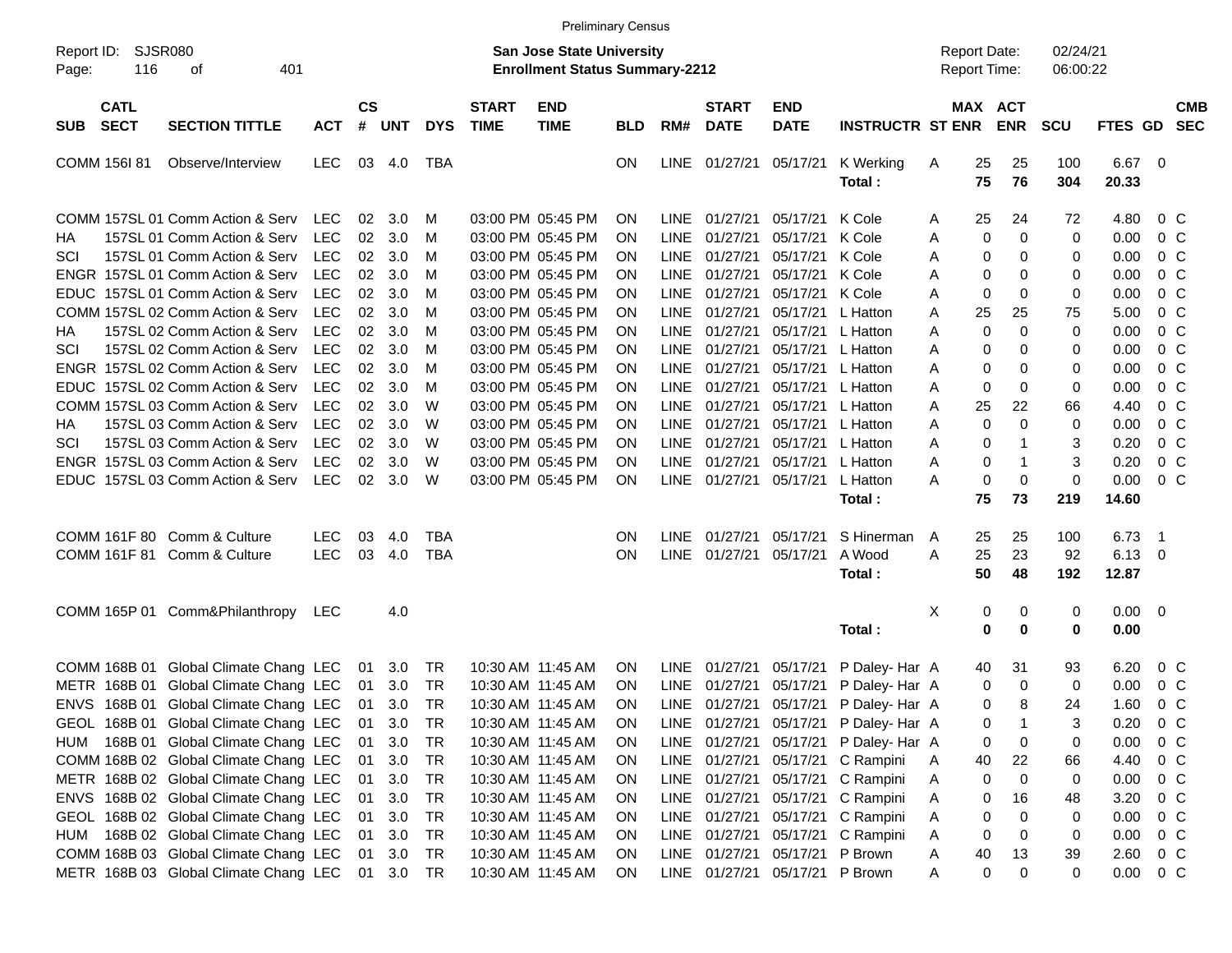|                                          |                                       |                |                |            |            |                             |                                                                           | <b>Preliminary Census</b> |             |                             |                           |                                      |                                     |                              |                      |                |                          |            |
|------------------------------------------|---------------------------------------|----------------|----------------|------------|------------|-----------------------------|---------------------------------------------------------------------------|---------------------------|-------------|-----------------------------|---------------------------|--------------------------------------|-------------------------------------|------------------------------|----------------------|----------------|--------------------------|------------|
| Report ID:<br>Page:                      | SJSR080<br>117<br>401<br>of           |                |                |            |            |                             | <b>San Jose State University</b><br><b>Enrollment Status Summary-2212</b> |                           |             |                             |                           |                                      | <b>Report Date:</b><br>Report Time: |                              | 02/24/21<br>06:00:22 |                |                          |            |
| <b>CATL</b><br><b>SECT</b><br><b>SUB</b> | <b>SECTION TITTLE</b>                 | <b>ACT</b>     | <b>CS</b><br># | <b>UNT</b> | <b>DYS</b> | <b>START</b><br><b>TIME</b> | <b>END</b><br><b>TIME</b>                                                 | <b>BLD</b>                | RM#         | <b>START</b><br><b>DATE</b> | <b>END</b><br><b>DATE</b> | <b>INSTRUCTR ST ENR</b>              |                                     | <b>MAX ACT</b><br><b>ENR</b> | <b>SCU</b>           | FTES GD SEC    |                          | <b>CMB</b> |
|                                          | ENVS 168B 03 Global Climate Chang LEC |                | 01             | 3.0        | TR         |                             | 10:30 AM 11:45 AM                                                         | ON                        | <b>LINE</b> | 01/27/21                    | 05/17/21                  | P Brown                              | 0<br>Α                              | 8                            | 24                   | 1.60           | $0\,$ C                  |            |
| <b>GEOL</b>                              | 168B 03 Global Climate Chang LEC      |                | 01             | 3.0        | <b>TR</b>  |                             | 10:30 AM 11:45 AM                                                         | ON.                       | LINE        | 01/27/21                    | 05/17/21                  | P Brown                              | Α<br>0                              | 0                            | 0                    | 0.00           | $0\,C$                   |            |
| HUM                                      | 168B 03 Global Climate Chang LEC      |                | 01             | 3.0        | TR         |                             | 10:30 AM 11:45 AM                                                         | ON                        |             | LINE 01/27/21               | 05/17/21                  | P Brown                              | A<br>0                              | $\mathbf 0$                  | 0                    | 0.00           | 0 <sup>o</sup>           |            |
|                                          |                                       |                |                |            |            |                             |                                                                           |                           |             |                             |                           | Total:                               | 120                                 | 99                           | 297                  | 19.80          |                          |            |
| COMM 169I 80                             | Media Respns Crit                     | <b>LEC</b>     | 03             | 4.0        | <b>TBA</b> |                             |                                                                           | ΟN                        | <b>LINE</b> | 01/27/21                    | 05/17/21                  | S Hinerman                           | 25<br>A                             | 25                           | 100                  | 6.67           | - 0                      |            |
| COMM 169I 81                             | Media Respns Crit                     | <b>LEC</b>     | 03             | 4.0        | <b>TBA</b> |                             |                                                                           | ΟN                        | LINE        | 01/27/21                    | 05/17/21                  | J Morrison                           | A<br>25                             | 25                           | 100                  | $6.67$ 0       |                          |            |
|                                          |                                       |                |                |            |            |                             |                                                                           |                           |             |                             |                           | Total:                               | 50                                  | 50                           | 200                  | 13.33          |                          |            |
|                                          | COMM 170F 80 Persuasion               | <b>LEC</b>     | 03             | 4.0        | TBA        |                             |                                                                           | ΟN                        |             | LINE 01/27/21               | 05/17/21                  | N Coburn-Pal A                       | 25                                  | 28                           | 112                  | $7.47\ 0$      |                          |            |
|                                          |                                       |                |                |            |            |                             |                                                                           |                           |             |                             |                           | Total:                               | 25                                  | 28                           | 112                  | 7.47           |                          |            |
|                                          | COMM 173F 80 Comm & Global UndersLEC  |                |                | 03 4.0     | TBA        |                             |                                                                           | ON                        |             | LINE 01/27/21               | 05/17/21                  | G Gao                                | Α<br>25                             | 26                           | 104                  | 6.93           | $\overline{\phantom{0}}$ |            |
|                                          |                                       |                |                |            |            |                             |                                                                           |                           |             |                             |                           | Total:                               | 25                                  | 26                           | 104                  | 6.93           |                          |            |
| COMM 174 80                              | Intercult & Inequal                   | <b>LEC</b>     | 04             | 3.0        | TBA        |                             |                                                                           | ON                        | <b>LINE</b> | 01/27/21                    | 05/17/21                  | F Gidney                             | 25<br>A                             | 25                           | 75                   | 5.00           | $\overline{\mathbf{0}}$  |            |
| COMM 174 81                              | Intercult & Inequal                   | <b>LEC</b>     | 04             | 3.0        | <b>TBA</b> |                             |                                                                           | ΟN                        | <b>LINE</b> | 01/27/21                    | 05/17/21                  | K Ward                               | A<br>25                             | 25                           | 75                   | 5.00           | 0                        |            |
| COMM 174 82                              | Intercult & Inequal                   | <b>LEC</b>     | 04             | 3.0        | <b>TBA</b> |                             |                                                                           | ON                        |             | LINE 01/27/21               | 05/17/21                  | K Ward                               | 25<br>A                             | 24                           | 72                   | 4.85           | $\overline{1}$           |            |
|                                          |                                       |                |                |            |            |                             |                                                                           |                           |             |                             |                           | Total:                               | 75                                  | 74                           | 222                  | 14.85          |                          |            |
|                                          | COMM 175F 80 Nonverbal Comm           | <b>LEC</b>     | 03             | 4.0        | TBA        |                             |                                                                           | ΟN                        |             | LINE 01/27/21               | 05/17/21                  | G Gao                                | Α<br>25                             | 24                           | 96                   | 6.40           | $\overline{\phantom{0}}$ |            |
|                                          |                                       |                |                |            |            |                             |                                                                           |                           |             |                             |                           | Total:                               | 25                                  | 24                           | 96                   | 6.40           |                          |            |
|                                          | COMM 176P 01 Comm & Gender            | <b>LEC</b>     | 03             | 4.0        | МW         |                             | 04:30 PM 05:45 PM                                                         | ON                        |             | LINE 01/27/21               | 05/17/21                  | M Peck                               | Α<br>25                             | 24                           | 96                   | 6.40           | $\overline{\phantom{0}}$ |            |
|                                          |                                       |                |                |            |            |                             |                                                                           |                           |             |                             |                           | Total:                               | 25                                  | 24                           | 96                   | 6.40           |                          |            |
|                                          | COMM 178F 80 Crit IC Comm             | <b>LEC</b>     |                | 04 4.0     | TBA        |                             |                                                                           | ON.                       |             | LINE 01/27/21               | 05/17/21                  | R Halualani                          | 25<br>A                             | 25                           | 100                  | $6.67$ 0       |                          |            |
|                                          |                                       |                |                |            |            |                             |                                                                           |                           |             |                             |                           | Total:                               | 25                                  | 25                           | 100                  | 6.67           |                          |            |
| COMM 179 80                              | Media & Resistance                    | <b>LEC</b>     |                | 3.0        |            |                             |                                                                           |                           |             |                             |                           |                                      | X<br>0                              | 0                            | 0                    | 0.00           | $\overline{\mathbf{0}}$  |            |
| COMM 179 81                              | Media & Resistance                    | LEC 04 3.0 TBA |                |            |            |                             |                                                                           |                           |             |                             |                           | ON LINE 01/27/21 05/17/21 S Hinerman | $\overline{\mathsf{A}}$<br>25       | 25                           | 75                   | 5.00           | $\overline{\mathbf{0}}$  |            |
| COMM 179 82                              | Media & Resistance                    | <b>LEC</b>     |                | 04 3.0     | TBA        |                             |                                                                           | ON                        |             | LINE 01/27/21 05/17/21      |                           | C Perez                              | Α<br>25                             | 23                           | 69                   | $4.60$ 0       |                          |            |
|                                          |                                       |                |                |            |            |                             |                                                                           |                           |             |                             |                           | Total:                               | 50                                  | 48                           | 144                  | 9.60           |                          |            |
| COMM 180 01                              | <b>Individual Study</b>               | <b>SUP</b>     | 36             | 1.0        | <b>TBA</b> |                             |                                                                           | <b>ON</b>                 |             | LINE 01/27/21 05/17/21      |                           |                                      | 5<br>A                              | 0                            | 0                    | $0.00 \t 0$    |                          |            |
| COMM 180 02                              | <b>Individual Study</b>               | <b>SUP</b>     | 36             | 2.0        | <b>TBA</b> |                             |                                                                           | <b>ON</b>                 |             | LINE 01/27/21               | 05/17/21                  |                                      | $\ensuremath{\mathsf{3}}$<br>Α      | 0                            | 0                    | $0.00 \t 0$    |                          |            |
| COMM 180 03                              | <b>Individual Study</b>               | <b>SUP</b>     |                | 36 3.0     | TBA        |                             |                                                                           | ON                        |             | LINE 01/27/21 05/17/21      |                           |                                      | 3<br>Α                              | 0                            | $\mathbf 0$          | $0.00 \quad 0$ |                          |            |
|                                          |                                       |                |                |            |            |                             |                                                                           |                           |             |                             |                           | Total:                               | 11                                  | 0                            | 0                    | 0.00           |                          |            |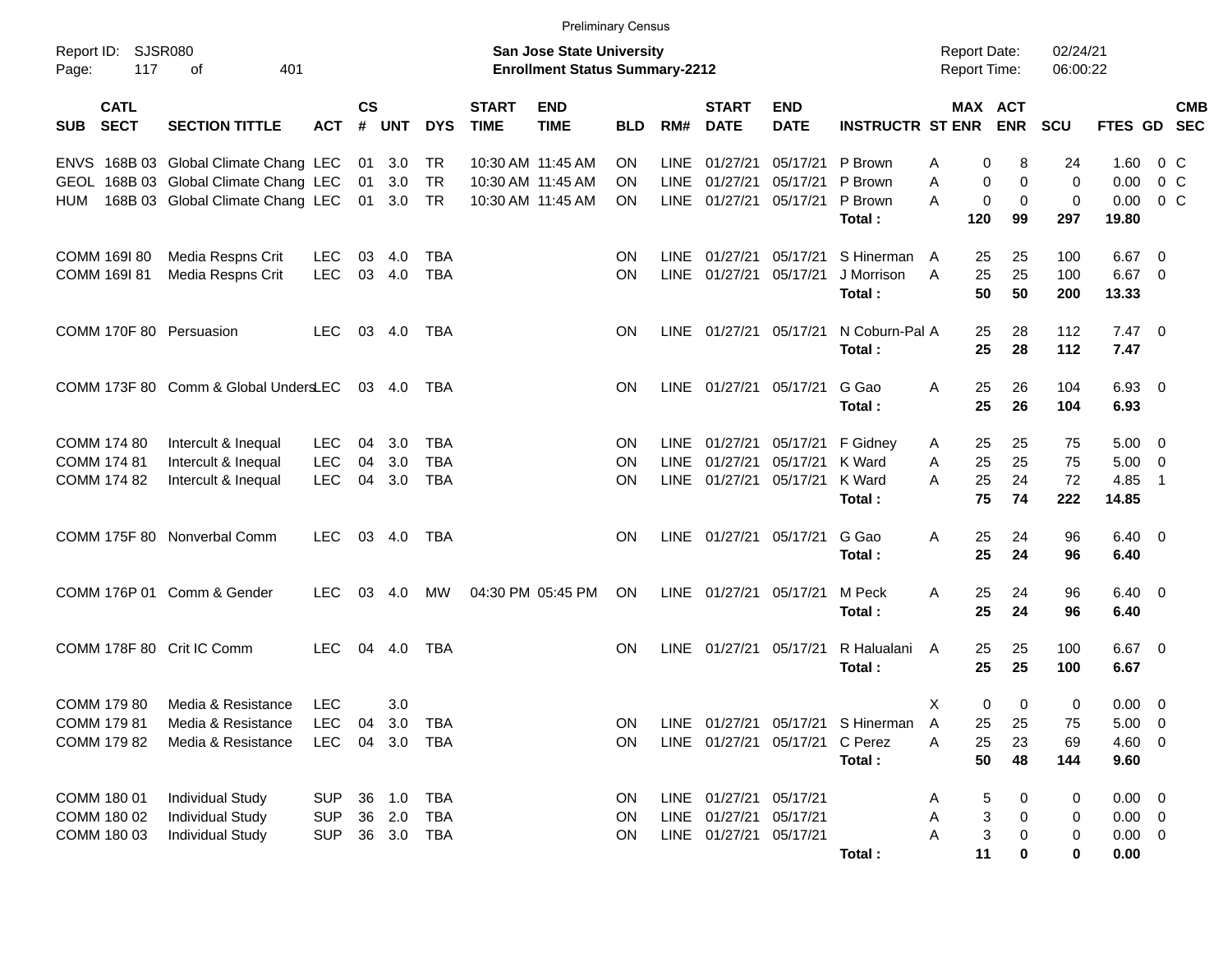|                                          |                                 |            |                    |            |              |                             |                                                                           | <b>Preliminary Census</b> |             |                             |                           |                                    |                                     |     |                       |                      |                |                          |            |
|------------------------------------------|---------------------------------|------------|--------------------|------------|--------------|-----------------------------|---------------------------------------------------------------------------|---------------------------|-------------|-----------------------------|---------------------------|------------------------------------|-------------------------------------|-----|-----------------------|----------------------|----------------|--------------------------|------------|
| Report ID:<br>118<br>Page:               | SJSR080<br>401<br>οf            |            |                    |            |              |                             | <b>San Jose State University</b><br><b>Enrollment Status Summary-2212</b> |                           |             |                             |                           |                                    | <b>Report Date:</b><br>Report Time: |     |                       | 02/24/21<br>06:00:22 |                |                          |            |
| <b>CATL</b><br><b>SECT</b><br><b>SUB</b> | <b>SECTION TITTLE</b>           | <b>ACT</b> | $\mathsf{cs}$<br># | <b>UNT</b> | <b>DYS</b>   | <b>START</b><br><b>TIME</b> | <b>END</b><br><b>TIME</b>                                                 | <b>BLD</b>                | RM#         | <b>START</b><br><b>DATE</b> | <b>END</b><br><b>DATE</b> | <b>INSTRUCTR ST ENR</b>            |                                     |     | MAX ACT<br><b>ENR</b> | <b>SCU</b>           | FTES GD SEC    |                          | <b>CMB</b> |
| <b>COMM 181F 80</b>                      | New Media/World                 | <b>LEC</b> |                    | 4.0        |              |                             |                                                                           |                           |             |                             |                           |                                    | X                                   | 0   | 0                     | 0                    | $0.00 \t 0$    |                          |            |
|                                          |                                 |            |                    |            |              |                             |                                                                           |                           |             |                             |                           | Total:                             |                                     | 0   | $\bf{0}$              | $\bf{0}$             | 0.00           |                          |            |
| COMM 184 01                              | Directed Reading                | <b>SUP</b> | 36                 | 1.0        | <b>TBA</b>   |                             |                                                                           | <b>ON</b>                 | <b>LINE</b> | 01/27/21                    | 05/17/21                  |                                    | Α                                   | 5   | 0                     | 0                    | $0.00 \t 0$    |                          |            |
| COMM 184 02                              | Directed Reading                | <b>SUP</b> | 36                 | 2.0        | <b>TBA</b>   |                             |                                                                           | <b>ON</b>                 |             | LINE 01/27/21               | 05/17/21                  |                                    | А                                   | 5   | 0                     | $\pmb{0}$            | $0.00 \t 0$    |                          |            |
|                                          |                                 |            |                    |            |              |                             |                                                                           |                           |             |                             |                           | Total:                             |                                     | 10  | $\bf{0}$              | $\bf{0}$             | 0.00           |                          |            |
| COMM 190 01                              | Act Proj in Speech              | <b>SUP</b> | 36                 | 1.0        | <b>TBA</b>   |                             |                                                                           | <b>ON</b>                 | <b>LINE</b> | 01/27/21                    | 05/17/21                  | J Morrison                         | Α                                   | 5   | 3                     | 3                    | $0.20 \ 0$     |                          |            |
| COMM 190 02                              | Act Proj in Speech              | <b>SUP</b> | 36                 | 2.0        | <b>TBA</b>   |                             |                                                                           | <b>ON</b>                 | <b>LINE</b> | 01/27/21                    | 05/17/21                  | J Morrison                         | A                                   | 5   | 0                     | 0                    | 0.00           | $\overline{\phantom{0}}$ |            |
| COMM 190 03                              | Act Proj in Speech              | <b>SUP</b> | 36                 | 3.0        | <b>TBA</b>   |                             |                                                                           | <b>ON</b>                 | LINE.       | 01/27/21                    | 05/17/21                  | J Morrison                         | A                                   | 5   | 4                     | 12                   | 0.80           | 0                        |            |
| COMM 190 04                              | Act Proj in Speech              | <b>SUP</b> | 36                 | 4.0        | <b>TBA</b>   |                             |                                                                           | <b>ON</b>                 | LINE.       | 01/27/21                    | 05/17/21                  | J Morrison                         | A                                   | 5   | -1                    | $\overline{4}$       | 0.27           | 0                        |            |
| COMM 190 05                              | Act Proj in Speech              | <b>SUP</b> | 36                 | 5.0        | <b>TBA</b>   |                             |                                                                           | <b>ON</b>                 | <b>LINE</b> | 01/27/21                    | 05/17/21                  | J Morrison                         | A                                   | 5   | $\Omega$              | 0                    | 0.00           | - 0                      |            |
| COMM 190 06                              | Act Proj in Speech              | <b>SUP</b> | 36                 | 6.0        | <b>TBA</b>   |                             |                                                                           | ON                        |             | LINE 01/27/21               | 05/17/21                  | J Morrison                         | A                                   | 5   | 1                     | $\,6$                | 0.40           | $\overline{\phantom{0}}$ |            |
|                                          |                                 |            |                    |            |              |                             |                                                                           |                           |             |                             |                           | Total:                             |                                     | 30  | 9                     | 25                   | 1.67           |                          |            |
|                                          | COMM 191A 01 Foren Act Debate   | SUP.       | 36                 | 1.0        | TBA          |                             |                                                                           | <b>ON</b>                 |             | LINE 01/27/21               | 05/17/21                  | K Yee                              | Α                                   | 45  | 41                    | 41                   | $2.73$ 0       |                          |            |
|                                          |                                 |            |                    |            |              |                             |                                                                           |                           |             |                             |                           | Total:                             |                                     | 45  | 41                    | 41                   | 2.73           |                          |            |
|                                          | COMM 191B 01 Ind Evnts Plat Spk | <b>SUP</b> | 36                 | 1.0        | TBA          |                             |                                                                           | <b>ON</b>                 |             | LINE 01/27/21               | 05/17/21                  | T Lim                              | Α                                   | 45  | 31                    | 31                   | $2.07$ 0       |                          |            |
|                                          |                                 |            |                    |            |              |                             |                                                                           |                           |             |                             |                           | Total:                             |                                     | 45  | 31                    | 31                   | 2.07           |                          |            |
|                                          | COMM 191C 01 Ind Evnts Oral Int | <b>SUP</b> | 36                 | 1.0        | TBA          |                             |                                                                           | <b>ON</b>                 |             | LINE 01/27/21               | 05/17/21                  | T Lim                              | Α                                   | 30  | 13                    | 13                   | $0.87$ 0       |                          |            |
|                                          |                                 |            |                    |            |              |                             |                                                                           |                           |             |                             |                           | Total:                             |                                     | 30  | 13                    | 13                   | 0.87           |                          |            |
| COMM 191J 01                             | Speech Judging                  | <b>SUP</b> | 36                 | 1.0        | TBA          |                             |                                                                           | <b>ON</b>                 |             | LINE 01/27/21               | 05/17/21                  | S Laczko                           | Α                                   | 45  | 31                    | 31                   | $2.07$ 0       |                          |            |
|                                          |                                 |            |                    |            |              |                             |                                                                           |                           |             |                             |                           | Total:                             |                                     | 45  | 31                    | 31                   | 2.07           |                          |            |
| COMM 198 01                              | Comm Applied Activit SUP        |            | 36                 | 1.0        | <b>TBA</b>   |                             |                                                                           | ON                        | <b>LINE</b> | 01/27/21                    | 05/17/21                  | R Cnudde                           | A                                   | 45  | 21                    | 21                   | $1.40 \ 0$     |                          |            |
| COMM 198 02                              | Comm Applied Activit            | <b>SUP</b> | 36                 | 2.0        | <b>TBA</b>   |                             |                                                                           | <b>ON</b>                 | <b>LINE</b> | 01/27/21                    | 05/17/21                  | R Cnudde                           | A                                   | 5   | 6                     | 12                   | 0.80           | $\overline{\mathbf{0}}$  |            |
| COMM 198 03                              | Comm Applied Activit SUP        |            | 36                 | 1.0        | <b>TBA</b>   |                             |                                                                           | ON                        |             | LINE 01/27/21               | 05/17/21                  | J Morrison                         | A                                   | 30  | 9                     | 9                    | 0.60           | - 0                      |            |
| COMM 198 04                              | Comm Applied Activit SUP        |            |                    | 36 2.0     | TBA          |                             |                                                                           | ON                        |             | LINE 01/27/21 05/17/21      |                           | J Morrison                         | A                                   | 10  | 8                     | 16                   | 1.07           | $\overline{\mathbf{0}}$  |            |
| COMM 198 05                              | Comm Applied Activit SUP        |            |                    | 36 1.0     | TBA          |                             |                                                                           | ON                        |             | LINE 01/27/21               | 05/17/21                  | M Holopainen A                     |                                     | 45  | 44                    | 44                   | 2.93           | - 0                      |            |
| COMM 198 06                              | Comm Applied Activit SUP        |            |                    | 36 2.0     | <b>TBA</b>   |                             |                                                                           | ON                        |             | LINE 01/27/21               |                           | 05/17/21 M Holopainen A            |                                     | 5   | 17                    | 34                   | $2.27$ 0       |                          |            |
| COMM 198 07                              | Comm Applied Activit SUP        |            |                    | 36 1.0     | <b>TBA</b>   |                             |                                                                           | ON                        |             | LINE 01/27/21               |                           | 05/17/21 S Laczko                  | Α                                   | 10  | 16                    | 16                   | 1.07 0         |                          |            |
| COMM 198 08                              | Comm Applied Activit SUP        |            |                    | 36 2.0     | TBA          |                             |                                                                           | ON                        |             | LINE 01/27/21               | 05/17/21                  | S Laczko                           | A                                   | 15  | 16                    | 32                   | $2.13 \quad 0$ |                          |            |
|                                          |                                 |            |                    |            |              |                             |                                                                           |                           |             |                             |                           | Total:                             |                                     | 165 | 137                   | 184                  | 12.27          |                          |            |
| COMM 199C 80 Senior Seminar              |                                 | <b>LEC</b> |                    | 03 4.0     | TBA          |                             |                                                                           | ON                        |             | LINE 01/27/21 05/17/21      |                           | B Brockmann A                      |                                     | 25  | 25                    | 100                  | 6.67 0         |                          |            |
| COMM 199C 81 Senior Seminar              |                                 | LEC        |                    |            | 03  4.0  TBA |                             |                                                                           | <b>ON</b>                 |             |                             |                           | LINE 01/27/21 05/17/21 S Coopman A |                                     | 25  | 26                    | 104                  | 6.93 0         |                          |            |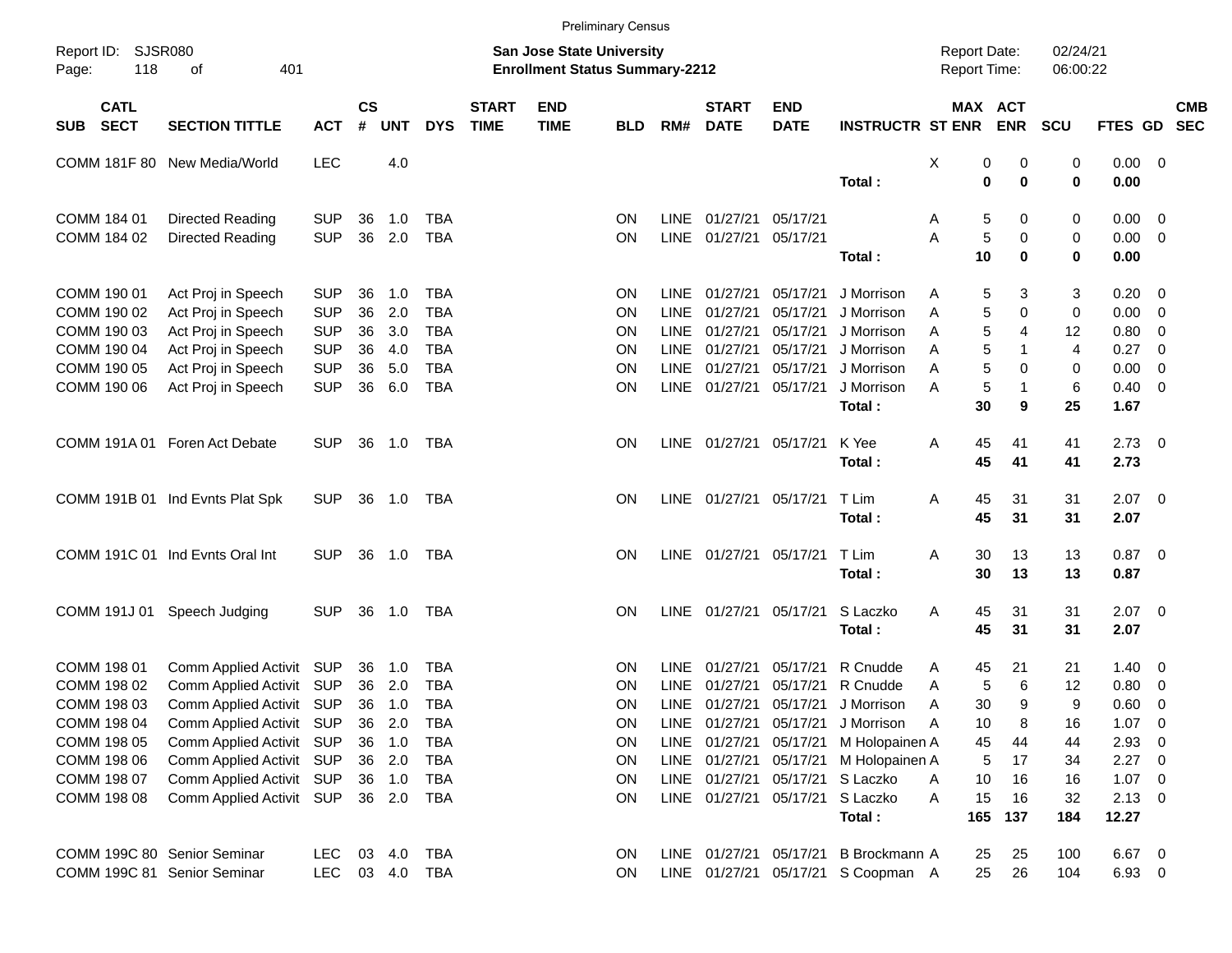|                                              |                                              |              |                |            |            |                             |                                                                           | <b>Preliminary Census</b> |             |                             |                                |                                   |                                            |                       |                      |                 |                            |                          |
|----------------------------------------------|----------------------------------------------|--------------|----------------|------------|------------|-----------------------------|---------------------------------------------------------------------------|---------------------------|-------------|-----------------------------|--------------------------------|-----------------------------------|--------------------------------------------|-----------------------|----------------------|-----------------|----------------------------|--------------------------|
| <b>SJSR080</b><br>Report ID:<br>119<br>Page: | 401<br>оf                                    |              |                |            |            |                             | <b>San Jose State University</b><br><b>Enrollment Status Summary-2212</b> |                           |             |                             |                                |                                   | <b>Report Date:</b><br><b>Report Time:</b> |                       | 02/24/21<br>06:00:22 |                 |                            |                          |
| <b>CATL</b><br><b>SECT</b><br><b>SUB</b>     | <b>SECTION TITTLE</b>                        | <b>ACT</b>   | <b>CS</b><br># | <b>UNT</b> | <b>DYS</b> | <b>START</b><br><b>TIME</b> | <b>END</b><br><b>TIME</b>                                                 | <b>BLD</b>                | RM#         | <b>START</b><br><b>DATE</b> | <b>END</b><br><b>DATE</b>      | <b>INSTRUCTR ST ENR</b>           |                                            | MAX ACT<br><b>ENR</b> | SCU                  | FTES GD         |                            | <b>CMB</b><br><b>SEC</b> |
| COMM 199C 82 Senior Seminar                  |                                              | <b>LEC</b>   | 03             | 4.0        | <b>TBA</b> |                             |                                                                           | ON                        | LINE        | 01/27/21                    | 05/17/21                       | B Brockmann A                     | 25                                         | 25                    | 100                  | 6.67            | - 0                        |                          |
| COMM 199C 83 Senior Seminar                  |                                              | <b>LEC</b>   | 03             | 4.0        | <b>TBA</b> |                             |                                                                           | ON                        | LINE        | 01/27/21                    | 05/17/21                       | S Coopman A                       | 25                                         | 25                    | 100                  | 6.67            | $\overline{0}$             |                          |
| COMM 199C 84 Senior Seminar                  |                                              | <b>LEC</b>   | 03             | 4.0        | <b>TBA</b> |                             |                                                                           | ON                        | LINE        | 01/27/21                    | 05/17/21                       | M Sunseri                         | 25<br>A                                    | 26                    | 104                  | 6.93            | 0                          |                          |
| COMM 199C 85 Senior Seminar                  |                                              | <b>LEC</b>   | 03             | 4.0        | <b>TBA</b> |                             |                                                                           | ON                        | <b>LINE</b> | 01/27/21                    | 05/17/21                       | M Sunseri                         | 25<br>A                                    | 27                    | 108                  | 7.20            | $\overline{\mathbf{0}}$    |                          |
|                                              |                                              |              |                |            |            |                             |                                                                           |                           |             |                             |                                | Total:                            | 150                                        | 154                   | 616                  | 41.07           |                            |                          |
| COMM 201 01                                  | Comm Methodologies SEM 05 3.0 T              |              |                |            |            |                             | 06:00 PM 08:45 PM                                                         | ON                        | <b>LINE</b> | 01/27/21 05/17/21           |                                | M Haverfield A<br>Total:          | 15<br>15                                   | 15<br>15              | 45<br>45             | 3.70 14<br>3.70 |                            |                          |
|                                              | COMM 210R 01 Sem Interpers Comm SEM 05 4.0 W |              |                |            |            |                             | 03:00 PM 04:15 PM                                                         | <b>ON</b>                 | LINE        | 01/27/21 05/17/21           |                                | S Spano<br>Total:                 | Α<br>15<br>15                              | 16<br>16              | 64<br>64             | 5.13 13<br>5.13 |                            |                          |
|                                              | COMM 240R 01 Sem Argmnt/Debate               | SEM 05       |                | 4.0        | R          |                             | 06:00 PM 08:45 PM                                                         | ΟN                        | <b>LINE</b> | 01/27/21                    | 05/17/21                       | K McConnell A<br>Total:           | 15<br>15                                   | 10<br>10              | 40<br>40             | 3.33 10<br>3.33 |                            |                          |
| COMM 280 01                                  | Independent Study                            | <b>SUP</b>   | 25             | 1.0        | <b>TBA</b> |                             |                                                                           | ON                        | <b>LINE</b> | 01/27/21                    | 05/17/21                       |                                   | Α                                          | 5<br>0                | 0                    | $0.00 \t 0$     |                            |                          |
| COMM 280 02                                  | Independent Study                            | <b>SUP</b>   | 25             | 2.0        | <b>TBA</b> |                             |                                                                           | ON                        | <b>LINE</b> | 01/27/21                    | 05/17/21                       | M Holopainen A                    |                                            | 5<br>1                | 2                    | 0.17            | $\overline{\phantom{0}}$   |                          |
| COMM 280 03                                  | Independent Study                            | <b>SUP</b>   | 25             | 3.0        | <b>TBA</b> |                             |                                                                           | ON                        | <b>LINE</b> | 01/27/21                    | 05/17/21                       | S Spano                           | Α                                          | 5<br>1                | 3                    | 0.25            | $\overline{1}$             |                          |
| COMM 280 04                                  | Independent Study                            | <b>SUP</b>   | 25             | 4.0        | <b>TBA</b> |                             |                                                                           | ON                        | <b>LINE</b> | 01/27/21                    | 05/17/21                       | K Cole                            | A                                          | 5<br>1                | 4                    | 0.33            | $\overline{1}$             |                          |
| COMM 280 05                                  | Independent Study                            | <b>SUP</b>   | 25             | 4.0        | <b>TBA</b> |                             |                                                                           | ON                        | <b>LINE</b> | 01/27/21                    | 05/17/21                       | M Holopainen A                    |                                            | 5<br>1                | 4                    | 0.33            | $\overline{1}$             |                          |
| COMM 280 06                                  | Independent Study                            | <b>SUP</b>   | 25             | 3.0        | <b>TBA</b> |                             |                                                                           | ON                        | <b>LINE</b> | 01/27/21                    | 05/17/21                       | R Halualani A                     |                                            | 5<br>$\mathbf 1$      | 0                    | 0.25            | $\overline{\phantom{0}}$ 1 |                          |
|                                              |                                              |              |                |            |            |                             |                                                                           |                           |             |                             |                                | Total:                            | 30                                         | 5                     | 13                   | 1.33            |                            |                          |
| COMM 285B 01 TA Practicum II                 |                                              | <b>SUP</b>   | 25             | 1.0        | <b>TBA</b> |                             |                                                                           | ΟN                        | <b>LINE</b> | 01/27/21                    | 05/17/21                       | T Hart                            | Α                                          | 5<br>0                | 0                    | 0.00            | $\overline{\mathbf{0}}$    |                          |
| COMM 285B 02 TA Practicum II                 |                                              | <b>SUP</b>   | 25             | 2.0        | <b>TBA</b> |                             |                                                                           | ON                        | <b>LINE</b> | 01/27/21                    | 05/17/21                       | T Hart                            | A<br>10                                    | $\overline{7}$        | 14                   | $1.17 - 7$      |                            |                          |
|                                              |                                              |              |                |            |            |                             |                                                                           |                           |             |                             |                                | Total:                            | 15                                         | $\overline{7}$        | 14                   | 1.17            |                            |                          |
| COMM 291 01                                  | Grad Internship                              | <b>SUP</b>   | 25             | 1.0        | <b>TBA</b> |                             |                                                                           | ΟN                        | <b>LINE</b> | 01/27/21                    | 05/17/21                       | J Morrison                        | Α                                          | 5<br>1                | 1                    | 0.08            | $\overline{\phantom{1}}$   |                          |
| COMM 291 02                                  | Grad Internship                              | <b>SUP</b>   | 25             | 2.0        | <b>TBA</b> |                             |                                                                           | ΟN                        | LINE        | 01/27/21                    | 05/17/21                       | J Morrison                        | A                                          | 5<br>-1               | $\overline{c}$       | 0.17            | $\overline{\phantom{0}}$ 1 |                          |
| COMM 291 03                                  | Grad Internship                              | <b>SUP</b>   | 25             | 3.0        | <b>TBA</b> |                             |                                                                           | ON                        | <b>LINE</b> | 01/27/21                    | 05/17/21                       | J Morrison                        | A                                          | 5<br>$\mathbf 1$      | 3                    | 0.25            | $\overline{1}$             |                          |
| COMM 291 04                                  | Grad Internship                              | <b>SUP</b>   |                |            | 25 4.0 TBA |                             |                                                                           | ON                        |             |                             |                                | LINE 01/27/21 05/17/21 J Morrison | Α                                          | 5<br>0                | 0                    | $0.00 \t 0$     |                            |                          |
|                                              |                                              |              |                |            |            |                             |                                                                           |                           |             |                             |                                | Total:                            | 20                                         | 3                     | 6                    | 0.50            |                            |                          |
|                                              | COMM 295R 01 Top in Comm Studie              | LEC 03 4.0 M |                |            |            |                             | 06:00 PM 08:45 PM                                                         | ON                        |             |                             | LINE 01/27/21 05/17/21 L Gomez |                                   | 15<br>Α                                    | 12                    | 48                   | 3.93 11         |                            |                          |
|                                              |                                              |              |                |            |            |                             |                                                                           |                           |             |                             |                                | Total:                            | 15                                         | 12                    | 48                   | 3.93            |                            |                          |
| COMM 298 01                                  | Master's Project                             | <b>SUP</b>   |                | 25 1.0     | <b>TBA</b> |                             |                                                                           | ON                        |             | LINE 01/27/21 05/17/21      |                                |                                   | Α                                          | 5<br>0                | 0                    | $0.00 \t 0$     |                            |                          |
| COMM 298 02                                  | Master's Project                             | <b>SUP</b>   |                | 25 2.0     | <b>TBA</b> |                             |                                                                           | ON                        |             | LINE 01/27/21               | 05/17/21                       |                                   | Α                                          | 5<br>0                | 0                    | $0.00 \t 0$     |                            |                          |
| COMM 298 03                                  | Master's Project                             | <b>SUP</b>   |                |            | 25 3.0 TBA |                             |                                                                           | <b>ON</b>                 |             | LINE 01/27/21 05/17/21      |                                |                                   | A                                          | 5<br>0                | 0                    | $0.00 \t 0$     |                            |                          |
|                                              |                                              |              |                |            |            |                             |                                                                           |                           |             |                             |                                |                                   |                                            |                       |                      |                 |                            |                          |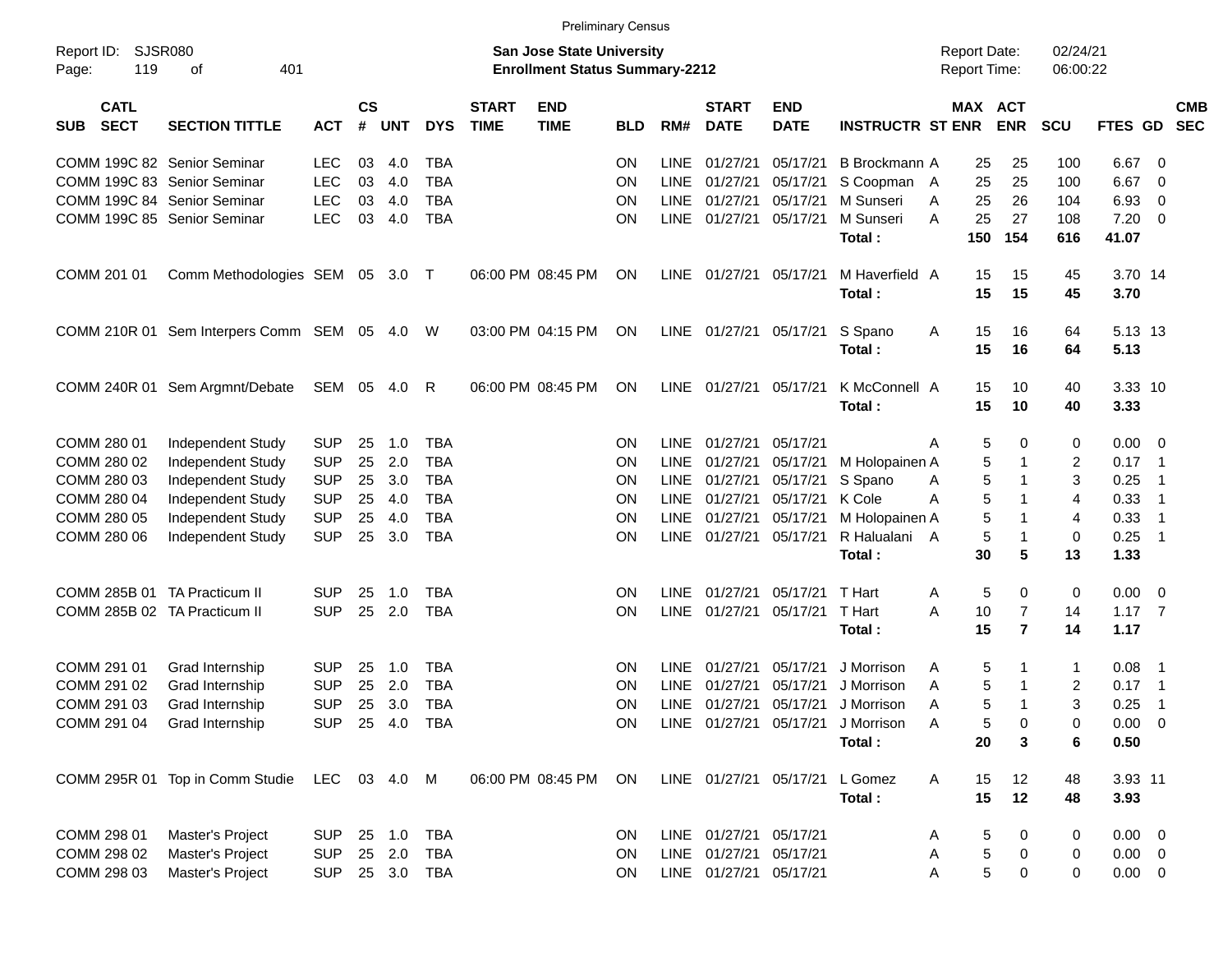|                                                                         |                                                                                                                  |                                                                                                                                                          |                                                          | <b>Preliminary Census</b>                                            |                                                                                                                      |                                               |                                                                     |                                                                                                                                                            |  |
|-------------------------------------------------------------------------|------------------------------------------------------------------------------------------------------------------|----------------------------------------------------------------------------------------------------------------------------------------------------------|----------------------------------------------------------|----------------------------------------------------------------------|----------------------------------------------------------------------------------------------------------------------|-----------------------------------------------|---------------------------------------------------------------------|------------------------------------------------------------------------------------------------------------------------------------------------------------|--|
| Report ID:<br>Page:                                                     | <b>SJSR080</b><br>120<br>οf                                                                                      | 401                                                                                                                                                      | <b>San Jose State University</b>                         | <b>Enrollment Status Summary-2212</b>                                |                                                                                                                      |                                               | <b>Report Date:</b><br><b>Report Time:</b>                          | 02/24/21<br>06:00:22                                                                                                                                       |  |
| <b>SECT</b><br><b>SUB</b>                                               | <b>CATL</b><br><b>SECTION TITTLE</b>                                                                             | <b>CS</b><br><b>ACT</b><br><b>UNT</b><br><b>DYS</b><br>#                                                                                                 | <b>START</b><br><b>END</b><br><b>TIME</b><br><b>TIME</b> | RM#<br><b>BLD</b>                                                    | <b>START</b><br><b>END</b><br><b>DATE</b><br><b>DATE</b>                                                             | <b>INSTRUCTR ST ENR</b>                       | MAX<br><b>ACT</b><br><b>ENR</b>                                     | <b>CMB</b><br><b>SCU</b><br>FTES GD<br><b>SEC</b>                                                                                                          |  |
| COMM 298 04                                                             | Master's Project                                                                                                 | <b>SUP</b><br>25<br>4.0                                                                                                                                  | TBA                                                      | ON<br>LINE                                                           | 01/27/21<br>05/17/21                                                                                                 | O Hatton<br>A<br>Total:                       | 5<br>20                                                             | 0.33<br>4<br>4<br>0.33                                                                                                                                     |  |
| COMM 299 01<br>COMM 299 02<br>COMM 299 03<br>COMM 299 04<br>COMM 299 05 | <b>Master's Thesis</b><br><b>Master's Thesis</b><br>Master's Thesis<br>Master's Thesis<br><b>Master's Thesis</b> | TBA<br><b>SUP</b><br>25<br>1.0<br><b>SUP</b><br>25<br>2.0<br>TBA<br><b>SUP</b><br>25<br>3.0<br>TBA<br>25<br><b>SUP</b><br>4.0<br>TBA<br>SUP<br>25<br>6.0 | TBA                                                      | ΟN<br>LINE.<br>ON<br>LINE<br>ΟN<br>LINE.<br>ON<br>LINE<br>LINE<br>ΟN | 01/27/21<br>05/17/21<br>01/27/21<br>05/17/21<br>01/27/21<br>05/17/21<br>01/27/21<br>05/17/21<br>01/27/21<br>05/17/21 | A<br>A<br>O Hatton<br>A<br>A<br>O Hatton<br>A | 5<br>$\Omega$<br>5<br>$\Omega$<br>5<br>2<br>5<br>$\Omega$<br>5<br>3 | $0.00 \quad 0$<br>$\Omega$<br>0.00<br>$\Omega$<br>$\overline{0}$<br>6<br>$0.50 \quad 2$<br>$\Omega$<br>0.00<br>$\overline{0}$<br>1.50<br>18<br>- 3<br>2.00 |  |
|                                                                         |                                                                                                                  |                                                                                                                                                          |                                                          |                                                                      |                                                                                                                      | Total:                                        | 5<br>25                                                             | 24                                                                                                                                                         |  |

## **Department : Communication Studies**

| Department Total:         |     | 4879 4573 14128 |     | 946.37 |
|---------------------------|-----|-----------------|-----|--------|
| <b>Lower Division:</b>    |     | 2033 1979 5403  |     | 360.22 |
| <b>Upper Division:</b>    |     | 2676 2520 8467  |     | 564.72 |
| <b>Graduate Division:</b> | 170 | 74              | 258 | 21.43  |
|                           |     |                 |     |        |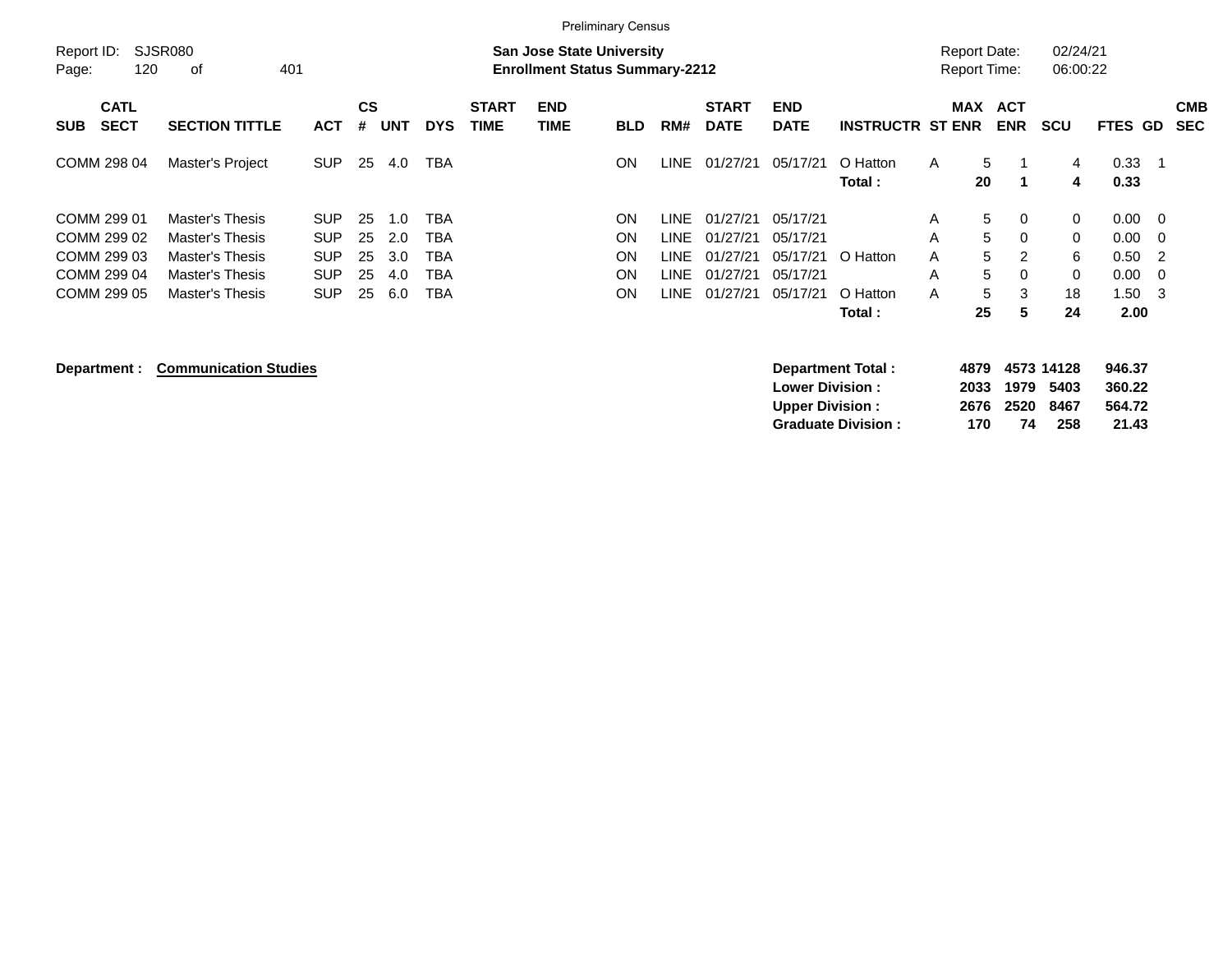|                     |                            |                                                                     |            |                |            |            |                             |                                                                           | <b>Preliminary Census</b> |             |                             |                           |                                       |                                     |          |              |                      |               |                          |                          |
|---------------------|----------------------------|---------------------------------------------------------------------|------------|----------------|------------|------------|-----------------------------|---------------------------------------------------------------------------|---------------------------|-------------|-----------------------------|---------------------------|---------------------------------------|-------------------------------------|----------|--------------|----------------------|---------------|--------------------------|--------------------------|
| Report ID:<br>Page: | 121                        | <b>SJSR080</b><br>401<br>оf                                         |            |                |            |            |                             | <b>San Jose State University</b><br><b>Enrollment Status Summary-2212</b> |                           |             |                             |                           |                                       | <b>Report Date:</b><br>Report Time: |          |              | 02/24/21<br>06:00:22 |               |                          |                          |
| SUB                 | <b>CATL</b><br><b>SECT</b> | <b>SECTION TITTLE</b>                                               | <b>ACT</b> | <b>CS</b><br># | <b>UNT</b> | <b>DYS</b> | <b>START</b><br><b>TIME</b> | <b>END</b><br><b>TIME</b>                                                 | <b>BLD</b>                | RM#         | <b>START</b><br><b>DATE</b> | <b>END</b><br><b>DATE</b> | <b>INSTRUCTR ST ENR</b>               | MAX ACT                             |          | <b>ENR</b>   | <b>SCU</b>           | FTES GD       |                          | <b>CMB</b><br><b>SEC</b> |
| <b>College</b>      | Department :               | Social Sciences, College of<br><b>Urban &amp; Regional Planning</b> |            |                |            |            |                             |                                                                           |                           |             |                             |                           |                                       |                                     |          |              |                      |               |                          |                          |
|                     | GEOG 101                   | Geog Natural Env                                                    | <b>LEC</b> | 02             | 3.0        | <b>TBA</b> |                             |                                                                           | ΟN                        | <b>LINE</b> | 01/27/21                    | 05/17/21                  | J Hasty                               | Α                                   | 30       | 27           | 81                   | $5.40 \ 0$    |                          |                          |
| GEOG                | 1 0 2                      | Geog Natural Env                                                    | <b>LEC</b> | 02             | 3.0        | <b>TBA</b> |                             |                                                                           | ON                        | <b>LINE</b> | 01/27/21                    | 05/17/21                  | G Pereira<br>Total:                   | A                                   | 30<br>60 | 30<br>57     | 90<br>171            | 6.00<br>11.40 | $\overline{\phantom{0}}$ |                          |
|                     | GEOG 1001                  | <b>Cultural Geography</b>                                           | <b>LEC</b> |                | 3.0        |            |                             |                                                                           |                           |             |                             |                           |                                       | Χ                                   | 0        | 0            | 0                    | $0.00 \t 0$   |                          |                          |
|                     | GEOG 1002                  | <b>Cultural Geography</b>                                           | <b>LEC</b> |                | 3.0        |            |                             |                                                                           |                           |             |                             |                           |                                       | X                                   | 0        | $\mathbf 0$  | $\mathbf 0$          | 0.00          | $\overline{0}$           |                          |
|                     | GEOG 1003                  | <b>Cultural Geography</b>                                           | <b>LEC</b> | 02             | 3.0        | <b>TBA</b> |                             |                                                                           | ΟN                        | <b>LINE</b> |                             | 01/27/21 05/17/21         | K Richardson A<br>Total:              |                                     | 30<br>30 | 26<br>26     | 78<br>78             | 5.20<br>5.20  | $\overline{\mathbf{0}}$  |                          |
|                     | GEOG 1201                  | Global Geography                                                    | <b>LEC</b> | 01             | 3.0        | MW         |                             | 10:30 AM 11:45 AM                                                         | ΟN                        | LINE        | 01/27/21                    | 05/17/21                  | A Gutierrez                           | A                                   | 30       | 25           | 75                   | 5.00          | $\overline{\phantom{0}}$ |                          |
|                     | GEOG 1202                  | Global Geography                                                    | <b>LEC</b> | 01             | 3.0        | <b>TBA</b> |                             |                                                                           | ON                        | <b>LINE</b> | 01/27/21                    | 05/17/21                  | <b>G</b> Pereira                      | Α                                   | 30       | 30           | 90                   | 6.00          | $\overline{\mathbf{0}}$  |                          |
|                     | GEOG 1203                  | Global Geography                                                    | <b>LEC</b> | 01             | 3.0        | <b>TBA</b> |                             |                                                                           | ON                        | <b>LINE</b> | 01/27/21                    | 05/17/21                  | G Pereira                             | Α                                   | 30       | 29           | 87                   | 5.80 0        |                          |                          |
|                     |                            |                                                                     |            |                |            |            |                             |                                                                           |                           |             |                             |                           | Total:                                |                                     | 90       | 84           | 252                  | 16.80         |                          |                          |
|                     | GEOG 105 01                | Urban Geog                                                          | <b>LEC</b> |                | 3.0        |            |                             |                                                                           |                           |             |                             |                           |                                       | X                                   | 0        | 0            | 0                    | $0.00 \t 0$   |                          |                          |
|                     | GEOG 105 02                | Urban Geog                                                          | <b>LEC</b> | 02             | 3.0        | <b>MW</b>  |                             | 03:00 PM 04:15 PM                                                         | ON                        |             | LINE 01/27/21 05/17/21      |                           | C Rivasplata A                        |                                     | 10       | 5            | 15                   | 1.00          | $\overline{\phantom{0}}$ |                          |
|                     |                            |                                                                     |            |                |            |            |                             |                                                                           |                           |             |                             |                           | Total:                                |                                     | 10       | 5            | 15                   | 1.00          |                          |                          |
|                     | GEOG 110 01                | <b>Urban Global South</b>                                           | <b>LEC</b> | 04             | 3.0        | <b>TBA</b> |                             |                                                                           | ΟN                        | <b>LINE</b> | 01/27/21                    | 05/17/21                  | E Pena                                | A                                   | 25       | 27           | 81                   | 5.40          | 0 <sup>o</sup>           |                          |
|                     | URBP 110 01                | Urban Global South                                                  | <b>LEC</b> | 04             | 3.0        | <b>TBA</b> |                             |                                                                           | ON                        | <b>LINE</b> | 01/27/21                    | 05/17/21                  | E Pena                                | A                                   | 0        | $\mathbf{1}$ | 3                    | 0.25          | $1\,C$                   |                          |
|                     |                            |                                                                     |            |                |            |            |                             |                                                                           |                           |             |                             |                           | Total:                                |                                     | 25       | 28           | 84                   | 5.65          |                          |                          |
|                     | GEOG 112 01                | Nat Cult Terr Disp                                                  | <b>LEC</b> | 02             | 3.0        | <b>TBA</b> |                             |                                                                           | ΟN                        | <b>LINE</b> | 01/27/21                    | 05/17/21                  | M Kelley                              | Α                                   | 30       | 32           | 96                   | 6.40          | $\overline{\phantom{0}}$ |                          |
|                     | GEOG 112 02                | Nat Cult Terr Disp                                                  | <b>LEC</b> | 02             | 3.0        | <b>TBA</b> |                             |                                                                           | ΟN                        | <b>LINE</b> | 01/27/21                    | 05/17/21                  | M Kelley                              | Α                                   | 30       | 31           | 93                   | 6.20          | $\overline{\mathbf{0}}$  |                          |
|                     | GEOG 112 03                | Nat Cult Terr Disp                                                  | <b>LEC</b> | 02             | 3.0        | <b>TBA</b> |                             |                                                                           | ΟN                        | <b>LINE</b> | 01/27/21                    | 05/17/21                  | M Kelley                              | Α                                   | 30       | 32           | 96                   | 6.40          | $\overline{\mathbf{0}}$  |                          |
|                     | GEOG 112 04                | Nat Cult Terr Disp                                                  | <b>LEC</b> | 02             | 3.0        | <b>TBA</b> |                             |                                                                           | ΟN                        | <b>LINE</b> | 01/27/21                    | 05/17/21                  | E Pena                                | Α                                   | 30       | 34           | 102                  | 6.80          | $\overline{\mathbf{0}}$  |                          |
|                     | GEOG 112 05                | Nat Cult Terr Disp                                                  | <b>LEC</b> | 02             | 3.0        | <b>TBA</b> |                             |                                                                           | ΟN                        | <b>LINE</b> | 01/27/21                    | 05/17/21                  | J Hasty                               | Α                                   | 30       | 30           | 90                   | 6.00          | - 0                      |                          |
|                     |                            |                                                                     |            |                |            |            |                             |                                                                           |                           |             |                             |                           | Total:                                |                                     | 150      | 159          | 477                  | 31.80         |                          |                          |
|                     | GEOG 115 01                | Global Development LEC 02 3.0 T                                     |            |                |            |            |                             | 03:00 PM 05:45 PM                                                         | ON                        |             |                             |                           | LINE 01/27/21 05/17/21 C Rivasplata A |                                     | 25       | 13           | 39                   | $2.65$ 1      |                          |                          |
|                     |                            |                                                                     |            |                |            |            |                             |                                                                           |                           |             |                             |                           | Total:                                |                                     | 25       | 13           | 39                   | 2.65          |                          |                          |
|                     | GEOG 130 01                | <b>Natural Resources</b>                                            | LEC        |                |            | 02 3.0 TBA |                             |                                                                           | ON                        |             | LINE 01/27/21 05/17/21      |                           | G Pereira                             | A                                   | 30       | 15           | 45                   | $3.10$ 2      |                          |                          |
|                     |                            |                                                                     |            |                |            |            |                             |                                                                           |                           |             |                             |                           | Total:                                |                                     | 30       | 15           | 45                   | 3.10          |                          |                          |
|                     | GEOG 135 01                | <b>Qualitative Methods</b>                                          | <b>LEC</b> |                | 3.0        |            |                             |                                                                           |                           |             |                             |                           |                                       | X                                   | 0        | 0            | 0                    | $0.00 \t 0$   |                          |                          |
|                     |                            |                                                                     |            |                |            |            |                             |                                                                           |                           |             |                             |                           | Total:                                |                                     | 0        | $\bf{0}$     | 0                    | $0.00\,$      |                          |                          |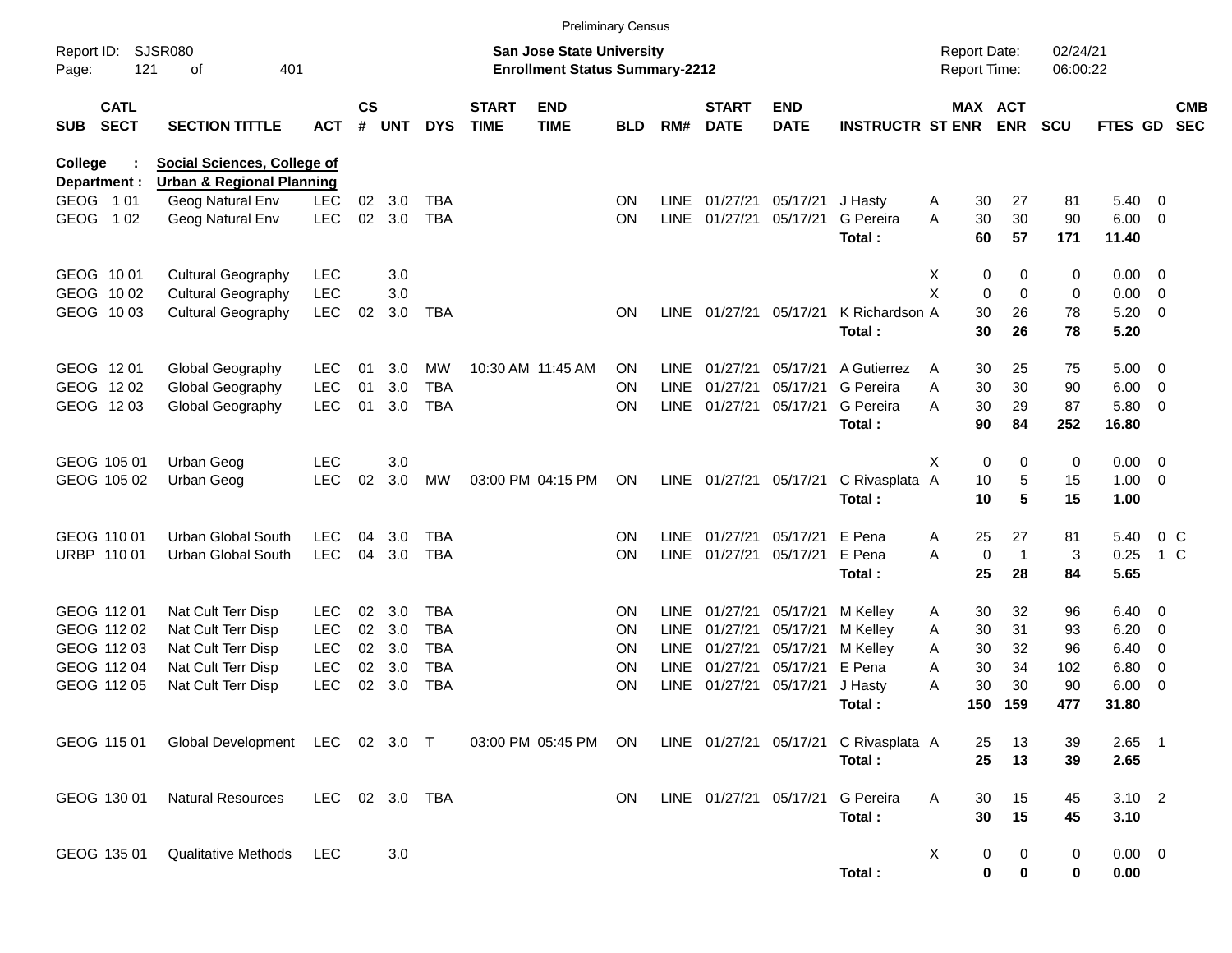|                     |                                                          |                                                                                                |                                                      |                    |                                   |                                        |                                                                           | <b>Preliminary Census</b>              |                             |                                    |                                                                  |                                              |                                                                                |                                     |                                              |                                             |                               |                                                 |                                                     |                          |
|---------------------|----------------------------------------------------------|------------------------------------------------------------------------------------------------|------------------------------------------------------|--------------------|-----------------------------------|----------------------------------------|---------------------------------------------------------------------------|----------------------------------------|-----------------------------|------------------------------------|------------------------------------------------------------------|----------------------------------------------|--------------------------------------------------------------------------------|-------------------------------------|----------------------------------------------|---------------------------------------------|-------------------------------|-------------------------------------------------|-----------------------------------------------------|--------------------------|
| Report ID:<br>Page: | SJSR080<br>122                                           |                                                                                                |                                                      |                    |                                   |                                        | <b>San Jose State University</b><br><b>Enrollment Status Summary-2212</b> |                                        |                             |                                    |                                                                  |                                              |                                                                                | <b>Report Date:</b><br>Report Time: |                                              | 02/24/21<br>06:00:22                        |                               |                                                 |                                                     |                          |
| <b>SUB</b>          | <b>CATL</b><br><b>SECT</b>                               | <b>SECTION TITTLE</b>                                                                          | <b>ACT</b>                                           | $\mathsf{cs}$<br># | <b>UNT</b>                        | <b>DYS</b>                             | <b>START</b><br><b>TIME</b>                                               | <b>END</b><br><b>TIME</b>              | <b>BLD</b>                  | RM#                                | <b>START</b><br><b>DATE</b>                                      | <b>END</b><br><b>DATE</b>                    | <b>INSTRUCTR ST ENR</b>                                                        |                                     | MAX ACT                                      | <b>ENR</b>                                  | <b>SCU</b>                    | FTES GD                                         |                                                     | <b>CMB</b><br><b>SEC</b> |
|                     | GEOG 170 01<br>GEOG 170 02                               | Intro Map & GIS<br>Intro Map & GIS                                                             | LEC<br>LAB                                           | 02<br>15           | 3.0<br>0.0                        | <b>TBA</b><br><b>TBA</b>               |                                                                           |                                        | <b>ON</b><br><b>ON</b>      | <b>LINE</b><br><b>LINE</b>         | 01/27/21<br>01/27/21                                             | 05/17/21<br>05/17/21                         | A Zandiatash A<br>A Zandiatash A<br>Total:                                     |                                     | 20<br>20<br>40                               | 17<br>17<br>34                              | 34<br>17<br>51                | 3.55<br>0.00<br>3.55                            | -3<br>3                                             |                          |
|                     | GEOG 171 01<br>GEOG 171 02                               | Adv GIS<br>Adv GIS                                                                             | <b>LEC</b><br>LAB                                    | 02<br>15           | 3.0<br>0.0                        | R<br>R                                 |                                                                           | 05:00 PM 06:50 PM<br>07:00 PM 09:45 PM | <b>ON</b><br><b>ON</b>      | <b>LINE</b><br><b>LINE</b>         | 01/27/21<br>01/27/21                                             | 05/17/21<br>05/17/21                         | A Zandiatash A<br>A Zandiatash A<br>Total:                                     |                                     | 20<br>20<br>40                               | 12<br>12<br>24                              | 24<br>12<br>36                | 2.60<br>0.00<br>2.60                            | 4<br>$\overline{4}$                                 |                          |
|                     | GEOG 180 01<br>GEOG 180 02                               | <b>Indiv Studies</b><br><b>Indiv Studies</b>                                                   | <b>SUP</b><br><b>SUP</b>                             | 36<br>36           | 3.0<br>4.0                        | <b>TBA</b><br><b>TBA</b>               |                                                                           |                                        | <b>ON</b><br><b>ON</b>      | <b>LINE</b><br><b>LINE</b>         | 01/27/21<br>01/27/21                                             | 05/17/21<br>05/17/21                         | K Rohrmeier A<br>K Rohrmeier A<br>Total:                                       |                                     | 1<br>$\mathbf{1}$<br>$\mathbf{2}$            | 2<br>0<br>$\mathbf{2}$                      | 6<br>0<br>6                   | 0.45<br>0.00<br>0.45                            | $\overline{\phantom{1}}$<br>$\overline{\mathbf{0}}$ |                          |
|                     | GEOG 181 01<br>GEOG 181 02                               | Rem Sens Basi Theo<br>Rem Sens Basi Theo                                                       | LEC<br>LAB                                           | 02<br>15           | 3.0<br>0.0                        | <b>TBA</b><br><b>TBA</b>               |                                                                           |                                        | <b>ON</b><br><b>ON</b>      | <b>LINE</b><br><b>LINE</b>         | 01/27/21<br>01/27/21                                             | 05/17/21<br>05/17/21                         | J Miller<br>J Miller<br>Total:                                                 | A<br>A                              | 20<br>20<br>40                               | 19<br>19<br>38                              | 38<br>19<br>57                | 4.15<br>0.00<br>4.15                            | $\overline{7}$<br>$\overline{7}$                    |                          |
|                     | GEOG 197 01<br>GEOG 197 02<br>GEOG 197 03                | Geog Internship<br>Geog Internship<br>Geog Internship                                          | <b>SUP</b><br><b>SUP</b><br><b>SUP</b>               | 36<br>36<br>36     | 1.0<br>3.0<br>5.0                 | <b>TBA</b><br><b>TBA</b><br><b>TBA</b> |                                                                           |                                        | <b>ON</b><br>ON<br>ON       | LINE<br><b>LINE</b><br><b>LINE</b> | 01/27/21<br>01/27/21<br>01/27/21                                 | 05/17/21<br>05/17/21<br>05/17/21             | K Rohrmeier A<br>K Rohrmeier A<br>K Rohrmeier A<br>Total:                      |                                     | 1<br>$\mathbf{1}$<br>$\mathbf{1}$<br>3       | 0<br>0<br>0<br>0                            | 0<br>0<br>0<br>0              | 0.00<br>0.00<br>0.00<br>0.00                    | - 0<br>0<br>- 0                                     |                          |
|                     | GEOG 279 01                                              | Sem: GIS Appl                                                                                  | <b>SEM</b>                                           | 05                 | 3.0                               | R                                      |                                                                           | 04:30 PM 07:15 PM                      | ON                          | <b>LINE</b>                        | 01/27/21                                                         | 05/17/21                                     | R Kos<br>Total:                                                                | Α                                   | 5<br>5                                       | 4<br>4                                      | 12<br>12                      | 1.00<br>1.00                                    | - 4                                                 |                          |
|                     | GEOG 298 01<br>GEOG 298 02                               | <b>Special Study</b><br><b>Special Study</b>                                                   | <b>SUP</b><br><b>SUP</b>                             | 25<br>25           | 3.0<br>4.0                        | <b>TBA</b><br><b>TBA</b>               |                                                                           |                                        | <b>ON</b><br>ON             | <b>LINE</b><br><b>LINE</b>         | 01/27/21<br>01/27/21                                             | 05/17/21<br>05/17/21                         | K Richardson A<br>K Richardson A<br>Total:                                     |                                     | $\mathbf{1}$<br>$\mathbf{1}$<br>$\mathbf{2}$ | $\mathbf 1$<br>$\mathbf{1}$<br>$\mathbf{2}$ | 3<br>4<br>$\overline{7}$      | 0.25<br>0.33<br>0.58                            | - 1<br>$\overline{\phantom{0}}$ 1                   |                          |
|                     | GEOG 299 01<br>GEOG 299 02<br>GEOG 299 03<br>GEOG 299 04 | <b>MA Thesis/Project</b><br>MA Thesis/Project<br><b>MA Thesis/Project</b><br>MA Thesis/Project | <b>SUP</b><br><b>SUP</b><br><b>SUP</b><br><b>SUP</b> | 25                 | 1.0<br>25 3.0<br>25 4.0<br>25 6.0 | <b>TBA</b><br>TBA<br><b>TBA</b><br>TBA |                                                                           |                                        | ON<br><b>ON</b><br>ON<br>ON |                                    | LINE 01/27/21<br>LINE 01/27/21<br>LINE 01/27/21<br>LINE 01/27/21 | 05/17/21<br>05/17/21<br>05/17/21<br>05/17/21 | K Richardson A<br>K Richardson A<br>K Richardson A<br>K Richardson A<br>Total: |                                     | $\mathbf{1}$<br>1<br>4                       | 0<br>2<br>0<br>0<br>$\mathbf{2}$            | 0<br>6<br>0<br>$\pmb{0}$<br>6 | 0.00<br>$0.50$ 2<br>0.00<br>$0.00 \t 0$<br>0.50 | $\overline{\mathbf{0}}$<br>$\overline{\phantom{0}}$ |                          |
|                     | URBP 101 01<br>URBP 101 02                               | The City<br>The City                                                                           | <b>LEC</b><br><b>LEC</b>                             |                    | 3.0<br>02 3.0                     | MW                                     |                                                                           | 03:00 PM 04:15 PM                      | ON                          |                                    | LINE 01/27/21 05/17/21                                           |                                              | C Rivasplata A<br>Total:                                                       | X                                   | 0<br>20<br>20                                | 0<br>17<br>17                               | 0<br>51<br>51                 | $0.00 \t 0$<br>$3.40 \ 0$<br>3.40               |                                                     |                          |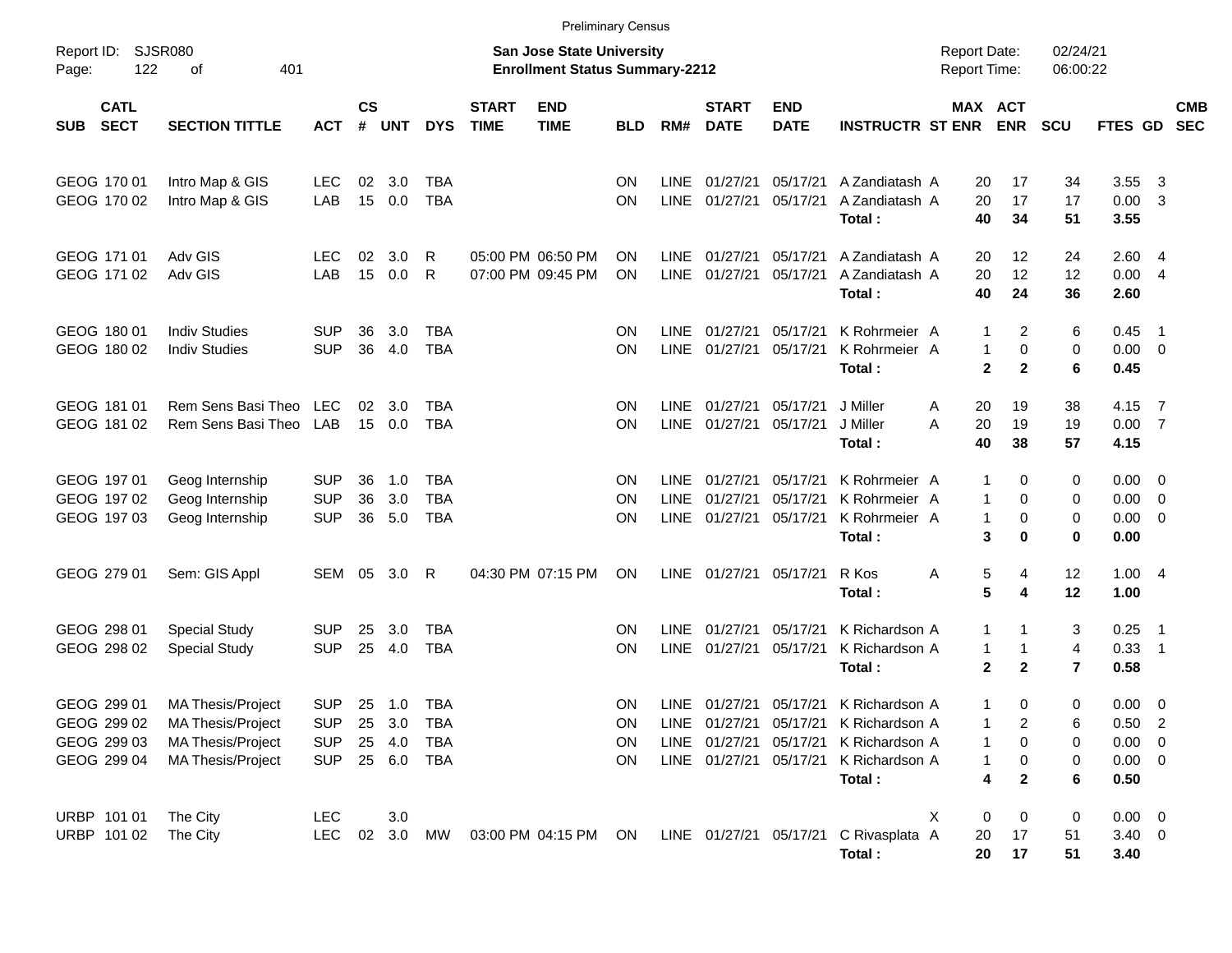|                                                                              |                                                                                  |                                                      |                         |                          |                                    |                             | <b>Preliminary Census</b>                                                 |                      |                                            |                                              |                                                                    |                                                                        |                                            |                                                                    |                                     |                                           |                                            |                          |
|------------------------------------------------------------------------------|----------------------------------------------------------------------------------|------------------------------------------------------|-------------------------|--------------------------|------------------------------------|-----------------------------|---------------------------------------------------------------------------|----------------------|--------------------------------------------|----------------------------------------------|--------------------------------------------------------------------|------------------------------------------------------------------------|--------------------------------------------|--------------------------------------------------------------------|-------------------------------------|-------------------------------------------|--------------------------------------------|--------------------------|
| Report ID:<br>Page:                                                          | SJSR080<br>123<br>401<br>оf                                                      |                                                      |                         |                          |                                    |                             | <b>San Jose State University</b><br><b>Enrollment Status Summary-2212</b> |                      |                                            |                                              |                                                                    |                                                                        | <b>Report Date:</b><br><b>Report Time:</b> |                                                                    | 02/24/21<br>06:00:22                |                                           |                                            |                          |
| <b>CATL</b><br><b>SECT</b><br><b>SUB</b>                                     | <b>SECTION TITTLE</b>                                                            | <b>ACT</b>                                           | <b>CS</b><br>$\pmb{\#}$ | <b>UNT</b>               | <b>DYS</b>                         | <b>START</b><br><b>TIME</b> | <b>END</b><br><b>TIME</b>                                                 | <b>BLD</b>           | RM#                                        | <b>START</b><br><b>DATE</b>                  | <b>END</b><br><b>DATE</b>                                          | <b>INSTRUCTR ST ENR</b>                                                |                                            | MAX ACT<br><b>ENR</b>                                              | SCU                                 | FTES GD                                   |                                            | <b>CMB</b><br><b>SEC</b> |
| <b>URBP</b><br>13301<br>13301<br>AAS<br>13301<br>AFAM                        | Intro Soc Iss Plan<br>Intro Soc Iss Plan<br>Intro Soc Iss Plan                   | SEM<br><b>SEM</b><br><b>SEM</b>                      | 05<br>05<br>05          | 4.0<br>4.0<br>4.0        | W<br>W<br>W                        |                             | 07:30 PM 10:15 PM<br>07:30 PM 10:15 PM<br>07:30 PM 10:15 PM               | ΟN<br>ΟN<br>ΟN       | <b>LINE</b><br><b>LINE</b><br><b>LINE</b>  | 01/27/21<br>01/27/21<br>01/27/21             | 05/17/21<br>05/17/21<br>05/17/21                                   | G Douglas<br>G Douglas<br>G Douglas<br>Total:                          | A<br>Α<br>A                                | 5<br>0<br>$\overline{\mathbf{c}}$<br>$\overline{c}$<br>0<br>5<br>5 | 4<br>8<br>8<br>20                   | 0.33<br>0.53<br>0.53<br>1.40              | 1 C<br>0 <sup>o</sup><br>0 <sup>o</sup>    |                          |
| URBP 136 01<br><b>ENVS</b><br>136 01<br><b>URBP</b><br>136 02<br>ENVS 136 02 | Int Land Use Plan<br>Int Land Use Plan<br>Int Land Use Plan<br>Int Land Use Plan | <b>SEM</b><br><b>SEM</b><br><b>SEM</b><br><b>SEM</b> | 05<br>05<br>05<br>05    | 4.0<br>4.0<br>4.0<br>4.0 | R<br>R<br><b>TBA</b><br><b>TBA</b> |                             | 07:30 PM 10:15 PM<br>07:30 PM 10:15 PM                                    | ΟN<br>ΟN<br>ON<br>ON | <b>LINE</b><br>LINE<br>LINE<br><b>LINE</b> | 01/27/21<br>01/27/21<br>01/27/21<br>01/27/21 | 05/17/21<br>05/17/21<br>05/17/21<br>05/17/21                       | C Cheleden A<br>C Cheleden<br>K Rohrmeier A<br>K Rohrmeier A<br>Total: | A<br>10                                    | 5<br>3<br>0<br>$\overline{c}$<br>5<br>4<br>0<br>$\mathbf 1$<br>10  | 12<br>8<br>16<br>4<br>40            | 0.80<br>0.53<br>1.07<br>0.27<br>2.67      | 0 C<br>$0\,C$<br>0 <sup>o</sup><br>$0\,C$  |                          |
| URBP 142 01<br>ENVS 142 01                                                   | Intro Envir Planning<br>Intro Envir Planning                                     | <b>SEM</b><br><b>SEM</b>                             |                         | 4.0<br>4.0               |                                    |                             |                                                                           |                      |                                            |                                              |                                                                    | Total:                                                                 | Х<br>Χ                                     | 0<br>0<br>0<br>0<br>0<br>0                                         | 0<br>0<br>0                         | 0.00<br>0.00<br>0.00                      | $\overline{\mathbf{0}}$<br>$\overline{0}$  |                          |
| URBP 148 01<br><b>DSGN 148 01</b>                                            | Intro Tech in Urb PI<br>Intro Tech in Urb PI                                     | SEM<br><b>SEM</b>                                    | 05<br>05                | 3.0<br>3.0               | M<br>M                             |                             | 07:30 PM 10:15 PM<br>07:30 PM 10:15 PM                                    | ΟN<br>ON             | <b>LINE</b><br><b>LINE</b>                 | 01/27/21<br>01/27/21                         | 05/17/21<br>05/17/21                                               | S Shazi<br>S Shazi<br>Total:                                           | Α<br>A                                     | 5<br>$\overline{2}$<br>0<br>0<br>5<br>$\mathbf{2}$                 | $\overline{c}$<br>0<br>$\mathbf{2}$ | 0.40<br>0.00<br>0.40                      | $0\,$ C<br>0 <sup>o</sup>                  |                          |
| URBP 150 01<br>URBP 150 02                                                   | Intro Muni Finance<br>Intro Muni Finance                                         | <b>SEM</b><br><b>SEM</b>                             |                         | 4.0<br>4.0               |                                    |                             |                                                                           |                      |                                            |                                              |                                                                    | Total:                                                                 | Х<br>Χ                                     | 0<br>0<br>0<br>0<br>0<br>0                                         | 0<br>0<br>0                         | 0.00<br>0.00<br>0.00                      | $\overline{\phantom{0}}$<br>$\overline{0}$ |                          |
| URBP 152 01<br><b>DSIT</b><br>152 01                                         | Int Urb Des Studio<br>Int Urb Des Studio                                         | SEM<br>SEM                                           | 05<br>05                | 4.0<br>4.0               | $\top$<br>$\top$                   |                             | 04:30 PM 07:15 PM<br>04:30 PM 07:15 PM                                    | ΟN<br>ΟN             | <b>LINE</b><br>LINE                        | 01/27/21<br>01/27/21                         | 05/17/21<br>05/17/21                                               | G Douglas<br>G Douglas<br>Total:                                       | Α<br>Α                                     | 5<br>1<br>0<br>3<br>5<br>4                                         | 4<br>12<br>16                       | 0.27<br>0.80<br>1.07                      | $0\,$ C<br>0 <sup>o</sup>                  |                          |
| URBP 156 01<br><b>ENVS</b><br>156 01                                         | Intro Local Trans<br>Intro Local Trans                                           | SEM<br><b>SEM</b>                                    | 05<br>05                | 4.0<br>4.0               | W<br>W                             |                             | 07:30 PM 10:15 PM<br>07:30 PM 10:15 PM                                    | ΟN<br>ON             | LINE<br><b>LINE</b>                        | 01/27/21<br>01/27/21                         | 05/17/21<br>05/17/21                                               | R Lee<br>R Lee<br>Total:                                               | Α<br>Α                                     | 5<br>$\overline{2}$<br>0<br>0<br>5<br>$\mathbf{2}$                 | 8<br>$\mathbf 0$<br>8               | 0.53<br>0.00<br>0.53                      | $0\,$ C<br>0 <sup>o</sup>                  |                          |
|                                                                              | URBP 200 01 Urb Plan Seminar                                                     | SEM 05 4.0 T                                         |                         |                          |                                    |                             |                                                                           |                      |                                            |                                              |                                                                    | 04:30 PM 07:15 PM ON LINE 01/27/21 05/17/21 A Natarajan A<br>Total:    | 15<br>15                                   | 15<br>15                                                           | 60<br>60                            | 5.00 15<br>5.00                           |                                            |                          |
| URBP 204 01<br>URBP 204 02<br>URBP 204 03                                    | <b>Quant Methods</b><br><b>Quant Methods</b><br><b>Quant Methods</b>             | <b>SEM</b><br>SEM<br>SEM 05 4.0 M                    | 05                      | 4.0<br>4.0               | <b>TBA</b>                         |                             | 07:30 PM 10:15 PM                                                         | ON<br>ON.            |                                            |                                              | LINE 01/27/21 05/17/21 T Lester<br>LINE 01/27/21 05/17/21 S Mathur | Total:                                                                 | Х<br>15<br>Α<br>15<br>A<br>30              | 0<br>0<br>14<br>13<br>27                                           | 0<br>56<br>52<br>108                | $0.00 \t 0$<br>4.67 14<br>4.33 13<br>9.00 |                                            |                          |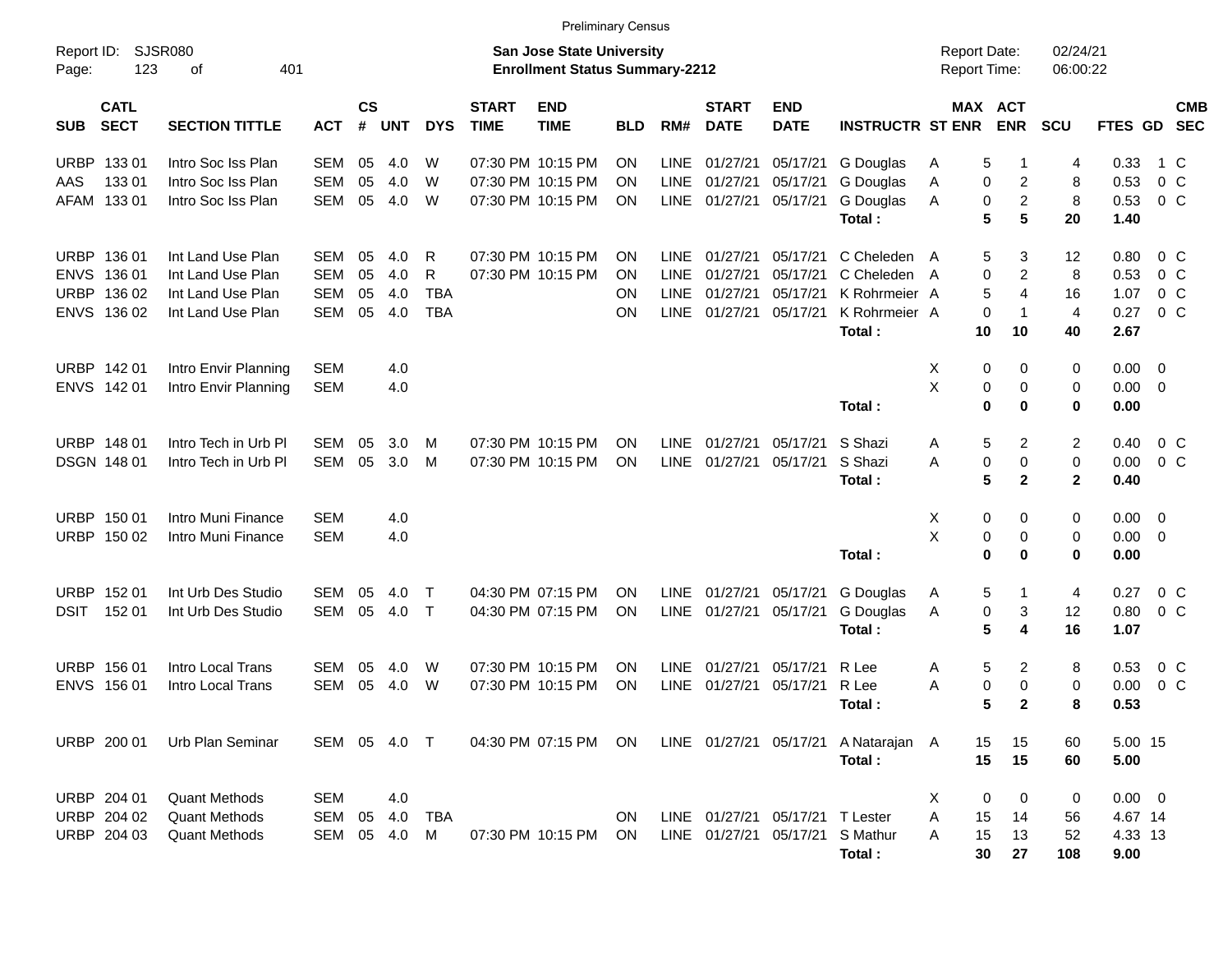|             |                            |                                                          |                            |                    |                |                 |                             | <b>Preliminary Census</b>                                          |                 |                     |                             |                           |                                         |                                     |                                                     |                            |                                       |                           |
|-------------|----------------------------|----------------------------------------------------------|----------------------------|--------------------|----------------|-----------------|-----------------------------|--------------------------------------------------------------------|-----------------|---------------------|-----------------------------|---------------------------|-----------------------------------------|-------------------------------------|-----------------------------------------------------|----------------------------|---------------------------------------|---------------------------|
| Page:       | Report ID: SJSR080<br>124  | 401<br>of                                                |                            |                    |                |                 |                             | San Jose State University<br><b>Enrollment Status Summary-2212</b> |                 |                     |                             |                           |                                         | <b>Report Date:</b><br>Report Time: |                                                     | 02/24/21<br>06:00:22       |                                       |                           |
| SUB         | <b>CATL</b><br><b>SECT</b> | <b>SECTION TITTLE</b>                                    | <b>ACT</b>                 | $\mathsf{cs}$<br># | <b>UNT</b>     | <b>DYS</b>      | <b>START</b><br><b>TIME</b> | <b>END</b><br><b>TIME</b>                                          | <b>BLD</b>      | RM#                 | <b>START</b><br><b>DATE</b> | <b>END</b><br><b>DATE</b> | <b>INSTRUCTR ST ENR</b>                 |                                     | MAX ACT<br><b>ENR</b>                               | <b>SCU</b>                 |                                       | <b>CMB</b><br>FTES GD SEC |
|             | URBP 206 01<br>URBP 206 02 | <b>Real Estate Finance</b><br><b>Real Estate Finance</b> | <b>SEM</b><br>SEM          | 05                 | 3.0<br>3.0     | W               |                             | 07:30 PM 10:15 PM                                                  | ON              |                     | LINE 01/27/21               | 05/17/21                  | D Shiver<br>Total:                      | Х<br>A<br>15<br>15                  | 0<br>0<br>10<br>10                                  | 0<br>30<br>30              | $0.00 \t 0$<br>2.50 10<br>2.50        |                           |
| <b>URBP</b> | 208 01<br>URBP 208 02      | <b>Real Estate Studio</b><br><b>Real Estate Studio</b>   | <b>SEM</b><br>SEM          | 05                 | 3.0<br>$3.0$ T |                 |                             | 07:30 PM 10:15 PM                                                  | ON              |                     | LINE 01/27/21               | 05/17/21                  | K Snider<br>Total:                      | Х<br>A<br>15<br>15                  | $\mathbf 0$<br>0<br>4<br>4                          | 0<br>12<br>12              | $0.00 \t 0$<br>1.004<br>1.00          |                           |
|             | URBP 225 01<br>URBP 225 02 | Land Use PIng Law<br>Land Use Plng Law                   | SEM<br><b>SEM</b>          | 05<br>05           | 4.0<br>4.0     | R<br><b>TBA</b> |                             | 07:30 PM 10:15 PM                                                  | <b>ON</b><br>ON | <b>LINE</b><br>LINE | 01/27/21<br>01/27/21        | 05/17/21<br>05/17/21      | C Cheleden A<br>K Rohrmeier A<br>Total: | 10<br>10<br>20                      | 9<br>9<br>18                                        | 36<br>36<br>72             | $3.00$ 9<br>$3.00$ 9<br>6.00          |                           |
|             | URBP 232 01                | Urb Design Studio                                        | SEM 05                     |                    | 4.0            | $\top$          |                             | 04:30 PM 07:15 PM                                                  | ON              |                     | LINE 01/27/21               | 05/17/21                  | G Douglas<br>Total:                     | 15<br>Α<br>15                       | $\overline{7}$<br>$\overline{7}$                    | 28<br>28                   | 2.3377<br>2.33                        |                           |
|             | URBP 233 01                | Social Issues Planni                                     | SEM                        | 05                 | 4.0            | W               |                             | 07:30 PM 10:15 PM                                                  | ON              | LINE                | 01/27/21                    | 05/17/21                  | G Douglas<br>Total:                     | 15<br>Α<br>15                       | 9<br>9                                              | 36<br>36                   | $3.00$ 9<br>3.00                      |                           |
|             | URBP 234 01                | Field Study Sem                                          | <b>SEM</b>                 |                    | 1.0            |                 |                             |                                                                    |                 |                     |                             |                           | Total:                                  | Х                                   | 0<br>0<br>$\mathbf 0$<br>0                          | 0<br>0                     | $0.00 \t 0$<br>0.00                   |                           |
|             | URBP 236 01                | Urb Plan Pol Analysi                                     | SEM 05 4.0                 |                    |                | W               |                             | 04:30 PM 07:15 PM                                                  | ON              | LINE                | 01/27/21                    | 05/17/21                  | S Alexander A<br>Total:                 | 15<br>15                            | 14<br>14                                            | 56<br>56                   | 4.67 14<br>4.67                       |                           |
|             | URBP 241 01                | Plan Sustain City                                        | SEM 05 2.0                 |                    |                | R               |                             | 04:30 PM 07:00 PM                                                  | ON              | LINE                | 01/27/21                    | 05/17/21                  | C Rivasplata A<br>Total:                | 20<br>20                            | 20<br>20                                            | 40<br>40                   | 3.33 20<br>3.33                       |                           |
|             | URBP 248 01<br>DSGN 248 01 | Tech in Urb Plan<br>Tech in Urb Plan                     | <b>SEM</b><br><b>SEM</b>   | 05<br>05           | 3.0<br>3.0     | M<br>М          |                             | 07:30 PM 10:15 PM<br>07:30 PM 10:15 PM                             | ΟN<br>ON        | LINE<br>LINE        | 01/27/21<br>01/27/21        | 05/17/21<br>05/17/21      | S Shazi<br>S Shazi<br>Total:            | 15<br>A<br>A<br>15                  | 11<br>$\mathbf 0$<br>2<br>13                        | 11<br>$\overline{2}$<br>13 | 2.75 11 C<br>0.40<br>3.15             | $0\,$ C                   |
|             | URBP 250 01<br>URBP 250 02 | Urb PI Pub Finance<br>Urb PI Pub Finance                 | <b>SEM</b><br>SEM 05 4.0 M |                    | 4.0            |                 |                             | 04:30 PM 07:15 PM ON                                               |                 |                     |                             | LINE 01/27/21 05/17/21    | S Mathur<br>Total:                      | Х<br>15<br>A<br>15                  | 0<br>0<br>$\overline{7}$<br>$\overline{\mathbf{r}}$ | 0<br>28<br>28              | $0.00 \t 0$<br>$2.33 \quad 7$<br>2.33 |                           |
|             | URBP 256 01                | Sust Trns PI Local                                       | SEM 05 4.0 W               |                    |                |                 |                             | 07:30 PM 10:15 PM                                                  | ON              |                     | LINE 01/27/21 05/17/21      |                           | R Lee<br>Total:                         | 15<br>Α<br>15                       | 14<br>14                                            | 56<br>56                   | 4.67 14<br>4.67                       |                           |
|             | URBP 275 01                | Urb Plan Topics                                          | <b>SEM</b>                 |                    | 3.0            |                 |                             |                                                                    |                 |                     |                             |                           |                                         | X                                   | 0<br>0                                              | $\mathbf 0$                | $0.00 \t 0$                           |                           |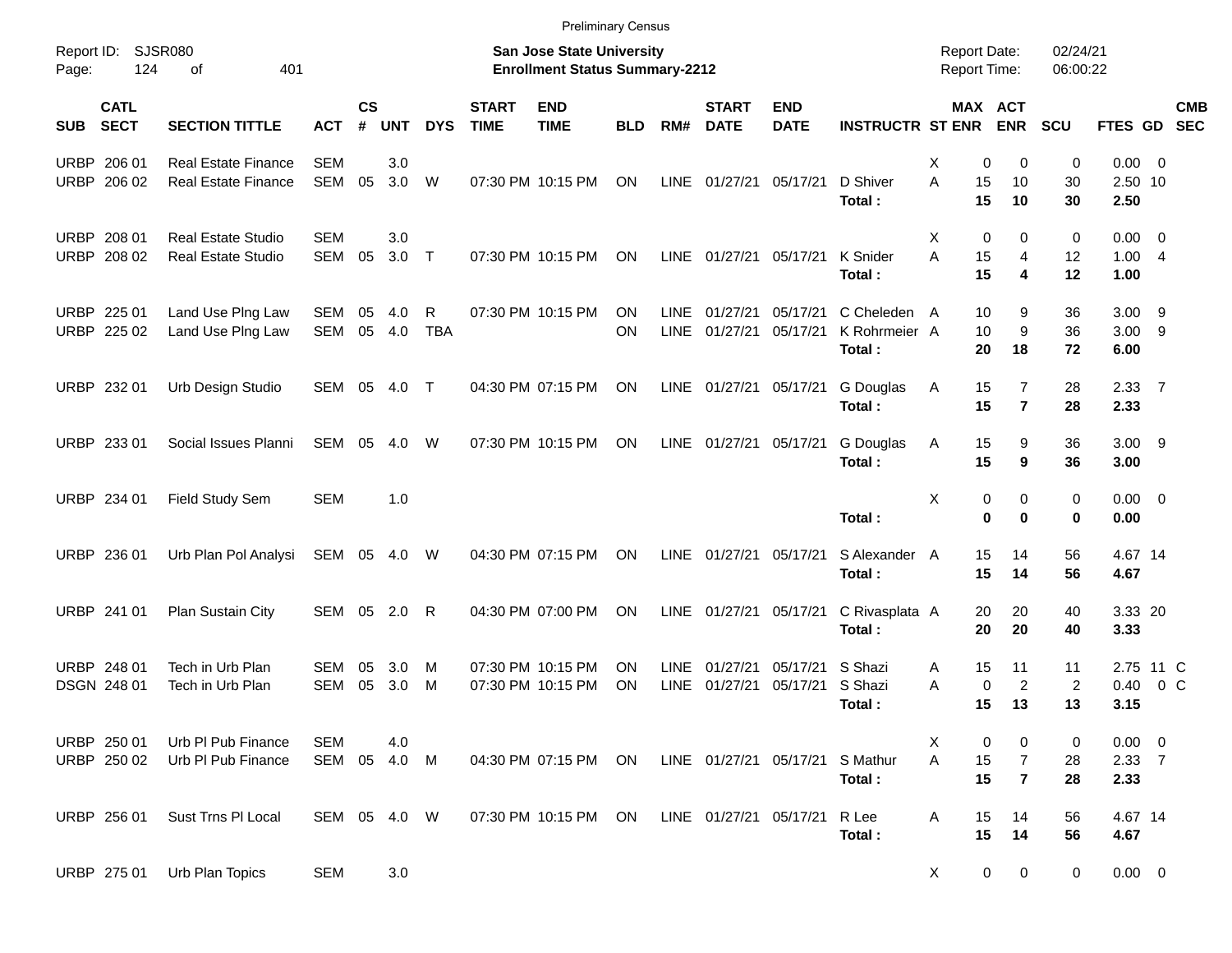| Report ID:<br>Page: | 125                        | SJSR080<br>401<br>of                 |            |                |            |            |                             | San Jose State University<br><b>Enrollment Status Summary-2212</b> | <b>Preliminary Census</b> |             |                             |                           |                          | Report Date:<br>Report Time: |                                         | 02/24/21<br>06:00:22 |                 |                         |                          |
|---------------------|----------------------------|--------------------------------------|------------|----------------|------------|------------|-----------------------------|--------------------------------------------------------------------|---------------------------|-------------|-----------------------------|---------------------------|--------------------------|------------------------------|-----------------------------------------|----------------------|-----------------|-------------------------|--------------------------|
| <b>SUB</b>          | <b>CATL</b><br><b>SECT</b> | <b>SECTION TITTLE</b>                | <b>ACT</b> | <b>CS</b><br># | <b>UNT</b> | <b>DYS</b> | <b>START</b><br><b>TIME</b> | <b>END</b><br><b>TIME</b>                                          | <b>BLD</b>                | RM#         | <b>START</b><br><b>DATE</b> | <b>END</b><br><b>DATE</b> | <b>INSTRUCTR ST ENR</b>  |                              | <b>MAX ACT</b><br><b>ENR</b>            | SCU                  | FTES GD         |                         | <b>CMB</b><br><b>SEC</b> |
|                     |                            |                                      |            |                |            |            |                             |                                                                    |                           |             |                             |                           | Total:                   |                              | $\mathbf 0$<br>0                        | $\mathbf 0$          | 0.00            |                         |                          |
| <b>URBP</b>         |                            | 275G 01 GIS Overview                 | <b>SEM</b> | 05             | 1.0        | TBA        |                             |                                                                    |                           |             | 01/27/21                    | 05/17/21                  | R Kos                    | Α                            | 15<br>14                                | 14                   | $1.17$ 14       |                         |                          |
|                     |                            |                                      |            |                |            |            |                             |                                                                    |                           |             |                             |                           | Total:                   |                              | 15<br>14                                | 14                   | 1.17            |                         |                          |
|                     | URBP 278 01                | Intro to GIS Urb Pln                 | SEM 05     |                | 4.0        | R          |                             | 04:30 PM 07:15 PM                                                  | ON                        |             | LINE 01/27/21               | 05/17/21                  | R Kos<br>Total:          | A                            | 10<br>10<br>10<br>10                    | 40<br>40             | 3.33 10<br>3.33 |                         |                          |
|                     | URBP 280 01                | Plng Rsearch Topic                   | SEM        | 05             | 1.0        | <b>TBA</b> |                             |                                                                    | <b>ON</b>                 |             |                             | LINE 01/27/21 05/17/21    | L RamasubramA            |                              | 2<br>3                                  | 2                    | $0.17$ 2        |                         |                          |
|                     | URBP 280 02                | Plng Rsearch Topic                   | <b>SEM</b> |                | 2.0        |            |                             |                                                                    |                           |             |                             |                           |                          | X                            | $\mathbf 0$<br>0                        | 0                    | 0.00            | $\mathbf 0$             |                          |
|                     | URBP 280 03                | Plng Rsearch Topic                   | <b>SEM</b> |                | 3.0        |            |                             |                                                                    |                           |             |                             |                           |                          | $\mathsf X$                  | $\mathbf 0$<br>$\mathbf 0$              | 0                    | 0.00            | $\overline{0}$          |                          |
|                     | URBP 280 04                | Plng Rsearch Topic                   | <b>SEM</b> |                | 4.0        |            |                             |                                                                    |                           |             |                             |                           | Total:                   | X                            | 0<br>$\mathbf 0$<br>3<br>$\overline{2}$ | 0<br>$\overline{2}$  | 0.00<br>0.17    | $\overline{\mathbf{0}}$ |                          |
|                     | URBP 295 01                | Capstone Studio                      | SEM        | 05             | 6.0        | W          |                             | 01:30 PM 07:00 PM                                                  | ON                        |             | LINE 01/27/21               | 05/17/21                  | R Kos                    | Α                            | 15<br>14                                | 84                   | 7.00 14         |                         |                          |
|                     |                            |                                      |            |                |            |            |                             |                                                                    |                           |             |                             |                           | Total:                   |                              | 15<br>14                                | 84                   | 7.00            |                         |                          |
| URBP                | 297P 01                    | Plan Rpt Prelim                      | <b>SEM</b> | 05             | 1.0        | M          |                             | 04:30 PM 07:15 PM                                                  | <b>ON</b>                 |             | LINE 01/27/21               | 05/17/21                  | T Lester                 | A                            | 15<br>15                                | 15                   | 1.25 15         |                         |                          |
|                     |                            |                                      |            |                |            |            |                             |                                                                    |                           |             |                             |                           | Total:                   |                              | 15<br>15                                | 15                   | 1.25            |                         |                          |
| URBP                | 298A01                     | <b>Planning Report</b>               | <b>SUP</b> | 25             | 3.0        | <b>TBA</b> |                             |                                                                    | <b>ON</b>                 | LINE        | 01/27/21                    | 05/17/21                  | S Alexander              | A                            | 10<br>4                                 | $12 \overline{ }$    | 1.00            | $\overline{4}$          |                          |
| URBP                | 298A02                     | <b>Planning Report</b>               | <b>SUP</b> | 25             | 3.0        | <b>TBA</b> |                             |                                                                    | <b>ON</b>                 | <b>LINE</b> | 01/27/21                    | 05/17/21                  | G Douglas                | Α                            | 2<br>10                                 | 6                    | 0.50            | $\overline{2}$          |                          |
| URBP                | 298A03                     | <b>Planning Report</b>               | <b>SUP</b> | 25             | 3.0        | <b>TBA</b> |                             |                                                                    | <b>ON</b>                 |             | LINE 01/27/21               | 05/17/21                  | T Lester                 | A                            | 10<br>5                                 | 15                   | 1.25            | 5                       |                          |
|                     |                            |                                      |            |                |            |            |                             |                                                                    |                           |             |                             |                           | Total:                   |                              | 30<br>11                                | 33                   | 2.75            |                         |                          |
| <b>URBP</b>         | 298B 01                    | Special Study: Pln R                 | <b>SUP</b> | 25             | 3.0        | <b>TBA</b> |                             |                                                                    | <b>ON</b>                 | <b>LINE</b> | 01/27/21                    | 05/17/21                  | S Alexander              | A                            | 10<br>6                                 | 18                   | 1.50            | 6                       |                          |
| URBP                |                            | 298B 02 Special Study: Pln R         | <b>SUP</b> | 25             | 3.0        | <b>TBA</b> |                             |                                                                    | ON.                       | LINE        | 01/27/21                    | 05/17/21                  | G Douglas                | Α                            | 8<br>10                                 | 24                   | 2.00            | 8                       |                          |
| URBP                |                            | 298B 03 Special Study: Pln R         | <b>SUP</b> |                | 25 3.0     | <b>TBA</b> |                             |                                                                    | ON.                       | <b>LINE</b> | 01/27/21                    | 05/17/21                  | T Lester                 | A                            | 10<br>4                                 | $12 \overline{ }$    | 1.00            | $\overline{4}$          |                          |
|                     |                            |                                      |            |                |            |            |                             |                                                                    |                           |             |                             |                           | Total:                   |                              | 30<br>18                                | 54                   | 4.50            |                         |                          |
|                     | Department :               | <b>Urban &amp; Regional Planning</b> |            |                |            |            |                             |                                                                    |                           |             |                             | <b>Lower Division:</b>    | <b>Department Total:</b> | 929<br>180                   | 775<br>167                              | 2254<br>501          | 167.05<br>33.40 |                         |                          |

**Upper Division : 430 373 1007 69.42<br>
Graduate Division : 431 235 746 64.23 Graduate Division : 319 235 746 64.23**